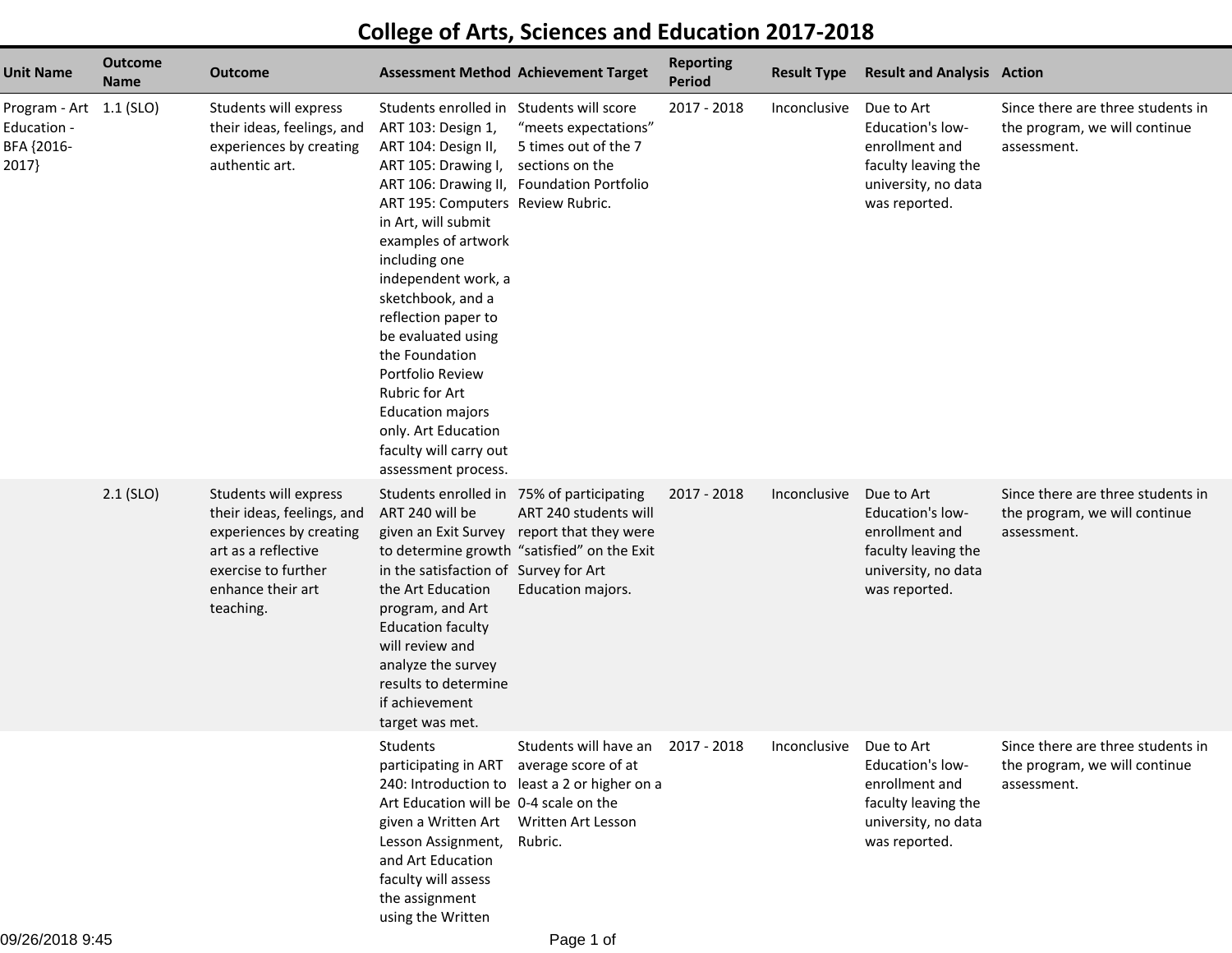| <b>Unit Name</b> | <b>Outcome</b><br><b>Name</b> | <b>Outcome</b>                                                                                                                                                                                                                                                                                                |                                                                                                                                                                                                                                                                                             | <b>Assessment Method Achievement Target</b>                                                                                                                                                                  | <b>Reporting</b><br><b>Period</b> | <b>Result Type</b> | <b>Result and Analysis Action</b>                                                                                      |                                                                                   |
|------------------|-------------------------------|---------------------------------------------------------------------------------------------------------------------------------------------------------------------------------------------------------------------------------------------------------------------------------------------------------------|---------------------------------------------------------------------------------------------------------------------------------------------------------------------------------------------------------------------------------------------------------------------------------------------|--------------------------------------------------------------------------------------------------------------------------------------------------------------------------------------------------------------|-----------------------------------|--------------------|------------------------------------------------------------------------------------------------------------------------|-----------------------------------------------------------------------------------|
|                  |                               |                                                                                                                                                                                                                                                                                                               | Art Lesson Rubric.                                                                                                                                                                                                                                                                          | Students will have an<br>average score of at<br>least a 2 or higher on a<br>0-4 scale on the<br>Written Art Lesson<br>Rubric.                                                                                | 2017 - 2018                       | Inconclusive       | Due to Art<br><b>Education's low-</b><br>enrollment and<br>faculty leaving the<br>university, no data<br>was reported. | Since there are three students in<br>the program, we will continue<br>assessment. |
|                  | 3.1 (GEO 1.c.)                | Students will develop<br>divergent thinking skills<br>such as problem solving,<br>critical thinking, and risk<br>taking when engaging in<br>the process of art<br>making, dialoguing about My Life?<br>works of art, and writing<br>about the visual arts.                                                    | Students<br>participating in ART<br>Art Education will be 0-4 scale on the<br>given What Do the<br>Visual Arts Mean In<br>Assignment, and Art "What Do the Visual<br><b>Education faculty</b><br>will assess the<br>assingment using<br>the AAC&U Written<br>Communication<br>Value Rubric. | Students will have an 2017 - 2018<br>average score of at<br>240: Introduction to least a 2 or higher on a<br>AAC&U Written<br>Communication<br>VALUE Rubric for the<br>Arts Mean In My<br>Life?" assignment. |                                   | Inconclusive       | Due to Art<br><b>Education's low-</b><br>enrollment and<br>faculty leaving the<br>university, no data<br>was reported. | Since there are three students in<br>the program, we will continue<br>assessment. |
|                  | 4.1 (SLO)                     | Students will gain<br>knowledge and<br>understanding of the<br>scholarship that support<br>contemporary Art<br>Education issues.                                                                                                                                                                              | ART 240:<br>Introduction to Art<br>Education will be<br>given Critique Paper<br>Assignment, and Art<br><b>Education faculty</b><br>will assess the<br>assignment using<br>the Critique Paper<br>Rubric.                                                                                     | Students enrolled in Students will have an<br>average score of at<br>least a 2 or higher on a<br>0-4 scale on the<br>Critique Paper Rubric.                                                                  | 2017 - 2018                       | Inconclusive       | Due to Art<br><b>Education's low-</b><br>enrollment and<br>faculty leaving the<br>university, no data<br>was reported. | Since there are three students in<br>the program, we will continue<br>assessment. |
|                  | $5.1$ (SLO)                   | Students will develop<br>future art education<br>leadership qualities such given an Exit Survey report that they were<br>as respect diversity<br>including gender, culture, in the satisfaction of Survey for Art<br>race, and disability at the the Art Education<br>school and community<br>service levels. | Students enrolled in 75% of participating<br>ART 340 will be<br>program, and Art<br><b>Education faculty</b><br>will review and<br>analyze the survey<br>results to determine<br>if achievement<br>target was met.                                                                          | ART 340 students will<br>to determine growth "satisfied" on the Exit<br>Education majors.                                                                                                                    | 2017 - 2018                       | Inconclusive       | Due to Art<br><b>Education's low-</b><br>enrollment and<br>faculty leaving the<br>university, no data<br>was reported. | Since there are three students in<br>the program, we will continue<br>assessment. |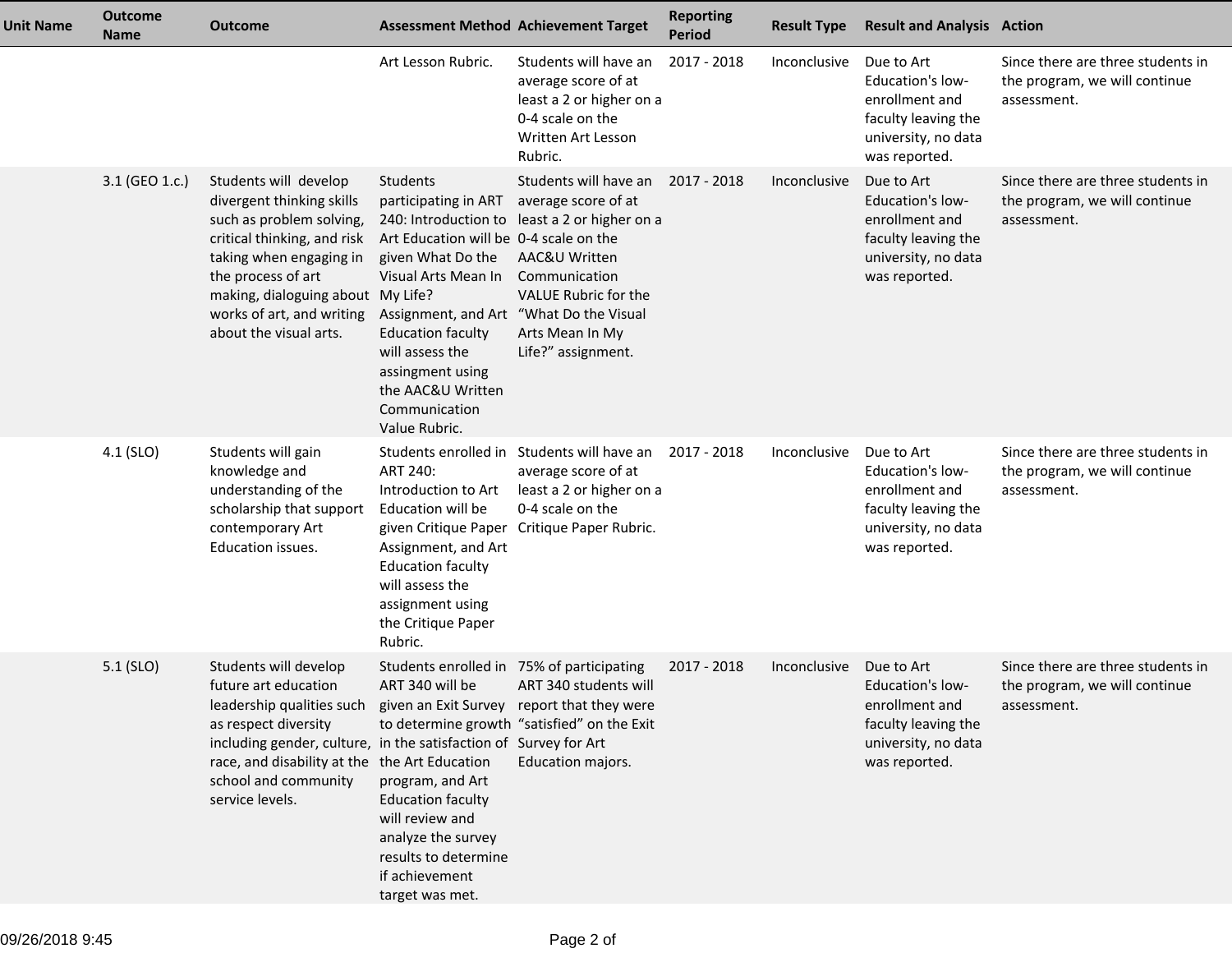| <b>Unit Name</b>                                                                              | <b>Outcome</b><br><b>Name</b> | <b>Outcome</b>                                                                                                                                                                                                                                                                  |                                                                                                                                                                                                                                         | <b>Assessment Method Achievement Target</b>                                                                                                                                     | <b>Reporting</b><br><b>Period</b> | <b>Result Type</b> | <b>Result and Analysis Action</b>                                                                                      |                                                                                                                                                                                                                                                                                                      |
|-----------------------------------------------------------------------------------------------|-------------------------------|---------------------------------------------------------------------------------------------------------------------------------------------------------------------------------------------------------------------------------------------------------------------------------|-----------------------------------------------------------------------------------------------------------------------------------------------------------------------------------------------------------------------------------------|---------------------------------------------------------------------------------------------------------------------------------------------------------------------------------|-----------------------------------|--------------------|------------------------------------------------------------------------------------------------------------------------|------------------------------------------------------------------------------------------------------------------------------------------------------------------------------------------------------------------------------------------------------------------------------------------------------|
|                                                                                               |                               |                                                                                                                                                                                                                                                                                 | ART 340: Art<br><b>Education Methods</b><br>and Materials will be 0-4 scale on the<br>given Contextual<br>Factor Paper, and<br><b>Art Education</b><br>faculty assess the<br>assignment using<br>the Contextual<br>Factor Paper Rubric. | Students enrolled in Students will have an<br>average score of at<br>least a 2 or higher on a<br><b>Contextual Factor</b><br>Paper Rubric.                                      | 2017 - 2018                       | Inconclusive       | Due to Art<br><b>Education's low-</b><br>enrollment and<br>faculty leaving the<br>university, no data<br>was reported. | Since there are three students in<br>the program, we will continue<br>assessment.                                                                                                                                                                                                                    |
|                                                                                               | 6.1 (SLO)                     | Students will achieve<br>competence in teaching<br>art using a student-<br>centered approach to a<br>range of populations<br>including toddlers, youth, assignment, and Art Rubric.<br>adolescents, adults, older Education faculty<br>persons, and those with<br>disabilities. | Students enrolled in<br>ED 407 (03):<br>Internship will be<br>given the Art<br><b>Teacher Portfolio</b><br>will assess the<br>assignment using<br>the Art Teacher<br>Portfolio Rubric.                                                  | Students will have an<br>average score of at<br>least a 2 or higher on a<br>0-4 scale on the Art<br><b>Teacher Portfolio</b>                                                    | 2017 - 2018                       | Inconclusive       | Due to Art<br><b>Education's low-</b><br>enrollment and<br>faculty leaving the<br>university, no data<br>was reported. | Since there are three students in<br>the program, we will continue<br>assessment.                                                                                                                                                                                                                    |
|                                                                                               |                               |                                                                                                                                                                                                                                                                                 | Students will take<br>the Praxis Subject<br>Test for Art to assess passing score on<br>content knowledge<br>of in the field of art<br>education.                                                                                        | 75% of participating<br>students will earn a<br>Praxis Subject Test for<br>Art.                                                                                                 | 2017 - 2018                       | Inconclusive       | Due to Art<br><b>Education's low-</b><br>enrollment and<br>faculty leaving the<br>university, no data<br>was reported. | Since there are three students in<br>the program, we will continue<br>assessment.                                                                                                                                                                                                                    |
|                                                                                               | 7.1 (SAO & PO<br>2.c.         | Students will prepare for<br>a position as an art<br>educator at a public<br>school or private school,<br>art museum, or<br>community organization. with Rubric. Art                                                                                                            | Student<br>participating in ED<br>407 (03): Internship<br>will be given the<br>assignment Resume Resume Rubric.<br><b>Education faculty</b><br>will carry out<br>assessment process.                                                    | Students will have an<br>average score of at<br>least a 2 or higher on a<br>0-3 scale on the                                                                                    | 2017 - 2018                       | Inconclusive       | Due to Art<br>Education's low-<br>enrollment and<br>faculty leaving the<br>university, no data<br>was reported.        | Since there are three students in<br>the program, we will continue<br>assessment.                                                                                                                                                                                                                    |
| Program -<br>Biology<br>(including<br>Minor and<br>Secondary<br>Education<br>Certification) - | $1.1$ (SLO)                   | The student will<br>accurately interpret and<br>draw conclusions from<br>data presented in tables<br>and graphs in scientific<br>articles to show they can<br>"critically evaluate                                                                                              | Work done by<br>students in this<br>junior-level class<br>(BSB 310) will be<br>assessed by faculty<br>using departmental<br>rubrics created for                                                                                         | More than 75% of the 2017 - 2018<br>students in BSB 310<br>General Ecology will<br>score satisfactory or<br>better (as measured<br>by the departmental<br>assessment rubric) on |                                   | <b>Target Met</b>  | Target was MET.<br>BSB 310 students<br>or Advanced on the<br>rubric. Three<br>assessed activities                      | We are meeting are target goal<br>85% of the Fall 2017 here. Our tactic of incorporating<br>exercises into our upper-year<br>averaged Proficient courses that analyse and interpret<br>figures from the scientific literature<br>seems to be effective. We will<br>continue to do so, paying special |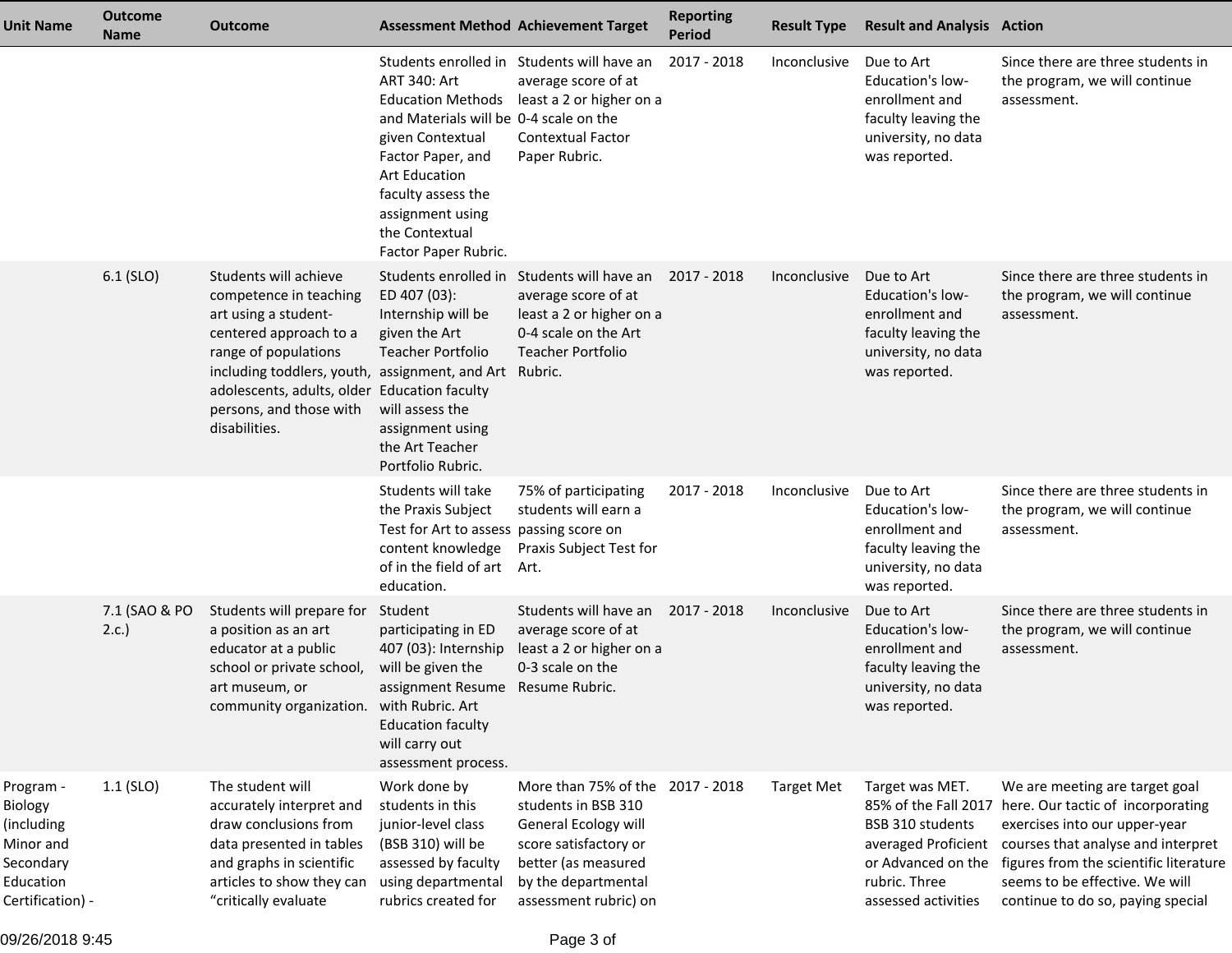| <b>Unit Name</b>  | <b>Outcome</b><br><b>Name</b> | <b>Outcome</b>                                                                                                                                                                                                                                                                                                                 |                                                                                                                                                                                    | <b>Assessment Method Achievement Target</b>                                                                                                                                                                                                                                                        | <b>Reporting</b><br><b>Period</b> | <b>Result Type</b>       | <b>Result and Analysis Action</b>                                                                                                                                                                                                                                                                                                                                              |                                                                                                                                                                                                                                                                                                                                                                                                                                                                                                                   |
|-------------------|-------------------------------|--------------------------------------------------------------------------------------------------------------------------------------------------------------------------------------------------------------------------------------------------------------------------------------------------------------------------------|------------------------------------------------------------------------------------------------------------------------------------------------------------------------------------|----------------------------------------------------------------------------------------------------------------------------------------------------------------------------------------------------------------------------------------------------------------------------------------------------|-----------------------------------|--------------------------|--------------------------------------------------------------------------------------------------------------------------------------------------------------------------------------------------------------------------------------------------------------------------------------------------------------------------------------------------------------------------------|-------------------------------------------------------------------------------------------------------------------------------------------------------------------------------------------------------------------------------------------------------------------------------------------------------------------------------------------------------------------------------------------------------------------------------------------------------------------------------------------------------------------|
| BS {2016-<br>2017 | $1.1$ (SLO)                   | existing knowledge."                                                                                                                                                                                                                                                                                                           | this learning<br>outcome.                                                                                                                                                          | assignments requiring<br>graph interpretation<br>and concept mapping<br>of a scientific article.                                                                                                                                                                                                   | 2017 - 2018                       | <b>Target Met</b>        | given at various<br>times during the<br>semester were<br>averaged. An<br>average of 66.6% of<br>the students<br>$(8.5/13)$ of the<br>students scored<br>Advanced. An<br>average of 17.8% of<br>the students<br>$(2.5/13)$ scored<br>Proficient. An<br>average of 15.3% of<br>the students (2/13)<br>scored Approaching<br>Proficiency. An<br>average of 0.0<br>students (0/13) | attention to targeting low-<br>performing students during these<br>exercises to try to pull up their<br>performance.                                                                                                                                                                                                                                                                                                                                                                                              |
|                   |                               |                                                                                                                                                                                                                                                                                                                                | Work done by<br>students in this<br>sophomore-level<br>class (BSB 230) will<br>be assessed by<br>faculty using<br>departmental<br>rubrics created for<br>this learning<br>outcome. | More than 75% of the 2017 - 2018<br>students in BSB 230<br><b>General Genetics will</b><br>score satisfactory or<br>better (as measured<br>by the departmental<br>assessment rubric) in<br>an assignment<br>question interpreting<br>a single table or figure<br>taken from a scientific<br>paper. |                                   | <b>Target Not</b><br>Met | Target was NOT<br>met. Only 67%<br>$(12/18)$ of the Fall<br>2017 BSB 230<br>students scored<br>satisfactory or<br>better on the rubric.<br>22% (4/18) of the<br>students scored<br>proficient; 44%<br>$(8/18)$ scored<br>satisfactory; 33%<br>$(6/18)$ scored<br>unsatisfactory.                                                                                               | Achievement in this target was flat<br>compared to last year, after several<br>years of trending upwards. We will<br>continue to incorporate exercises<br>into our courses that analyse and<br>interpret figures from the scientific<br>literature. Practice improves<br>performance. However, we will try<br>to specifically target low-<br>performing students during these<br>exercises to try to pull up their<br>performance as they seem to be<br>the ones that consistently fail to<br>meet the threshold. |
|                   | 1.2 (GEO 4.c.)                | The student will apply<br>the scientific method to a students in the<br>research question. This<br>reflects the General<br><b>Education Goal 4.c "To</b><br>demonstrate<br>understanding of self,<br>society, and the natural<br>world, students will<br>demonstrate the ability<br>to apply the scientific<br>method to solve | Work done by<br>biology capstone<br>course will be<br>assessed by faculty<br>using the AAC&U<br><b>VALUE Inquiry &amp;</b><br>Analysis rubric.                                     | Students in BS 400<br>Senior Seminar will<br>average "2.5" or<br>higher on the 0-4 scale<br>of the VALUE Inquiry<br>& Assessment rubric<br>used to evaluate a<br>capstone project in<br>which each students<br>selects a published<br>journal article and<br>writes a research                     | 2017 - 2018                       | <b>Target Met</b>        | Target was MET.<br>The students in BS<br>400 average 3.4/4<br>on the 0-4 scale of<br>the VALUE Inquiry & than last year's.<br>Assessment rubric<br>used to evaluate<br>research proposals<br>the students wrote.                                                                                                                                                               | This is the second year in a row the<br>department has met this<br>achievement target. Also, this<br>year's average score was higher<br>We will continue to have students<br>in pre-capstone courses work on<br>the big picture of understanding<br>design and rationales behind the<br>experiments.                                                                                                                                                                                                              |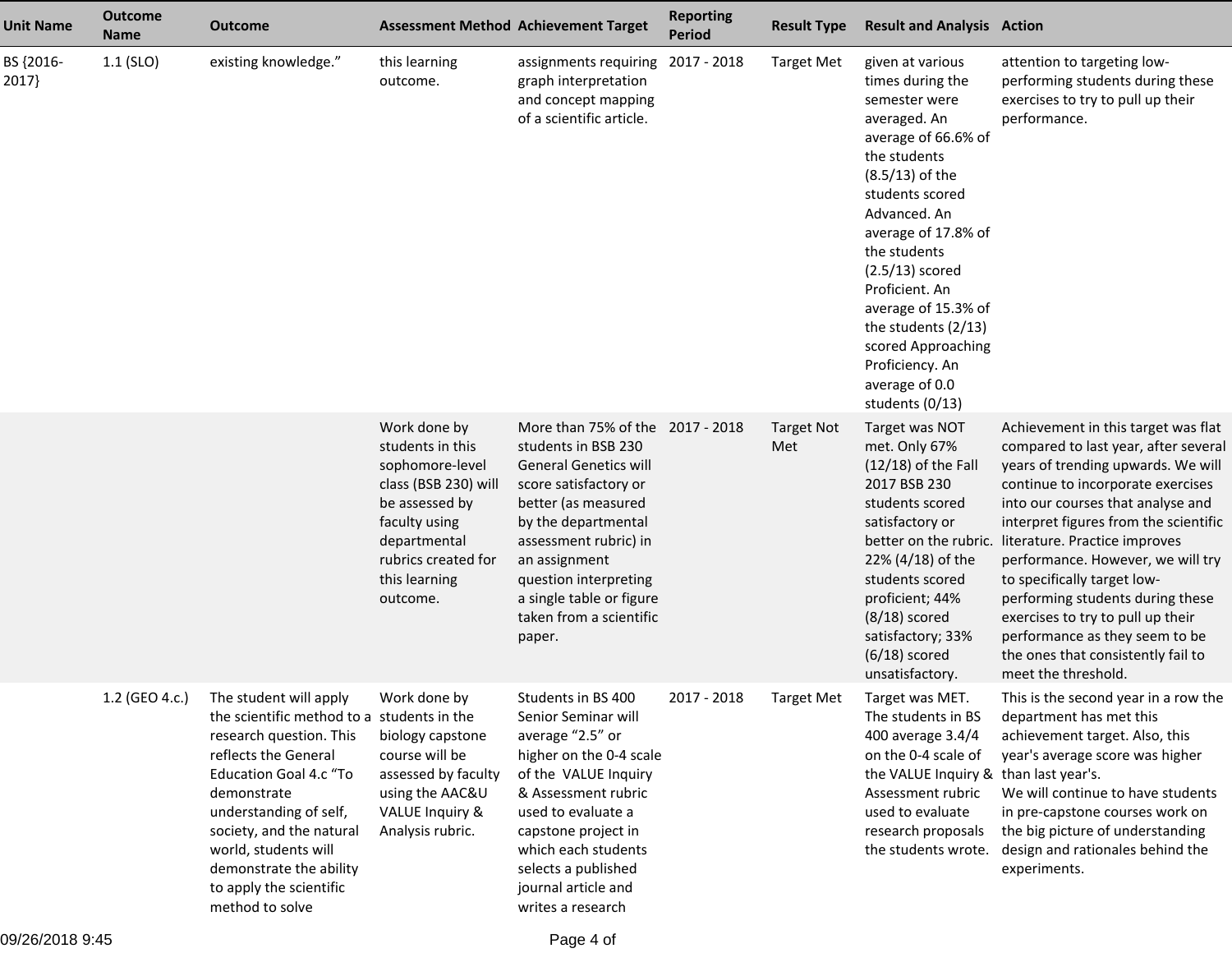| <b>Unit Name</b> | <b>Outcome</b><br><b>Name</b> | <b>Outcome</b>                                                                                                                                                                                                                              |                                                                                                                                                                                                                                         | <b>Assessment Method Achievement Target</b>                                                                                                                                                                                                                                      | <b>Reporting</b><br><b>Period</b> | <b>Result Type</b> | <b>Result and Analysis Action</b>                                                                                                                                                                                                                                                                                                                                                                                                  |                                                                                                                                                                                                                                                                                                                                                                                                                                                                                                                                                                                           |
|------------------|-------------------------------|---------------------------------------------------------------------------------------------------------------------------------------------------------------------------------------------------------------------------------------------|-----------------------------------------------------------------------------------------------------------------------------------------------------------------------------------------------------------------------------------------|----------------------------------------------------------------------------------------------------------------------------------------------------------------------------------------------------------------------------------------------------------------------------------|-----------------------------------|--------------------|------------------------------------------------------------------------------------------------------------------------------------------------------------------------------------------------------------------------------------------------------------------------------------------------------------------------------------------------------------------------------------------------------------------------------------|-------------------------------------------------------------------------------------------------------------------------------------------------------------------------------------------------------------------------------------------------------------------------------------------------------------------------------------------------------------------------------------------------------------------------------------------------------------------------------------------------------------------------------------------------------------------------------------------|
|                  | 1.2 (GEO 4.c.)                | problems." It also reflects Work done by<br>the Biology program's<br>mission to develop<br>students with "the ability course will be<br>to apply the process of<br>science", as stated in the<br><b>Biology Mission</b><br>Statement above. | students in the<br>biology capstone<br>assessed by faculty<br>using the AAC&U<br><b>VALUE Inquiry &amp;</b><br>Analysis rubric.                                                                                                         | proposal based on the 2017 - 2018<br>research in the article.                                                                                                                                                                                                                    |                                   | <b>Target Met</b>  | Target was MET.<br>The students in BS<br>400 average 3.4/4<br>on the 0-4 scale of<br>the VALUE Inquiry & than last year's.<br>Assessment rubric<br>used to evaluate<br>research proposals<br>the students wrote.                                                                                                                                                                                                                   | This is the second year in a row the<br>department has met this<br>achievement target. Also, this<br>year's average score was higher<br>We will continue to have students<br>in pre-capstone courses work on<br>the big picture of understanding<br>design and rationales behind the<br>experiments.                                                                                                                                                                                                                                                                                      |
|                  | $2.1$ (SLO)                   | The student will apply<br>concepts from previous<br>courses to current<br>courses.                                                                                                                                                          | Work done by<br>students in BSB 310, students in BSB 310<br>typically taken in the General Ecology will<br>4th year, will be<br>assessed by faculty<br>using departmental<br>rubrics created for<br>this learning<br>outcome.           | More than 75% of the 2017 - 2018<br>score satisfactory or<br>better (as measured<br>by the departmental<br>assessment rubric) on<br>activities requiring the<br>application of<br>knowledge gained in<br>first-year general<br>biology and<br>quantitative chemistry<br>courses. |                                   | Target Met         | Target MET. 100%<br>of students (13/13)<br>scored proficient or<br>better on the<br>assessed activity.<br>Two assessed<br>at different times<br>were averaged. An<br>average of 27% of<br>students were<br>scored Advanced<br>of 73% of students<br>were scored<br>Proficient (9.5/13);<br>an average of 0% of<br>students were<br>scored Approaching<br>Proficiency; an<br>average of 0% of<br>students were<br>scored Beginning. | We are surpassing our target goal<br>here. The Biology unit will continue<br>to spend time, in as many classes as<br>possible, making connections<br>between new material and material<br>previously learned in other courses.<br>activities were given When we make explicit<br>connections, students seem to<br>during the semester understand those connections. We<br>do need to work on developing in<br>the students the ability to make<br>those connections on their own<br>without having it pointed out<br>(3.5/13); an average before hand that they are there to<br>be found. |
|                  |                               |                                                                                                                                                                                                                                             | Work done by<br>students in BSB 346, students in BSB 346<br>typically taken in the Evolutionary Biology<br>2nd or 3rd year, will<br>be assessed by<br>faculty using<br>departmental<br>rubrics created for<br>this learning<br>outcome. | More than 75% of the 2017 - 2018<br>will score satisfactory<br>or better (as<br>measured by the<br>departmental<br>assessment rubric) on<br>an exam question that<br>relates DNA sequence<br>changes to                                                                          |                                   | <b>Target Met</b>  | Target was met.<br>93% of the students<br>(13/14) in BSB 346<br>scored sa1/143/24)<br>scored<br>Unsatisfactory                                                                                                                                                                                                                                                                                                                     | The Biology unit will continue to<br>spend time, in as many classes as<br>possible, making connections<br>Evolutionary Biology between new material and material<br>previously learned in other courses.<br>When we make explicit<br>connections, students seem to<br>understand those connections. We<br>will continue to work on developing<br>in the students the ability to make<br>those connections on their own                                                                                                                                                                    |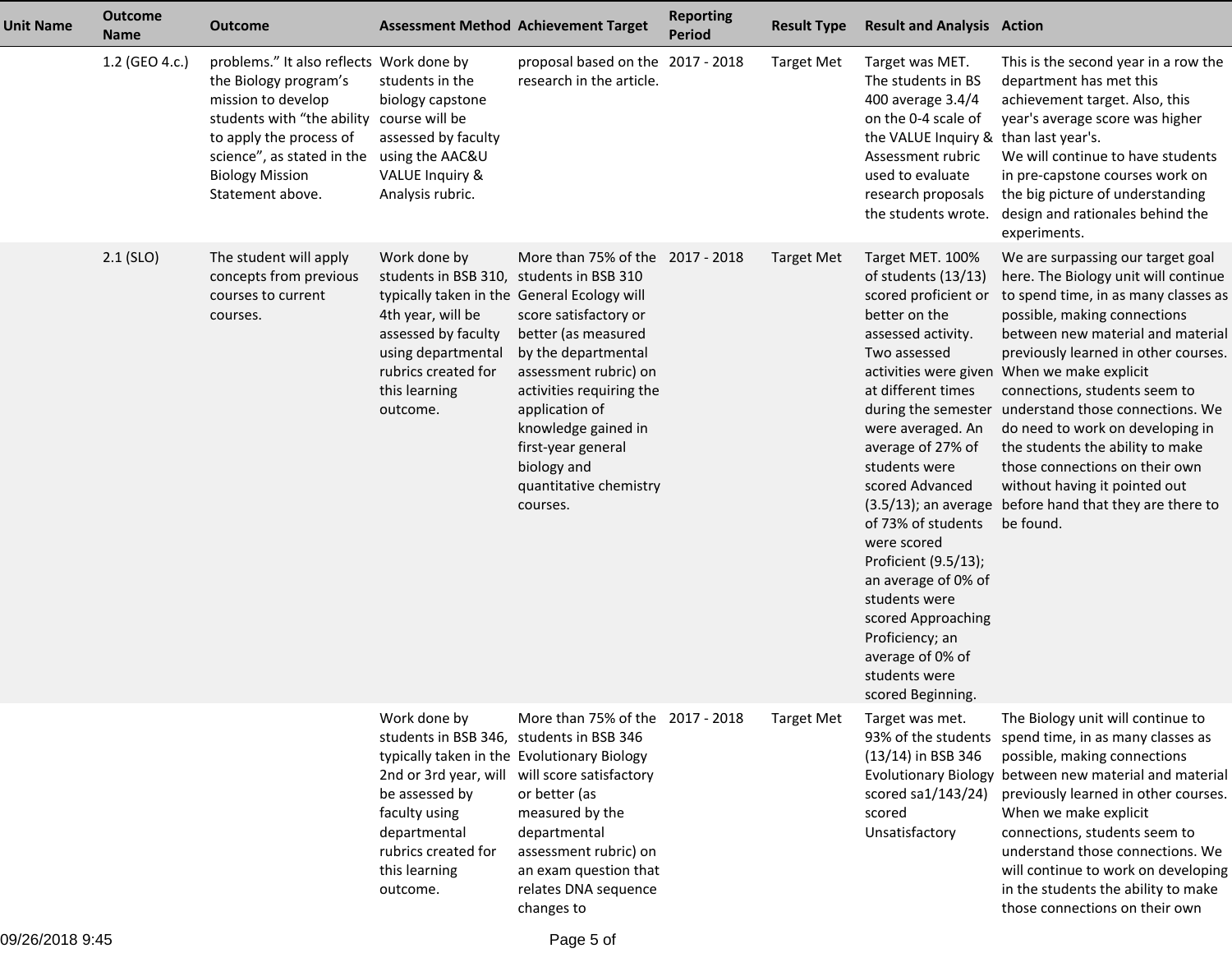| <b>Unit Name</b> | <b>Outcome</b><br><b>Name</b> | <b>Outcome</b>                                                                                                                                                                                                                                                                                                                                                                                                                             |                                                                                                                                                                                                                                                                                                                                                                                                                                        | <b>Assessment Method Achievement Target</b>                                                                                                                                                                                                                                             | <b>Reporting</b><br><b>Period</b> | <b>Result Type</b>       | <b>Result and Analysis Action</b>                                                                                                                   |                                                                                                                                                                                                                                                                                                                                                                                                                                                                                                                                                                                                                                                                                                                                                                                                                                                                                                                                                                                                                                                              |
|------------------|-------------------------------|--------------------------------------------------------------------------------------------------------------------------------------------------------------------------------------------------------------------------------------------------------------------------------------------------------------------------------------------------------------------------------------------------------------------------------------------|----------------------------------------------------------------------------------------------------------------------------------------------------------------------------------------------------------------------------------------------------------------------------------------------------------------------------------------------------------------------------------------------------------------------------------------|-----------------------------------------------------------------------------------------------------------------------------------------------------------------------------------------------------------------------------------------------------------------------------------------|-----------------------------------|--------------------------|-----------------------------------------------------------------------------------------------------------------------------------------------------|--------------------------------------------------------------------------------------------------------------------------------------------------------------------------------------------------------------------------------------------------------------------------------------------------------------------------------------------------------------------------------------------------------------------------------------------------------------------------------------------------------------------------------------------------------------------------------------------------------------------------------------------------------------------------------------------------------------------------------------------------------------------------------------------------------------------------------------------------------------------------------------------------------------------------------------------------------------------------------------------------------------------------------------------------------------|
|                  |                               |                                                                                                                                                                                                                                                                                                                                                                                                                                            | Work done by<br>typically taken in the organisms.<br>2nd or 3rd year, will<br>be assessed by<br>faculty using<br>departmental<br>rubrics created for<br>this learning<br>outcome.                                                                                                                                                                                                                                                      | evolutionary<br>students in BSB 346, relationships between                                                                                                                                                                                                                              | 2017 - 2018                       | <b>Target Met</b>        | Target was met.<br>(13/14) in BSB 346<br><b>Evolutionary Biology</b><br>scored sa1/143/24)<br>scored<br>Unsatisfactory                              | without having it pointed out<br>93% of the students before hand that they are there to<br>be found.                                                                                                                                                                                                                                                                                                                                                                                                                                                                                                                                                                                                                                                                                                                                                                                                                                                                                                                                                         |
|                  | $2.2$ (SAO)                   | In keeping with the<br>University Mission to<br>provide "a high-quality<br>undergraduate<br>education" and in<br>keeping with the Biology<br>program goal of having<br>students understand<br>"material across<br>disciplines," the student<br>will learn the concepts<br>covered by a commercial, will be graded by<br>nationally-administered<br>Major Fields Test in<br>biology, taken in their<br>final semester before<br>graduation. | All Biology majors<br>will, as a<br>requirement for<br>graduation, take a<br>nationally-<br>administered Major<br>from ETS in<br>Princeton, NJ, in<br>their last semester<br>of study. The tests<br>ETS and returned<br>along with<br>information<br>comparing scores to<br>test-takers at other<br>4-year institutions<br>nation-wide. ETS will<br>provide information<br>about each<br>student's percentile<br>ranking for the test. | More than 50% of the 2017 - 2018<br>students taking the<br>Major Fields Test will<br>score above the 50th<br>percentile ranking<br>when comparing their<br>Fields Test in biology performance to those<br>of students across the<br>nation taking the<br>same test in the same<br>year. |                                   | <b>Target Not</b><br>Met | Target NOT met.<br>Only 13% of the<br>students (2/16)<br>scored above the<br>50th percentile<br>ranking on the<br>nationally-<br>administered major | We continue to fall well short of<br>this assessment goal, as we have<br>since 2009, the last year we came<br>close to making it. The percentage<br>of students reaching this level of<br>achievement was essentially<br>unchanged from last year.<br>fields test in biology. However, if we look at the average<br>percentile achieved by the assessed<br>students, there continues to be a<br>trend of improvement, which<br>suggests that the students are<br>progressing towards the goal, albeit<br>a bit slowly.<br>The same issues as in previous<br>years seem to be in play.<br>1. Students are not doing a good<br>job of studying for retention of the<br>material.<br>2. Instructors are not doing a good<br>job of reinforcing concepts seen in<br>previous courses or making<br>connections to previous courses'<br>concepts.<br>We will continue to work on<br>inculcating in students more<br>efficient learning techniques by<br>devoting class time to reviewing<br>effective study strategies for<br>material just covered in the course. |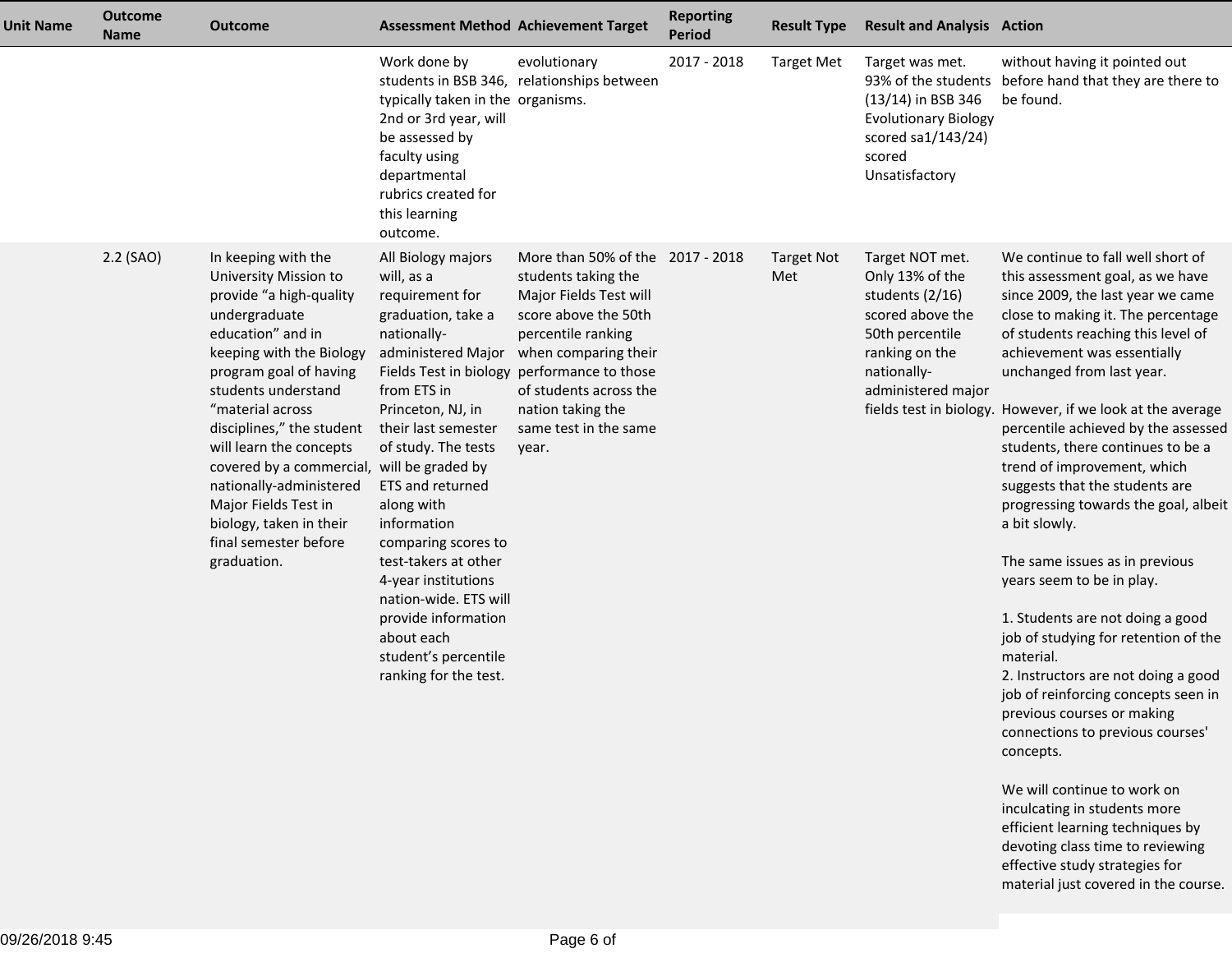| <b>Unit Name</b>                     | <b>Outcome</b><br><b>Name</b> | <b>Outcome</b>                                                                                                                                                                                                                                                                                                                                                                                                                             | <b>Assessment Method Achievement Target</b>                                                                                                                                                                                                                                                                                                                                                                      |                                                                                                                                                                                                                                                                                                            | <b>Reporting</b><br><b>Period</b> | <b>Result Type</b>       | <b>Result and Analysis Action</b>                                                                                                                                                                                                         |                                                                                                                                                                                                                                                                                                                                                                                                                  |
|--------------------------------------|-------------------------------|--------------------------------------------------------------------------------------------------------------------------------------------------------------------------------------------------------------------------------------------------------------------------------------------------------------------------------------------------------------------------------------------------------------------------------------------|------------------------------------------------------------------------------------------------------------------------------------------------------------------------------------------------------------------------------------------------------------------------------------------------------------------------------------------------------------------------------------------------------------------|------------------------------------------------------------------------------------------------------------------------------------------------------------------------------------------------------------------------------------------------------------------------------------------------------------|-----------------------------------|--------------------------|-------------------------------------------------------------------------------------------------------------------------------------------------------------------------------------------------------------------------------------------|------------------------------------------------------------------------------------------------------------------------------------------------------------------------------------------------------------------------------------------------------------------------------------------------------------------------------------------------------------------------------------------------------------------|
|                                      | 2.2 (SAO)                     | In keeping with the<br>University Mission to<br>provide "a high-quality<br>undergraduate<br>education" and in<br>keeping with the Biology<br>program goal of having<br>students understand<br>"material across<br>disciplines," the student<br>will learn the concepts<br>covered by a commercial, will be graded by<br>nationally-administered<br>Major Fields Test in<br>biology, taken in their<br>final semester before<br>graduation. | All Biology majors<br>will, as a<br>requirement for<br>graduation, take a<br>nationally-<br>from ETS in<br>Princeton, NJ, in<br>their last semester<br>of study. The tests<br>ETS and returned<br>along with<br>information<br>comparing scores to<br>test-takers at other<br>4-year institutions<br>nation-wide. ETS will<br>provide information<br>about each<br>student's percentile<br>ranking for the test. | More than 50% of the 2017 - 2018<br>students taking the<br>Major Fields Test will<br>score above the 50th<br>percentile ranking<br>administered Major when comparing their<br>Fields Test in biology performance to those<br>of students across the<br>nation taking the<br>same test in the same<br>year. |                                   | <b>Target Not</b><br>Met | Target NOT met.<br>Only 13% of the<br>students (2/16)<br>scored above the<br>50th percentile<br>ranking on the<br>nationally-<br>administered major                                                                                       | We will continue to try to point out<br>connections between new material<br>and material previously learned in<br>other courses. People do not retain<br>information they do not use. The<br>more students are expected to re-<br>teach themselves concepts<br>encountered previously, the more<br>fields test in biology. they will reinforce previous<br>learning.                                             |
|                                      | 2.3 (PO 2.d.)                 | In keeping with the<br><b>University Strategic Goal</b><br>2.d of promoting<br>"regional stewardship<br>through partnerships<br>across campus and across the Department<br>the region by forging<br>meaningful and engaged<br>partnerships that provide ask students to<br>real-life experiences for<br>students", the student<br>will participate in<br>community service<br>opportunities while<br>enrolled in the<br>department.        | All graduating<br>Biology seniors will<br>be given a Survey as in the Exit Interview<br>part of a required<br>Exit Interview with<br>Chair. One question<br>on that survey will<br>enumerate the<br>types of community<br>service activities<br>they have<br>participated in while<br>an MUW<br>undergraduate.<br>Faculty will review<br>and analyze the<br>survey results.                                      | More than 75% of the<br>students participating<br>Survey will have<br>participated in at least<br>two different types of<br>community service<br>activities.                                                                                                                                               | 2017 - 2018                       | <b>Target Not</b><br>Met | Target was NOT<br>met. Only 38% of<br>graduating seniors<br>of community<br>service activities.<br>2/16 reported no<br>service activities.<br>8/16 reported 1<br>service activity. 6/16<br>reported two or<br>more service<br>activities. | Most students are still doing at<br>least one community service<br>activity, and the percentage doing<br>self-reported two or two or more tripled, although it still<br>more different types fell short of the achievement<br>target. Department faculty will<br>continue to make an effort to<br>publicize opportunities for students<br>to participate in both on-campus<br>and off-campus service activities. |
| Program -<br>Chemistry<br>(including | 1.1 (GEO 3.a.)                | The student will (TSW)<br>successfully execute<br>problem-solving related                                                                                                                                                                                                                                                                                                                                                                  | Stoichiometry,<br>equilibrium, and<br>thermodynamics/qu should be at least a                                                                                                                                                                                                                                                                                                                                     | The average score of<br>PSC 111 students                                                                                                                                                                                                                                                                   | 2017 - 2018                       | <b>Target Not</b><br>Met | 117 PSC 111                                                                                                                                                                                                                               | In 2016-17, the implementation of<br>students across four Supplemental Instruction (SI) into<br>lecture sections and all face-to-face sections of PSC 111                                                                                                                                                                                                                                                        |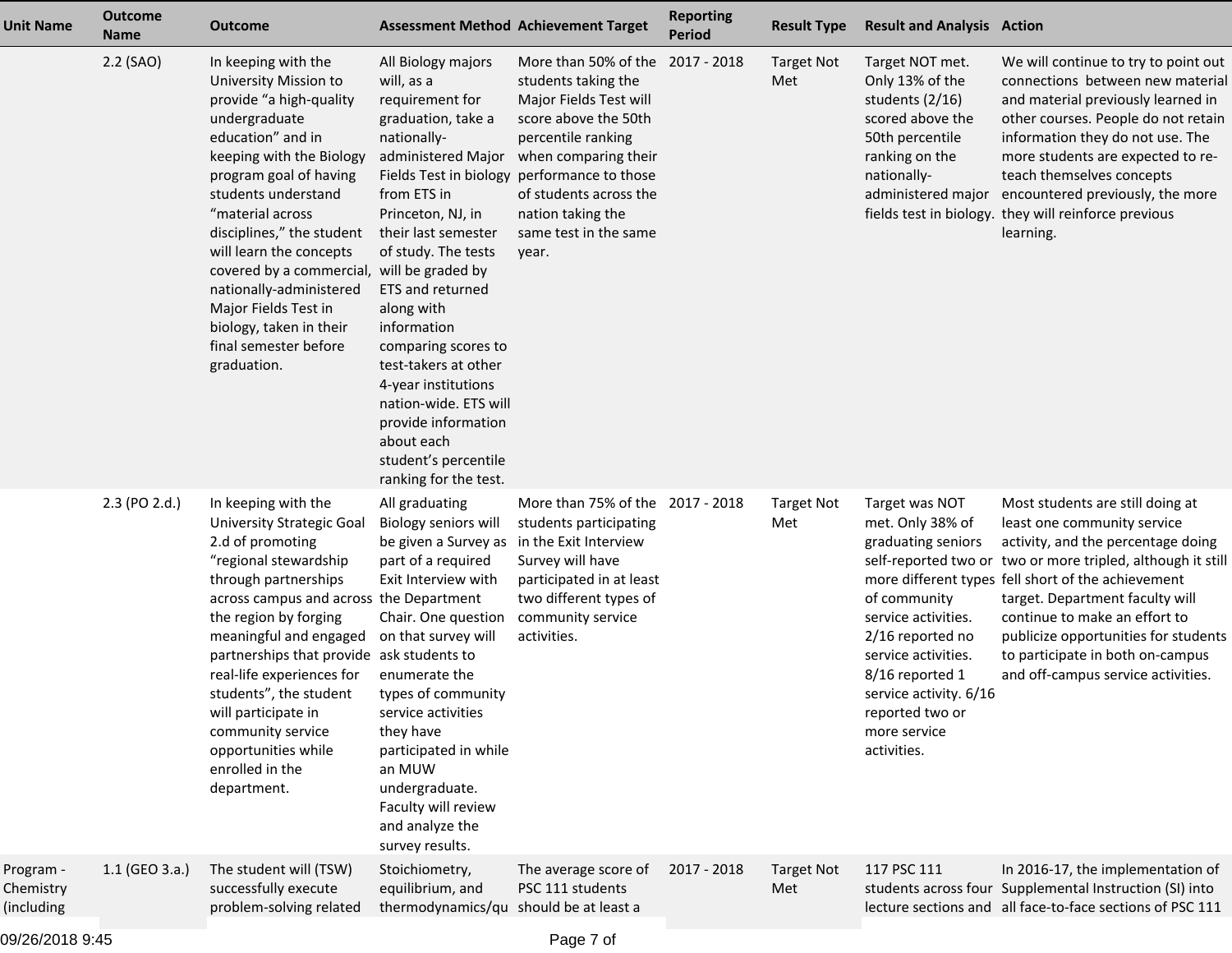| <b>Unit Name</b>             | <b>Outcome</b><br><b>Name</b> | <b>Outcome</b>                                                                                                               |                                                                                                                                                                                                                       | <b>Assessment Method Achievement Target</b>                                                                                                                                                                                                           | <b>Reporting</b><br><b>Period</b> | <b>Result Type</b>       | <b>Result and Analysis Action</b>                                                                                                                                                                                                                                                                                                                                                                                                                                                                                                  |                                                                                                                                                                                                                                                                                                                                                                                                                                                                                                                                                                                                                                                                                                                                                                                                                                                      |
|------------------------------|-------------------------------|------------------------------------------------------------------------------------------------------------------------------|-----------------------------------------------------------------------------------------------------------------------------------------------------------------------------------------------------------------------|-------------------------------------------------------------------------------------------------------------------------------------------------------------------------------------------------------------------------------------------------------|-----------------------------------|--------------------------|------------------------------------------------------------------------------------------------------------------------------------------------------------------------------------------------------------------------------------------------------------------------------------------------------------------------------------------------------------------------------------------------------------------------------------------------------------------------------------------------------------------------------------|------------------------------------------------------------------------------------------------------------------------------------------------------------------------------------------------------------------------------------------------------------------------------------------------------------------------------------------------------------------------------------------------------------------------------------------------------------------------------------------------------------------------------------------------------------------------------------------------------------------------------------------------------------------------------------------------------------------------------------------------------------------------------------------------------------------------------------------------------|
| Minor) - BS<br>${2016-2017}$ | 1.1 (GEO 3.a.)                | to basic stoichiometry,<br>equilibrium,<br>thermodynamics/quantu<br>m mechanics, and<br>quantitative analysis<br>techniques. | antum mechanics<br>questions from<br>quizzes and exams<br>in PSC 111 will be<br>evaluated by faculty<br>using the AAC&U<br><b>VALUE Rubric.</b>                                                                       | "3" on the 0-4 scale<br>used in the AAC&U<br>Quantitative Literacy<br><b>VALUE Rubric in</b><br>performing<br>calculations and<br>Quantitative Literacy answering questions<br>related to basic<br>stoichiometry.                                     | 2017 - 2018                       | <b>Target Not</b><br>Met | two semesters (3<br>1 section in spring<br>on their knowledge<br>of basic<br>stoichiometry and<br>the relevant<br>calculations.<br>Stoichiometry<br>questions and<br>calculations (from<br>several quizzes and<br>exams) were<br><b>Literacy VALUE</b><br>rubric score of the<br>117 students<br>evaluated was "2.5" target of "3" again.<br>with the following<br>breakdown (48<br>students, score = $1$ ;<br>8 students, score =<br>2; 11 students,<br>score = $3;50$<br>students, score = $4$ ).<br>Target was not<br>achieved. | lecture led to an improvement in<br>sections in fall 2017, this target from 2015-16. However,<br>it appears that last year's result was<br>2018) were assessed influenced, in part, by the large<br>number of international students.<br>These students come to us with<br>strong backgrounds in math and<br>science. So, with 2017-18's<br>dramatic decrease in the numbers<br>of incoming international students,<br>we expected our results to be<br>dramatically affected by their<br>absence. However, the decrease<br>from an average of "3" in 2016-17<br>evaluated using the to an average of "2.5" in 2017-18 is<br>AAC&U Quantitative not as dramatic as we expected.<br>We predict that with renewed<br>rubric. The average efforts in encouraging students in<br>class and encouraging them to take<br>advantage of SI, we can reach the |
|                              |                               |                                                                                                                              | Stoichiometry,<br>equilibrium, and<br>thermodynamics/qu<br>antum mechanics<br>questions from<br>quizzes and exams<br>in PSC 112 will be<br>evaluated by faculty performing<br>using the AAC&U<br><b>VALUE Rubric.</b> | The average score of<br>PSC 112 students<br>should be at least a<br>"3" on the 0-4 scale<br>used in the AAC&U<br>Quantitative Literacy<br>VALUE Rubric in<br>calculations and<br>Quantitative Literacy answering questions<br>related to equilibrium. | 2017 - 2018                       | <b>Target Not</b><br>Met | across two lecture<br>sections in spring<br>on their knowledge<br>of the basic<br>concepts of<br>relevant<br>calculations.<br>Conceptual<br>questions and<br>calculations on<br>equilibrium (from                                                                                                                                                                                                                                                                                                                                  | 27 PSC 112 students The target was met last year.<br>However, it appears that last year's<br>result was influenced, in part, by<br>2018 were assessed the large number of international<br>students. These students come to<br>us with strong backgrounds in math<br>and science. So, with 2017-18's<br>equilibrium and the dramatic decrease in the numbers<br>of incoming international students,<br>we expected our results to be<br>dramatically affected by their<br>absence. Unfortunately, we did see<br>a dramatic decrease from an<br>average of "3" in 2016-17 to an                                                                                                                                                                                                                                                                       |

several quizzes and average of "2.1" in 2017-18. We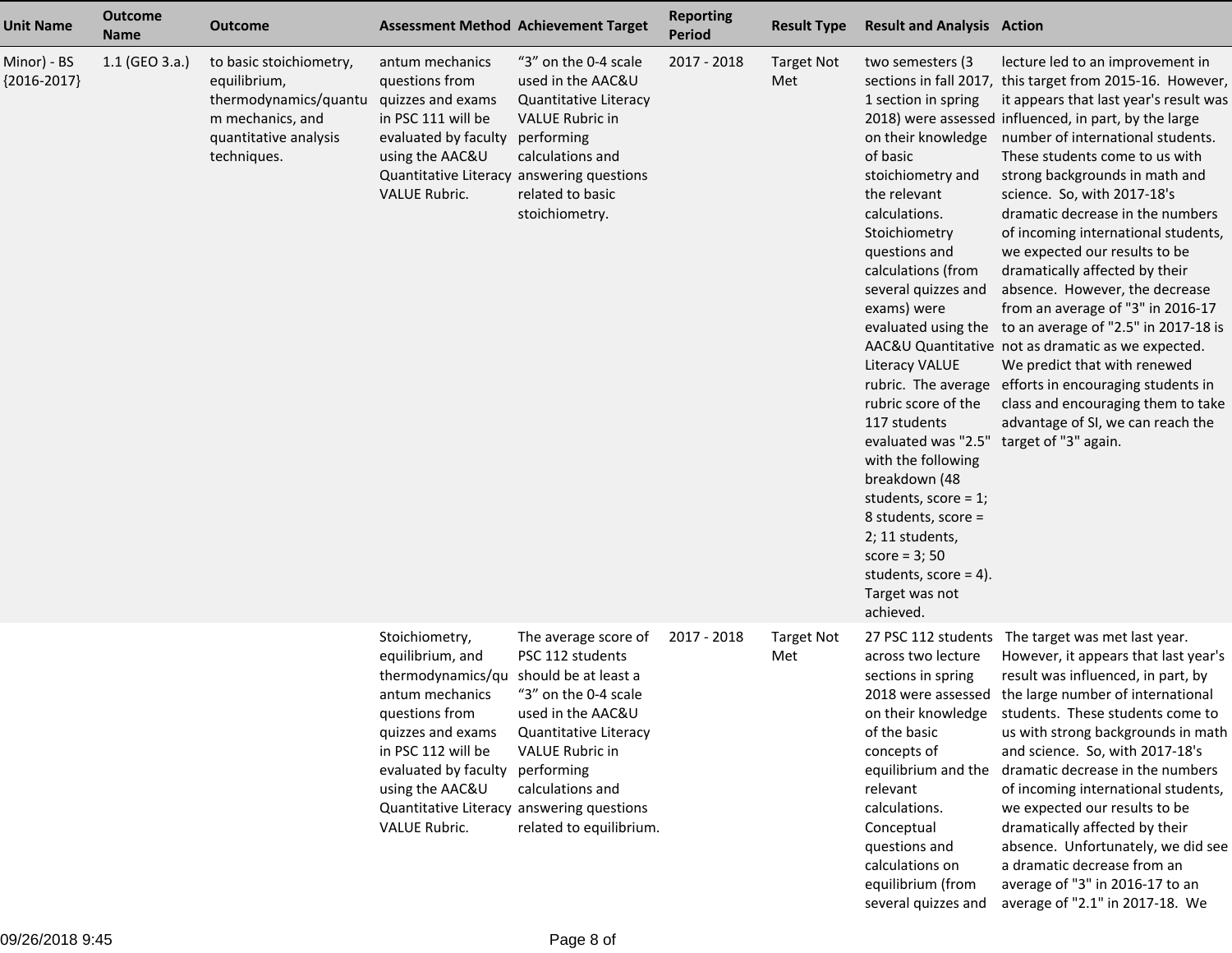| <b>Unit Name</b> | <b>Outcome</b><br><b>Name</b> | <b>Outcome</b> |                                                                                                                                                                                                                                     | <b>Assessment Method Achievement Target</b>                                                                                                                                                                                                                                                                            | <b>Reporting</b><br><b>Period</b> | <b>Result Type</b>       | <b>Result and Analysis Action</b>                                                                                                                                                                                                                                                                                                                                                                                                                                                                                                                   |                                                                                                                                                                                                                                       |
|------------------|-------------------------------|----------------|-------------------------------------------------------------------------------------------------------------------------------------------------------------------------------------------------------------------------------------|------------------------------------------------------------------------------------------------------------------------------------------------------------------------------------------------------------------------------------------------------------------------------------------------------------------------|-----------------------------------|--------------------------|-----------------------------------------------------------------------------------------------------------------------------------------------------------------------------------------------------------------------------------------------------------------------------------------------------------------------------------------------------------------------------------------------------------------------------------------------------------------------------------------------------------------------------------------------------|---------------------------------------------------------------------------------------------------------------------------------------------------------------------------------------------------------------------------------------|
|                  |                               |                | Stoichiometry,<br>equilibrium, and<br>thermodynamics/qu should be at least a<br>antum mechanics<br>questions from<br>quizzes and exams<br>in PSC 112 will be<br>evaluated by faculty performing<br>using the AAC&U<br>VALUE Rubric. | The average score of<br>PSC 112 students<br>"3" on the 0-4 scale<br>used in the AAC&U<br>Quantitative Literacy<br>VALUE Rubric in<br>calculations and<br>Quantitative Literacy answering questions<br>related to equilibrium.                                                                                          | 2017 - 2018                       | <b>Target Not</b><br>Met | exams) were<br><b>Literacy VALUE</b><br>rubric. The average<br>rubric score of the<br>27 students<br>evaluated was "2.1"<br>with the following<br>breakdown (10<br>students, score = $1$ ;<br>9 students, score =<br>2; 3 students, score<br>$= 3$ ; 5 students,<br>$score = 4$ ). Target<br>was not achieved.                                                                                                                                                                                                                                      | are hopeful that adding more APIL<br>evaluated using the learning strategies and an online<br>AAC&U Quantitative homework component will allow us<br>to reach the target of "3" again.                                                |
|                  |                               |                | Stoichiometry,<br>equilibrium, and<br>antum mechanics<br>questions from<br>quizzes and exams<br>in PSC 450/451 will<br>be evaluated by<br>faculty using the<br>Literacy VALUE<br>Rubric.                                            | The average score of<br>PSC 312/450/451<br>thermodynamics/qu students should be at<br>least a "3" on the 0-4<br>scale used in the<br>AAC&U Quantitative<br>Literacy VALUE Rubric<br>in performing<br>calculations and<br>AAC&U Quantitative answering questions<br>related to<br>thermodynamics/quan<br>tum mechanics. | 2017 - 2018                       | <b>Target Met</b>        | PSC 450/451 was<br>in the fall semester<br>of 2017. 13<br>students were<br>assessed using<br>quizzes and exams.<br>50 PSC 112 students<br>across two lecture<br>sections were<br>assessed on their<br>knowledge of the<br>basic concepts of<br>stoichiometry and<br>equilibrium and the<br>relevant<br>calculations.<br>Conceptual<br>questions and<br>calculations (from<br>several quizzes and<br>exams) were<br>evaluated using the<br>AAC&U Quantitative<br>Literacy VALUE<br>rubric. The average<br>rubric score of the<br>13 PSC 312 students | PSC 312 is on a two year rotation.<br>not taught this year. So this courses, and this<br>PSC 312 was taught assessment, will not be a part of<br>the 2017-18 SMART plan. PSC<br>450/451 will be used in this<br>assessment next year. |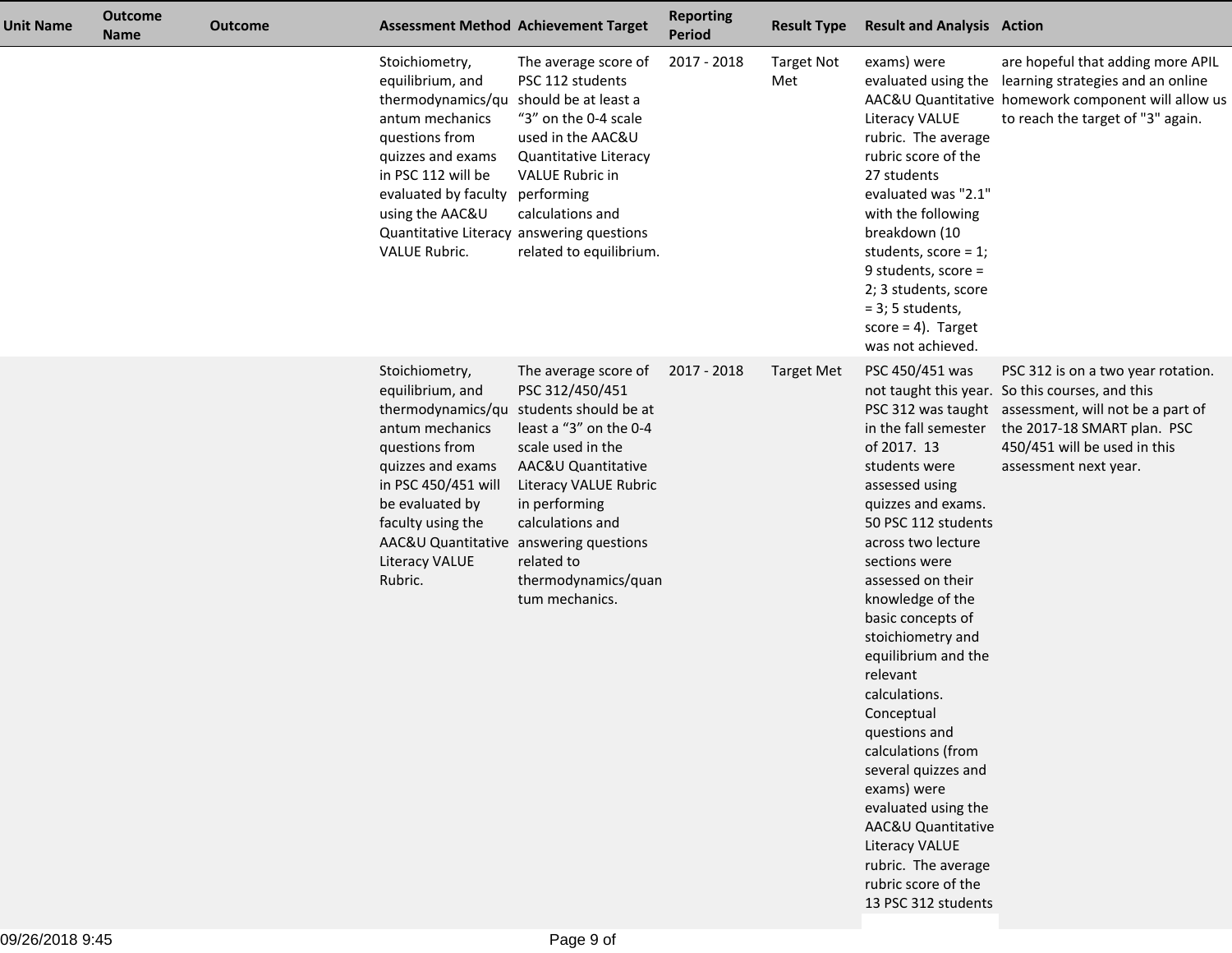| <b>Unit Name</b> | <b>Outcome</b><br><b>Name</b> | <b>Outcome</b>                                                                                           |                                                                                                                                                                                                                                    | <b>Assessment Method Achievement Target</b>                                                                                                                                                                                                                                  | <b>Reporting</b><br><b>Period</b> | <b>Result Type</b> | <b>Result and Analysis Action</b>                                                                                                                                                                                                                                                                                                                                                                                                                                                                                                                                          |                                                                                                                                                                                                                                                                                                                                                                                                                                                                                                                                                                                                                                                                                            |
|------------------|-------------------------------|----------------------------------------------------------------------------------------------------------|------------------------------------------------------------------------------------------------------------------------------------------------------------------------------------------------------------------------------------|------------------------------------------------------------------------------------------------------------------------------------------------------------------------------------------------------------------------------------------------------------------------------|-----------------------------------|--------------------|----------------------------------------------------------------------------------------------------------------------------------------------------------------------------------------------------------------------------------------------------------------------------------------------------------------------------------------------------------------------------------------------------------------------------------------------------------------------------------------------------------------------------------------------------------------------------|--------------------------------------------------------------------------------------------------------------------------------------------------------------------------------------------------------------------------------------------------------------------------------------------------------------------------------------------------------------------------------------------------------------------------------------------------------------------------------------------------------------------------------------------------------------------------------------------------------------------------------------------------------------------------------------------|
|                  |                               |                                                                                                          | Stoichiometry,<br>equilibrium, and<br>antum mechanics<br>questions from<br>quizzes and exams<br>in PSC 450/451 will<br>be evaluated by<br>faculty using the<br>AAC&U Quantitative answering questions<br>Literacy VALUE<br>Rubric. | The average score of<br>PSC 312/450/451<br>thermodynamics/qu students should be at<br>least a "3" on the 0-4<br>scale used in the<br>AAC&U Quantitative<br>Literacy VALUE Rubric<br>in performing<br>calculations and<br>related to<br>thermodynamics/quan<br>tum mechanics. | 2017 - 2018                       | <b>Target Met</b>  | evaluated was "3.7"<br>with the following<br>breakdown (0<br>students, score = $1$ ;<br>1 students, score $=$<br>2; 2 students, score<br>$= 3$ ; 10 students,<br>score = $4$ ). Target<br>was achieved.                                                                                                                                                                                                                                                                                                                                                                    | PSC 312 is on a two year rotation.<br>So this courses, and this<br>assessment, will not be a part of<br>the 2017-18 SMART plan. PSC<br>450/451 will be used in this<br>assessment next year.                                                                                                                                                                                                                                                                                                                                                                                                                                                                                               |
|                  | 1.2 (SLO)                     | TSW exhibit effective<br>written communication<br>in the areas of inorganic<br>and analytical chemistry. | Formal lab reports<br>will be evaluated in<br>PSC 112L by faculty<br>using the AAC&U<br>Written<br>Communication<br>VALUE Rubric.                                                                                                  | 75% of PSC 112<br>students should score<br>at least a "3" on the 0-<br>4 scale used in the<br>AAC&U Written<br>Communication<br><b>VALUE Rubric in</b><br>writing a formal lab<br>report.                                                                                    | 2017 - 2018                       | <b>Target Met</b>  | Although 29<br>students were<br>are lab report<br>assessments for<br>only 15 students.<br>Two sections were<br>taught by two<br>different instructors<br>for this course, and<br>one of the<br>instructors did not<br>lab report results,<br>which is why there<br>are only 15<br>reported. PSC 112L<br>students from one<br>lab section were<br>assessed on their<br>written<br>communication<br>using two formal lab<br>reports. Lab reports<br>were evaluated<br>using the AAC&U<br>Written<br>Communication<br>VALUE rubric. 100%<br>of PSC 112L<br>students scored at | Students are given a detailed<br>description of the sections that<br>enrolled in PSC 112L must be included in the lab reports.<br>in spring 2018, there They are also allowed to write two<br>drafts of the first lab report. Upon<br>reading the first draft, the<br>professor provides extensive<br>feedback to aid the student in<br>writing the second draft. While<br>there is only one draft allowed for<br>the second lab report, the students<br>are provided with extensive<br>assistance from the professor.<br>submit the students' Multiple drafts of the first lab<br>report and extensive assistance<br>with the second lab report allow<br>the students to meet the target. |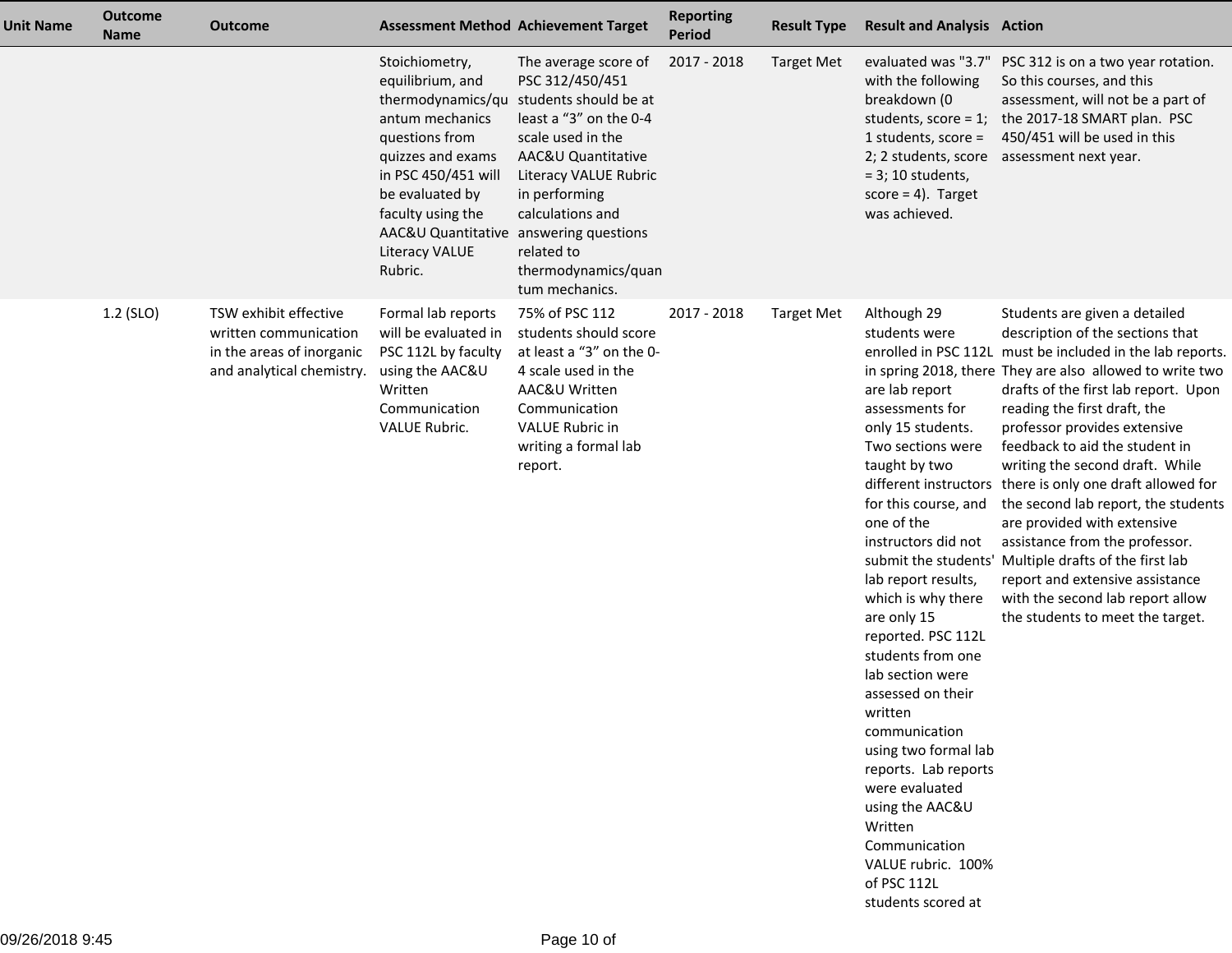| <b>Unit Name</b> | <b>Outcome</b><br><b>Name</b> | <b>Outcome</b>                                                                                                                    |                                                                                                                                                    | <b>Assessment Method Achievement Target</b>                                                                                                                                               | <b>Reporting</b><br><b>Period</b> | <b>Result Type</b>       | <b>Result and Analysis Action</b>                                                                                                                                                                                                                                                                                                                                                                                                                                                                                                     |                                                                                                                                                                                                                                                                                                                                                                                                                                                                                                                                                                                                                                                                         |
|------------------|-------------------------------|-----------------------------------------------------------------------------------------------------------------------------------|----------------------------------------------------------------------------------------------------------------------------------------------------|-------------------------------------------------------------------------------------------------------------------------------------------------------------------------------------------|-----------------------------------|--------------------------|---------------------------------------------------------------------------------------------------------------------------------------------------------------------------------------------------------------------------------------------------------------------------------------------------------------------------------------------------------------------------------------------------------------------------------------------------------------------------------------------------------------------------------------|-------------------------------------------------------------------------------------------------------------------------------------------------------------------------------------------------------------------------------------------------------------------------------------------------------------------------------------------------------------------------------------------------------------------------------------------------------------------------------------------------------------------------------------------------------------------------------------------------------------------------------------------------------------------------|
|                  | 1.2 (SLO)                     | TSW exhibit effective<br>written communication<br>in the areas of inorganic<br>and analytical chemistry.                          | Formal lab reports<br>will be evaluated in<br>PSC 112L by faculty<br>using the AAC&U<br>Written<br>Communication<br>VALUE Rubric.                  | 75% of PSC 112<br>students should score<br>at least a "3" on the 0-<br>4 scale used in the<br>AAC&U Written<br>Communication<br><b>VALUE Rubric in</b><br>writing a formal lab<br>report. | 2017 - 2018                       | <b>Target Met</b>        | scale used in the<br>AAC&U Written<br>Communication<br>VALUE Rubric (15<br>students evaluated<br>on two lab reports;<br>0 at level 1, 0 at<br>level 2, 7 at level 3,<br>was achieved.                                                                                                                                                                                                                                                                                                                                                 | least a "3" on the 0-4 Students are given a detailed<br>description of the sections that<br>must be included in the lab reports.<br>They are also allowed to write two<br>drafts of the first lab report. Upon<br>reading the first draft, the<br>professor provides extensive<br>feedback to aid the student in<br>writing the second draft. While<br>8 at level 4). Target there is only one draft allowed for<br>the second lab report, the students<br>are provided with extensive<br>assistance from the professor.<br>Multiple drafts of the first lab<br>report and extensive assistance<br>with the second lab report allow<br>the students to meet the target. |
|                  | $1.3$ (SLO)                   | TSW demonstrate<br>competency in both<br>theoretical and practical<br>aspects of<br>instrumentation and<br>analytical techniques. | Qualitative and<br>quantitative<br>questions (quizzes,<br>exams, assignments)<br>related to<br>instrumentation will<br>be evaluated by<br>faculty. | 75% of PSC 211/212<br>students should be at<br>the satisfactory level<br>(70%) or higher in<br>answering questions<br>and performing<br>calculations related to<br>instrumentation.       | 2017 - 2018                       | <b>Target Not</b><br>Met | Students who<br>obtained 90% or<br>more of the points<br>were rated<br>"proficient".<br>Students who<br>obtained between<br>70 and 89% of the<br>points were rated<br>"satisfactory".<br>Students who<br>obtained less than<br>70% of the points<br>were rated<br>"unsatisfactory".<br>18 PSC 211 students<br>were evaluated<br>using the rubric<br>attached in the<br>"Related<br>documents" section.<br>50% of PSC 211<br>students scored at<br>least "satisfactory"<br>on the rubric. 18<br>students evaluated<br>on an exam (9 at | This is the second year in a row that<br>the target has not been met. This<br>year's result (50%) is dramatically<br>worse than last year's result (74%).<br>Next year, more emphasis will be<br>placed on this topic and more<br>assessments will be done.                                                                                                                                                                                                                                                                                                                                                                                                             |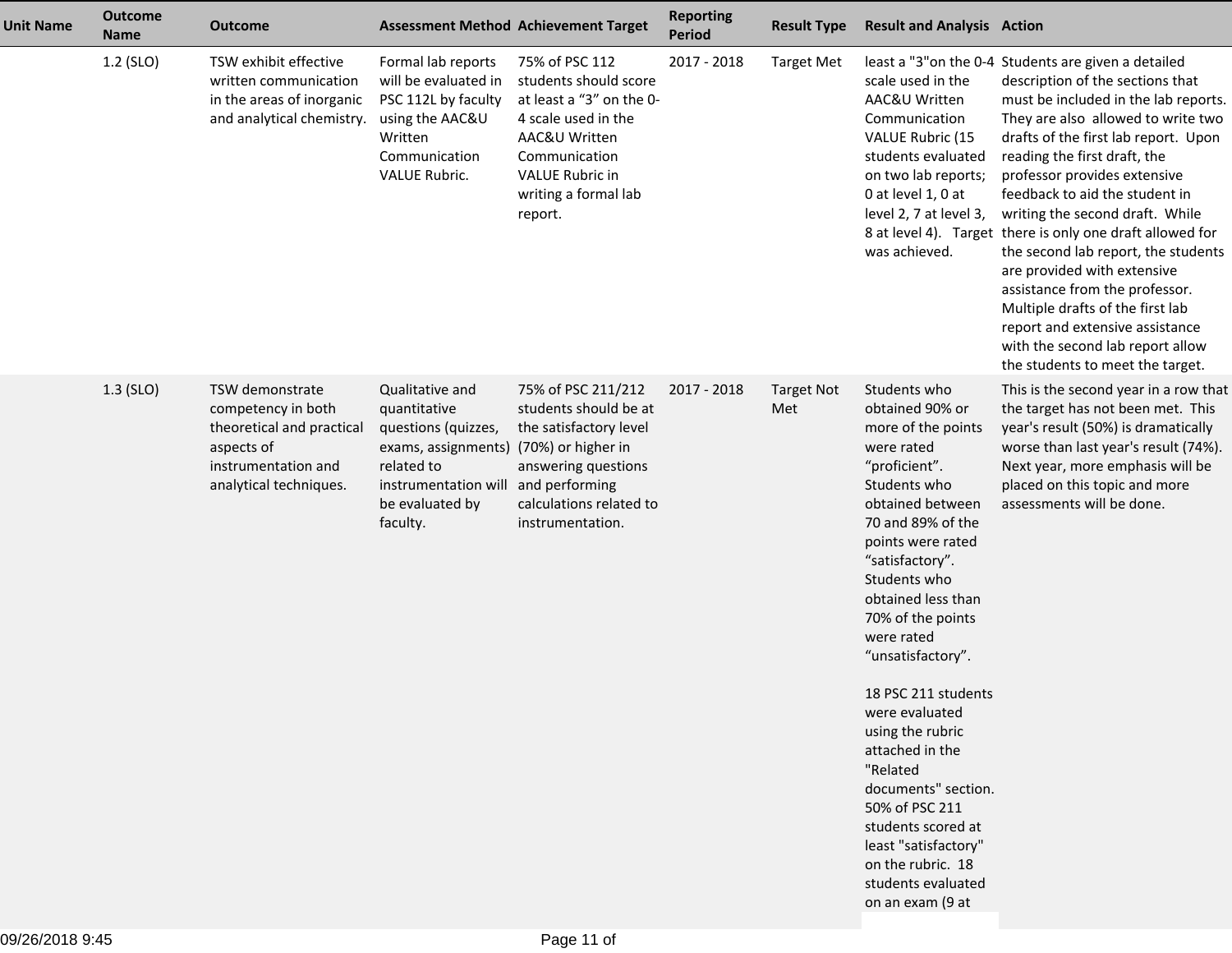| <b>Unit Name</b> | <b>Outcome</b><br><b>Name</b> | <b>Outcome</b>                                                                                                                    | <b>Assessment Method Achievement Target</b>                                                                                                                                          |                                                                                                                                                                      | <b>Reporting</b><br><b>Period</b> | <b>Result Type</b>       | <b>Result and Analysis Action</b>                                                                                                                                                                                                                                                                                                                                                                                                                                                                                                                                                                                                                                                                          |                                                                                                                                                                                                                                                                                                                                                   |
|------------------|-------------------------------|-----------------------------------------------------------------------------------------------------------------------------------|--------------------------------------------------------------------------------------------------------------------------------------------------------------------------------------|----------------------------------------------------------------------------------------------------------------------------------------------------------------------|-----------------------------------|--------------------------|------------------------------------------------------------------------------------------------------------------------------------------------------------------------------------------------------------------------------------------------------------------------------------------------------------------------------------------------------------------------------------------------------------------------------------------------------------------------------------------------------------------------------------------------------------------------------------------------------------------------------------------------------------------------------------------------------------|---------------------------------------------------------------------------------------------------------------------------------------------------------------------------------------------------------------------------------------------------------------------------------------------------------------------------------------------------|
|                  | $1.3$ (SLO)                   | TSW demonstrate<br>competency in both<br>theoretical and practical<br>aspects of<br>instrumentation and<br>analytical techniques. | Qualitative and<br>quantitative<br>questions (quizzes,<br>exams, assignments) (70%) or higher in<br>related to<br>instrumentation will and performing<br>be evaluated by<br>faculty. | 75% of PSC 211/212<br>students should be at<br>the satisfactory level<br>answering questions<br>calculations related to<br>instrumentation.                          | 2017 - 2018                       | <b>Target Not</b><br>Met | satisfactory, 6 at<br>the satisfactory<br>in answering<br>instrumentation.<br>Target of 75% was<br>not achieved.                                                                                                                                                                                                                                                                                                                                                                                                                                                                                                                                                                                           | unsatisfactory, 3 at This is the second year in a row that<br>the target has not been met. This<br>proficient) scored at year's result (50%) is dramatically<br>worse than last year's result (74%).<br>level (70%) or higher Next year, more emphasis will be<br>placed on this topic and more<br>questions related to assessments will be done. |
|                  | $2.1$ (SLO)                   | TSW recognize and<br>interpret structure,<br>reactions, mechanisms,<br>and synthesis of organic<br>compounds.                     | Questions related to 60% of PSC 211/212<br>reactions and<br>synthesis from<br>quizzes and exams<br>in PSC 211/212 will<br>be evaluated by<br>faculty.                                | students should be at<br>the satisfactory level<br>(70%) or higher in<br>answering basic<br>questions related to<br>organic chemistry<br>reactions and<br>synthesis. | 2017 - 2018                       | <b>Target Met</b>        | Students who<br>obtained 90% or<br>more of the points<br>were rated<br>"proficient".<br>Students who<br>obtained between<br>70 and 89% of the<br>points were rated<br>"satisfactory".<br>Students who<br>obtained less than<br>70% of the points<br>were rated<br>"unsatisfactory".<br>18 PSC 211 students<br>were evaluated<br>using the rubric<br>attached in the<br>"Related<br>documents" section.<br>89% of PSC 211<br>students scored at<br>least "satisfactory"<br>on the rubric. 18<br>students evaluated<br>on several quizzes (2<br>at unsatisfactory, 10<br>at satisfactory, 6 at<br>proficient) scored at<br>the satisfactory<br>level (70%) or higher<br>in answering<br>questions related to | Instruction will continue in the<br>current manner.                                                                                                                                                                                                                                                                                               |
|                  |                               |                                                                                                                                   |                                                                                                                                                                                      |                                                                                                                                                                      |                                   |                          |                                                                                                                                                                                                                                                                                                                                                                                                                                                                                                                                                                                                                                                                                                            |                                                                                                                                                                                                                                                                                                                                                   |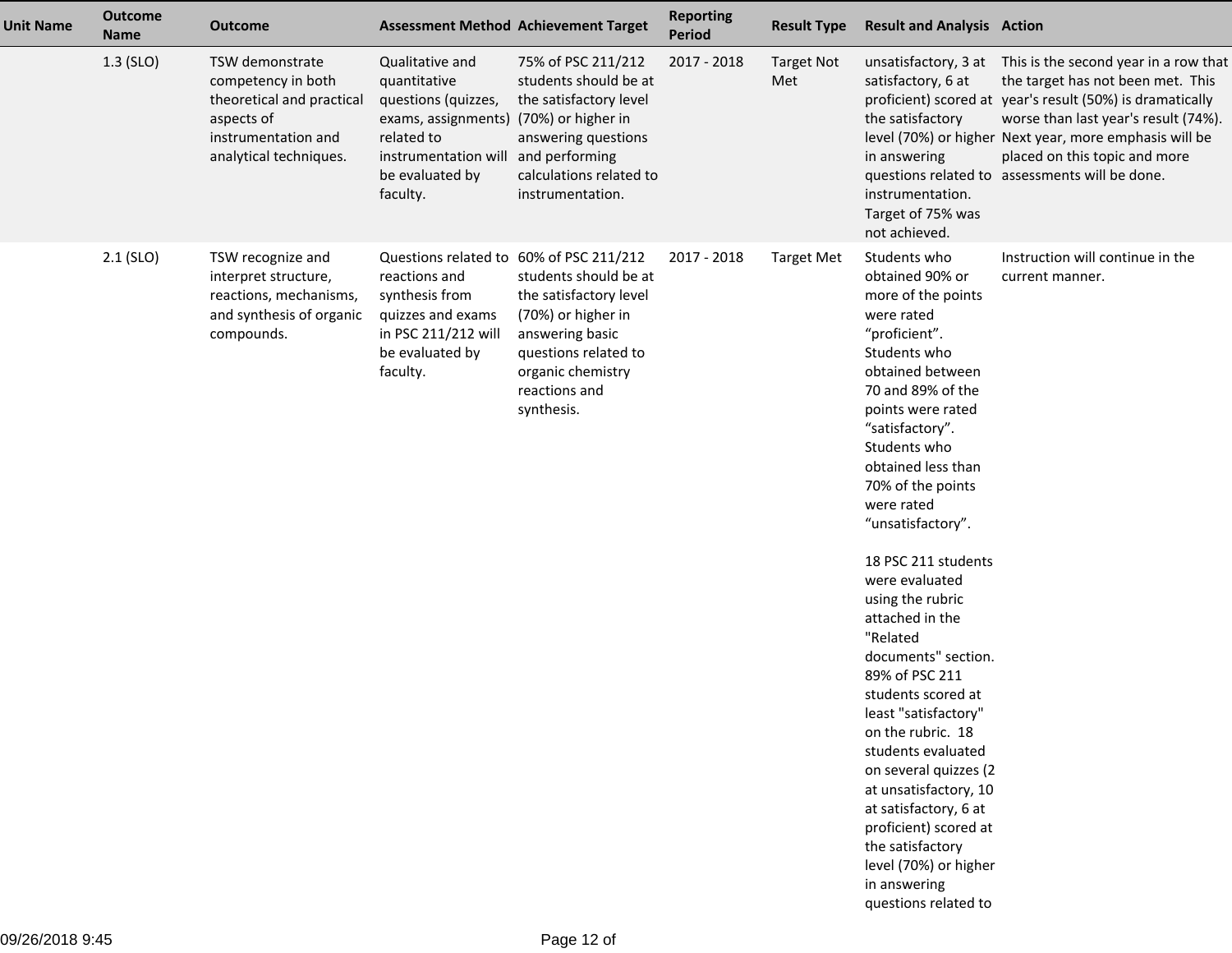| <b>Unit Name</b> | <b>Outcome</b><br><b>Name</b> | Outcome                                                                                                                                                                                          |                                                                                                                                                       | <b>Assessment Method Achievement Target</b>                                                                                                                                                | <b>Reporting</b><br><b>Period</b> | <b>Result Type</b> | <b>Result and Analysis Action</b>                                                                                                                                                                                                                                                                                      |                                                                                                                                    |
|------------------|-------------------------------|--------------------------------------------------------------------------------------------------------------------------------------------------------------------------------------------------|-------------------------------------------------------------------------------------------------------------------------------------------------------|--------------------------------------------------------------------------------------------------------------------------------------------------------------------------------------------|-----------------------------------|--------------------|------------------------------------------------------------------------------------------------------------------------------------------------------------------------------------------------------------------------------------------------------------------------------------------------------------------------|------------------------------------------------------------------------------------------------------------------------------------|
|                  | $2.1$ (SLO)                   | TSW recognize and<br>interpret structure,<br>reactions, mechanisms,<br>and synthesis of organic<br>compounds.                                                                                    | Questions related to 60% of PSC 211/212<br>reactions and<br>synthesis from<br>quizzes and exams<br>in PSC 211/212 will<br>be evaluated by<br>faculty. | students should be at<br>the satisfactory level<br>(70%) or higher in<br>answering basic<br>questions related to<br>organic chemistry<br>reactions and<br>synthesis.                       | 2017 - 2018                       | <b>Target Met</b>  | instrumentation.<br>Target of 60% was<br>achieved.                                                                                                                                                                                                                                                                     | Instruction will continue in the<br>current manner.                                                                                |
|                  | $2.2$ (SLO)                   | TSW effectively present<br>information in oral and<br>written forms in the area<br>of organic chemistry.                                                                                         | An oral presentation<br>will be evaluated in<br>PSC 212 by faculty<br>using the AAC&U<br>Oral Communication AAC&U Oral<br><b>VALUE Rubric.</b>        | 75% of PSC 212<br>students should score<br>at least a "3" on the 0-<br>4 scale used in the<br>Communication<br><b>VALUE Rubric in</b><br>delivering an oral<br>presentation.               | 2017 - 2018                       | <b>Target Met</b>  | 100% of PSC 212<br>students (18<br>students evaluated<br>on an oral<br>presentation; 4 at<br>level 3 and 14 at<br>level 4) scored at<br>least a "3" on the 0-<br>4 scale used in the<br>AAC&U Oral<br>Communication<br><b>VALUE Rubric in</b><br>delivering an oral<br>presentation. Target<br>of 75% was<br>achieved. | Instruction will continue in the<br>current manner.                                                                                |
|                  |                               |                                                                                                                                                                                                  | Formal lab reports<br>will be evaluated in<br>PSC 211L by faculty<br>using the AAC&U<br>Written<br>Communication<br>VALUE Rubric.                     | 75% of PSC 211L<br>students should score<br>at least a "3" on the 0-<br>4 scale used in the<br>AAC&U Written<br>Communication<br><b>VALUE Rubric in</b><br>writing a formal lab<br>report. | 2017 - 2018                       | <b>Target Met</b>  | 100% of PSC 211L<br>students (students<br>evaluated on one<br>formal lab report;<br>12 at level 3 and 6<br>at level 4) scored at<br>least a "3" on the 0-<br>4 scale used in the<br>AAC&U Written<br>Communication<br><b>VALUE Rubric in</b><br>writing a formal lab<br>report. Target of<br>75% was achieved.         | Instruction will continue in the<br>current manner.                                                                                |
|                  |                               | 3.1 (SAO & SLO) TSW demonstrate a<br>general knowledge of the will take the<br>major branches of<br>chemistry covered on the during the semester<br>Chemistry Major Field<br>Test (MFT) from the | All Chemistry majors 90% of Chemistry<br>Chemistry MFT<br>of their graduation.<br>The MFT is graded                                                   | majors taking the<br>Chemistry MFT will<br>score in the<br>satisfactory level (25th<br>percentile) or higher.                                                                              | 2017 - 2018                       | <b>Target Met</b>  | There was one<br>Chemistry major<br>who graduated in<br>May 2018. The<br>student took the<br>Chemistry Major                                                                                                                                                                                                           | The Chemistry faculty work with<br>the graduating seniors to prepare<br>them for the MFT. The faculty will<br>continue to do this. |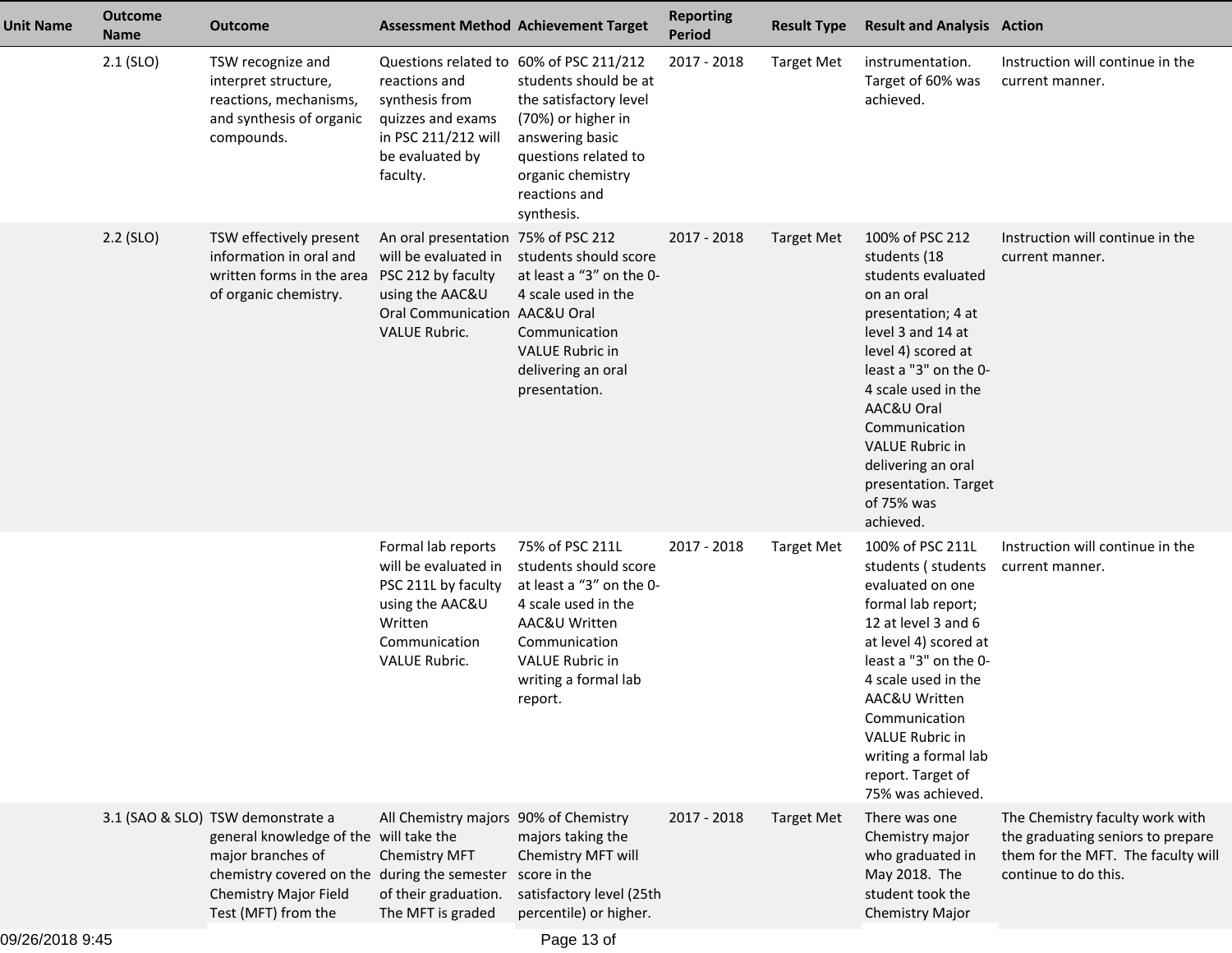| <b>Unit Name</b>                                                                | <b>Outcome</b><br><b>Name</b> | <b>Outcome</b>                                                                                            |                                                                                                                                                                                                                                                                                                                                                                                                                 | <b>Assessment Method Achievement Target</b>                                                                                                                         | <b>Reporting</b><br><b>Period</b> | <b>Result Type</b> | <b>Result and Analysis Action</b>                                                                                                                                                                                                                                                                                                                              |                                                                                                                                                      |
|---------------------------------------------------------------------------------|-------------------------------|-----------------------------------------------------------------------------------------------------------|-----------------------------------------------------------------------------------------------------------------------------------------------------------------------------------------------------------------------------------------------------------------------------------------------------------------------------------------------------------------------------------------------------------------|---------------------------------------------------------------------------------------------------------------------------------------------------------------------|-----------------------------------|--------------------|----------------------------------------------------------------------------------------------------------------------------------------------------------------------------------------------------------------------------------------------------------------------------------------------------------------------------------------------------------------|------------------------------------------------------------------------------------------------------------------------------------------------------|
|                                                                                 |                               | 3.1 (SAO & SLO) Educational Testing<br>Service (ETS).                                                     | by ETS and the<br>results compared to majors taking the<br>other scores<br>nationally. These<br>results are sent to<br>the department and<br>will be evaluated by<br>faculty to determine<br>if achievement<br>target was met.                                                                                                                                                                                  | 90% of Chemistry<br>Chemistry MFT will<br>score in the<br>satisfactory level (25th<br>percentile) or higher.                                                        | 2017 - 2018                       | <b>Target Met</b>  | Fields Test (MFT)<br>during the semester<br>of his graduation.<br>He scored in the<br>42nd percentile.<br>Target was met.                                                                                                                                                                                                                                      | The Chemistry faculty work with<br>the graduating seniors to prepare<br>them for the MFT. The faculty will<br>continue to do this.                   |
|                                                                                 | 4.1 (PO 2.c.)                 | Chemistry majors will<br>participate in activities<br>that strengthen and<br>expand K-12<br>partnerships. | Chemistry major<br>students will<br>complete an Exit<br>Survey during the<br>semester of their<br>graduation. On the<br>Exit Survey, students<br>will answer<br>questions<br>concerning their<br>participation in K-12<br>outreach activities.<br>Faculty will review<br>and analyze the Exit<br>Survey to determine<br>if Chemistry major<br>students<br>participated in at<br>least one outreach<br>activity. | 100% of Exit Survey<br>participants<br>(Chemistry majors)<br>will participate in at<br>least one outreach<br>activity.                                              | 2017 - 2018                       | <b>Target Met</b>  | There was one<br>Chemistry major<br>who graduated in<br>May 2018. On his<br><b>Exit Survey</b><br>(attached in the<br>"Related<br>documents"<br>section), he<br>indicated, on<br>Question #1 in the<br>"Community Service<br>Information"<br>section, that he had<br>volunteered during<br>the MS Regional<br>High School Science<br>Bowl. Target<br>achieved. | Most MUW Sciences and<br>Mathematics majors participate in<br>K-12 outreach events. The faculty<br>will continue to encourage this<br>participation. |
| Program -<br>Communicatio<br>n (including<br>Minor) - BA,<br>BS {2016-<br>2017} | 1.1 (GEO 1.c.)                | Students will<br>demonstrate clear,<br>correct, goal-directed<br>writing skills.                          | Using the AAC&U<br>Written<br>Communication<br>VALUE rubric,<br>departmental<br>faculty will assess<br>student writing<br>samples from<br>relevant courses                                                                                                                                                                                                                                                      | The average score of<br>assessed student<br>writing samples from<br>upper-level courses<br>will be at least 3 on<br>the 4-point Written<br>Communication<br>rubric. | 2017 - 2018                       | <b>Target Met</b>  | The overall mean<br>score for writing<br>samples from<br>upper-level courses<br>was 3.07 on the 4-<br>point Written<br>Communication<br>rubric. The mean<br>score for samples<br>from COM 307 was<br>3.10, and the mean<br>score from samples<br>from COM 465 was<br>3.04. These courses<br>differ in the type of                                              | Continue to assess writing skills in<br>relevant courses.                                                                                            |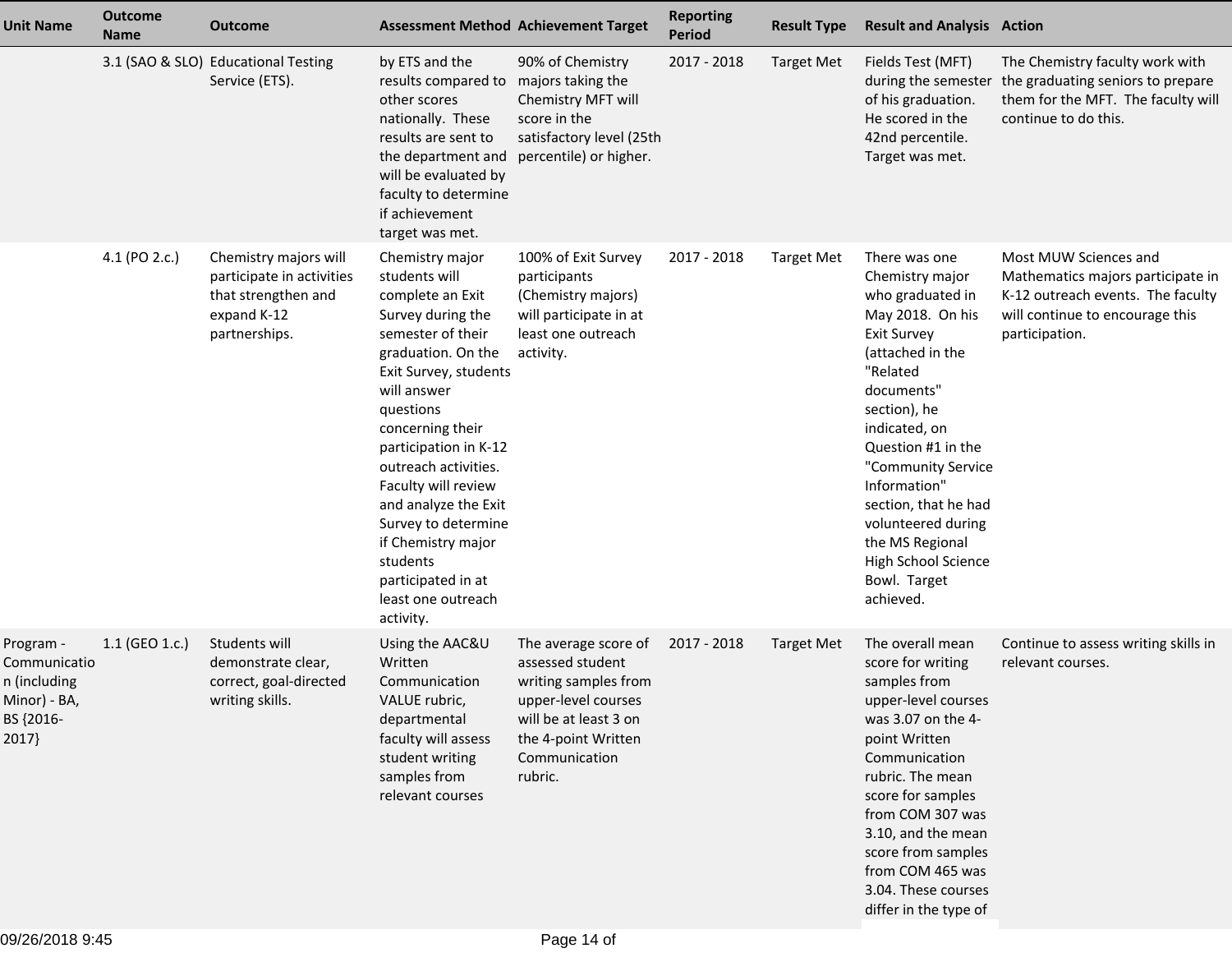| <b>Unit Name</b>                                                                | <b>Outcome</b><br><b>Name</b> | <b>Outcome</b>                                                                   |                                                                                                                                                            | <b>Assessment Method Achievement Target</b>                                                                                                                         | <b>Reporting</b><br>Period | <b>Result Type</b> | <b>Result and Analysis Action</b>                                                                                                                                                                                                                                                                                                                                                                                                                                                                                                                                                                                                                                                                                                                        |                                                           |
|---------------------------------------------------------------------------------|-------------------------------|----------------------------------------------------------------------------------|------------------------------------------------------------------------------------------------------------------------------------------------------------|---------------------------------------------------------------------------------------------------------------------------------------------------------------------|----------------------------|--------------------|----------------------------------------------------------------------------------------------------------------------------------------------------------------------------------------------------------------------------------------------------------------------------------------------------------------------------------------------------------------------------------------------------------------------------------------------------------------------------------------------------------------------------------------------------------------------------------------------------------------------------------------------------------------------------------------------------------------------------------------------------------|-----------------------------------------------------------|
| Program -<br>Communicatio<br>n (including<br>Minor) - BA,<br>BS {2016-<br>2017} | 1.1 (GEO 1.c.)                | Students will<br>demonstrate clear,<br>correct, goal-directed<br>writing skills. | Using the AAC&U<br>Written<br>Communication<br>VALUE rubric,<br>departmental<br>faculty will assess<br>student writing<br>samples from<br>relevant courses | The average score of<br>assessed student<br>writing samples from<br>upper-level courses<br>will be at least 3 on<br>the 4-point Written<br>Communication<br>rubric. | 2017 - 2018                | <b>Target Met</b>  | writing required.<br>Whereas COM 307<br>is an upper-level<br>course focused on<br>journalistic writing,<br>COM 465 is a<br>theory-focused<br>course that requires<br>students to write<br>research and<br>analysis papers<br>using APA<br>(American<br>Psychological<br>Association) writing<br>guidelines and<br>citation style. Thus,<br>it is not possible to<br>make a course-to-<br>course comparison<br>between these two<br>courses as<br>representative of a<br>direct progression in<br>demonstrated skill.<br>However, the<br>comparison<br>between mean<br>scores from lower-<br>level courses (2.34)<br>and upper-level<br>courses (3.07) does<br>demonstrate<br>improvement in<br>skills as students<br>progress through<br>the curriculum. | Continue to assess writing skills in<br>relevant courses. |
|                                                                                 |                               |                                                                                  | Using the AAC&U<br>Written<br>Communication<br>VALUE rubric,<br>departmental<br>faculty will assess<br>student writing<br>samples from                     | The average score of<br>assessed student<br>writing samples from<br>sophomore-level<br>courses will be at least<br>2 on the 4-point<br>Written<br>Communication     | 2017 - 2018                | <b>Target Met</b>  | The overall mean<br>was 2.34 on the 4-<br>point Written<br>Communication<br>rubric. The mean<br>score for writing<br>samples drawn from<br>COM 200 was 2.13                                                                                                                                                                                                                                                                                                                                                                                                                                                                                                                                                                                              | Continue to assess writing skills in<br>relevant courses. |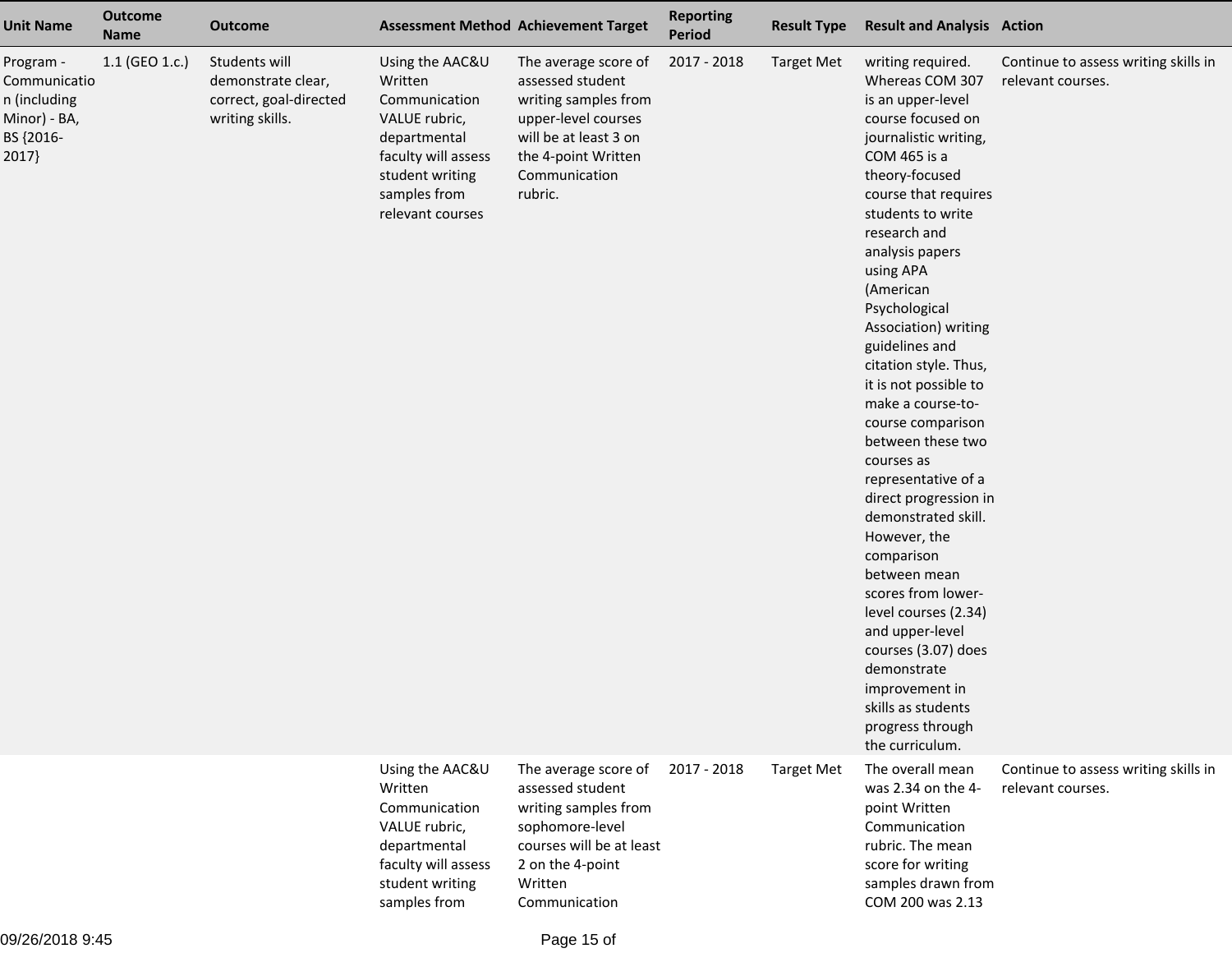| <b>Unit Name</b> | <b>Outcome</b><br><b>Name</b> | <b>Outcome</b>                                                                                      |                                                                                                                                              | <b>Assessment Method Achievement Target</b>                                                                                                    | <b>Reporting</b><br><b>Period</b> | <b>Result Type</b> | <b>Result and Analysis Action</b>                                                                                                                                                                                                                                                                                                                                                                                                                                                                                                                                                                                                                                                                 |                                                           |
|------------------|-------------------------------|-----------------------------------------------------------------------------------------------------|----------------------------------------------------------------------------------------------------------------------------------------------|------------------------------------------------------------------------------------------------------------------------------------------------|-----------------------------------|--------------------|---------------------------------------------------------------------------------------------------------------------------------------------------------------------------------------------------------------------------------------------------------------------------------------------------------------------------------------------------------------------------------------------------------------------------------------------------------------------------------------------------------------------------------------------------------------------------------------------------------------------------------------------------------------------------------------------------|-----------------------------------------------------------|
|                  |                               |                                                                                                     | relevant courses.                                                                                                                            | rubric.                                                                                                                                        | 2017 - 2018                       | <b>Target Met</b>  | $(n = 10)$ , and the<br>mean score for<br>writing samples<br>drawn from COM<br>250 was 2.72 (n = 5).<br>These results<br>indicate students<br>are demonstrating<br>generally clear<br>writing and that<br>their demonstrated<br>proficiency is<br>improving from one<br>course to the next.                                                                                                                                                                                                                                                                                                                                                                                                       | Continue to assess writing skills in<br>relevant courses. |
|                  | $2.1$ (SLO)                   | Students will<br>demonstrate appropriate Production Skills<br>use of video production<br>equipment. | Using the Video<br>rubric, departmental production samples<br>faculty will assess<br>student production<br>samples from<br>relevant courses. | At least 80 percent of 2017 - 2018<br>assessed student<br>will score at least 3 on<br>the 4-point Video<br><b>Production Skills</b><br>rubric. |                                   | <b>Target Met</b>  | The mean score on<br><b>Video Production</b><br>rubric was 3.23 on a courses.<br>4-point scale. Nine<br>out of 10 production<br>samples scored at<br>least 3 out of 4,<br>which is 90 percent<br>of the total<br>sampled. The one<br>sample that did not<br>meet the threshold<br>was drawn from the<br>introductory<br>production course<br>(COM 103). The<br>mean score for this<br>course was $3.13$ (n =<br>6). The mean score<br>for productions<br>sampled from the<br>upper-level course<br>(COM 431) was 3.35<br>$(n = 4)$ . The scores<br>represent an overall<br>increase in<br>demonstrated<br>proficiency with use<br>of video production<br>equipment from the<br>lower-level course | Continue assessing video<br>production skills in relevant |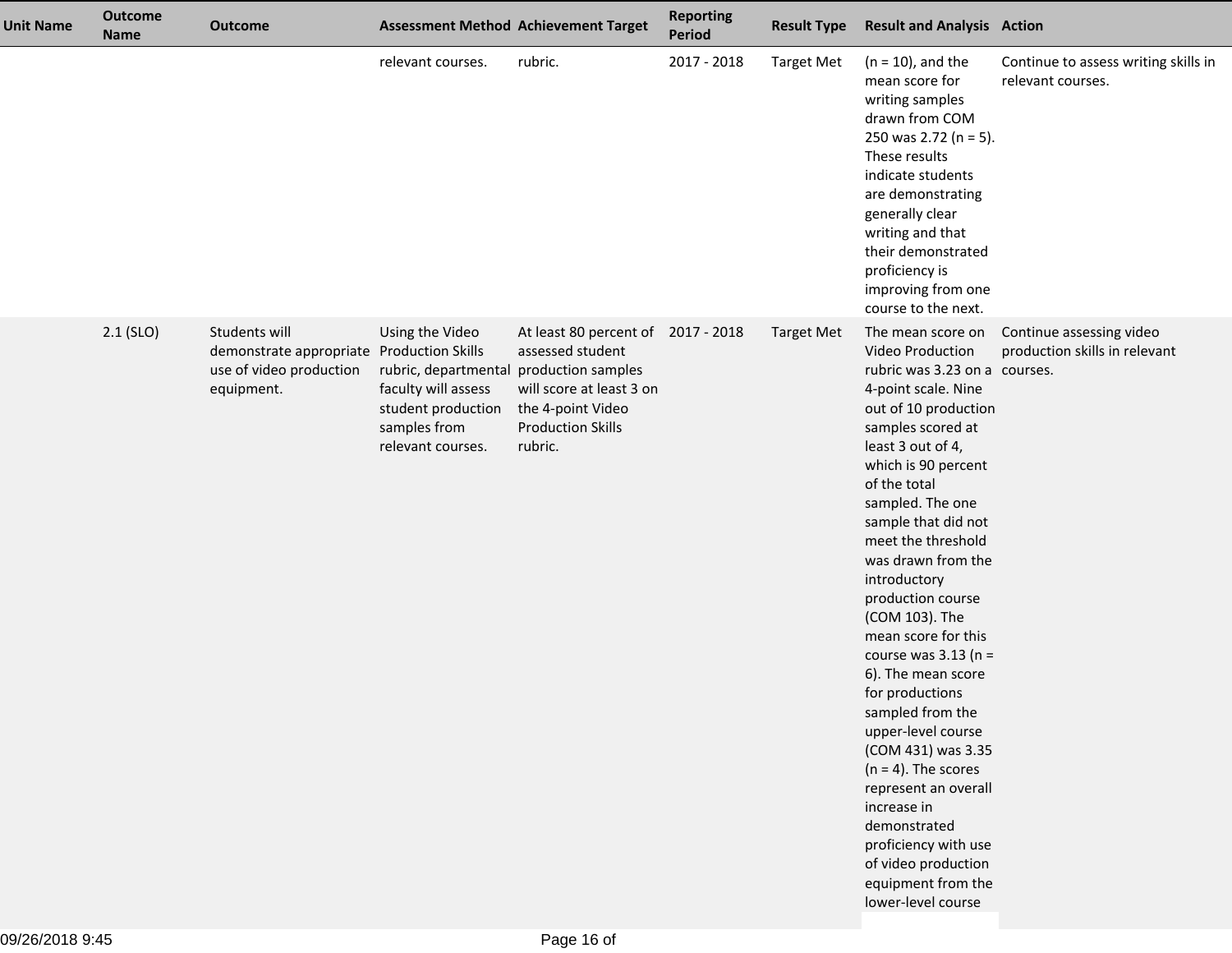| <b>Unit Name</b> | <b>Outcome</b><br><b>Name</b> | <b>Outcome</b>                                                                                      |                                                                                                                                              | <b>Assessment Method Achievement Target</b>                                                                                                                          | <b>Reporting</b><br><b>Period</b> | <b>Result Type</b> | <b>Result and Analysis Action</b>                                                                                                                                                                                                                                                                                                                                                                                                                                                                                                                                                                                                                                                                                                               |                                                                                                                                                                               |
|------------------|-------------------------------|-----------------------------------------------------------------------------------------------------|----------------------------------------------------------------------------------------------------------------------------------------------|----------------------------------------------------------------------------------------------------------------------------------------------------------------------|-----------------------------------|--------------------|-------------------------------------------------------------------------------------------------------------------------------------------------------------------------------------------------------------------------------------------------------------------------------------------------------------------------------------------------------------------------------------------------------------------------------------------------------------------------------------------------------------------------------------------------------------------------------------------------------------------------------------------------------------------------------------------------------------------------------------------------|-------------------------------------------------------------------------------------------------------------------------------------------------------------------------------|
|                  | $2.1$ (SLO)                   | Students will<br>demonstrate appropriate Production Skills<br>use of video production<br>equipment. | Using the Video<br>rubric, departmental<br>faculty will assess<br>student production<br>samples from<br>relevant courses.                    | At least 80 percent of 2017 - 2018<br>assessed student<br>production samples<br>will score at least 3 on<br>the 4-point Video<br><b>Production Skills</b><br>rubric. |                                   | <b>Target Met</b>  | to the upper-level<br>course.                                                                                                                                                                                                                                                                                                                                                                                                                                                                                                                                                                                                                                                                                                                   | Continue assessing video<br>production skills in relevant<br>courses.                                                                                                         |
|                  | $2.2$ (SLO)                   | Students will<br>demonstrate appropriate Production Skills<br>use of audio production<br>equipment. | Using the Audio<br>rubric, departmental production samples<br>faculty will assess<br>student production<br>samples from<br>relevant courses. | At least 80 percent of<br>assessed student<br>will score at least 3 on<br>the 4-point Audio<br><b>Production Skills</b><br>rubric.                                   | 2017 - 2018                       | <b>Target Met</b>  | The mean score on<br>the Audio<br>Production rubric<br>was 3.36 on a 4-<br>point scale. Of the<br>10 production<br>samples drawn from<br>COM 103 and COM<br>431, 9 scored 3 or<br>better (an overall<br>rate of 90 percent).<br>The mean for<br>production samples<br>from the<br>introductory course<br>(COM 103) was<br>3.17, and the mean<br>for samples drawn<br>from the upper-<br>level course (COM<br>431) was 3.65. This<br>does represent an<br>improvement from<br>one course to the<br>next, with the<br>students from the<br>upper-level course<br>benefiting from<br>increased attention<br>to audio production<br>in the courses. Also,<br>the overall results<br>indicate<br>improvement from<br>the previous year's<br>results. | Continue increased emphasis on<br>audio production in COM 103 and<br>431, in the absence of COM 331.<br>Continue assessing audio<br>production skills in relevant<br>courses. |
|                  | 3.1 (SAO)                     | Students will complete<br>professional portfolios                                                   | Faculty will use a<br>departmental rubric assessed student                                                                                   | At least 90 percent of 2017 - 2018                                                                                                                                   |                                   | <b>Target Met</b>  |                                                                                                                                                                                                                                                                                                                                                                                                                                                                                                                                                                                                                                                                                                                                                 | The mean score for Continue emphasizing to students<br>the sampled student the importance of saving                                                                           |
|                  |                               |                                                                                                     |                                                                                                                                              |                                                                                                                                                                      |                                   |                    |                                                                                                                                                                                                                                                                                                                                                                                                                                                                                                                                                                                                                                                                                                                                                 |                                                                                                                                                                               |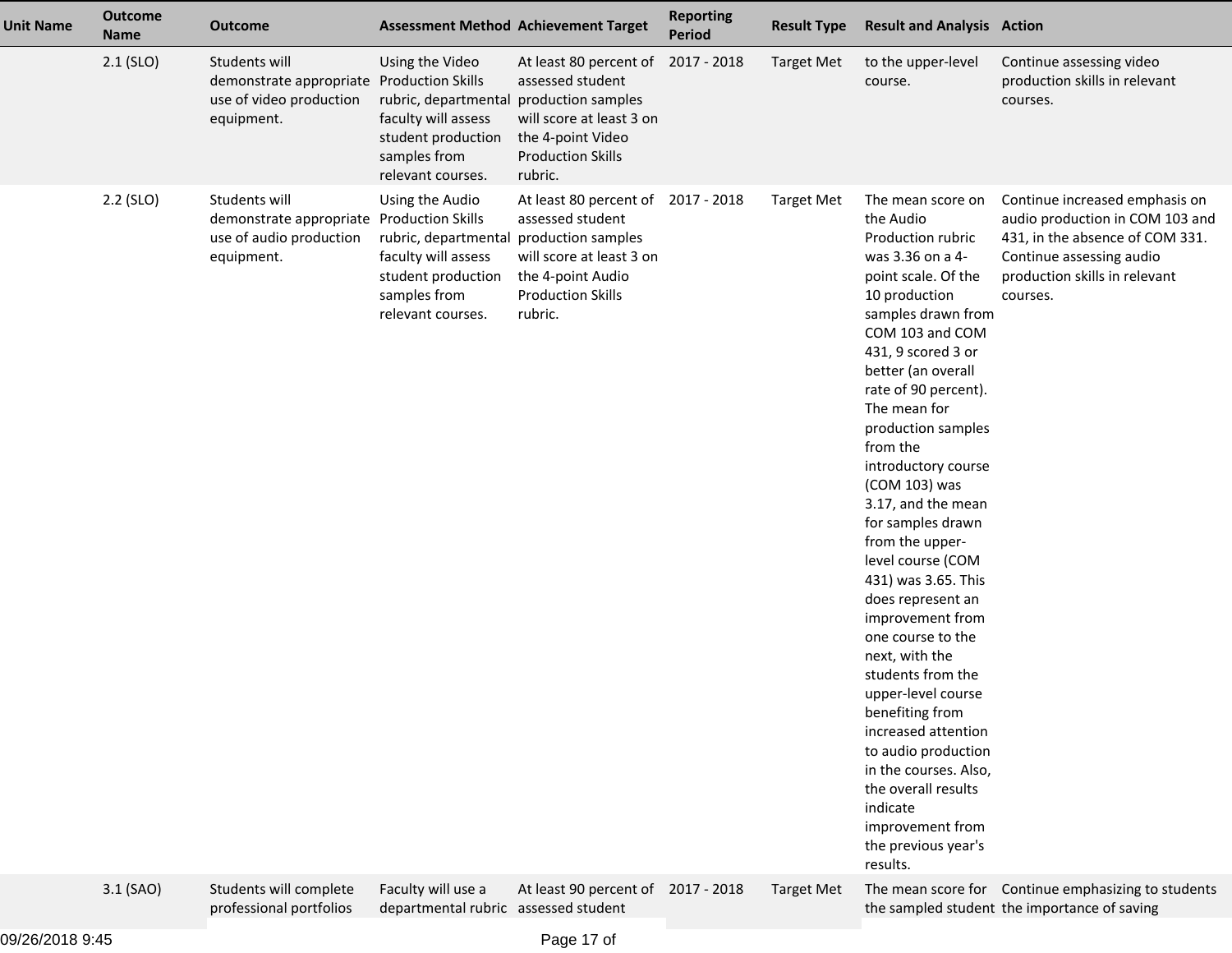| <b>Unit Name</b> | <b>Outcome</b><br><b>Name</b> | <b>Outcome</b>                                                                                     |                                                                                                                                                                                                                                 | <b>Assessment Method Achievement Target</b>                                                                                                                                                                            | <b>Reporting</b><br><b>Period</b> | <b>Result Type</b> | <b>Result and Analysis Action</b>                                                                                                                                                                                                                                                                                                                                                                                                                                                                                                                                                                                                        |                                                                                                                                        |
|------------------|-------------------------------|----------------------------------------------------------------------------------------------------|---------------------------------------------------------------------------------------------------------------------------------------------------------------------------------------------------------------------------------|------------------------------------------------------------------------------------------------------------------------------------------------------------------------------------------------------------------------|-----------------------------------|--------------------|------------------------------------------------------------------------------------------------------------------------------------------------------------------------------------------------------------------------------------------------------------------------------------------------------------------------------------------------------------------------------------------------------------------------------------------------------------------------------------------------------------------------------------------------------------------------------------------------------------------------------------------|----------------------------------------------------------------------------------------------------------------------------------------|
|                  | 3.1 (SAO)                     | that showcase their skills<br>for potential employers<br>or graduate schools.                      | (Communication<br>Student Portfolio<br>Rubric) to assess<br>portfolios produced<br>by students in<br>Communication<br>Senior Seminar<br>(COM 465).                                                                              | portfolios will score at 2017 - 2018<br>least 80 on the 100-<br>point Communication<br>Student Portfolio<br>rubric.                                                                                                    |                                   | <b>Target Met</b>  | portfolios was 93.6<br>using the<br>departmental<br>Communication<br>Student Portfolio<br>rubric. Of the 11<br>portfolios sampled,<br>11 scored 80 or<br>better, for a total of<br>100 percent.<br>Overall, these<br>results are very<br>positive and<br>indicate students<br>near completion of<br>the program have<br>amassed a body of<br>professional work<br>and demonstrated<br>the ability to<br>organize this work<br>into a coherent<br>portfolio. One<br>potential area of<br>improvement is in<br>the breadth of work<br>presented (some<br>portfolios suffered<br>because prior work<br>had been misplaced<br>or not saved). | professional work (and making<br>on a 100-point scale back-up copies). Continue assessing<br>portfolios in COM 465.                    |
|                  | 3.2 (PO 2.e.)                 | Students will engage in<br>meaningful, real-life<br>experiences within the<br>Communication field. | Students in<br>Communication<br>Internship (COM<br>460) will complete<br>end of their<br>internship.<br>Departmental<br>faculty will review<br>and analyze the<br>results to determine<br>if the achievement<br>target was met. | At least 85 percent of<br>students participating<br>in the Exit Survey will<br>rate their internship<br>an Exit Survey at the experience positively<br>as defined by a score<br>of 4 or greater, on a<br>scale of 1-7. | 2017 - 2018                       | Inconclusive       | Results were not<br>reported by the<br>assessment<br>coordinator for this<br>academic program.                                                                                                                                                                                                                                                                                                                                                                                                                                                                                                                                           | The Action for the next assessment<br>cycle is to report results with<br>supporting/related documentation<br>and to report it on time. |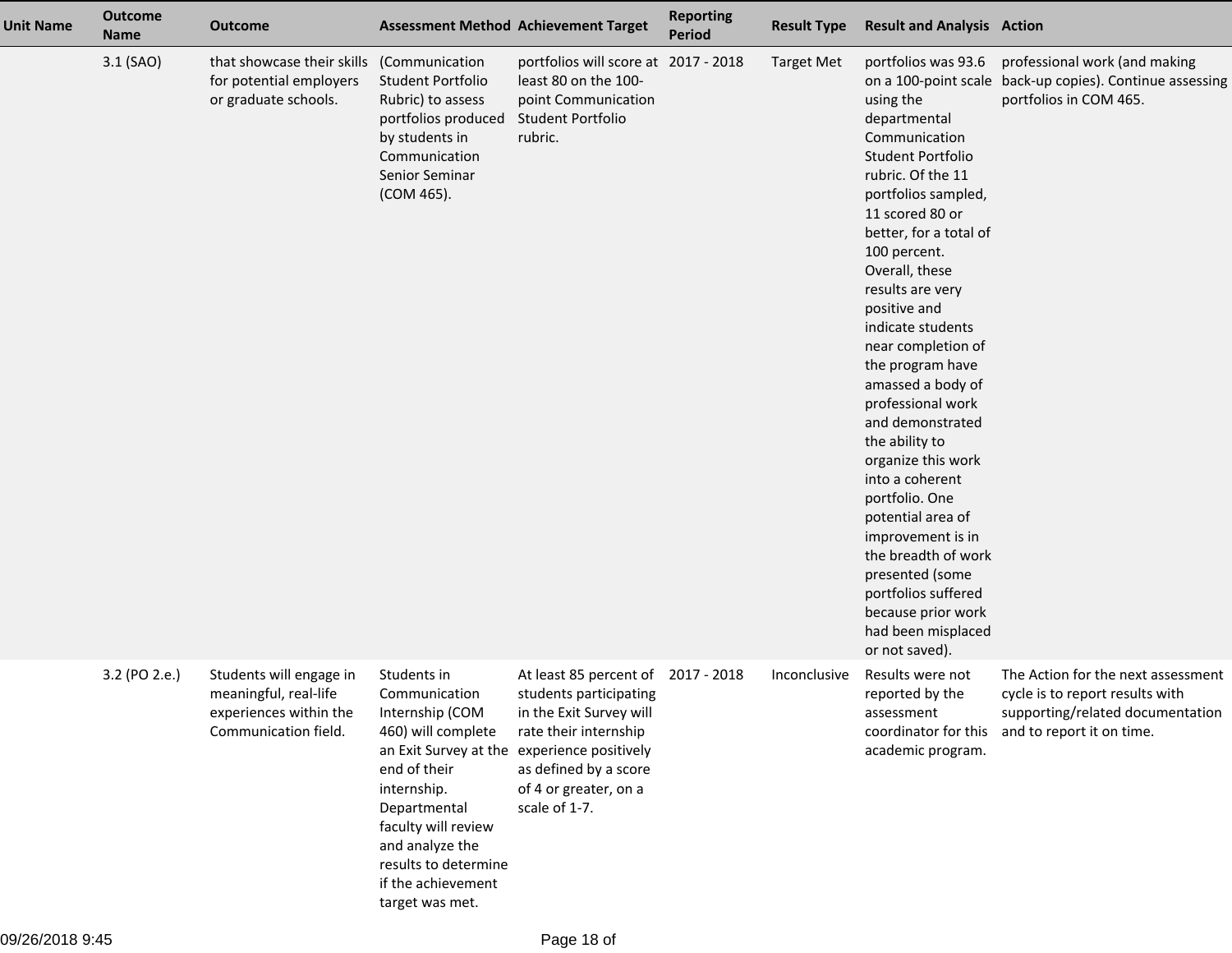| <b>Unit Name</b>                                               | <b>Outcome</b><br><b>Name</b> | Outcome                                                                                                                                                                            | <b>Assessment Method Achievement Target</b>                                                                                                                                                                                                                                                                                                                                                       |                                                                                                                                       | <b>Reporting</b><br><b>Period</b> | <b>Result Type</b> | <b>Result and Analysis Action</b>                                                                                                                                                                                                                                                                                                           |                                                                                                                                                                                                                                                                                                                                                                                                                                                                                                                                                                                                                                     |
|----------------------------------------------------------------|-------------------------------|------------------------------------------------------------------------------------------------------------------------------------------------------------------------------------|---------------------------------------------------------------------------------------------------------------------------------------------------------------------------------------------------------------------------------------------------------------------------------------------------------------------------------------------------------------------------------------------------|---------------------------------------------------------------------------------------------------------------------------------------|-----------------------------------|--------------------|---------------------------------------------------------------------------------------------------------------------------------------------------------------------------------------------------------------------------------------------------------------------------------------------------------------------------------------------|-------------------------------------------------------------------------------------------------------------------------------------------------------------------------------------------------------------------------------------------------------------------------------------------------------------------------------------------------------------------------------------------------------------------------------------------------------------------------------------------------------------------------------------------------------------------------------------------------------------------------------------|
| Program -<br>Creative<br><b>Writing - MFA</b><br>${2016-2017}$ | $1.1$ (SLO)                   | Students will complete a<br>portfolio of work that<br>demonstrates mastery of<br>language and<br>conventions of a genre.                                                           | Faculty will assess<br>the students' theses achieve on their<br>using the MFA<br>Writing Skills Rubric at least 88% on the<br>that measures skill<br>with the mechanics<br>of language,<br>aesthetic use of<br>language, and use of<br>conventions of the<br>genre being studied.                                                                                                                 | Thesis students will<br>theses an average of<br><b>MFA Writing Skills</b><br>Rubric.                                                  | 2017 - 2018                       | <b>Target Met</b>  | 100% of students<br>achieved the target<br>of at least 88% on<br>the MFA Writing<br>Skills Rubric. 3<br>earned 15 out of 15<br>and 2 earned 14 out<br>of 15 (93%)                                                                                                                                                                           | Given that we met our target, we<br>should continue to assess theses<br>and strive to maintain this quality<br>with increased numbers of thesis<br>candidates.                                                                                                                                                                                                                                                                                                                                                                                                                                                                      |
|                                                                |                               |                                                                                                                                                                                    | Students in courses<br>designated as<br>Workshop will be<br>assessed with a<br>rubric that measures of 80% on the MFA<br>skill with the<br>mechanics of<br>language, aesthetic<br>use of language, and<br>use of conventions<br>of the genre being<br>studied. Each<br>instructor will<br>complete the MFA<br><b>Writing Skills Rubric</b><br>after grading final<br>portfolios for the<br>class. | 80% of students<br>assessed will achieve<br>on their final<br>portfolios an average<br>Writing Skills Rubric.                         | 2017 - 2018                       | <b>Target Met</b>  | Our revised<br>achievement target<br>is that 80% of<br>students will<br>achieve 80% or<br>higher. We met this<br>goal with 90% of<br>students earning<br>80% or higher on<br>our rubric. Of those<br>who didn't meet<br>all earned over 70%<br>on the rubric. Most<br>students were<br>assessed in more<br>than one class over<br>the year. | Since we met our revised target, we<br>will continue to communicate with<br>faculty about the rubric and<br>continue to emphasize working on<br>creative use of language $-$<br>mechanics, style, and genre<br>conventions $-$ in all of our<br>workshop classes. With new faculty<br>and a new class of students<br>entering in the Fall, it will be<br>important to communicate this<br>that the 80% target, goal to each group in appropriate<br>ways. The Faculty Handbook for our<br>program now includes a section on<br>Assessment. The program's Student<br>Handbook could be revised to<br>include a similar section, too. |
|                                                                | 2.1 (RO & SLO)                | Students will conduct<br>research in literary<br>scholarship, pedagogy, or include a<br>the craft of writing and<br>produce essays or other<br>projects based on that<br>research. | Masters Theses will on their Thesis<br>bibliography of<br>works related to the 88% on the MFA<br>genre of the thesis.<br>Faculty will assess<br>the students' thesis<br>bibliographies using<br>the MFA Research<br>Skills Rubric.                                                                                                                                                                | Students completing Students will achieve<br>Bibliographies an<br>average of at least<br>Research Skills Rubric.                      | 2017 - 2018                       | <b>Target Met</b>  | 100% of students<br>met the target. 3<br>students scored<br>(93%)                                                                                                                                                                                                                                                                           | Given that we met our target, we<br>should continue to assess Theses.<br>The challenge next year will be to<br>15/15 on the rubric continue this success with more<br>and 2 scored 14/15 theses. We will need to assess<br>them in both Fall and Spring.                                                                                                                                                                                                                                                                                                                                                                            |
|                                                                |                               |                                                                                                                                                                                    | <b>Students in Forms</b><br>and Literature<br>classes will be<br>assessed with a                                                                                                                                                                                                                                                                                                                  | 80% of students<br>assessed will achieve<br>on their Forms and<br>Literature project an<br>rubric that measures average of 80% on the | 2017 - 2018                       | <b>Target Met</b>  | Because we<br>adjusted our target<br>for this year to be<br>80% of students<br>achieve 80% on the                                                                                                                                                                                                                                           | Since we met our target for this<br>year, we should continue with this<br>target of 80% of students achieving<br>80% or higher on the rubric. We<br>will also continue to communicate                                                                                                                                                                                                                                                                                                                                                                                                                                               |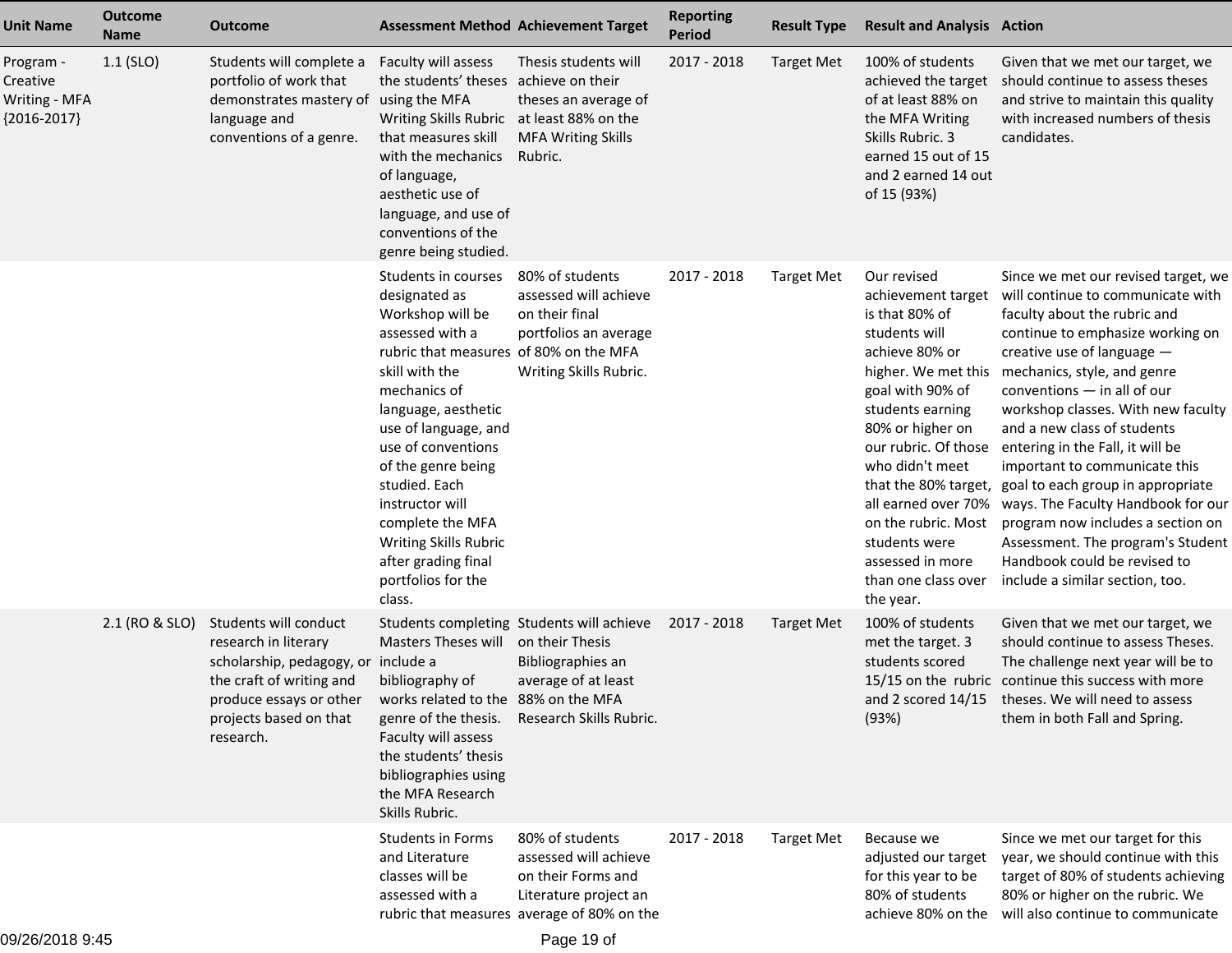| <b>Unit Name</b> | <b>Outcome</b><br><b>Name</b> | <b>Outcome</b>                                                                                   |                                                                                                                                                                                                                                        | <b>Assessment Method Achievement Target</b>                                                                                                                                                                                                                                                                                         | <b>Reporting</b><br><b>Period</b> | <b>Result Type</b> | <b>Result and Analysis Action</b>                                                                                                                                                                                                                                                                                                                            |                                                                                                                                                                                                                                                                                                                                                     |
|------------------|-------------------------------|--------------------------------------------------------------------------------------------------|----------------------------------------------------------------------------------------------------------------------------------------------------------------------------------------------------------------------------------------|-------------------------------------------------------------------------------------------------------------------------------------------------------------------------------------------------------------------------------------------------------------------------------------------------------------------------------------|-----------------------------------|--------------------|--------------------------------------------------------------------------------------------------------------------------------------------------------------------------------------------------------------------------------------------------------------------------------------------------------------------------------------------------------------|-----------------------------------------------------------------------------------------------------------------------------------------------------------------------------------------------------------------------------------------------------------------------------------------------------------------------------------------------------|
|                  |                               |                                                                                                  | their use of scholarly MFA Research Skills<br>sources appropriate Rubric.<br>to their topic. Each<br>instructor will<br>complete the MFA<br><b>Research Skills</b><br>Rubric after grading<br>the designated<br>project for the class. |                                                                                                                                                                                                                                                                                                                                     | 2017 - 2018                       | <b>Target Met</b>  | students met the<br>who did not meet<br>the target were all<br>only 1 point below<br>the target number,<br>so they scored 73%<br>on the rubric<br>instead of 80%. This<br>shows significant<br>improvement over<br>the previous year in<br>our scores. All<br>students met the<br>target in the Spring<br>semester, showing<br>improvement over<br>the year. | rubric, we have met about the rubric to faculty and<br>our target. 85.7% of students to emphasize the kind of<br>research and the value of research<br>target. The students in their program. This is included in<br>the program's Faculty Handbook,<br>and a section on Assessment or on<br>Research may also be added to the<br>Student Handbook. |
|                  | 3.1 (SAO & PO<br>2.d.         | Students will publish<br>their work in appropriate<br>publications for their<br>genres.          | The program<br>director will review<br>and analyze the<br>Master's Thesis<br>Survey results to<br>determine students'<br>publication history.                                                                                          | 90% of students<br>participating in the<br>Master's Thesis Survey<br>will report that by the<br>time they defend their<br>thesis they have<br>published at least one<br>work in a literary<br>journal or had a play<br>published or produced<br>or had their writing<br>published in another<br>outlet appropriate to<br>the genre. | 2017 - 2018                       | <b>Target Met</b>  | Our thesis students<br>are actively<br>publishing, as<br>evidenced by the list<br>of accomplishments<br>we keep on our<br>website. The Thesis<br>Survey for Summer<br>2018 graduates will<br>be conducted in<br>June. However, 5 of<br>the 5 have listed<br>publications on our<br>accomplishments<br>list.                                                  | Add a question to the Thesis<br>Survey, asking for a list of<br>publications.                                                                                                                                                                                                                                                                       |
|                  | 3.2 (SLO)                     | Students will understand<br>the literary marketplace<br>and other career options<br>for writers. | Students in EN 502<br><b>Full Writing</b><br>Residency will<br>complete a<br>Professional<br>Knowledge Survey<br>measuring their<br>knowledge of the<br>literary marketplace<br>and other career                                       | 85% of EN 502<br>students participating<br>in the Professional<br>Knowledge Survey will<br>have an average score<br>of greater than 3<br>(Satisfied) on a scale<br>on 1-5.                                                                                                                                                          | 2017 - 2018                       | <b>Target Met</b>  | 100% of<br>respondents scored<br>an average of 3 or<br>higher. Only 2<br>questions earned a<br>response of 2 from<br>one student, whose<br>average score for all<br>questions was 3.2.                                                                                                                                                                       | We need to continue to administer<br>this survey to gather more data<br>over several years.                                                                                                                                                                                                                                                         |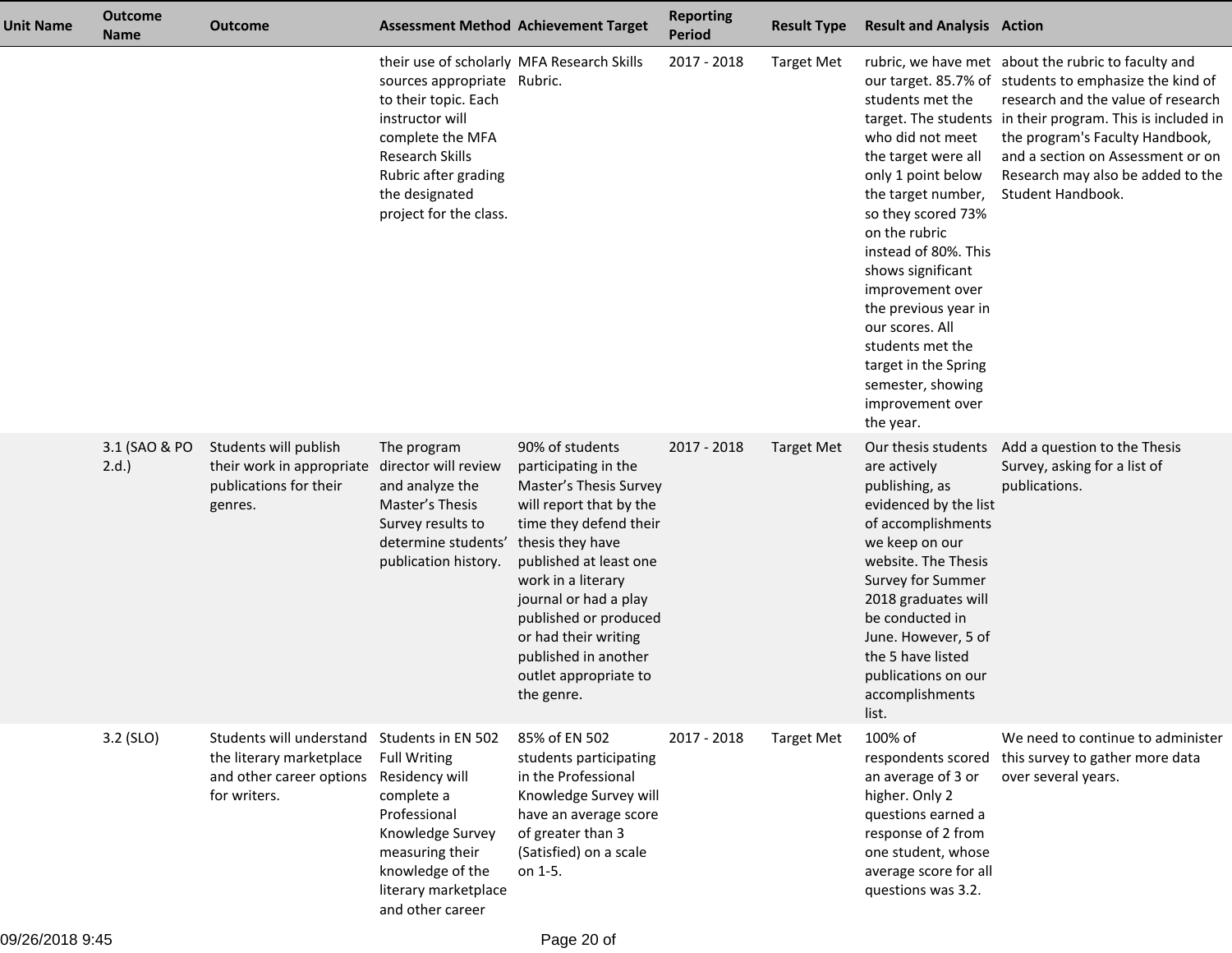| <b>Unit Name</b>                                               | <b>Outcome</b><br><b>Name</b> | <b>Outcome</b>                                                                                                                                                                                                                                                    | <b>Assessment Method Achievement Target</b>                                                                                                                                                                                                                                                                                                           |                                                                                                                                                                                                                                                                                                                                                                       | <b>Reporting</b><br><b>Period</b> | <b>Result Type</b> | <b>Result and Analysis Action</b>                                                                                                                                                                                                                                                                                                                                                        |                                                                                                                                                                                                                                                                                                                                      |
|----------------------------------------------------------------|-------------------------------|-------------------------------------------------------------------------------------------------------------------------------------------------------------------------------------------------------------------------------------------------------------------|-------------------------------------------------------------------------------------------------------------------------------------------------------------------------------------------------------------------------------------------------------------------------------------------------------------------------------------------------------|-----------------------------------------------------------------------------------------------------------------------------------------------------------------------------------------------------------------------------------------------------------------------------------------------------------------------------------------------------------------------|-----------------------------------|--------------------|------------------------------------------------------------------------------------------------------------------------------------------------------------------------------------------------------------------------------------------------------------------------------------------------------------------------------------------------------------------------------------------|--------------------------------------------------------------------------------------------------------------------------------------------------------------------------------------------------------------------------------------------------------------------------------------------------------------------------------------|
|                                                                | 3.2 (SLO)                     | Students will understand<br>the literary marketplace<br>and other career options<br>for writers.                                                                                                                                                                  | options on a 5-point 85% of EN 502<br>Likert<br>scale<br>where 5 is Strongly<br>Agree.                                                                                                                                                                                                                                                                | students participating<br>in the Professional<br>Knowledge Survey will<br>have an average score<br>of greater than 3<br>(Satisfied) on a scale<br>on 1-5.                                                                                                                                                                                                             | 2017 - 2018                       | <b>Target Met</b>  | 100% of<br>respondents scored<br>an average of 3 or<br>higher. Only 2<br>questions earned a<br>response of 2 from<br>one student, whose<br>average score for all<br>questions was 3.2.                                                                                                                                                                                                   | We need to continue to administer<br>this survey to gather more data<br>over several years.                                                                                                                                                                                                                                          |
|                                                                |                               |                                                                                                                                                                                                                                                                   | Students<br>participating in the<br>Master's Thesis<br>answer the same<br>questions as on the<br>Professional<br>Knowledge Survey<br>to determine if<br>students improved<br>from their time in<br>the EN 502 Full<br><b>Writing Residency</b><br>course to the end of<br>the program. Faculty<br>will review and<br>compare the<br>surveys' results. | 90% of students<br>participating in the<br>Master's Thesis Survey<br>Survey will will have an average<br>score of greater than 3<br>(Satisfied) on a scale<br>of 1-5 on the<br>"Professional<br>Knowledge" portion of<br>the Master's Thesis<br>Survey.                                                                                                               | 2017 - 2018                       | Inconclusive       | survey again.                                                                                                                                                                                                                                                                                                                                                                            | 2 students took the We will administer the survey to 5<br>survey as part of the Thesis candidates in June 2018.<br>Full Residency Class, One of these is also in the Full<br>but did not take the Residency class, so she will not take<br>that survey but will only take the<br>Thesis Survey, since the questions<br>are the same. |
| Program -<br>Educational<br>Leadership -<br>ME {2016-<br>2017} | $1.1$ (SLO)                   | Candidates will be able to The instructor of ED<br>demonstrate an<br>understanding of and<br>apply knowledge and<br>skills specific to their<br>discipline by completing a assess and grade the an understanding of<br><b>Clinical Supervision</b><br>Assignment. | 630, Leadership<br>through<br>Instructional<br>Supervision, will<br>Clinical Supervision<br>Assignment<br>completed by the<br><b>Clinical Supervision</b><br>Rubric.                                                                                                                                                                                  | Candidates completing 2017 - 2018<br>the Clinical<br>Supervision<br>Assignment will be<br>able to demonstrate<br>and apply knowledge<br>and skills specific to<br>their discipline by<br>student(s) using the scoring an average of<br>86% or above on the<br><b>Clinical Supervision</b><br>Rubric in ED 630,<br>Leadership through<br>Instructional<br>Supervision. |                                   | Inconclusive       | The course was<br>taught be an<br>adjunct instructor<br>and we could not<br>find evidence of the place.<br>rubric; however, the<br>students were<br>assessed for the<br><b>Clinical Supervision</b><br>Assignment per the<br>directive of 1.1 SLO<br>{S1 10/10, S2 10/10,<br>S3 10/10, S4 10/10,<br>S5 10/10, S6 10/10}<br>However, since the<br>assignment was not<br>assessed with the | The department will continue to<br>use the assessment for the<br>following academic year and ensure<br>that the associated rubric is in                                                                                                                                                                                              |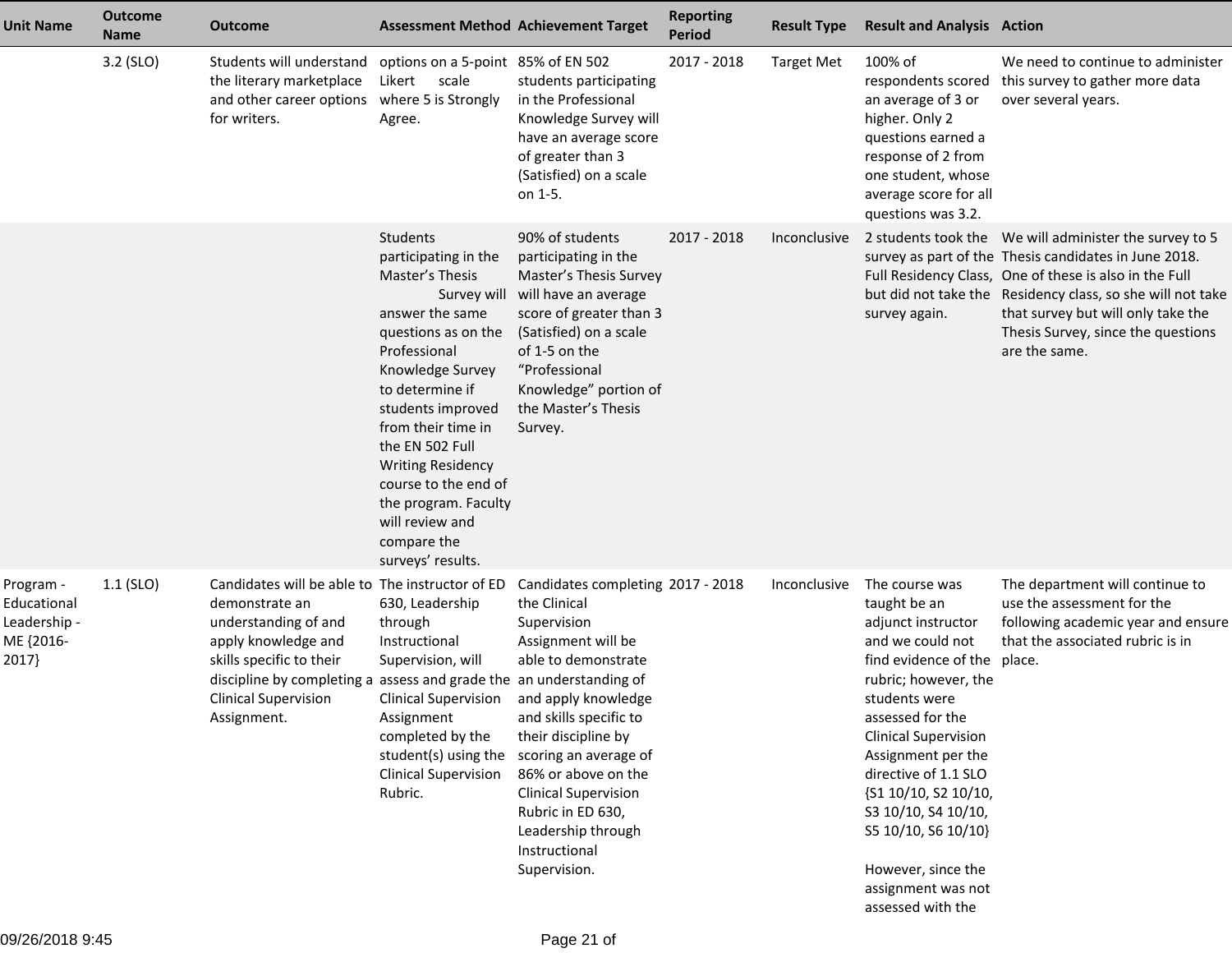| <b>Unit Name</b>                                               | <b>Outcome</b><br><b>Name</b> | <b>Outcome</b>                                                                                                                                                                                                                                                                                      | <b>Assessment Method Achievement Target</b>                                                                                                                                                                                              |                                                                                                                                                                                                                                                                                                                                                       | <b>Reporting</b><br><b>Period</b> | <b>Result Type</b>       | <b>Result and Analysis Action</b>                                                                                                                            |                                                                                                                                                   |
|----------------------------------------------------------------|-------------------------------|-----------------------------------------------------------------------------------------------------------------------------------------------------------------------------------------------------------------------------------------------------------------------------------------------------|------------------------------------------------------------------------------------------------------------------------------------------------------------------------------------------------------------------------------------------|-------------------------------------------------------------------------------------------------------------------------------------------------------------------------------------------------------------------------------------------------------------------------------------------------------------------------------------------------------|-----------------------------------|--------------------------|--------------------------------------------------------------------------------------------------------------------------------------------------------------|---------------------------------------------------------------------------------------------------------------------------------------------------|
| Program -<br>Educational<br>Leadership -<br>ME {2016-<br>2017} | $1.1$ (SLO)                   | Candidates will be able to The instructor of ED Candidates completing 2017 - 2018<br>demonstrate an<br>understanding of and<br>apply knowledge and<br>skills specific to their<br>discipline by completing a assess and grade the an understanding of<br><b>Clinical Supervision</b><br>Assignment. | 630, Leadership<br>through<br>Instructional<br>Supervision, will<br><b>Clinical Supervision</b><br>Assignment<br>completed by the<br><b>Clinical Supervision</b><br>Rubric.                                                              | the Clinical<br>Supervision<br>Assignment will be<br>able to demonstrate<br>and apply knowledge<br>and skills specific to<br>their discipline by<br>student(s) using the scoring an average of<br>86% or above on the<br><b>Clinical Supervision</b><br>Rubric in ED 630,<br>Leadership through<br>Instructional<br>Supervision.                      |                                   | Inconclusive             | <b>Clinical Supervision</b><br>Rubric as directed<br>by the Assessment<br>Method and<br>Achievement<br>Target, the results<br>are inconclusive.              | The department will continue to<br>use the assessment for the<br>following academic year and ensure<br>that the associated rubric is in<br>place. |
|                                                                | 1.2 (SLO)                     | Candidates will be able to The instructor of ED<br>demonstrate an<br>understanding of and<br>apply knowledge and<br>skills specific to their<br>discipline by completing a assess and grade the an understanding of<br>Curriculum Program<br>Evaluation.                                            | 652, Leadership<br>through Curriculum<br>Development and<br>Supervision, will<br>Curriculum<br>Development<br>Assignment<br>completed by the<br>students using the<br>Curriculum Program Curriculum Program<br><b>Evaluation Rubric.</b> | Candidates completing 2017 - 2018<br>the Curriculum<br>Development<br>Assignment will be<br>able to demonstrate<br>and apply knowledge<br>and skills specific to<br>their discipline by<br>scoring an average of<br>86% or above on the<br><b>Evaluation Rubric in</b><br>ED 652, Leadership<br>through Curriculum<br>Development and<br>Supervision. |                                   | <b>Target Met</b>        | S1; 20/20 (100%)<br>S2; 19.5/20 (97%)<br>S3; 20/20 (100%)<br>S4; 19.5/20 (97%)<br>All students<br>exceeded the<br>requirement for the<br>achievement target. | The department will continue this<br>assessment to gather data.                                                                                   |
|                                                                | 1.3 (PO 2.c.)                 | Strengthen and Expand<br>K-12 Partnerships-<br>Partners will co-construct focus group<br>mutually beneficial P-12<br>school and community<br>arrangements, including<br>technology-based<br>collaborations, for clinical<br>preparation and share<br>responsibility for<br>continuous improvement   | The department of<br>education will hold<br>meetings with<br>various partners (K-<br>12 administration, K- which they will share<br>12 teachers) to co-<br>construct mutually<br>beneficial P-12<br>partnerships.                        | The department of<br>education and various<br>partners will will host<br>2 focus groups during<br>the academic year in<br>opinions about<br>developing at least<br>one new mutually<br>beneficial partnership.                                                                                                                                        | 2017 - 2018                       | <b>Target Not</b><br>Met | No focus groups<br>were held                                                                                                                                 | The department will retain this<br>achievement target for next year                                                                               |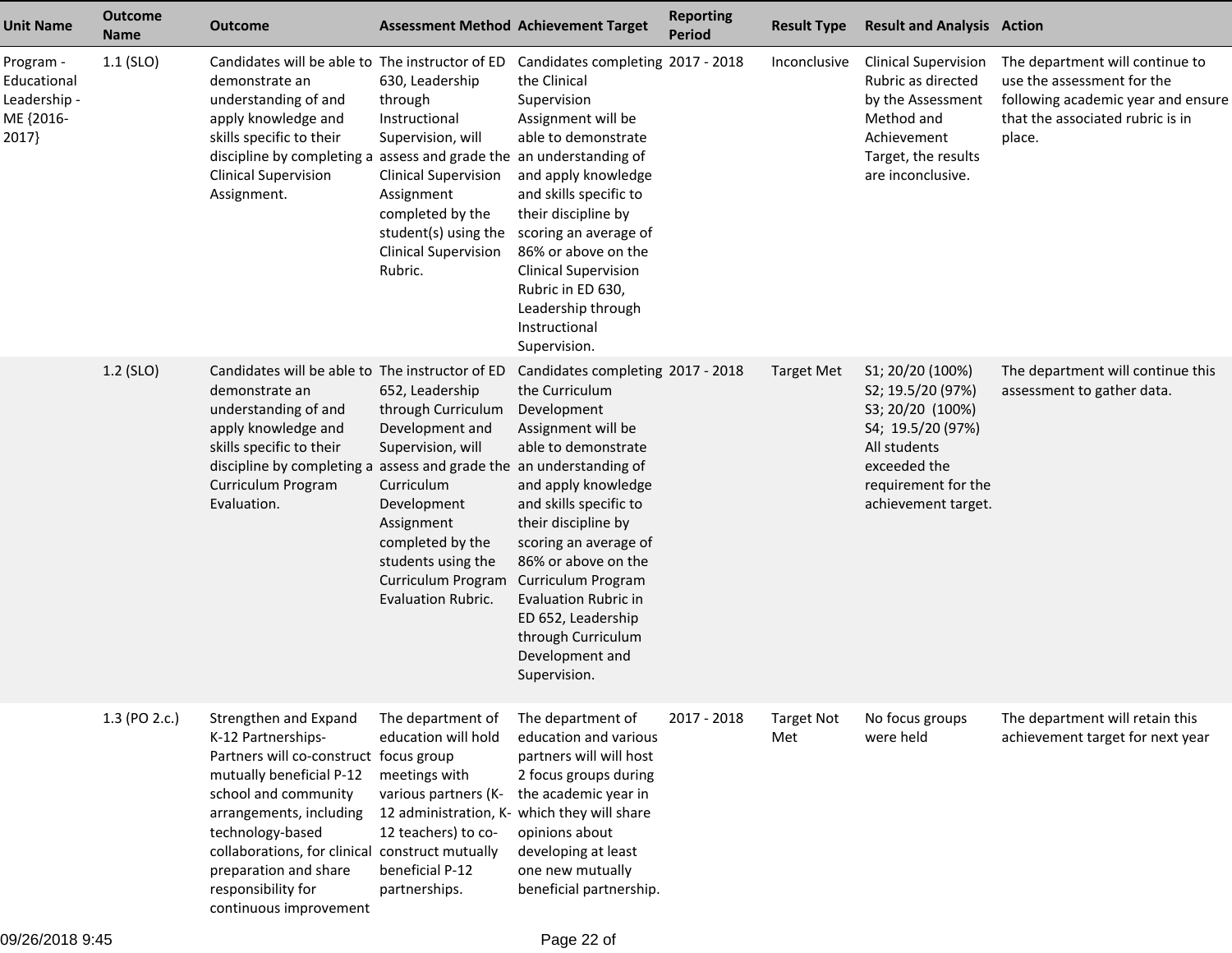| <b>Unit Name</b> | <b>Outcome</b><br><b>Name</b> | <b>Outcome</b>                                                                                                                                                                                                                                                                                                                                                            |                                                                                                                                                                 | <b>Assessment Method Achievement Target</b>                                                                                                                                                                                                                                                                                                                                                                                                                                 | <b>Reporting</b><br><b>Period</b> | <b>Result Type</b>       | <b>Result and Analysis Action</b>                                         |                                                                                                             |
|------------------|-------------------------------|---------------------------------------------------------------------------------------------------------------------------------------------------------------------------------------------------------------------------------------------------------------------------------------------------------------------------------------------------------------------------|-----------------------------------------------------------------------------------------------------------------------------------------------------------------|-----------------------------------------------------------------------------------------------------------------------------------------------------------------------------------------------------------------------------------------------------------------------------------------------------------------------------------------------------------------------------------------------------------------------------------------------------------------------------|-----------------------------------|--------------------------|---------------------------------------------------------------------------|-------------------------------------------------------------------------------------------------------------|
|                  | 1.3 (PO 2.c.)                 | of candidate preparation The department of<br>(Council of Accreditation<br>for Educator Preparation, focus group<br>CAEP 2.1).                                                                                                                                                                                                                                            | education will hold<br>meetings with<br>various partners (K-<br>12 teachers) to co-<br>construct mutually<br>beneficial P-12<br>partnerships.                   | The department of<br>education and various<br>partners will will host<br>2 focus groups during<br>the academic year in<br>12 administration, K- which they will share<br>opinions about<br>developing at least<br>one new mutually<br>beneficial partnership.                                                                                                                                                                                                               | 2017 - 2018                       | <b>Target Not</b><br>Met | No focus groups<br>were held                                              | The department will retain this<br>achievement target for next year                                         |
|                  | 2.1 (SAO)                     | Candidates demonstrate<br>leadership skills for<br>organizing and managing results of the SLLA<br>a K-12 environment for<br>the academic success and Council for the<br>well-being of all students Accreditation of<br>by successfully<br>completing the School<br>Leaders Licensure<br>Assessment (SLLA) exam.                                                           | Faculty will review<br>and analyze the<br>national exam. The<br>Educator<br>Preparation<br>Programs require<br>that 80% of<br>candidates pass the<br>SLLA exam. | Candidates<br>demonstrate<br>leadership skills for<br>organizing and<br>managing a K-12<br>environment for the<br>academic success and<br>well-being of all<br>students by<br>successfully<br>completing the SLLA<br>exam. 80% of students<br>will pass the SLLA<br>exam.                                                                                                                                                                                                   | 2017 - 2018                       | Inconclusive             | academic year, as<br>none were eligible<br>for the SLLA<br>national exam. | No candidates were The department will retain this<br>assessed during the achievement target for next year. |
|                  | 3.1 (RO & SLO)                | Candidates will<br>demonstrate their<br>proficiencies to<br>understand and apply<br>knowledge and skills<br>appropriate to their<br>professional field of<br>specialization so that<br>learning and<br>development<br>opportunities for all P-12<br>students are enhanced<br>through the development<br>of a research study in the<br>field of educational<br>leadership. | The instructor for ED Candidates will<br>600 will assess and<br>grade the research<br>the student(s)<br>utilizing the<br>Research Project<br>Rubric.            | demonstrate their<br>proficiencies to<br>project presented by understand and apply<br>knowledge and skills<br>appropriate to their<br>professional field of<br>specialization so that<br>learning and<br>development<br>opportunities for all P-<br>12 students are<br>enhanced through the<br>development of a<br>research study in the<br>field of educational<br>leadership by scoring<br>an average of 86% or<br>higher on the<br>Research Project<br>Rubric in ED 600, | 2017 - 2018                       | Inconclusive             | enrolled in ED 600<br>during the reporting<br>year.                       | No candidates were The department will retain this<br>achievement target for next year.                     |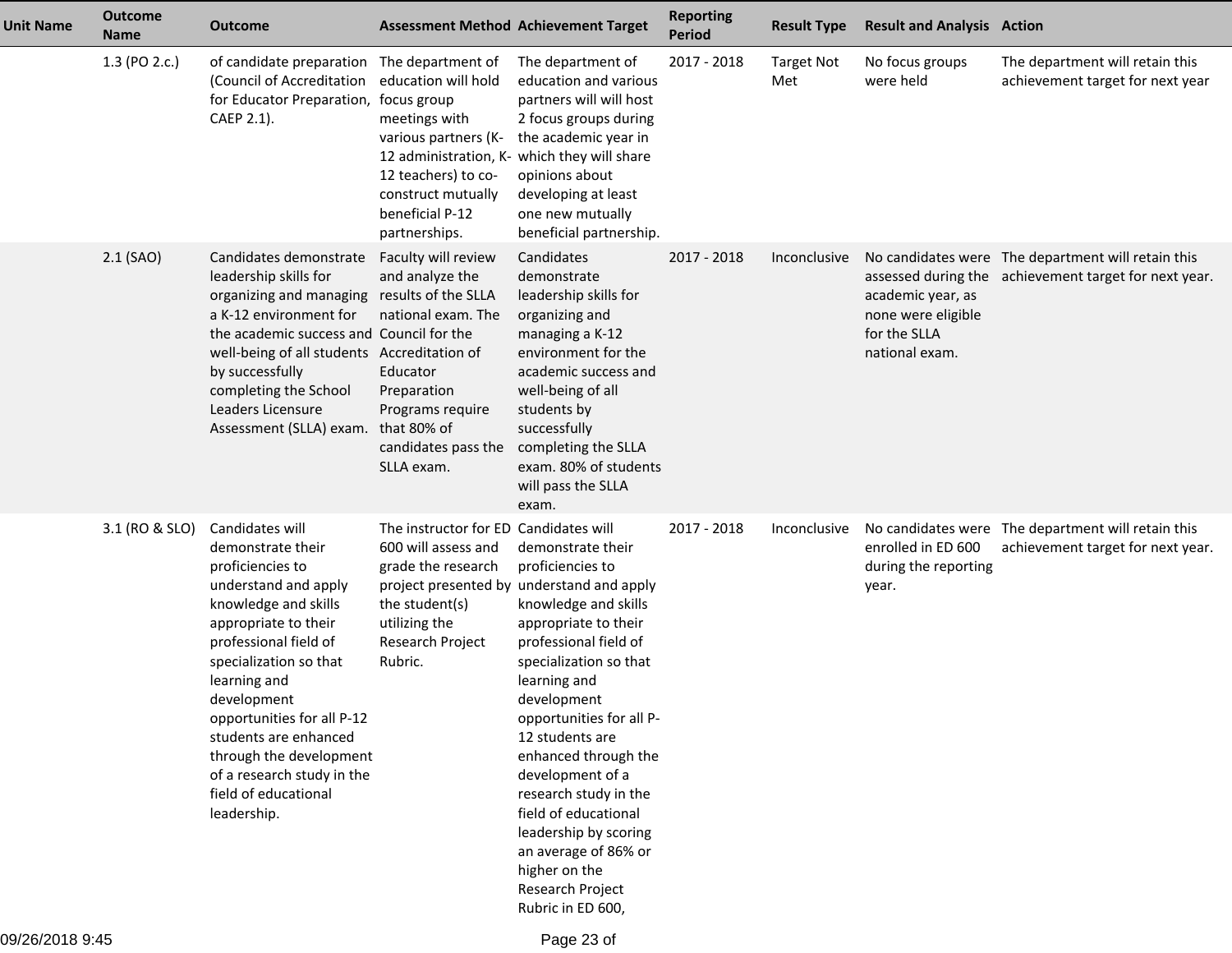| <b>Unit Name</b>                                                  | Outcome<br><b>Name</b> | <b>Outcome</b>                                                                                                                                                                                                                                                                                                                                                            | <b>Assessment Method Achievement Target</b>                                                                                                                                        |                                                                                                                                                                                                                                                                                                                                                                                                | <b>Reporting</b><br>Period | <b>Result Type</b>       | <b>Result and Analysis Action</b>                                                                                                                                                                                                                                                                                                                                                                                                                                                                                                                                                    |                                                                                                                                                                                 |
|-------------------------------------------------------------------|------------------------|---------------------------------------------------------------------------------------------------------------------------------------------------------------------------------------------------------------------------------------------------------------------------------------------------------------------------------------------------------------------------|------------------------------------------------------------------------------------------------------------------------------------------------------------------------------------|------------------------------------------------------------------------------------------------------------------------------------------------------------------------------------------------------------------------------------------------------------------------------------------------------------------------------------------------------------------------------------------------|----------------------------|--------------------------|--------------------------------------------------------------------------------------------------------------------------------------------------------------------------------------------------------------------------------------------------------------------------------------------------------------------------------------------------------------------------------------------------------------------------------------------------------------------------------------------------------------------------------------------------------------------------------------|---------------------------------------------------------------------------------------------------------------------------------------------------------------------------------|
|                                                                   | 3.1 (RO & SLO)         | Candidates will<br>demonstrate their<br>proficiencies to<br>understand and apply<br>knowledge and skills<br>appropriate to their<br>professional field of<br>specialization so that<br>learning and<br>development<br>opportunities for all P-12<br>students are enhanced<br>through the development<br>of a research study in the<br>field of educational<br>leadership. | The instructor for ED Leadership through<br>600 will assess and<br>grade the research<br>project presented by<br>the student(s)<br>utilizing the<br>Research Project<br>Rubric.    | Action Research.                                                                                                                                                                                                                                                                                                                                                                               | 2017 - 2018                | Inconclusive             | enrolled in ED 600<br>during the reporting<br>year.                                                                                                                                                                                                                                                                                                                                                                                                                                                                                                                                  | No candidates were The department will retain this<br>achievement target for next year.                                                                                         |
| Program -<br>Elementary<br><b>Education - BS</b><br>${2016-2017}$ | 5.a.)                  | 1.1 (SAO & GEO Candidates will be able to The instructor(s) for<br>demonstrate an<br>understanding of and<br>apply knowledge and<br>skills specific to their<br>discipline by developing<br>and teaching an<br>interdisciplinary unit.                                                                                                                                    | the methods block<br>(ED 305; 310; 312;<br>334) will assess and<br>grade the InTASC #4<br>assignment by the<br>student(s) using the<br>AAC&U Lifelong<br>Learning Value<br>Rubric. | Candidates will be<br>able to demonstrate<br>an understanding of<br>content knowledge<br>and skills to their<br>discipline by the<br>assignment on lifelong<br>learning in the areas<br>of curiosity, initiative,<br>independence,<br>transfer and reflection<br>by scoring a collective<br>average of 2 or better<br>(benchmark or better)<br>on the AAC&U Lifelong<br>Learning Value Rubric. | 2017 - 2018                | <b>Target Not</b><br>Met | The InTASC #4<br>that the student<br>understands the<br>central concepts,<br>tools of inquiry, and<br>structures of the<br>discipline(s) he or<br>she teaches and<br>creates learning<br>experiences that<br>make these aspects<br>of the discipline<br>accessible and<br>meaningful for<br>learners to assure<br>mastery of the<br>content. For the<br>spring 2018<br>semester there<br>were seven students<br>who completed the<br>InTasc #4 artifact<br>assignment. Out of<br>the seven students,<br>four students scored<br>a 2.0 or higher<br>average on the<br>assignment. Two | We will evaluate the lessons being<br>artifact should show instructed to see where changes<br>can be made to strengthen student<br>knowledge and skills to master<br>InTASC #4. |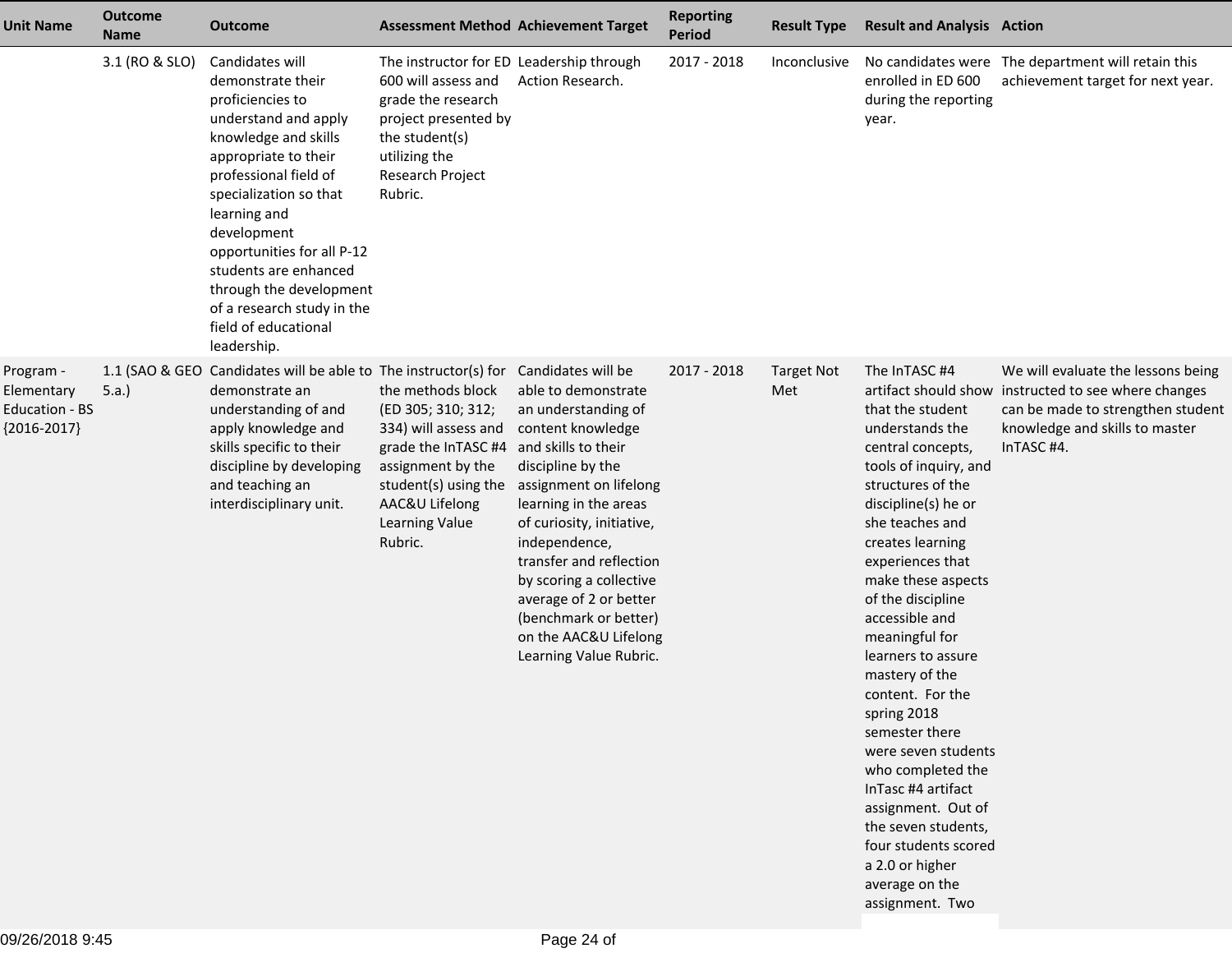| <b>Unit Name</b>                                           | <b>Outcome</b><br><b>Name</b> | <b>Outcome</b>                                                                                                                                                                                                                                                                                                                                                                                                           |                                                                                                                                                                                    | <b>Assessment Method Achievement Target</b>                                                                                                                                                                                                                                                                                                                              | <b>Reporting</b><br><b>Period</b> | <b>Result Type</b>       | <b>Result and Analysis Action</b>                                                                                                                                                                                                                                                                                                                                                                                                                     |                                                                                                                                                                                        |
|------------------------------------------------------------|-------------------------------|--------------------------------------------------------------------------------------------------------------------------------------------------------------------------------------------------------------------------------------------------------------------------------------------------------------------------------------------------------------------------------------------------------------------------|------------------------------------------------------------------------------------------------------------------------------------------------------------------------------------|--------------------------------------------------------------------------------------------------------------------------------------------------------------------------------------------------------------------------------------------------------------------------------------------------------------------------------------------------------------------------|-----------------------------------|--------------------------|-------------------------------------------------------------------------------------------------------------------------------------------------------------------------------------------------------------------------------------------------------------------------------------------------------------------------------------------------------------------------------------------------------------------------------------------------------|----------------------------------------------------------------------------------------------------------------------------------------------------------------------------------------|
| Program -<br>Elementary<br>Education - BS<br>${2016-2017}$ | 1.1 (SAO & GEO<br>5.a.        | Candidates will be able to The instructor(s) for Candidates will be<br>demonstrate an<br>understanding of and<br>apply knowledge and<br>skills specific to their<br>discipline by developing<br>and teaching an<br>interdisciplinary unit.                                                                                                                                                                               | the methods block<br>(ED 305; 310; 312;<br>334) will assess and<br>grade the InTASC #4<br>assignment by the<br>student(s) using the<br>AAC&U Lifelong<br>Learning Value<br>Rubric. | able to demonstrate<br>an understanding of<br>content knowledge<br>and skills to their<br>discipline by the<br>assignment on lifelong<br>learning in the areas<br>of curiosity, initiative,<br>independence,<br>transfer and reflection<br>by scoring a collective<br>average of 2 or better<br>(benchmark or better)<br>on the AAC&U Lifelong<br>Learning Value Rubric. | 2017 - 2018                       | <b>Target Not</b><br>Met | students received<br>an average of 0 due<br>to not completing<br>the assignment<br>accurately. One<br>other student<br>scored below the<br>2.0 desired average.<br>All students passed<br>the course<br>associated with the<br>assignment. The<br>average total score<br>for all students was<br>1.91.<br>For the fall 2017<br>semester, scores<br>measuring InTASC<br>#4 were not<br>collected on the<br>AAC&U Lifelong<br>Learning Value<br>Rubric. | We will evaluate the lessons being<br>instructed to see where changes<br>can be made to strengthen student<br>knowledge and skills to master<br>InTASC #4.                             |
|                                                            | 1.2 (PO 2.c.)                 | Strengthen and Expand<br>K-12 Partnerships-<br>Partners will co-construct focus group<br>mutually beneficial P-12<br>school and community<br>arrangements, including<br>technology-based<br>collaborations, for clinical construct mutually<br>preparation and share<br>responsibility for<br>continuous improvement<br>of candidate preparation<br>(Council of Accreditation<br>for Educator Preparation,<br>CAEP 2.1). | The department of<br>education will hold<br>meetings with<br>various partners (K-<br>12 teachers) to co-<br>beneficial P-12<br>partnerships.                                       | The department of<br>education and various<br>partners will host 2<br>focus groups during<br>the academic year in<br>12 administration, K- which they will share<br>opinions about<br>developing at least<br>one new mutually<br>beneficial partnership.                                                                                                                 | 2017 - 2018                       | <b>Target Met</b>        | During the 2017-<br>the Education<br>only established the partnerships.<br>groundwork for<br>more partnerships,<br>but implemented<br>some new<br>partnerships. The<br>benefits and desired<br>participants of the<br>partnerships were<br>discussed in<br>departmental<br>meetings<br>throughout the<br>year. In all there<br>were seven full                                                                                                        | The Education Department will<br>2018 academic year, continue to conduct meetings with<br>various new and old partners to co-<br>Department has not construct mutually beneficial P-12 |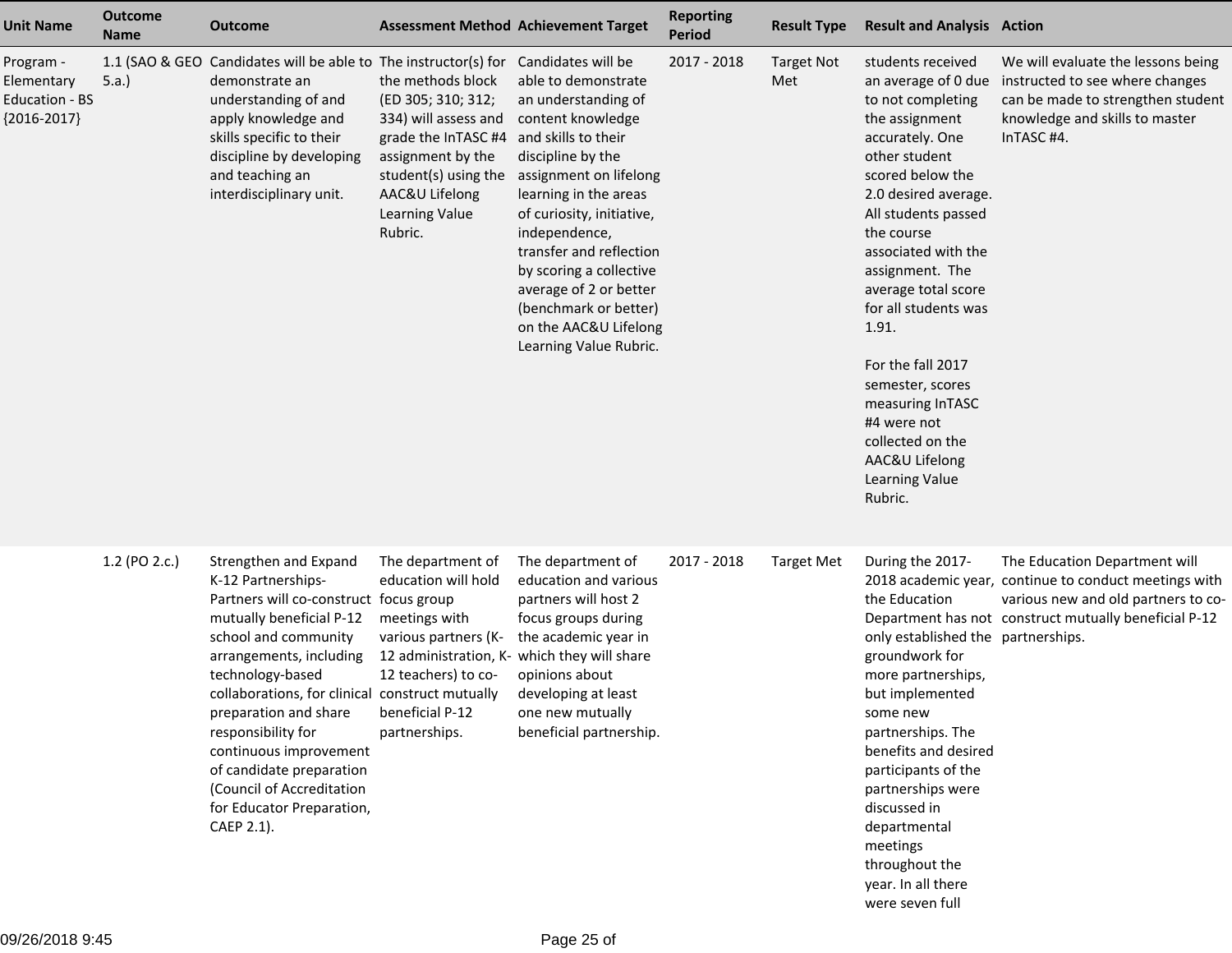| <b>Unit Name</b> | <b>Outcome</b><br><b>Name</b> | <b>Outcome</b>                                                                                                                                                                                                                                                                                                                                                                                                           |                                                                                                                                              | <b>Assessment Method Achievement Target</b>                                                                                                                                                                                                              | <b>Reporting</b><br><b>Period</b> | <b>Result Type</b> | <b>Result and Analysis Action</b>                                                                                                                                                                                                                                                                                                                                                               |                                                                                                                                                                  |
|------------------|-------------------------------|--------------------------------------------------------------------------------------------------------------------------------------------------------------------------------------------------------------------------------------------------------------------------------------------------------------------------------------------------------------------------------------------------------------------------|----------------------------------------------------------------------------------------------------------------------------------------------|----------------------------------------------------------------------------------------------------------------------------------------------------------------------------------------------------------------------------------------------------------|-----------------------------------|--------------------|-------------------------------------------------------------------------------------------------------------------------------------------------------------------------------------------------------------------------------------------------------------------------------------------------------------------------------------------------------------------------------------------------|------------------------------------------------------------------------------------------------------------------------------------------------------------------|
|                  | 1.2 (PO 2.c.)                 | Strengthen and Expand<br>K-12 Partnerships-<br>Partners will co-construct focus group<br>mutually beneficial P-12<br>school and community<br>arrangements, including<br>technology-based<br>collaborations, for clinical construct mutually<br>preparation and share<br>responsibility for<br>continuous improvement<br>of candidate preparation<br>(Council of Accreditation<br>for Educator Preparation,<br>CAEP 2.1). | The department of<br>education will hold<br>meetings with<br>various partners (K-<br>12 teachers) to co-<br>beneficial P-12<br>partnerships. | The department of<br>education and various<br>partners will host 2<br>focus groups during<br>the academic year in<br>12 administration, K- which they will share<br>opinions about<br>developing at least<br>one new mutually<br>beneficial partnership. | 2017 - 2018                       | <b>Target Met</b>  | department<br>meetings with<br>multiple smaller<br>committee<br>meetings<br>throughout the<br>year.<br>1) Teacher Academy<br>Program for<br>Lowndes County:<br>(This partnership<br>was discussed by a<br>committee made up<br>of Dr. Shelley Bock,<br>Ms. Leigh Todd, and<br>Lowndes County<br>representatives<br>throughout the                                                               | The Education Department will<br>continue to conduct meetings with<br>various new and old partners to co-<br>construct mutually beneficial P-12<br>partnerships. |
|                  |                               |                                                                                                                                                                                                                                                                                                                                                                                                                          |                                                                                                                                              |                                                                                                                                                                                                                                                          |                                   |                    | 2017-2018<br>academic year.)                                                                                                                                                                                                                                                                                                                                                                    |                                                                                                                                                                  |
|                  |                               |                                                                                                                                                                                                                                                                                                                                                                                                                          |                                                                                                                                              |                                                                                                                                                                                                                                                          |                                   |                    | <b>MUW Education</b><br>Department serves<br>as the industry<br>partner for the<br>Lowndes County<br><b>Teacher Academy</b><br>program, which is<br>part of the career-<br>technical curricula<br>offerings. This<br>program is a high<br>school course<br>designed to attract<br>students to the field<br>of education<br>providing the<br>opportunity to<br>engage in<br>knowledge and skills |                                                                                                                                                                  |
|                  |                               |                                                                                                                                                                                                                                                                                                                                                                                                                          |                                                                                                                                              |                                                                                                                                                                                                                                                          |                                   |                    | related to the career<br>and develop<br>dispositions while<br>participating in field<br>experiences. MUW                                                                                                                                                                                                                                                                                        |                                                                                                                                                                  |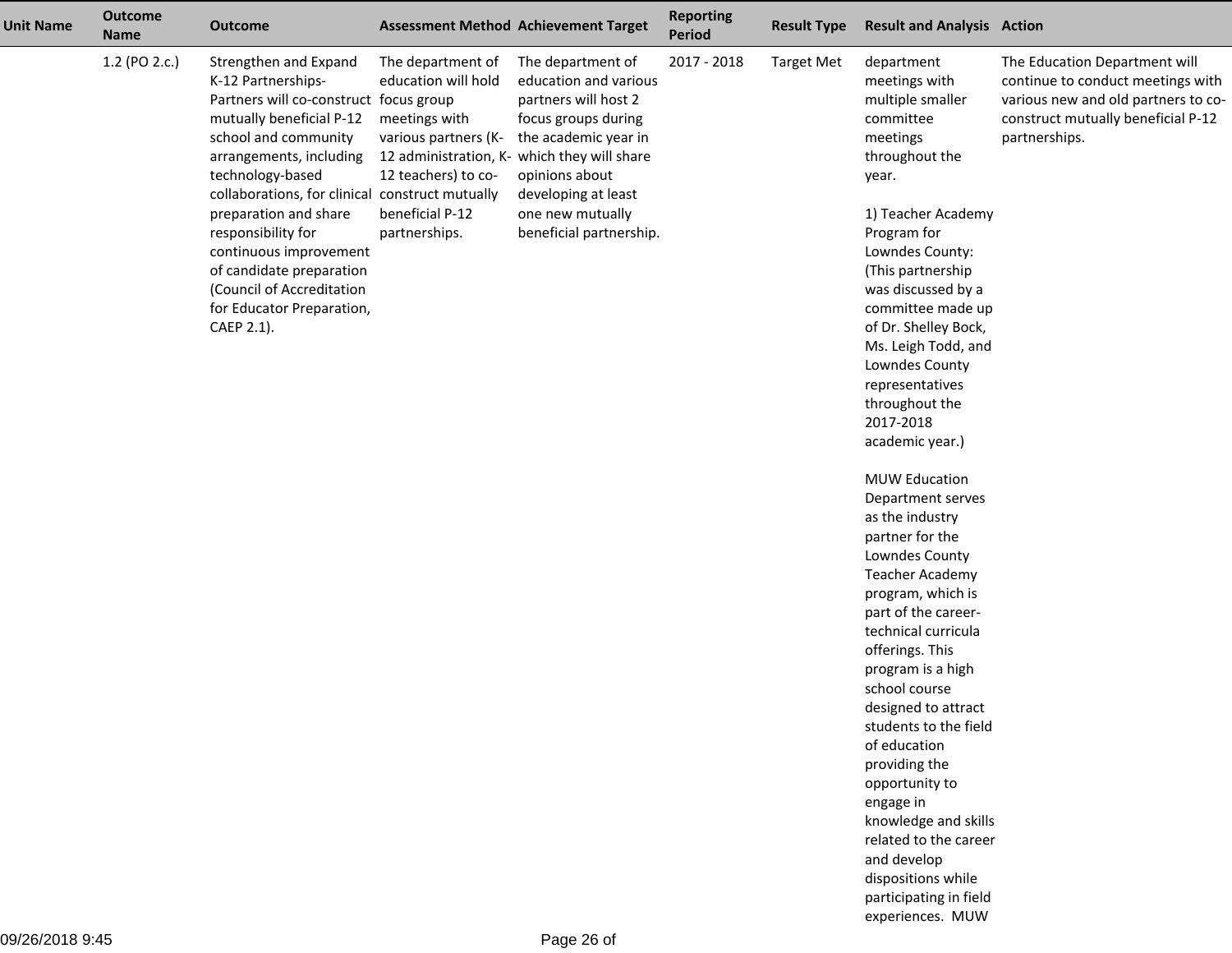| <b>Unit Name</b> | <b>Outcome</b><br><b>Name</b> | <b>Outcome</b>                                                                                                                                                                                                                                                                                                                                                                                                           |                                                                                                                                              | <b>Assessment Method Achievement Target</b>                                                                                                                                                                                                              | <b>Reporting</b><br><b>Period</b> | <b>Result Type</b> | <b>Result and Analysis Action</b>                                                                                                                                                                                                                                                                                                                                                                                                                                                                                                                                                                                                                                                                                                                                           |                                                                                                                                                                  |
|------------------|-------------------------------|--------------------------------------------------------------------------------------------------------------------------------------------------------------------------------------------------------------------------------------------------------------------------------------------------------------------------------------------------------------------------------------------------------------------------|----------------------------------------------------------------------------------------------------------------------------------------------|----------------------------------------------------------------------------------------------------------------------------------------------------------------------------------------------------------------------------------------------------------|-----------------------------------|--------------------|-----------------------------------------------------------------------------------------------------------------------------------------------------------------------------------------------------------------------------------------------------------------------------------------------------------------------------------------------------------------------------------------------------------------------------------------------------------------------------------------------------------------------------------------------------------------------------------------------------------------------------------------------------------------------------------------------------------------------------------------------------------------------------|------------------------------------------------------------------------------------------------------------------------------------------------------------------|
|                  | 1.2 (PO 2.c.)                 | Strengthen and Expand<br>K-12 Partnerships-<br>Partners will co-construct focus group<br>mutually beneficial P-12<br>school and community<br>arrangements, including<br>technology-based<br>collaborations, for clinical construct mutually<br>preparation and share<br>responsibility for<br>continuous improvement<br>of candidate preparation<br>(Council of Accreditation<br>for Educator Preparation,<br>CAEP 2.1). | The department of<br>education will hold<br>meetings with<br>various partners (K-<br>12 teachers) to co-<br>beneficial P-12<br>partnerships. | The department of<br>education and various<br>partners will host 2<br>focus groups during<br>the academic year in<br>12 administration, K- which they will share<br>opinions about<br>developing at least<br>one new mutually<br>beneficial partnership. | 2017 - 2018                       | <b>Target Met</b>  | faculty will provide<br>on-campus<br>experiences,<br>training<br>opportunities for<br>K12 students and<br>faculty, and serve as<br>advisors for the<br>program.<br>2) School<br>Partnerships for<br><b>Clinical Experiences:</b><br>(This plan was<br>discussed and<br>approved in<br>departmental<br>meetings during the<br>2016-2017<br>academic year. The<br>partnership with the<br>desired schools<br>were established in<br>July and August of<br>2017. Meetings to<br>discuss the<br>partnerships<br>occurred between<br>school principles the<br>Director of Field<br>Experience, and the<br>appropriate<br>education block<br>instructors.)<br>Structured<br>partnerships with<br>schools in Columbus<br>and Lowndes<br>County, including an<br>intentional system | The Education Department will<br>continue to conduct meetings with<br>various new and old partners to co-<br>construct mutually beneficial P-12<br>partnerships. |

 of feedback, have been developed for the implementationof the elementaryresidency courses.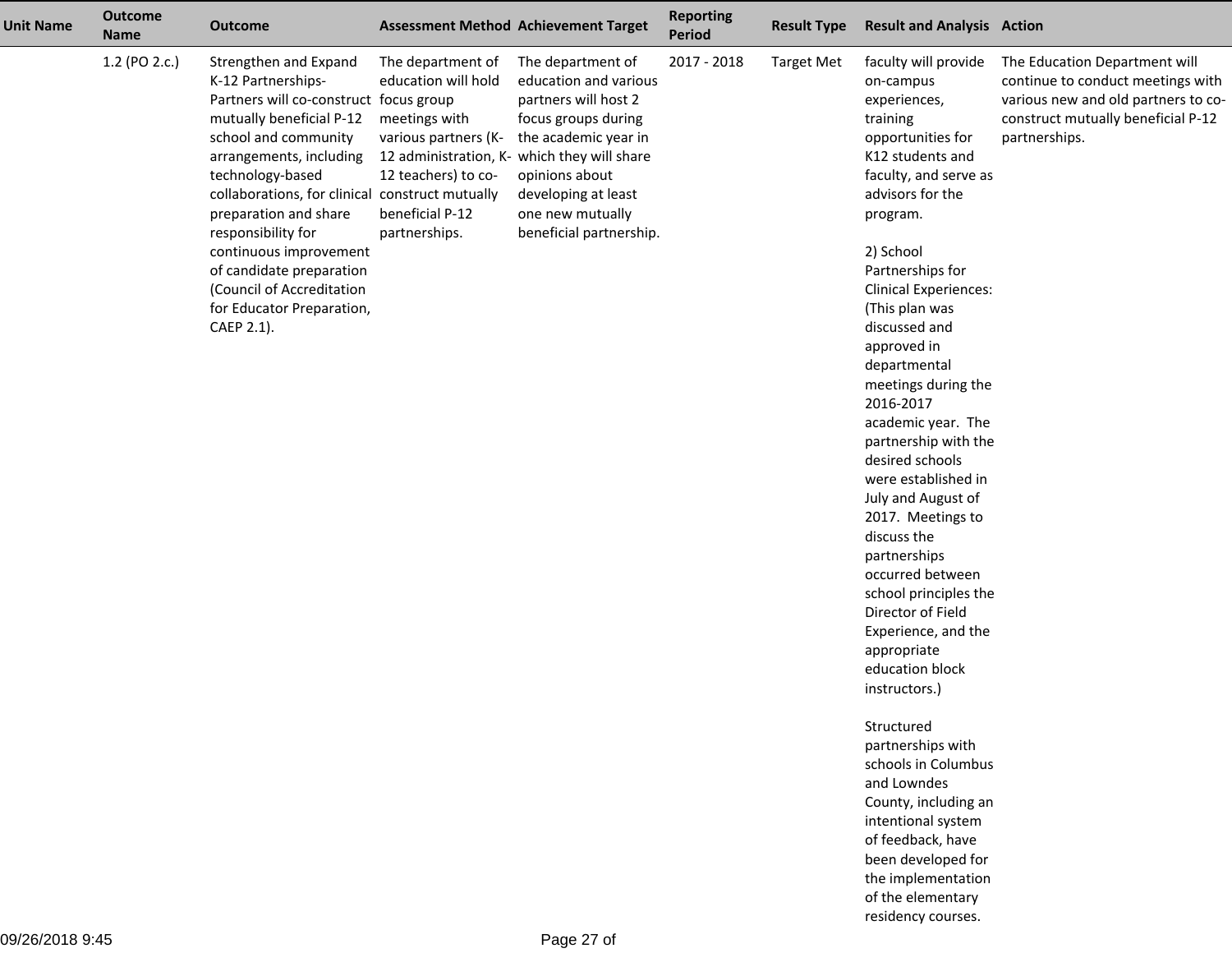| <b>Unit Name</b> | <b>Outcome</b><br><b>Name</b> | <b>Outcome</b>                                                                                                                                                                                                                                                                                                                                                                                                           |                                                                                                                                                                                             | <b>Assessment Method Achievement Target</b>                                                                                                                                                               | <b>Reporting</b><br><b>Period</b> | <b>Result Type</b> | <b>Result and Analysis Action</b>                                                                                                                                                                                                                                                                                                                                                                                                                                                                                                                                                                                                                                                                                                                                                                                                  |                                                                                                                                                                  |
|------------------|-------------------------------|--------------------------------------------------------------------------------------------------------------------------------------------------------------------------------------------------------------------------------------------------------------------------------------------------------------------------------------------------------------------------------------------------------------------------|---------------------------------------------------------------------------------------------------------------------------------------------------------------------------------------------|-----------------------------------------------------------------------------------------------------------------------------------------------------------------------------------------------------------|-----------------------------------|--------------------|------------------------------------------------------------------------------------------------------------------------------------------------------------------------------------------------------------------------------------------------------------------------------------------------------------------------------------------------------------------------------------------------------------------------------------------------------------------------------------------------------------------------------------------------------------------------------------------------------------------------------------------------------------------------------------------------------------------------------------------------------------------------------------------------------------------------------------|------------------------------------------------------------------------------------------------------------------------------------------------------------------|
|                  | 1.2 (PO 2.c.)                 | Strengthen and Expand<br>K-12 Partnerships-<br>Partners will co-construct focus group<br>mutually beneficial P-12<br>school and community<br>arrangements, including<br>technology-based<br>collaborations, for clinical construct mutually<br>preparation and share<br>responsibility for<br>continuous improvement<br>of candidate preparation<br>(Council of Accreditation<br>for Educator Preparation,<br>CAEP 2.1). | The department of<br>education will hold<br>meetings with<br>various partners (K-<br>12 administration, K- which they will share<br>12 teachers) to co-<br>beneficial P-12<br>partnerships. | The department of<br>education and various<br>partners will host 2<br>focus groups during<br>the academic year in<br>opinions about<br>developing at least<br>one new mutually<br>beneficial partnership. | 2017 - 2018                       | <b>Target Met</b>  | Please see the<br>description of<br>residency<br>coursework.<br>School partnerships<br>have also been<br>established with<br>Columbus and<br>Lowndes for the<br>placement of<br>secondary/K12<br>majors in field<br>experiences. In<br>addition to<br>Columbus and<br>Lowndes County,<br>school district<br>partnerships within<br>the MUW's<br>recruitment region<br>have been<br>established for<br>internship<br>placements. Other<br>school district<br>partnerships are<br>established at the<br>time of student<br>request/need for<br>internship<br>placement.<br>Field experience<br>partnerships are<br>initiated with a<br>request for a<br>Memorandum of<br>Understanding<br>(MOU). This is a<br>statewide MOU<br>agreement that was<br>developed by the<br>state's Educator<br>Preparation<br>Program<br>Collaborative | The Education Department will<br>continue to conduct meetings with<br>various new and old partners to co-<br>construct mutually beneficial P-12<br>partnerships. |

Committee and is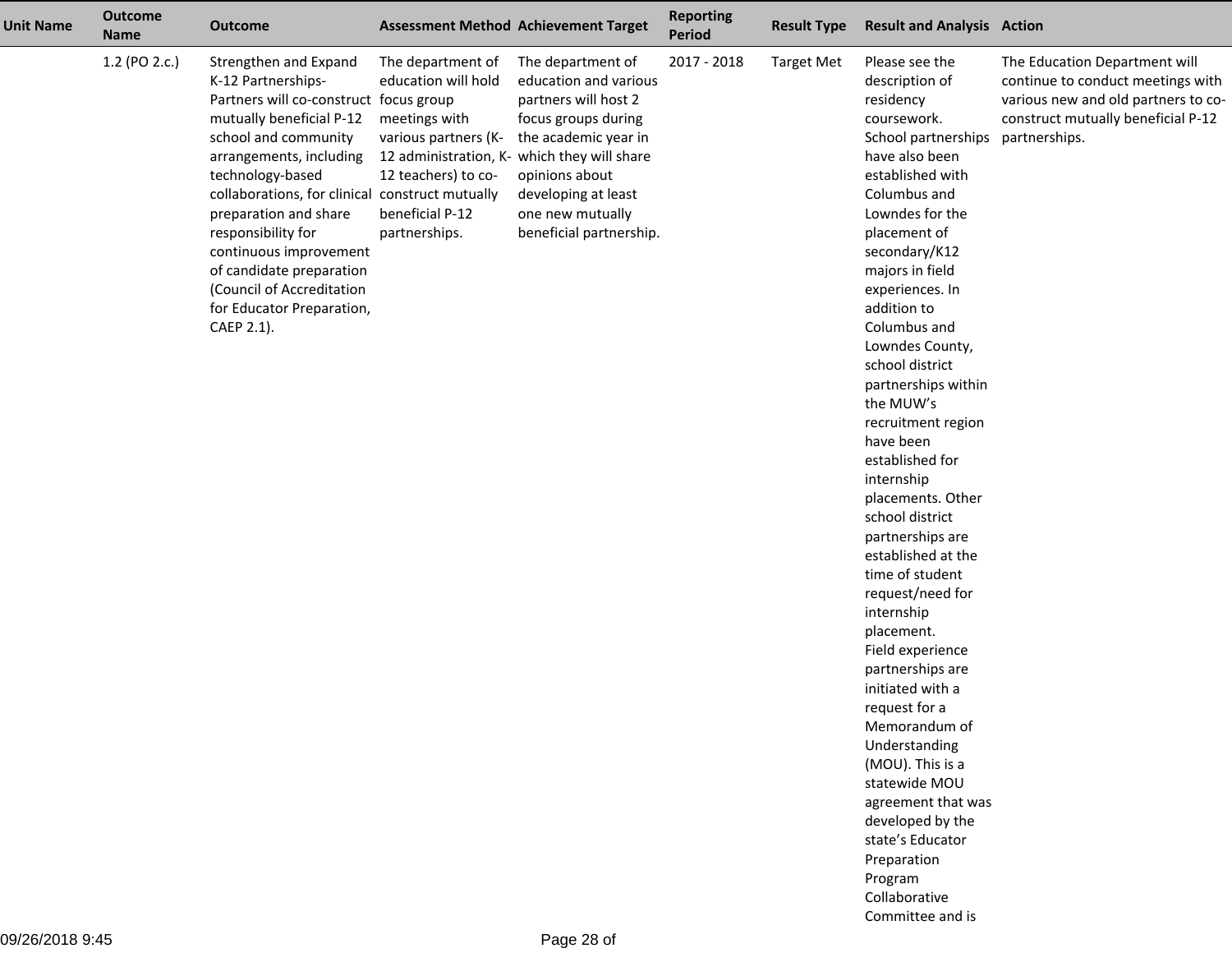| <b>Unit Name</b> | <b>Outcome</b><br><b>Name</b> | <b>Outcome</b>                                                                                                                                                                                                                                                                                                                                                                                                           |                                                                                                                                              | <b>Assessment Method Achievement Target</b>                                                                                                                                                                                                              | <b>Reporting</b><br><b>Period</b> | <b>Result Type</b> | <b>Result and Analysis Action</b>                                                                                                                                                                                                                                                                                                                                                                                                                                                                                                                                                                                                                                                                                                                                                                                         |                                                                                                                                                 |
|------------------|-------------------------------|--------------------------------------------------------------------------------------------------------------------------------------------------------------------------------------------------------------------------------------------------------------------------------------------------------------------------------------------------------------------------------------------------------------------------|----------------------------------------------------------------------------------------------------------------------------------------------|----------------------------------------------------------------------------------------------------------------------------------------------------------------------------------------------------------------------------------------------------------|-----------------------------------|--------------------|---------------------------------------------------------------------------------------------------------------------------------------------------------------------------------------------------------------------------------------------------------------------------------------------------------------------------------------------------------------------------------------------------------------------------------------------------------------------------------------------------------------------------------------------------------------------------------------------------------------------------------------------------------------------------------------------------------------------------------------------------------------------------------------------------------------------------|-------------------------------------------------------------------------------------------------------------------------------------------------|
|                  | 1.2 (PO 2.c.)                 | Strengthen and Expand<br>K-12 Partnerships-<br>Partners will co-construct focus group<br>mutually beneficial P-12<br>school and community<br>arrangements, including<br>technology-based<br>collaborations, for clinical construct mutually<br>preparation and share<br>responsibility for<br>continuous improvement<br>of candidate preparation<br>(Council of Accreditation<br>for Educator Preparation,<br>CAEP 2.1). | The department of<br>education will hold<br>meetings with<br>various partners (K-<br>12 teachers) to co-<br>beneficial P-12<br>partnerships. | The department of<br>education and various<br>partners will host 2<br>focus groups during<br>the academic year in<br>12 administration, K- which they will share<br>opinions about<br>developing at least<br>one new mutually<br>beneficial partnership. | 2017 - 2018                       | <b>Target Met</b>  | used by all<br>Institutions of<br>Higher Learning in<br>Mississippi. The<br>institution's Teacher partnerships.<br>Education<br>Handbook is a<br>companion<br>document to the<br>MOU.<br>For placement<br>approvals, the<br>school district<br>administration<br>reviews the<br>selection criteria<br>provided by MUW<br>and matches<br>teacher candidates<br>with mentor<br>teachers.<br>Orientation and<br>training is provided<br>to the mentor<br>teachers by MUW<br>as well as ongoing<br>support and<br>collaboration<br>through the<br>university<br>supervisor assigned<br>to the school site.<br>3) Lowndes County<br><b>Tech Training for</b><br>MUW Faculty and<br>Students: (The initial<br>discussion to<br>implement a<br>partnership<br>between the MUW<br>Education<br>Department and<br>local schools to | The Education Department will<br>continue to conduct meetings with<br>various new and old partners to co-<br>construct mutually beneficial P-12 |

 provide technologytraining occured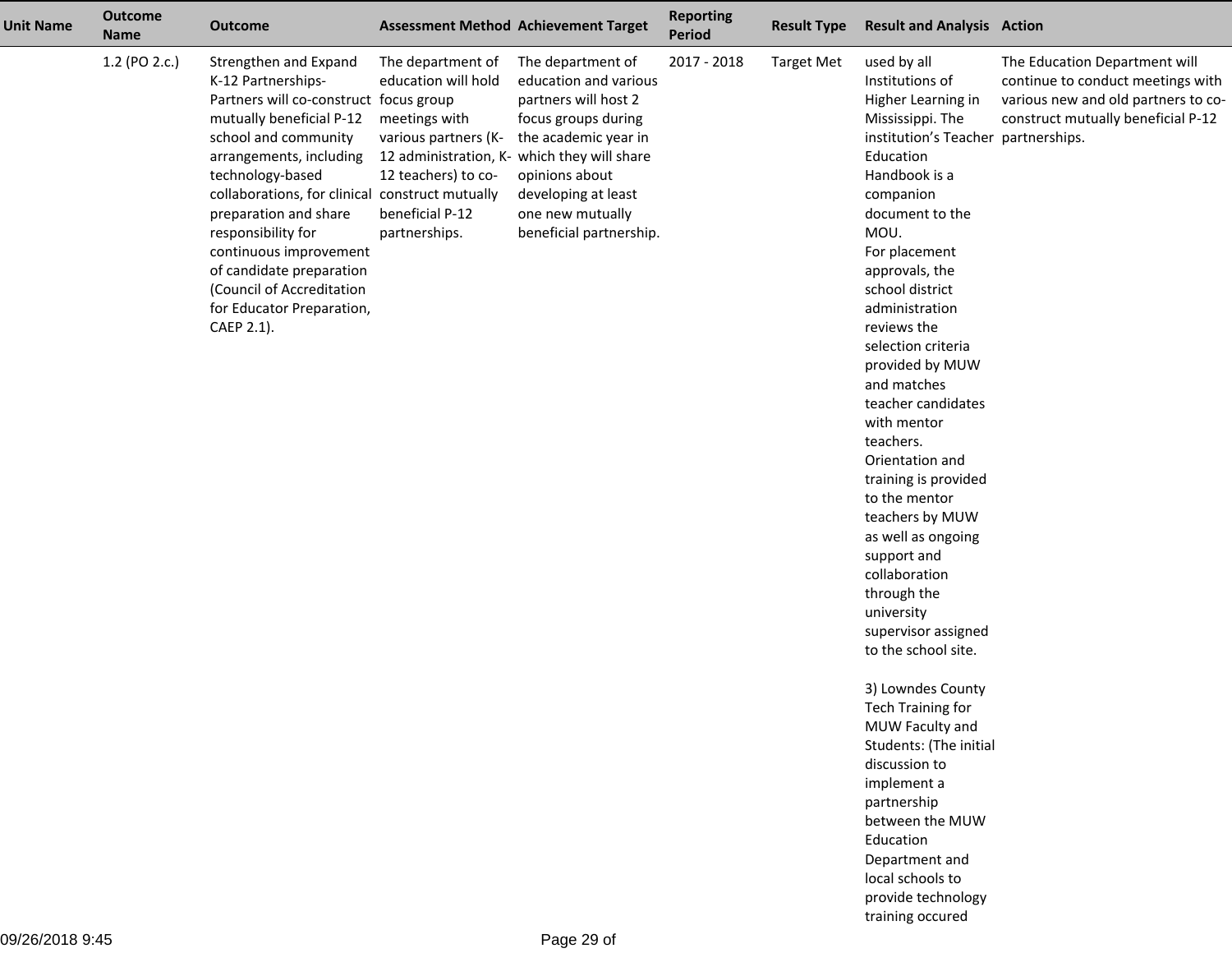| The department of<br>2017 - 2018<br>between Dr. Shelley The Education Department will<br><b>Target Met</b><br>education and various<br>Bock and Ms. Leigh<br>continue to conduct meetings with<br>partners will host 2<br>Todd. Other faculty various new and old partners to co-<br>members were<br>focus groups during<br>construct mutually beneficial P-12<br>the academic year in<br>partnerships.<br>encouraged to<br>12 administration, K- which they will share<br>approach the<br>subject with school<br>opinions about<br>officials known to<br>developing at least<br>one new mutually<br>them.)<br>beneficial partnership. |
|----------------------------------------------------------------------------------------------------------------------------------------------------------------------------------------------------------------------------------------------------------------------------------------------------------------------------------------------------------------------------------------------------------------------------------------------------------------------------------------------------------------------------------------------------------------------------------------------------------------------------------------|
| New Hope<br><b>Elementary School</b><br>and the MUW<br>Education<br>Department<br>established and<br>implemented a<br>partnership for the<br>spring 2018<br>semester in which<br>MUW Residency II<br>students completed<br>Field Experience on<br>location at New<br>Hope Elementary<br>School. In exchange<br>New Hope<br><b>Elementary School</b><br>began providing<br><b>MUW Residency</b><br>Students and<br>Instructors the<br>option to participate<br>in Schoology<br>training. Schoology<br>is a software widely<br>used in public<br>elementary<br>education.<br>4) Lowndes County<br>Spelling Bee<br>Sponsor:               |
|                                                                                                                                                                                                                                                                                                                                                                                                                                                                                                                                                                                                                                        |

 (Discussions to implement thispartnership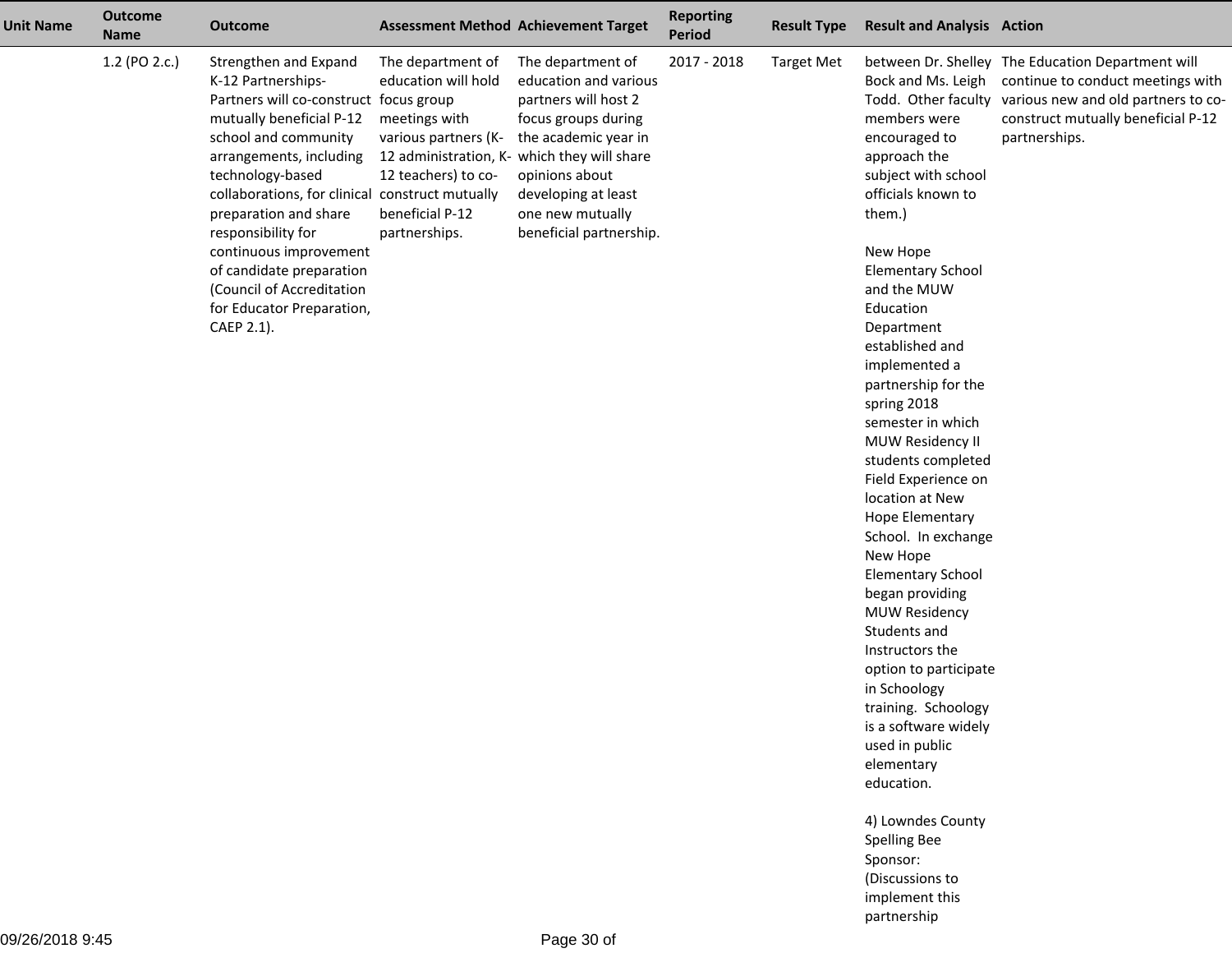| <b>Unit Name</b> | <b>Outcome</b><br><b>Name</b> | <b>Outcome</b>                                                                                                                                                                                                                                                                                                                                                                                                           |                                                                                                                                              | <b>Assessment Method Achievement Target</b>                                                                                                                                                                                                              | <b>Reporting</b><br><b>Period</b> | <b>Result Type</b> | <b>Result and Analysis Action</b>                                                                                                                                                                                                                                                                                                                                                                                                                                                                                                                                                                                                                                                                                                                                                                                           |                                                                                                                                                                  |
|------------------|-------------------------------|--------------------------------------------------------------------------------------------------------------------------------------------------------------------------------------------------------------------------------------------------------------------------------------------------------------------------------------------------------------------------------------------------------------------------|----------------------------------------------------------------------------------------------------------------------------------------------|----------------------------------------------------------------------------------------------------------------------------------------------------------------------------------------------------------------------------------------------------------|-----------------------------------|--------------------|-----------------------------------------------------------------------------------------------------------------------------------------------------------------------------------------------------------------------------------------------------------------------------------------------------------------------------------------------------------------------------------------------------------------------------------------------------------------------------------------------------------------------------------------------------------------------------------------------------------------------------------------------------------------------------------------------------------------------------------------------------------------------------------------------------------------------------|------------------------------------------------------------------------------------------------------------------------------------------------------------------|
|                  | 1.2 (PO 2.c.)                 | Strengthen and Expand<br>K-12 Partnerships-<br>Partners will co-construct focus group<br>mutually beneficial P-12<br>school and community<br>arrangements, including<br>technology-based<br>collaborations, for clinical construct mutually<br>preparation and share<br>responsibility for<br>continuous improvement<br>of candidate preparation<br>(Council of Accreditation<br>for Educator Preparation,<br>CAEP 2.1). | The department of<br>education will hold<br>meetings with<br>various partners (K-<br>12 teachers) to co-<br>beneficial P-12<br>partnerships. | The department of<br>education and various<br>partners will host 2<br>focus groups during<br>the academic year in<br>12 administration, K- which they will share<br>opinions about<br>developing at least<br>one new mutually<br>beneficial partnership. | 2017 - 2018                       | <b>Target Met</b>  | occurred in the fall<br>2017 between the<br>previous Lowndes<br>county coordinator,<br>state officials, Dr.<br>Shelley Bock, and<br>Ms. Brook Louviere.)<br>The MUW Education<br>Department<br>established a<br>partnership with all<br>public, private,<br>parochial, and home<br>school education<br>entities to serve as<br>the sponsor for the<br>countywide spelling<br>bee. The event was<br>help on January 23,<br>2018 in the Nissan<br>Auditorium. The<br><b>MUW Education</b><br>Department<br>organized the event<br>and sent out criteria<br>as well as a<br>guidelines for<br>selection process.<br>This partnership<br>allowed all Lowndes<br>county schools to<br>develop rapport<br>with the<br>department.<br>5) JumpStart<br>Program: (Updates<br>were given at the<br>August 23, 2017 and<br>May 7, 2018 | The Education Department will<br>continue to conduct meetings with<br>various new and old partners to co-<br>construct mutually beneficial P-12<br>partnerships. |

 departmental meetings. Meetingsbetween Ms. Zelda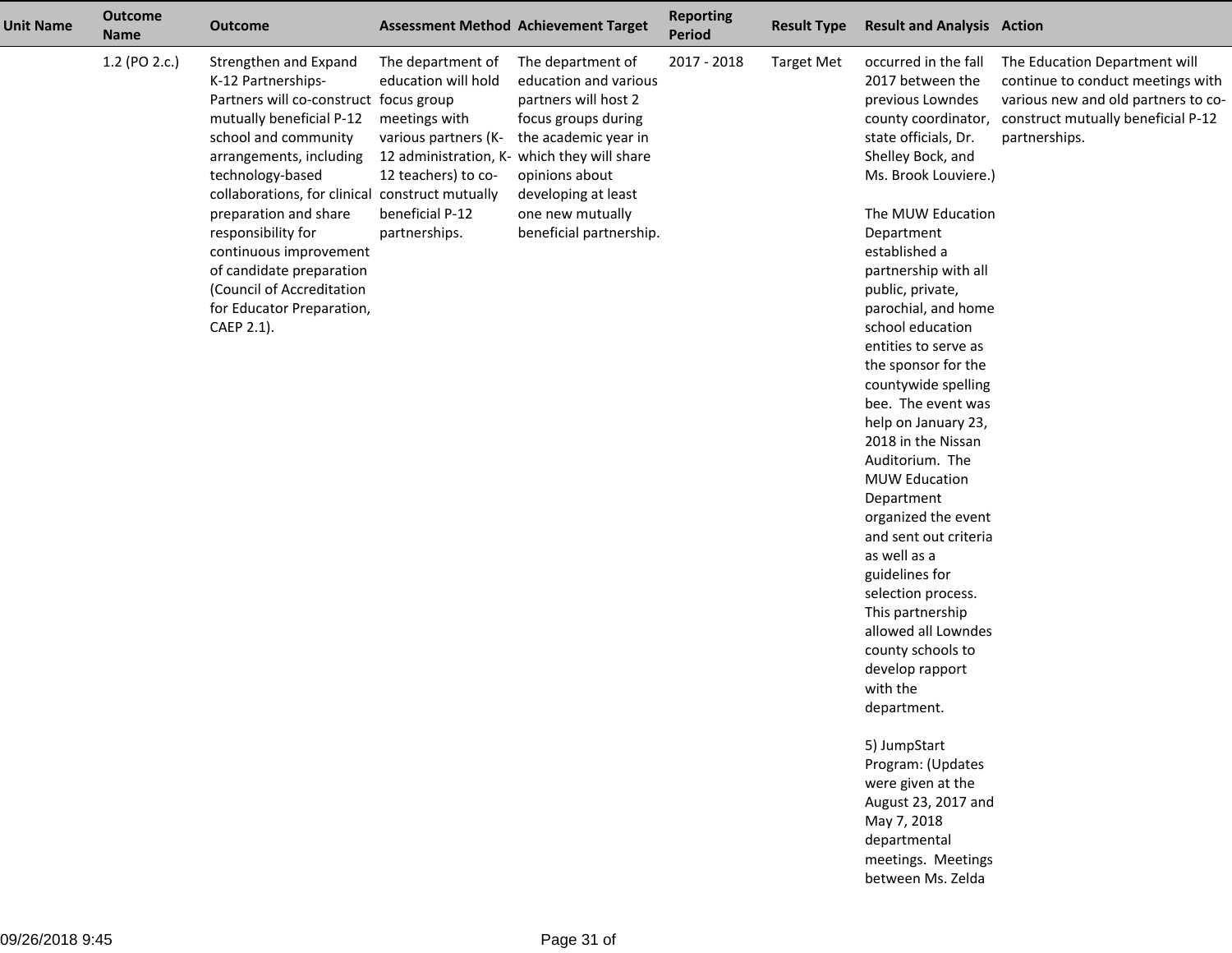| <b>Unit Name</b> | <b>Outcome</b><br><b>Name</b> | <b>Outcome</b>                                                                                                                                                                                                                                                                                                                                                                                                           |                                                                                                                                              | <b>Assessment Method Achievement Target</b>                                                                                                                                                                                                              | <b>Reporting</b><br><b>Period</b> | <b>Result Type</b> | <b>Result and Analysis Action</b>                                                                                                                                                                                                                                                                                                                                                                                                                                                                                                                                                                                                                                                                                                                                                                                 |                                                                                                                                                                  |
|------------------|-------------------------------|--------------------------------------------------------------------------------------------------------------------------------------------------------------------------------------------------------------------------------------------------------------------------------------------------------------------------------------------------------------------------------------------------------------------------|----------------------------------------------------------------------------------------------------------------------------------------------|----------------------------------------------------------------------------------------------------------------------------------------------------------------------------------------------------------------------------------------------------------|-----------------------------------|--------------------|-------------------------------------------------------------------------------------------------------------------------------------------------------------------------------------------------------------------------------------------------------------------------------------------------------------------------------------------------------------------------------------------------------------------------------------------------------------------------------------------------------------------------------------------------------------------------------------------------------------------------------------------------------------------------------------------------------------------------------------------------------------------------------------------------------------------|------------------------------------------------------------------------------------------------------------------------------------------------------------------|
|                  | 1.2 (PO 2.c.)                 | Strengthen and Expand<br>K-12 Partnerships-<br>Partners will co-construct focus group<br>mutually beneficial P-12<br>school and community<br>arrangements, including<br>technology-based<br>collaborations, for clinical construct mutually<br>preparation and share<br>responsibility for<br>continuous improvement<br>of candidate preparation<br>(Council of Accreditation<br>for Educator Preparation,<br>CAEP 2.1). | The department of<br>education will hold<br>meetings with<br>various partners (K-<br>12 teachers) to co-<br>beneficial P-12<br>partnerships. | The department of<br>education and various<br>partners will host 2<br>focus groups during<br>the academic year in<br>12 administration, K- which they will share<br>opinions about<br>developing at least<br>one new mutually<br>beneficial partnership. | 2017 - 2018                       | <b>Target Met</b>  | Wilmoth and the<br>center directors<br>were conducted<br>throughout the<br>2017-2018<br>academic year to<br>discuss needs and<br>improvements.)<br>For the year, the<br><b>MUW Education</b><br>Department<br>maintained the<br>partnership with the<br>JumpStart agency,<br>the Center for Child<br>and Parent<br>Development, and<br>First Assembly of<br><b>God Daycare Center</b><br>to offer an early<br>childhood reading<br>program to low<br>income children.<br>This partnership<br>allows our students<br>to gain hands on<br>reading/literacy<br>classroom<br>experience while<br>providing essential<br>services in the<br>community.<br>6) Co-Lin $2 + 2$<br>Agreement: (This<br>was discussed in the<br>November 16, 2017<br>& February 21, 2018<br><b>Teacher Education</b><br>Council meeting and | The Education Department will<br>continue to conduct meetings with<br>various new and old partners to co-<br>construct mutually beneficial P-12<br>partnerships. |

 the March 8, 2018& May 7, 2018 departmentalmeetings)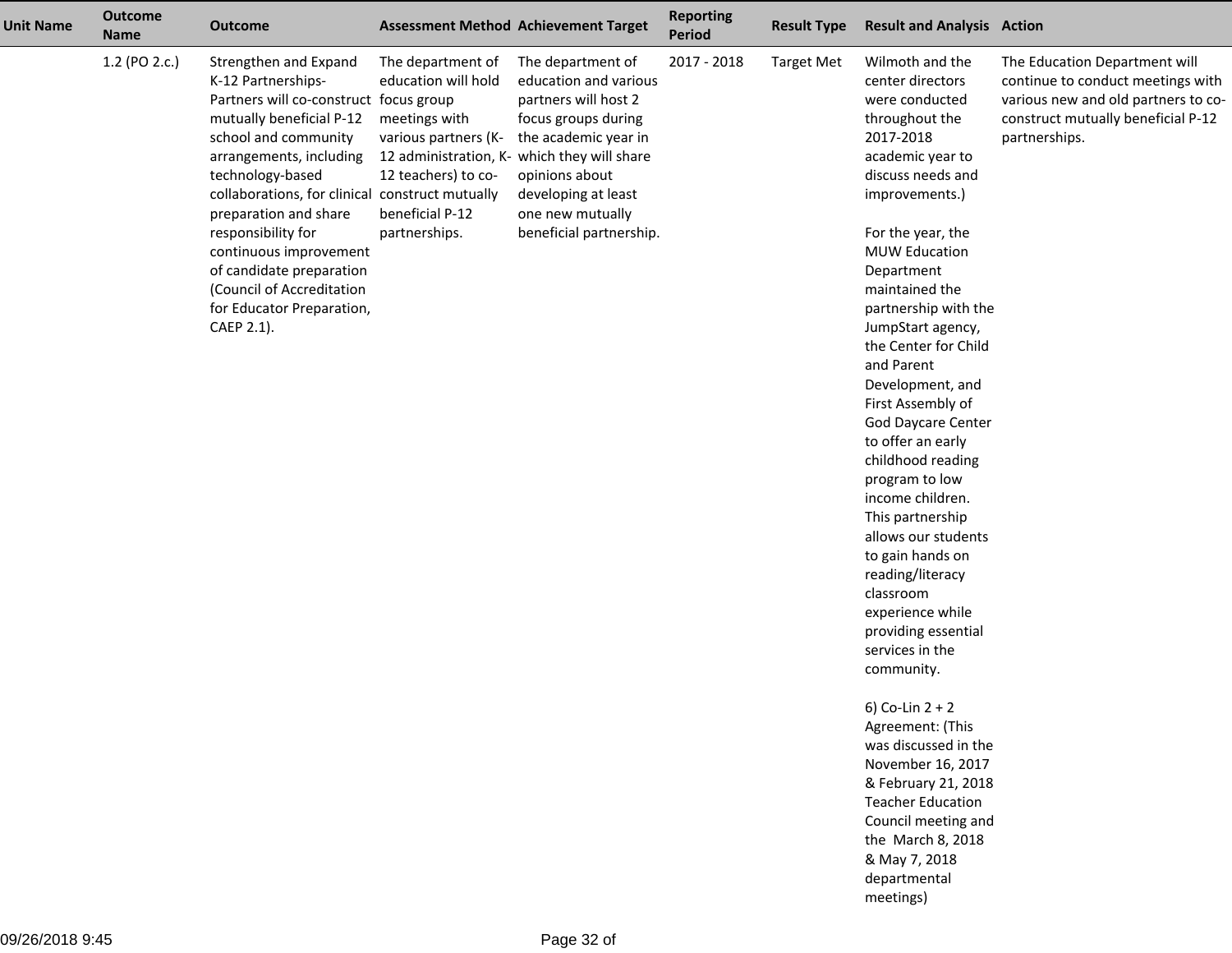| <b>Unit Name</b> | <b>Outcome</b><br><b>Name</b> | <b>Outcome</b>                                                                                                                                                                                                                                                                                                                                                                                                           |                                                                                                                                              | <b>Assessment Method Achievement Target</b>                                                                                                                                                                                                              | <b>Reporting</b><br><b>Period</b> | <b>Result Type</b> | <b>Result and Analysis Action</b>                                                                                                                                                                                                                                                                                                                                                                                                                                                                                                                                                                                                                                                                                                                                           |                                                                                                                                                                                                                         |
|------------------|-------------------------------|--------------------------------------------------------------------------------------------------------------------------------------------------------------------------------------------------------------------------------------------------------------------------------------------------------------------------------------------------------------------------------------------------------------------------|----------------------------------------------------------------------------------------------------------------------------------------------|----------------------------------------------------------------------------------------------------------------------------------------------------------------------------------------------------------------------------------------------------------|-----------------------------------|--------------------|-----------------------------------------------------------------------------------------------------------------------------------------------------------------------------------------------------------------------------------------------------------------------------------------------------------------------------------------------------------------------------------------------------------------------------------------------------------------------------------------------------------------------------------------------------------------------------------------------------------------------------------------------------------------------------------------------------------------------------------------------------------------------------|-------------------------------------------------------------------------------------------------------------------------------------------------------------------------------------------------------------------------|
|                  | 1.2 (PO 2.c.)                 | Strengthen and Expand<br>K-12 Partnerships-<br>Partners will co-construct focus group<br>mutually beneficial P-12<br>school and community<br>arrangements, including<br>technology-based<br>collaborations, for clinical construct mutually<br>preparation and share<br>responsibility for<br>continuous improvement<br>of candidate preparation<br>(Council of Accreditation<br>for Educator Preparation,<br>CAEP 2.1). | The department of<br>education will hold<br>meetings with<br>various partners (K-<br>12 teachers) to co-<br>beneficial P-12<br>partnerships. | The department of<br>education and various<br>partners will host 2<br>focus groups during<br>the academic year in<br>12 administration, K- which they will share<br>opinions about<br>developing at least<br>one new mutually<br>beneficial partnership. | 2017 - 2018                       | <b>Target Met</b>  | Copiah Lincoln<br>Education<br>Department made a<br>partnership in the<br>Spring 2018 to set<br>an opportunity for<br>education students<br>who obtained an<br>associates degree<br>from Copiah Lincoln<br><b>Community College</b><br>to continue their<br>education journey<br>at Mississippi<br>University for<br>Women in order to<br>obtain a bachelor's<br>degree in<br>Elementary<br>Education. The<br>agreement allows<br>the students to<br>complete all course<br>requirements with<br>the exception of<br>field experience<br>online. Field<br>experience will be<br>completed at<br>elementary schools<br>local to Copiah<br>Lincoln Community<br>College so that<br>students do not<br>have to travel to<br>complete their<br>degree.<br>The first students to | The MUW Education The Education Department will<br>Department and the continue to conduct meetings with<br>various new and old partners to co-<br>Community College construct mutually beneficial P-12<br>partnerships. |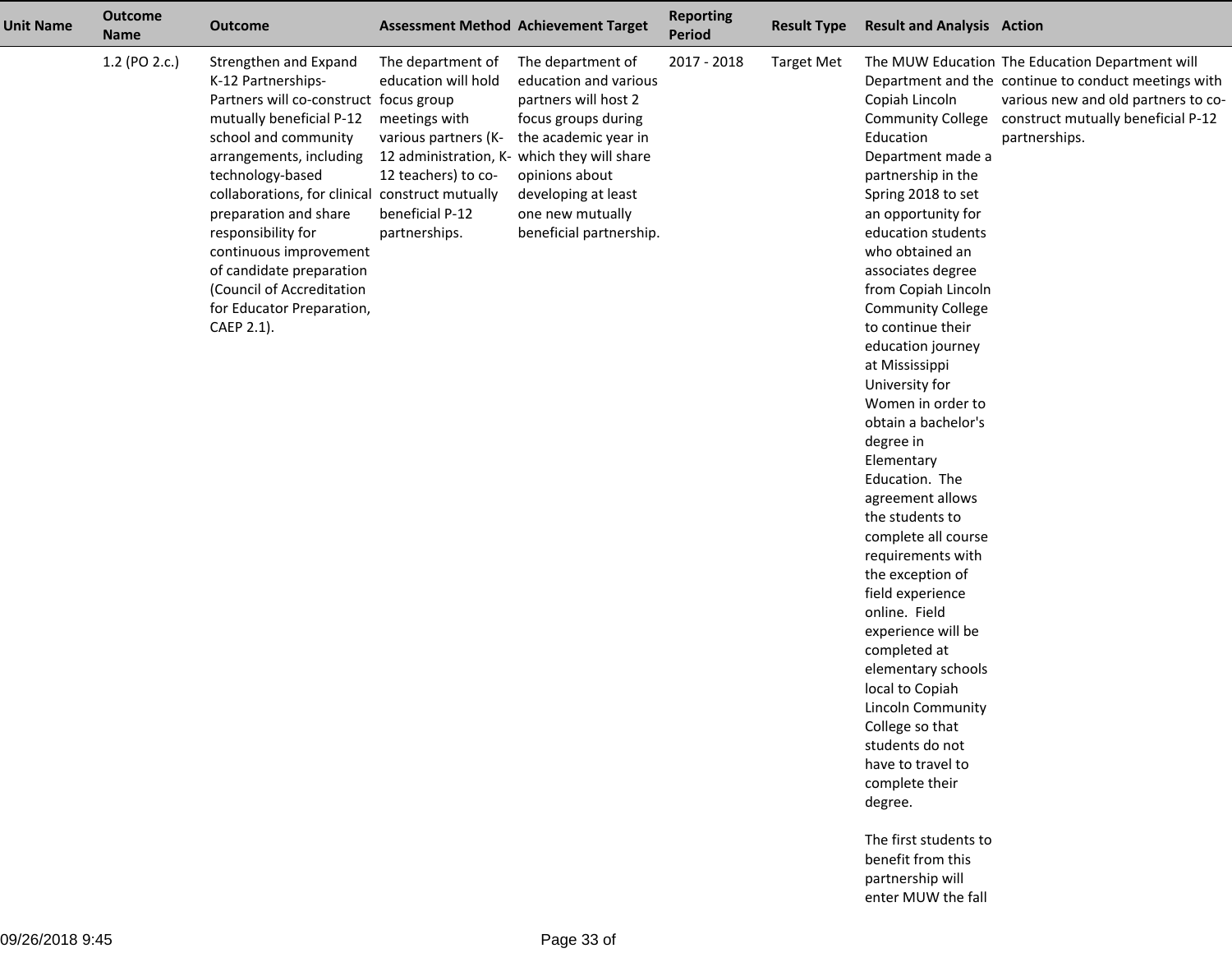| <b>Unit Name</b> | <b>Outcome</b><br><b>Name</b> | <b>Outcome</b>                                                                                                                                                                                                                                                                                                                                                                                                           |                                                                                                                                                                                             | <b>Assessment Method Achievement Target</b>                                                                                                                                                                                                                                                                                                                                                            | <b>Reporting</b><br>Period | <b>Result Type</b>       | <b>Result and Analysis Action</b>                                                                                                                                                                                                                                                                                                                                                                                                                                                                                                                                                                               |                                                                                                                                                                                                                                                                                                                                                                        |
|------------------|-------------------------------|--------------------------------------------------------------------------------------------------------------------------------------------------------------------------------------------------------------------------------------------------------------------------------------------------------------------------------------------------------------------------------------------------------------------------|---------------------------------------------------------------------------------------------------------------------------------------------------------------------------------------------|--------------------------------------------------------------------------------------------------------------------------------------------------------------------------------------------------------------------------------------------------------------------------------------------------------------------------------------------------------------------------------------------------------|----------------------------|--------------------------|-----------------------------------------------------------------------------------------------------------------------------------------------------------------------------------------------------------------------------------------------------------------------------------------------------------------------------------------------------------------------------------------------------------------------------------------------------------------------------------------------------------------------------------------------------------------------------------------------------------------|------------------------------------------------------------------------------------------------------------------------------------------------------------------------------------------------------------------------------------------------------------------------------------------------------------------------------------------------------------------------|
|                  | 1.2 (PO 2.c.)                 | Strengthen and Expand<br>K-12 Partnerships-<br>Partners will co-construct focus group<br>mutually beneficial P-12<br>school and community<br>arrangements, including<br>technology-based<br>collaborations, for clinical construct mutually<br>preparation and share<br>responsibility for<br>continuous improvement<br>of candidate preparation<br>(Council of Accreditation<br>for Educator Preparation,<br>CAEP 2.1). | The department of<br>education will hold<br>meetings with<br>various partners (K-<br>12 administration, K- which they will share<br>12 teachers) to co-<br>beneficial P-12<br>partnerships. | The department of<br>education and various<br>partners will host 2<br>focus groups during<br>the academic year in<br>opinions about<br>developing at least<br>one new mutually<br>beneficial partnership.                                                                                                                                                                                              | 2017 - 2018                | <b>Target Met</b>        | 2018 semester.                                                                                                                                                                                                                                                                                                                                                                                                                                                                                                                                                                                                  | The Education Department will<br>continue to conduct meetings with<br>various new and old partners to co-<br>construct mutually beneficial P-12<br>partnerships.                                                                                                                                                                                                       |
|                  |                               | 2.1 (SAO & SLO) Candidates will be able to The instructor(s) for<br>demonstrate skills and<br>commitment to creating<br>supportive environments the candidate(s)<br>that afford all students<br>access to rigorous college Teaching Intern<br>and career-ready<br>standards by successfully Instrument.<br>teaching K-6 students.                                                                                        | the methods block<br>teaching using the<br>Assessment                                                                                                                                       | Candidates will be<br>able to demonstrate<br>will assess and grade skills and commitment<br>to creating supportive<br>environments that<br>afford all students<br>access to rigorous<br>college and career-<br>supportive<br>environments by<br>successfully teaching<br>K-6 students through<br>scoring on average a 2<br>(acceptable) or above<br>on the Teacher Intern<br>Assessment<br>Instrument. | 2017 - 2018                | <b>Target Not</b><br>Met | For the fall 2016<br>semester the<br>methods block<br>students scored an<br>average of 2.42 on<br>the Teaching Intern<br>Assessment<br>Instrument for the<br>100 hours of field<br>experience within a<br>K-6 classroom. The<br>spring 2017<br>methods block<br>students scored an<br>average of 2.48 on<br>the Teaching Intern<br>Assessment<br>Instrument for the<br>100 hours of field<br>experience within a<br>K-6 classroom.<br>While fifteen of the<br>students scored a<br>2.0 or higher, there<br>were three students<br>who scored below a<br>2.0 on the Teaching<br>Intern Assessment<br>Instrument. | The residency course attached to<br>the methods block semester has<br>been remodeled to provide more<br>support and feedback to the<br>students in the course so that the<br>student can strengthen identified<br>weak areas. The assignments<br>associated with the methods block<br>field experience have been<br>restructured to strengthen learning<br>and skills. |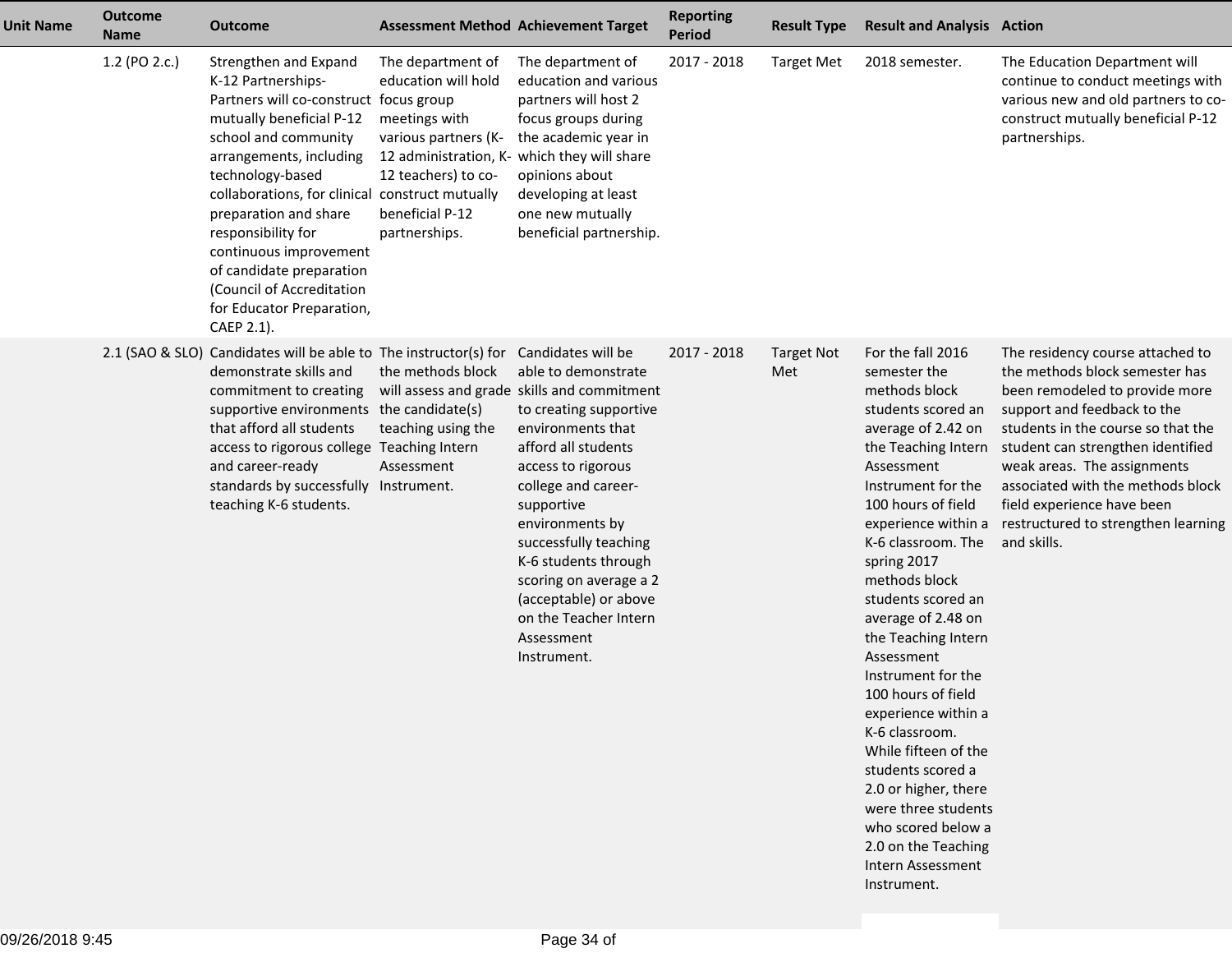| <b>Unit Name</b>                                | <b>Outcome</b><br><b>Name</b> | <b>Outcome</b>                                                                                                                                                                                                                                                                                                                    |                                                                                                                                                                                                                                                                                                                                                                                                                                             | <b>Assessment Method Achievement Target</b>                                                                                                                                                                                                                                                                                                                                                            | <b>Reporting</b><br><b>Period</b> | <b>Result Type</b>       | <b>Result and Analysis Action</b>                                                                                                                                                                                                                                                                                                                                                                                                                                                                |                                                                                                                                                                                                                                                                                                                                                                                            |
|-------------------------------------------------|-------------------------------|-----------------------------------------------------------------------------------------------------------------------------------------------------------------------------------------------------------------------------------------------------------------------------------------------------------------------------------|---------------------------------------------------------------------------------------------------------------------------------------------------------------------------------------------------------------------------------------------------------------------------------------------------------------------------------------------------------------------------------------------------------------------------------------------|--------------------------------------------------------------------------------------------------------------------------------------------------------------------------------------------------------------------------------------------------------------------------------------------------------------------------------------------------------------------------------------------------------|-----------------------------------|--------------------------|--------------------------------------------------------------------------------------------------------------------------------------------------------------------------------------------------------------------------------------------------------------------------------------------------------------------------------------------------------------------------------------------------------------------------------------------------------------------------------------------------|--------------------------------------------------------------------------------------------------------------------------------------------------------------------------------------------------------------------------------------------------------------------------------------------------------------------------------------------------------------------------------------------|
|                                                 |                               | 2.1 (SAO & SLO) Candidates will be able to The instructor(s) for<br>demonstrate skills and<br>commitment to creating<br>supportive environments the candidate(s)<br>that afford all students<br>access to rigorous college Teaching Intern<br>and career-ready<br>standards by successfully Instrument.<br>teaching K-6 students. | the methods block<br>teaching using the<br>Assessment                                                                                                                                                                                                                                                                                                                                                                                       | Candidates will be<br>able to demonstrate<br>will assess and grade skills and commitment<br>to creating supportive<br>environments that<br>afford all students<br>access to rigorous<br>college and career-<br>supportive<br>environments by<br>successfully teaching<br>K-6 students through<br>scoring on average a 2<br>(acceptable) or above<br>on the Teacher Intern<br>Assessment<br>Instrument. | 2017 - 2018                       | <b>Target Not</b><br>Met | Intern Assessment<br>Instrument<br>reporting cycle,<br>reports are<br>distributed in the<br>Summer, which<br>means that data<br>collected for this<br>university<br>assessment cycle<br>will be on students<br>from the prior<br>academic year, in<br>order to remain on<br>schedule for<br>reporting results in<br>May.                                                                                                                                                                         | Due to the Teaching The residency course attached to<br>the methods block semester has<br>been remodeled to provide more<br>support and feedback to the<br>students in the course so that the<br>student can strengthen identified<br>weak areas. The assignments<br>associated with the methods block<br>field experience have been<br>restructured to strengthen learning<br>and skills. |
|                                                 |                               | 4.1 (SAO & SLO) Candidates admitted to<br>the Teacher Education<br>Program will have the<br>basic skill set to<br>successfully complete the students' basic skill<br>program and obtain a<br>teaching license.                                                                                                                    | The Praxis Core<br>exam and the ACT<br>will be a direct<br>assessment of the<br>sets, and the ability<br>of the department<br>to show that<br>students who are<br>admitted to the<br><b>Teacher Education</b><br>Program have the<br>basic skill set to<br>successfully<br>complete the<br>program and obtain<br>a teaching license.<br>The students' scores<br>will coincide with<br>the university's<br>assessment cycle,<br>June to May. | 80% of candidates<br>attempting to be<br>admitted into the<br><b>Teacher Education</b><br>Program will have<br>passing Praxis Core<br>test scores or a<br>composite score of 21<br>or higher on the ACT.                                                                                                                                                                                               | 2017 - 2018                       | <b>Target Met</b>        | For the 2017-2018<br>reporting year, the<br>Education<br>Department had<br>twenty-six students<br>apply for admission<br>into the Teacher<br><b>Education Program.</b><br>Of the twenty-six<br>applicants, twenty<br>five scored a<br>composite score of<br>twenty-one or<br>higher on the ACT,<br>and one scored<br>passing results on<br>the Praxis Core.<br>This gave us a 100%<br>pass rate for those<br>seeking admission<br>into the Teacher<br><b>Education Program</b><br>for 2017-2018. | We will continue to seek the goal of<br>applicants to the Teacher Education<br>Program having an 80% pass rate<br>for the Praxis Core or a composite<br>score of 21 of higher on the ACT.<br>To help maintain this goal, the<br>Education Department will begin to<br>offer test prep for the Praxis Core<br>and ACT.                                                                      |
| Program -<br>English<br>(including<br>Minor and | 1.1 (GEO 1.c.)                | Students will analyze<br>language through close<br>reading of texts.                                                                                                                                                                                                                                                              | writing will be<br>evaluated with                                                                                                                                                                                                                                                                                                                                                                                                           | In a sample group of In a sample group of<br>essays, the student's essays (16-24 total: 8-<br>12 from students who<br>will NOT graduate by                                                                                                                                                                                                                                                             | 2017 - 2018                       | <b>Target Met</b>        | The department<br>Rubric is more<br>accurately called<br>Department Rubric                                                                                                                                                                                                                                                                                                                                                                                                                       | We will keep assessing these two<br>sets of samples, but will move to<br>using the Value Rubrics for Written<br>Communication and Information                                                                                                                                                                                                                                              |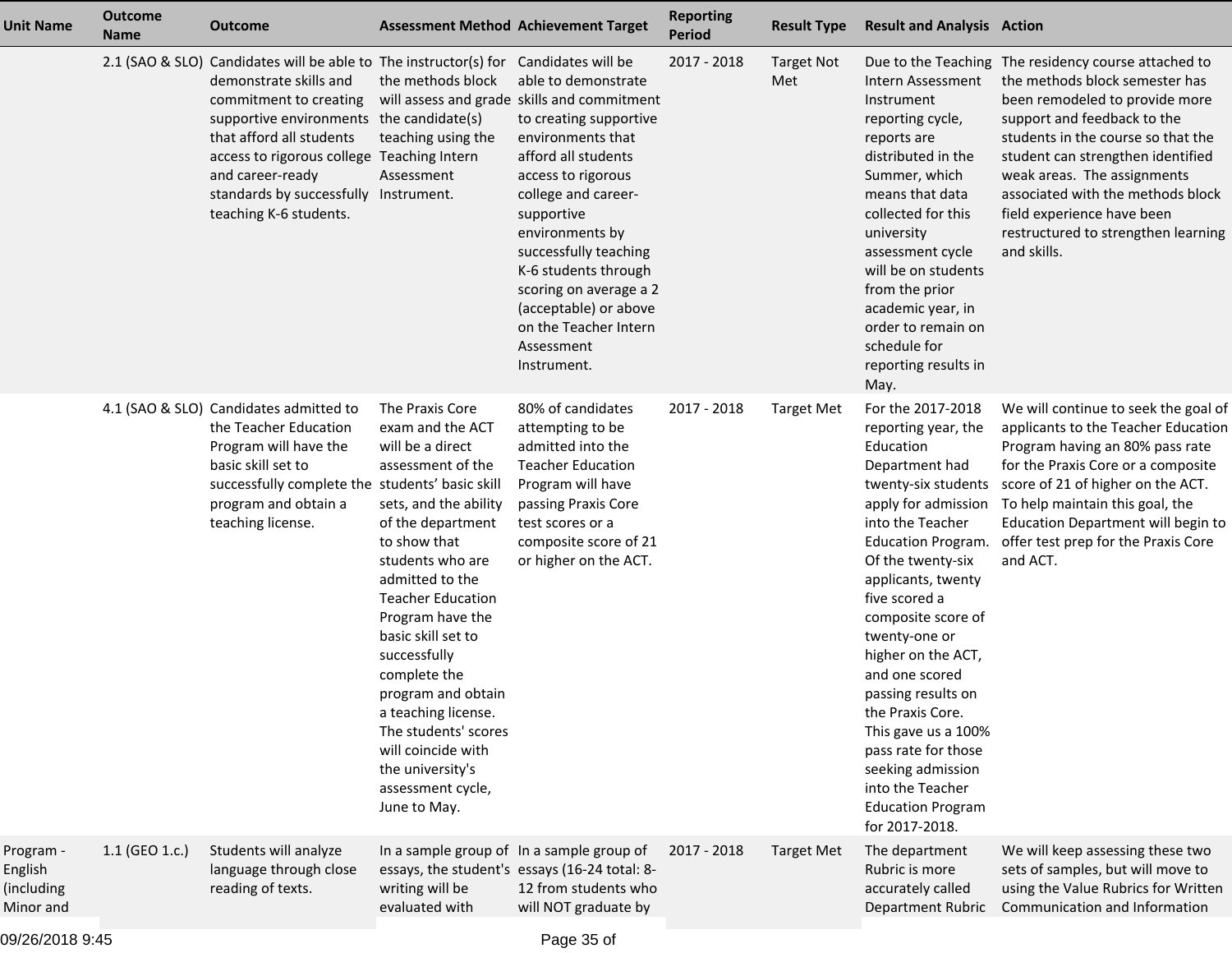| <b>Unit Name</b>                                                                                                                          | <b>Outcome</b><br><b>Name</b> | <b>Outcome</b>                                                       |                                                                                                                                                                                                                                                                                                                                               | <b>Assessment Method Achievement Target</b>                                                                                                                                                                                                                                                                                | <b>Reporting</b><br>Period | <b>Result Type</b> | <b>Result and Analysis Action</b>                                                                                                                                                                                                                                                                                                                                                                                                                                                                                                                                                                                                                                                                                                                                                                                                                                                                                                     |                                                                                                                                                                                                                                                                                                                                                                                                               |
|-------------------------------------------------------------------------------------------------------------------------------------------|-------------------------------|----------------------------------------------------------------------|-----------------------------------------------------------------------------------------------------------------------------------------------------------------------------------------------------------------------------------------------------------------------------------------------------------------------------------------------|----------------------------------------------------------------------------------------------------------------------------------------------------------------------------------------------------------------------------------------------------------------------------------------------------------------------------|----------------------------|--------------------|---------------------------------------------------------------------------------------------------------------------------------------------------------------------------------------------------------------------------------------------------------------------------------------------------------------------------------------------------------------------------------------------------------------------------------------------------------------------------------------------------------------------------------------------------------------------------------------------------------------------------------------------------------------------------------------------------------------------------------------------------------------------------------------------------------------------------------------------------------------------------------------------------------------------------------------|---------------------------------------------------------------------------------------------------------------------------------------------------------------------------------------------------------------------------------------------------------------------------------------------------------------------------------------------------------------------------------------------------------------|
| Secondary<br>Education<br>Certification,<br>Minor in<br>Creative<br>Writing, and<br><b>TESL</b><br>Certification) -<br>BA {2016-<br>2017} | $1.1$ (GEO 1.c.)              | Students will analyze<br>language through close<br>reading of texts. | At least two English<br>faculty members<br>(not the faculty<br>member who taught completed EN 499:<br>the essay was<br>generated) will<br>assess the student<br>work. A total of at<br>least four faculty<br>members will be<br>involved, since<br>different faculty<br>committee will be<br>assessing using the<br>two different<br>rubrics. | department rubric 1. end of academic year<br>from EN 303-304 & EN<br>360 AND 8-12 total of<br>students who have<br>the class from which English Capstone) 90%<br>of students will be<br>able to analyze<br>language using close<br>reading in a text by<br>scoring at least<br>"proficient" on the<br>department rubric 1. | 2017 - 2018                | <b>Target Met</b>  | 1a. A total of two<br>faculty members<br>scored the sample<br>of EN 300 level<br>courses, and two<br>other faculty<br>sample of EN 499:<br>Capstone Papers.<br>Both sets of faculty<br>members applied<br>two rubrics to their<br>set of papers. The<br>300 level scorers<br>used the<br>department rubric 1<br>and the Written<br>Communication<br>Value Rubric. The<br><b>Capstone Scorers</b><br>used the<br><b>Information Literacy</b><br>Value Rubric and<br>the Written<br>Communication<br>Value Rubric. For<br>the purpose of this<br>analysis, an average<br>no lower than "2" or<br>"Lower Milestone"<br>will be equivalent to<br>"Proficient" on<br>Rubric 1.a. Here are<br>some significant<br>data from the 9<br>scored EN 499<br>Capstone papers:<br>Lowest Average of<br>two rubrics: 2.3<br>Highest Average of<br>two rubrics: 4<br>Overall Average of<br>Rubric Scores from 9<br>papers $-3.41$<br>Number of papers | Literacy for all papers, and<br>eliminate the 1.a Department<br>Rubric 1 which says "students will<br>be able to analyze language using<br>close reading in a text by scoring at<br>least 'proficient.'" Instead,<br>members scored the "Proficient" in close reading and<br>text analysis will now be equivalent<br>of scoring at least an average of "2"<br>on both Value Rubrics applied to all<br>papers. |

with overall Average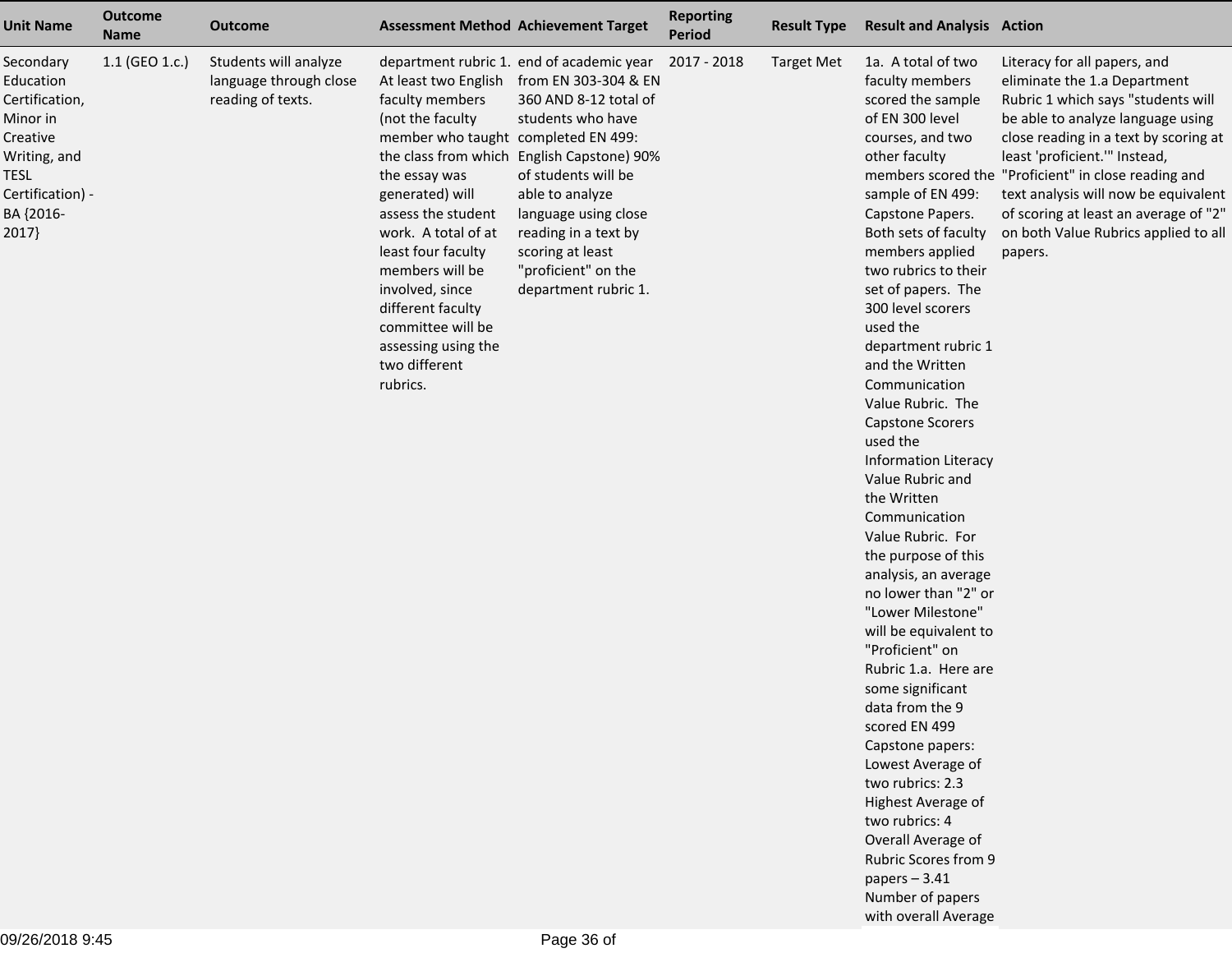| <b>Unit Name</b>                                                                                                                                                                      | <b>Outcome</b><br><b>Name</b> | <b>Outcome</b>                                                       | <b>Assessment Method Achievement Target</b>                                                                                                                                                                                                                                                                                                                                                             |                                                                                                                                                                                                                                                                                                                                                                                                                                                  | <b>Reporting</b><br><b>Period</b> | <b>Result Type</b> | <b>Result and Analysis Action</b>                                                                                                                                                                                                                                                                                                                                                                                                                                                                                                                                                                                                           |                                                                                                                                                                                                                                                                                                                                                                                                                                                                                                                                                                                      |
|---------------------------------------------------------------------------------------------------------------------------------------------------------------------------------------|-------------------------------|----------------------------------------------------------------------|---------------------------------------------------------------------------------------------------------------------------------------------------------------------------------------------------------------------------------------------------------------------------------------------------------------------------------------------------------------------------------------------------------|--------------------------------------------------------------------------------------------------------------------------------------------------------------------------------------------------------------------------------------------------------------------------------------------------------------------------------------------------------------------------------------------------------------------------------------------------|-----------------------------------|--------------------|---------------------------------------------------------------------------------------------------------------------------------------------------------------------------------------------------------------------------------------------------------------------------------------------------------------------------------------------------------------------------------------------------------------------------------------------------------------------------------------------------------------------------------------------------------------------------------------------------------------------------------------------|--------------------------------------------------------------------------------------------------------------------------------------------------------------------------------------------------------------------------------------------------------------------------------------------------------------------------------------------------------------------------------------------------------------------------------------------------------------------------------------------------------------------------------------------------------------------------------------|
| Program -<br>English<br>(including<br>Minor and<br>Secondary<br>Education<br>Certification,<br>Minor in<br>Creative<br>Writing, and<br>TESL<br>Certification) -<br>BA {2016-<br>2017} | 1.1 (GEO 1.c.)                | Students will analyze<br>language through close<br>reading of texts. | In a sample group of In a sample group of<br>writing will be<br>evaluated with<br>faculty members<br>(not the faculty<br>member who taught completed EN 499:<br>the essay was<br>generated) will<br>assess the student<br>work. A total of at<br>least four faculty<br>members will be<br>involved, since<br>different faculty<br>committee will be<br>assessing using the<br>two different<br>rubrics. | essays, the student's essays (16-24 total: 8-<br>12 from students who<br>will NOT graduate by<br>department rubric 1. end of academic year<br>At least two English from EN 303-304 & EN<br>360 AND 8-12 total of<br>students who have<br>the class from which English Capstone) 90%<br>of students will be<br>able to analyze<br>language using close<br>reading in a text by<br>scoring at least<br>"proficient" on the<br>department rubric 1. | 2017 - 2018                       | <b>Target Met</b>  | scores between 3.6<br>and $4-5$<br>Number of papers<br>scores less than "2"<br>$-0$<br>These papers are<br>markedly better<br>than last year's<br>Capstone papers.<br>As for the 15 300<br>level papers scored<br>with Rubric 1.a:<br>only one of fifteen<br>scored "Not<br>meeting<br>expectation,"<br>according to one of<br>the two scorers. Of<br>the remaining 14, 7<br>scored "Exemplary"<br>and 7 scored<br>"Proficient"<br>Number of student<br>papers in Capstone<br>and in EN 300<br>Groups 24: Percent<br>scoring at least<br>"Proficient" on<br>Rubric 1 or the<br>equivalent of Rubric<br>1:<br>96 percent. Target<br>exceeded | We will keep assessing these two<br>sets of samples, but will move to<br>using the Value Rubrics for Written<br>with overall Average Communication and Information<br>Literacy for all papers, and<br>or "lower milestone eliminate the 1.a Department<br>Rubric 1 which says "students will<br>be able to analyze language using<br>close reading in a text by scoring at<br>least 'proficient.'" Instead,<br>"Proficient" in close reading and<br>text analysis will now be equivalent<br>of scoring at least an average of "2"<br>on both Value Rubrics applied to all<br>papers. |
|                                                                                                                                                                                       |                               |                                                                      | In a sample group of In a sample group of<br>writing will be<br>evaluated with the<br>AAU&C RUBRIC on<br>Written<br>Communication. At 303, 304, or 360 and                                                                                                                                                                                                                                              | essays, the student's essays (16-24 total: 8-<br>12 students who will<br>not graduate by end<br>of academic year from<br>an assignment in EN                                                                                                                                                                                                                                                                                                     | 2017 - 2018                       | <b>Target Met</b>  | The 300 level<br>scorers used the<br>department rubric<br>1b and the Written<br>Communication<br>Value Rubric. The<br><b>Capstone Scorers</b>                                                                                                                                                                                                                                                                                                                                                                                                                                                                                               | We will continue to use the AAU&C<br>Value Rubric in assessing the upper<br>level papers, but will add the<br>AAU&C Information Literacy to the<br>assessment as a replacement for<br>department Rubric 1a or 1b.                                                                                                                                                                                                                                                                                                                                                                    |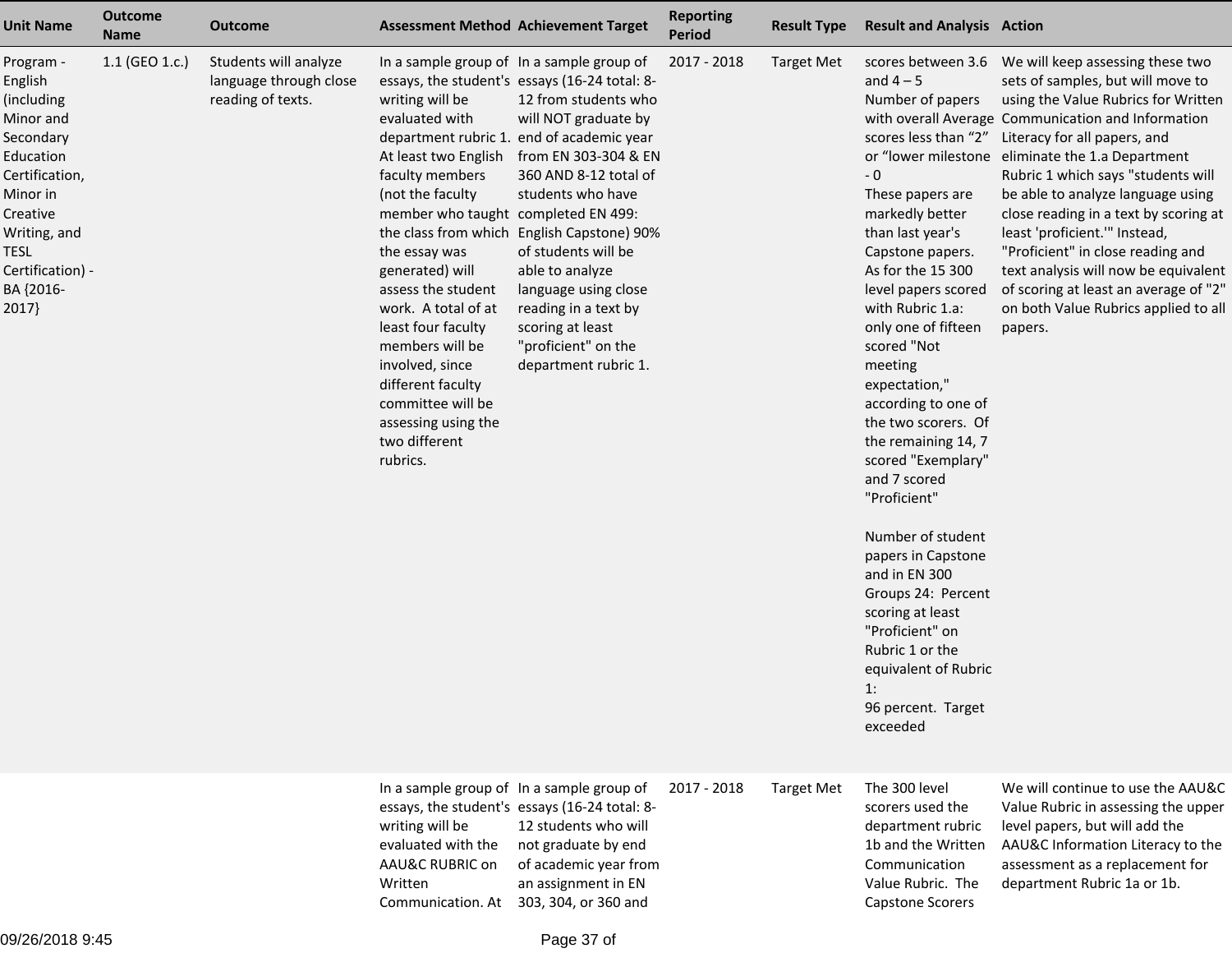| <b>Unit Name</b> | <b>Outcome</b><br><b>Name</b> | <b>Outcome</b> |                                                                                                                                                                                                                                                                                                                                                   | <b>Assessment Method Achievement Target</b>                                                                                                                                                          | <b>Reporting</b><br><b>Period</b> | <b>Result Type</b> | <b>Result and Analysis Action</b>                                                                                                                                                                                                                                                                                                                                                                                                                                                                                                                                                                                                                                                                                                                                                                                                                                                         |                                                                                                                                                                                                                                        |
|------------------|-------------------------------|----------------|---------------------------------------------------------------------------------------------------------------------------------------------------------------------------------------------------------------------------------------------------------------------------------------------------------------------------------------------------|------------------------------------------------------------------------------------------------------------------------------------------------------------------------------------------------------|-----------------------------------|--------------------|-------------------------------------------------------------------------------------------------------------------------------------------------------------------------------------------------------------------------------------------------------------------------------------------------------------------------------------------------------------------------------------------------------------------------------------------------------------------------------------------------------------------------------------------------------------------------------------------------------------------------------------------------------------------------------------------------------------------------------------------------------------------------------------------------------------------------------------------------------------------------------------------|----------------------------------------------------------------------------------------------------------------------------------------------------------------------------------------------------------------------------------------|
|                  |                               |                | least two English<br>faculty members<br>(not the faculty<br>the class from which average of at least 3<br>the essay was<br>generated) will<br>assess the student<br>work. A total of at<br>least four faculty<br>members will be<br>involved, since<br>different faculty<br>committee will be<br>assessing using the<br>two different<br>rubrics. | at least 8-12 students<br>from EN 499: English<br>Capstone course),<br>member who taught students will score an<br>or higher on the<br><b>AAU&amp;C VALUE Rubric</b><br>on Written<br>Communication. | 2017 - 2018                       | <b>Target Met</b>  | used the<br>Value Rubric and<br>the Written<br>Communication<br>Value Rubric. For<br>the purpose of this<br>analysis, an average<br>no lower than "2" or<br>"Lower Milestone"<br>will be equivalent to<br>"Proficient" on<br>Rubric 1.b. Here are<br>some significant<br>data from the 9<br>scored EN 499<br>Capstone papers:<br>Lowest Average of<br>two rubrics: 2.3<br>Highest Average of<br>two rubrics: 4<br>Overall Average of<br>Rubric Scores from 9<br>papers $-3.41$<br>Number of papers<br>with overall Average<br>scores between 3.6<br>and $4-5$<br>Number of papers<br>with overall Average<br>scores less than "2"<br>or "lower milestone<br>$-0$<br>These papers are<br>markedly better<br>than last year's<br>Capstone papers.<br>As for the 15 300<br>level papers scored<br>with Rubric 1.b:<br>NONE scored "Not<br>meeting<br>expectation." on 1.b<br>In fact, 4 were | We will continue to use the AAU&C<br>Information Literacy Value Rubric in assessing the upper<br>level papers, but will add the<br>AAU&C Information Literacy to the<br>assessment as a replacement for<br>department Rubric 1a or 1b. |

scored "Exemplary"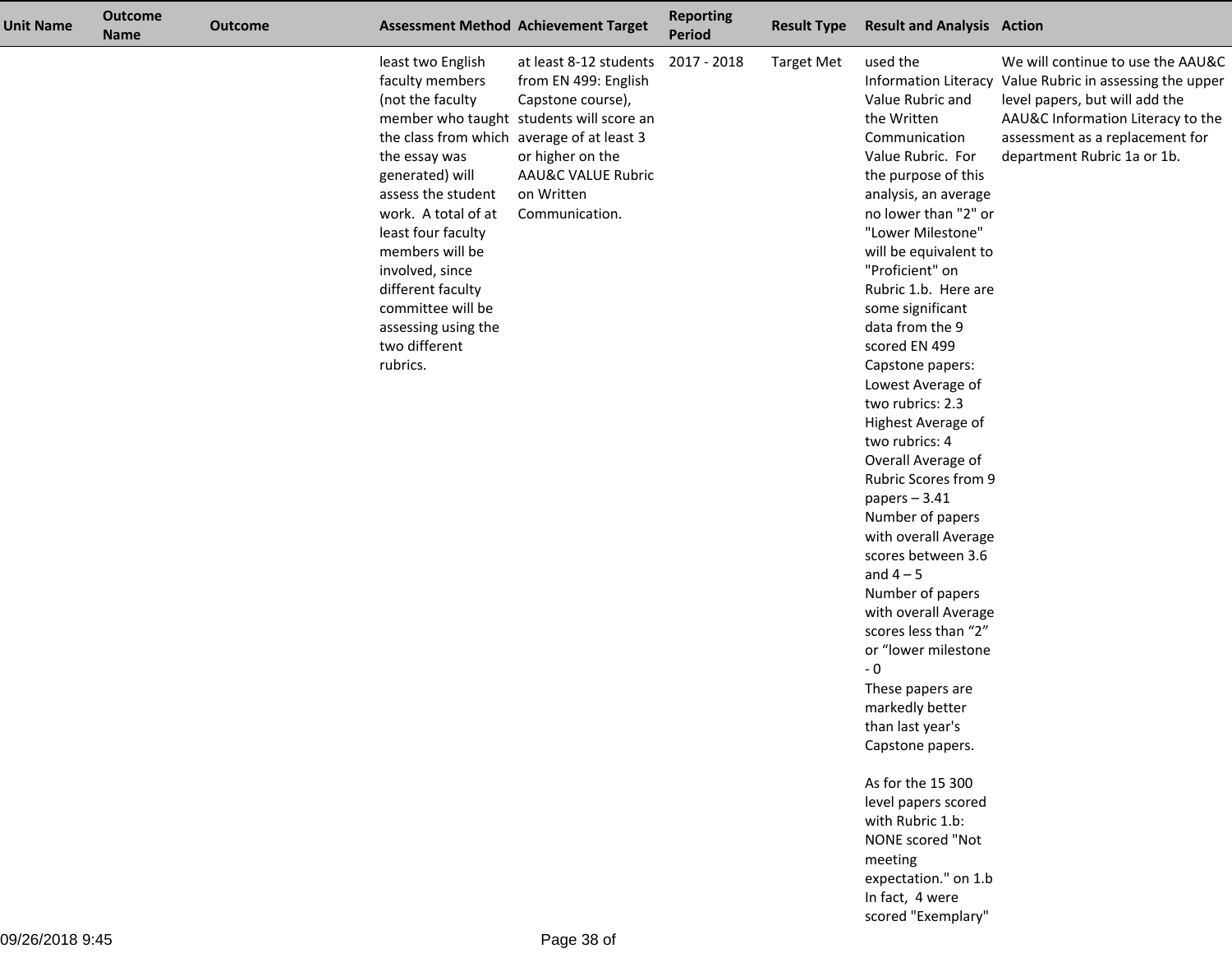| <b>Unit Name</b> | <b>Outcome</b><br><b>Name</b> | <b>Outcome</b>                                                           |                                                                                                                                                                                                                                                                                                                                                                                                                                               | <b>Assessment Method Achievement Target</b>                                                                                                                                                                                                                                                                                                                                                                               | <b>Reporting</b><br><b>Period</b> | <b>Result Type</b> | <b>Result and Analysis Action</b>                                                                                                                                                                                                                                                                                                                                                                                                |                                                                                                                                                                                                                                                                                                                                                                                                                                                                                                                                                                                                                                   |
|------------------|-------------------------------|--------------------------------------------------------------------------|-----------------------------------------------------------------------------------------------------------------------------------------------------------------------------------------------------------------------------------------------------------------------------------------------------------------------------------------------------------------------------------------------------------------------------------------------|---------------------------------------------------------------------------------------------------------------------------------------------------------------------------------------------------------------------------------------------------------------------------------------------------------------------------------------------------------------------------------------------------------------------------|-----------------------------------|--------------------|----------------------------------------------------------------------------------------------------------------------------------------------------------------------------------------------------------------------------------------------------------------------------------------------------------------------------------------------------------------------------------------------------------------------------------|-----------------------------------------------------------------------------------------------------------------------------------------------------------------------------------------------------------------------------------------------------------------------------------------------------------------------------------------------------------------------------------------------------------------------------------------------------------------------------------------------------------------------------------------------------------------------------------------------------------------------------------|
|                  |                               |                                                                          | writing will be<br>evaluated with the<br>AAU&C RUBRIC on<br>Written<br>Communication. At<br>least two English<br>faculty members<br>(not the faculty<br>the class from which average of at least 3<br>the essay was<br>generated) will<br>assess the student<br>work. A total of at<br>least four faculty<br>members will be<br>involved, since<br>different faculty<br>committee will be<br>assessing using the<br>two different<br>rubrics. | In a sample group of In a sample group of<br>essays, the student's essays (16-24 total: 8-<br>12 students who will<br>not graduate by end<br>of academic year from<br>an assignment in EN<br>303, 304, or 360 and<br>at least 8-12 students<br>from EN 499: English<br>Capstone course),<br>member who taught students will score an<br>or higher on the<br><b>AAU&amp;C VALUE Rubric</b><br>on Written<br>Communication. | 2017 - 2018                       | Target Met         | by each scorer and<br>7 were scored<br>"Exemplary" by at<br>least one scorer.<br>The remaining 4<br>were scored<br>"Proficient" by both<br>scorers.<br>Number of student<br>papers in Capstone<br>and in EN 300<br>Groups 24: Percent<br>scoring at least<br>"Proficient" on<br>Rubric 1b or the<br>equivalent of Rubric<br>1b:<br>100 percent. Target<br>exceeded<br># Students<br>Assessed: 24<br># Students Met<br>Target: 24 | We will continue to use the AAU&C<br>Value Rubric in assessing the upper<br>level papers, but will add the<br>AAU&C Information Literacy to the<br>assessment as a replacement for<br>department Rubric 1a or 1b.                                                                                                                                                                                                                                                                                                                                                                                                                 |
|                  | 1.2 (GEO 1.c.)                | Majors will construct and<br>defend arguments using<br>textual evidence. | In a sample group of 90% of students will<br>essays, the students be able to construct<br>writing will be<br>evaluated with<br>department rubric 2. by scoring at least<br>At least two English<br>faculty members<br>(not the faculty<br>member who taught<br>the class from which<br>the essay was<br>generated) will<br>assess the student<br>work.                                                                                        | and defend arguments<br>using textual evidence<br>"proficient" on the<br>department rubric 2.                                                                                                                                                                                                                                                                                                                             | 2017 - 2018                       | Target Met         | The department<br>Rubric is more<br>accurately called<br>Department Rubric<br>2, (question 1b)<br>"Majors will<br>construct and<br>defend arguments<br>using textual<br>evidence." A total<br>of two faculty<br>sample of EN 300<br>level courses, and<br>two other faculty<br>sample of EN 499:<br>Capstone Papers.<br>Both sets of faculty<br>members applied                                                                  | We will keep assessing these two<br>sets of samples, but will move to<br>using the Value Rubrics for Written<br>Communication and Information<br>Literacy for all papers, and<br>eliminate the 1.b Department<br>Rubric 2 which says "students will<br>be able to construct and defend<br>arguments using textual evidence<br>by scoring at least "proficient" on<br>the department rubric 2." Instead,<br>members scored the "Proficient" in defending<br>arguments using textual evidence<br>will now be equivalent of scoring at<br>least an average of "2" on both<br>members scored the Value Rubrics applied to all papers. |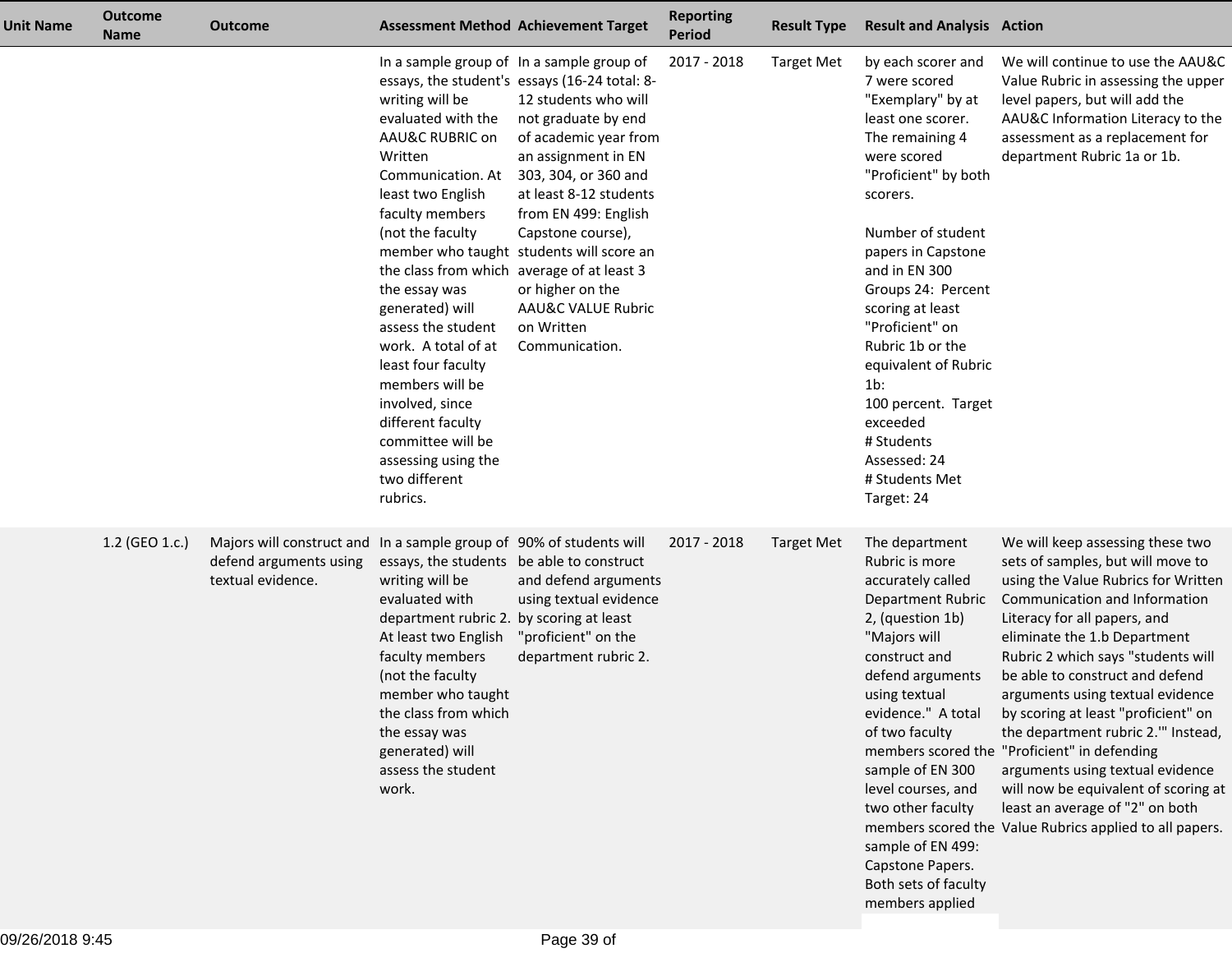| <b>Unit Name</b> | <b>Outcome</b><br><b>Name</b> | Outcome                                                                                                            |                                                                                                                                                                                                                                                                                                           | <b>Assessment Method Achievement Target</b>                                                   | <b>Reporting</b><br><b>Period</b> | <b>Result Type</b> | <b>Result and Analysis Action</b>                                                                                                                                                                                                                                                                                                                                                                                                                                                                                                                                                                                                                                                                                                                                                                                                                                                                                                                 |                                                                                                                                                                                                                                                                                                                                                                                                                                                                                                                                                                                                                  |
|------------------|-------------------------------|--------------------------------------------------------------------------------------------------------------------|-----------------------------------------------------------------------------------------------------------------------------------------------------------------------------------------------------------------------------------------------------------------------------------------------------------|-----------------------------------------------------------------------------------------------|-----------------------------------|--------------------|---------------------------------------------------------------------------------------------------------------------------------------------------------------------------------------------------------------------------------------------------------------------------------------------------------------------------------------------------------------------------------------------------------------------------------------------------------------------------------------------------------------------------------------------------------------------------------------------------------------------------------------------------------------------------------------------------------------------------------------------------------------------------------------------------------------------------------------------------------------------------------------------------------------------------------------------------|------------------------------------------------------------------------------------------------------------------------------------------------------------------------------------------------------------------------------------------------------------------------------------------------------------------------------------------------------------------------------------------------------------------------------------------------------------------------------------------------------------------------------------------------------------------------------------------------------------------|
|                  | 1.2 (GEO 1.c.)                | Majors will construct and In a sample group of 90% of students will<br>defend arguments using<br>textual evidence. | essays, the students be able to construct<br>writing will be<br>evaluated with<br>department rubric 2. by scoring at least<br>At least two English<br>faculty members<br>(not the faculty<br>member who taught<br>the class from which<br>the essay was<br>generated) will<br>assess the student<br>work. | and defend arguments<br>using textual evidence<br>"proficient" on the<br>department rubric 2. | 2017 - 2018                       | <b>Target Met</b>  | two rubrics to their<br>set of papers. The<br>300 level scorers<br>used the<br>department rubric<br>1b and the Written<br>Communication<br>Value Rubric. The<br><b>Capstone Scorers</b><br>used the<br>Value Rubric and<br>the Written<br>Communication<br>Value Rubric. For<br>the purpose of this<br>analysis, an average<br>no lower than "2" or<br>"Lower Milestone"<br>will be equivalent to<br>"Proficient" on<br>Rubric 1.b. Here are<br>some significant<br>data from the 9<br>scored EN 499<br>Capstone papers:<br>Lowest Average of<br>two rubrics: 2.3<br>Highest Average of<br>two rubrics: 4<br>Overall Average of<br><b>Rubric Scores from 9</b><br>papers $-3.41$<br>Number of papers<br>with overall Average<br>scores between 3.6<br>and $4-5$<br>Number of papers<br>with overall Average<br>scores less than "2"<br>or "lower milestone<br>$-0$<br>These papers are<br>markedly better<br>than last year's<br>Capstone papers. | We will keep assessing these two<br>sets of samples, but will move to<br>using the Value Rubrics for Written<br>Communication and Information<br>Literacy for all papers, and<br>eliminate the 1.b Department<br>Rubric 2 which says "students will<br>be able to construct and defend<br>arguments using textual evidence<br>by scoring at least "proficient" on<br>Information Literacy the department rubric 2." Instead,<br>"Proficient" in defending<br>arguments using textual evidence<br>will now be equivalent of scoring at<br>least an average of "2" on both<br>Value Rubrics applied to all papers. |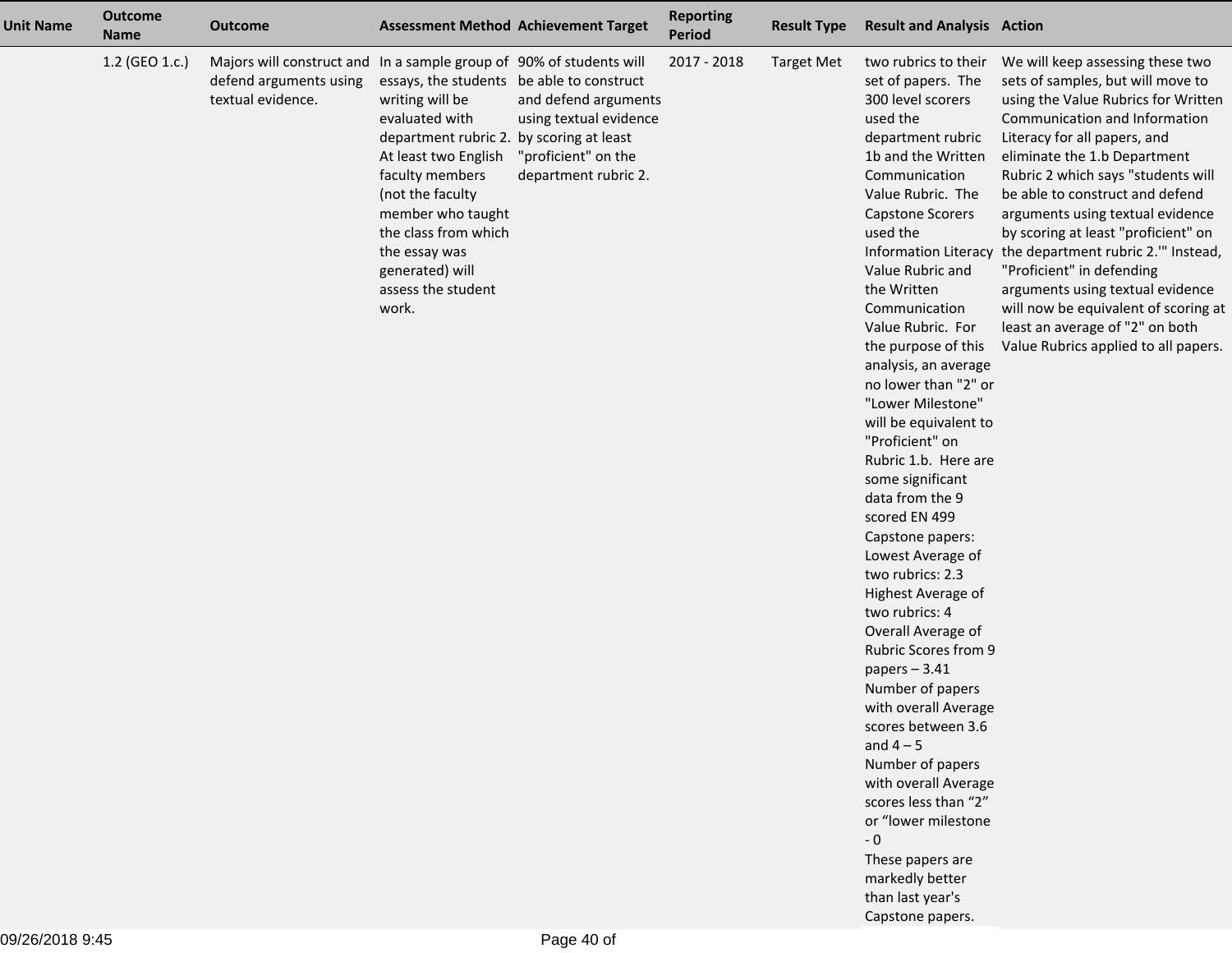| <b>Unit Name</b> | <b>Outcome</b><br><b>Name</b> | <b>Outcome</b>                                                                                                     |                                                                                                                                                                                                                                                                                                           | <b>Assessment Method Achievement Target</b>                                                                                                                                                                                                                                                                                                                                               | <b>Reporting</b><br><b>Period</b> | <b>Result Type</b> | <b>Result and Analysis Action</b>                                                                                                                                                                                                                                                                                                                                                                                                                                                                             |                                                                                                                                                                                                                                                                                                                                                                                                                                                                                                                                                                                                                  |
|------------------|-------------------------------|--------------------------------------------------------------------------------------------------------------------|-----------------------------------------------------------------------------------------------------------------------------------------------------------------------------------------------------------------------------------------------------------------------------------------------------------|-------------------------------------------------------------------------------------------------------------------------------------------------------------------------------------------------------------------------------------------------------------------------------------------------------------------------------------------------------------------------------------------|-----------------------------------|--------------------|---------------------------------------------------------------------------------------------------------------------------------------------------------------------------------------------------------------------------------------------------------------------------------------------------------------------------------------------------------------------------------------------------------------------------------------------------------------------------------------------------------------|------------------------------------------------------------------------------------------------------------------------------------------------------------------------------------------------------------------------------------------------------------------------------------------------------------------------------------------------------------------------------------------------------------------------------------------------------------------------------------------------------------------------------------------------------------------------------------------------------------------|
|                  | 1.2 (GEO 1.c.)                | Majors will construct and In a sample group of 90% of students will<br>defend arguments using<br>textual evidence. | essays, the students be able to construct<br>writing will be<br>evaluated with<br>department rubric 2. by scoring at least<br>At least two English<br>faculty members<br>(not the faculty<br>member who taught<br>the class from which<br>the essay was<br>generated) will<br>assess the student<br>work. | and defend arguments<br>using textual evidence<br>"proficient" on the<br>department rubric 2.                                                                                                                                                                                                                                                                                             | 2017 - 2018                       | <b>Target Met</b>  | As for the 15 300<br>level papers scored<br>with Rubric 1.b:<br>NONE scored "Not<br>meeting<br>In fact, 4 were<br>scored "Exemplary"<br>by each scorer and<br>7 were scored<br>"Exemplary" by at<br>least one scorer.<br>The remaining 4<br>were scored<br>"Proficient" by both<br>scorers.<br>Number of student<br>papers in Capstone<br>and in EN 300<br>Groups 24: Percent<br>scoring at least<br>"Proficient" on<br>Rubric 1b or the<br>equivalent of Rubric<br>$1b$ :<br>100 percent. Target<br>exceeded | We will keep assessing these two<br>sets of samples, but will move to<br>using the Value Rubrics for Written<br>Communication and Information<br>Literacy for all papers, and<br>eliminate the 1.b Department<br>expectation." on 1.b Rubric 2 which says "students will<br>be able to construct and defend<br>arguments using textual evidence<br>by scoring at least "proficient" on<br>the department rubric 2." Instead,<br>"Proficient" in defending<br>arguments using textual evidence<br>will now be equivalent of scoring at<br>least an average of "2" on both<br>Value Rubrics applied to all papers. |
|                  |                               |                                                                                                                    | writing will be<br>evaluated with<br>At least two English<br>faculty members<br>(not the faculty<br>member who taught completed EN 499:<br>the class from which English Capstone)<br>the essay was<br>generated) will<br>assess the student<br>work.                                                      | In a sample group of In a sample group of<br>essays, the students essays (16-24 total: 8-<br>12 from students who<br>will NOT graduate by<br>department rubric 2. end of academic year<br>from EN 303-304 & EN<br>360 AND 8-12 total of<br>students who have<br>100% of English<br>Capstone students will<br>demonstrate<br>proficient or<br>exemplary ability to<br>construct and defend | 2017 - 2018                       | <b>Target Met</b>  | The 300 level<br>scorers used the<br>department rubric<br>1b and the Written<br>Communication<br>Value Rubric. The<br>Capstone Scorers<br>used the<br><b>Information Literacy</b><br>Value Rubric and<br>the Written<br>Communication<br>Value Rubric. For<br>the purpose of this<br>analysis, an average<br>no lower than "2" or                                                                                                                                                                             | We will discard the old department<br>rubrics 1 and 2 and apply the Value<br>Rubrics on Written Communication<br>and Information Literacy to the<br>upper level sample papers.                                                                                                                                                                                                                                                                                                                                                                                                                                   |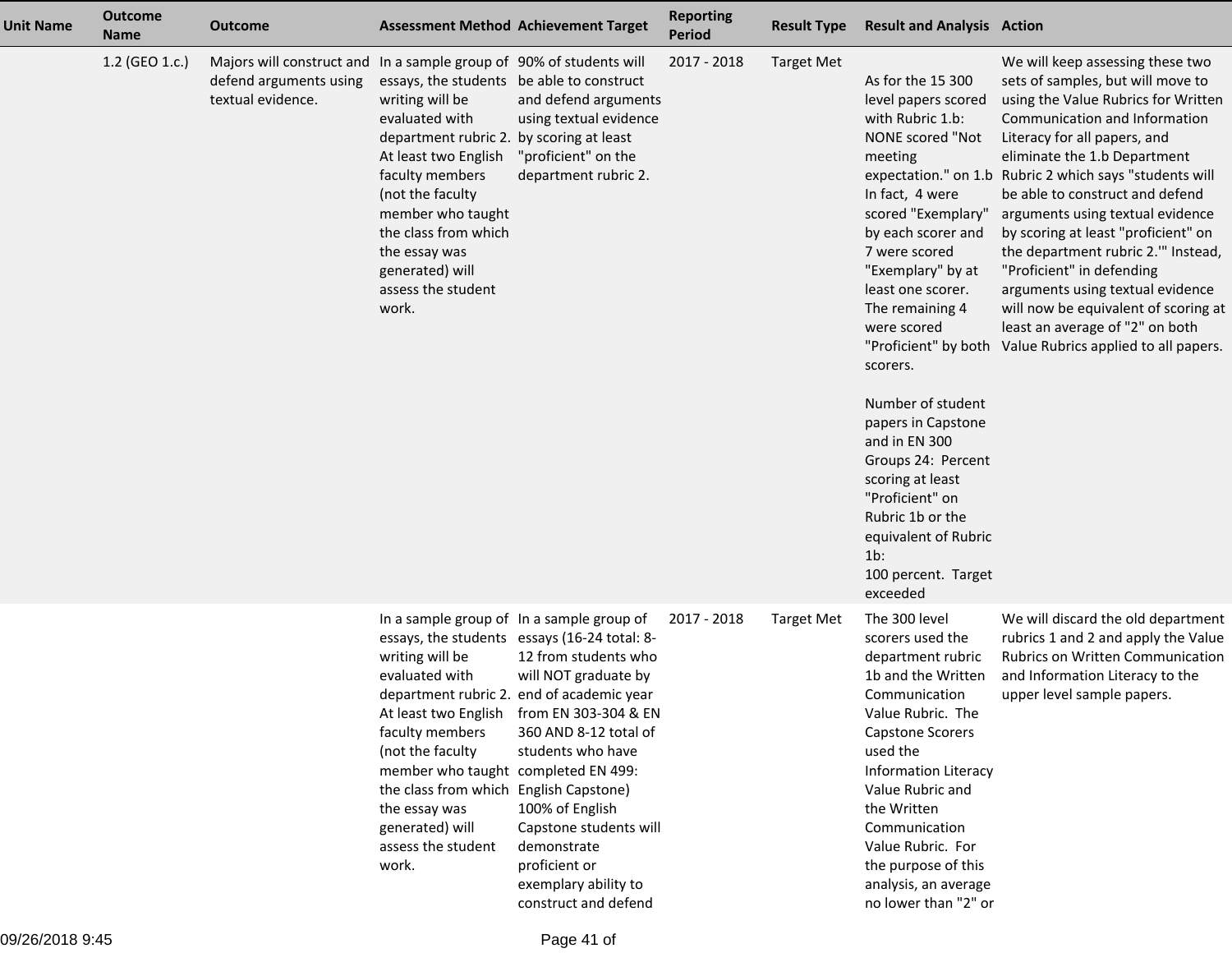| <b>Unit Name</b> | <b>Outcome</b><br><b>Name</b> | <b>Outcome</b> |                                                                                                                                                                                                                                                                                                                              | <b>Assessment Method Achievement Target</b> | <b>Reporting</b><br>Period | <b>Result Type</b> | <b>Result and Analysis Action</b>                                                                                                                                                                                                                                                                                                                                                                                                                                                                                                                                                                                                                                                                                                         |                                                                                                                                                                                                                           |
|------------------|-------------------------------|----------------|------------------------------------------------------------------------------------------------------------------------------------------------------------------------------------------------------------------------------------------------------------------------------------------------------------------------------|---------------------------------------------|----------------------------|--------------------|-------------------------------------------------------------------------------------------------------------------------------------------------------------------------------------------------------------------------------------------------------------------------------------------------------------------------------------------------------------------------------------------------------------------------------------------------------------------------------------------------------------------------------------------------------------------------------------------------------------------------------------------------------------------------------------------------------------------------------------------|---------------------------------------------------------------------------------------------------------------------------------------------------------------------------------------------------------------------------|
|                  |                               |                | In a sample group of arguments using<br>essays, the students textual evidence as<br>writing will be<br>evaluated with<br>department rubric 2.<br>At least two English<br>faculty members<br>(not the faculty<br>member who taught<br>the class from which<br>the essay was<br>generated) will<br>assess the student<br>work. | measured by<br>departmental rubric 2.       | 2017 - 2018                | <b>Target Met</b>  | "Lower Milestone"<br>"Proficient" on<br>some significant<br>data from the 9<br>scored EN 499<br>Capstone papers:<br>Lowest Average of<br>two rubrics: 2.3<br>Highest Average of<br>two rubrics: 4<br>Overall Average of<br>Rubric Scores from 9<br>papers $-3.41$<br>Number of papers<br>with overall Average<br>scores between 3.6<br>and $4-5$<br>Number of papers<br>with overall Average<br>scores less than "2"<br>or "lower milestone<br>$-0$<br>These papers are<br>markedly better<br>than last year's<br>Capstone papers.<br>As for the 15 300<br>level papers scored<br>with Rubric 1.b:<br>NONE scored "Not<br>meeting<br>expectation." on 1.b<br>In fact, 4 were<br>scored "Exemplary"<br>by each scorer and<br>7 were scored | We will discard the old department<br>will be equivalent to rubrics 1 and 2 and apply the Value<br>Rubrics on Written Communication<br>Rubric 1.b. Here are and Information Literacy to the<br>upper level sample papers. |
|                  |                               |                |                                                                                                                                                                                                                                                                                                                              |                                             |                            |                    | "Exemplary" by at<br>least one scorer.<br>The remaining 4<br>were scored                                                                                                                                                                                                                                                                                                                                                                                                                                                                                                                                                                                                                                                                  |                                                                                                                                                                                                                           |
|                  |                               |                |                                                                                                                                                                                                                                                                                                                              |                                             |                            |                    | "Proficient" by both<br>scorers.                                                                                                                                                                                                                                                                                                                                                                                                                                                                                                                                                                                                                                                                                                          |                                                                                                                                                                                                                           |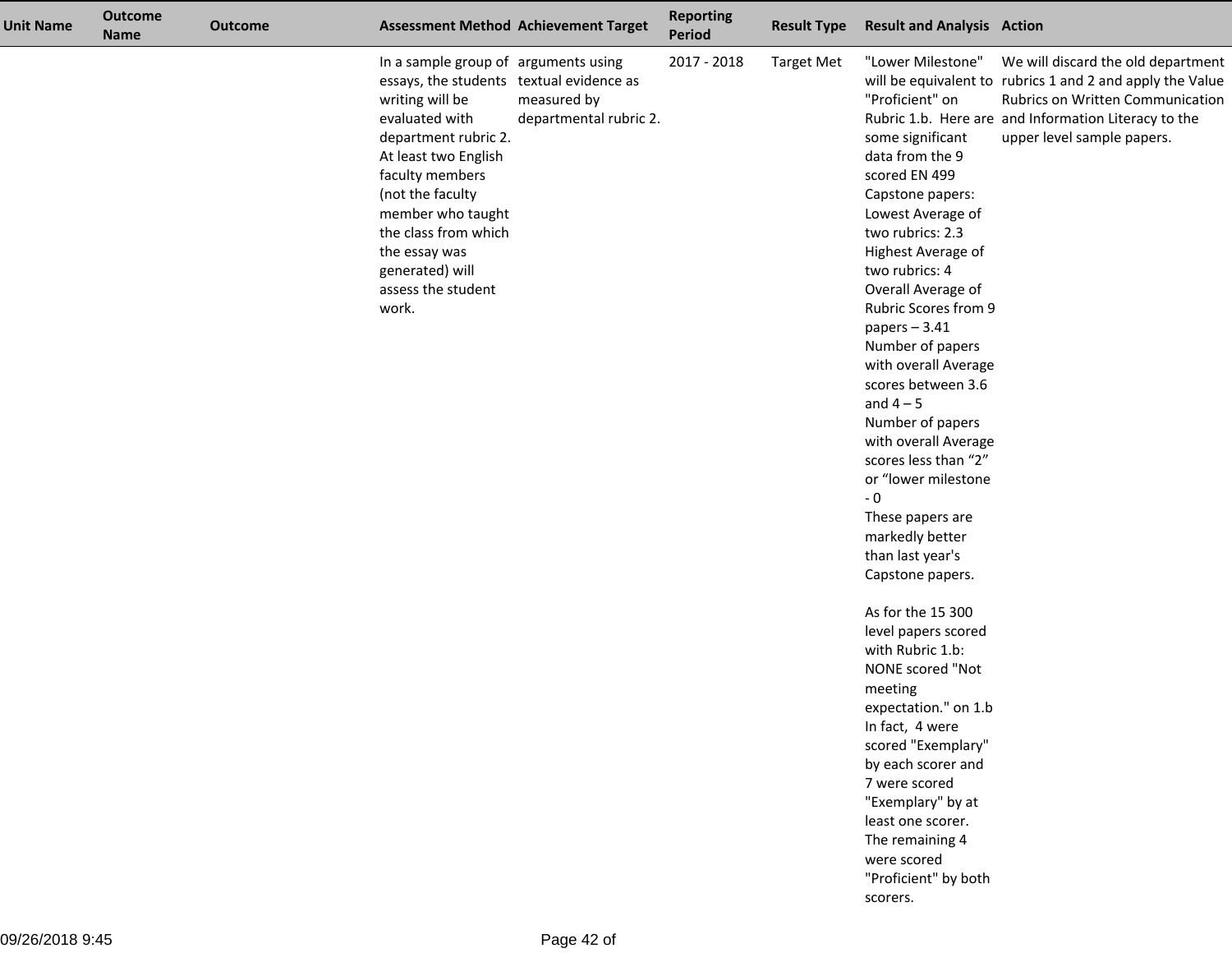| <b>Unit Name</b> | <b>Outcome</b><br><b>Name</b> | <b>Outcome</b> |                                                                                                                                                                                                                                                      | <b>Assessment Method Achievement Target</b>                                                                                                                                                                                                                                                                                                                                                                                                                                                                          | <b>Reporting</b><br><b>Period</b> | <b>Result Type</b> | <b>Result and Analysis Action</b>                                                                                                                                                                                                                                                                                                                                                                                                                   |                                                                                                                                                                                                                                                                                                                                                                                                                                                                                                                                                                                                                                                            |
|------------------|-------------------------------|----------------|------------------------------------------------------------------------------------------------------------------------------------------------------------------------------------------------------------------------------------------------------|----------------------------------------------------------------------------------------------------------------------------------------------------------------------------------------------------------------------------------------------------------------------------------------------------------------------------------------------------------------------------------------------------------------------------------------------------------------------------------------------------------------------|-----------------------------------|--------------------|-----------------------------------------------------------------------------------------------------------------------------------------------------------------------------------------------------------------------------------------------------------------------------------------------------------------------------------------------------------------------------------------------------------------------------------------------------|------------------------------------------------------------------------------------------------------------------------------------------------------------------------------------------------------------------------------------------------------------------------------------------------------------------------------------------------------------------------------------------------------------------------------------------------------------------------------------------------------------------------------------------------------------------------------------------------------------------------------------------------------------|
|                  |                               |                | writing will be<br>evaluated with<br>At least two English<br>faculty members<br>(not the faculty<br>member who taught completed EN 499:<br>the class from which English Capstone)<br>the essay was<br>generated) will<br>assess the student<br>work. | In a sample group of In a sample group of<br>essays, the students essays (16-24 total: 8-<br>12 from students who<br>will NOT graduate by<br>department rubric 2. end of academic year<br>from EN 303-304 & EN<br>360 AND 8-12 total of<br>students who have<br>100% of English<br>Capstone students will<br>demonstrate<br>proficient or<br>exemplary ability to<br>construct and defend<br>arguments using<br>textual evidence as<br>measured by<br>departmental rubric 2.                                         | 2017 - 2018                       | <b>Target Met</b>  | papers in Capstone<br>and in EN 300<br>scoring at least<br>"Proficient" on<br>Rubric 1b or the<br>equivalent of Rubric<br>$1b$ :<br>100 percent. Target<br>exceeded<br># Students<br>Assessed: 24<br># Students Met<br>Target: 24                                                                                                                                                                                                                   | rubrics 1 and 2 and apply the Value<br>Rubrics on Written Communication<br>Groups 24: Percent and Information Literacy to the<br>upper level sample papers.                                                                                                                                                                                                                                                                                                                                                                                                                                                                                                |
|                  |                               |                | writing will be<br>evaluated with<br>At least two English<br>faculty members<br>(not the faculty<br>member who taught completed EN 499:<br>the essay was<br>generated) will<br>assess the student<br>work.                                           | In a sample group of In a sample group of<br>essays, the students essays (16-24 total: 8-<br>12 from students who<br>will NOT graduate by<br>department rubric 2. end of academic year<br>from EN 303-304 & EN<br>360 AND 8-12 total of<br>students who have<br>the class from which English Capstone) 90%<br>of 300 level major<br>students will<br>demonstrate<br>proficient or<br>exemplary ability to<br>construct and defend<br>arguments using<br>textual evidence as<br>measured by<br>departmental rubric 2. | 2017 - 2018                       | <b>Target Met</b>  | The 300 level<br>scorers used the<br>department rubric<br>1b and the Written<br>Communication<br>Value Rubric. The<br><b>Capstone Scorers</b><br>used the<br>Value Rubric and<br>the Written<br>Communication<br>Value Rubric. For<br>the purpose of this<br>"Lower Milestone"<br>will be equivalent to<br>"Proficient" on<br>Rubric 1.b. Here are<br>some significant<br>data from the 9<br>scored EN 499<br>Capstone papers:<br>Lowest Average of | We will keep assessing these two<br>sets of samples, but will move to<br>using the Value Rubrics for Written<br>Communication and Information<br>Literacy for all papers, and<br>eliminate the 1.b Department<br>Rubric 2 which says "students will<br>be able to construct and defend<br>Information Literacy arguments using textual evidence<br>by scoring at least "proficient" on<br>the department rubric 2." Instead,<br>"Proficient" in defending<br>arguments using textual evidence<br>will now be equivalent of scoring at<br>analysis, an average least an average of "2" on both<br>no lower than "2" or Value Rubrics applied to all papers. |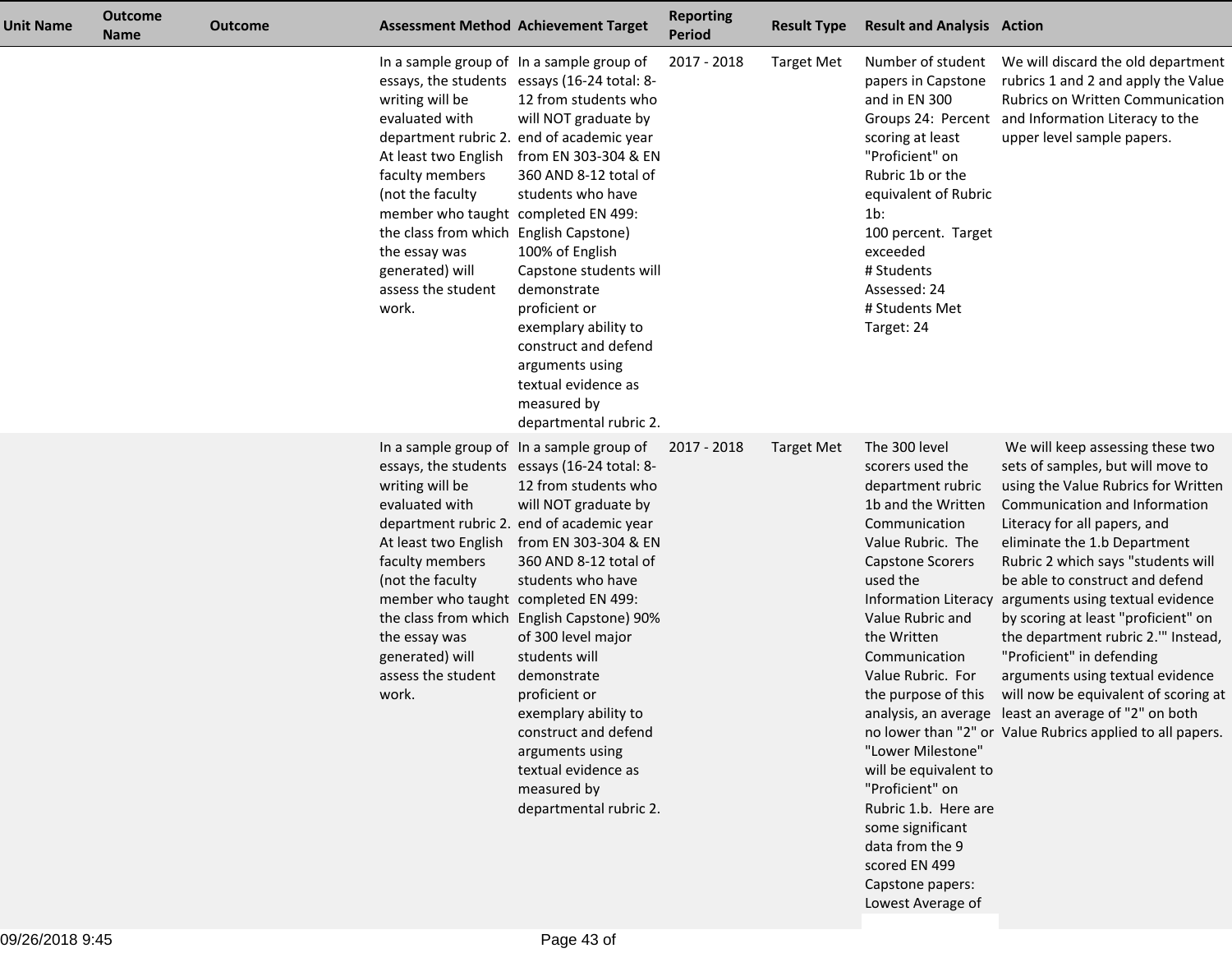| <b>Unit Name</b> | <b>Outcome</b><br><b>Name</b> | <b>Outcome</b> |                                                                                                                                                                                    | <b>Assessment Method Achievement Target</b>                                                                                                                                                                                                                                                                                                                                                                                                                                                                                               | <b>Reporting</b><br><b>Period</b> | <b>Result Type</b> | <b>Result and Analysis Action</b>                                                                                                                                                                                                                                                                                                                                                                                                                                                                                                                                                               |                                                                                                                                                                                                                                                                                                                                                                                                                                                                                                                                                                                                                                                                                                   |
|------------------|-------------------------------|----------------|------------------------------------------------------------------------------------------------------------------------------------------------------------------------------------|-------------------------------------------------------------------------------------------------------------------------------------------------------------------------------------------------------------------------------------------------------------------------------------------------------------------------------------------------------------------------------------------------------------------------------------------------------------------------------------------------------------------------------------------|-----------------------------------|--------------------|-------------------------------------------------------------------------------------------------------------------------------------------------------------------------------------------------------------------------------------------------------------------------------------------------------------------------------------------------------------------------------------------------------------------------------------------------------------------------------------------------------------------------------------------------------------------------------------------------|---------------------------------------------------------------------------------------------------------------------------------------------------------------------------------------------------------------------------------------------------------------------------------------------------------------------------------------------------------------------------------------------------------------------------------------------------------------------------------------------------------------------------------------------------------------------------------------------------------------------------------------------------------------------------------------------------|
|                  |                               |                | writing will be<br>evaluated with<br>faculty members<br>(not the faculty<br>member who taught completed EN 499:<br>the essay was<br>generated) will<br>assess the student<br>work. | In a sample group of In a sample group of<br>essays, the students essays (16-24 total: 8-<br>12 from students who<br>will NOT graduate by<br>department rubric 2. end of academic year<br>At least two English from EN 303-304 & EN<br>360 AND 8-12 total of<br>students who have<br>the class from which English Capstone) 90%<br>of 300 level major<br>students will<br>demonstrate<br>proficient or<br>exemplary ability to<br>construct and defend<br>arguments using<br>textual evidence as<br>measured by<br>departmental rubric 2. | 2017 - 2018                       | <b>Target Met</b>  | two rubrics: 2.3<br>Highest Average of<br>two rubrics: 4<br>Overall Average of<br>papers $-3.41$<br>Number of papers<br>and $4-5$<br>Number of papers<br>scores less than "2"<br>- 0<br>These papers are<br>markedly better<br>than last year's<br>Capstone papers.<br>As for the 15 300<br>level papers scored<br>with Rubric 1.b:<br>NONE scored "Not<br>meeting<br>expectation." on 1.b<br>In fact, 4 were<br>scored "Exemplary"<br>by each scorer and<br>7 were scored<br>"Exemplary" by at<br>least one scorer.<br>The remaining 4<br>were scored<br>"Proficient" by both<br>scorers. 100% | We will keep assessing these two<br>sets of samples, but will move to<br>using the Value Rubrics for Written<br>Communication and Information<br>Rubric Scores from 9 Literacy for all papers, and<br>eliminate the 1.b Department<br>Rubric 2 which says "students will<br>with overall Average be able to construct and defend<br>scores between 3.6 arguments using textual evidence<br>by scoring at least "proficient" on<br>the department rubric 2." Instead,<br>with overall Average "Proficient" in defending<br>arguments using textual evidence<br>or "lower milestone will now be equivalent of scoring at<br>least an average of "2" on both<br>Value Rubrics applied to all papers. |
|                  |                               |                | writing will be<br>evaluated with the<br>on Written<br>Communication. At<br>least two English<br>faculty members                                                                   | In a sample group of In a sample group of<br>essays, the students' essays (16-24 total: 8-<br>12 from students who<br>will NOT graduate by<br>AAU&C Value Rubric end of academic year<br>from EN 303-304 & EN<br>360 AND 8-12 total of<br>students who have<br>completed EN 499:                                                                                                                                                                                                                                                          | 2017 - 2018                       | <b>Target Met</b>  | The 300 level<br>scorers used the<br>department rubric<br>1b and the Written<br>Communication<br>Value Rubric. The<br><b>Capstone Scorers</b><br>used the                                                                                                                                                                                                                                                                                                                                                                                                                                       | We will discard the old department<br>rubrics 1 and 2 and apply the Value<br>Rubrics on Written Communication<br>and Information Literacy to the<br>upper level sample papers.                                                                                                                                                                                                                                                                                                                                                                                                                                                                                                                    |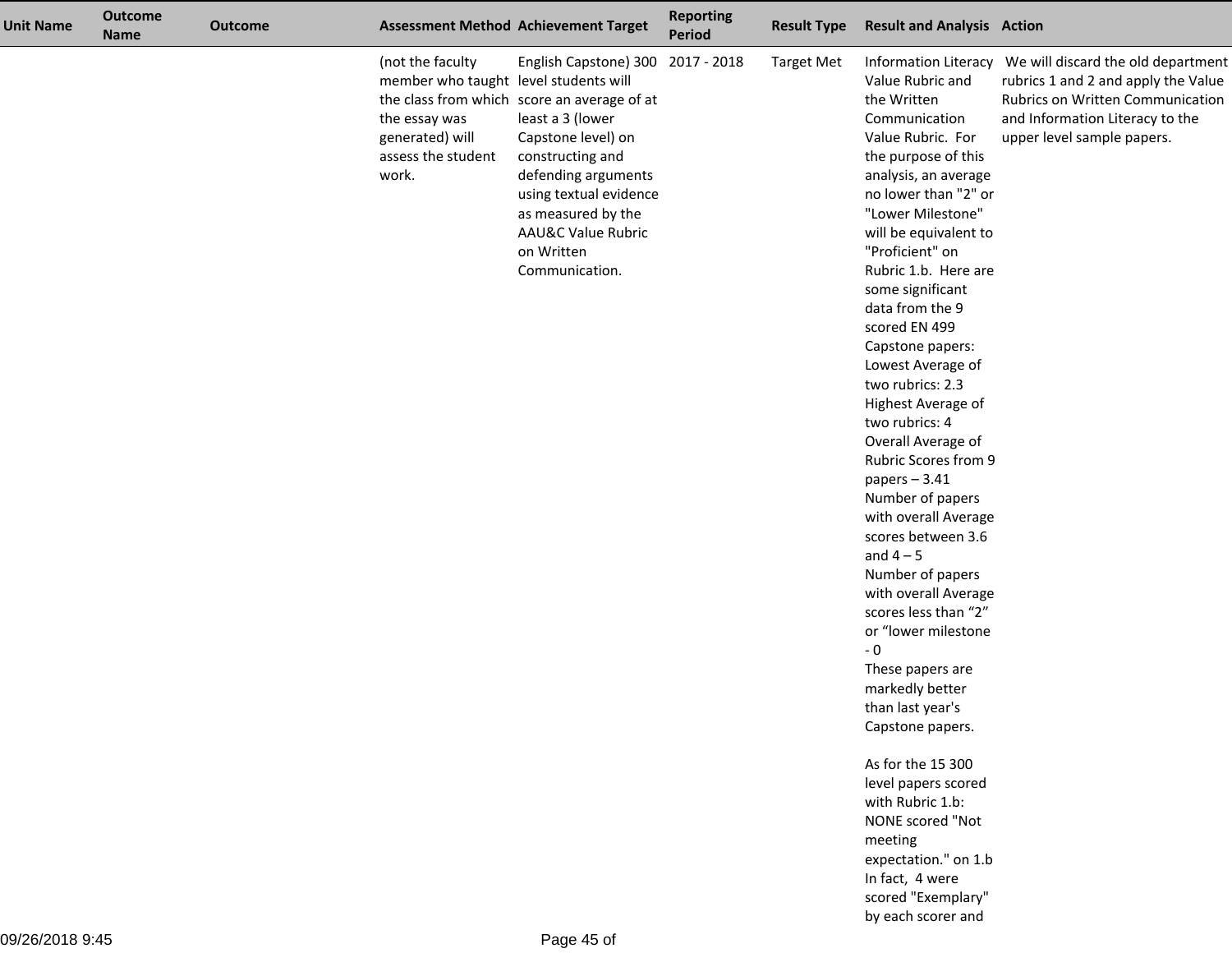| <b>Unit Name</b> | <b>Outcome</b><br><b>Name</b> | <b>Outcome</b> |                                                                                                                                                                                                                                                  | <b>Assessment Method Achievement Target</b>                                                                                                                                                                                                                                                                                                                                                                                                                                                                                                                              | <b>Reporting</b><br><b>Period</b> | <b>Result Type</b> | <b>Result and Analysis Action</b>                                                                                                                                                                                                                                                                                                                                                                                                                                                                             |                                                                                                                                                                                |
|------------------|-------------------------------|----------------|--------------------------------------------------------------------------------------------------------------------------------------------------------------------------------------------------------------------------------------------------|--------------------------------------------------------------------------------------------------------------------------------------------------------------------------------------------------------------------------------------------------------------------------------------------------------------------------------------------------------------------------------------------------------------------------------------------------------------------------------------------------------------------------------------------------------------------------|-----------------------------------|--------------------|---------------------------------------------------------------------------------------------------------------------------------------------------------------------------------------------------------------------------------------------------------------------------------------------------------------------------------------------------------------------------------------------------------------------------------------------------------------------------------------------------------------|--------------------------------------------------------------------------------------------------------------------------------------------------------------------------------|
|                  |                               |                | writing will be<br>evaluated with the<br>on Written<br>Communication. At<br>least two English<br>faculty members<br>(not the faculty<br>member who taught level students will<br>the essay was<br>generated) will<br>assess the student<br>work. | In a sample group of In a sample group of<br>essays, the students' essays (16-24 total: 8-<br>12 from students who<br>will NOT graduate by<br>AAU&C Value Rubric end of academic year<br>from EN 303-304 & EN<br>360 AND 8-12 total of<br>students who have<br>completed EN 499:<br>English Capstone) 300<br>the class from which score an average of at<br>least a 3 (lower<br>Capstone level) on<br>constructing and<br>defending arguments<br>using textual evidence<br>as measured by the<br><b>AAU&amp;C Value Rubric</b><br>on Written<br>Communication.           | 2017 - 2018                       | <b>Target Met</b>  | 7 were scored<br>"Exemplary" by at<br>least one scorer.<br>The remaining 4<br>were scored<br>"Proficient" by both<br>scorers.<br>Number of student<br>papers in Capstone<br>and in EN 300<br>Groups 24: Percent<br>scoring at least<br>"Proficient" on<br>Rubric 1b or the<br>equivalent of Rubric<br>$1b$ :<br>100 percent. Target<br>exceeded                                                                                                                                                               | We will discard the old department<br>rubrics 1 and 2 and apply the Value<br>Rubrics on Written Communication<br>and Information Literacy to the<br>upper level sample papers. |
|                  |                               |                | writing will be<br>evaluated with the<br>on Written<br>Communication. At<br>least two English<br>faculty members<br>(not the faculty<br>member who taught English Capstone<br>the essay was<br>generated) will<br>assess the student<br>work.    | In a sample group of In a sample group of<br>essays, the students' essays (16-24 total: 8-<br>12 from students who<br>will NOT graduate by<br>AAU&C Value Rubric end of academic year<br>from EN 303-304 & EN<br>360 AND 8-12 total of<br>students who have<br>completed EN 499:<br>English Capstone)<br>the class from which students will score an<br>average of at least a 3<br>(lower Capstone level)<br>on constructing and<br>defending arguments<br>using textual evidence<br>as measured by the<br><b>AAU&amp;C Value Rubric</b><br>on Written<br>Communication. | 2017 - 2018                       | Target Met         | The 300 level<br>scorers used the<br>department rubric<br>1b and the Written<br>Communication<br>Value Rubric. The<br><b>Capstone Scorers</b><br>used the<br><b>Information Literacy</b><br>Value Rubric and<br>the Written<br>Communication<br>Value Rubric. For<br>the purpose of this<br>analysis, an average<br>no lower than "2" or<br>"Lower Milestone"<br>will be equivalent to<br>"Proficient" on<br>Rubric 1.b. Here are<br>some significant<br>data from the 9<br>scored EN 499<br>Capstone papers: | We will discard the old department<br>rubrics 1 and 2 and apply the Value<br>Rubrics on Written Communication<br>and Information Literacy to the<br>upper level sample papers. |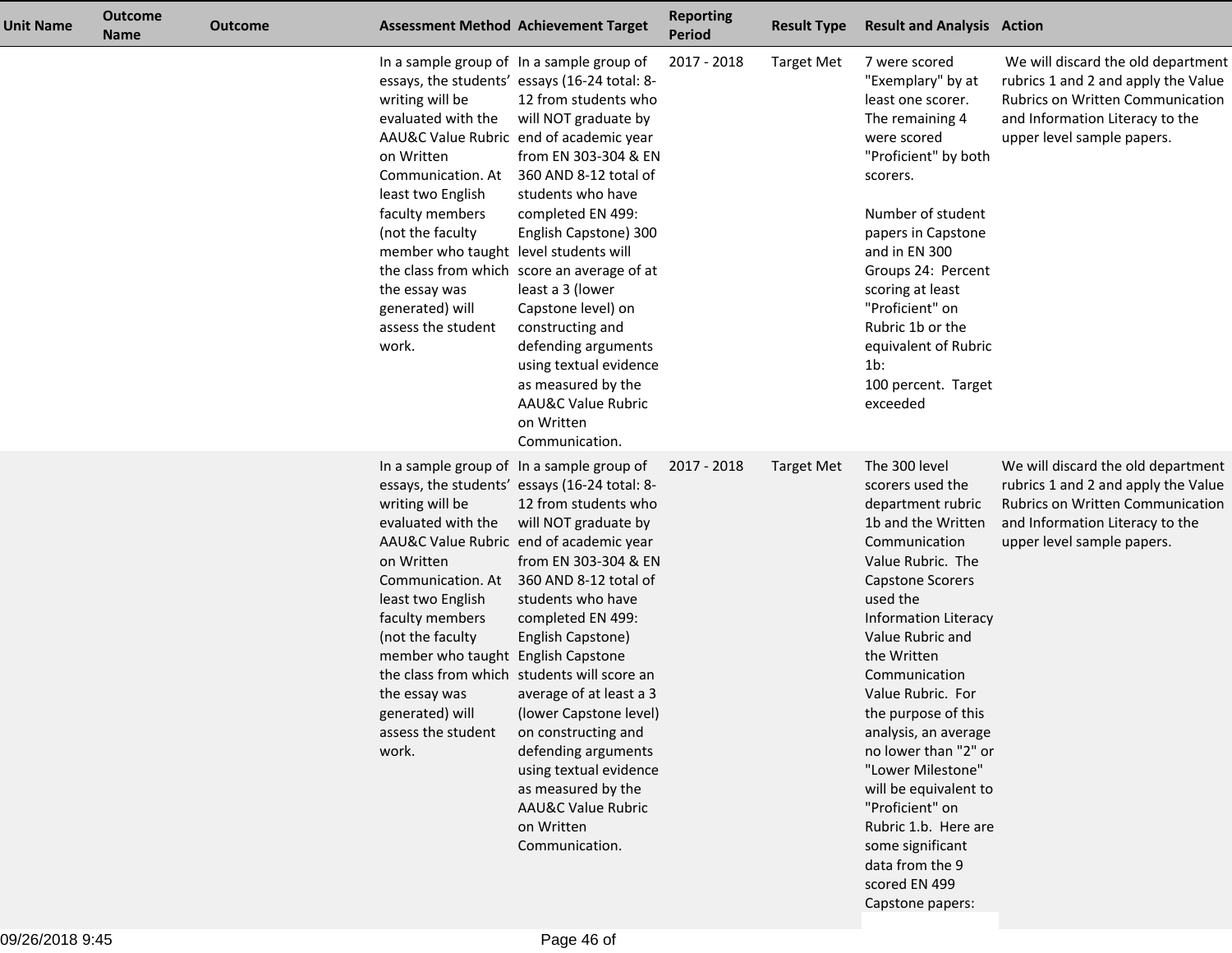| <b>Unit Name</b> | <b>Outcome</b><br><b>Name</b> | <b>Outcome</b> |                                                                                                                                                                                                                                               | <b>Assessment Method Achievement Target</b>                                                                                                                                                                                                                                                                                                                                                                                                                                                                                                                              | <b>Reporting</b><br><b>Period</b> | <b>Result Type</b> | <b>Result and Analysis Action</b>                                                                                                                                                                                                                                                                                                                                                                                                                                                                                                                                                                                                                                                                                                                                                                                                                                                             |                                                                                                                                                                                |
|------------------|-------------------------------|----------------|-----------------------------------------------------------------------------------------------------------------------------------------------------------------------------------------------------------------------------------------------|--------------------------------------------------------------------------------------------------------------------------------------------------------------------------------------------------------------------------------------------------------------------------------------------------------------------------------------------------------------------------------------------------------------------------------------------------------------------------------------------------------------------------------------------------------------------------|-----------------------------------|--------------------|-----------------------------------------------------------------------------------------------------------------------------------------------------------------------------------------------------------------------------------------------------------------------------------------------------------------------------------------------------------------------------------------------------------------------------------------------------------------------------------------------------------------------------------------------------------------------------------------------------------------------------------------------------------------------------------------------------------------------------------------------------------------------------------------------------------------------------------------------------------------------------------------------|--------------------------------------------------------------------------------------------------------------------------------------------------------------------------------|
|                  |                               |                | writing will be<br>evaluated with the<br>on Written<br>Communication. At<br>least two English<br>faculty members<br>(not the faculty<br>member who taught English Capstone<br>the essay was<br>generated) will<br>assess the student<br>work. | In a sample group of In a sample group of<br>essays, the students' essays (16-24 total: 8-<br>12 from students who<br>will NOT graduate by<br>AAU&C Value Rubric end of academic year<br>from EN 303-304 & EN<br>360 AND 8-12 total of<br>students who have<br>completed EN 499:<br>English Capstone)<br>the class from which students will score an<br>average of at least a 3<br>(lower Capstone level)<br>on constructing and<br>defending arguments<br>using textual evidence<br>as measured by the<br><b>AAU&amp;C Value Rubric</b><br>on Written<br>Communication. | 2017 - 2018                       | <b>Target Met</b>  | Lowest Average of<br>two rubrics: 2.3<br>Highest Average of<br>two rubrics: 4<br>Overall Average of<br><b>Rubric Scores from 9</b><br>papers $-3.41$<br>Number of papers<br>with overall Average<br>scores between 3.6<br>and $4-5$<br>Number of papers<br>with overall Average<br>scores less than "2"<br>or "lower milestone<br>$\sim 0$<br>These papers are<br>markedly better<br>than last year's<br>Capstone papers.<br>As for the 15 300<br>level papers scored<br>with Rubric 1.b:<br>NONE scored "Not<br>meeting<br>expectation." on 1.b<br>In fact, 4 were<br>scored "Exemplary"<br>by each scorer and<br>7 were scored<br>"Exemplary" by at<br>least one scorer.<br>The remaining 4<br>were scored<br>"Proficient" by both<br>scorers.<br>Number of student<br>papers in Capstone<br>and in EN 300<br>Groups 24: Percent<br>scoring at least<br>"Proficient" on<br>Rubric 1b or the | We will discard the old department<br>rubrics 1 and 2 and apply the Value<br>Rubrics on Written Communication<br>and Information Literacy to the<br>upper level sample papers. |

equivalent of Rubric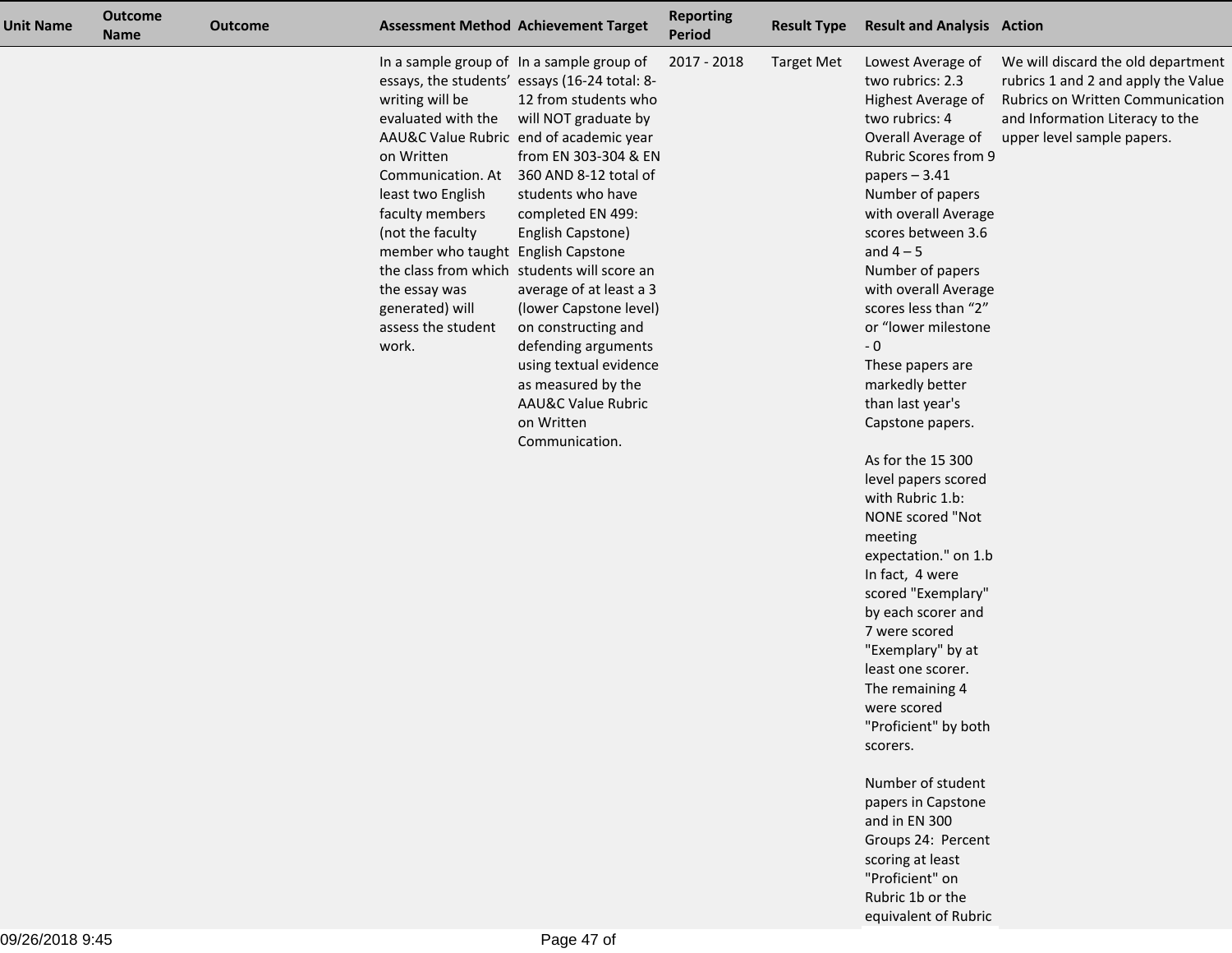| <b>Unit Name</b> | <b>Outcome</b><br><b>Name</b> | <b>Outcome</b>                                                                                                     |                                                                                                                                                                                                                                                                                            | <b>Assessment Method Achievement Target</b>                                                                                                                                                                                                                                                                                                                                                                                                                                                                                 | <b>Reporting</b><br><b>Period</b> | <b>Result Type</b> | <b>Result and Analysis Action</b>                                                                                                                                                                                                                                                                                                                                                                                                                                     |                                                                                                                                                                                                    |
|------------------|-------------------------------|--------------------------------------------------------------------------------------------------------------------|--------------------------------------------------------------------------------------------------------------------------------------------------------------------------------------------------------------------------------------------------------------------------------------------|-----------------------------------------------------------------------------------------------------------------------------------------------------------------------------------------------------------------------------------------------------------------------------------------------------------------------------------------------------------------------------------------------------------------------------------------------------------------------------------------------------------------------------|-----------------------------------|--------------------|-----------------------------------------------------------------------------------------------------------------------------------------------------------------------------------------------------------------------------------------------------------------------------------------------------------------------------------------------------------------------------------------------------------------------------------------------------------------------|----------------------------------------------------------------------------------------------------------------------------------------------------------------------------------------------------|
|                  |                               |                                                                                                                    | In a sample group of In a sample group of<br>writing will be<br>evaluated with the<br>on Written<br>Communication. At<br>least two English<br>faculty members<br>(not the faculty<br>member who taught English Capstone<br>the essay was<br>generated) will<br>assess the student<br>work. | essays, the students' essays (16-24 total: 8-<br>12 from students who<br>will NOT graduate by<br>AAU&C Value Rubric end of academic year<br>from EN 303-304 & EN<br>360 AND 8-12 total of<br>students who have<br>completed EN 499:<br>English Capstone)<br>the class from which students will score an<br>average of at least a 3<br>(lower Capstone level)<br>on constructing and<br>defending arguments<br>using textual evidence<br>as measured by the<br><b>AAU&amp;C Value Rubric</b><br>on Written<br>Communication. | 2017 - 2018                       | <b>Target Met</b>  | $1b$ :<br>exceeded                                                                                                                                                                                                                                                                                                                                                                                                                                                    | We will discard the old department<br>100 percent. Target rubrics 1 and 2 and apply the Value<br>Rubrics on Written Communication<br>and Information Literacy to the<br>upper level sample papers. |
|                  | $1.3$ (SLO)                   | Senior majors will exhibit Graduating MUW<br>at least proficient level<br>reading, writing and<br>analytic skills. | native senior English majors will score at<br>majors randomly<br>selected to take the tested areas on the<br>CLA+ test by the QEP CLA+ standardized<br>to take the test,<br>which is optional.                                                                                             | 90% of senior English<br>least Proficient in all<br>director who decide test. This test targets<br>the following areas<br>(which also mirror<br><b>MUW General</b><br>Education<br>Requirements):<br>Analysis and Problem<br>Solving; Writing<br>Effectiveness;<br>Scientific and<br>Quantitative<br>Reasoning; Critical<br>Reading and<br>Evaluation, and<br>Critiquing an<br>Argument.                                                                                                                                    | 2017 - 2018                       | Inconclusive       | Again, this year, we<br>do not have any<br>data for our majors<br>who took the CLA+<br>in 2017. I assume<br>we are still waiting<br>for 2018 to be<br>processed. I can<br>only assume that<br>these students are<br>choosing not to take<br>the test. This<br>information is<br>invaluable, if we can<br>get it. We are going<br>to have to develop a<br>more coordinated<br>system campus<br>wide to glean the<br>information we<br>need about our<br>senior majors. | I will suggest to Dr. Bean that this<br>years CLA+ might be more helpful if<br>given as part of one of our final<br>required English Majors courses: EN<br>499.                                    |
|                  | 2.1 (GEO 1.c.)                | Students will write an<br>essay which has a thesis                                                                 | Sample group of EN<br>101 Essays written                                                                                                                                                                                                                                                   | EN 101 sample group<br>of at least 20 papers                                                                                                                                                                                                                                                                                                                                                                                                                                                                                | 2017 - 2018                       | <b>Target Met</b>  | Two faculty scorers<br>scored 9 EN 101                                                                                                                                                                                                                                                                                                                                                                                                                                | I will ask Dr. Todd Bunnell, Director<br>of English Composition, to request                                                                                                                        |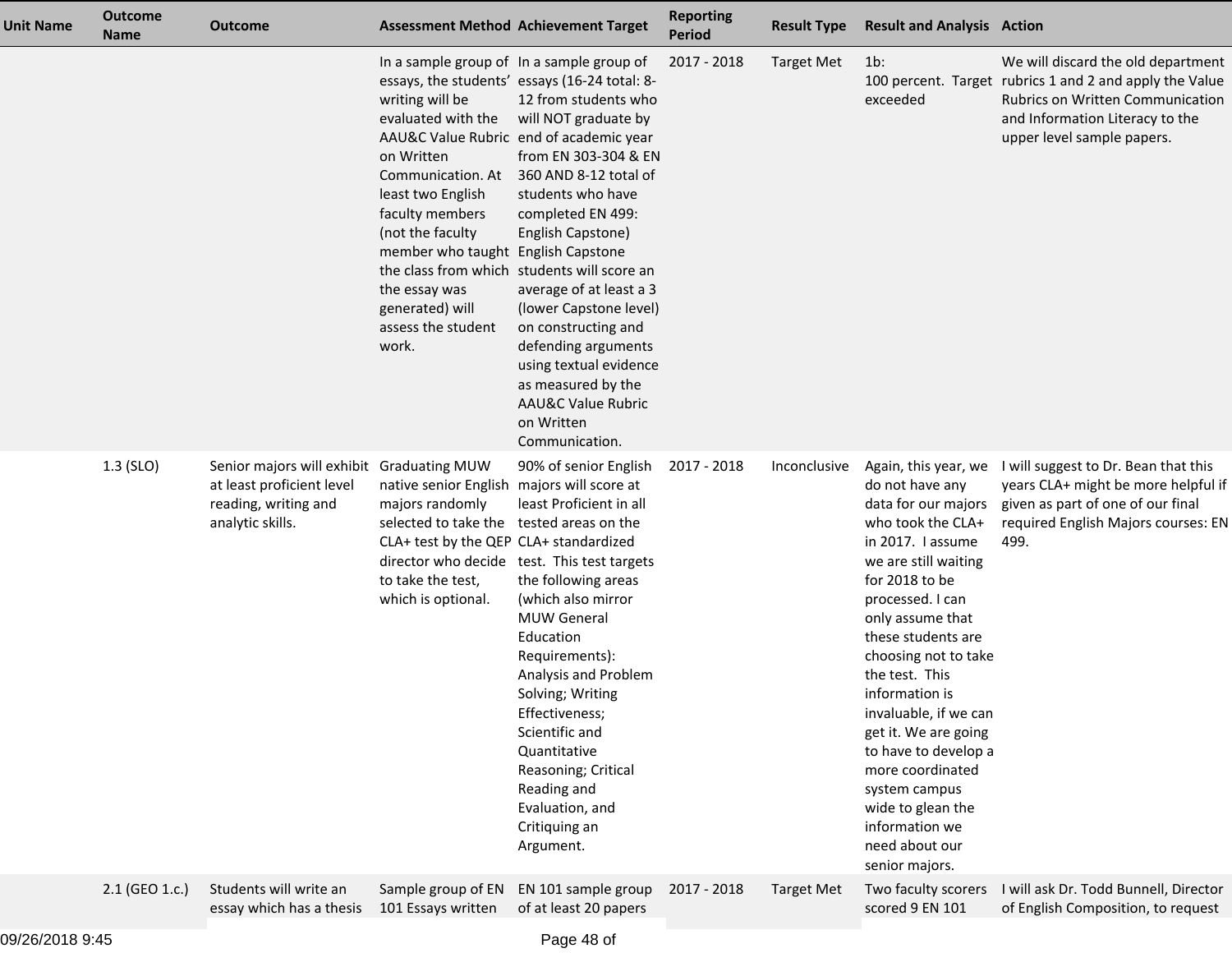| <b>Unit Name</b> | <b>Outcome</b><br><b>Name</b> | <b>Outcome</b>                                                    |                                                                                                                                                                                                                                                                                                           | <b>Assessment Method Achievement Target</b>                                                                                                                                            | <b>Reporting</b><br><b>Period</b> | <b>Result Type</b> | <b>Result and Analysis Action</b>                                                                                                                                                                                                                                                                                                                                                                                                                                                                                                                                                                                                                                                                                                                                                                                                                                                                                                        |                                                                                                                                                                                          |
|------------------|-------------------------------|-------------------------------------------------------------------|-----------------------------------------------------------------------------------------------------------------------------------------------------------------------------------------------------------------------------------------------------------------------------------------------------------|----------------------------------------------------------------------------------------------------------------------------------------------------------------------------------------|-----------------------------------|--------------------|------------------------------------------------------------------------------------------------------------------------------------------------------------------------------------------------------------------------------------------------------------------------------------------------------------------------------------------------------------------------------------------------------------------------------------------------------------------------------------------------------------------------------------------------------------------------------------------------------------------------------------------------------------------------------------------------------------------------------------------------------------------------------------------------------------------------------------------------------------------------------------------------------------------------------------------|------------------------------------------------------------------------------------------------------------------------------------------------------------------------------------------|
|                  | 2.1 (GEO 1.c.)                | and develops an<br>argument using<br>documentation of<br>sources. | in response to an<br>assignment which<br>requires a thesis<br>statement and<br>accurate<br>least one source. At the AAU&C Written<br>least two faculty<br>members (who have rubric.<br>not taught the<br>sections from which<br>the samples were<br>taken) will apply the<br>rubric to the sample<br>set. | (from at least four<br>sections taught by at<br>least four different<br>faculty members) will<br>score an average of at<br>documentation of at least 1.5 or higher on<br>Communication | 2017 - 2018                       | <b>Target Met</b>  | papers using the<br>Written<br>Communication<br>Value Rubric.<br>Lowest Overall<br>Average Score of 9<br>EN 101 Papers 1.9<br><b>Highest Overall</b><br>Average Score of 9<br>EN 101 Papers 4<br><b>Overall Average</b><br>Score of 9 EN 101<br>Papers<br>3.22<br>While the sample<br>was small, the EN<br>101 scores have<br>increased from last<br>year's sample. It is<br>rare that first year<br>writers can score a<br>perfect "4" on an<br>essay, and that the<br>overall sample<br>averaged well above<br>the upper milestone<br>level on this rubric.<br>This average takes<br>in the scores of both<br>faculty.<br>This year, we also<br>added an<br>assessment of a<br>sample of fifteen EN<br>102 papers, noting<br>that we are<br>particularly<br>interested in<br>measuring growth in<br>student outcomes in<br>use of sources and<br>documentation.<br>Two faculty<br>members applied<br>the same Written<br>Communication | at regular intervals, beginning mid-<br>September through the end of each<br>semester, so we may have a larger<br>assessment sample. We should be<br>aiming for 30 or 40 papers, not 24. |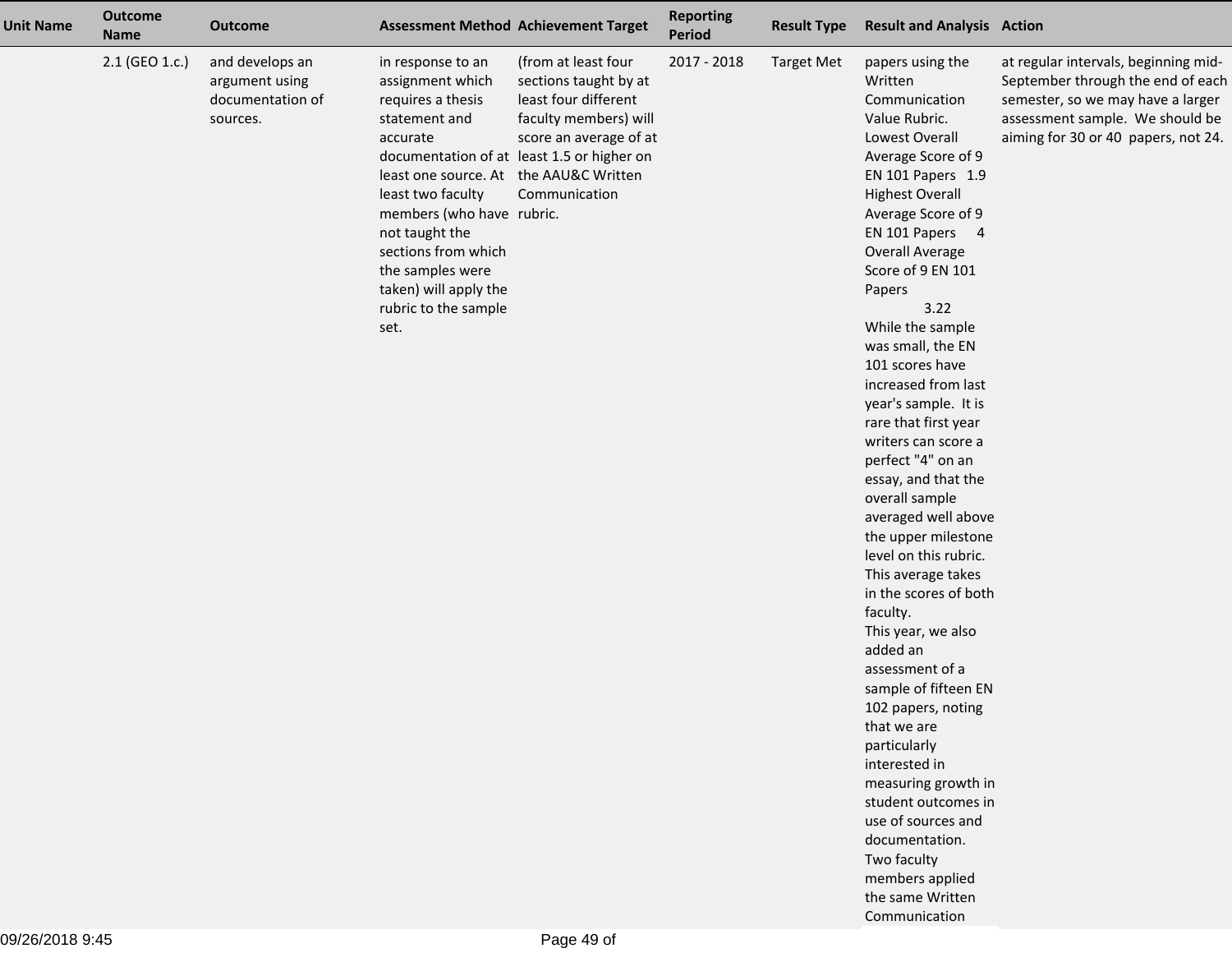| <b>Unit Name</b> | <b>Outcome</b><br><b>Name</b> | <b>Outcome</b>                                                                                                          |                                                                                                                                                                                                                                                                                                                                                       | <b>Assessment Method Achievement Target</b>                                                                                                                                                                                            | <b>Reporting</b><br><b>Period</b> | <b>Result Type</b> | <b>Result and Analysis Action</b>                                                                                                                                                                                                                                                                                                                                                                                                                                                                                                                                                                                              |                                                                                                                                                                                                                                                                                                                                                                             |
|------------------|-------------------------------|-------------------------------------------------------------------------------------------------------------------------|-------------------------------------------------------------------------------------------------------------------------------------------------------------------------------------------------------------------------------------------------------------------------------------------------------------------------------------------------------|----------------------------------------------------------------------------------------------------------------------------------------------------------------------------------------------------------------------------------------|-----------------------------------|--------------------|--------------------------------------------------------------------------------------------------------------------------------------------------------------------------------------------------------------------------------------------------------------------------------------------------------------------------------------------------------------------------------------------------------------------------------------------------------------------------------------------------------------------------------------------------------------------------------------------------------------------------------|-----------------------------------------------------------------------------------------------------------------------------------------------------------------------------------------------------------------------------------------------------------------------------------------------------------------------------------------------------------------------------|
|                  | 2.1 (GEO 1.c.)                | Students will write an<br>essay which has a thesis<br>and develops an<br>argument using<br>documentation of<br>sources. | Sample group of EN<br>101 Essays written<br>in response to an<br>assignment which<br>requires a thesis<br>statement and<br>accurate<br>least one source. At the AAU&C Written<br>least two faculty<br>members (who have rubric.<br>not taught the<br>sections from which<br>the samples were<br>taken) will apply the<br>rubric to the sample<br>set. | EN 101 sample group<br>of at least 20 papers<br>(from at least four<br>sections taught by at<br>least four different<br>faculty members) will<br>score an average of at<br>documentation of at least 1.5 or higher on<br>Communication | 2017 - 2018                       | <b>Target Met</b>  | Value Rubric to<br>Sample of Sixteen<br>EN 102 Papers (one<br>had to be<br>eliminated)<br>Lowest Average<br>Score: 1.6<br><b>Highest Average</b><br>Score: 3.9<br>Average Score of all<br><b>Fifteen Papers:</b><br>2.86<br>It is heartening to<br>see that even the<br>lowest averaged<br>paper is above the<br>minimum for EN<br>101. Again, a 3.9<br>score is not<br>common even<br>among upper level<br>English majors, and<br>these composition<br>papers have all<br>majors making up<br>their enrollment.<br>The average score<br>of all fifteen papers<br>is well above the<br>lower milestone<br>level on the Rubric. | I will ask Dr. Todd Bunnell, Director<br>these Composition II of English Composition, to request<br>students. Here are at regular intervals, beginning mid-<br>the results (also see September through the end of each<br>related documents). semester, so we may have a larger<br>assessment sample. We should be<br>Range and Mean of aiming for 30 or 40 papers, not 24. |
|                  | 3.1 (PO 4.d.)                 | Students will receive a<br>quality English education<br>meeting students'<br>expectations<br>satisfactorily.            | At the end of the<br>academic year,<br>departmental<br>faculty will review<br>and analyze the<br>Focus Group results<br>to determine if                                                                                                                                                                                                               | 90% of students<br>participating in the<br>Focus Group will<br>indicate a "somewhat<br>satisfied" or "very<br>satisfied" satisfaction<br>level reflective of the                                                                       | 2017 - 2018                       | Inconclusive       | This spring we used<br>survey questions,<br>and some<br>statements and<br>suggestions from<br>course evaluations                                                                                                                                                                                                                                                                                                                                                                                                                                                                                                               | At our first faculty meeting, I will<br>a focus group, group bring up some of the positive and<br>negative comments about<br>Capstone, and see if the faculty will<br>begin to discuss how the class can<br>be modified to better suite the<br>students needs.                                                                                                              |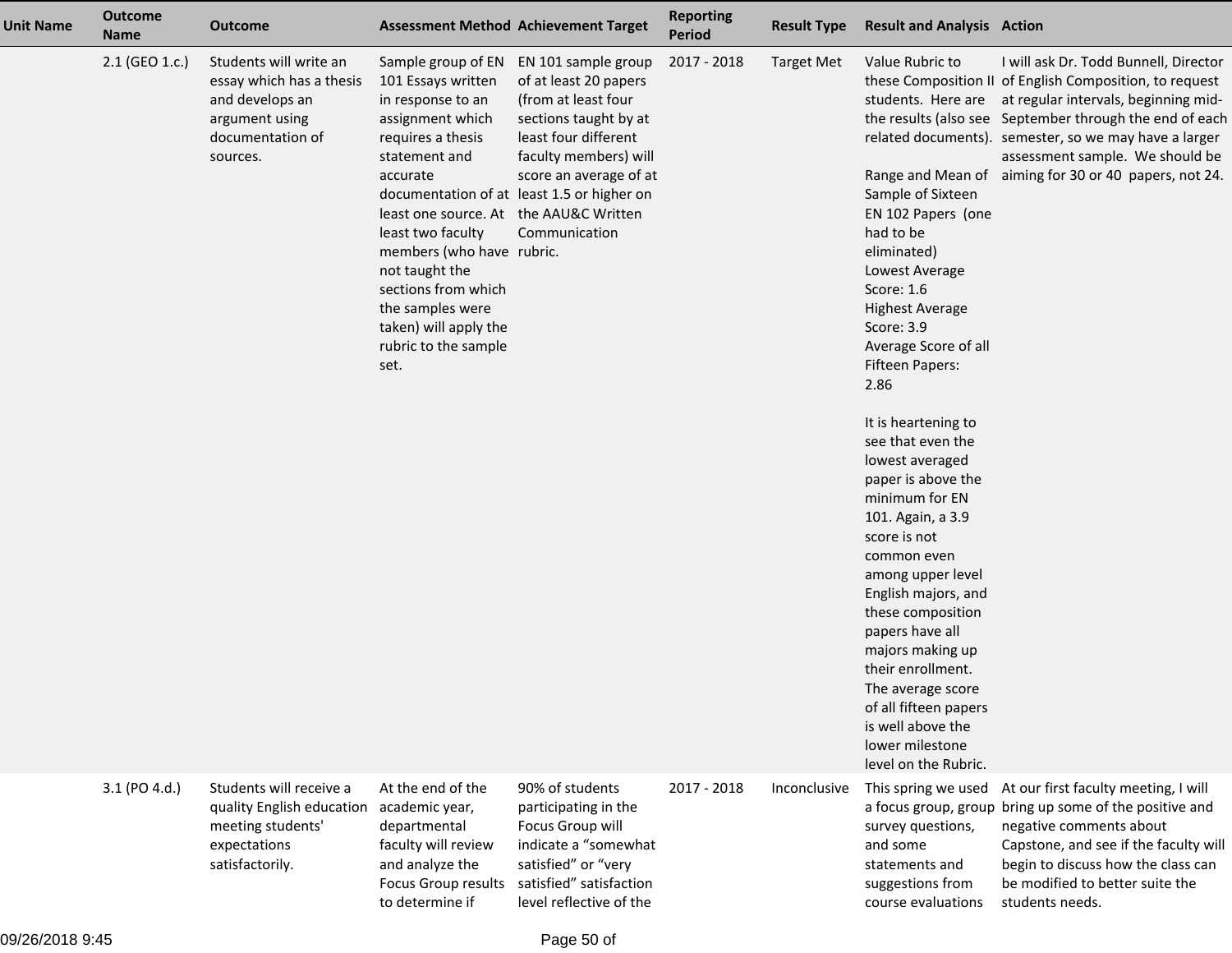| <b>Unit Name</b> | <b>Outcome</b><br><b>Name</b> | <b>Outcome</b>                                                                                                        | <b>Assessment Method Achievement Target</b>                                       | <b>Reporting</b><br><b>Period</b> | <b>Result Type</b> | <b>Result and Analysis Action</b>                                                                                                                                                                                                                                                                                                                                                                                                                                                                                                                                                                                                                                                                                                                                                                                                                                                                                                                               |                                                                                                                                                                                                                                                              |
|------------------|-------------------------------|-----------------------------------------------------------------------------------------------------------------------|-----------------------------------------------------------------------------------|-----------------------------------|--------------------|-----------------------------------------------------------------------------------------------------------------------------------------------------------------------------------------------------------------------------------------------------------------------------------------------------------------------------------------------------------------------------------------------------------------------------------------------------------------------------------------------------------------------------------------------------------------------------------------------------------------------------------------------------------------------------------------------------------------------------------------------------------------------------------------------------------------------------------------------------------------------------------------------------------------------------------------------------------------|--------------------------------------------------------------------------------------------------------------------------------------------------------------------------------------------------------------------------------------------------------------|
|                  | 3.1 (PO 4.d.)                 | Students will receive a<br>quality English education was met.<br>meeting students'<br>expectations<br>satisfactorily. | achievement target English department's<br>curriculum and<br>instruction quality. | 2017 - 2018                       | Inconclusive       | to try to get more<br>specific data about<br>the success of EN<br>course is a difficult<br>one to teach, and<br>the department<br>perhaps tries to<br>cram too much<br>information into it,<br>leading to confusion<br>for the students<br>who take it. The<br>majority appreciate<br>the huge<br>accomplishment of<br>the Capstone Paper,<br>but this year's<br>information will be<br>some we can more<br>easily use for<br>positive change<br>which has been<br>needed for over five<br>years. (See attached<br>related document).<br>It seems that the<br>students see the<br>course as<br>fragmented--they<br>don't see the value<br>of the extra<br>assignments on a<br>novel or periods of<br>literature.<br>However, they DO<br>see as very valuable<br>the long Capstone<br>Paper, which they<br>are very proud of at<br>the completion.<br>The suggestions<br>seem to say that the<br>students want more<br>focus on the paper<br>itself (and perhaps | At our first faculty meeting, I will<br>bring up some of the positive and<br>negative comments about<br>499: Capstone. This Capstone, and see if the faculty wil<br>begin to discuss how the class can<br>be modified to better suite the<br>students needs. |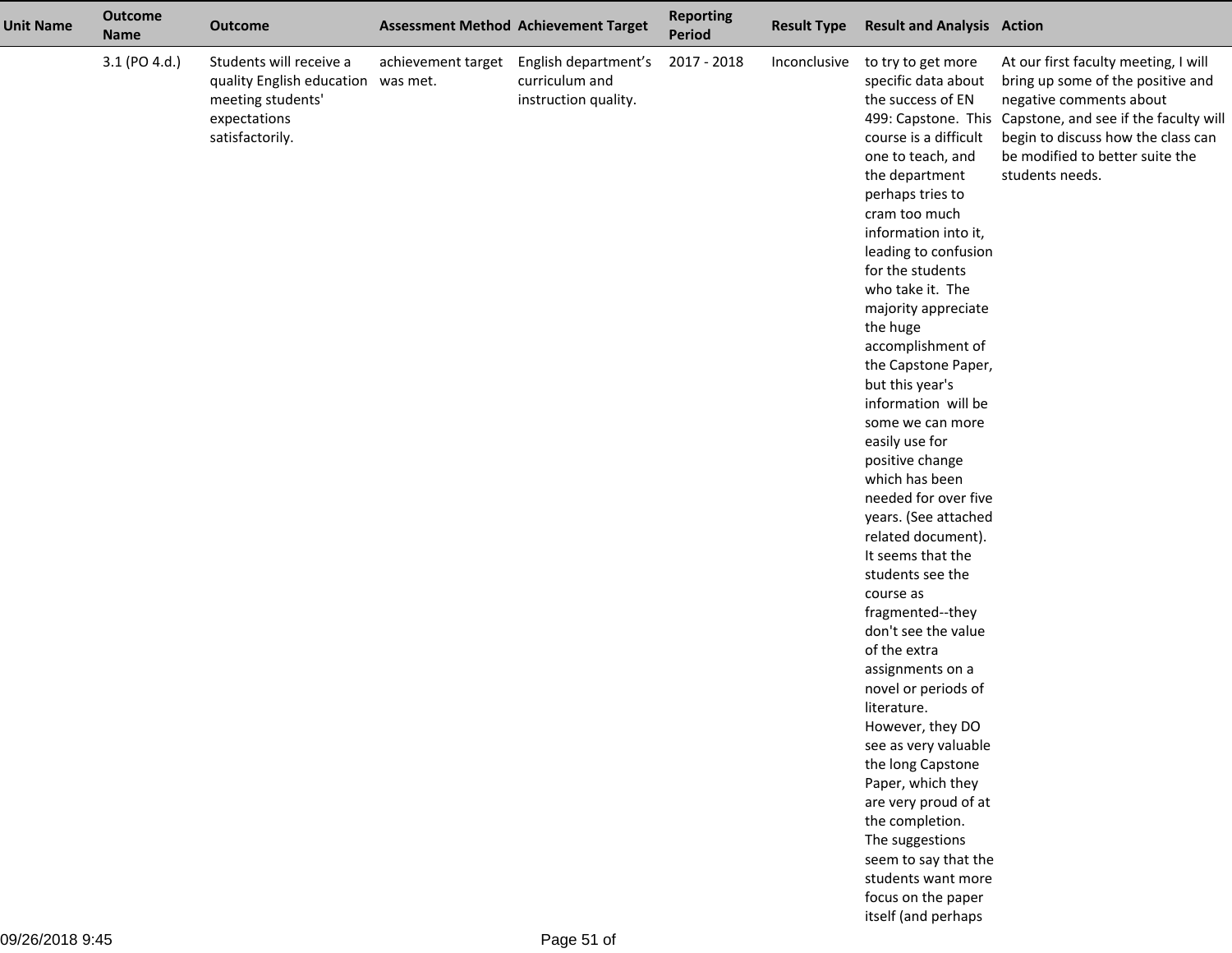| <b>Unit Name</b> | <b>Outcome</b><br><b>Name</b> | <b>Outcome</b>                                                                                               |                                                                                                                                                                                                                                                                                            | <b>Assessment Method Achievement Target</b>                                                                                                                                                                                        | <b>Reporting</b><br><b>Period</b> | <b>Result Type</b> | <b>Result and Analysis Action</b>                                                                                                                                                                                                                                                                                                                                                                                                                                        |                                                                                                                                                                                                                                                                                   |
|------------------|-------------------------------|--------------------------------------------------------------------------------------------------------------|--------------------------------------------------------------------------------------------------------------------------------------------------------------------------------------------------------------------------------------------------------------------------------------------|------------------------------------------------------------------------------------------------------------------------------------------------------------------------------------------------------------------------------------|-----------------------------------|--------------------|--------------------------------------------------------------------------------------------------------------------------------------------------------------------------------------------------------------------------------------------------------------------------------------------------------------------------------------------------------------------------------------------------------------------------------------------------------------------------|-----------------------------------------------------------------------------------------------------------------------------------------------------------------------------------------------------------------------------------------------------------------------------------|
|                  | 3.1 (PO 4.d.)                 | Students will receive a<br>quality English education<br>meeting students'<br>expectations<br>satisfactorily. | At the end of the<br>academic year,<br>departmental<br>faculty will review<br>and analyze the<br>Focus Group results<br>to determine if<br>achievement target<br>was met.                                                                                                                  | 90% of students<br>participating in the<br>Focus Group will<br>indicate a "somewhat<br>satisfied" or "very<br>satisfied" satisfaction<br>level reflective of the<br>English department's<br>curriculum and<br>instruction quality. | 2017 - 2018                       | Inconclusive       | apply the<br>discussions of<br>literature theory to<br>the individual<br>or more paper<br>conferences with<br>the teacher, since<br>the topics of the<br>papers were not<br>really connected.<br>They like the idea of<br>formal Capstone<br>presentations, and<br>consider that<br>professional<br>development. They<br>also are satisfied<br>that their Capstone<br>papers give them a<br>solid piece of<br>research to submit<br>as a sample to<br>graduate programs. | At our first faculty meeting, I will<br>bring up some of the positive and<br>negative comments about<br>Capstone, and see if the faculty wil<br>papers). Several also begin to discuss how the class can<br>suggested more one be modified to better suite the<br>students needs. |
|                  | 3.2 (SAO)                     | Students will be actively<br>engaged utilizing their<br>English degrees.                                     | The Alumni Survey is 25% of students<br>sent out every three participating in the<br>years. The next<br>rotation will be in<br>2019, 2022, and so<br>academic year,<br>departmental<br>faculty will review<br>and analyze the<br>results to determine<br>if achievement<br>target was met. | Alumni Survey will<br>state that they are<br>enrolled in<br>on. At the end of the graduate/professional<br>degree program.                                                                                                         | 2017 - 2018                       | Inconclusive       | The Alumni Survey<br>is sent out every<br>three years. The<br>next rotation will be<br>in 2019, 2022, and<br>so on. At the end of<br>the academic year,<br>departmental<br>faculty will review<br>and analyze the<br>results to determine<br>if achievement<br>target was met,<br><b>Achievement Target</b><br>25% of students<br>participating in the<br>Alumni Survey will<br>state that they are<br>enrolled in<br>graduate/profession                                | We will collect the data from the<br>Alumni Survey in Spring 2019.                                                                                                                                                                                                                |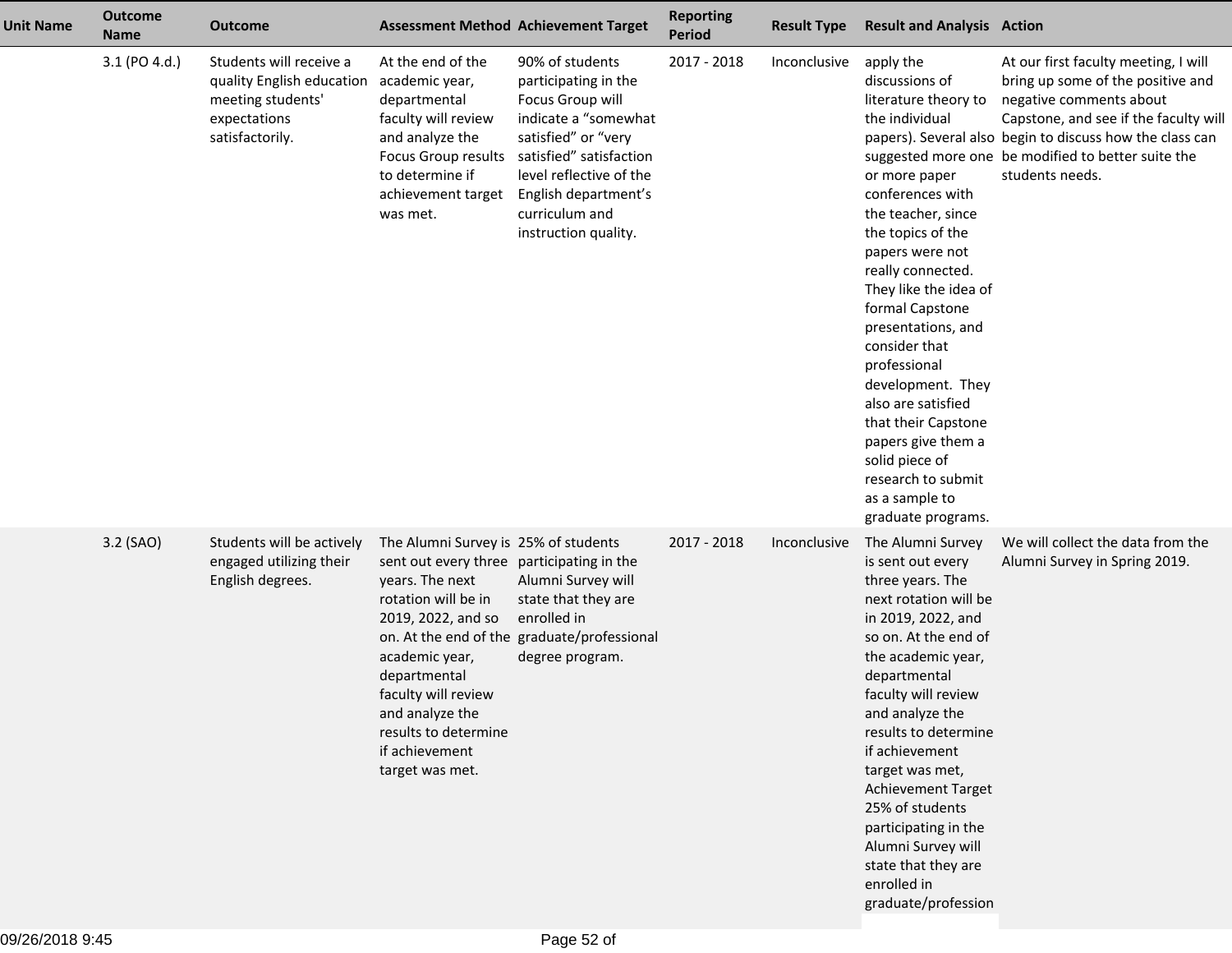| <b>Unit Name</b> | <b>Outcome</b><br><b>Name</b> | <b>Outcome</b>                                                           | <b>Assessment Method Achievement Target</b>                                                                                                                                                                                                                                                |                                                                                                                                                                                                                | <b>Reporting</b><br><b>Period</b> | <b>Result Type</b> | <b>Result and Analysis Action</b>                                                                                                                                                                                                                                                                                                                                                                                                                                                                                            |                                                                                                                                                                                                                                                                                                                                                      |
|------------------|-------------------------------|--------------------------------------------------------------------------|--------------------------------------------------------------------------------------------------------------------------------------------------------------------------------------------------------------------------------------------------------------------------------------------|----------------------------------------------------------------------------------------------------------------------------------------------------------------------------------------------------------------|-----------------------------------|--------------------|------------------------------------------------------------------------------------------------------------------------------------------------------------------------------------------------------------------------------------------------------------------------------------------------------------------------------------------------------------------------------------------------------------------------------------------------------------------------------------------------------------------------------|------------------------------------------------------------------------------------------------------------------------------------------------------------------------------------------------------------------------------------------------------------------------------------------------------------------------------------------------------|
|                  | 3.2 (SAO)                     | Students will be actively<br>engaged utilizing their<br>English degrees. | The Alumni Survey is 25% of students<br>sent out every three participating in the<br>years. The next<br>rotation will be in<br>2019, 2022, and so<br>academic year,<br>departmental<br>faculty will review<br>and analyze the<br>results to determine<br>if achievement<br>target was met. | Alumni Survey will<br>state that they are<br>enrolled in<br>on. At the end of the graduate/professional<br>degree program.                                                                                     | 2017 - 2018                       | Inconclusive       | al degree program.                                                                                                                                                                                                                                                                                                                                                                                                                                                                                                           | We will collect the data from the<br>Alumni Survey in Spring 2019.                                                                                                                                                                                                                                                                                   |
|                  |                               |                                                                          | The Alumni Survey is 85% of students<br>sent out every three participating in the<br>years. The next<br>rotation will be in<br>2019, 2022, and so<br>academic year,<br>departmental<br>faculty will review<br>and analyze the<br>results to determine<br>if achievement<br>target was met. | Alumni Survey will<br>state that they are<br>currently working in<br>on. At the end of the their field of study or<br>in a field where they<br>regularly use the skills<br>acquired in the English<br>program. | 2017 - 2018                       | Inconclusive       | The Alumni Survey<br>is sent out every<br>three years. The<br>in 2019, 2022, and<br>so on. At the end of<br>the academic year,<br>departmental<br>faculty will review<br>and analyze the<br>results to determine<br>if achievement<br>target was met,<br><b>Achievement Target</b><br>85% of students<br>participating in the<br>Alumni Survey will<br>state that they are<br>currently working in<br>their field of study<br>or in a field where<br>they regularly use<br>the skills acquired in<br>the English<br>program. | We will continue to collect similar<br>data through our social media<br>departmental surveys until the<br>next rotation will be alumni survey results are available.                                                                                                                                                                                 |
|                  |                               |                                                                          | The Official<br>Departmental Social previous academic<br>out every year. At<br>the end of the<br>academic year,<br>departmental                                                                                                                                                            | 5% increase from the<br>Media Survey is sent year of English alumni<br>students participating<br>in the Official<br><b>Departmental Social</b><br>Media Survey stating                                         | 2017 - 2018                       | Inconclusive       | of comments from<br>documents), but                                                                                                                                                                                                                                                                                                                                                                                                                                                                                          | We actually have an We will continue to survey students<br>anecdotal document by social media to keep track of<br>their career and their satisfaction<br>students as far back with our programs. We will use not<br>as 2013 (see related only the department page, but also<br>individual faculty pages to spread<br>the survey information. Our new |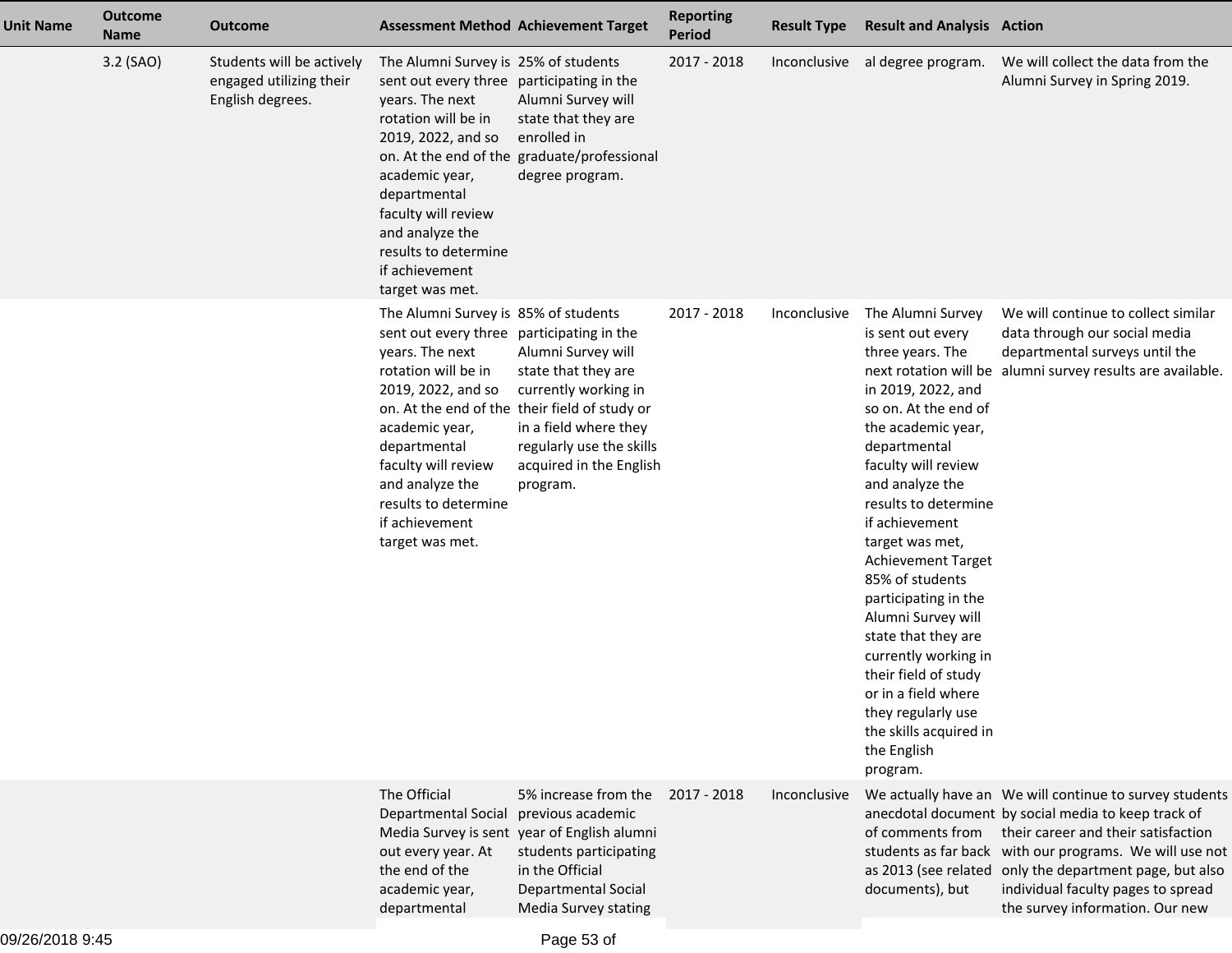| <b>Unit Name</b> | <b>Outcome</b><br><b>Name</b> | <b>Outcome</b>                                                                                                                           | <b>Assessment Method Achievement Target</b>                                                                                                                                                                              |                                                                                                                                                                                        | <b>Reporting</b><br><b>Period</b> | <b>Result Type</b> | <b>Result and Analysis Action</b>                                                                                                                                                                                                                                                                                                                                                                                                                                                                                                                                                                                                                                                                                                                                                 |                                                                                                                                                                                                                                                                    |
|------------------|-------------------------------|------------------------------------------------------------------------------------------------------------------------------------------|--------------------------------------------------------------------------------------------------------------------------------------------------------------------------------------------------------------------------|----------------------------------------------------------------------------------------------------------------------------------------------------------------------------------------|-----------------------------------|--------------------|-----------------------------------------------------------------------------------------------------------------------------------------------------------------------------------------------------------------------------------------------------------------------------------------------------------------------------------------------------------------------------------------------------------------------------------------------------------------------------------------------------------------------------------------------------------------------------------------------------------------------------------------------------------------------------------------------------------------------------------------------------------------------------------|--------------------------------------------------------------------------------------------------------------------------------------------------------------------------------------------------------------------------------------------------------------------|
|                  |                               |                                                                                                                                          | faculty will analyze<br>and compare the<br>survey results to the of study or in a field<br>previous academic<br>there was an<br>increase or decrease or are enrolled in a<br>in employment or<br>graduate<br>enrollment. | that they are either<br>employed in their field<br>where they regularly<br>year to determine if use the skills acquired<br>in the English program<br>graduate/professional<br>program. | 2017 - 2018                       | Inconclusive       | have also managed<br>to track most 2017-<br>2018 graduates<br>activities. (see<br>attached data<br>table).<br>We now have a<br>baseline percentage<br>of 90 percent, which<br>will be our new<br>target. Of this<br>group of 20<br>graduates, May<br>2017 to 2018, 18 are<br>working in their<br>related field or have<br>been accepted to or<br>are in graduate<br>school in English or<br>a related field (one<br>is in Women's<br>Studies, and one is<br>working on a<br>Master's degree in<br>Library Information<br>Systems.) The<br>anecdotal document<br>about satisfaction<br>suggests that some<br>students who<br>finished with<br>teacher certification<br>have left that field<br>not because of lack<br>of preparation, but<br>because of financial<br>difficulties. | data point will be 90 percent.<br>Target: One year after graduation,<br>90 percent of English graduates will<br>through their career be employed in their field or a<br>and graduate school related field, or in graduate school<br>in a field or a related field. |
|                  | 4.1 (SLO)                     | Students will complete a<br>portfolio of work that<br>demonstrates a<br>command of grammar,<br>syntax, and aesthetic use creative use of | Students in EN 312<br><b>Creative Writing will</b><br>be assessed with a<br>rubric that measures average of at least                                                                                                     | Students in EN 312<br>will achieve on their<br>Final Portfolios an<br>80% on the Writing                                                                                               | 2017 - 2018                       | <b>Target Met</b>  | During 2017-19, 24<br>students completed<br>EN 312. All of                                                                                                                                                                                                                                                                                                                                                                                                                                                                                                                                                                                                                                                                                                                        | We will continue to assess Creative<br>Writing using the Writing Skills<br>Rubric and will expect at least an 80<br>them,, 100 percent, percent score on that rubric of all<br>scored at least an 80 students who complete EN 312.                                 |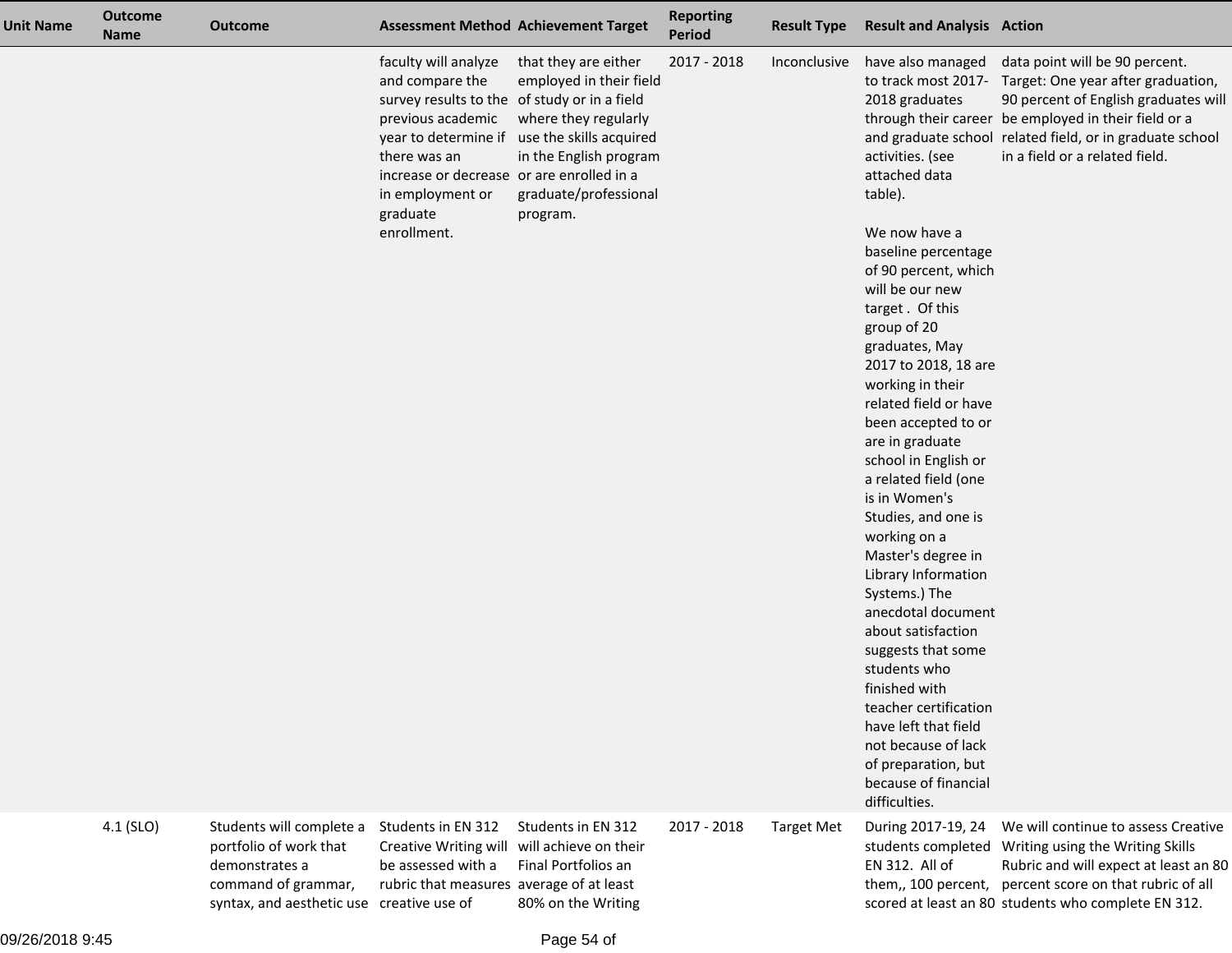| <b>Unit Name</b> | <b>Outcome</b><br><b>Name</b> | <b>Outcome</b>                                                          |                                                                                                                                                                                                                                                                                                                                                                                                                                  | <b>Assessment Method Achievement Target</b>                                                                 | <b>Reporting</b><br><b>Period</b> | <b>Result Type</b> | <b>Result and Analysis Action</b>                                                                                                                                                       |                                                                                                                                                                                                                                                                                                    |
|------------------|-------------------------------|-------------------------------------------------------------------------|----------------------------------------------------------------------------------------------------------------------------------------------------------------------------------------------------------------------------------------------------------------------------------------------------------------------------------------------------------------------------------------------------------------------------------|-------------------------------------------------------------------------------------------------------------|-----------------------------------|--------------------|-----------------------------------------------------------------------------------------------------------------------------------------------------------------------------------------|----------------------------------------------------------------------------------------------------------------------------------------------------------------------------------------------------------------------------------------------------------------------------------------------------|
|                  | 4.1 (SLO)                     | of language (CW).                                                       | language: the<br>mechanics of<br>grammar and<br>syntax, aesthetic use<br>of language, and use<br>of conventions of<br>the genres used in<br>their Final Portfolios.<br>Each instructor will<br>complete the<br>Writing Skills Rubric<br>after grading Final<br>Portfolios for the<br>class.                                                                                                                                      | Skills Rubric.                                                                                              | 2017 - 2018                       | <b>Target Met</b>  | percent on the<br>(see related<br>documents)                                                                                                                                            | We will continue to offer a section<br>Writing Skills Rubric of EN 312 each fall and spring,<br>taught by different faculty<br>members.                                                                                                                                                            |
|                  |                               |                                                                         | Students in EN 419<br>Senior Portfolio will<br>be assessed with a<br>rubric that measures average of at least<br>creative use of<br>language: the<br>mechanics of<br>grammar and<br>syntax, aesthetic use<br>of language, and use<br>of conventions of<br>the genres used in<br>their final portfolios.<br>Each instructor will<br>complete the<br>Writing Skills Rubric<br>after grading Senior<br>Portfolios for the<br>class. | Students in EN 419<br>will achieve on their<br>Senior Portfolios an<br>88% on the Writing<br>Skills Rubric. | 2017 - 2018                       | <b>Target Met</b>  | This year 3 seniors<br>completed their<br>writing portfolio and all all ENCW seniors.<br>100 percent of them<br>achieved at least 88<br>percent on the<br>Writing Skills Rubric.        | We will continue to require and<br>assess EN 419, Writing Portfolio, of                                                                                                                                                                                                                            |
|                  | $5.1$ (SLO)                   | Students will be able to<br>discuss the conventions<br>of a genre (CW). | Students in EN 311,<br>EN 411, EN 412 and<br><b>EN 415 will</b><br>complete an exam<br>that includes<br>questions about the<br>conventions of the<br>genre being studied.                                                                                                                                                                                                                                                        | Students will achieve<br>an average of at least<br>85% on the exam.                                         | 2017 - 2018                       | <b>Target Met</b>  | This year EN 311<br>and EN 415 did not<br>make, so 17<br>students were<br>assessed in EN EN<br>including questions<br>about genre, all 17<br>students earned at<br>least an 85 percent. | We will continue to assess these<br>upper level courses at the same<br>level. We will organize course<br>offerings next year so that EN 311<br>and EN 415 will be more accessible<br>411 and EN 412. In to CW students, and therefore will<br>a section of an exam have enough enrollment to make. |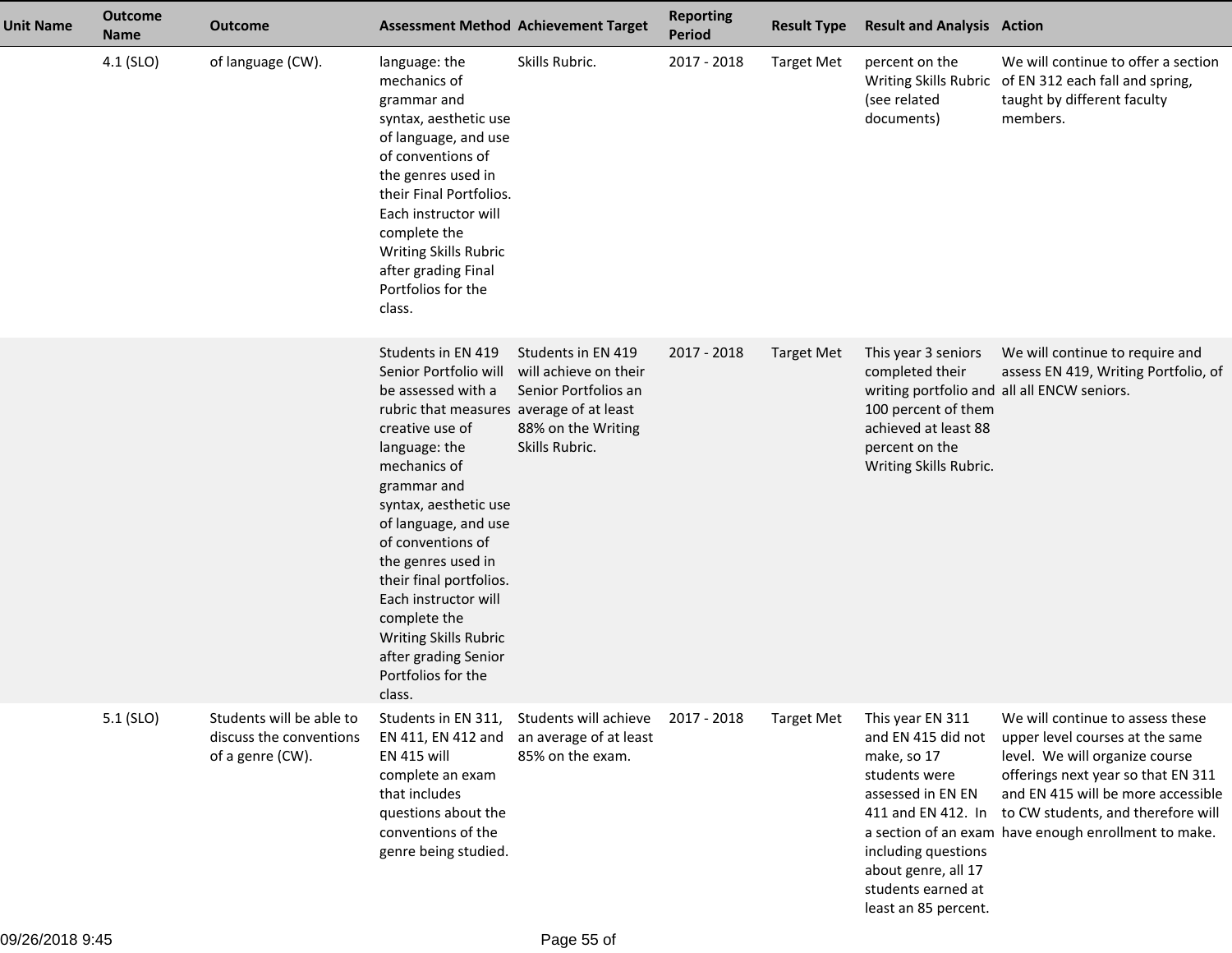| <b>Unit Name</b> | <b>Outcome</b><br><b>Name</b> | Outcome                                                                                                         |                                                                                                                                                                           | <b>Assessment Method Achievement Target</b>                                                                          | <b>Reporting</b><br><b>Period</b> | <b>Result Type</b>       | <b>Result and Analysis Action</b>                                                                                                                                                                                                                                                                                                                                                                                                                                                                                                                                                                                                                                                                                                                              |                                                                                                                                                                                                                                                                                                                                                             |
|------------------|-------------------------------|-----------------------------------------------------------------------------------------------------------------|---------------------------------------------------------------------------------------------------------------------------------------------------------------------------|----------------------------------------------------------------------------------------------------------------------|-----------------------------------|--------------------------|----------------------------------------------------------------------------------------------------------------------------------------------------------------------------------------------------------------------------------------------------------------------------------------------------------------------------------------------------------------------------------------------------------------------------------------------------------------------------------------------------------------------------------------------------------------------------------------------------------------------------------------------------------------------------------------------------------------------------------------------------------------|-------------------------------------------------------------------------------------------------------------------------------------------------------------------------------------------------------------------------------------------------------------------------------------------------------------------------------------------------------------|
|                  | 5.1 (SLO)                     | Students will be able to<br>discuss the conventions<br>of a genre (CW).                                         | Students in EN 311,<br>EN 411, EN 412 and<br><b>EN 415 will</b><br>complete an exam<br>that includes<br>questions about the<br>conventions of the<br>genre being studied. | Students will achieve<br>an average of at least<br>85% on the exam.                                                  | 2017 - 2018                       | <b>Target Met</b>        | (see related<br>documents)                                                                                                                                                                                                                                                                                                                                                                                                                                                                                                                                                                                                                                                                                                                                     | We will continue to assess these<br>upper level courses at the same<br>level. We will organize course<br>offerings next year so that EN 311<br>and EN 415 will be more accessible<br>to CW students, and therefore will<br>have enough enrollment to make.                                                                                                  |
|                  | 6.1 (SLO)                     | Students will develop the At the end of each<br>ability to teach English as semester, the<br>a second language. | department TESL<br>director will review<br>student records to<br>determine if all<br>course requirements<br>for the TESL<br>Certificate were<br>met.                      | 25% of English majors 2017 - 2018<br>and minors will earn<br>the TESL certification<br>by the time they<br>graduate. |                                   | <b>Target Not</b><br>Met | of the 2017-1018<br>graduates<br>certificate, and it is<br>disturbing that EN<br>341, the<br>cornerstone course<br>of the four class<br>program did not<br>make in the fall of<br>2017. In fall of<br>2016, only seven<br>students enrolled.<br>However, fourteen<br>students are already<br>enrolled in the fall<br>of 2018, so the<br>certificate program<br>is obviously picking<br>up again. The<br>department, at the<br>suggestion of the<br>Director of the TESL<br>Certificate, voted to<br>make a change in<br>requirements for<br>the certificate,<br>beginning fall 2018.<br>(see related<br>document). Instead<br>of requiring both EN<br>302 and EN 305,<br>students will now<br>select ONE of these<br>classes, and add an<br>English Internship | Only twenty percent We will continue to expect at least<br>a quarter of our English majors to<br>graduate with a TESL certificate.<br>completed the TESL We will implement the proposed<br>change in the curriculum (see<br>related document), which should<br>make the certificate requirements<br>more flexible as far as classroom<br>time is concerned. |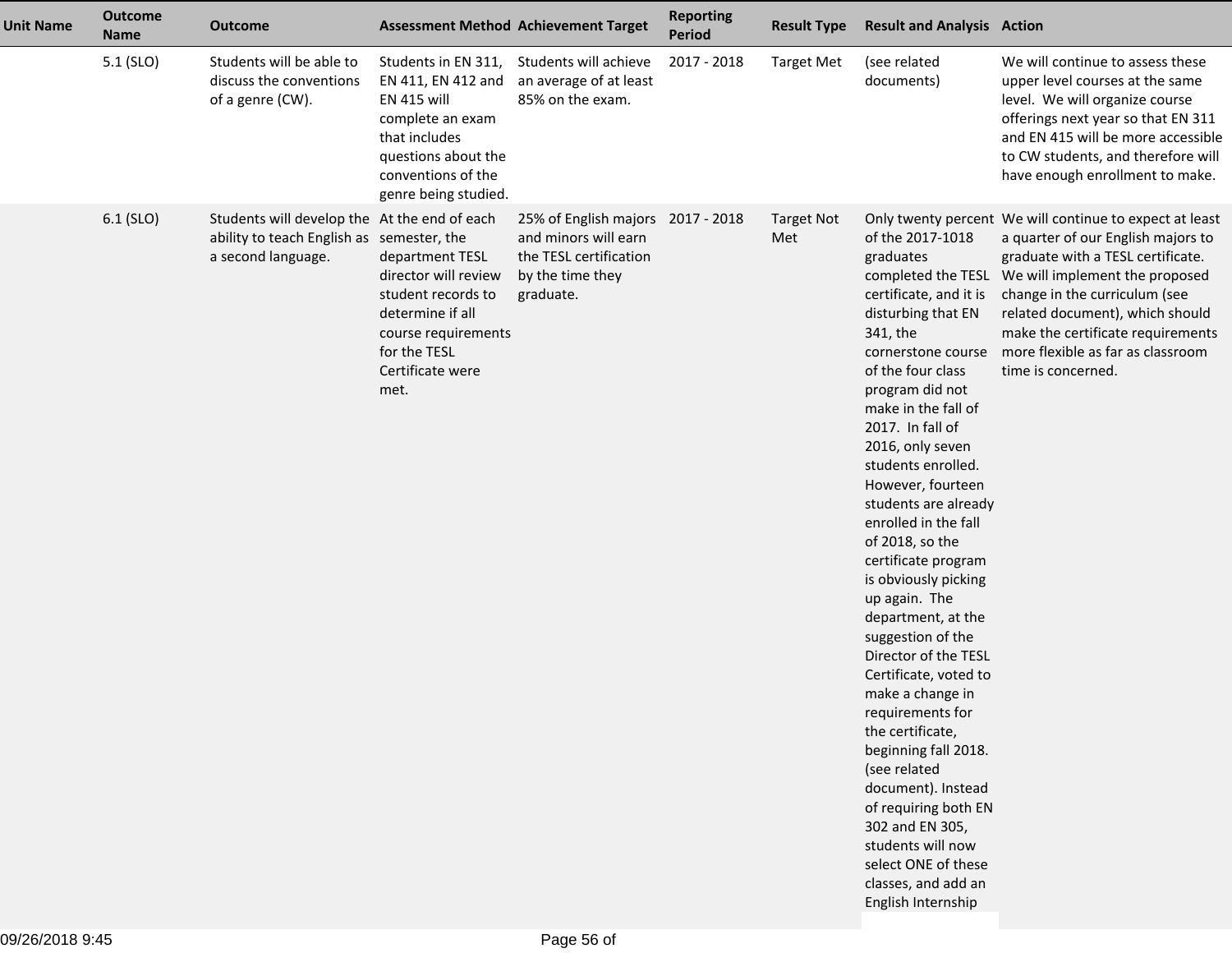| <b>Unit Name</b>                                                                 | <b>Outcome</b><br><b>Name</b> | <b>Outcome</b>                                                                                                  | <b>Assessment Method Achievement Target</b>                                                                                                                                                                                        |                                                                                                                                                                               | <b>Reporting</b><br><b>Period</b> | <b>Result Type</b>       | <b>Result and Analysis Action</b>                                                                                                                                                                                                     |                                                                                                                                                                                                                                                                                                                                                                                                                                                                                                                                                                                                                                                                                                                                                                                                                                                                                                                                                                                                       |
|----------------------------------------------------------------------------------|-------------------------------|-----------------------------------------------------------------------------------------------------------------|------------------------------------------------------------------------------------------------------------------------------------------------------------------------------------------------------------------------------------|-------------------------------------------------------------------------------------------------------------------------------------------------------------------------------|-----------------------------------|--------------------------|---------------------------------------------------------------------------------------------------------------------------------------------------------------------------------------------------------------------------------------|-------------------------------------------------------------------------------------------------------------------------------------------------------------------------------------------------------------------------------------------------------------------------------------------------------------------------------------------------------------------------------------------------------------------------------------------------------------------------------------------------------------------------------------------------------------------------------------------------------------------------------------------------------------------------------------------------------------------------------------------------------------------------------------------------------------------------------------------------------------------------------------------------------------------------------------------------------------------------------------------------------|
|                                                                                  | $6.1$ (SLO)                   | Students will develop the At the end of each<br>ability to teach English as semester, the<br>a second language. | department TESL<br>director will review<br>student records to<br>determine if all<br>course requirements<br>for the TESL<br>Certificate were<br>met.                                                                               | 25% of English majors 2017 - 2018<br>and minors will earn<br>the TESL certification<br>by the time they<br>graduate.                                                          |                                   | <b>Target Not</b><br>Met | (EN 401) for the<br>fourth class.                                                                                                                                                                                                     | We will continue to expect at least<br>a quarter of our English majors to<br>graduate with a TESL certificate.<br>We will implement the proposed<br>change in the curriculum (see<br>related document), which should<br>make the certificate requirements<br>more flexible as far as classroom<br>time is concerned.                                                                                                                                                                                                                                                                                                                                                                                                                                                                                                                                                                                                                                                                                  |
| Program -<br><b>Family Studies</b><br>(including<br>Minor) - BS<br>${2016-2017}$ | $1.1$ (SLO)                   | Students will<br>demonstrate effective<br>oral communication<br>skills.                                         | Assessment of this<br>achievement target<br>will occur while the<br>students are<br>completing their FLE rubric) on the<br>microteaching<br>assignment.                                                                            | Students will earn a<br>score of at least 56/70<br>(grade of B, as<br>measured by the<br>Microteaching<br>Presentation Rubric on<br>their FLE<br>microteaching<br>assignment. | 2017 - 2018                       | <b>Target Not</b><br>Met | Three out of four<br>students earned a<br>grade of at least<br>56/70 on the<br>Microteaching<br>Rubric; thus, the<br>target was not met.<br>FS 465 Program<br>Planning and<br>Evaluation was the<br>course used in the<br>assessment. | A few years ago, I included a video<br>of a student (who had to leave<br>Columbus for a family emergency)<br>completing her microteaching by<br>distance through submission of an<br>mp4 file. Posting this file on Canvas<br>gives students an example of what<br>their microteaching should look<br>like. As well, the rubric for<br>microteaching is shared early in the<br>term so that students can see what<br>they need to do for the<br>micoteaching session. Finally,<br>opportunities to practice and<br>prepare for presenting the different<br>aspects of their lesson plan are<br>given during the semester. All of<br>these activities will continue in the<br>future. In terms of the student who<br>did not perform to expectations, I<br>will emphasize that, as we are a<br>CFLE-approved program, and, as<br>such, students must earn at least a<br>2.5/4 GPA on their CFLE Core<br>Courses, and that student burn-out<br>is not an acceptable excuse for sub-<br>par performance. |
|                                                                                  | 1.2 (GEO 1.c.)                | Students will<br>demonstrate effective<br>written communication<br>skills.                                      | Assessment of this<br>achievement target The average score of<br>will be completed by FS/PSY 290 students<br>the instructor of the will be at least 2.8<br>course; this course is (grade of C, as<br>a cross-listed<br>course-both | (Foundation Level)<br>measured by the<br>rubric) on the AAC & U                                                                                                               | 2017 - 2018                       | <b>Target Met</b>        | The average score<br>of FS/PSY 290<br>students was 3.3;<br>thus the target was<br>met                                                                                                                                                 | I will continue to require drafts for<br>the first writing assignment and for<br>those who earned Cs or lower on<br>subsequent assignments (not due<br>to lateness or plagiarism). I will<br>also emphasize that drafts are<br>helpful and that I am there to help                                                                                                                                                                                                                                                                                                                                                                                                                                                                                                                                                                                                                                                                                                                                    |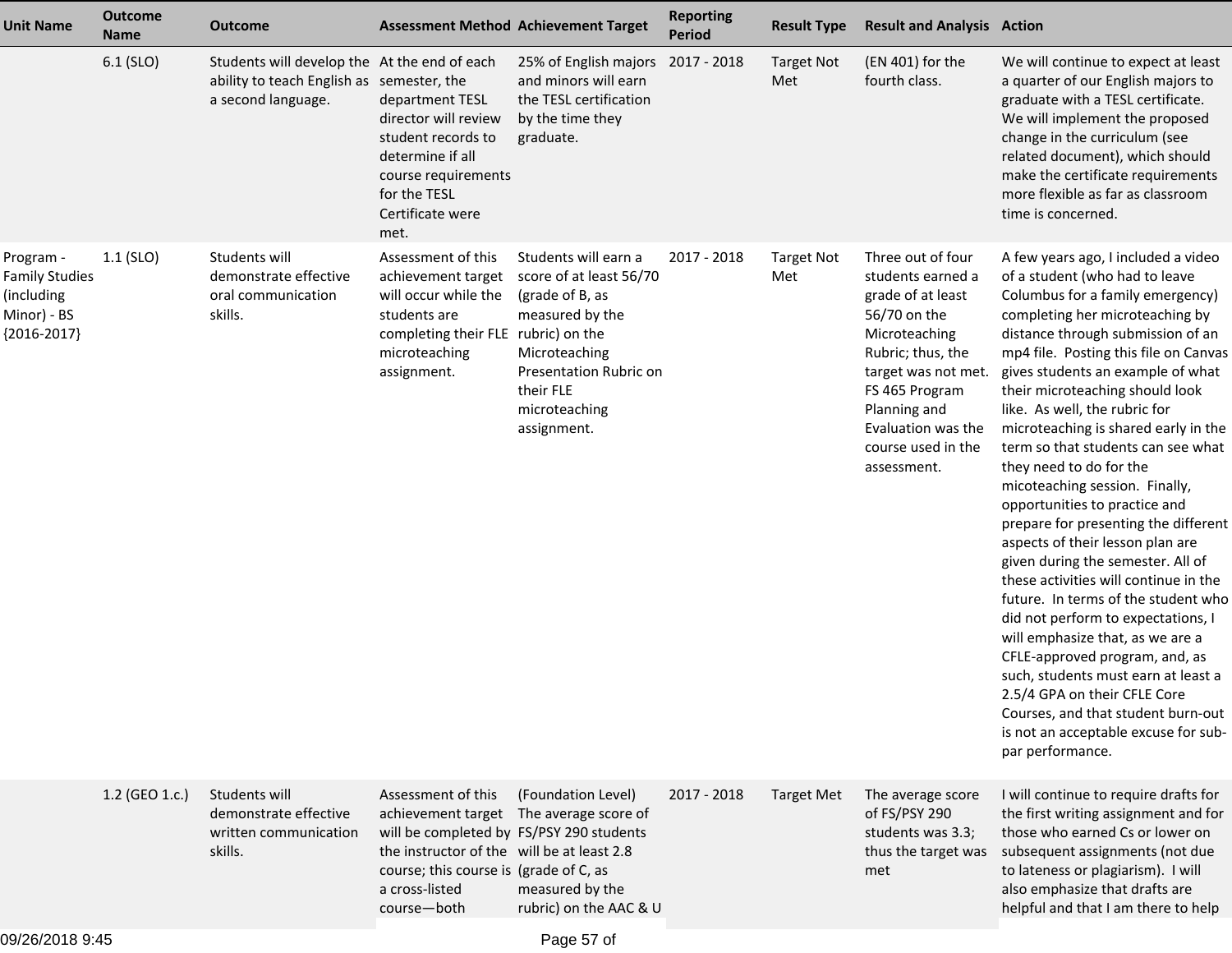| <b>Unit Name</b> | <b>Outcome</b><br><b>Name</b> | <b>Outcome</b>                                                                                                                                                                                                                                                                                                                                                                                                                                                   | <b>Assessment Method Achievement Target</b>                                    |                                                                                                                                                                                                                                                                            | <b>Reporting</b><br><b>Period</b> | <b>Result Type</b> | <b>Result and Analysis Action</b>                                                                   |                                                                                                                                                                                                                                                                                                                                                                                                                                                                                                                                                                                                                                                                                                                                                                                                                                                                                                                                                                                                                                                                  |
|------------------|-------------------------------|------------------------------------------------------------------------------------------------------------------------------------------------------------------------------------------------------------------------------------------------------------------------------------------------------------------------------------------------------------------------------------------------------------------------------------------------------------------|--------------------------------------------------------------------------------|----------------------------------------------------------------------------------------------------------------------------------------------------------------------------------------------------------------------------------------------------------------------------|-----------------------------------|--------------------|-----------------------------------------------------------------------------------------------------|------------------------------------------------------------------------------------------------------------------------------------------------------------------------------------------------------------------------------------------------------------------------------------------------------------------------------------------------------------------------------------------------------------------------------------------------------------------------------------------------------------------------------------------------------------------------------------------------------------------------------------------------------------------------------------------------------------------------------------------------------------------------------------------------------------------------------------------------------------------------------------------------------------------------------------------------------------------------------------------------------------------------------------------------------------------|
|                  | 1.2 (GEO 1.c.)                | Students will<br>demonstrate effective<br>written communication<br>skills.                                                                                                                                                                                                                                                                                                                                                                                       | sections are taught<br>at the same time in<br>the same location.               | Written<br><b>Communication Value</b><br>Rubric on a literature<br>review assignment.                                                                                                                                                                                      | 2017 - 2018                       | <b>Target Met</b>  | The average score<br>of FS/PSY 290<br>students was 3.3;<br>thus the target was<br>met               | the students.                                                                                                                                                                                                                                                                                                                                                                                                                                                                                                                                                                                                                                                                                                                                                                                                                                                                                                                                                                                                                                                    |
|                  |                               |                                                                                                                                                                                                                                                                                                                                                                                                                                                                  | Assessment of this<br>the instructor of this at least 3.2 (grade of<br>course. | (Baccalaureate Level)<br>achievement target The average score of<br>will be completed by FS 382 students will be<br>B, as measured by the<br>rubric) on the AAC & U<br>Written<br><b>Communication Value</b><br>Rubric on the major<br>paper assignment for<br>the course. | 2017 - 2018                       | <b>Target Met</b>  | The average score<br>of FS 382 students<br>was 3.2; thus, the<br>target was met.                    | Instructor will continue with the<br>required article summaries and<br>drafts; as well, she will give them a<br>grade for coming to the face-to-<br>face meeting, as those who<br>attended the meetings showed<br>continuous progress in their<br>writing. No grade for conference<br>attendance was assigned in the<br>past, so some students skipped<br>these meetings.                                                                                                                                                                                                                                                                                                                                                                                                                                                                                                                                                                                                                                                                                        |
|                  | 2.1 (GEO 1.a.)                | Students will evaluate<br>information for the<br>purposes of making<br>informed decisions<br>(NOTE: Part of being a<br>CFLE requires that<br>students learn to engage<br>in evidence-based<br>practice; in other words,<br>they must use both peer-<br>reviewed and their own<br>research, along with<br>current theoretical<br>approaches to design,<br>implement, and evaluate<br>educations programs for<br>adult learners on some<br>aspect of family life). | Assessment of this<br>target will be<br>completed by the<br>course instructor. | The average score of 2017 - 2018<br>FS 465 students will be<br>at least a 3.2 (B) on<br>the AAC & U Problem<br>Solving Value Rubric<br>for their completed<br>needs assessment<br>papers.                                                                                  |                                   | Target Met         | The average score<br>of students in FS<br>465 on the Problem<br>was 3.4 thus the<br>target was met. | I will continue to use this rubric in<br>the future as students complete<br>their needs assessments and move<br>Solving Value Rubric on to developing their programs. In<br>the course, we do a Problem-based<br>learning (PBL) simulation in which<br>we spend the entire term designing<br>a program for new parents as a<br>class. Students turn in their<br>assignments (for their own term<br>projects) 1-2 weeks after we<br>complete the same activity for the<br>class program. This modeling<br>seems to help students do well in<br>the course, as does the fact that<br>students complete research<br>methods (PSY 455) prior to taking<br>this course. The prerequisite will<br>remain the same, and I will<br>continue to model good program<br>planning and implementation<br>through the course PBL. The<br>student who did not meet the<br>target indicated that they were<br>burned out on school. I will<br>emphasize, in the future, that being<br>tired of school will not help<br>students meet the 2.5 GPA<br>required by the CFLE program |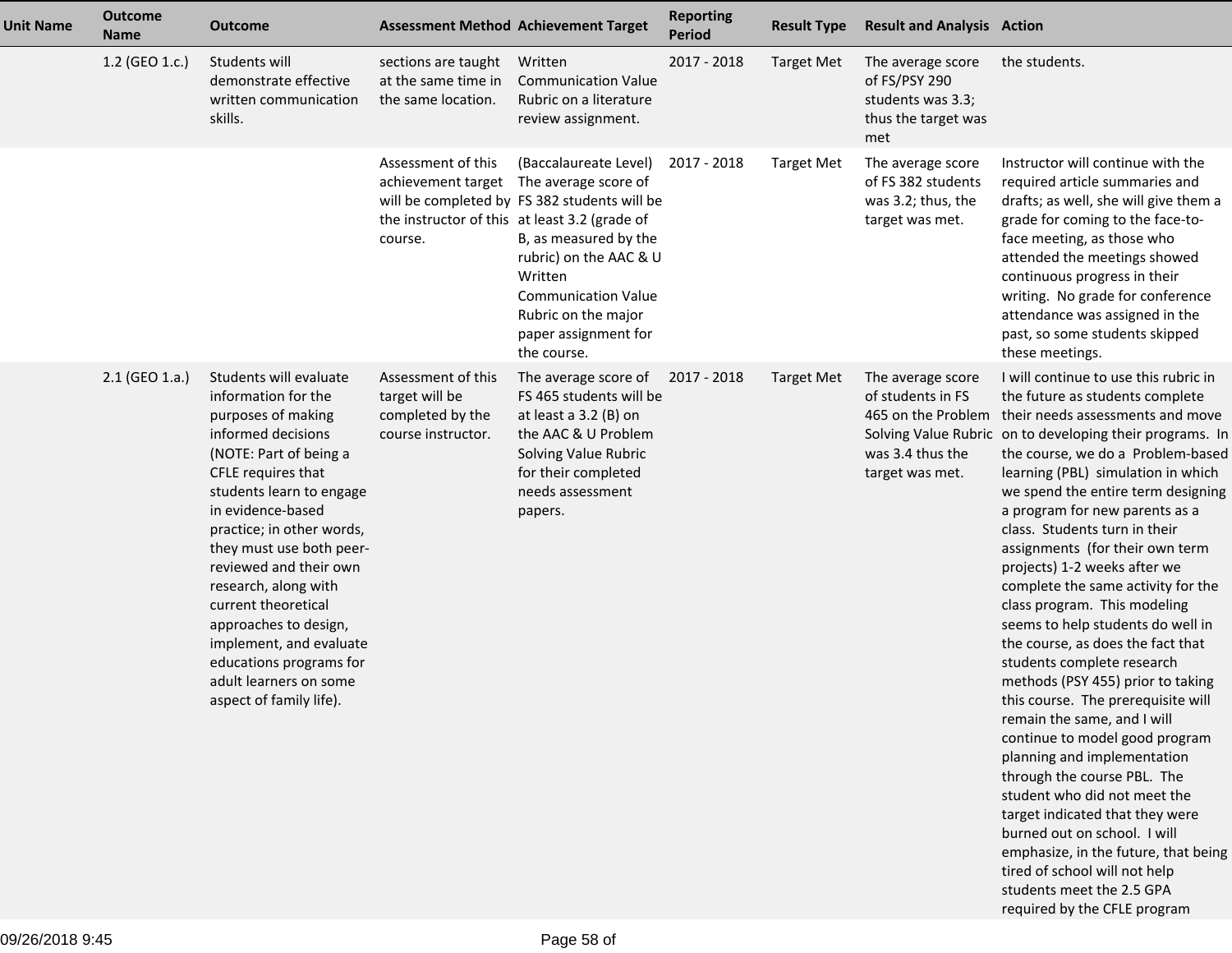| <b>Unit Name</b> | <b>Outcome</b><br><b>Name</b> | <b>Outcome</b>                                                              |                                                                                                                                                                                                                                                                                                                                                                                                                                                                                                                                                                                                                                                                                                                                                                                                                                                                                                                                                                        | <b>Assessment Method Achievement Target</b>                                                                                                                                                                                                                          | <b>Reporting</b><br>Period | <b>Result Type</b> | <b>Result and Analysis Action</b>                                              |                                                                                                                                                                                                                                                                                                |
|------------------|-------------------------------|-----------------------------------------------------------------------------|------------------------------------------------------------------------------------------------------------------------------------------------------------------------------------------------------------------------------------------------------------------------------------------------------------------------------------------------------------------------------------------------------------------------------------------------------------------------------------------------------------------------------------------------------------------------------------------------------------------------------------------------------------------------------------------------------------------------------------------------------------------------------------------------------------------------------------------------------------------------------------------------------------------------------------------------------------------------|----------------------------------------------------------------------------------------------------------------------------------------------------------------------------------------------------------------------------------------------------------------------|----------------------------|--------------------|--------------------------------------------------------------------------------|------------------------------------------------------------------------------------------------------------------------------------------------------------------------------------------------------------------------------------------------------------------------------------------------|
|                  | 2.2 (SAO)                     | Students will experience<br>clinical practice to<br>become qualified CFLEs. | This rubric form is<br>based on the<br>Employer<br>Assessment Form<br>used by the National<br>Council on Family<br><b>Relations Certified</b><br>Family Life Educator<br>(NCFR-CFLE)<br>program to assess<br>application for full<br>CFLE status. Our<br>program is<br>accredited by this<br>body so that our<br>students can earn<br>provisional CFLE<br>status upon<br>graduation.<br>Students are<br>assessed not only on<br>their content<br>knowledge, but also<br>on the traits, skills,<br>and abilities needed<br>to function well as a<br>CFLE (our rubric<br>examines their<br>traits, skills, and<br>abilities as their<br>content knowledge<br>is assessed in<br>coursework). This<br>rubric is completed<br>by their site<br>supervisor (a person<br>at their worksite<br>that has no<br>affiliation with the<br>family studies<br>program) twice<br>during their<br>internship term and<br>is therefore an<br>indirect assessment.<br>This SAO ties into | 100% of students will<br>earn at least a grade<br>of B on the Worksite<br>Supervisor's<br><b>Evaluation Rubric form</b><br>from their internship<br>site supervisor for the<br>FS 499, Field<br><b>Experience in Family</b><br><b>Studies Occupations</b><br>Course. | 2017 - 2018                | <b>Target Met</b>  | 100% of students<br>earned a grade of A<br>(30/30) on the<br>supervisor's form | This course is the capstone for the<br>major; all other coursework<br>prepares students for the<br>internship in the FS major. We will<br>continue to emphasize content<br>knowledge and practical<br>knowledge, along with ethical<br>practice, as our students complete<br>their coursework. |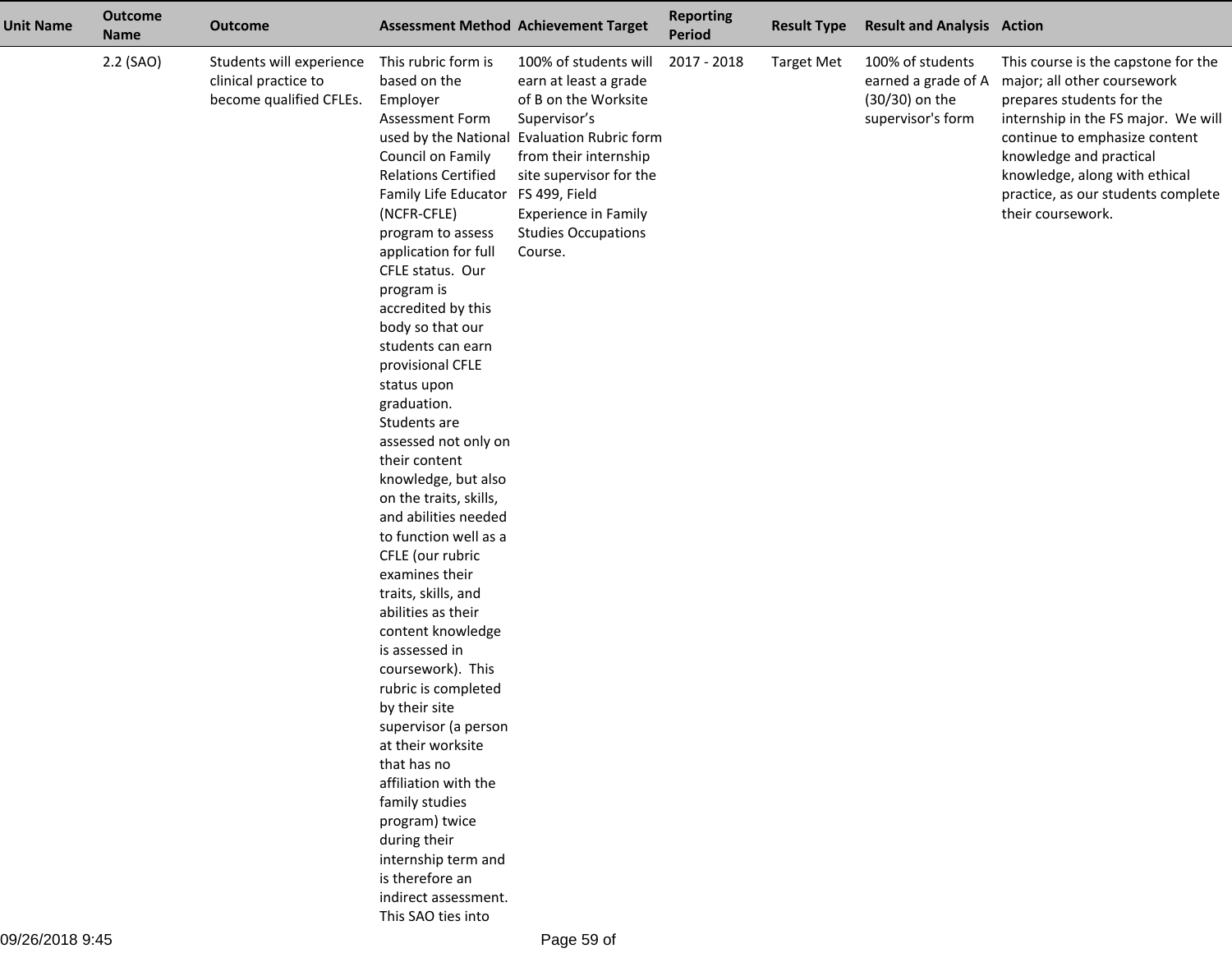| <b>Unit Name</b> | <b>Outcome</b><br><b>Name</b> | <b>Outcome</b>                                                              | <b>Assessment Method Achievement Target</b>                                                                                                                                                                                                                                                                                                                                                                                                                                                                                                                                                                                                                                                                       |                                                                                                                                                                                                                                                                                        | <b>Reporting</b><br><b>Period</b> | <b>Result Type</b> | <b>Result and Analysis Action</b>                                                                    |                                                                                                                                                                                                                                                                                                                                                                                                                                                                                                                                                                                                                                                                                                                                                                                                               |
|------------------|-------------------------------|-----------------------------------------------------------------------------|-------------------------------------------------------------------------------------------------------------------------------------------------------------------------------------------------------------------------------------------------------------------------------------------------------------------------------------------------------------------------------------------------------------------------------------------------------------------------------------------------------------------------------------------------------------------------------------------------------------------------------------------------------------------------------------------------------------------|----------------------------------------------------------------------------------------------------------------------------------------------------------------------------------------------------------------------------------------------------------------------------------------|-----------------------------------|--------------------|------------------------------------------------------------------------------------------------------|---------------------------------------------------------------------------------------------------------------------------------------------------------------------------------------------------------------------------------------------------------------------------------------------------------------------------------------------------------------------------------------------------------------------------------------------------------------------------------------------------------------------------------------------------------------------------------------------------------------------------------------------------------------------------------------------------------------------------------------------------------------------------------------------------------------|
|                  | 2.2 (SAO)                     | Students will experience<br>clinical practice to<br>become qualified CFLEs. | strategic goals 2e;<br>3b, f; 4d.                                                                                                                                                                                                                                                                                                                                                                                                                                                                                                                                                                                                                                                                                 | 100% of students will<br>earn at least a grade<br>of B on the Worksite<br>Supervisor's<br><b>Evaluation Rubric form</b><br>from their internship<br>site supervisor for the<br>FS 499, Field<br><b>Experience in Family</b><br><b>Studies Occupations</b><br>Course.                   | 2017 - 2018                       | <b>Target Met</b>  | 100% of students<br>earned a grade of A<br>(30/30) on the<br>supervisor's form                       | This course is the capstone for the<br>major; all other coursework<br>prepares students for the<br>internship in the FS major. We will<br>continue to emphasize content<br>knowledge and practical<br>knowledge, along with ethical<br>practice, as our students complete<br>their coursework.                                                                                                                                                                                                                                                                                                                                                                                                                                                                                                                |
|                  |                               |                                                                             | This rubric form is<br>based on the<br>Employer<br><b>Assessment Form</b><br>used by the National Supervisor's<br>Council on Family<br><b>Relations Certified</b><br>(NCFR-CFLE)<br>program to assess<br>application for full<br>CFLE status. Our<br>program is<br>accredited by this<br>body so that our<br>students can earn<br>provisional CFLE<br>status upon<br>graduation.<br>Students are<br>assessed not only on<br>their content<br>knowledge, but also<br>on the traits, skills,<br>and abilities needed<br>to function well as a<br>CFLE (our rubric<br>examines their<br>traits, skills, and<br>abilities as their<br>content knowledge<br>is assessed in<br>coursework). This<br>rubric is completed | 100% of students will<br>earn at least an<br>average score of 24 on<br>the Worksite<br><b>Evaluation Rubric form</b><br>from their internship<br>Family Life Educator site supervisor for the<br>FS 499, Field<br><b>Experience in Family</b><br><b>Studies Occupations</b><br>Course. | 2017 - 2018                       | Target Met         | 100% of students<br>earned an average<br>score of 30/30 on<br>the rubric; thus the<br>target was met | Practical experiences and training<br>in professional ethics will continue<br>in all coursework that leads to this<br>course, the capstone for FS majors.<br>In the written comments section<br>for the rubric, the student's site<br>supervisor indicated that she<br>helped without being asked and<br>always arrived on time.<br>Furthermore, the site supervisor<br>indicated that the student was<br>willing to learn and improve, and<br>appeared to want to help families<br>and better society through her<br>work with families. We will<br>continue to emphasize not only<br>professional ethics, but also<br>professional skill development,<br>including emphasizing development<br>of professional dispositions (e.g.,<br>genuine interest in working with<br>families, etc.) required of CFLEs. |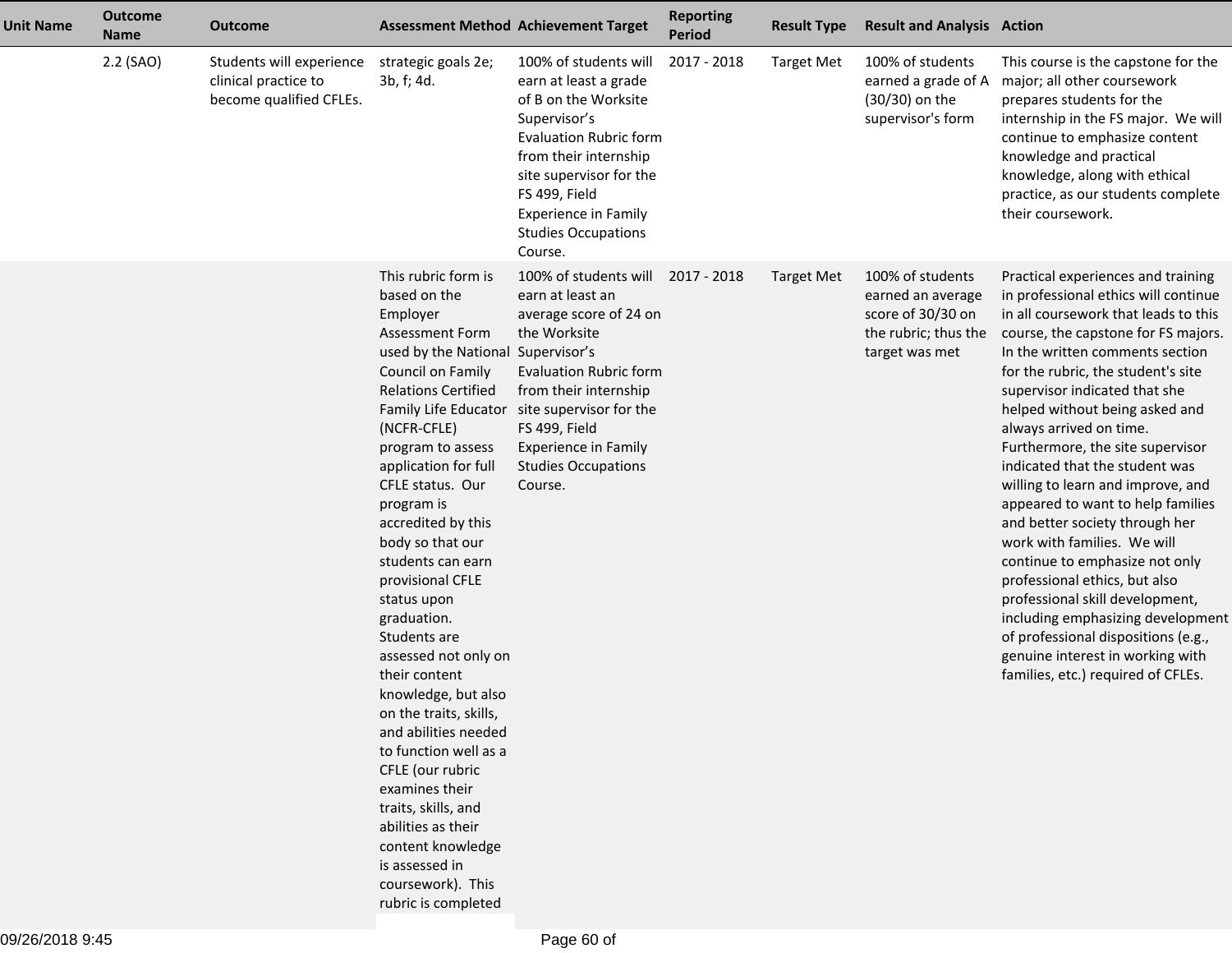| <b>Unit Name</b> | <b>Outcome</b><br><b>Name</b> | <b>Outcome</b>                                                                                                                                              | <b>Assessment Method Achievement Target</b>                                                                                                                                                                                                                                                                             |                                                                                                                                                                                                                                                                            | <b>Reporting</b><br><b>Period</b> | <b>Result Type</b> | <b>Result and Analysis Action</b>                                                                                                                   |                                                                                                                                                                                                                                                                                                                                                                                                                                                                                                                                                                                                                                                                                                                                                                                                               |
|------------------|-------------------------------|-------------------------------------------------------------------------------------------------------------------------------------------------------------|-------------------------------------------------------------------------------------------------------------------------------------------------------------------------------------------------------------------------------------------------------------------------------------------------------------------------|----------------------------------------------------------------------------------------------------------------------------------------------------------------------------------------------------------------------------------------------------------------------------|-----------------------------------|--------------------|-----------------------------------------------------------------------------------------------------------------------------------------------------|---------------------------------------------------------------------------------------------------------------------------------------------------------------------------------------------------------------------------------------------------------------------------------------------------------------------------------------------------------------------------------------------------------------------------------------------------------------------------------------------------------------------------------------------------------------------------------------------------------------------------------------------------------------------------------------------------------------------------------------------------------------------------------------------------------------|
|                  |                               |                                                                                                                                                             | by their site<br>supervisor (a person earn at least an<br>at their worksite<br>that has no<br>affiliation with the<br>family studies<br>program) twice<br>during their<br>internship term and<br>is therefore an<br>indirect assessment. Studies Occupations<br>This SAO ties into<br>strategic goals 2e;<br>3b, f; 4d. | 100% of students will<br>average score of 24 on<br>the Worksite<br>Supervisor's<br><b>Evaluation Rubric form</b><br>from their internship<br>site supervisor for the<br>FS 499, Field<br><b>Experience in Family</b><br>Course.                                            | 2017 - 2018                       | <b>Target Met</b>  | 100% of students<br>earned an average<br>score of 30/30 on<br>the rubric; thus the<br>target was met                                                | Practical experiences and training<br>in professional ethics will continue<br>in all coursework that leads to this<br>course, the capstone for FS majors.<br>In the written comments section<br>for the rubric, the student's site<br>supervisor indicated that she<br>helped without being asked and<br>always arrived on time.<br>Furthermore, the site supervisor<br>indicated that the student was<br>willing to learn and improve, and<br>appeared to want to help families<br>and better society through her<br>work with families. We will<br>continue to emphasize not only<br>professional ethics, but also<br>professional skill development,<br>including emphasizing development<br>of professional dispositions (e.g.,<br>genuine interest in working with<br>families, etc.) required of CFLEs. |
|                  | $2.3$ (SAO)                   | Students will feel that the At the end of the<br>Family Studies program<br>has prepared them to<br>work professionally and<br>ethically upon<br>graduating. | academic year,<br>faculty will review<br>and evaluate the<br>results of the Senior<br>Exit Survey.                                                                                                                                                                                                                      | Participating students' 2017 - 2018<br>will report that they<br>feel the Family Studies<br>program has prepared<br>them to work ethically<br>upon graduating by<br>having an average rate<br>of satisfaction on the<br>Senior Exit Survey as a<br>6 on a scale of 1 to 10. |                                   | <b>Target Met</b>  | 100% of students in<br>FS 499 rated the FS<br>program as a 9 out<br>of 10 in terms of<br>ethically upon<br>graduation; thus,<br>the target was met. | We provide training in ethical work<br>with families beginning in FS 203,<br>professional issues. Students are<br>introduced to the CFLE Code of<br>preparation to work Professional Ethics in FS 203, and<br>they are trained how to use the<br>Code to make ethical decisions<br>through the use of a five-step<br>process adopted by the CFLE<br>program.                                                                                                                                                                                                                                                                                                                                                                                                                                                  |
|                  |                               |                                                                                                                                                             | At the end of the<br>academic year,<br>faculty will review<br>and evaluate the<br>results of the Senior them to work<br>Exit Survey.                                                                                                                                                                                    | Participating students' 2017 - 2018<br>will report that they<br>feel the Family Studies<br>program has prepared<br>professionally upon<br>graduating by having<br>an average rate of<br>satisfaction on the<br>Senior Exit Survey as a<br>6 on a scale of 1 to 10.         |                                   | Target Met         | FS 499 rated the<br>program a 9 out of<br>10 in terms of<br>professional<br>in the field upon<br>graduation; thus,<br>the target was met.           | 100% of students in The student who completed the<br>survey this year indicated, in the<br>written comments section, that the<br>courses she felt best prepared her<br>for internship and professional<br>preparation to work work in the field were parenting<br>and program planning. She<br>indicated that parenting and<br>program planning were the courses<br>she found most helpful in terms of<br>professional preparation. These<br>classes provide students with                                                                                                                                                                                                                                                                                                                                    |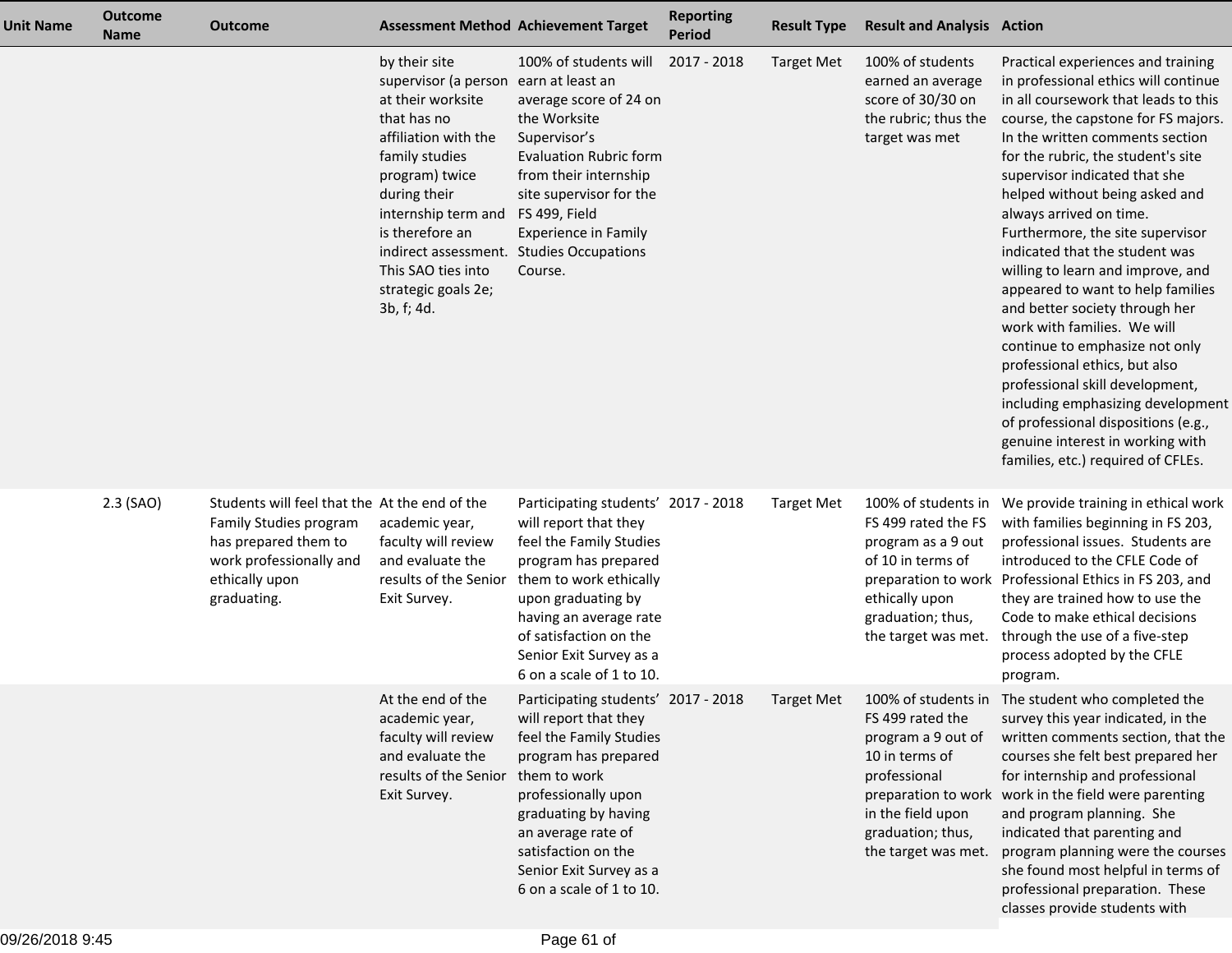| <b>Unit Name</b> | <b>Outcome</b><br><b>Name</b> | <b>Outcome</b>                                                       | <b>Assessment Method Achievement Target</b>                                                                                                                                                                                                                                                                                                                                                                                                                                                                                                                                                                             |                                                                                                                                                                                                                                                                                    | <b>Reporting</b><br><b>Period</b> | <b>Result Type</b> | <b>Result and Analysis Action</b>                                                                                                                                                                                                                                                                                    |                                                                                                                                                                                                                                                                                                                                                                                                                                                                                                                                                                                                                                                                                                                                                                                                                                                                                                                                                                                                                                                                                                                                                                                                                           |
|------------------|-------------------------------|----------------------------------------------------------------------|-------------------------------------------------------------------------------------------------------------------------------------------------------------------------------------------------------------------------------------------------------------------------------------------------------------------------------------------------------------------------------------------------------------------------------------------------------------------------------------------------------------------------------------------------------------------------------------------------------------------------|------------------------------------------------------------------------------------------------------------------------------------------------------------------------------------------------------------------------------------------------------------------------------------|-----------------------------------|--------------------|----------------------------------------------------------------------------------------------------------------------------------------------------------------------------------------------------------------------------------------------------------------------------------------------------------------------|---------------------------------------------------------------------------------------------------------------------------------------------------------------------------------------------------------------------------------------------------------------------------------------------------------------------------------------------------------------------------------------------------------------------------------------------------------------------------------------------------------------------------------------------------------------------------------------------------------------------------------------------------------------------------------------------------------------------------------------------------------------------------------------------------------------------------------------------------------------------------------------------------------------------------------------------------------------------------------------------------------------------------------------------------------------------------------------------------------------------------------------------------------------------------------------------------------------------------|
|                  |                               |                                                                      | At the end of the<br>academic year,<br>faculty will review<br>and evaluate the<br>results of the Senior<br>Exit Survey.                                                                                                                                                                                                                                                                                                                                                                                                                                                                                                 | Participating students' 2017 - 2018<br>will report that they<br>feel the Family Studies<br>program has prepared<br>them to work<br>professionally upon<br>graduating by having<br>an average rate of<br>satisfaction on the<br>Senior Exit Survey as a<br>6 on a scale of 1 to 10. |                                   | Target Met         | 100% of students in<br>FS 499 rated the<br>program a 9 out of<br>10 in terms of<br>professional<br>in the field upon<br>graduation; thus,<br>the target was met.                                                                                                                                                     | practical applications of what they<br>have learned in the foundation<br>courses for the major. These types<br>of experiences will continue to be<br>provided to our students. As well,<br>preparation to work many of our foundation courses<br>have these activities (though are<br>more content knowledge based<br>than the upper-level courses); we<br>can emphasize that all material<br>presented in their CFLE coursework<br>prepares them to work with<br>families upon graduation.                                                                                                                                                                                                                                                                                                                                                                                                                                                                                                                                                                                                                                                                                                                               |
|                  | 3.1 (PO 4.d.)                 | <b>Family Studies students</b><br>will become professional<br>CFLEs. | Faculty will review<br>the quarterly<br>notifications of<br>newly approved<br>CFLEs in the CFLE<br>Networker, which is<br>the newsletter<br>provided for CFLEs.<br>The CFLE<br>designation is<br>awarded to<br>individuals based on<br>work experience<br>over a certain<br>amount of time and<br>that the individuals<br>earned a grade of at<br>least a C in all<br>coursework from an<br>accredited<br>institution.<br>At the end of every<br>academic year, the<br>assessment<br>coordinator will<br>report out the<br>number of Family<br>Studies graduates to<br>act as a frame of<br>reference for<br>reviewers. | 5% increase from the<br>previous academic<br>year in MUW Family<br>Studies alumni that<br>earn the Certified<br>Family Life Educator<br>(CFLE) designation.                                                                                                                        | 2017 - 2018                       | <b>Target Met</b>  | New CFLEs are<br>acknowledged each<br>quarter in the CFLE<br>Networker and in<br>the fall quarter of<br>was identified as<br>having become a<br>provisional CFLE in<br>the NCFR Report.<br>The target was met,<br>as we had a 100%<br>increase in<br>graduates earning<br>the CFLE<br>designation from<br>last year. | We will continue to emphasize this<br>credential to all of our majors; as<br>well, I am on the CFLE Board (the<br>national board), and we are<br>the NCFR Report. In developing an initiative to "sell"<br>this credential to students as well<br>17, one of our grads as intern supervisors and<br>employers. As we develop these<br>materials, we will share them with<br>all key stakeholders at our<br>institutions. We will also<br>emphasize that students can<br>maintain provisional status for five<br>years and that they have that time<br>period in which to earn 2K hours of<br>work experience. Finally, students<br>can apply for provisional status<br>while they are in their senior year<br>of school; in this case, they pay half<br>the fee while still a student and the<br>other half upon graduation. As<br>grads of an approved school,<br>students need only complete their<br>post-grad work experience to<br>become full CFLEs; they can bypass<br>the national standardized test (a<br>fact which will also be emphasized<br>with students--most of whom are<br>very happy to find out that<br>completing this program and<br>applying for provisional status<br>exempts them from a national |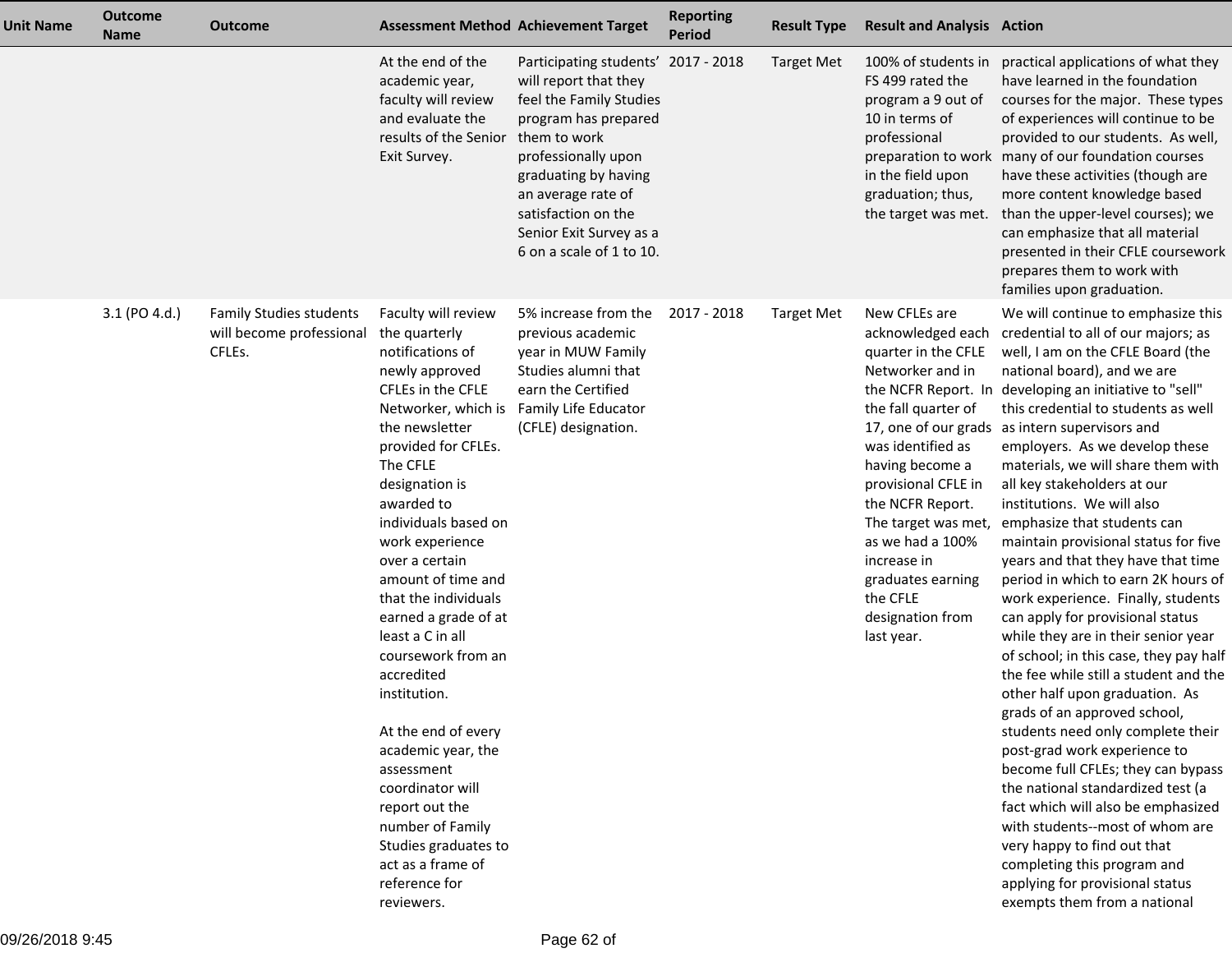| <b>Unit Name</b>                                                    | <b>Outcome</b><br><b>Name</b> | <b>Outcome</b>                                                                                      |                                                                                                                                                                                                                                                                                                                                                                                                                                                                                                                                                                                                                         | <b>Assessment Method Achievement Target</b>                                                                                                                                                                              | <b>Reporting</b><br><b>Period</b> | <b>Result Type</b> | <b>Result and Analysis Action</b>                                                                                                                                                                                                                                                                                                                                   |                                                                                                                                                             |
|---------------------------------------------------------------------|-------------------------------|-----------------------------------------------------------------------------------------------------|-------------------------------------------------------------------------------------------------------------------------------------------------------------------------------------------------------------------------------------------------------------------------------------------------------------------------------------------------------------------------------------------------------------------------------------------------------------------------------------------------------------------------------------------------------------------------------------------------------------------------|--------------------------------------------------------------------------------------------------------------------------------------------------------------------------------------------------------------------------|-----------------------------------|--------------------|---------------------------------------------------------------------------------------------------------------------------------------------------------------------------------------------------------------------------------------------------------------------------------------------------------------------------------------------------------------------|-------------------------------------------------------------------------------------------------------------------------------------------------------------|
|                                                                     | 3.1 (PO 4.d.)                 | <b>Family Studies students</b><br>will become professional<br>CFLEs.                                | Faculty will review<br>the quarterly<br>notifications of<br>newly approved<br>CFLEs in the CFLE<br>Networker, which is<br>the newsletter<br>provided for CFLEs.<br>The CFLE<br>designation is<br>awarded to<br>individuals based on<br>work experience<br>over a certain<br>amount of time and<br>that the individuals<br>earned a grade of at<br>least a C in all<br>coursework from an<br>accredited<br>institution.<br>At the end of every<br>academic year, the<br>assessment<br>coordinator will<br>report out the<br>number of Family<br>Studies graduates to<br>act as a frame of<br>reference for<br>reviewers. | 5% increase from the<br>previous academic<br>year in MUW Family<br>Studies alumni that<br>earn the Certified<br>Family Life Educator<br>(CFLE) designation.                                                              | 2017 - 2018                       | <b>Target Met</b>  | New CFLEs are<br>acknowledged each<br>quarter in the CFLE<br>Networker and in<br>the NCFR Report. In<br>the fall quarter of<br>17, one of our grads<br>was identified as<br>having become a<br>provisional CFLE in<br>the NCFR Report.<br>The target was met,<br>as we had a 100%<br>increase in<br>graduates earning<br>the CFLE<br>designation from<br>last year. | test).                                                                                                                                                      |
| Program - Film 1.1 (GEO 2.a.)<br>Studies -<br>Minor {2016-<br>2017} |                               | Students will<br>demonstrate the ability<br>to analyze films as<br>cultural and aesthetic<br>works. | Using the AAC&U<br>Intercultural<br>Knowledge and<br>faculty will assess<br>samples of written<br>film analyses from<br>students in relevant rubric.<br>courses.                                                                                                                                                                                                                                                                                                                                                                                                                                                        | The average score of<br>assessed film analyses<br>from relevant lower-<br>Competence VALUE level courses will be at<br>rubric, departmental least 2 on the 4-point<br>Intercultural<br>Knowledge and<br>Competence VALUE | 2017 - 2018                       | Inconclusive       | Results were not<br>reported by the<br>assessment<br>academic program.                                                                                                                                                                                                                                                                                              | The Action for the next assessment<br>cycle is to report results with<br>supporting/related documentation<br>coordinator for this and to report it on time. |
|                                                                     |                               |                                                                                                     | Using the AAC&U<br>Intercultural<br>Knowledge and                                                                                                                                                                                                                                                                                                                                                                                                                                                                                                                                                                       | The average score of<br>assessed film analyses<br>from relevant upper-                                                                                                                                                   | 2017 - 2018                       | Inconclusive       | Results were not<br>reported by the<br>assessment                                                                                                                                                                                                                                                                                                                   | The Action for the next assessment<br>cycle is to report results with<br>supporting/related documentation                                                   |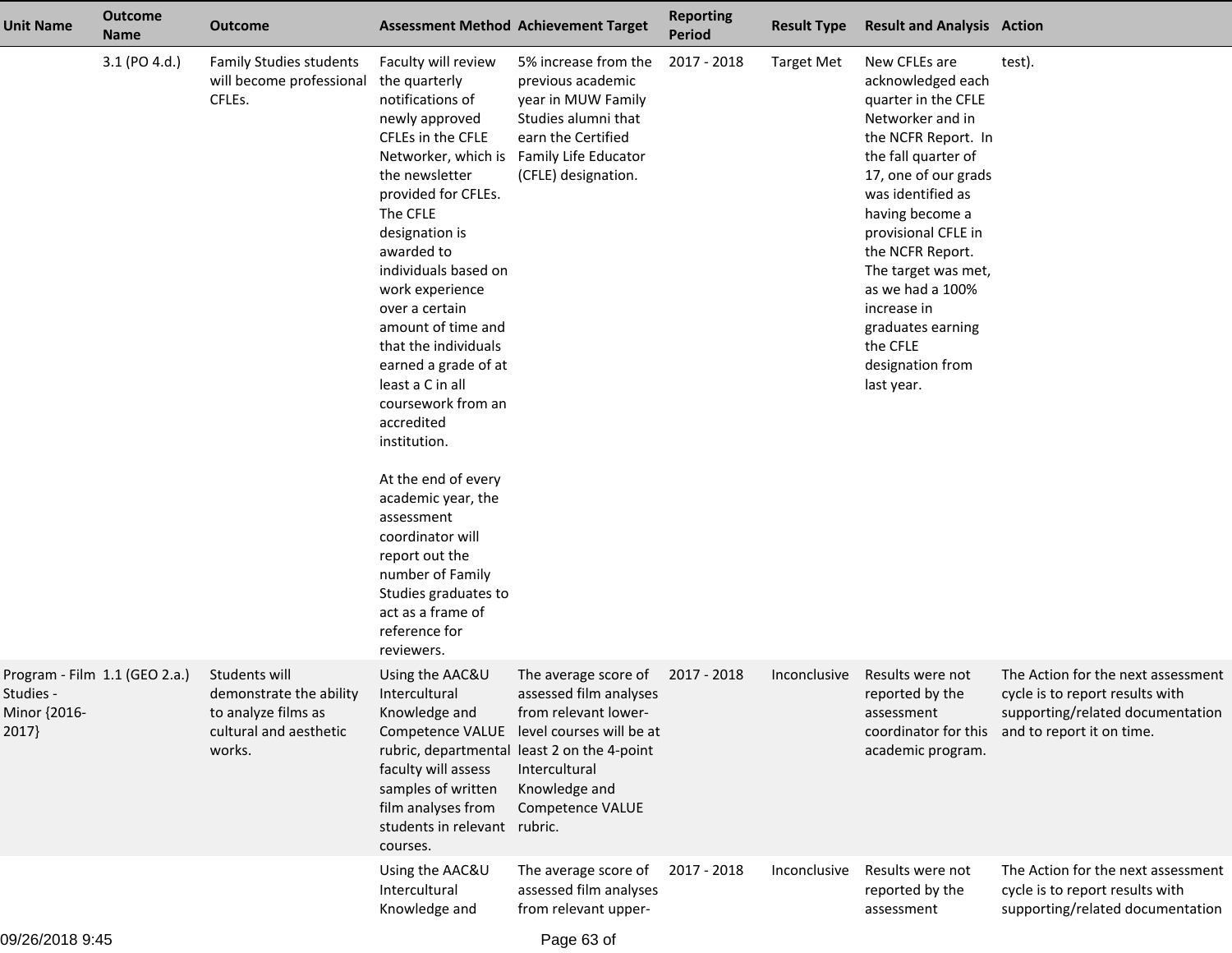| <b>Unit Name</b> | <b>Outcome</b><br><b>Name</b> | <b>Outcome</b>                                                                                                 |                                                                                                                                                             | <b>Assessment Method Achievement Target</b>                                                                                                                         | <b>Reporting</b><br><b>Period</b> | <b>Result Type</b> | <b>Result and Analysis Action</b>                                                              |                                                                                                                                                             |
|------------------|-------------------------------|----------------------------------------------------------------------------------------------------------------|-------------------------------------------------------------------------------------------------------------------------------------------------------------|---------------------------------------------------------------------------------------------------------------------------------------------------------------------|-----------------------------------|--------------------|------------------------------------------------------------------------------------------------|-------------------------------------------------------------------------------------------------------------------------------------------------------------|
|                  |                               |                                                                                                                | faculty will assess<br>samples of written<br>film analyses from<br>students in relevant rubric.<br>courses.                                                 | Competence VALUE level courses will be at 2017 - 2018<br>rubric, departmental least 3 on the 4-point<br>Intercultural<br>Knowledge and<br>Competence VALUE          |                                   | Inconclusive       | academic program.                                                                              | coordinator for this and to report it on time.                                                                                                              |
|                  | 1.2 (SAO)                     | Students will<br>demonstrate awareness<br>of films from a variety of<br>genres, cultures, and<br>time periods. | Departmental<br>faculty will assess<br>the variety of films<br>viewed by students<br>in relevant courses<br>with a survey.                                  | At least 80 percent of 2017 - 2018<br>students surveyed will<br>report having viewed<br>films from another<br>country.                                              |                                   | Inconclusive       | Results were not<br>reported by the<br>assessment<br>coordinator for this<br>academic program. | The Action for the next assessment<br>cycle is to report results with<br>supporting/related documentation<br>and to report it on time.                      |
|                  |                               |                                                                                                                | Departmental<br>faculty will assess<br>the variety of films<br>viewed by students<br>in relevant courses<br>with a survey.                                  | At least 80 percent of 2017 - 2018<br>students surveyed will<br>report having viewed<br>films from more than<br>two distinct time<br>periods.                       |                                   | Inconclusive       | Results were not<br>reported by the<br>assessment<br>coordinator for this<br>academic program. | The Action for the next assessment<br>cycle is to report results with<br>supporting/related documentation<br>and to report it on time.                      |
|                  |                               |                                                                                                                | Departmental<br>faculty will assess<br>the variety of films<br>viewed by students<br>in relevant courses<br>with a survey.                                  | At least 90 percent of 2017 - 2018<br>students surveyed will<br>report having viewed<br>films from more than<br>two genres.                                         |                                   | Inconclusive       | Results were not<br>reported by the<br>assessment<br>coordinator for this<br>academic program. | The Action for the next assessment<br>cycle is to report results with<br>supporting/related documentation<br>and to report it on time.                      |
|                  | 2.1 (GEO 1.c.)                | Students will<br>demonstrate clear,<br>concise writing about<br>films.                                         | Using the AAC&U<br>Written<br>Communication<br>VALUE rubric,<br>departmental<br>faculty will assess<br>student writing<br>samples from<br>relevant courses. | The average score of<br>assessed student<br>writing samples from<br>upper-level courses<br>will be at least 3 on<br>the 4-point Written<br>Communication<br>rubric. | 2017 - 2018                       | Inconclusive       | Results were not<br>reported by the<br>assessment<br>coordinator for this<br>academic program. | The Action for the next assessment<br>cycle is to report results with<br>supporting/related documentation<br>and to report it on time.                      |
|                  | $3.1$ (SLO)                   | Students will show that<br>they can access films in<br>multiple content-delivery faculty will assess<br>modes. | Using a survey,<br>departmental<br>(traditional cinema,<br>online streaming<br>services, TV<br>broadcast, archival<br>storage, etc.) used<br>by students in | At least 80 percent of 2017 - 2018<br>students surveyed will<br>report having viewed<br>the variety of modes films via two or more<br>content-delivery<br>modes.    |                                   | Inconclusive       | Results were not<br>reported by the<br>assessment<br>academic program.                         | The Action for the next assessment<br>cycle is to report results with<br>supporting/related documentation<br>coordinator for this and to report it on time. |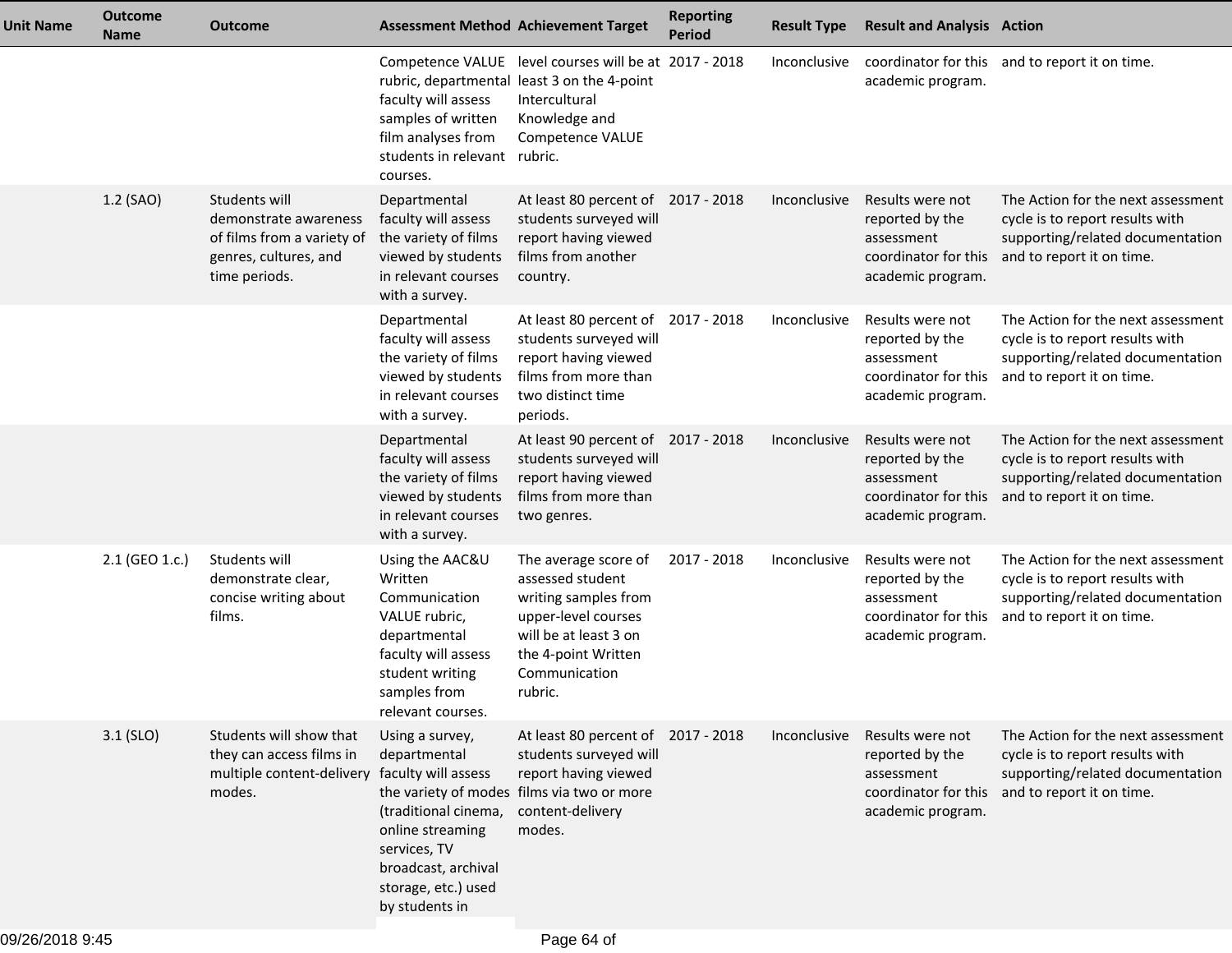| <b>Unit Name</b>                                                                                               | <b>Outcome</b><br><b>Name</b> | <b>Outcome</b>                                                                                                                                                                                                                                       |                                                                                                                                                                                                                                                                                                                                                                                                                                             | <b>Assessment Method Achievement Target</b>                                                                                                                  | <b>Reporting</b><br><b>Period</b> | <b>Result Type</b> | <b>Result and Analysis Action</b>                                                                                                                                                                                                                                                                                                                                                                                                                                                                                                                                                                     |                                                                                                                                                                                                                                                                                                                                                                           |
|----------------------------------------------------------------------------------------------------------------|-------------------------------|------------------------------------------------------------------------------------------------------------------------------------------------------------------------------------------------------------------------------------------------------|---------------------------------------------------------------------------------------------------------------------------------------------------------------------------------------------------------------------------------------------------------------------------------------------------------------------------------------------------------------------------------------------------------------------------------------------|--------------------------------------------------------------------------------------------------------------------------------------------------------------|-----------------------------------|--------------------|-------------------------------------------------------------------------------------------------------------------------------------------------------------------------------------------------------------------------------------------------------------------------------------------------------------------------------------------------------------------------------------------------------------------------------------------------------------------------------------------------------------------------------------------------------------------------------------------------------|---------------------------------------------------------------------------------------------------------------------------------------------------------------------------------------------------------------------------------------------------------------------------------------------------------------------------------------------------------------------------|
|                                                                                                                | $3.1$ (SLO)                   | Students will show that<br>they can access films in<br>multiple content-delivery<br>modes.                                                                                                                                                           | relevant courses to<br>watch films.                                                                                                                                                                                                                                                                                                                                                                                                         | At least 80 percent of<br>students surveyed will<br>report having viewed<br>films via two or more<br>content-delivery<br>modes.                              | 2017 - 2018                       | Inconclusive       | Results were not<br>reported by the<br>assessment<br>coordinator for this<br>academic program.                                                                                                                                                                                                                                                                                                                                                                                                                                                                                                        | The Action for the next assessment<br>cycle is to report results with<br>supporting/related documentation<br>and to report it on time.                                                                                                                                                                                                                                    |
|                                                                                                                | 3.2 (PO 3.a.)                 | The program will<br>encourage students to<br>access films in a variety<br>of content-delivery<br>modes by using<br>instructional technologies delivery mode.<br>such as online course<br>delivery to allow students<br>flexibility in viewing films. | Departmental<br>faculty will assess<br>yearly course<br>offerings to<br>determine course-                                                                                                                                                                                                                                                                                                                                                   | At least 50 percent of 2017 - 2018<br>relevant courses will<br>be delivered via online<br>course delivery.                                                   |                                   | Inconclusive       | Results were not<br>reported by the<br>assessment<br>coordinator for this<br>academic program.                                                                                                                                                                                                                                                                                                                                                                                                                                                                                                        | The Action for the next assessment<br>cycle is to report results with<br>supporting/related documentation<br>and to report it on time.                                                                                                                                                                                                                                    |
| Program - Fine 1.1 (SLO)<br>Arts (including<br>Art History<br>and Studio Art<br>Minors) - BFA<br>${2016-2017}$ |                               | Students will successfully Students<br>complete the Foundation participating in ART students assessed will<br>Portfolio Review as a BFA 200 Foundation<br>program entry<br>requirement.                                                              | Portfolio Review are expectations" out of<br>portfolio of artwork using the<br>from ART 103<br>Design I, ART 104<br>Design II, ART 105<br>Drawing I, ART 106<br>Drawing II, ART 195<br>Computers in Art,<br>and other examples<br>of works for studio<br>courses to be<br>evaluated with the<br>departmental<br><b>Foundation Portfolio</b><br>Review rubric. A<br>minimum of three<br>faculty members will<br>complete the<br>assessments. | The average score of<br>be at least 7 "meets<br>required to submit a the eleven total areas<br>departmental<br><b>Foundation Portfolio</b><br>Review rubric. | 2017 - 2018                       | Target Met         | This data reflects<br>both the Fall 2017<br>and Spring 2018<br>review results. In<br>the Fall 7 out of 7<br>met the target<br>(100%). (using 7<br>out of 11 total) For with reservations.<br>the Spring, we made<br>a change to the<br>assessment - from<br>11 areas to 7 areas<br>of assessment, due<br>to a streamlining of<br>the processes, our<br>results were 8 out of<br>the 11 meeting<br>target which reflects<br>a 72% rate.<br>The total average<br>for all students in<br>both semesters<br>reflects an 83.3%<br>meeting target.<br>For the Spring<br>course we added a<br>meeting of the | The faculty may be interested in<br>changing this assessment, due to<br>the fact that we are now<br>foundation portfolio predominantly accepting transfer<br>students - which is resulting in the<br>department assessing community /<br>junior college teaching over our<br>own in the portfolio review. As for<br>areas of assessment now we would plan to continue but |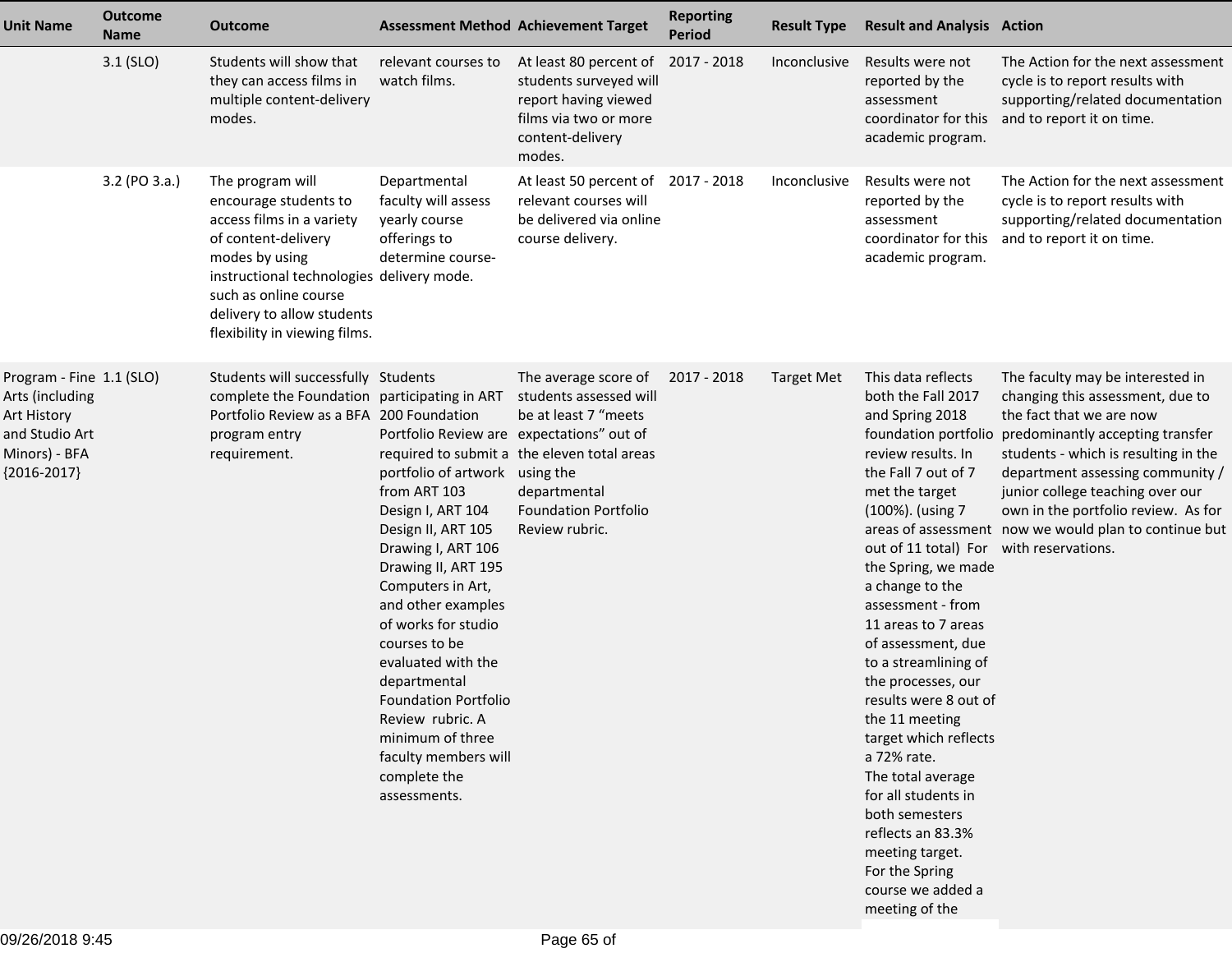| <b>Unit Name</b>                                                                                               | <b>Outcome</b><br><b>Name</b> | <b>Outcome</b>                                                                                                                                                                          | <b>Assessment Method Achievement Target</b>                                                                                                                                                                                                                                                                                                                                                                                                 |                                                                                                                                                                                             | <b>Reporting</b><br><b>Period</b> | <b>Result Type</b>       | <b>Result and Analysis Action</b>                                                                                                                                                                                                                                                                                                                                                                           |                                                                                                                                                                                                                                                                                                                                                                                                                                                                                                          |
|----------------------------------------------------------------------------------------------------------------|-------------------------------|-----------------------------------------------------------------------------------------------------------------------------------------------------------------------------------------|---------------------------------------------------------------------------------------------------------------------------------------------------------------------------------------------------------------------------------------------------------------------------------------------------------------------------------------------------------------------------------------------------------------------------------------------|---------------------------------------------------------------------------------------------------------------------------------------------------------------------------------------------|-----------------------------------|--------------------------|-------------------------------------------------------------------------------------------------------------------------------------------------------------------------------------------------------------------------------------------------------------------------------------------------------------------------------------------------------------------------------------------------------------|----------------------------------------------------------------------------------------------------------------------------------------------------------------------------------------------------------------------------------------------------------------------------------------------------------------------------------------------------------------------------------------------------------------------------------------------------------------------------------------------------------|
| Program - Fine 1.1 (SLO)<br>Arts (including<br>Art History<br>and Studio Art<br>Minors) - BFA<br>${2016-2017}$ |                               | Students will successfully Students<br>complete the Foundation participating in ART students assessed will<br>Portfolio Review as a BFA 200 Foundation<br>program entry<br>requirement. | Portfolio Review are expectations" out of<br>portfolio of artwork using the<br>from ART 103<br>Design I, ART 104<br>Design II, ART 105<br>Drawing I, ART 106<br>Drawing II, ART 195<br>Computers in Art,<br>and other examples<br>of works for studio<br>courses to be<br>evaluated with the<br>departmental<br><b>Foundation Portfolio</b><br>Review rubric. A<br>minimum of three<br>faculty members will<br>complete the<br>assessments. | The average score of<br>be at least 7 "meets<br>required to submit a the eleven total areas<br>departmental<br><b>Foundation Portfolio</b><br>Review rubric.                                | 2017 - 2018                       | <b>Target Met</b>        | their review. We<br>with the current<br>Canvas site will<br>provide a better<br>result in the future.                                                                                                                                                                                                                                                                                                       | students in ART 200 The faculty may be interested in<br>to prepare them for changing this assessment, due to<br>the fact that we are now<br>hope that this along predominantly accepting transfer<br>students - which is resulting in the<br>department assessing community /<br>junior college teaching over our<br>own in the portfolio review. As for<br>now we would plan to continue but<br>with reservations.                                                                                      |
|                                                                                                                | $2.1$ (SLO)                   | Students will complete<br>the written formal<br>analysis of one of their<br>works of art as required<br>in the Foundation<br>Portfolio Review as a BFA<br>program entry<br>requirement. | Students<br>participating in ART<br>200 Foundation<br>formal analysis of a<br>work of art focusing rubric.<br>on the formal<br>elements (line,<br>color, light, shape,<br>etc.) in a<br>composition.<br>Additionally, the<br>principles of design<br>(what pulls the<br>composition<br>together and makes<br>it work) are<br>discussed in the<br>formal analysis<br>which will be<br>evaluated by the                                       | The average score of<br>ART 200 students will<br>be at least a "3" on<br>Portfolio Review are the 1-4 scale using the<br>required to submit a departmental Formal<br><b>Analysis Review</b> | 2017 - 2018                       | <b>Target Not</b><br>Met | We use this<br>assessment as part<br>of the annual<br>review - a formal<br>analysis of one of<br>their artworks. We<br>are now seeing that<br>many of our<br>students are<br>woefully not<br>prepared for this<br>level of writing. We<br>are seeing the<br>lowest performing<br>area as identifying<br>strengths,<br>weaknesses and<br>areas of<br>improvement. On<br>the bright side, we<br>did see a 10% | We are in discussions to change<br>this evaluation into one that is<br>about identifying these areas. We<br>foundation portfolio would create a list of questions that<br>the students would use to identify<br>areas : use of emphasis, eye<br>movement, and what are<br>strengths/weaknesses. We also<br>think if may be best for us to<br>require an assessment of one of<br>their drawings or a design piece -<br>not allowing them to choose an<br>independent work. (too<br>emotionally connected) |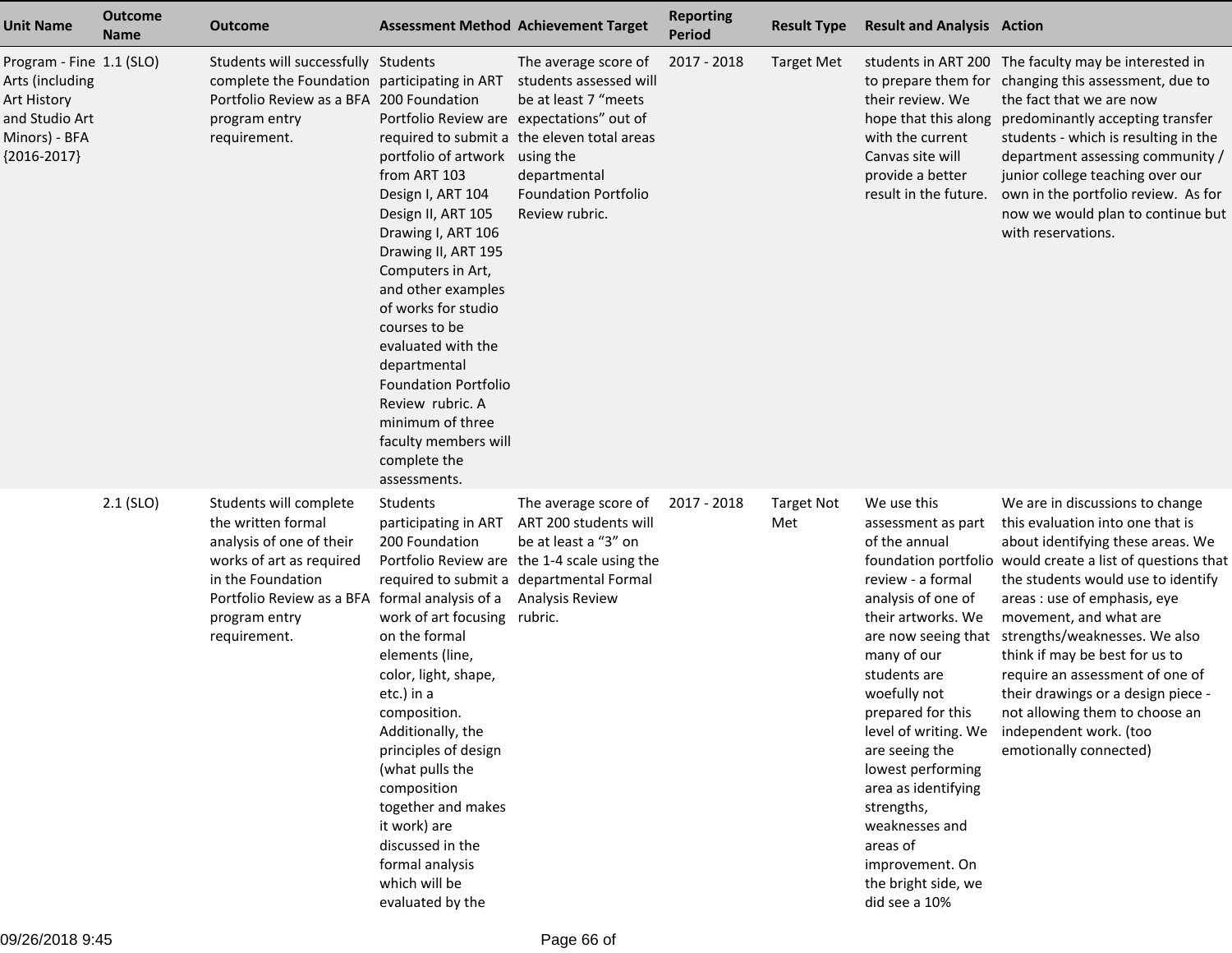| <b>Unit Name</b> | <b>Outcome</b><br><b>Name</b> | <b>Outcome</b>                                                                                                                                                                                                                                                                                                 | <b>Assessment Method Achievement Target</b>                                                                                                                                                                                                                                                                                                                                |                                                                                                                                                                                                                                  | <b>Reporting</b><br><b>Period</b> | <b>Result Type</b>       | <b>Result and Analysis Action</b>                                                                                                                                                                                                                                        |                                                                                                                                                                                                                                                                                                                                                                                                                                                                                     |
|------------------|-------------------------------|----------------------------------------------------------------------------------------------------------------------------------------------------------------------------------------------------------------------------------------------------------------------------------------------------------------|----------------------------------------------------------------------------------------------------------------------------------------------------------------------------------------------------------------------------------------------------------------------------------------------------------------------------------------------------------------------------|----------------------------------------------------------------------------------------------------------------------------------------------------------------------------------------------------------------------------------|-----------------------------------|--------------------------|--------------------------------------------------------------------------------------------------------------------------------------------------------------------------------------------------------------------------------------------------------------------------|-------------------------------------------------------------------------------------------------------------------------------------------------------------------------------------------------------------------------------------------------------------------------------------------------------------------------------------------------------------------------------------------------------------------------------------------------------------------------------------|
|                  | $2.1$ (SLO)                   | Students will complete<br>the written formal<br>analysis of one of their<br>works of art as required<br>in the Foundation<br>Portfolio Review as a BFA complete the<br>program entry<br>requirement.                                                                                                           | departmental<br><b>Formal Analysis</b><br>Review rubric. A<br>minimum of three<br>assessments.                                                                                                                                                                                                                                                                             | The average score of<br>ART 200 students will<br>be at least a "3" on<br>the 1-4 scale using the<br>faculty members will departmental Formal<br>Analysis Review<br>rubric.                                                       | 2017 - 2018                       | <b>Target Not</b><br>Met | increase over last<br>year.                                                                                                                                                                                                                                              | We are in discussions to change<br>this evaluation into one that is<br>about identifying these areas. We<br>would create a list of questions that<br>the students would use to identify<br>areas : use of emphasis, eye<br>movement, and what are<br>strengths/weaknesses. We also<br>think if may be best for us to<br>require an assessment of one of<br>their drawings or a design piece -<br>not allowing them to choose an<br>independent work. (too<br>emotionally connected) |
|                  | $3.1$ (SLO)                   | Students will effectively<br>display the combination<br>and synthesis of ideas<br>and the experience of<br>working in an imaginative will be assigned a<br>way as students create a<br>body of art through the<br>completion of a written<br>assignment in ART 300<br>Seminar: Process to<br>Synthesis course. | Students<br>participating in ART<br>300 Seminar:<br>written paper where the AAC&U Creative<br>they can express<br>creative thinking as<br>a response to<br>generating a<br>coherent body of<br>work. It will be<br>evaluated with the<br>AAC&U Creative<br><b>Thinking VALUE</b><br>Rubric. The<br>instructor of the<br>course will assess<br>each student<br>submissions. | The average score of<br>ART 300 students'<br>written papers will be<br>Process to Synthesis at least a "2" on the 0-<br>4 scale evaluated with<br>Thinking VALUE<br>Rubric.                                                      | 2017 - 2018                       | <b>Target Met</b>        | increase in score<br>good, the professor<br>of record worked<br>very hard to have<br>the majority of<br>students meet the<br>target. The total<br>average score is<br>2.88 and the highest<br>averages were 3.58<br>and 3.5 and the<br>lowest scores were<br>2.33 and 2. | This year saw a 13% We will continue this measure from<br>ART 300 Process to Synthesis<br>over last year-this is Seminar for next years assessment.                                                                                                                                                                                                                                                                                                                                 |
|                  | 4.1 (SLO)                     | Students enrolled in the<br>ART 313 Modern and<br>Contemporary Art course<br>will be assessed<br>according to the take-<br>home essay portion of<br>their final exam. In this<br>essay, students will be<br>required to compare and<br>contrast the works of<br>four 20th-century artists                      | rubric, students will<br>be assessed as to<br>how well they<br>defended their<br>thesis statement by<br>discussing a) the<br>external historical<br>context that<br>affected the<br>production of each                                                                                                                                                                     | Using the Art History The average score of<br>ART 313 students'<br>essays will be at least<br>2.5 or better using the<br>Art History rubric. A<br>separate rubric would<br>be completed for each<br>artist and then<br>averaged. | 2017 - 2018                       | <b>Target Not</b><br>Met | The class improved<br>from last year's<br>assessment but still<br>2018 class scored<br>an average of 2.43<br>compared to the<br>year's class.<br>Interpretations of                                                                                                      | We will continue this again next<br>year with modifications: The art<br>historian will scrap the take home<br>fell a little short. The essay in favor of an I-Search paper<br>project.<br>The I-Search paper is a research<br>paper that incorporates the process<br>2.19 average for last of research into a "portfolio" that<br>the student submits at the end of<br>the research/writing period. This<br>portfolio includes some questions                                       |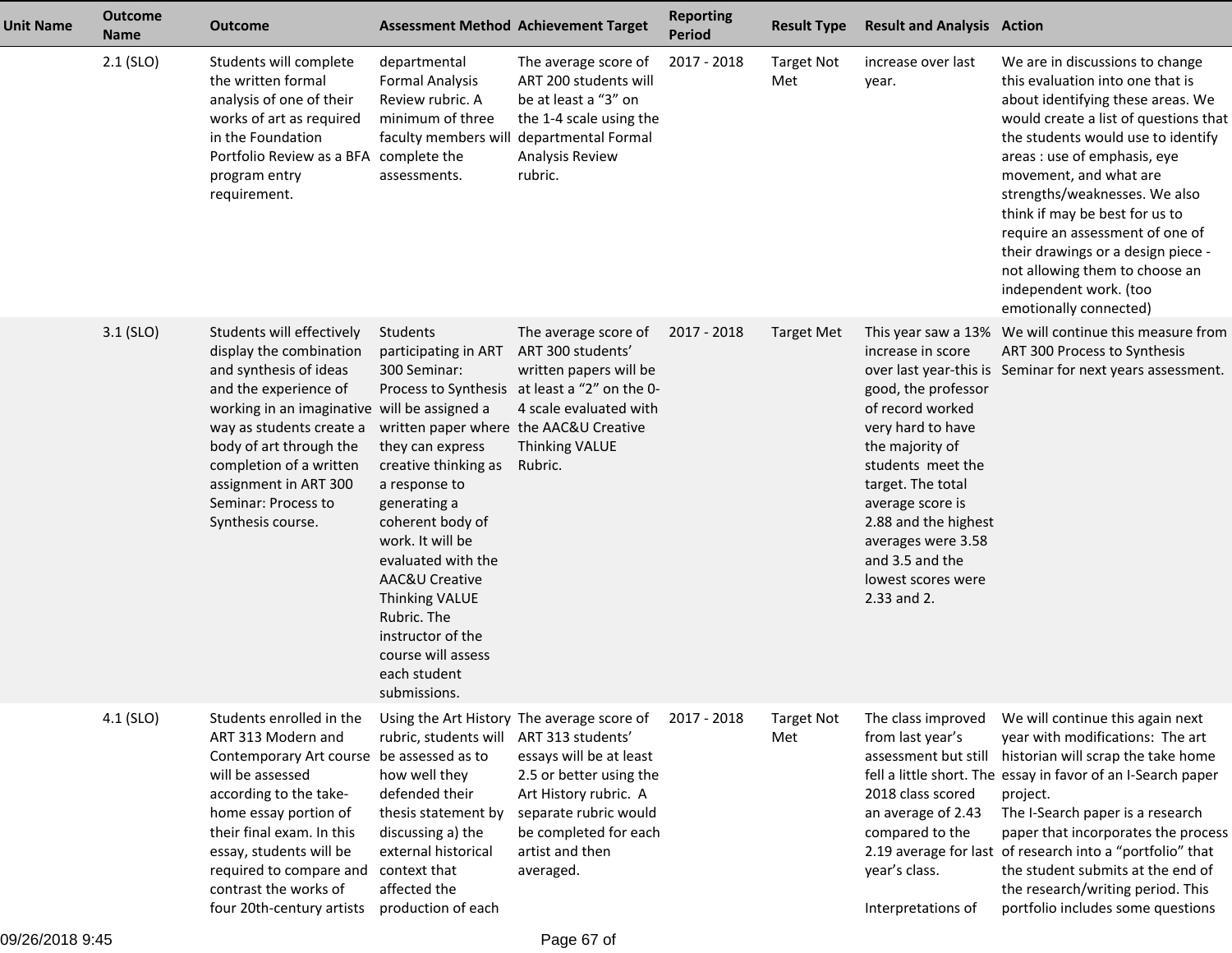| <b>Unit Name</b> | <b>Outcome</b><br><b>Name</b> | <b>Outcome</b>                                                                                             |                                                                                                                                                                                                    | <b>Assessment Method Achievement Target</b>                                                                                                                                                                                  | <b>Reporting</b><br><b>Period</b> | <b>Result Type</b>       | <b>Result and Analysis Action</b>                                                                                                                                                                                                                                                                                                                                                                                                                                                                                                                                                                                                                                                                              |                                                                                                                                                                                                                                                                                                                                                       |
|------------------|-------------------------------|------------------------------------------------------------------------------------------------------------|----------------------------------------------------------------------------------------------------------------------------------------------------------------------------------------------------|------------------------------------------------------------------------------------------------------------------------------------------------------------------------------------------------------------------------------|-----------------------------------|--------------------------|----------------------------------------------------------------------------------------------------------------------------------------------------------------------------------------------------------------------------------------------------------------------------------------------------------------------------------------------------------------------------------------------------------------------------------------------------------------------------------------------------------------------------------------------------------------------------------------------------------------------------------------------------------------------------------------------------------------|-------------------------------------------------------------------------------------------------------------------------------------------------------------------------------------------------------------------------------------------------------------------------------------------------------------------------------------------------------|
|                  | 4.1 (SLO)                     | in terms of their artistic<br>significance and influence work; b) the artistic<br>on later art or artists. | artist's body of<br>movement to which<br>the artist belonged;<br>c) the stylistic<br>by each artist; and<br>d) the aesthetic<br>impact made by<br>each artist to a later<br>generation of artists. | The average score of<br>ART 313 students'<br>essays will be at least<br>2.5 or better using the<br>Art History rubric. A<br>advancements made separate rubric would<br>be completed for each<br>artist and then<br>averaged. | 2017 - 2018                       | <b>Target Not</b><br>Met | the results were<br>to more specific<br>instructions,<br>students are relying<br>too much on<br>internet resources.<br>One student even<br>copied and pasted<br>her entire essay<br>straight from an<br>internet site (I did<br>not consider her<br>paper since it was<br>flagrant<br>plagiarism). This<br>leads to two<br>conclusions:<br>Students are not<br>skilled in taking<br>adequate notes and<br>so rely on the<br>shortcut of internet<br>"research."?<br>Students are not<br>using their required<br>textbooks-if they<br>bought a textbook<br>at all.<br>The internet is too<br>tempting for<br>students now-it is<br>simply too easy for<br>busy, stressed<br>undergrads not to<br>try shortcuts. | results: Even though that drives the student's research,<br>the actual research itself, the<br>better this year due finished paper, and a reflection<br>paper on what the student learned<br>from the whole process. We hope<br>that this would help improve the<br>student's learning and also result in<br>better data results.                     |
|                  | 5.1 (SAO)                     | Students successfully<br>complete the capstone<br>Senior Exhibition.                                       | Students are<br>required to<br>complete a Senior<br>Exhibition as part of<br>ART 499 Concept to<br>Exhibition: Senior<br>Seminar, the<br>department's                                              | The average score of<br>students assessed will<br>be at least 4 "meets<br>expectations" out of<br>the six total areas<br>using the<br>departmental Senior<br><b>Exhibition Review</b>                                        | 2017 - 2018                       | <b>Target Met</b>        | We began the fall<br>with the faculty<br>deciding to change<br>to number of areas<br>6 total to 5,                                                                                                                                                                                                                                                                                                                                                                                                                                                                                                                                                                                                             | We wish to continue to evaluate<br>this capstone exhibition that is<br>require by our accrediting body<br>which some modifications to the<br>to be assessed from set of questions. The faculty will<br>meet before the fall semester<br>therefore we would begins to discuss modifying the<br>see a change to the questions to better reflect not our |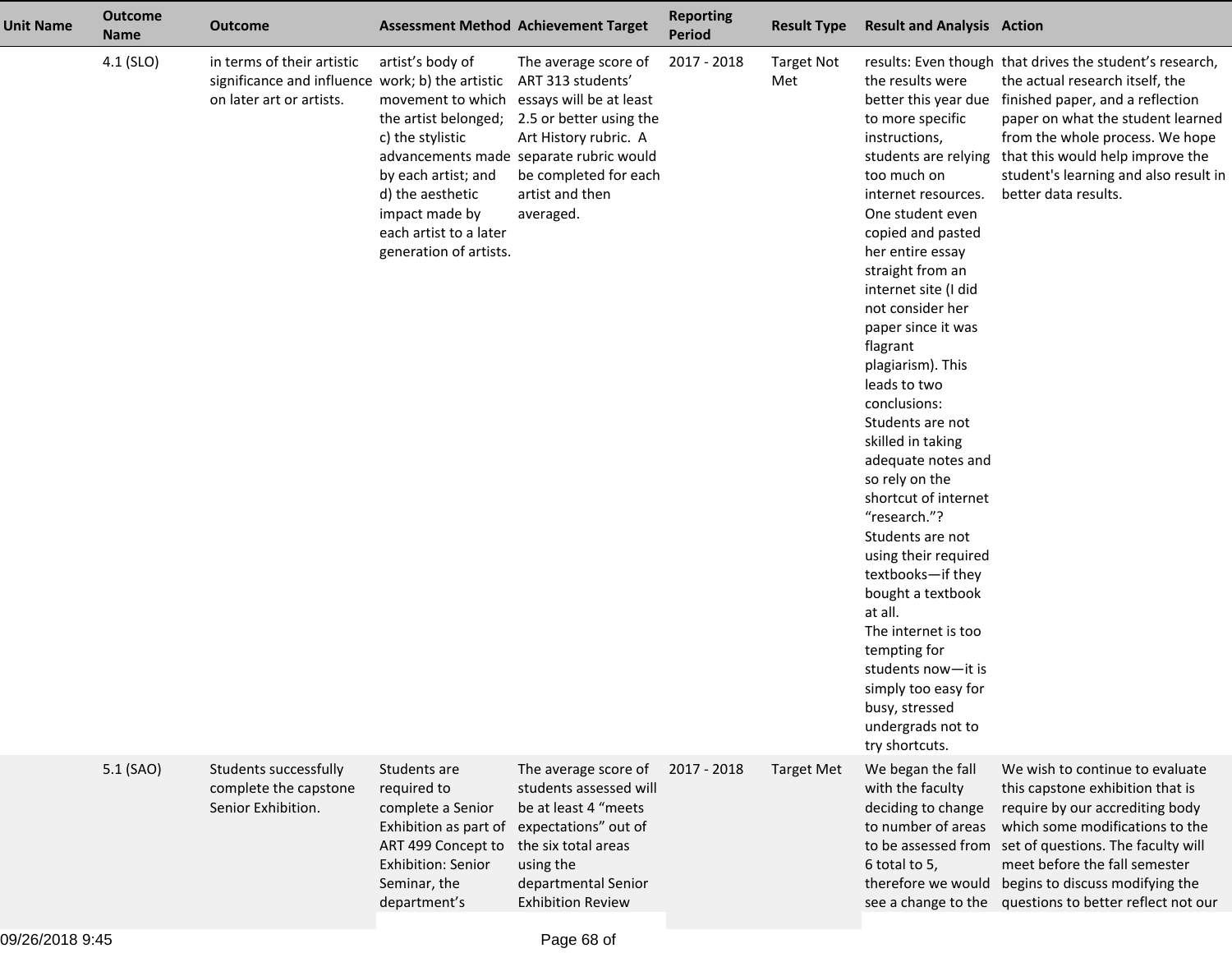| <b>Unit Name</b> | <b>Outcome</b><br><b>Name</b> | <b>Outcome</b>                                                       |                                                                                                                                                                                                                                                                                                                                                                                                                                                                                                                     | <b>Assessment Method Achievement Target</b>                       | <b>Reporting</b><br><b>Period</b> | <b>Result Type</b> | <b>Result and Analysis Action</b>                                                                                                                                                                                                                                                                                              |                                                                                                                                                                                                                 |
|------------------|-------------------------------|----------------------------------------------------------------------|---------------------------------------------------------------------------------------------------------------------------------------------------------------------------------------------------------------------------------------------------------------------------------------------------------------------------------------------------------------------------------------------------------------------------------------------------------------------------------------------------------------------|-------------------------------------------------------------------|-----------------------------------|--------------------|--------------------------------------------------------------------------------------------------------------------------------------------------------------------------------------------------------------------------------------------------------------------------------------------------------------------------------|-----------------------------------------------------------------------------------------------------------------------------------------------------------------------------------------------------------------|
|                  | 5.1 (SAO)                     | Students successfully<br>complete the capstone<br>Senior Exhibition. | capstone course.<br>The Senior<br>Exhibition is a<br>professional group<br>show of graduating<br>students which<br>presents a body of<br>artwork that is<br>aesthetically<br>coherent,<br>professionally<br>presented, and of an<br>advanced quality.<br>Selecting works,<br>completing final<br>projects, and<br>designing the<br>exhibition are<br>addressed and are<br>evaluated by the<br>departmental Senior<br><b>Exhibition Review</b><br>rubric. The Art and<br>Design faculty will<br>assess each student. | rubric.                                                           | 2017 - 2018                       | <b>Target Met</b>  | expectations' out of students.<br>6 measures to 3 out<br>of 5. The fall average<br>of the scores for 10<br>students were 3.18<br>and the spring<br>average for 4<br>students were 3.7.                                                                                                                                         | target: from 4 'meet expectations but the realities of our                                                                                                                                                      |
|                  |                               |                                                                      | Students<br>participating in ART students will score<br>499 Concept to<br><b>Exhibition: Senior</b><br>Seminar will be<br>given the Senior Exit<br>Survey to indirectly<br>evaluate their<br>learning, experience<br>as a student, and<br>provide the<br>department with<br>data for evaluating<br>effectiveness. The<br>department faculty<br>will evaluate the<br>surveys.                                                                                                                                        | 75% of participating<br>"Satisfied" on the<br>Senior Exit Survey. | 2017 - 2018                       | <b>Target Met</b>  | from both fall and<br>spring scored<br>survey. 8 students<br>were surveyed in<br>Fall 2107 with 56%<br>and 6 students in<br>Spring scored 100%.<br>The lowest score<br>was question #4,<br>were students<br>evaluate the<br>usefulness of the<br>ART 100 Art<br>Fundamentals<br>seminar to their<br>educational<br>experience. | 78% of the students  We will continue this assessment<br>and plan to address the ART 100<br>Art Fundamentals content to make<br>satisfied on the exit the 1 hour seminar more useful to<br>the general student. |
|                  | 5.2 (GEO 5.a.)                | Students will                                                        | Students enrolled in The average scores                                                                                                                                                                                                                                                                                                                                                                                                                                                                             |                                                                   | 2017 - 2018                       | <b>Target Met</b>  |                                                                                                                                                                                                                                                                                                                                |                                                                                                                                                                                                                 |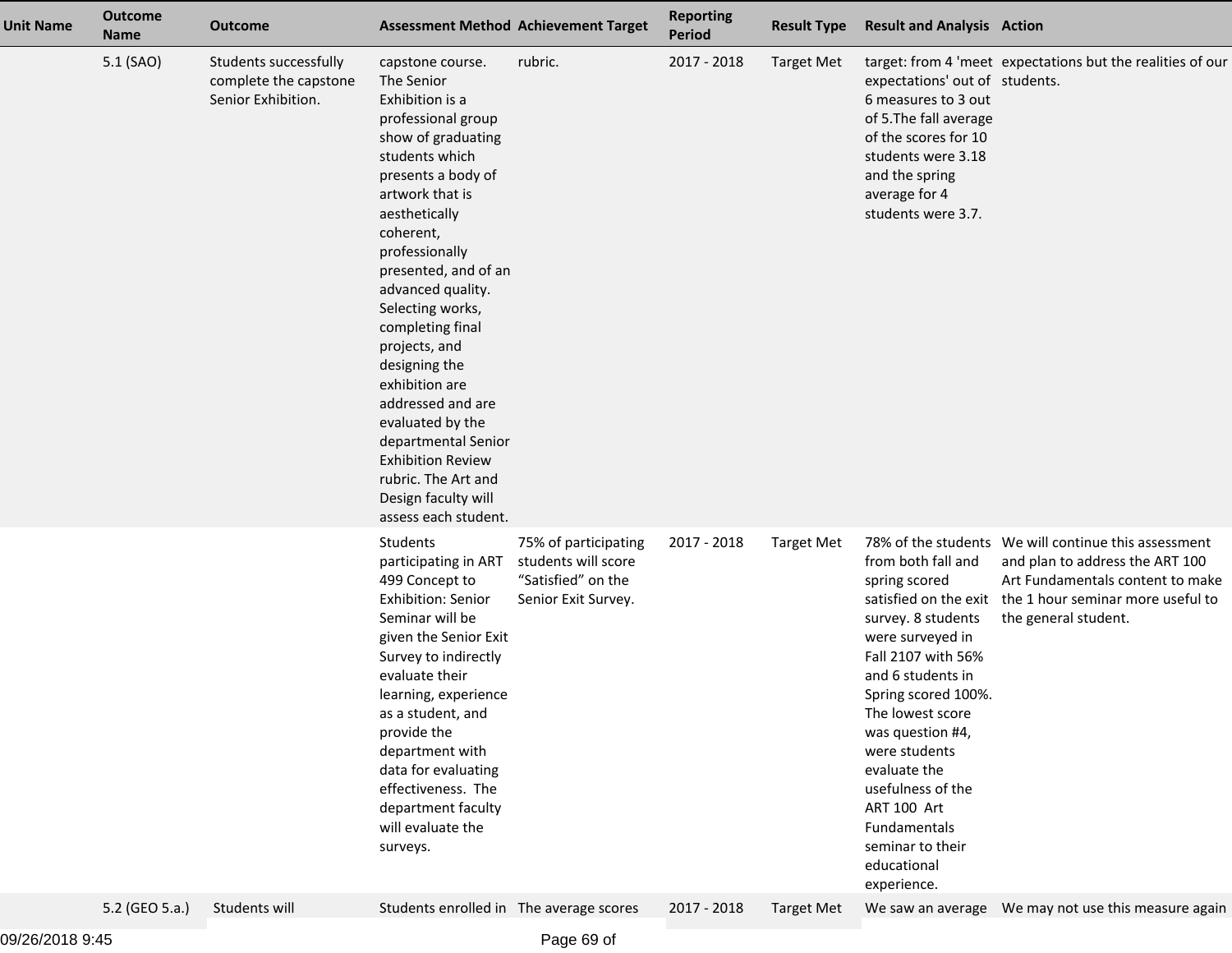| <b>Unit Name</b> | <b>Outcome</b><br><b>Name</b> | <b>Outcome</b>                                                                                                                                                                                                                                                                                              |                                                                                                                                                                                                                                                                                                                                                                                                                                                                  | <b>Assessment Method Achievement Target</b>                                                                                                                                             | <b>Reporting</b><br><b>Period</b> | <b>Result Type</b> | <b>Result and Analysis Action</b>                                                                                                                                                                                                                                                                                                                                                                                                     |                                                                                                                                                                                                                                                                                                                                                                                                                                                                                                                                                                                                                                                                                                                                                                                                                                                                                                                                                                                               |
|------------------|-------------------------------|-------------------------------------------------------------------------------------------------------------------------------------------------------------------------------------------------------------------------------------------------------------------------------------------------------------|------------------------------------------------------------------------------------------------------------------------------------------------------------------------------------------------------------------------------------------------------------------------------------------------------------------------------------------------------------------------------------------------------------------------------------------------------------------|-----------------------------------------------------------------------------------------------------------------------------------------------------------------------------------------|-----------------------------------|--------------------|---------------------------------------------------------------------------------------------------------------------------------------------------------------------------------------------------------------------------------------------------------------------------------------------------------------------------------------------------------------------------------------------------------------------------------------|-----------------------------------------------------------------------------------------------------------------------------------------------------------------------------------------------------------------------------------------------------------------------------------------------------------------------------------------------------------------------------------------------------------------------------------------------------------------------------------------------------------------------------------------------------------------------------------------------------------------------------------------------------------------------------------------------------------------------------------------------------------------------------------------------------------------------------------------------------------------------------------------------------------------------------------------------------------------------------------------------|
|                  | 5.2 (GEO 5.a.)                | demonstrate appropriate ART 499 will<br>interpersonal skills and<br>display an ability to work<br>effectively within diverse<br>groups while designing<br>publicity and in the<br>planning/hanging of the<br>group senior exhibition<br>as required in ART 499<br>Concept to Exhibition:<br>Senior Seminar. | complete an indirect on the 0-4 scale<br>online survey<br>assessing their<br>contribution and<br>peer review of their<br>teammate's efforts.<br>Also the faculty of<br>record will directly<br>assess each team<br>members'<br>contributions. These<br>two sources will be<br>combined and<br>evaluated using the<br>AAC&U Teamwork<br>VALUE Rubric by the<br>instructor of the<br>course.                                                                       | will be at least a "2.5"<br>evaluated with the<br>AAC&U Teamwork<br><b>VALUE Rubric.</b>                                                                                                | 2017 - 2018                       | <b>Target Met</b>  | of 3.02 on the<br>scores. The highest<br>scores in Fall 2017<br>were on<br>contributing to<br>meetings 3.8 and<br>Facilitates the<br>contribution of<br>team members<br>3.75. In spring 2018<br>our lowest score<br>was 2 for facilitates<br>contributions. This is<br>a problematic<br>measure because<br>seniors<br>participating in the<br>senior exhibition<br>don't always work<br>well together.                                | and seek another GEO evaluation<br>measure. I will consult the faculty<br>in the Fall and we will determine<br>our course of action.                                                                                                                                                                                                                                                                                                                                                                                                                                                                                                                                                                                                                                                                                                                                                                                                                                                          |
|                  | 6.1 (PO 2.d.)                 | The Mississippi University Visitors to the<br>for Women Galleries will Mississippi<br>contribute to the creative University for<br>economy of the<br>university community by<br>offering a diverse and<br>engaging series of annual<br>exhibitions.                                                         | <b>Women Galleries</b><br>will be asked to<br>complete the MUW<br>Galleries<br><b>Assessment Survey</b><br>questionnaire. The<br>focus will be on<br>reception attendees.<br>Using a gallery<br>rubric, gallery<br>visitors will assess<br>their level of<br>engagement or<br>satisfaction with the<br>exhibitions on<br>display. Rubrics will<br>be updated with<br>every change of<br>exhibition. The<br>other information<br>on the assessment<br>measurement | 70% of attendees<br>surveyed will choose<br>"satisfactory" with the<br>exhibitions by scoring<br>an average of "3" or<br>higher using the MUW<br><b>Galleries Assessment</b><br>Survey. | 2017 - 2018                       | <b>Target Met</b>  | a 98% of visitors to<br>the gallery chose<br>satisfactory-which<br>is very good. We<br>had good<br>attendance at the<br>various<br>programming<br>events for both<br>semesters. While I<br>few students take<br>advantage of more<br>than 2 events. This<br>is a good sign for<br>the popularity of<br>these events. The<br>reception<br>attendance was<br>better during the<br>spring semester,<br>Homecoming. We<br>renamed the big | We will continue the survey - Since<br>the biennial faculty exhibition will<br>be our Welty exhibition, we do not<br>have the financial expenses of<br>honoraria that we normally pay to<br>our outside artist. Instead, we will<br>use some of that money to host<br>three additional evening receptions<br>as part of our local outreach (one<br>for Lowndes County Alumni<br>do offer extra credit Chapter, one for CAFB, and the<br>to my students, very other for CVB, LINK, and PRAM).<br>Each group will have a wine and<br>cheese reception with a gallery talk<br>that features one or more of our<br>art faculty. The gallery director has<br>already contacted David Carter and<br>Julia Martyakova about a special<br>welcoming reception for CAFB<br>spouses in August to introduce<br>them to the cultural offerings<br>available to them at The W.<br>primarily because of The Memories of Eudora exhibition<br>received the most negative<br>comments. Our problem is that we |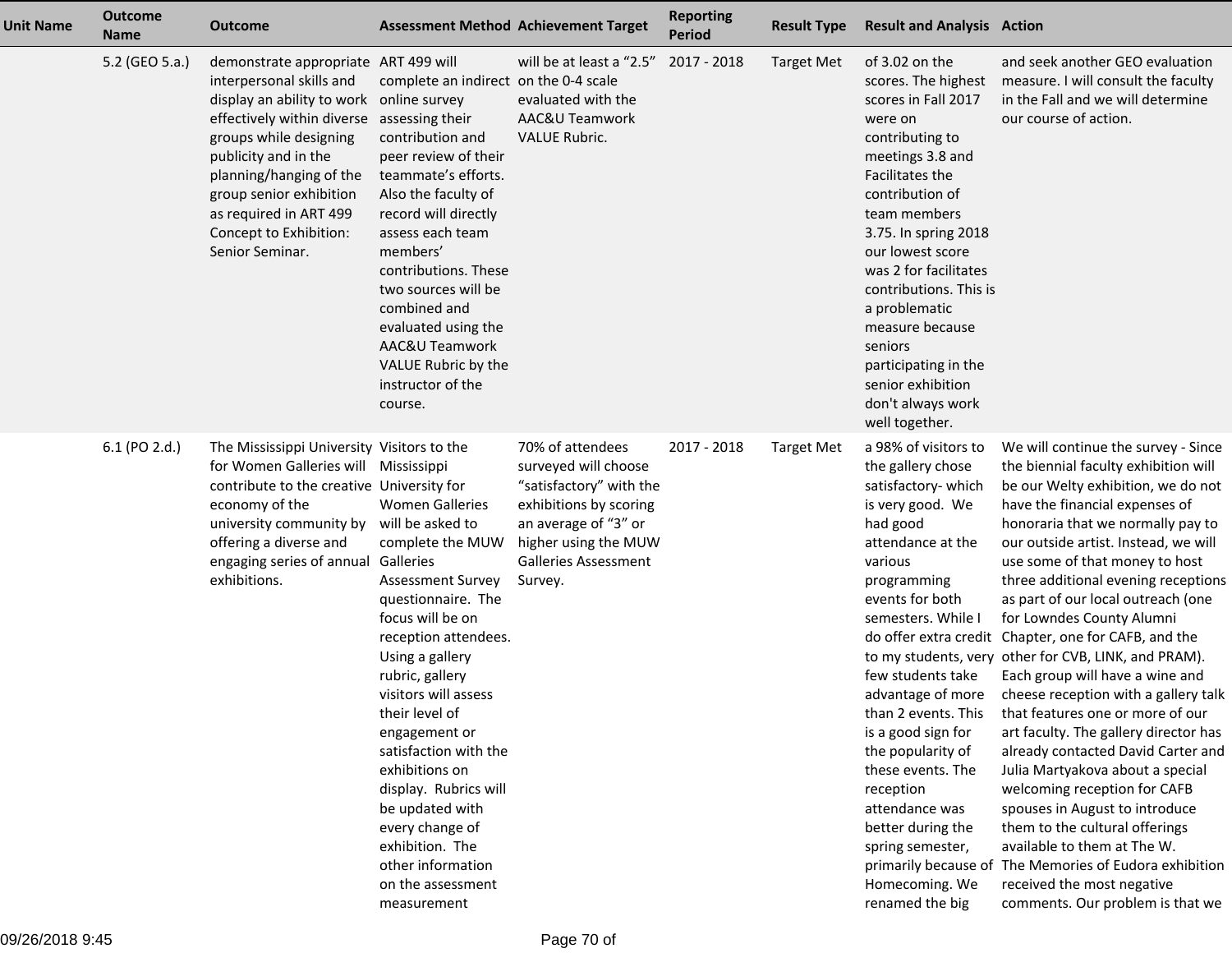| <b>Unit Name</b>                               | <b>Outcome</b><br><b>Name</b> | <b>Outcome</b>                                                                                                                                                                                                                                   |                                                                                                                                                                                                                                                                                       | <b>Assessment Method Achievement Target</b>                                                                                                                                                                                                                                                                                              | <b>Reporting</b><br><b>Period</b> | <b>Result Type</b> | <b>Result and Analysis Action</b>                                                                                                                                                                                                                                                                                                                                                                                                                                                                                                                                               |                                                                                                                                                                                                                                                                                                                                                                                                                                               |
|------------------------------------------------|-------------------------------|--------------------------------------------------------------------------------------------------------------------------------------------------------------------------------------------------------------------------------------------------|---------------------------------------------------------------------------------------------------------------------------------------------------------------------------------------------------------------------------------------------------------------------------------------|------------------------------------------------------------------------------------------------------------------------------------------------------------------------------------------------------------------------------------------------------------------------------------------------------------------------------------------|-----------------------------------|--------------------|---------------------------------------------------------------------------------------------------------------------------------------------------------------------------------------------------------------------------------------------------------------------------------------------------------------------------------------------------------------------------------------------------------------------------------------------------------------------------------------------------------------------------------------------------------------------------------|-----------------------------------------------------------------------------------------------------------------------------------------------------------------------------------------------------------------------------------------------------------------------------------------------------------------------------------------------------------------------------------------------------------------------------------------------|
|                                                | 6.1 (PO 2.d.)                 | The Mississippi University questionnaire will<br>for Women Galleries will be used to<br>contribute to the creative determine<br>economy of the<br>university community by<br>offering a diverse and<br>engaging series of annual<br>exhibitions. | demographics. The<br><b>MUW Galleries</b><br><b>Assessment Survey</b><br>questionnaire and<br>all pertaining data<br>will be assessed by<br>the Gallery Director<br>and gallery staff<br>members.                                                                                     | 70% of attendees<br>surveyed will choose<br>"satisfactory" with the<br>exhibitions by scoring<br>an average of "3" or<br>higher using the MUW<br><b>Galleries Assessment</b><br>Survey.                                                                                                                                                  | 2017 - 2018                       | <b>Target Met</b>  | locally popular<br>artists, both of<br>which created a big<br>draw. The student<br>show reception is<br>always well<br>attended because of<br>the families of the<br>students. The Welty<br>exhibition reception<br>is always plagued<br>with low attendance<br>due to the<br>Symposium. This<br>year, we scheduled<br>the reception so<br>that Symposium<br>attendees could<br>attend prior to the<br>dinner at Dr.<br>Richardson's. This<br>was an awkward<br>time for locals.<br>We had a number of<br>'first timers' assess<br>the exhibitions,<br>which is always<br>good. | gallery and featured own only five photographs by<br>Welty. For any future exhibition,<br>we can enhance the exhibition with<br>more in depth and expansive<br>didactic panels that include visuals.                                                                                                                                                                                                                                          |
| Program -<br>French -<br>Minor {2016-<br>2017} | $1.1$ (SLO)                   | Students will enhance<br>aural skills in French<br>through the use of<br>technological resources.                                                                                                                                                | Students will<br>demonstrate<br>increased aural skills 100 or 200 level<br>in French after<br>listening or watching exhibit at least a<br>films, excerpts from<br>audio-magazines,<br>clips in French.<br>French faculty will<br>assess with the<br>Aural<br>Comprehension<br>Rubric. | 70% of non-French<br>minors enrolled in FLF<br>French classes will<br>"minimum<br>understanding" after<br>websites, and video- listening to an audio-<br>clip or being shown a<br>video-clip in French.<br>The Aural<br><b>Comprehension Rubric</b><br>will measure aural<br>skills from a range of<br>"no understanding" to<br>"minimum | 2017 - 2018                       | Target Met         | 26 students took<br>French as non-<br>beginning of the<br>academic year,<br>there were no<br>minors, but at the<br>end of the academic<br>year one FLF 102<br>student declared a<br>French minor. This<br>student will be<br>assessed in the<br>French minor<br>category next<br>academic year). One                                                                                                                                                                                                                                                                            | There are several very talented<br>French students (four) who are<br>minors (Note: at the being encouraged to pursue cross<br>registration at MSU to complete a<br>minor in French. The French<br>teacher and I will try to guide them<br>in that direction.<br>At the end of the spring semester, a<br>student who completed FLF 102<br>declared a French minor. Next year<br>this student will be assessed in the<br>French minor category. |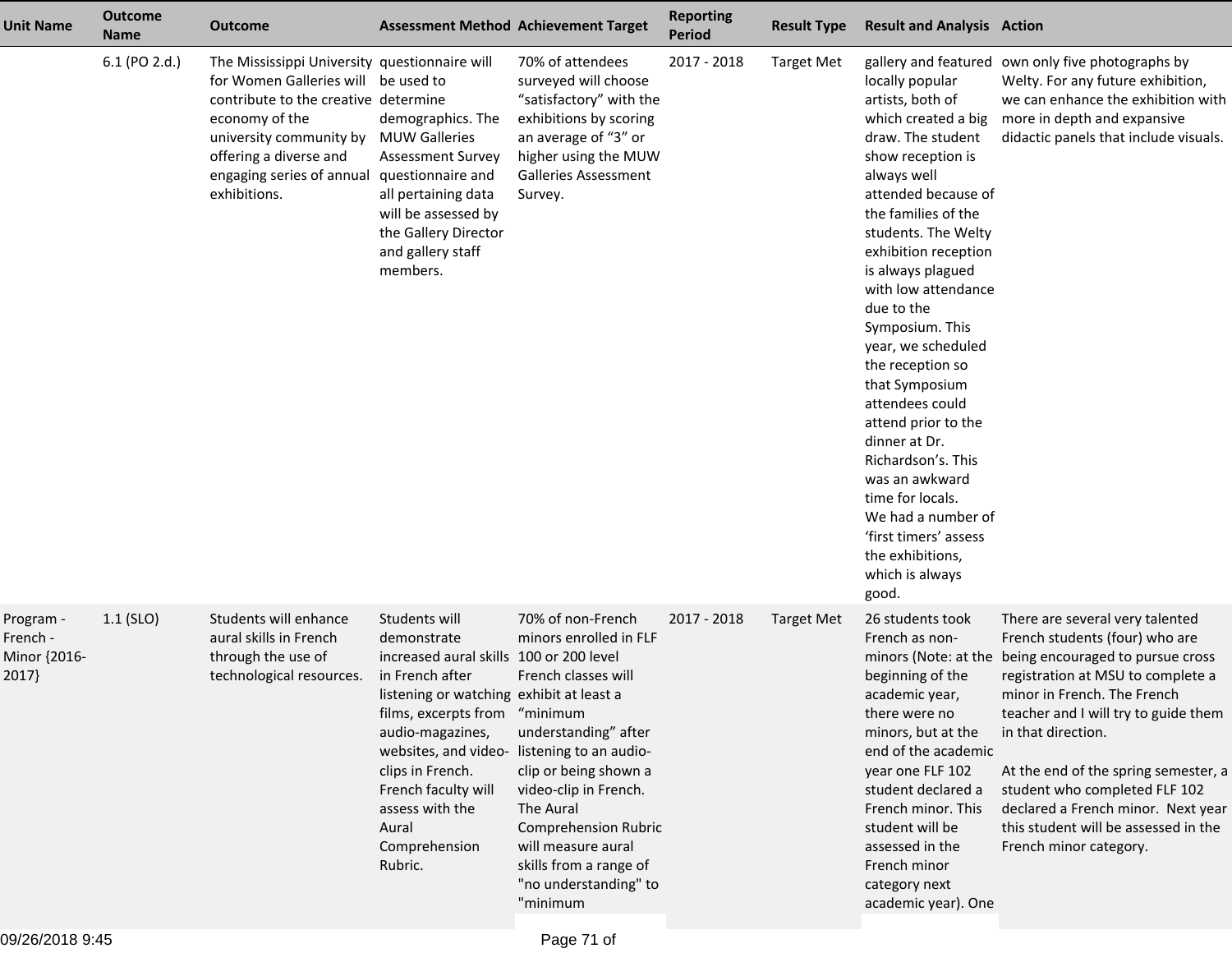| <b>Unit Name</b>                              | <b>Outcome</b><br><b>Name</b> | <b>Outcome</b>                                                                                    |                                                                                                                                                                                                                                                                                                                | <b>Assessment Method Achievement Target</b>                                                                                                                                                                                                                                                                                                                                                              | <b>Reporting</b><br><b>Period</b> | <b>Result Type</b> | <b>Result and Analysis Action</b>                                                                                                                                                                                                                                                                                                                                                                                                                                                |                                                                                                                                                                                                                                                                                                                                                                                                                                                                                       |
|-----------------------------------------------|-------------------------------|---------------------------------------------------------------------------------------------------|----------------------------------------------------------------------------------------------------------------------------------------------------------------------------------------------------------------------------------------------------------------------------------------------------------------|----------------------------------------------------------------------------------------------------------------------------------------------------------------------------------------------------------------------------------------------------------------------------------------------------------------------------------------------------------------------------------------------------------|-----------------------------------|--------------------|----------------------------------------------------------------------------------------------------------------------------------------------------------------------------------------------------------------------------------------------------------------------------------------------------------------------------------------------------------------------------------------------------------------------------------------------------------------------------------|---------------------------------------------------------------------------------------------------------------------------------------------------------------------------------------------------------------------------------------------------------------------------------------------------------------------------------------------------------------------------------------------------------------------------------------------------------------------------------------|
| Program -<br>French -<br>Minor {2016-<br>2017 | $1.1$ (SLO)                   | Students will enhance<br>aural skills in French<br>through the use of<br>technological resources. | Students will<br>demonstrate<br>increased aural skills understanding" to<br>in French after<br>listening or watching understanding."<br>films, excerpts from<br>audio-magazines,<br>websites, and video-<br>clips in French.<br>French faculty will<br>assess with the<br>Aural<br>Comprehension<br>Rubric.    | understanding" to<br>"proficient<br>"exemplary                                                                                                                                                                                                                                                                                                                                                           | 2017 - 2018                       | <b>Target Met</b>  | Spanish major took<br>French as an<br>allowed elective in<br>completed (six<br>students withdrew<br>without penalty or<br>withdrew passing).<br>26 of the 26<br>students scored<br>with the<br>Department Oral<br>Comprehension<br>Rubric met the<br>target.                                                                                                                                                                                                                     | There are several very talented<br>French students (four) who are<br>being encouraged to pursue cross<br>her curriculum) who registration at MSU to complete a<br>minor in French. The French<br>teacher and I will try to guide them<br>in that direction.<br>At the end of the spring semester, a<br>student who completed FLF 102<br>declared a French minor. Next year<br>this student will be assessed in the<br>French minor category.                                          |
|                                               |                               |                                                                                                   | Students will<br>demonstrate<br>increased aural skills 100 or 200 level<br>in French after<br>listening or watching least a "proficient<br>films, excerpts from<br>audio-magazines,<br>websites, and video-<br>clips in French.<br>French faculty will<br>assess with the<br>Aural<br>Comprehension<br>Rubric. | 80% of all French<br>minors enrolled in FLF<br>courses will exhibit at<br>understanding" after<br>listening to an audio-<br>clip<br>or being shown a<br>video-clip in French.<br>The Aural<br><b>Comprehension Rubric</b><br>will measure aural<br>skills from a range of<br>"no understanding" to<br>"minimum<br>understanding" to<br>"proficient<br>understanding" to<br>"exemplary<br>understanding." | 2017 - 2018                       | <b>Target Met</b>  | This past academic<br>year we did not<br>have any declared<br>French minors<br>Department Oral<br>Communication<br><b>Rubric Data</b><br>All French 101 &<br>102 Students - no<br>French minors****<br>Department Rubric<br>(Oral)<br>Α<br><b>FLF 101</b><br>1.04 (Exemplary)<br><b>FLF 102</b><br>1.00 (Exemplary)<br>B<br><b>FLF 101</b><br>1.12 (Exemplary)<br><b>FLF 102</b><br>1.36 (Exemplary)<br>C<br>FLF $101-$<br>Assessment data<br>missing for FLF 101.<br>Additional | We have four excellent French<br>students who have finished FLS<br>202, and would be excellent<br>minors. The French teacher and<br>the chair will try to persuade them<br>of the value of finishing their<br>remaining 15 hours at MSU.<br>Although none of the FLF 202<br>students decided to minor in<br>French (the drive to MSU was not<br>2017-18* worth it to them), one student who<br>finished FLF 102 in the spring<br>declared a minor at the end of the<br>academic year. |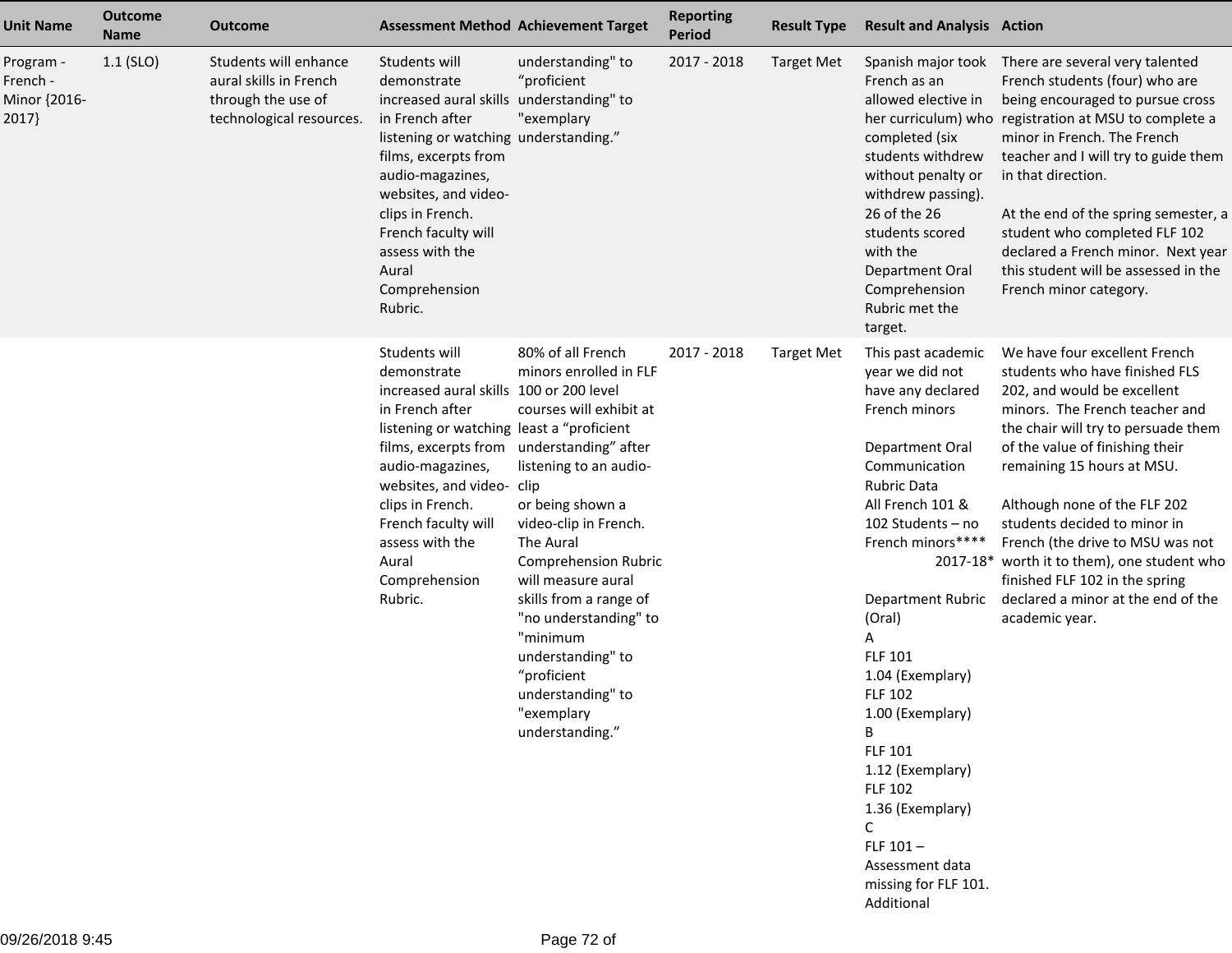| <b>Unit Name</b> | <b>Outcome</b><br><b>Name</b> | <b>Outcome</b> |                                                                                                                                                                                                                                                                                             | <b>Assessment Method Achievement Target</b>                                                                                                                                                                                                                                                                                                                                                                           | <b>Reporting</b><br><b>Period</b> | <b>Result Type</b> | <b>Result and Analysis Action</b>                                                                                                                                                                                                                                                                                                                                                                                                                                                                                                                                                                                                                                                                                         |                                                                                                                                                                                                                                                                                                                                                                                                                                                                              |
|------------------|-------------------------------|----------------|---------------------------------------------------------------------------------------------------------------------------------------------------------------------------------------------------------------------------------------------------------------------------------------------|-----------------------------------------------------------------------------------------------------------------------------------------------------------------------------------------------------------------------------------------------------------------------------------------------------------------------------------------------------------------------------------------------------------------------|-----------------------------------|--------------------|---------------------------------------------------------------------------------------------------------------------------------------------------------------------------------------------------------------------------------------------------------------------------------------------------------------------------------------------------------------------------------------------------------------------------------------------------------------------------------------------------------------------------------------------------------------------------------------------------------------------------------------------------------------------------------------------------------------------------|------------------------------------------------------------------------------------------------------------------------------------------------------------------------------------------------------------------------------------------------------------------------------------------------------------------------------------------------------------------------------------------------------------------------------------------------------------------------------|
|                  |                               |                | Students will<br>demonstrate<br>increased aural skills 100 or 200 level<br>in French after<br>listening or watching least a "proficient<br>audio-magazines,<br>websites, and video- clip<br>clips in French.<br>French faculty will<br>assess with the<br>Aural<br>Comprehension<br>Rubric. | 80% of all French<br>minors enrolled in FLF<br>courses will exhibit at<br>films, excerpts from understanding" after<br>listening to an audio-<br>or being shown a<br>video-clip in French.<br>The Aural<br><b>Comprehension Rubric</b><br>will measure aural<br>skills from a range of<br>"no understanding" to<br>"minimum<br>understanding" to<br>"proficient<br>understanding" to<br>"exemplary<br>understanding." | 2017 - 2018                       | <b>Target Met</b>  | information:<br>Student completed<br>FLF 101 with an A<br>grade<br><b>FLF 102</b><br>D<br><b>FLF 101</b><br>1.08 (Exemplary)<br><b>FLF 102</b><br>1.2 (Exemplary)<br>E<br>FLF 101<br>2.84 (Proficient)<br>FLF 102***<br>3.08 (Minimal)<br>F.<br>FLF 101<br>2.48 (Proficient)<br><b>FLF 102</b><br>1.84 (Exemplary)<br>G<br><b>FLF 101</b><br>2.44 (Proficient)<br><b>FLF 102</b><br>H<br><b>FLF 101</b><br>1.76 (Exemplary)<br><b>FLF 102</b><br>1.68 (Exemplary)<br><b>FLF 101</b><br>2.84 (Proficient)<br><b>FLF 102</b><br>2.64 (Proficient)<br><b>FLF 101</b><br>2.92 (barely<br>Proficient)<br><b>FLF 102</b><br>2.72 (Proficient)<br>K<br><b>FLF 101</b><br>2.84 (Proficient)<br><b>FLF 102</b><br>1.00 (Exemplary) | We have four excellent French<br>students who have finished FLS<br>202, and would be excellent<br>minors. The French teacher and<br>the chair will try to persuade them<br>of the value of finishing their<br>remaining 15 hours at MSU.<br>Although none of the FLF 202<br>students decided to minor in<br>French (the drive to MSU was not<br>worth it to them), one student who<br>finished FLF 102 in the spring<br>declared a minor at the end of the<br>academic year. |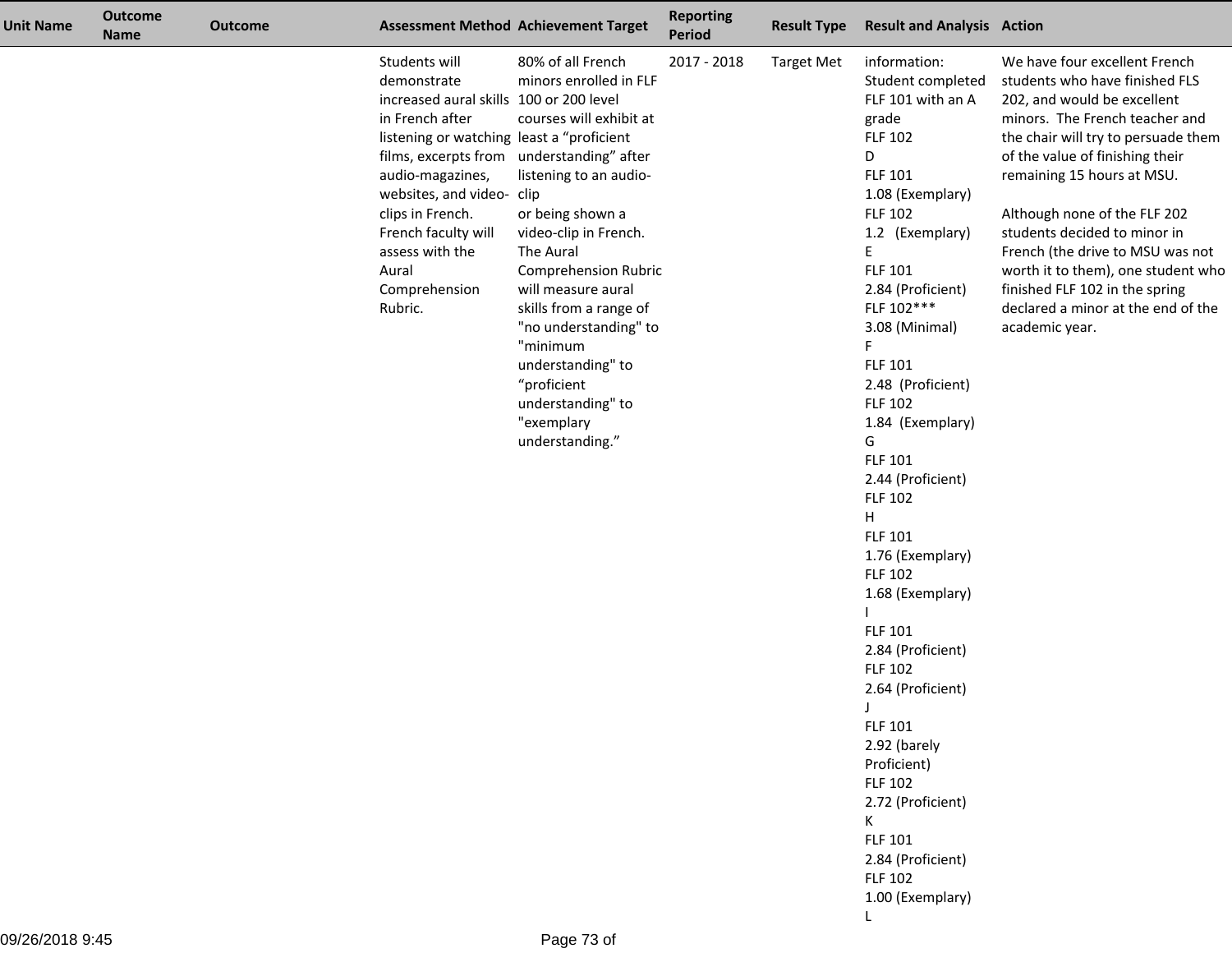| <b>Unit Name</b> | <b>Outcome</b><br><b>Name</b> | <b>Outcome</b> |                                                                                                                                                                                                                                                                                             | <b>Assessment Method Achievement Target</b>                                                                                                                                                                                                                                                                                                                                                                           | <b>Reporting</b><br><b>Period</b> | <b>Result Type</b> | <b>Result and Analysis Action</b>                                                                                                                                                                                                                                                                                                                                                                                                                                                                                                                                                                                                                                                                                                                                                    |                                                                                                                                                                                                                                                                                                                                                                                                                                                                                                  |
|------------------|-------------------------------|----------------|---------------------------------------------------------------------------------------------------------------------------------------------------------------------------------------------------------------------------------------------------------------------------------------------|-----------------------------------------------------------------------------------------------------------------------------------------------------------------------------------------------------------------------------------------------------------------------------------------------------------------------------------------------------------------------------------------------------------------------|-----------------------------------|--------------------|--------------------------------------------------------------------------------------------------------------------------------------------------------------------------------------------------------------------------------------------------------------------------------------------------------------------------------------------------------------------------------------------------------------------------------------------------------------------------------------------------------------------------------------------------------------------------------------------------------------------------------------------------------------------------------------------------------------------------------------------------------------------------------------|--------------------------------------------------------------------------------------------------------------------------------------------------------------------------------------------------------------------------------------------------------------------------------------------------------------------------------------------------------------------------------------------------------------------------------------------------------------------------------------------------|
|                  |                               |                | Students will<br>demonstrate<br>increased aural skills 100 or 200 level<br>in French after<br>listening or watching least a "proficient<br>audio-magazines,<br>websites, and video- clip<br>clips in French.<br>French faculty will<br>assess with the<br>Aural<br>Comprehension<br>Rubric. | 80% of all French<br>minors enrolled in FLF<br>courses will exhibit at<br>films, excerpts from understanding" after<br>listening to an audio-<br>or being shown a<br>video-clip in French.<br>The Aural<br><b>Comprehension Rubric</b><br>will measure aural<br>skills from a range of<br>"no understanding" to<br>"minimum<br>understanding" to<br>"proficient<br>understanding" to<br>"exemplary<br>understanding." | 2017 - 2018                       | <b>Target Met</b>  | <b>FLF 101</b><br>1.12 (Exemplary)<br><b>FLF 102</b><br>1.00 (Exemplary)<br>M<br><b>FLF 101</b><br>1.04 (Exemplary)<br><b>FLF 102</b><br>N<br>FLF 101<br>2.64<br>major**)<br><b>FLF 102</b><br>0<br>FLF 101 Student<br>did not take FLF 101<br>at MUW<br><b>FLF 102</b><br>3.08 (Minimum)<br>$p****$<br><b>FLF 101</b><br>Student<br>did not take FLF 101<br>at MUW<br><b>FLF 102</b><br>1.00 (Exemplary)<br>Q<br>FLF 101 Student<br>did not take FLF 101<br>at MUW<br><b>FLF 102</b><br>1.28 (Exemplary)<br>FLF 101 Notes: two<br>students withdrew<br>and received WP's.<br>The data covers 14<br>successful<br>completers,<br>although one of<br>them, student C, is<br>missing rubric data<br>FLF 101 range:<br>Department Rubric<br>- from 1.04 to 2.92<br>(all above target of | We have four excellent French<br>students who have finished FLS<br>202, and would be excellent<br>minors. The French teacher and<br>the chair will try to persuade them<br>of the value of finishing their<br>remaining 15 hours at MSU.<br>Although none of the FLF 202<br>students decided to minor in<br>French (the drive to MSU was not<br>(Proficient-Spanish worth it to them), one student who<br>finished FLF 102 in the spring<br>declared a minor at the end of the<br>academic year. |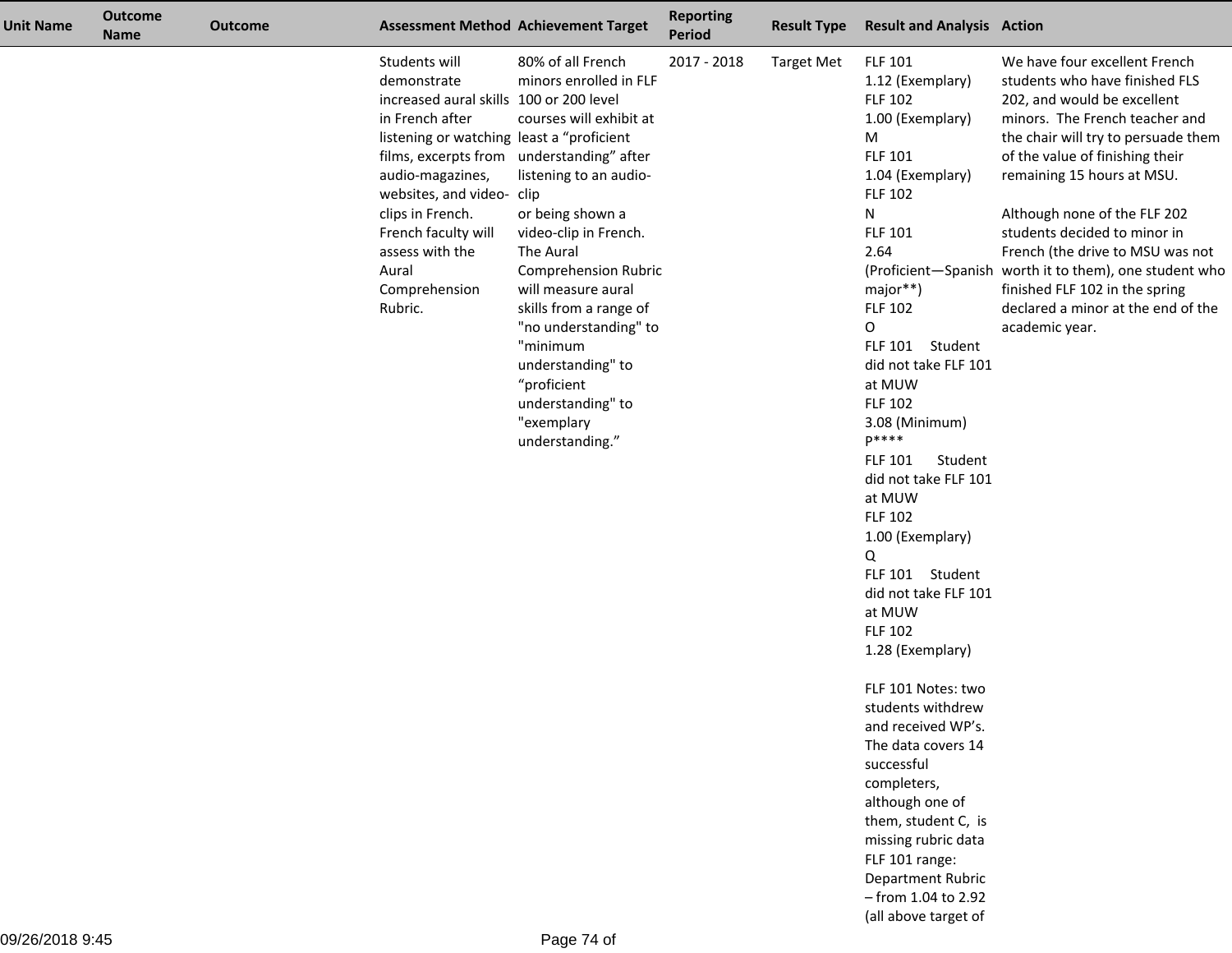| Unit Name | <b>Outcome</b><br><b>Name</b> | <b>Outcome</b> |                                                                                                                                                                                                                                                                                                                     | <b>Assessment Method Achievement Target</b>                                                                                                                                                                                                                                                                                                                                                      | <b>Reporting</b><br>Period | <b>Result Type</b> | <b>Result and Analysis Action</b>                                                                                                                                                                                                                                                                                                                                                                           |                                                                                                                                                                                                                                                                                                                                                                                                                                                                                                  |
|-----------|-------------------------------|----------------|---------------------------------------------------------------------------------------------------------------------------------------------------------------------------------------------------------------------------------------------------------------------------------------------------------------------|--------------------------------------------------------------------------------------------------------------------------------------------------------------------------------------------------------------------------------------------------------------------------------------------------------------------------------------------------------------------------------------------------|----------------------------|--------------------|-------------------------------------------------------------------------------------------------------------------------------------------------------------------------------------------------------------------------------------------------------------------------------------------------------------------------------------------------------------------------------------------------------------|--------------------------------------------------------------------------------------------------------------------------------------------------------------------------------------------------------------------------------------------------------------------------------------------------------------------------------------------------------------------------------------------------------------------------------------------------------------------------------------------------|
|           |                               |                | Students will<br>demonstrate<br>increased aural skills 100 or 200 level<br>in French after<br>listening or watching least a "proficient<br>films, excerpts from<br>audio-magazines,<br>websites, and video- clip<br>clips in French.<br>French faculty will<br>assess with the<br>Aural<br>Comprehension<br>Rubric. | 80% of all French<br>minors enrolled in FLF<br>courses will exhibit at<br>understanding" after<br>listening to an audio-<br>or being shown a<br>video-clip in French.<br>The Aural<br><b>Comprehension Rubric</b><br>will measure aural<br>skills from a range of<br>"no understanding" to<br>"minimum<br>understanding" to<br>"proficient<br>understanding" to<br>"exemplary<br>understanding." | 2017 - 2018                | <b>Target Met</b>  | "minimal")<br>FLF 101 average:<br>- 2.01 (well above<br>target average)<br>Department Rubric<br>- six students<br>scored "Exemplary"<br>category-between<br>1 and 1.99)<br>seven students<br>scored "Proficient"<br>category-between<br>2 and $2.99 -$<br>presumably<br>student C, who<br>earned an A in the<br>course, would also<br>have scored at least<br>"Proficient" on the<br>Departmental<br>Rubric | We have four excellent French<br>students who have finished FLS<br>Department Rubric - 202, and would be excellent<br>minors. The French teacher and<br>the chair will try to persuade them<br>of the value of finishing their<br>remaining 15 hours at MSU.<br>Although none of the FLF 202<br>students decided to minor in<br>French (the drive to MSU was not<br>worth it to them), one student who<br>finished FLF 102 in the spring<br>declared a minor at the end of the<br>academic year. |
|           |                               |                |                                                                                                                                                                                                                                                                                                                     |                                                                                                                                                                                                                                                                                                                                                                                                  |                            |                    | zero students<br>scored minimal (3),<br>or below (N/U, N/R,<br>or $I$ )                                                                                                                                                                                                                                                                                                                                     |                                                                                                                                                                                                                                                                                                                                                                                                                                                                                                  |
|           |                               |                |                                                                                                                                                                                                                                                                                                                     |                                                                                                                                                                                                                                                                                                                                                                                                  |                            |                    | FLF 102 Notes: one<br>student withdrew<br>and received a WP,<br>leaving 12 students<br>who finished the<br>semester. One<br>student actually<br>failed the semester,<br>but did not score<br>very poorly on the<br>two rubrics. This<br>student will have<br>the option of<br>beginning 201                                                                                                                 |                                                                                                                                                                                                                                                                                                                                                                                                                                                                                                  |

without having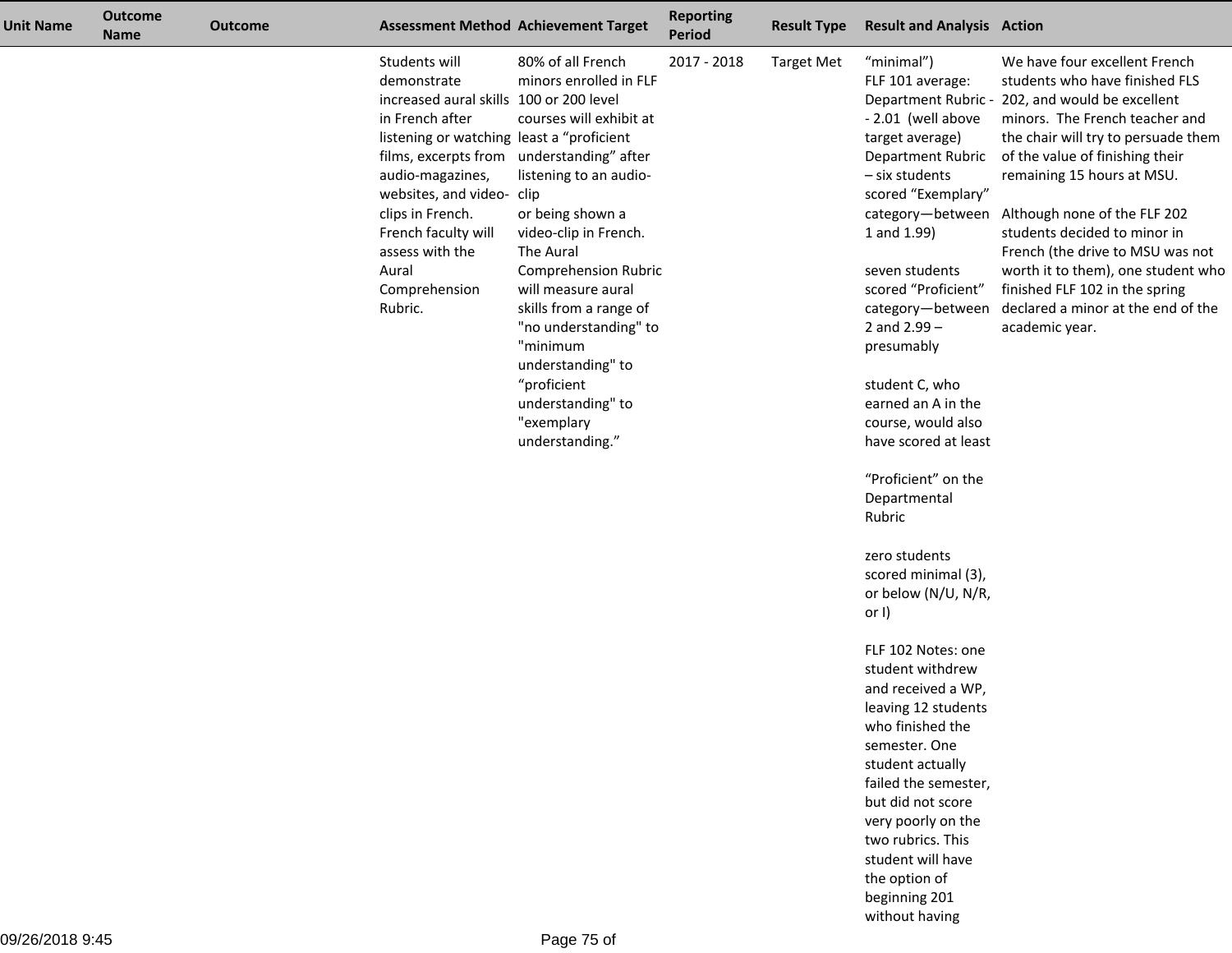| Unit Name | <b>Outcome</b><br><b>Name</b> | <b>Outcome</b> |                                                                                                                                                                                                                                                                                             | <b>Assessment Method Achievement Target</b>                                                                                                                                                                                                                                                                                                                                                                           | <b>Reporting</b><br><b>Period</b> | <b>Result Type</b> | <b>Result and Analysis Action</b>                                                                                                                                                                                                                                                                                                                                                                                                                                                                                                                                                                                                                                                                                                                                                           |                                                                                                                                                                                                                                                                                                                                                                                                                                                                                                                                                             |
|-----------|-------------------------------|----------------|---------------------------------------------------------------------------------------------------------------------------------------------------------------------------------------------------------------------------------------------------------------------------------------------|-----------------------------------------------------------------------------------------------------------------------------------------------------------------------------------------------------------------------------------------------------------------------------------------------------------------------------------------------------------------------------------------------------------------------|-----------------------------------|--------------------|---------------------------------------------------------------------------------------------------------------------------------------------------------------------------------------------------------------------------------------------------------------------------------------------------------------------------------------------------------------------------------------------------------------------------------------------------------------------------------------------------------------------------------------------------------------------------------------------------------------------------------------------------------------------------------------------------------------------------------------------------------------------------------------------|-------------------------------------------------------------------------------------------------------------------------------------------------------------------------------------------------------------------------------------------------------------------------------------------------------------------------------------------------------------------------------------------------------------------------------------------------------------------------------------------------------------------------------------------------------------|
|           |                               |                | Students will<br>demonstrate<br>increased aural skills 100 or 200 level<br>in French after<br>listening or watching least a "proficient<br>audio-magazines,<br>websites, and video- clip<br>clips in French.<br>French faculty will<br>assess with the<br>Aural<br>Comprehension<br>Rubric. | 80% of all French<br>minors enrolled in FLF<br>courses will exhibit at<br>films, excerpts from understanding" after<br>listening to an audio-<br>or being shown a<br>video-clip in French.<br>The Aural<br><b>Comprehension Rubric</b><br>will measure aural<br>skills from a range of<br>"no understanding" to<br>"minimum<br>understanding" to<br>"proficient<br>understanding" to<br>"exemplary<br>understanding." | 2017 - 2018                       | <b>Target Met</b>  | year's assessment<br>reveal interesting<br>information in this<br>student's progress.<br>FLF 102 range:<br>a "Minimal" 3.08.<br>This range meets<br>the target<br>requirement of "no<br>less than minimal"<br>for all 12 students.<br>FLF 102 average:<br>Department Rubric<br>$-1.68$ (more than<br>meets target)<br>Department Rubric:<br>Eight students<br>scored "Exemplary"<br>-between 1 and<br>1.99; three students<br>scored Proficient-<br>between 2 and 2.99<br>and one student<br>scored "Minimal"-<br>between 3 and 3.99.<br>If a student had an<br>N/U, N/R or I in any<br>category, that<br>she or he was<br>scored as "4" in that<br>category, or below<br>minimal.<br>*Although the<br>majority of<br>academic<br>assessment covers a<br>calendar year,<br>foreign language | passed 102, so next We have four excellent French<br>students who have finished FLS<br>follow through may 202, and would be excellent<br>minors. The French teacher and<br>the chair will try to persuade them<br>of the value of finishing their<br>remaining 15 hours at MSU.<br>Department Rubric Although none of the FLF 202<br>- from a perfect 1 to students decided to minor in<br>French (the drive to MSU was not<br>worth it to them), one student who<br>finished FLF 102 in the spring<br>declared a minor at the end of the<br>academic year. |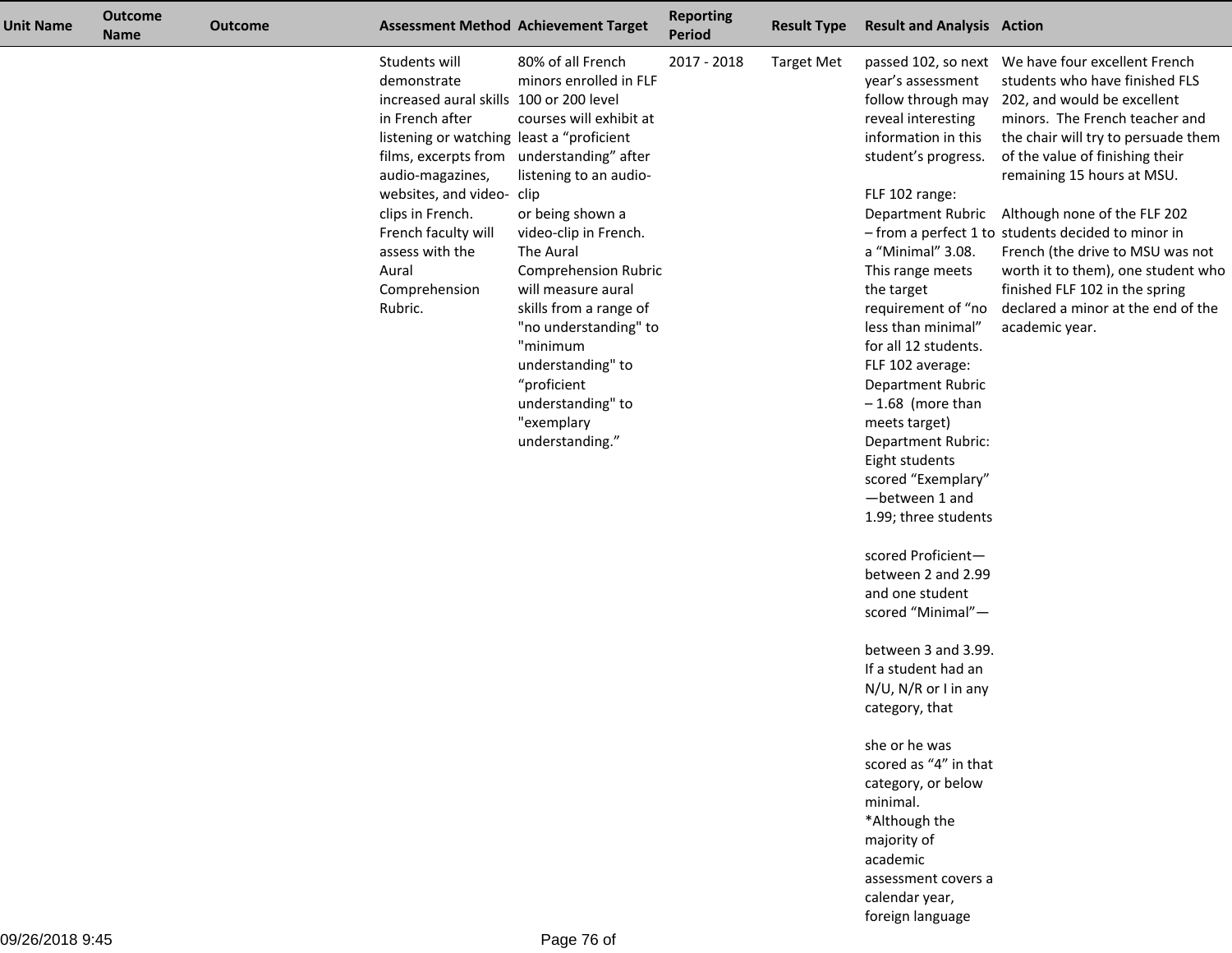| <b>Unit Name</b> | <b>Outcome</b><br>Name | <b>Outcome</b>                                                                                                                                                                                        |                                                                                                                                                                                                                                                                                             | <b>Assessment Method Achievement Target</b>                                                                                                                                                                                                                                                                                                                                                                           | <b>Reporting</b><br><b>Period</b> | <b>Result Type</b> | <b>Result and Analysis Action</b>                                                                                                                                                                                                                                                                                                                                                                                                                                                                                                                                                                       |                                                                                                                                                                                                                                                                                                                                                                                                                                                                                                  |
|------------------|------------------------|-------------------------------------------------------------------------------------------------------------------------------------------------------------------------------------------------------|---------------------------------------------------------------------------------------------------------------------------------------------------------------------------------------------------------------------------------------------------------------------------------------------|-----------------------------------------------------------------------------------------------------------------------------------------------------------------------------------------------------------------------------------------------------------------------------------------------------------------------------------------------------------------------------------------------------------------------|-----------------------------------|--------------------|---------------------------------------------------------------------------------------------------------------------------------------------------------------------------------------------------------------------------------------------------------------------------------------------------------------------------------------------------------------------------------------------------------------------------------------------------------------------------------------------------------------------------------------------------------------------------------------------------------|--------------------------------------------------------------------------------------------------------------------------------------------------------------------------------------------------------------------------------------------------------------------------------------------------------------------------------------------------------------------------------------------------------------------------------------------------------------------------------------------------|
|                  |                        |                                                                                                                                                                                                       | Students will<br>demonstrate<br>increased aural skills 100 or 200 level<br>in French after<br>listening or watching least a "proficient<br>audio-magazines,<br>websites, and video- clip<br>clips in French.<br>French faculty will<br>assess with the<br>Aural<br>Comprehension<br>Rubric. | 80% of all French<br>minors enrolled in FLF<br>courses will exhibit at<br>films, excerpts from understanding" after<br>listening to an audio-<br>or being shown a<br>video-clip in French.<br>The Aural<br><b>Comprehension Rubric</b><br>will measure aural<br>skills from a range of<br>"no understanding" to<br>"minimum<br>understanding" to<br>"proficient<br>understanding" to<br>"exemplary<br>understanding." | 2017 - 2018                       | <b>Target Met</b>  | (for trending data<br>purposes) assesses<br>the students from<br>fall to spring, since<br>that is the order<br>that the typical<br>student takes FLF<br>101 and FLF 102.<br>From this<br>assessment year<br>possible, data will<br>track individual<br>students (not by<br>name, but by an<br>alphabetic code) all<br>the way through the<br>four course<br>sequence.<br>**Spanish majors<br>are expected to take<br>electives from one<br>other language in<br>our department.<br>This student chose<br>to take only one<br>French class as an<br>elective.<br>***passed rubrics,<br>but failed course | We have four excellent French<br>students who have finished FLS<br>202, and would be excellent<br>minors. The French teacher and<br>the chair will try to persuade them<br>of the value of finishing their<br>remaining 15 hours at MSU.<br>Although none of the FLF 202<br>students decided to minor in<br>forward, as much as French (the drive to MSU was not<br>worth it to them), one student who<br>finished FLF 102 in the spring<br>declared a minor at the end of the<br>academic year. |
|                  | 2.1 (GEO 2.c.)         | French students enrolled A French faculty<br>in FLF 100 and 200 level<br>courses will demonstrate a written or oral<br>knowledge about the<br>variety of cultures in<br>French speaking<br>countries. | member will assess<br>student<br>presentation dealing on Intercultural<br>with cultural aspects Knowledge and<br>of a French speaking Competence.<br>country using the<br>AAC&U VALUE<br>Rubric on<br>Intercultural<br>Knowledge and<br>Competence.                                         | All French minors will<br>average at least the<br>following on the<br>AAC&U VALUE Rubric<br>In FLF 101 - no lower<br>than $1.5$<br>In FLF 102 - no lower<br>than 2.0                                                                                                                                                                                                                                                  | 2017 - 2018                       | Inconclusive       | this year, but it is<br>important to note<br>that 26 of 26 non-<br>minors, or 100%<br>met the targets set<br>for French minors.<br>Unfortunately our<br>one French minor<br>dropped it last<br>summer because of<br>the expense of                                                                                                                                                                                                                                                                                                                                                                      | We had NO MINORS The French teacher and the chair<br>are trying to persuade four<br>excellent French students who have<br>completed FLF 202 to declare a<br>minor and finish their coursework<br>at MSU.<br>None of the top 202 students we've<br>talked to have wanted to continue<br>their French studies by driving over<br>to MSU. However, at the end of<br>the spring semester, one student<br>declared the minor. She will be                                                             |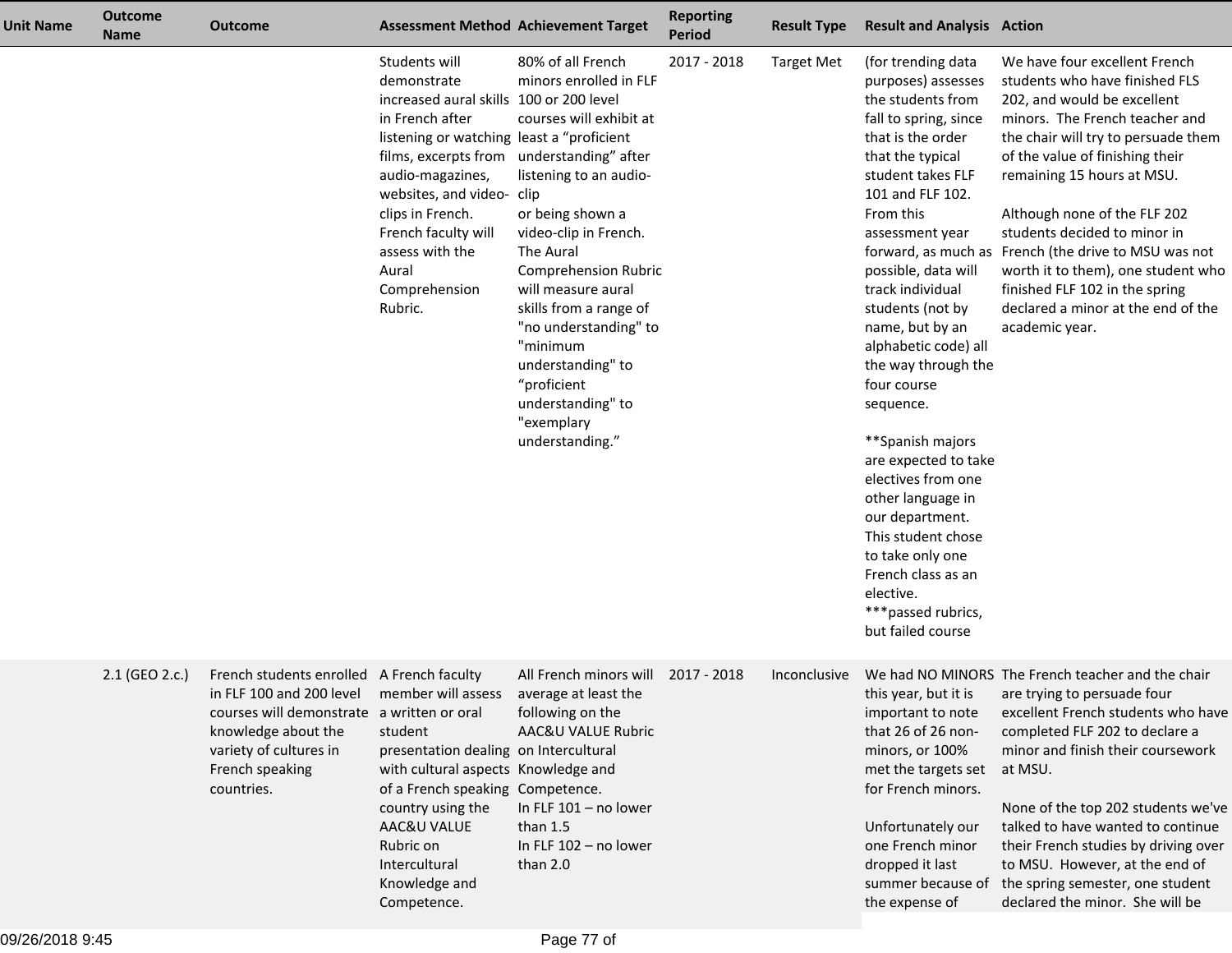| <b>Unit Name</b> | <b>Outcome</b><br><b>Name</b> | <b>Outcome</b>                                                                                                                                                                                        |                                                                                                                                                                                                                                                     | <b>Assessment Method Achievement Target</b>                                                                                                                                                                                                                                                                                 | <b>Reporting</b><br><b>Period</b> | <b>Result Type</b> | <b>Result and Analysis Action</b>                                                                                                                                                                                                                                                                                                                                                                                                       |                                                                                                                                                                                                                                                                                                                 |
|------------------|-------------------------------|-------------------------------------------------------------------------------------------------------------------------------------------------------------------------------------------------------|-----------------------------------------------------------------------------------------------------------------------------------------------------------------------------------------------------------------------------------------------------|-----------------------------------------------------------------------------------------------------------------------------------------------------------------------------------------------------------------------------------------------------------------------------------------------------------------------------|-----------------------------------|--------------------|-----------------------------------------------------------------------------------------------------------------------------------------------------------------------------------------------------------------------------------------------------------------------------------------------------------------------------------------------------------------------------------------------------------------------------------------|-----------------------------------------------------------------------------------------------------------------------------------------------------------------------------------------------------------------------------------------------------------------------------------------------------------------|
|                  | 2.1 (GEO 2.c.)                | French students enrolled A French faculty<br>in FLF 100 and 200 level<br>courses will demonstrate a written or oral<br>knowledge about the<br>variety of cultures in<br>French speaking<br>countries. | member will assess<br>student<br>presentation dealing on Intercultural<br>with cultural aspects Knowledge and<br>of a French speaking Competence.<br>country using the<br>AAC&U VALUE<br>Rubric on<br>Intercultural<br>Knowledge and<br>Competence. | All French minors will<br>average at least the<br>following on the<br>AAC&U VALUE Rubric<br>In FLF 101 - no lower<br>than $1.5$<br>In FLF 102 - no lower<br>than 2.0                                                                                                                                                        | 2017 - 2018                       | Inconclusive       | having to travel to<br>MSU to finish her<br>remaining 15 hours.                                                                                                                                                                                                                                                                                                                                                                         | assessed separately next year, but<br>will have the same alphabetic code.                                                                                                                                                                                                                                       |
|                  |                               |                                                                                                                                                                                                       | A French faculty<br>member will assess<br>a written or oral<br>student<br>with cultural aspects following on the<br>country using the<br>AAC&U VALUE<br>Rubric on<br>Intercultural<br>Knowledge and<br>Competence.                                  | All students taking FLF 2017 - 2018<br>100 level classes<br>(excluding French<br>minors) will average<br>presentation dealing collectively at least the<br>of a French speaking AAC&U VALUE Rubric<br>Intercultural<br>Knowledge and<br>Competence.<br>In FLF 101 - no lower<br>than 1<br>In FLF 102 - no lower<br>than 1.5 |                                   | <b>Target Met</b>  | Department Oral<br>Rubric Raw Data<br>All French 101 &<br>102 Students - no<br>French minors****<br>2017-18*<br>Department Rubric<br>AAC&U<br>(Oral)<br>Intercul. Knowledge<br>& Competence<br>Rubric<br>А<br><b>FLF 101</b><br>1.04 (Exemplary)<br>4<br><b>FLF 102</b><br>1.00 (Exemplary)<br>4<br>B<br>FLF 101<br>1.12 (Exemplary)<br>$\overline{4}$<br><b>FLF 102</b><br>1.36 (Exemplary)<br>4<br>C<br>FLF $101-$<br>Assessment data | The French teacher and I think that<br>expecting every French student to<br>Communication and meet the target score in every class<br>AAC&U Intercultural is unreasonable. Next year this<br>Achievement target should be 80%.<br>This year 87 percent of the non-<br>minor French students met the<br>targets. |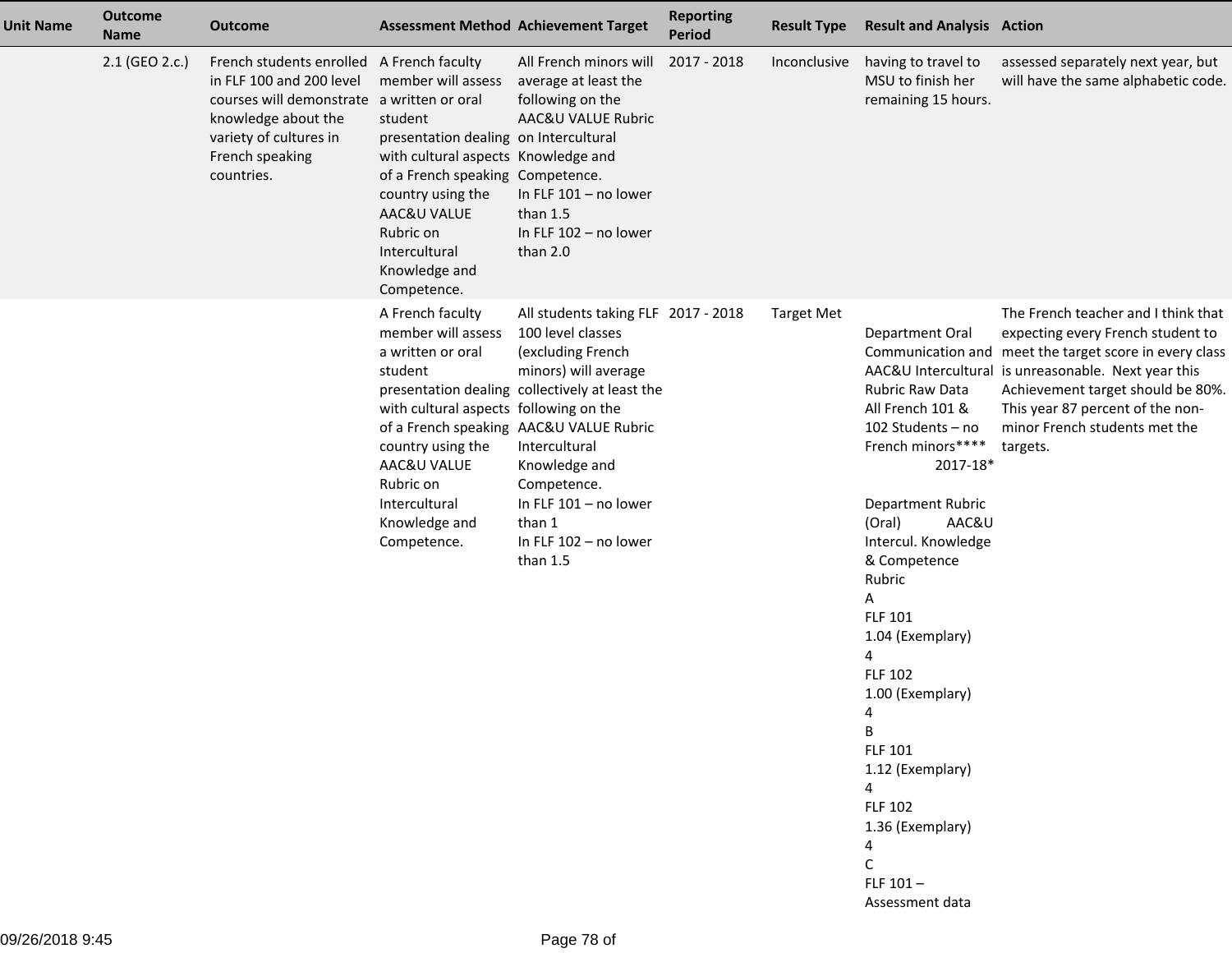| <b>Unit Name</b> | <b>Outcome</b><br><b>Name</b> | <b>Outcome</b> |                                                                                                                                                                                                                    | <b>Assessment Method Achievement Target</b>                                                                                                                                                                                                                                                                                   | <b>Reporting</b><br><b>Period</b> | <b>Result Type</b> | <b>Result and Analysis Action</b>                                                                                                                                                                                                                                                                                                                                                                                                                                                                                                                                                                                           |                                                                                                                                                                                                                                                                                                |
|------------------|-------------------------------|----------------|--------------------------------------------------------------------------------------------------------------------------------------------------------------------------------------------------------------------|-------------------------------------------------------------------------------------------------------------------------------------------------------------------------------------------------------------------------------------------------------------------------------------------------------------------------------|-----------------------------------|--------------------|-----------------------------------------------------------------------------------------------------------------------------------------------------------------------------------------------------------------------------------------------------------------------------------------------------------------------------------------------------------------------------------------------------------------------------------------------------------------------------------------------------------------------------------------------------------------------------------------------------------------------------|------------------------------------------------------------------------------------------------------------------------------------------------------------------------------------------------------------------------------------------------------------------------------------------------|
|                  |                               |                | A French faculty<br>member will assess<br>a written or oral<br>student<br>with cultural aspects following on the<br>country using the<br>AAC&U VALUE<br>Rubric on<br>Intercultural<br>Knowledge and<br>Competence. | All students taking FLF 2017 - 2018<br>100 level classes<br>(excluding French<br>minors) will average<br>presentation dealing collectively at least the<br>of a French speaking AAC&U VALUE Rubric<br>Intercultural<br>Knowledge and<br>Competence.<br>In FLF 101 - no lower<br>than 1<br>In FLF 102 - no lower<br>than $1.5$ |                                   | <b>Target Met</b>  | Additional<br>information:<br>Student completed<br>FLF 101 with an A<br>grade<br><b>FLF 102</b><br>D<br>FLF 101<br>1.08 (Exemplary)<br>3.7<br><b>FLF 102</b><br>1.2 (Exemplary)<br>4<br>Ε<br>FLF 101<br>2.84 (Proficient)<br>1.5<br>FLF 102***<br>3.08 (Minimal)<br>$\mathbf{1}$<br>F<br>FLF 101<br>2.48 (Proficient)<br>2.1<br><b>FLF 102</b><br>1.84 (Exemplary)<br>3<br>G<br>FLF 101<br>2.44 (Proficient)<br>$\overline{2}$<br><b>FLF 102</b><br>Н<br><b>FLF 101</b><br>1.76 (Exemplary)<br>3<br><b>FLF 102</b><br>1.68 (Exemplary)<br>3.7<br>FLF 101<br>2.84 (Proficient)<br>1.2<br><b>FLF 102</b><br>2.64 (Proficient) | missing for FLF 101. The French teacher and I think that<br>expecting every French student to<br>meet the target score in every class<br>is unreasonable. Next year this<br>Achievement target should be 80%.<br>This year 87 percent of the non-<br>minor French students met the<br>targets. |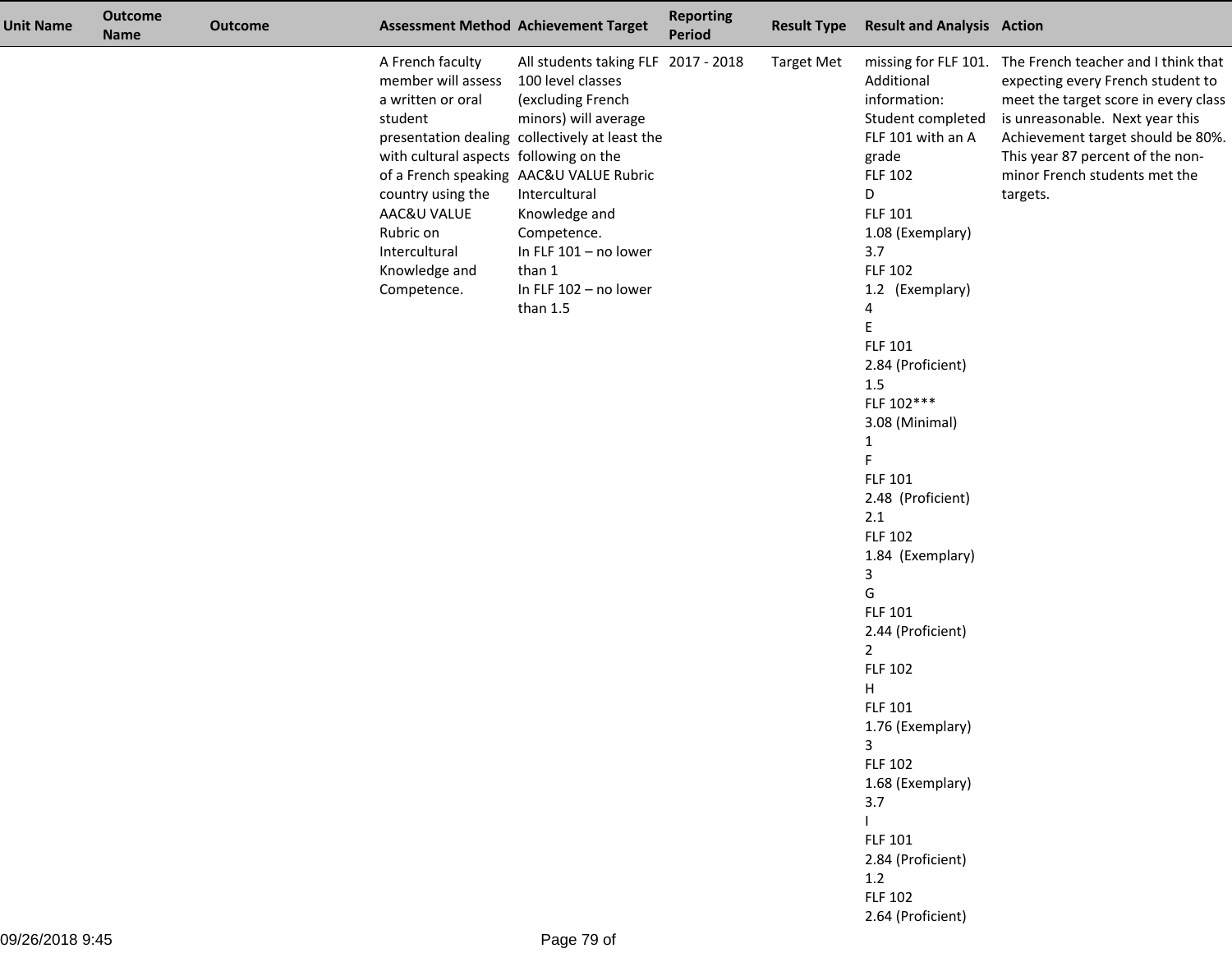| <b>Unit Name</b> | <b>Outcome</b><br><b>Name</b> | <b>Outcome</b> | <b>Assessment Method Achievement Target</b>                                                                                                                                                                        |                                                                                                                                                                                                                                                                                                                               | <b>Reporting</b><br><b>Period</b> | <b>Result Type</b> | <b>Result and Analysis Action</b>                                                                                                                                                                                                                                                                                                                                                                                                                                                                                                                                                                                                                                                         |                                                                                                                                                                                                                                                                          |
|------------------|-------------------------------|----------------|--------------------------------------------------------------------------------------------------------------------------------------------------------------------------------------------------------------------|-------------------------------------------------------------------------------------------------------------------------------------------------------------------------------------------------------------------------------------------------------------------------------------------------------------------------------|-----------------------------------|--------------------|-------------------------------------------------------------------------------------------------------------------------------------------------------------------------------------------------------------------------------------------------------------------------------------------------------------------------------------------------------------------------------------------------------------------------------------------------------------------------------------------------------------------------------------------------------------------------------------------------------------------------------------------------------------------------------------------|--------------------------------------------------------------------------------------------------------------------------------------------------------------------------------------------------------------------------------------------------------------------------|
|                  |                               |                | A French faculty<br>member will assess<br>a written or oral<br>student<br>with cultural aspects following on the<br>country using the<br>AAC&U VALUE<br>Rubric on<br>Intercultural<br>Knowledge and<br>Competence. | All students taking FLF 2017 - 2018<br>100 level classes<br>(excluding French<br>minors) will average<br>presentation dealing collectively at least the<br>of a French speaking AAC&U VALUE Rubric<br>Intercultural<br>Knowledge and<br>Competence.<br>In FLF 101 - no lower<br>than 1<br>In FLF 102 - no lower<br>than $1.5$ |                                   | <b>Target Met</b>  | 1.5<br>J<br><b>FLF 101</b><br>2.92 (barely<br>Proficient)<br>1.3<br><b>FLF 102</b><br>2.72 (Proficient)<br>2.2<br>K.<br><b>FLF 101</b><br>2.84 (Proficient)<br>$\mathbf{2}$<br><b>FLF 102</b><br>1.00 (Exemplary)<br>4<br><b>FLF 101</b><br>1.12 (Exemplary)<br>4<br><b>FLF 102</b><br>1.00 (Exemplary)<br>4<br>M<br><b>FLF 101</b><br>1.04 (Exemplary)<br>3.8<br><b>FLF 102</b><br>N<br><b>FLF 101</b><br>2.64<br>(Proficient-Spanish<br>major**)<br>3.4<br><b>FLF 102</b><br>$\circ$<br>FLF 101 Student<br>did not take FLF 101<br>at MUW<br><b>FLF 102</b><br>3.08 (Minimum)<br>$\mathbf{1}$<br>p****<br><b>FLF 101</b><br>Student<br>did not take FLF 101<br>at MUW<br><b>FLF 102</b> | The French teacher and I think that<br>expecting every French student to<br>meet the target score in every class<br>is unreasonable. Next year this<br>Achievement target should be 80%<br>This year 87 percent of the non-<br>minor French students met the<br>targets. |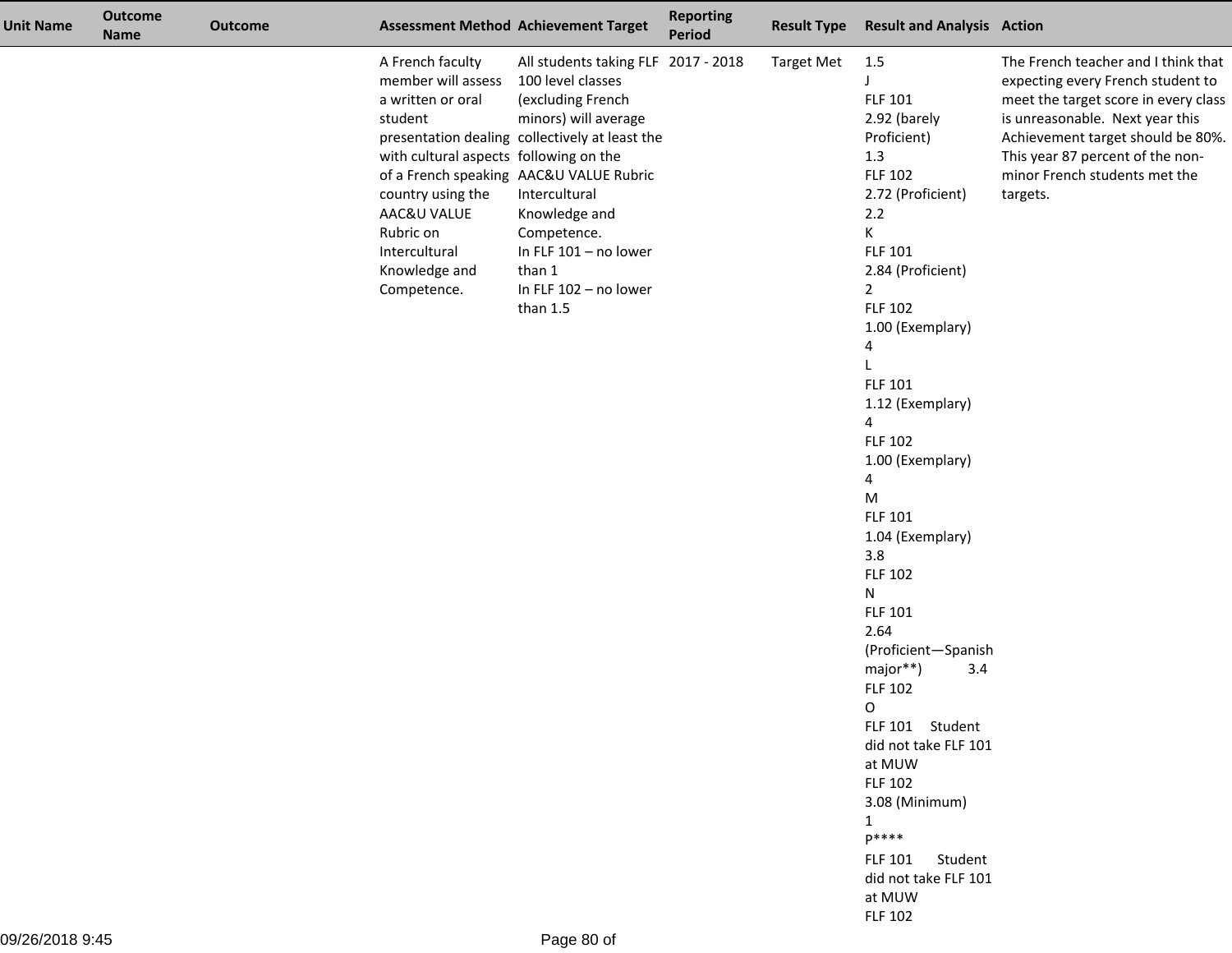| <b>Unit Name</b> | <b>Outcome</b><br><b>Name</b> | <b>Outcome</b> | <b>Assessment Method Achievement Target</b>                                                                                                                                                                        |                                                                                                                                                                                                                                                                                                                               | <b>Reporting</b><br><b>Period</b> | <b>Result Type</b> | <b>Result and Analysis Action</b>                                                                                                                                                                                                                                                                                                                                                                                                                                                                                                                                                                                                                                                                                 |                                                                                                                                                                                                                                                                                               |
|------------------|-------------------------------|----------------|--------------------------------------------------------------------------------------------------------------------------------------------------------------------------------------------------------------------|-------------------------------------------------------------------------------------------------------------------------------------------------------------------------------------------------------------------------------------------------------------------------------------------------------------------------------|-----------------------------------|--------------------|-------------------------------------------------------------------------------------------------------------------------------------------------------------------------------------------------------------------------------------------------------------------------------------------------------------------------------------------------------------------------------------------------------------------------------------------------------------------------------------------------------------------------------------------------------------------------------------------------------------------------------------------------------------------------------------------------------------------|-----------------------------------------------------------------------------------------------------------------------------------------------------------------------------------------------------------------------------------------------------------------------------------------------|
|                  |                               |                | A French faculty<br>member will assess<br>a written or oral<br>student<br>with cultural aspects following on the<br>country using the<br>AAC&U VALUE<br>Rubric on<br>Intercultural<br>Knowledge and<br>Competence. | All students taking FLF 2017 - 2018<br>100 level classes<br>(excluding French<br>minors) will average<br>presentation dealing collectively at least the<br>of a French speaking AAC&U VALUE Rubric<br>Intercultural<br>Knowledge and<br>Competence.<br>In FLF $101 - no lower$<br>than 1<br>In FLF 102 - no lower<br>than 1.5 |                                   | <b>Target Met</b>  | 1.00 (Exemplary)<br>4<br>Q<br>FLF 101 Student<br>at MUW<br><b>FLF 102</b><br>1.28 (Exemplary)<br>3.5<br>FLF 101 Notes: two<br>students withdrew<br>and received WP's.<br>The data covers 14<br>successful<br>completers,<br>although one of<br>them, student C, is<br>missing rubric data<br>FLF 101 range:<br>Department Rubric<br>$-$ from 1.04 to 2.92<br>(all above target of<br>3, which is<br>"minimal")<br>FLF 101 average:<br>Department Rubric -<br>- 2.01 (well above<br>target average)<br>Department Rubric<br>- six students<br>scored "Exemplary"<br>category-between<br>1 and 1.99)<br>seven students<br>scored "Proficient"<br>category-between<br>2 and $2.99 -$<br>presumably<br>student C, who | The French teacher and I think that<br>expecting every French student to<br>meet the target score in every class<br>is unreasonable. Next year this<br>did not take FLF 101 Achievement target should be 80%<br>This year 87 percent of the non-<br>minor French students met the<br>targets. |
|                  |                               |                |                                                                                                                                                                                                                    |                                                                                                                                                                                                                                                                                                                               |                                   |                    | earned an A in the<br>course, would also<br>have scored at least                                                                                                                                                                                                                                                                                                                                                                                                                                                                                                                                                                                                                                                  |                                                                                                                                                                                                                                                                                               |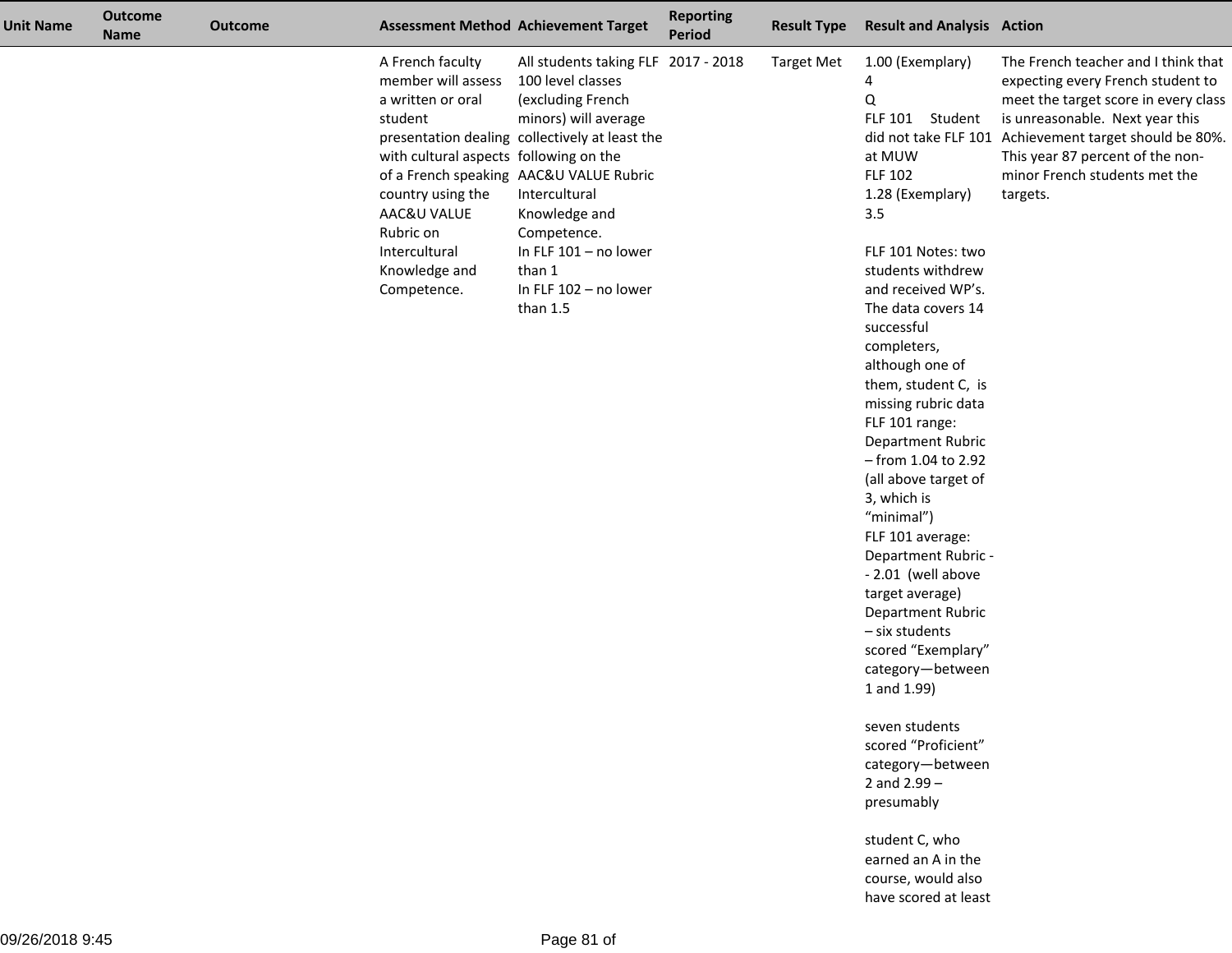| <b>Unit Name</b> | <b>Outcome</b><br><b>Name</b> | <b>Outcome</b> |                                                                                                                                                                                                                    | <b>Assessment Method Achievement Target</b>                                                                                                                                                                                                                                                                                     | <b>Reporting</b><br><b>Period</b> | <b>Result Type</b> | <b>Result and Analysis Action</b>                                                                                                                                                                                                                                                                                                                                                                                                                                                                                                                                                                                                                                                                                                                                                                                                                                                      |                                                                                                                                                                                                                                                                                              |
|------------------|-------------------------------|----------------|--------------------------------------------------------------------------------------------------------------------------------------------------------------------------------------------------------------------|---------------------------------------------------------------------------------------------------------------------------------------------------------------------------------------------------------------------------------------------------------------------------------------------------------------------------------|-----------------------------------|--------------------|----------------------------------------------------------------------------------------------------------------------------------------------------------------------------------------------------------------------------------------------------------------------------------------------------------------------------------------------------------------------------------------------------------------------------------------------------------------------------------------------------------------------------------------------------------------------------------------------------------------------------------------------------------------------------------------------------------------------------------------------------------------------------------------------------------------------------------------------------------------------------------------|----------------------------------------------------------------------------------------------------------------------------------------------------------------------------------------------------------------------------------------------------------------------------------------------|
|                  |                               |                | A French faculty<br>member will assess<br>a written or oral<br>student<br>with cultural aspects following on the<br>country using the<br>AAC&U VALUE<br>Rubric on<br>Intercultural<br>Knowledge and<br>Competence. | All students taking FLF 2017 - 2018<br>100 level classes<br>(excluding French<br>minors) will average<br>presentation dealing collectively at least the<br>of a French speaking AAC&U VALUE Rubric<br>Intercultural<br>Knowledge and<br>Competence.<br>In FLF $101 - no lower$<br>than 1<br>In FLF 102 - no lower<br>than $1.5$ |                                   | <b>Target Met</b>  | "Proficient" on the<br>Departmental<br>Rubric<br>zero students<br>scored minimal (3),<br>or $I$ )<br>FLF 101 range:<br>AAC&U Intercultural<br>Rubric- $1.3 - 4$ (all<br>above target of 1)<br>FLF 101 average:<br>AAC&U Intercultural<br>Rubric-2.77 (well<br>above the target of<br>1)<br>AAC&U Rubric-3<br>students scored a<br>perfect 4; 4<br>students scored<br>between 3 and 3.99;<br>3 students scored<br>between 2 and 2.99,<br>and 3 scored above<br>a 1. All exceeded<br>the target of 1.<br>FLF 102 Notes: one<br>student withdrew<br>and received a WP,<br>leaving 12 students<br>who finished the<br>semester. One<br>student actually<br>failed the semester,<br>but did not score<br>very poorly on the<br>two rubrics. This<br>student will have<br>the option of<br>beginning 201<br>without having<br>passed 102, so next<br>year's assessment<br>follow through may | The French teacher and I think that<br>expecting every French student to<br>meet the target score in every class<br>is unreasonable. Next year this<br>Achievement target should be 80%<br>This year 87 percent of the non-<br>or below (N/U, N/R, minor French students met the<br>targets. |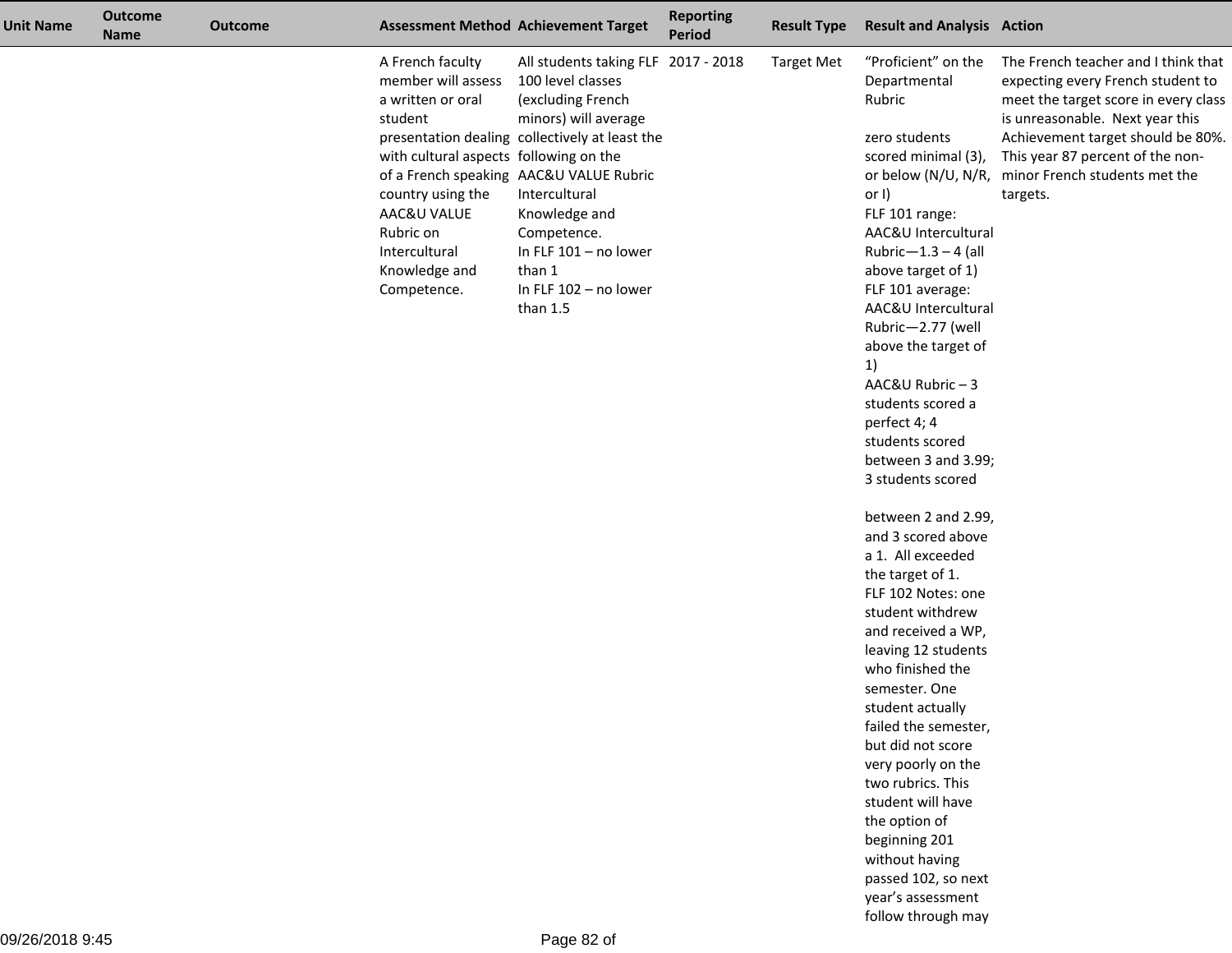| <b>Unit Name</b> | <b>Outcome</b><br><b>Name</b> | <b>Outcome</b> |                                                                                                                                                                                                                    | <b>Assessment Method Achievement Target</b>                                                                                                                                                                                                                                                                                   | <b>Reporting</b><br><b>Period</b> | <b>Result Type</b> | <b>Result and Analysis Action</b>                                                                                                                                                                                                                                                                                                                                                                                                                                                                                                                                                                                                                                                                                                                                                                                                                                        |                                                                                                                                                                                                                                                                                                                  |
|------------------|-------------------------------|----------------|--------------------------------------------------------------------------------------------------------------------------------------------------------------------------------------------------------------------|-------------------------------------------------------------------------------------------------------------------------------------------------------------------------------------------------------------------------------------------------------------------------------------------------------------------------------|-----------------------------------|--------------------|--------------------------------------------------------------------------------------------------------------------------------------------------------------------------------------------------------------------------------------------------------------------------------------------------------------------------------------------------------------------------------------------------------------------------------------------------------------------------------------------------------------------------------------------------------------------------------------------------------------------------------------------------------------------------------------------------------------------------------------------------------------------------------------------------------------------------------------------------------------------------|------------------------------------------------------------------------------------------------------------------------------------------------------------------------------------------------------------------------------------------------------------------------------------------------------------------|
|                  |                               |                | A French faculty<br>member will assess<br>a written or oral<br>student<br>with cultural aspects following on the<br>country using the<br>AAC&U VALUE<br>Rubric on<br>Intercultural<br>Knowledge and<br>Competence. | All students taking FLF 2017 - 2018<br>100 level classes<br>(excluding French<br>minors) will average<br>presentation dealing collectively at least the<br>of a French speaking AAC&U VALUE Rubric<br>Intercultural<br>Knowledge and<br>Competence.<br>In FLF $101 - no lower$<br>than 1<br>In FLF 102 - no lower<br>than 1.5 |                                   | <b>Target Met</b>  | reveal interesting<br>information in this<br>student's progress.<br>FLF 102 range:<br>a "Minimal" 3.08.<br>This range meets<br>the target<br>requirement of "no<br>less than minimal"<br>for all 12 students.<br>FLF 102 average:<br>Department Rubric<br>$-1.68$ (more than<br>meets target)<br>Department Rubric:<br>Eight students<br>scored "Exemplary"<br>-between 1 and<br>1.99; three students<br>scored Proficient-<br>between 2 and 2.99<br>and one student<br>scored "Minimal"-<br>between 3 and 3.99.<br>If a student had an<br>N/U, N/R or I in any<br>category, that<br>she or he was<br>scored as "4" in that<br>category, or below<br>minimal.<br>FLF 102 range:<br>AAC&U Intercultural<br>Rubric-1-4.<br>FLF 102 average:<br>AAC&U Intercultural<br>Rubric-3.10 (well<br>above target)<br>AAC&U Rubric -Six<br>students scored a 4,<br>"Capstone" level; | The French teacher and I think that<br>expecting every French student to<br>meet the target score in every class<br>is unreasonable. Next year this<br>Department Rubric Achievement target should be 80%<br>- from a perfect 1 to This year 87 percent of the non-<br>minor French students met the<br>targets. |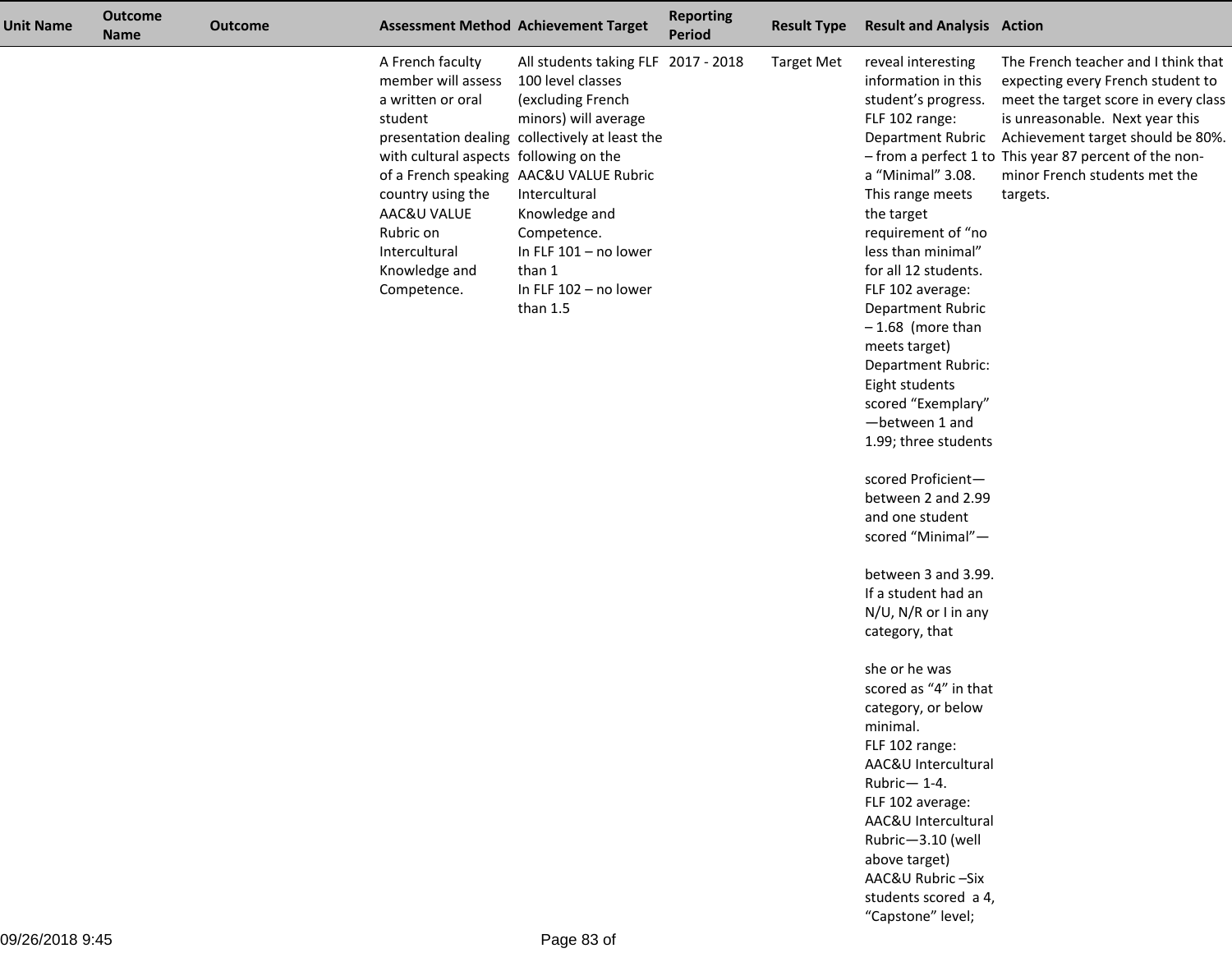| <b>Unit Name</b> | <b>Outcome</b><br><b>Name</b> | <b>Outcome</b> |                                                                                                                                                                                                                    | <b>Assessment Method Achievement Target</b>                                                                                                                                                                                                                                                                                 | <b>Reporting</b><br><b>Period</b> | <b>Result Type</b> | <b>Result and Analysis Action</b>                                                                                                                                                                                                                                                                                                                                                                                                                                                                                                                                                                                                                                                                                                                                                                                                                                                                                                                       |                                                                                                                                                                                                                                                                                                |
|------------------|-------------------------------|----------------|--------------------------------------------------------------------------------------------------------------------------------------------------------------------------------------------------------------------|-----------------------------------------------------------------------------------------------------------------------------------------------------------------------------------------------------------------------------------------------------------------------------------------------------------------------------|-----------------------------------|--------------------|---------------------------------------------------------------------------------------------------------------------------------------------------------------------------------------------------------------------------------------------------------------------------------------------------------------------------------------------------------------------------------------------------------------------------------------------------------------------------------------------------------------------------------------------------------------------------------------------------------------------------------------------------------------------------------------------------------------------------------------------------------------------------------------------------------------------------------------------------------------------------------------------------------------------------------------------------------|------------------------------------------------------------------------------------------------------------------------------------------------------------------------------------------------------------------------------------------------------------------------------------------------|
|                  |                               |                | A French faculty<br>member will assess<br>a written or oral<br>student<br>with cultural aspects following on the<br>country using the<br>AAC&U VALUE<br>Rubric on<br>Intercultural<br>Knowledge and<br>Competence. | All students taking FLF 2017 - 2018<br>100 level classes<br>(excluding French<br>minors) will average<br>presentation dealing collectively at least the<br>of a French speaking AAC&U VALUE Rubric<br>Intercultural<br>Knowledge and<br>Competence.<br>In FLF 101 - no lower<br>than 1<br>In FLF 102 - no lower<br>than 1.5 |                                   | <b>Target Met</b>  | three scored upper<br>milestone level (3-<br>3.99); one scored<br>lower milestone<br>students scored<br>"Benchmark" level<br>(between 1 and<br>1.99). Two of these<br>benchmark students<br>did not hit the 1.5<br>Target.<br>Analysis of FLF 101<br>and 102: Ten<br>students<br>(highlighted in<br>yellow above) took<br>the first year two<br>course sequence in<br>the fall 17-spring 18<br>academic year. Of<br>these ten, seven<br>(70%) improved on<br>the department<br>rubric score, all<br>exceeding the target<br>goal for FLF 102.<br>Two of these seven<br>moved a category<br>up-from Proficient<br>to Exemplary. The<br>three students who<br>dropped in their<br>scores on the<br>department rubric<br>were all<br>"Exemplary"<br>students who did<br>not fall low enough<br>to put them in a<br>lower category. Six<br>of the ten improved<br>their scores on the<br>AAC&U Intercultural<br>Rubric. Three of the<br>ten scored the same | The French teacher and I think that<br>expecting every French student to<br>meet the target score in every class<br>is unreasonable. Next year this<br>level (2.2) and three Achievement target should be 80%<br>This year 87 percent of the non-<br>minor French students met the<br>targets. |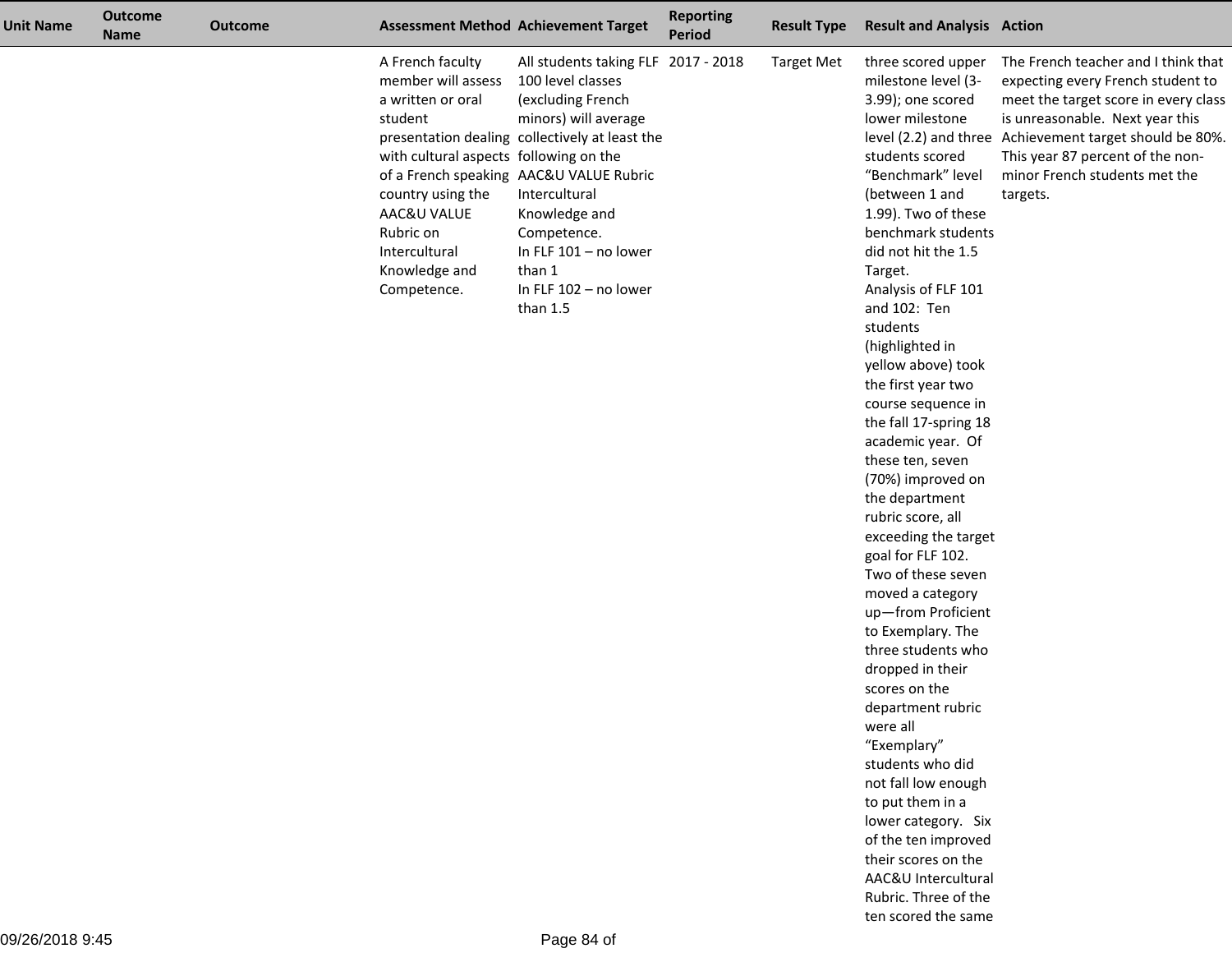| <b>Unit Name</b> | <b>Outcome</b><br>Name | <b>Outcome</b> |                                                                                                                                                                                                                    | <b>Assessment Method Achievement Target</b>                                                                                                                                                                                                                                                                                     | <b>Reporting</b><br><b>Period</b> | <b>Result Type</b> | <b>Result and Analysis Action</b>                                                                                                                                                                                                                                                                                                                                                                                                                                                                                                                                                                                                                                                                                                                                                                                                                                                                                   |                                                                                                                                                                                                                                                                                                                         |
|------------------|------------------------|----------------|--------------------------------------------------------------------------------------------------------------------------------------------------------------------------------------------------------------------|---------------------------------------------------------------------------------------------------------------------------------------------------------------------------------------------------------------------------------------------------------------------------------------------------------------------------------|-----------------------------------|--------------------|---------------------------------------------------------------------------------------------------------------------------------------------------------------------------------------------------------------------------------------------------------------------------------------------------------------------------------------------------------------------------------------------------------------------------------------------------------------------------------------------------------------------------------------------------------------------------------------------------------------------------------------------------------------------------------------------------------------------------------------------------------------------------------------------------------------------------------------------------------------------------------------------------------------------|-------------------------------------------------------------------------------------------------------------------------------------------------------------------------------------------------------------------------------------------------------------------------------------------------------------------------|
|                  |                        |                | A French faculty<br>member will assess<br>a written or oral<br>student<br>with cultural aspects following on the<br>country using the<br>AAC&U VALUE<br>Rubric on<br>Intercultural<br>Knowledge and<br>Competence. | All students taking FLF 2017 - 2018<br>100 level classes<br>(excluding French<br>minors) will average<br>presentation dealing collectively at least the<br>of a French speaking AAC&U VALUE Rubric<br>Intercultural<br>Knowledge and<br>Competence.<br>In FLF $101 - no lower$<br>than 1<br>In FLF 102 - no lower<br>than $1.5$ |                                   | <b>Target Met</b>  | on the AAU&C<br>The one student<br>whose score<br>dropped on this<br>rubric also dropped targets.<br>in the department<br>rubric score. She or<br>he should be looked<br>at closely and<br>offered intervention<br>if he or she begins<br>to flag in FLF 201<br>next fall. This<br>student earned an F<br>in the class, but still<br>can register for FLF<br>201 with teacher<br>permission. Since<br>this student's rubric<br>scores are not<br>below "Minimal" or<br>"Benchmark," he or<br>she still has the<br>ability to move into<br>the second year of<br>French.<br>*Although the<br>majority of<br>academic<br>assessment covers a<br>calendar year,<br>foreign language<br>(for trending data<br>purposes) assesses<br>the students from<br>fall to spring, since<br>that is the order<br>that the typical<br>student takes FLF<br>101 and FLF 102.<br>From this<br>assessment year<br>forward, as much as | The French teacher and I think that<br>rubric-all 4's-and expecting every French student to<br>therefore could not meet the target score in every class<br>move up any higher. is unreasonable. Next year this<br>Achievement target should be 80%<br>This year 87 percent of the non-<br>minor French students met the |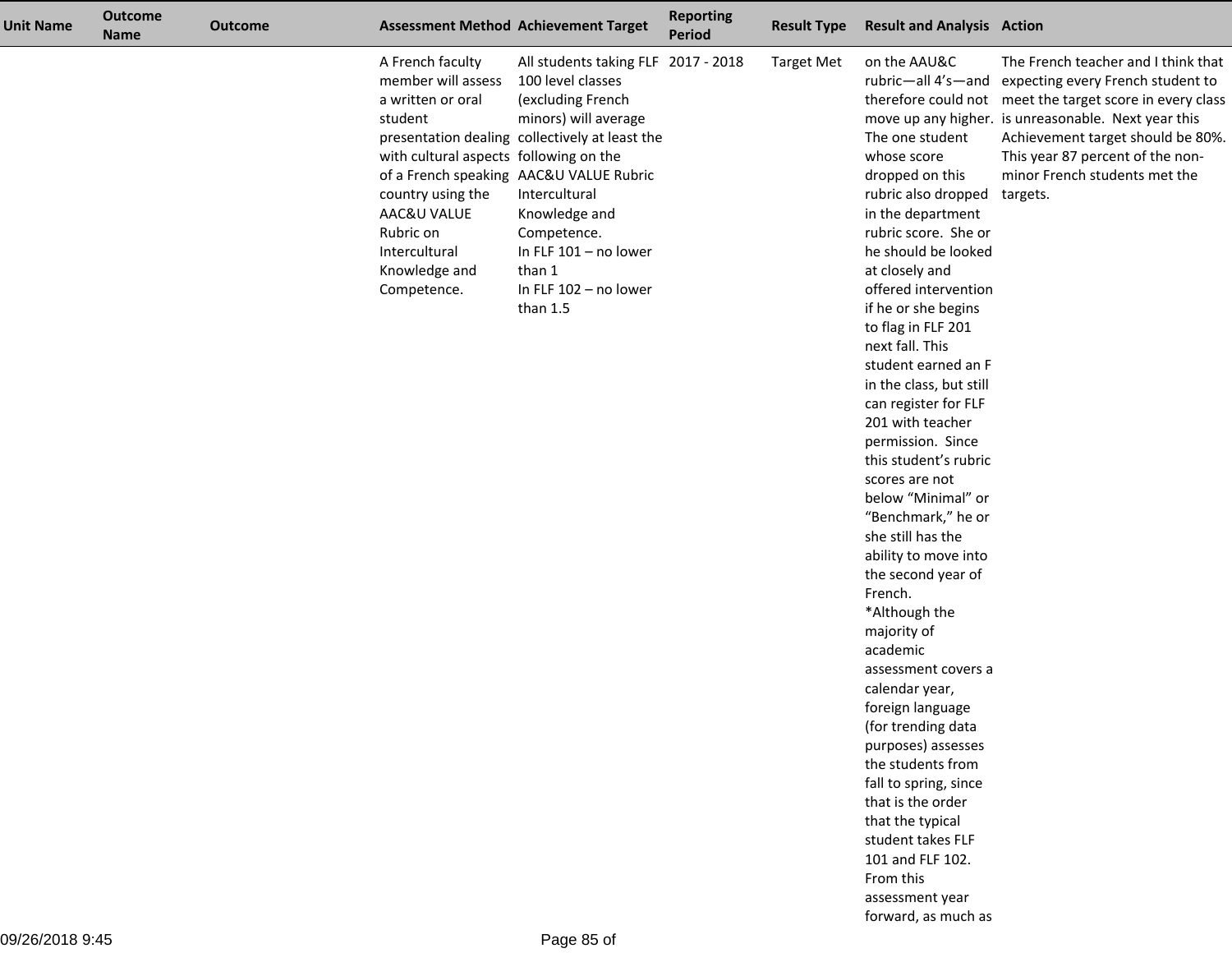| Unit Name | <b>Outcome</b><br><b>Name</b> | <b>Outcome</b> |                                                                                                                                                                                                                    | <b>Assessment Method Achievement Target</b>                                                                                                                                                                                                                                                                                   | <b>Reporting</b><br><b>Period</b> | <b>Result Type</b> | <b>Result and Analysis Action</b>                                                                                                                                                                                                                                                                                                                                                      |                                                                                                                                                                                                                                                                                                                                      |
|-----------|-------------------------------|----------------|--------------------------------------------------------------------------------------------------------------------------------------------------------------------------------------------------------------------|-------------------------------------------------------------------------------------------------------------------------------------------------------------------------------------------------------------------------------------------------------------------------------------------------------------------------------|-----------------------------------|--------------------|----------------------------------------------------------------------------------------------------------------------------------------------------------------------------------------------------------------------------------------------------------------------------------------------------------------------------------------------------------------------------------------|--------------------------------------------------------------------------------------------------------------------------------------------------------------------------------------------------------------------------------------------------------------------------------------------------------------------------------------|
|           |                               |                | A French faculty<br>member will assess<br>a written or oral<br>student<br>with cultural aspects following on the<br>country using the<br>AAC&U VALUE<br>Rubric on<br>Intercultural<br>Knowledge and<br>Competence. | All students taking FLF 2017 - 2018<br>100 level classes<br>(excluding French<br>minors) will average<br>presentation dealing collectively at least the<br>of a French speaking AAC&U VALUE Rubric<br>Intercultural<br>Knowledge and<br>Competence.<br>In FLF 101 - no lower<br>than 1<br>In FLF 102 - no lower<br>than $1.5$ |                                   | <b>Target Met</b>  | possible, data will<br>track individual<br>students (not by<br>name, but by an<br>four course<br>sequence.<br>**Spanish majors<br>are expected to take<br>electives from one<br>other language in<br>our department.<br>This student chose<br>to take only one<br>French class as an<br>elective.<br>***passed rubrics                                                                 | The French teacher and I think that<br>expecting every French student to<br>meet the target score in every class<br>is unreasonable. Next year this<br>alphabetic code) all Achievement target should be 80%.<br>the way through the This year 87 percent of the non-<br>minor French students met the<br>targets.                   |
|           |                               |                | A French faculty<br>member will assess<br>a written or oral<br>student<br>with cultural aspects following on the<br>country using the<br>AAC&U VALUE<br>Rubric on<br>Intercultural<br>Knowledge and<br>Competence. | All students taking FLF 2017 - 2018<br>200 level classes<br>(excluding French<br>minors) will average<br>presentation dealing collectively at least the<br>of a French speaking AAC&U VALUE Rubric<br>Intercultural<br>Knowledge and<br>Competence.<br>In FLF 201 - no lower<br>than 2.0<br>In FLF 202 - no lower<br>than 2.5 |                                   | <b>Target Met</b>  | Department Oral<br><b>Rubric Raw Data</b><br>All French 201 &<br>202 Students - no<br>French minors<br>Department Rubric<br>AAC&U<br>(Oral)<br>Intercul. Knowledge<br>& Competence<br>Rubric<br>AA<br><b>FLF 201</b><br>1.56 (Exemplary)<br>$\overline{4}$<br><b>FLF 202</b><br>1.92 (Exemplary)<br>1 (Benchmark)<br>BB<br><b>FLF 201</b><br>1.92 (Exemplary)<br>2.5<br><b>FLF 202</b> | As with the conversation rubric, I<br>Communication and believe the achievement target<br>AAC&U Intercultural should be "Of all students taking<br>FLF 101-203" during the academic<br>year, at least 75 percent of them<br>will meet the target score."<br>2017-18* I am pleased to be assessing FLF<br>201 and 202 separately now. |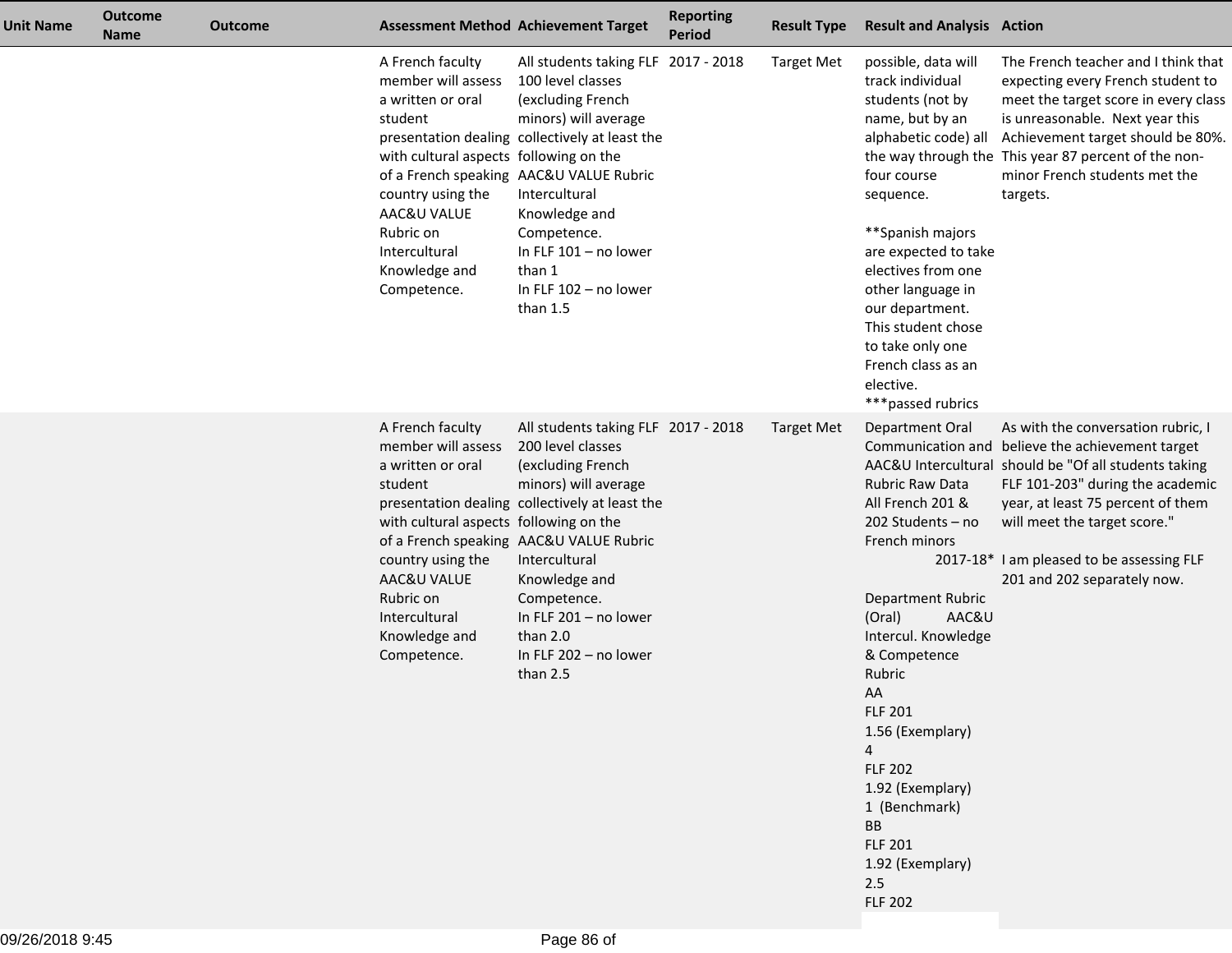| <b>Unit Name</b> | <b>Outcome</b><br><b>Name</b> | <b>Outcome</b> |                                                                                                                                                                                                                    | <b>Assessment Method Achievement Target</b>                                                                                                                                                                                                                                                                                   | <b>Reporting</b><br><b>Period</b> | <b>Result Type</b> | <b>Result and Analysis Action</b>                                                                                                                                                                                                                                                                                                                                                                                                                                                                                                                                                                                                                                                 |                                                                                                                                                                                                                                                                                       |
|------------------|-------------------------------|----------------|--------------------------------------------------------------------------------------------------------------------------------------------------------------------------------------------------------------------|-------------------------------------------------------------------------------------------------------------------------------------------------------------------------------------------------------------------------------------------------------------------------------------------------------------------------------|-----------------------------------|--------------------|-----------------------------------------------------------------------------------------------------------------------------------------------------------------------------------------------------------------------------------------------------------------------------------------------------------------------------------------------------------------------------------------------------------------------------------------------------------------------------------------------------------------------------------------------------------------------------------------------------------------------------------------------------------------------------------|---------------------------------------------------------------------------------------------------------------------------------------------------------------------------------------------------------------------------------------------------------------------------------------|
|                  |                               |                | A French faculty<br>member will assess<br>a written or oral<br>student<br>with cultural aspects following on the<br>country using the<br>AAC&U VALUE<br>Rubric on<br>Intercultural<br>Knowledge and<br>Competence. | All students taking FLF 2017 - 2018<br>200 level classes<br>(excluding French<br>minors) will average<br>presentation dealing collectively at least the<br>of a French speaking AAC&U VALUE Rubric<br>Intercultural<br>Knowledge and<br>Competence.<br>In FLF 201 - no lower<br>than 2.0<br>In FLF 202 - no lower<br>than 2.5 |                                   | <b>Target Met</b>  | 2.72 (Proficient)<br>3.8 (Upper<br>Milestone<br>CC<br><b>FLF 201</b><br>1.8 (Exemplary)<br>3<br><b>FLF 202</b><br>1.92 (Exemplary)<br>2.2 (Lower<br>Milestone)<br>DD<br><b>FLF 201</b><br>1.0 (Exemplary)<br>4<br><b>FLF 202</b><br>1.0 (Exemplary)<br>4 (Capstone)<br>EE.<br><b>FLF 201</b><br>1.28 (Exemplary)<br>3<br><b>FLF 202</b><br>1.0 (Exemplary)<br>4 (Capstone<br>FF<br><b>FLF 201</b><br>1.56 (Exemplary)<br>$2.5\,$<br><b>FLF 202</b><br>1.32 (Exemplary)<br>3.5 (Upper<br>milestone)<br>GG<br>FLF 201*<br><b>FLF 202</b><br>2.32 (Proficient)<br>3.5<br>$\mathsf{HH}$<br>FLF 201**<br><b>Community College</b><br>(Hinds)<br><b>FLF 202</b><br>1.0 (Exemplary)<br>4 | As with the conversation rubric, I<br>believe the achievement target<br>should be "Of all students taking<br>FLF 101-203" during the academic<br>year, at least 75 percent of them<br>will meet the target score."<br>I am pleased to be assessing FLF<br>201 and 202 separately now. |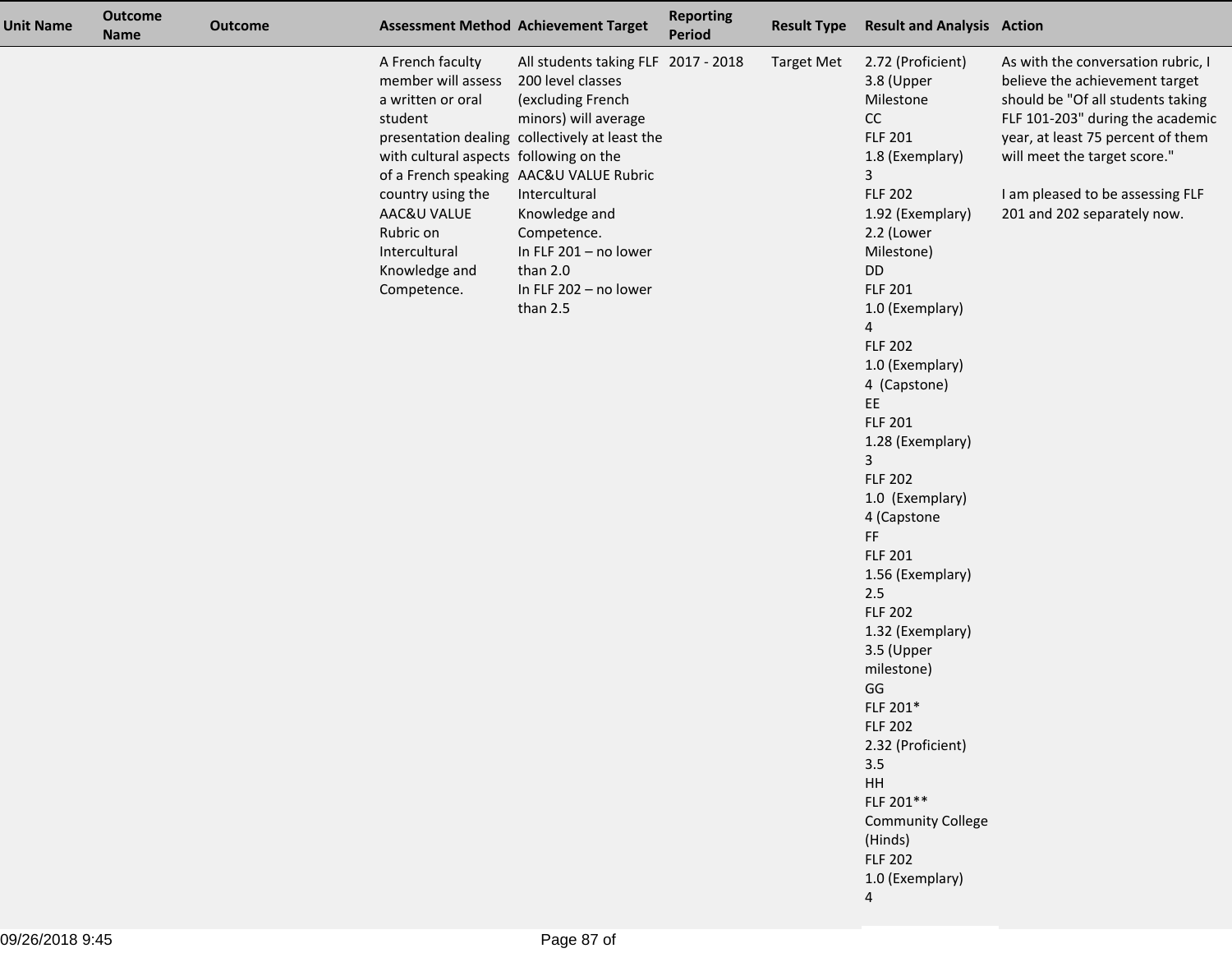| <b>Unit Name</b> | <b>Outcome</b><br><b>Name</b> | <b>Outcome</b> |                                                                                                                                                                                                                    | <b>Assessment Method Achievement Target</b>                                                                                                                                                                                                                                                                                   | <b>Reporting</b><br><b>Period</b> | <b>Result Type</b> | <b>Result and Analysis Action</b>                                                                                                                                                                                                                                                                                                                                                                                                                                                                                                                                                                                                                                                                                                                                                                                                                                                                                                                            |                                                                                                                                                                                                                                                                                                                                |
|------------------|-------------------------------|----------------|--------------------------------------------------------------------------------------------------------------------------------------------------------------------------------------------------------------------|-------------------------------------------------------------------------------------------------------------------------------------------------------------------------------------------------------------------------------------------------------------------------------------------------------------------------------|-----------------------------------|--------------------|--------------------------------------------------------------------------------------------------------------------------------------------------------------------------------------------------------------------------------------------------------------------------------------------------------------------------------------------------------------------------------------------------------------------------------------------------------------------------------------------------------------------------------------------------------------------------------------------------------------------------------------------------------------------------------------------------------------------------------------------------------------------------------------------------------------------------------------------------------------------------------------------------------------------------------------------------------------|--------------------------------------------------------------------------------------------------------------------------------------------------------------------------------------------------------------------------------------------------------------------------------------------------------------------------------|
|                  |                               |                | A French faculty<br>member will assess<br>a written or oral<br>student<br>with cultural aspects following on the<br>country using the<br>AAC&U VALUE<br>Rubric on<br>Intercultural<br>Knowledge and<br>Competence. | All students taking FLF 2017 - 2018<br>200 level classes<br>(excluding French<br>minors) will average<br>presentation dealing collectively at least the<br>of a French speaking AAC&U VALUE Rubric<br>Intercultural<br>Knowledge and<br>Competence.<br>In FLF 201 - no lower<br>than 2.0<br>In FLF 202 - no lower<br>than 2.5 |                                   | <b>Target Met</b>  | year sequence FLF<br>201-202.<br>Traditionally, the<br>second year of<br>students than the<br>first year. There<br>could be several<br>reasons for this<br>trend. First, Honors<br>College BS students<br>are required to take<br>only one year of<br>foreign language,<br>unlike the students<br>who are completing<br>four semesters for a<br>BA degree. Twelve<br>students completed<br>FLF 102, who could<br>have enrolled in FLF<br>201 the following<br>fall. But two of the<br>twelve were Nursing<br>majors who<br>completed the first<br>year of French as an<br><b>Honors College</b><br>requirement. One<br>of the twelve<br>graduated with a BA<br>in May, 2018, but<br>completed the<br>equivalent of the<br>second year of<br>French at another<br>university. Two of<br>the twelve were on<br>academic probation<br>in the fall of 2017,<br>and the limited<br>number of hours<br>they were allowed<br>to take could not<br>include the three | Notes on the second As with the conversation rubric, I<br>believe the achievement target<br>should be "Of all students taking<br>FLF 101-203" during the academic<br>year, at least 75 percent of them<br>French enrolls fewer will meet the target score."<br>I am pleased to be assessing FLF<br>201 and 202 separately now. |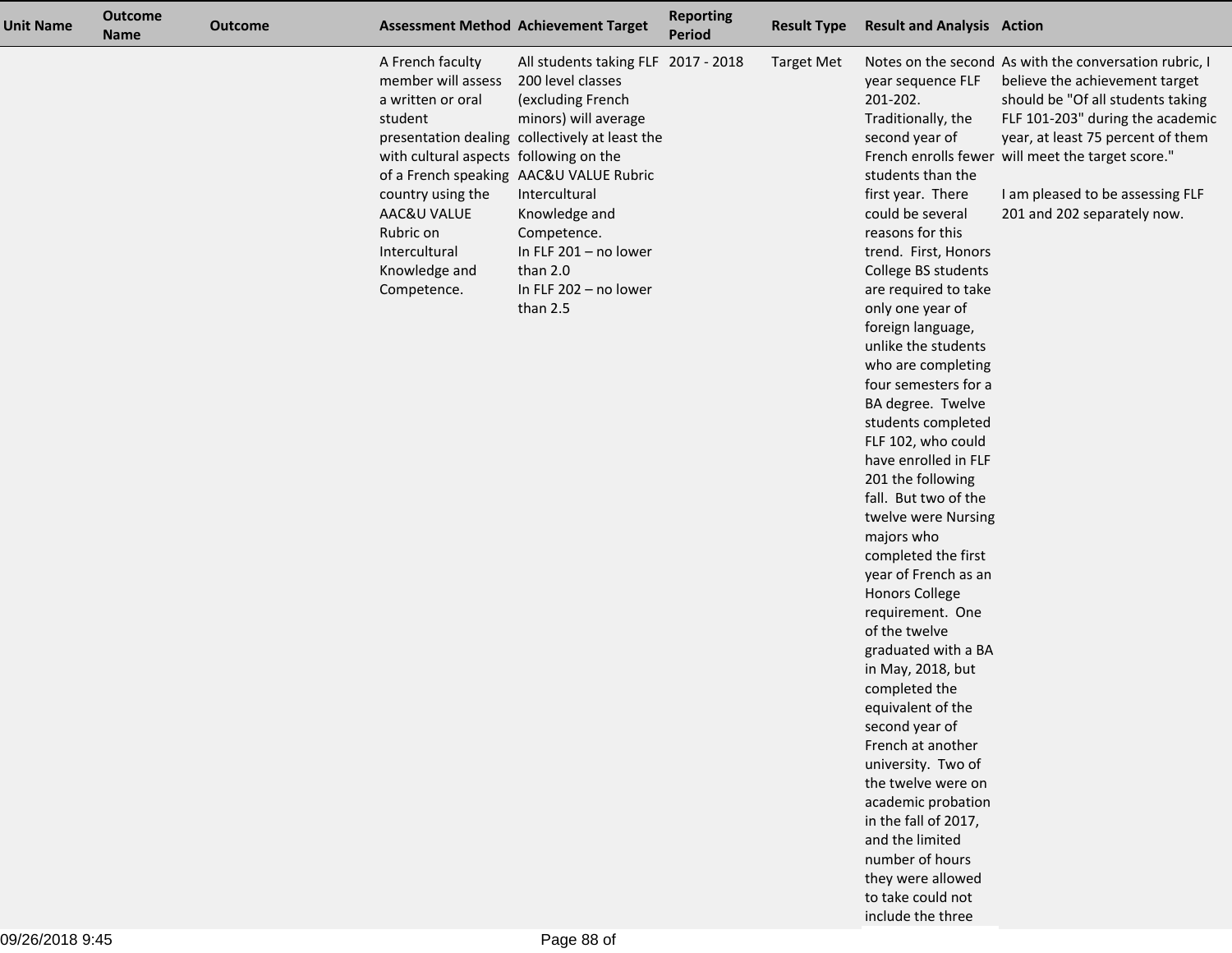| <b>Unit Name</b> | <b>Outcome</b><br><b>Name</b> | <b>Outcome</b> |                                                                                                                                                                                                                    | <b>Assessment Method Achievement Target</b>                                                                                                                                                                                                                                                                                   | <b>Reporting</b><br><b>Period</b> | <b>Result Type</b> | <b>Result and Analysis Action</b>                                                                                                                                                                                                                                                                                                                                                                                                                                                                                                                                                                                                                                                                                                                                                                                                                                                                   |                                                                                                                                                                                                                                                                                                            |
|------------------|-------------------------------|----------------|--------------------------------------------------------------------------------------------------------------------------------------------------------------------------------------------------------------------|-------------------------------------------------------------------------------------------------------------------------------------------------------------------------------------------------------------------------------------------------------------------------------------------------------------------------------|-----------------------------------|--------------------|-----------------------------------------------------------------------------------------------------------------------------------------------------------------------------------------------------------------------------------------------------------------------------------------------------------------------------------------------------------------------------------------------------------------------------------------------------------------------------------------------------------------------------------------------------------------------------------------------------------------------------------------------------------------------------------------------------------------------------------------------------------------------------------------------------------------------------------------------------------------------------------------------------|------------------------------------------------------------------------------------------------------------------------------------------------------------------------------------------------------------------------------------------------------------------------------------------------------------|
|                  |                               |                | A French faculty<br>member will assess<br>a written or oral<br>student<br>with cultural aspects following on the<br>country using the<br>AAC&U VALUE<br>Rubric on<br>Intercultural<br>Knowledge and<br>Competence. | All students taking FLF 2017 - 2018<br>200 level classes<br>(excluding French<br>minors) will average<br>presentation dealing collectively at least the<br>of a French speaking AAC&U VALUE Rubric<br>Intercultural<br>Knowledge and<br>Competence.<br>In FLF 201 - no lower<br>than 2.0<br>In FLF 202 - no lower<br>than 2.5 |                                   | <b>Target Met</b>  | hour French class.<br>This left seven BA<br>students who<br>should have<br>enrolled in and<br>completed FLF 201<br>and 202. Seven<br>FLF 201, but one<br>immediately<br>withdrew because<br>of academic issues.<br>The six remaining<br>students who had<br>taken French I and II<br>at MUW all<br>completed FLF 201<br>and 202<br>successfully. Of the<br>two "extra"<br>students who<br>enrolled in and<br>completed FLF 202<br>in the spring of<br>2018, one<br>transferred in<br>French I, II, and III<br>from a community<br>college, and one<br>completed FLF 201<br>in the fall of 2016<br>and was not<br>included in this<br>year's FLF 201<br>analysis.<br>Analysis of data for<br>FLF 201 and 202: In<br>looking at the data<br>collected from the<br>department oral<br>communication<br>rubric over both<br>semesters, the<br>differences are<br>slight, although one<br>already in the | As with the conversation rubric, I<br>believe the achievement target<br>should be "Of all students taking<br>FLF 101-203" during the academic<br>year, at least 75 percent of them<br>will meet the target score."<br>students enrolled in I am pleased to be assessing FLF<br>201 and 202 separately now. |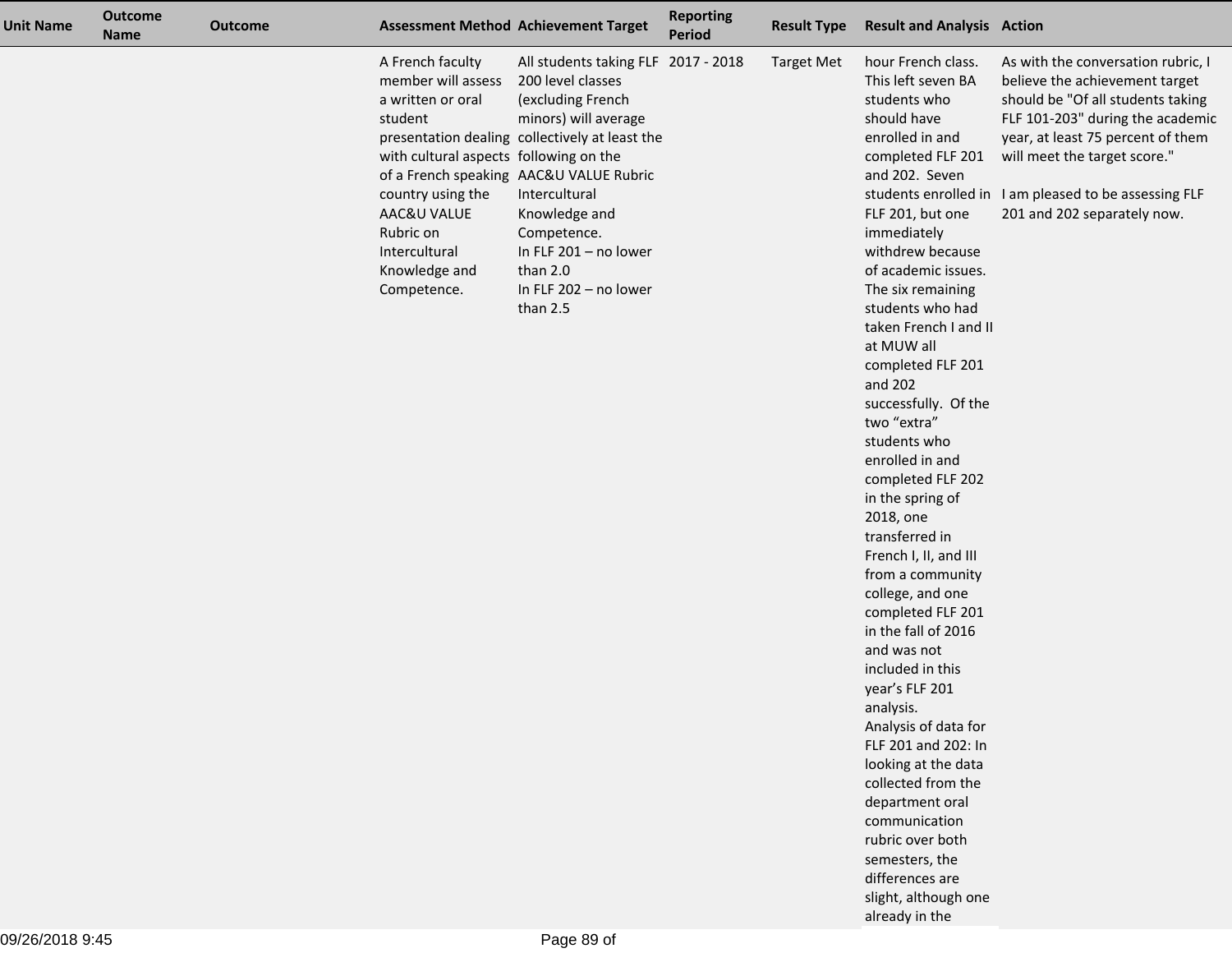| <b>Unit Name</b> | <b>Outcome</b><br><b>Name</b> | <b>Outcome</b> |                                                                                                                                                                                                                    | <b>Assessment Method Achievement Target</b>                                                                                                                                                                                                                                                                                   | <b>Reporting</b><br><b>Period</b> | <b>Result Type</b> | <b>Result and Analysis Action</b>                                                                                                                                                                                                                                                                                                                                                                                                                                                                                                                                                                                                                                                                                                                                                                                                                                                                                                                     |                                                                                                                                                                                                                                                                                       |
|------------------|-------------------------------|----------------|--------------------------------------------------------------------------------------------------------------------------------------------------------------------------------------------------------------------|-------------------------------------------------------------------------------------------------------------------------------------------------------------------------------------------------------------------------------------------------------------------------------------------------------------------------------|-----------------------------------|--------------------|-------------------------------------------------------------------------------------------------------------------------------------------------------------------------------------------------------------------------------------------------------------------------------------------------------------------------------------------------------------------------------------------------------------------------------------------------------------------------------------------------------------------------------------------------------------------------------------------------------------------------------------------------------------------------------------------------------------------------------------------------------------------------------------------------------------------------------------------------------------------------------------------------------------------------------------------------------|---------------------------------------------------------------------------------------------------------------------------------------------------------------------------------------------------------------------------------------------------------------------------------------|
|                  |                               |                | A French faculty<br>member will assess<br>a written or oral<br>student<br>with cultural aspects following on the<br>country using the<br>AAC&U VALUE<br>Rubric on<br>Intercultural<br>Knowledge and<br>Competence. | All students taking FLF 2017 - 2018<br>200 level classes<br>(excluding French<br>minors) will average<br>presentation dealing collectively at least the<br>of a French speaking AAC&U VALUE Rubric<br>Intercultural<br>Knowledge and<br>Competence.<br>In FLF 201 - no lower<br>than 2.0<br>In FLF 202 - no lower<br>than 2.5 |                                   | <b>Target Met</b>  | "Exemplary"<br>category increased<br>to a perfect 1.0 in<br>FLF and another<br>kept the same 1.0<br>the student earned<br>in FLF 201. Two<br>students dropped<br>slightly in scores for<br>FLF 202, but not<br>enough to push<br>them below the<br>"Exemplary"<br>category. Only one<br>student dropped<br>significantly in the<br>FLF 202 score-from<br>Exemplary to<br>"Proficient," but still<br>completed the<br>semester<br>successfully.<br>The AAC&U<br>Intercultural rubric<br>data seems overall<br>to reflect success,<br>but there was one<br>outlier who scored<br>only a 1<br>(Benchmark) in FLF<br>202 after scoring a 4<br>in the fall semester.<br>Two of the six<br>finished the 4<br>course sequence<br>with scores of<br>"Capstone," and<br>two increased from<br>"Lower Milestone"<br>to "Upper<br>Milestone." The last<br>of the six who<br>completed 201 &<br>202 dropped from<br><b>Upper Milestone to</b><br>Lower Milestone. | As with the conversation rubric, I<br>believe the achievement target<br>should be "Of all students taking<br>FLF 101-203" during the academic<br>year, at least 75 percent of them<br>will meet the target score."<br>I am pleased to be assessing FLF<br>201 and 202 separately now. |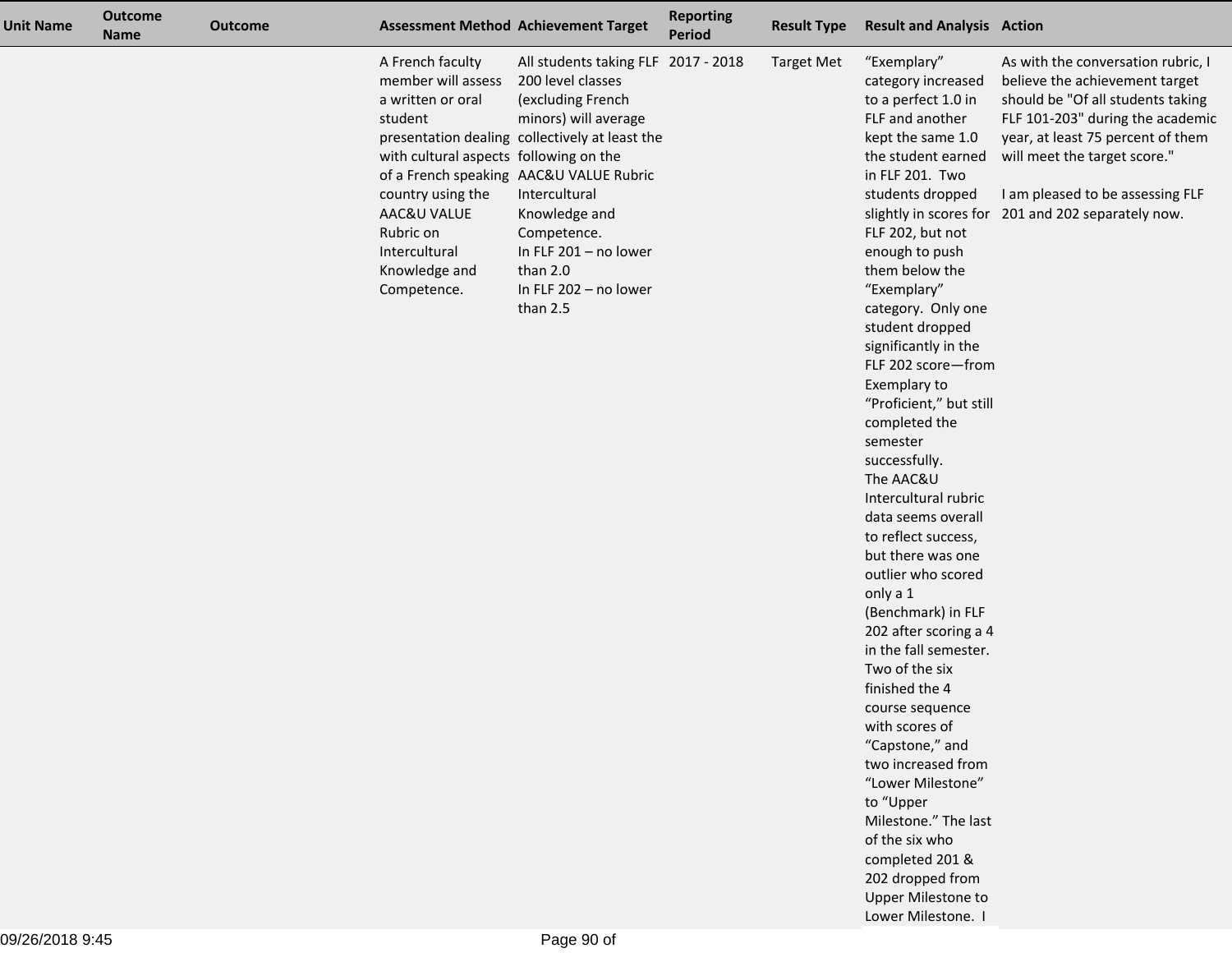| <b>Unit Name</b> | <b>Outcome</b><br><b>Name</b> | <b>Outcome</b>                                                                                                                                                                                                  | <b>Assessment Method Achievement Target</b>                                                                                                                                                                                                                                                                                                                                                                                             |                                                                                                                                                                                                                                                                                                                                 | <b>Reporting</b><br><b>Period</b> | <b>Result Type</b> | <b>Result and Analysis Action</b>                                                                                                                                     |                                                                                                                                                                                                                                                                                                                                                                                                                                                                   |
|------------------|-------------------------------|-----------------------------------------------------------------------------------------------------------------------------------------------------------------------------------------------------------------|-----------------------------------------------------------------------------------------------------------------------------------------------------------------------------------------------------------------------------------------------------------------------------------------------------------------------------------------------------------------------------------------------------------------------------------------|---------------------------------------------------------------------------------------------------------------------------------------------------------------------------------------------------------------------------------------------------------------------------------------------------------------------------------|-----------------------------------|--------------------|-----------------------------------------------------------------------------------------------------------------------------------------------------------------------|-------------------------------------------------------------------------------------------------------------------------------------------------------------------------------------------------------------------------------------------------------------------------------------------------------------------------------------------------------------------------------------------------------------------------------------------------------------------|
|                  |                               |                                                                                                                                                                                                                 | A French faculty<br>member will assess<br>a written or oral<br>student<br>with cultural aspects following on the<br>country using the<br>AAC&U VALUE<br>Rubric on<br>Intercultural<br>Knowledge and<br>Competence.                                                                                                                                                                                                                      | All students taking FLF 2017 - 2018<br>200 level classes<br>(excluding French<br>minors) will average<br>presentation dealing collectively at least the<br>of a French speaking AAC&U VALUE Rubric<br>Intercultural<br>Knowledge and<br>Competence.<br>In FLF $201 - no$ lower<br>than 2.0<br>In FLF 202 - no lower<br>than 2.5 |                                   | <b>Target Met</b>  | do not think that<br>here to suggest a<br>trend in the AAC&U<br>Intercultural rubric<br>scores, so I label<br>them<br>"inconclusive."                                 | As with the conversation rubric, I<br>there is enough data believe the achievement target<br>should be "Of all students taking<br>FLF 101-203" during the academic<br>year, at least 75 percent of them<br>will meet the target score."<br>I am pleased to be assessing FLF<br>201 and 202 separately now.                                                                                                                                                        |
|                  |                               |                                                                                                                                                                                                                 | A French faculty<br>member will assess<br>a written or oral<br>student<br>presentation dealing on Intercultural<br>with cultural aspects Knowledge and<br>of a French speaking Competence.<br>country using the<br>AAC&U VALUE<br>Rubric on<br>Intercultural<br>Knowledge and<br>Competence.<br>(Active)                                                                                                                                | All French minors will<br>average at least the<br>following on the<br>AAC&U VALUE Rubric<br>In FLF 201 - no lower<br>than 2.5<br>In FLF 202 - no lower<br>than 3 (lower<br>Capstone level)                                                                                                                                      | 2017 - 2018                       | Inconclusive       | this year, but it is<br>important to note<br>that 14 of 15 non-<br>minors met the<br>targets set for<br>French minors.                                                | We had NO MINORS We will apply this rubric to all of<br>the FLF students, to gain a better<br>overall understanding of how our<br>French students are progressing.<br>NOTE: Since Honors students<br>earning BS degrees only have to<br>complete a year of one foreign<br>language, second year French (and<br>Spanish) are much lower in<br>enrollment than FLF 101 and 102.<br>We are happy to have a French<br>minor enrolled in FLF 202 this fall of<br>2018. |
|                  | 2.2 (PO 4.d.)                 | Minors who complete a<br>minor in our foreign<br>language program will<br>demonstrate satisfaction<br>with the instruction and<br>of the program's<br>intercultural and<br>multicultural knowledge<br>emphasis. | The Alumni Survey is 75% of students<br>sent out every three participating in the<br>years. The next<br>survey will be in<br>2019. At the end of<br>the academic year,<br>departmental<br>faculty will review<br>and analyze the<br>results to determine global culture,<br>if achievement<br>target was met.<br>Since French minors speaking countries.<br>are rare, this every<br>third year<br>assessment should<br>be sufficient to | Alumni Survey will<br>state that they were<br>satisfied with the<br>instruction received in<br>their minor program,<br>and gained a greater<br>appreciation overall of<br>including the varied<br>cultures of French                                                                                                            | 2017 - 2018                       | Inconclusive       | The Alumni Survey<br>is distributed every<br>three years. The<br>next cycle won't be<br>until Spring 2019.<br>Results will be<br>collected and<br>reported next year. | The survey will be distributed<br>Spring 2019. Results will be<br>collected next year.                                                                                                                                                                                                                                                                                                                                                                            |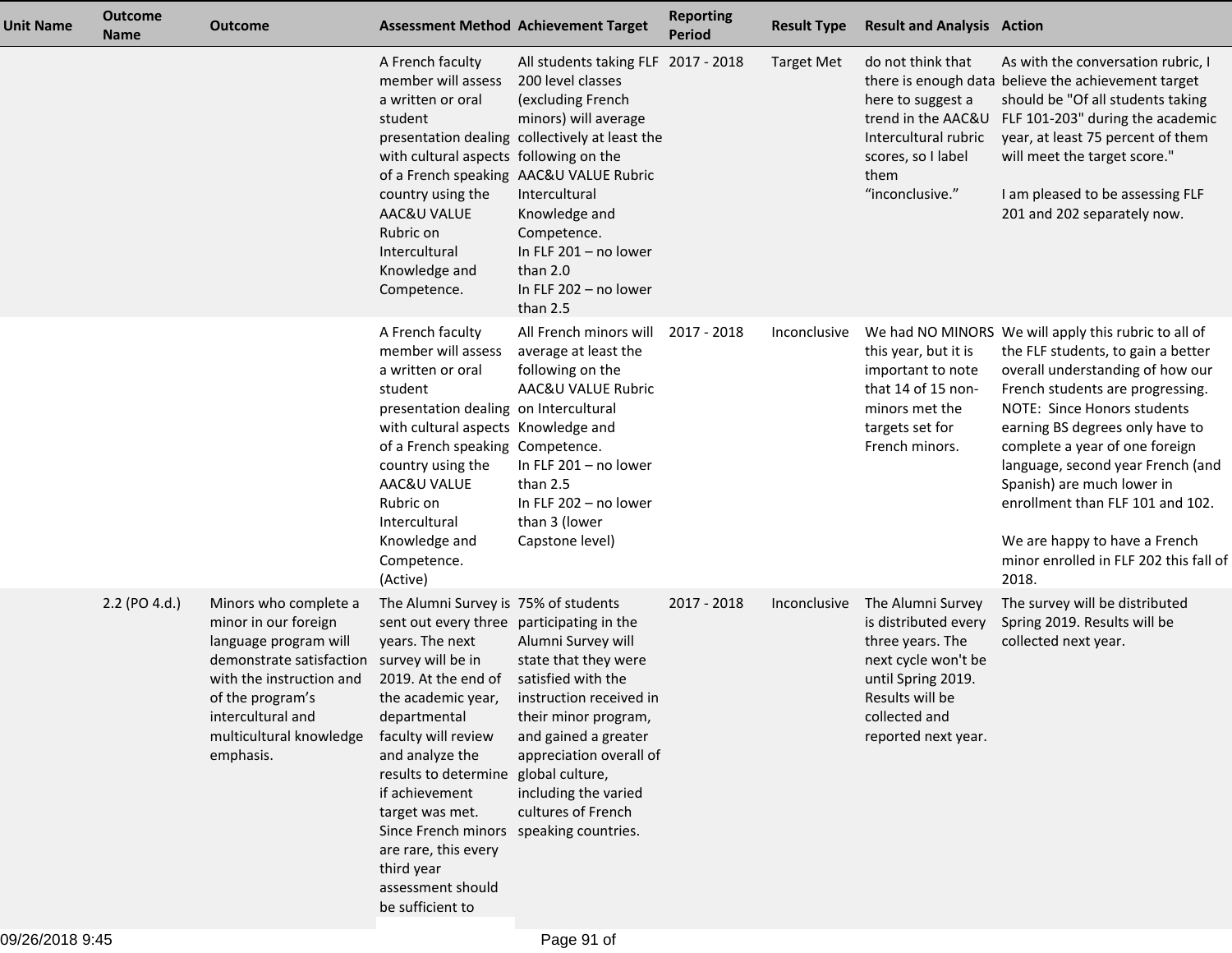| <b>Unit Name</b> | <b>Outcome</b><br><b>Name</b> | <b>Outcome</b>                                                                                                                                                                                                                                                                                                                            |                                                                                                                                                                                                                                                          | <b>Assessment Method Achievement Target</b>                                                                                                                                                                                                                                                               | <b>Reporting</b><br><b>Period</b> | <b>Result Type</b> | <b>Result and Analysis Action</b>                                                                                                                                                                                                                                                                                                                                                                                                                                                                |                                                                                                                                               |
|------------------|-------------------------------|-------------------------------------------------------------------------------------------------------------------------------------------------------------------------------------------------------------------------------------------------------------------------------------------------------------------------------------------|----------------------------------------------------------------------------------------------------------------------------------------------------------------------------------------------------------------------------------------------------------|-----------------------------------------------------------------------------------------------------------------------------------------------------------------------------------------------------------------------------------------------------------------------------------------------------------|-----------------------------------|--------------------|--------------------------------------------------------------------------------------------------------------------------------------------------------------------------------------------------------------------------------------------------------------------------------------------------------------------------------------------------------------------------------------------------------------------------------------------------------------------------------------------------|-----------------------------------------------------------------------------------------------------------------------------------------------|
|                  | 2.2 (PO 4.d.)                 | Minors who complete a<br>minor in our foreign<br>language program will<br>demonstrate satisfaction<br>with the instruction and<br>of the program's<br>intercultural and<br>multicultural knowledge<br>emphasis.                                                                                                                           | determine program<br>success.                                                                                                                                                                                                                            | 75% of students<br>participating in the<br>Alumni Survey will<br>state that they were<br>satisfied with the<br>instruction received in<br>their minor program,<br>and gained a greater<br>appreciation overall of<br>global culture,<br>including the varied<br>cultures of French<br>speaking countries. | 2017 - 2018                       | Inconclusive       | The Alumni Survey<br>is distributed every<br>three years. The<br>next cycle won't be<br>until Spring 2019.<br>Results will be<br>collected and<br>reported next year.                                                                                                                                                                                                                                                                                                                            | The survey will be distributed<br>Spring 2019. Results will be<br>collected next year.                                                        |
|                  |                               | 3.1 (SAO & SLO) Students will have a five<br>to ten minute one on one member will assess<br>conversation in French<br>with a French faculty<br>member as a part of the<br>assessment of student<br>learning in FLF 101, 102,<br>201 and 202. The<br>Departmental<br><b>Conversation Rubric will</b><br>be applied to the<br>conversation. | A French faculty<br>a five to ten minute<br>conversation<br>between himself<br>and each student<br>enrolled in FLF 101<br>and 102 (or the<br>summer intensive<br>courses*) courses<br>using the<br>Department<br>Conversation Rubric. than an average of | 70% of non-French<br>minors taking the<br>following FLF<br>elementary French<br>courses will score the<br>following averages on<br>the departmental<br>conversation rubric.<br>In FLF $101 - no lower$<br>than an average of<br>"minimal"<br>In FLF 102 - no lower<br>"minimal"                           | 2017 - 2018                       | <b>Target Met</b>  | in FLF 101 - 0<br>students scored<br>below a minimum<br>(16 completed)<br>in FLF 102 - 1<br>students scored<br>below a minimal<br>(16 completed)<br>Department Oral<br>Communication and<br>AAC&U Intercultural<br>Rubric Raw Data<br>All French 101 &<br>102 Students - no<br>French minors****<br>2017-18*<br>Department Rubric<br>AAC&U<br>(Oral)<br>Intercul. Knowledge<br>& Competence<br>Rubric<br>A<br><b>FLF 101</b><br>1.04 (Exemplary)<br>4<br><b>FLF 102</b><br>1.00 (Exemplary)<br>В | We will continue to assess the non-<br>French minors with the<br>conversational rubric, but I want to<br>raise the target level to 75 percent |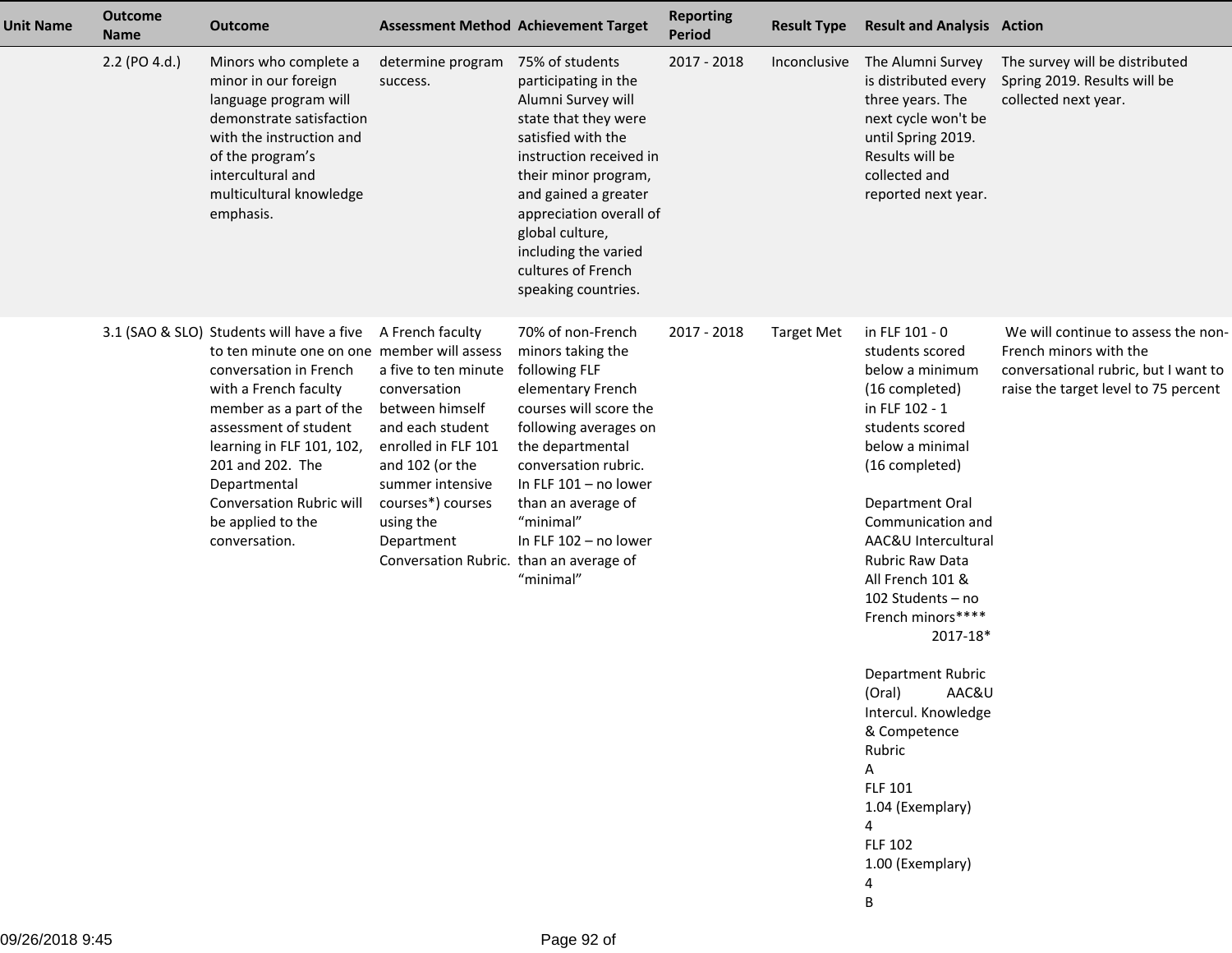| <b>Unit Name</b> | <b>Outcome</b><br><b>Name</b> | <b>Outcome</b>                                                                                                                                                                                                                                                                                                                                       |                                                                                                                                                                                                                                                          | <b>Assessment Method Achievement Target</b>                                                                                                                                                                                                                | <b>Reporting</b><br>Period | <b>Result Type</b> | <b>Result and Analysis Action</b>                                                                                                                                                                                                                                                                                                                                                                                                                                                                                                                                                                                                           |                                                                                                                                               |
|------------------|-------------------------------|------------------------------------------------------------------------------------------------------------------------------------------------------------------------------------------------------------------------------------------------------------------------------------------------------------------------------------------------------|----------------------------------------------------------------------------------------------------------------------------------------------------------------------------------------------------------------------------------------------------------|------------------------------------------------------------------------------------------------------------------------------------------------------------------------------------------------------------------------------------------------------------|----------------------------|--------------------|---------------------------------------------------------------------------------------------------------------------------------------------------------------------------------------------------------------------------------------------------------------------------------------------------------------------------------------------------------------------------------------------------------------------------------------------------------------------------------------------------------------------------------------------------------------------------------------------------------------------------------------------|-----------------------------------------------------------------------------------------------------------------------------------------------|
|                  |                               | 3.1 (SAO & SLO) Students will have a five<br>to ten minute one on one member will assess minors taking the<br>conversation in French<br>with a French faculty<br>member as a part of the<br>assessment of student<br>learning in FLF 101, 102,<br>201 and 202. The<br>Departmental<br>Conversation Rubric will<br>be applied to the<br>conversation. | A French faculty<br>a five to ten minute<br>conversation<br>between himself<br>and each student<br>enrolled in FLF 101<br>and 102 (or the<br>summer intensive<br>courses*) courses<br>using the<br>Department<br>Conversation Rubric. than an average of | 70% of non-French<br>following FLF<br>elementary French<br>courses will score the<br>following averages on<br>the departmental<br>conversation rubric.<br>In FLF $101 - no$ lower<br>than an average of<br>"minimal"<br>In FLF 102 - no lower<br>"minimal" | 2017 - 2018                | <b>Target Met</b>  | <b>FLF 101</b><br>1.12 (Exemplary)<br>4<br><b>FLF 102</b><br>1.36 (Exemplary)<br>4<br>C<br>FLF $101-$<br>Assessment data<br>missing for FLF 101.<br>Additional<br>information:<br>Student completed<br>FLF 101 with an A<br>grade<br><b>FLF 102</b><br>D<br><b>FLF 101</b><br>1.08 (Exemplary)<br>3.7<br><b>FLF 102</b><br>1.2 (Exemplary)<br>4<br>E<br>FLF 101<br>2.84 (Proficient)<br>1.5<br>FLF 102***<br>3.08 (Minimal)<br>1<br>FLF 101<br>2.48 (Proficient)<br>2.1<br><b>FLF 102</b><br>1.84 (Exemplary)<br>3<br>G<br>FLF 101<br>2.44 (Proficient)<br>$\overline{2}$<br><b>FLF 102</b><br>H<br><b>FLF 101</b><br>1.76 (Exemplary)<br>3 | We will continue to assess the non-<br>French minors with the<br>conversational rubric, but I want to<br>raise the target level to 75 percent |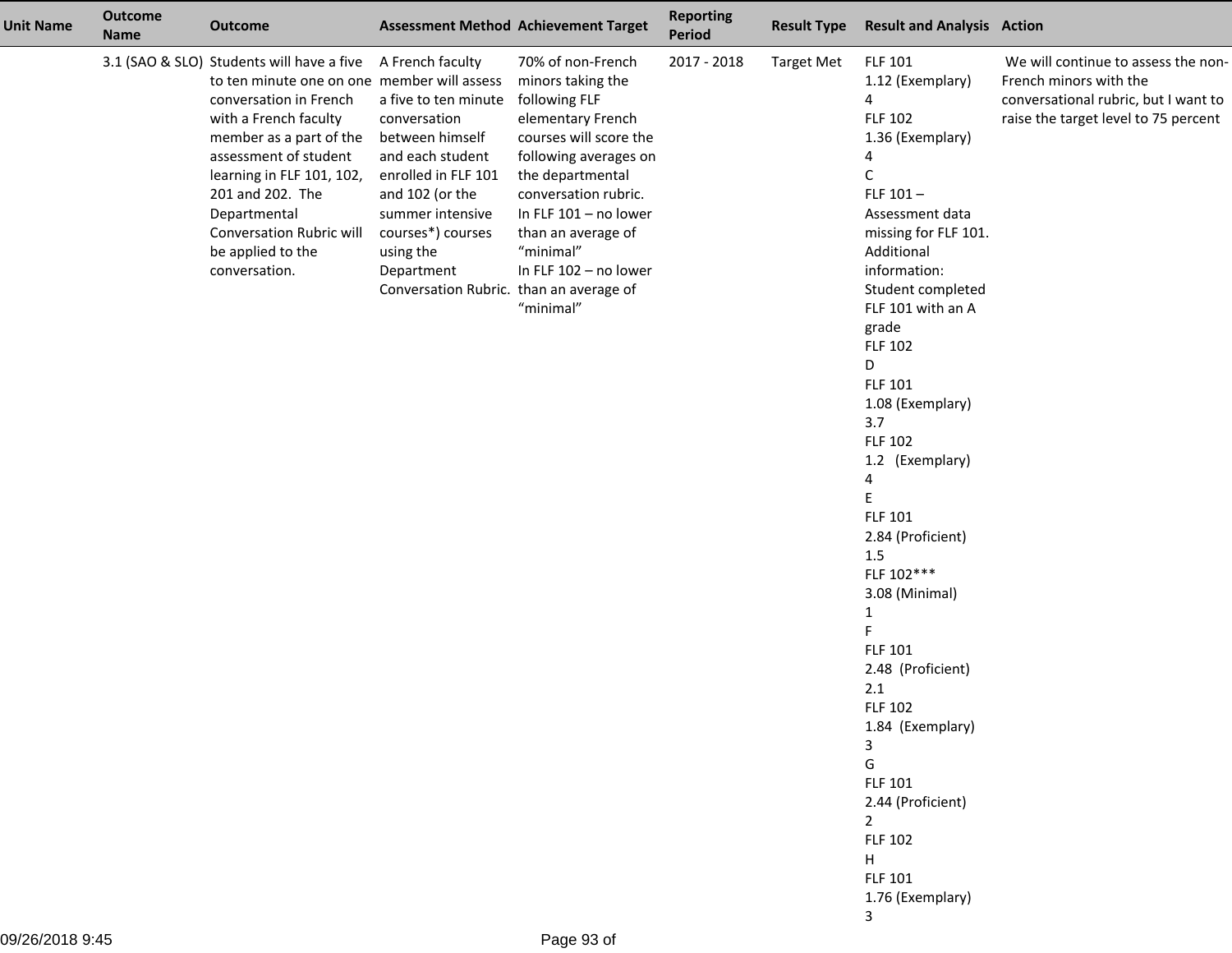| <b>Unit Name</b> | <b>Outcome</b><br><b>Name</b> | <b>Outcome</b>                                                                                                                                                                                                                                                                                                                     |                                                                                                                                                                                                                                                          | <b>Assessment Method Achievement Target</b>                                                                                                                                                                                                                                   | <b>Reporting</b><br><b>Period</b> | <b>Result Type</b> | <b>Result and Analysis Action</b>                                                                                                                                                                                                                                                                                                                                                                                                                                                                                                                                                                                 |                                                                                                                                               |
|------------------|-------------------------------|------------------------------------------------------------------------------------------------------------------------------------------------------------------------------------------------------------------------------------------------------------------------------------------------------------------------------------|----------------------------------------------------------------------------------------------------------------------------------------------------------------------------------------------------------------------------------------------------------|-------------------------------------------------------------------------------------------------------------------------------------------------------------------------------------------------------------------------------------------------------------------------------|-----------------------------------|--------------------|-------------------------------------------------------------------------------------------------------------------------------------------------------------------------------------------------------------------------------------------------------------------------------------------------------------------------------------------------------------------------------------------------------------------------------------------------------------------------------------------------------------------------------------------------------------------------------------------------------------------|-----------------------------------------------------------------------------------------------------------------------------------------------|
|                  |                               | 3.1 (SAO & SLO) Students will have a five<br>to ten minute one on one member will assess<br>conversation in French<br>with a French faculty<br>member as a part of the<br>assessment of student<br>learning in FLF 101, 102,<br>201 and 202. The<br>Departmental<br>Conversation Rubric will<br>be applied to the<br>conversation. | A French faculty<br>a five to ten minute<br>conversation<br>between himself<br>and each student<br>enrolled in FLF 101<br>and 102 (or the<br>summer intensive<br>courses*) courses<br>using the<br>Department<br>Conversation Rubric. than an average of | 70% of non-French<br>minors taking the<br>following FLF<br>elementary French<br>courses will score the<br>following averages on<br>the departmental<br>conversation rubric.<br>In FLF 101 - no lower<br>than an average of<br>"minimal"<br>In FLF 102 - no lower<br>"minimal" | 2017 - 2018                       | <b>Target Met</b>  | <b>FLF 102</b><br>1.68 (Exemplary)<br>3.7<br><b>FLF 101</b><br>2.84 (Proficient)<br>1.2<br><b>FLF 102</b><br>2.64 (Proficient)<br>1.5<br>FLF 101<br>2.92 (barely<br>Proficient)<br>1.3<br>FLF 102<br>2.72 (Proficient)<br>$2.2$<br>K<br>FLF 101<br>2.84 (Proficient)<br>$\overline{2}$<br><b>FLF 102</b><br>1.00 (Exemplary)<br>4<br>FLF 101<br>1.12 (Exemplary)<br>4<br><b>FLF 102</b><br>1.00 (Exemplary)<br>4<br>M<br>FLF 101<br>1.04 (Exemplary)<br>3.8<br><b>FLF 102</b><br>N<br>FLF 101<br>2.64<br>(Proficient-Spanish<br>major**)<br>3.4<br><b>FLF 102</b><br>0<br>FLF 101 Student<br>did not take FLF 101 | We will continue to assess the non-<br>French minors with the<br>conversational rubric, but I want to<br>raise the target level to 75 percent |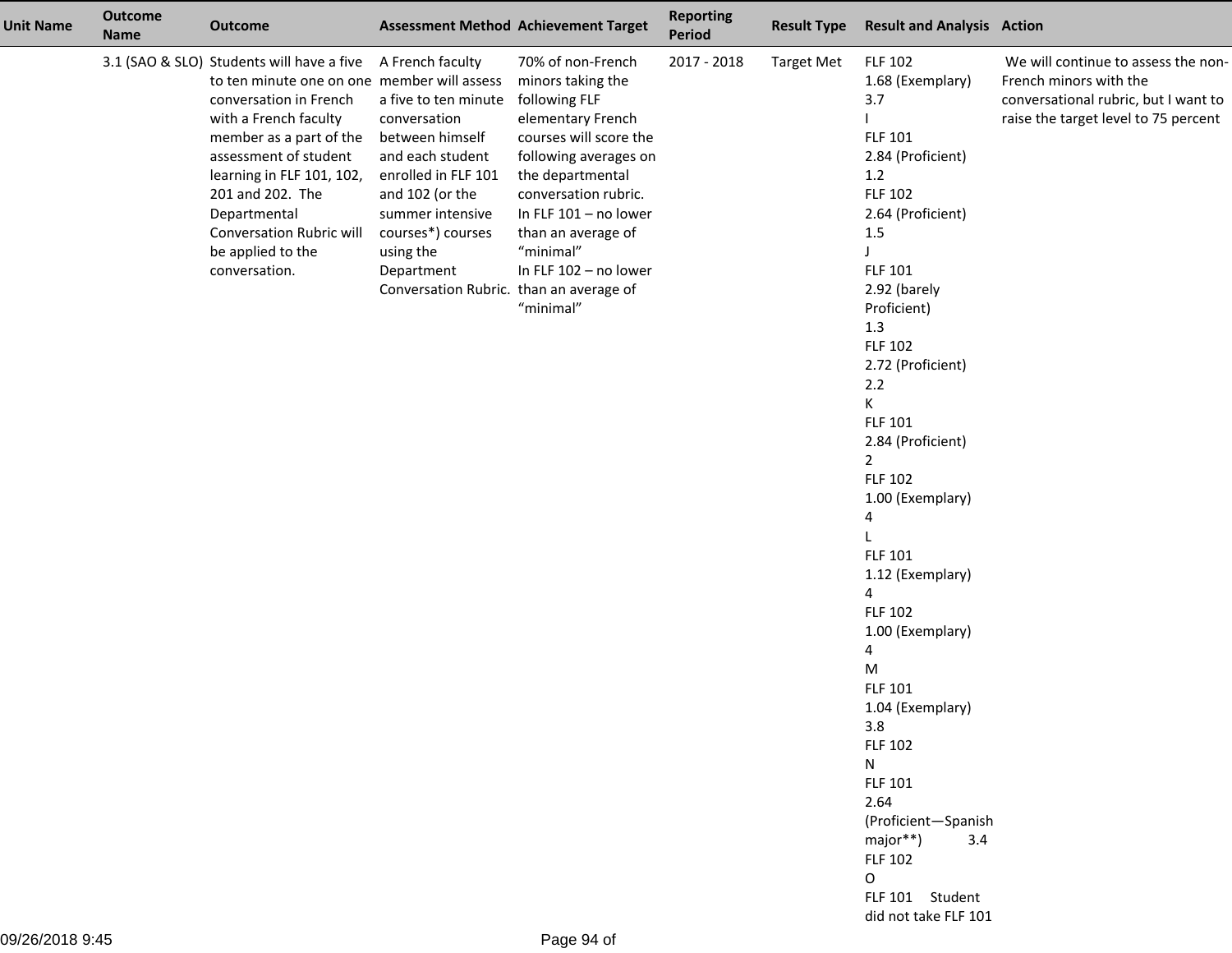| <b>Unit Name</b> | <b>Outcome</b><br><b>Name</b> | <b>Outcome</b>                                                                                                                                                                                                                                                                                                                     |                                                                                                                                                                                                                                                          | <b>Assessment Method Achievement Target</b>                                                                                                                                                                                                                                     | <b>Reporting</b><br>Period | <b>Result Type</b> | <b>Result and Analysis Action</b>                                                                                                                                                                                                                                                                                                                                                                                                                                                                                                                                                                                                                                                                                                                                                                   |                                                                                                                                               |
|------------------|-------------------------------|------------------------------------------------------------------------------------------------------------------------------------------------------------------------------------------------------------------------------------------------------------------------------------------------------------------------------------|----------------------------------------------------------------------------------------------------------------------------------------------------------------------------------------------------------------------------------------------------------|---------------------------------------------------------------------------------------------------------------------------------------------------------------------------------------------------------------------------------------------------------------------------------|----------------------------|--------------------|-----------------------------------------------------------------------------------------------------------------------------------------------------------------------------------------------------------------------------------------------------------------------------------------------------------------------------------------------------------------------------------------------------------------------------------------------------------------------------------------------------------------------------------------------------------------------------------------------------------------------------------------------------------------------------------------------------------------------------------------------------------------------------------------------------|-----------------------------------------------------------------------------------------------------------------------------------------------|
|                  |                               | 3.1 (SAO & SLO) Students will have a five<br>to ten minute one on one member will assess<br>conversation in French<br>with a French faculty<br>member as a part of the<br>assessment of student<br>learning in FLF 101, 102,<br>201 and 202. The<br>Departmental<br>Conversation Rubric will<br>be applied to the<br>conversation. | A French faculty<br>a five to ten minute<br>conversation<br>between himself<br>and each student<br>enrolled in FLF 101<br>and 102 (or the<br>summer intensive<br>courses*) courses<br>using the<br>Department<br>Conversation Rubric. than an average of | 70% of non-French<br>minors taking the<br>following FLF<br>elementary French<br>courses will score the<br>following averages on<br>the departmental<br>conversation rubric.<br>In FLF $101 - no lower$<br>than an average of<br>"minimal"<br>In FLF 102 - no lower<br>"minimal" | 2017 - 2018                | Target Met         | at MUW<br><b>FLF 102</b><br>3.08 (Minimum)<br>$\mathbf{1}$<br>$P***$<br><b>FLF 101</b><br>Student<br>did not take FLF 101<br>at MUW<br><b>FLF 102</b><br>1.00 (Exemplary)<br>4<br>Q<br>FLF 101 Student<br>did not take FLF 101<br>at MUW<br><b>FLF 102</b><br>1.28 (Exemplary)<br>3.5<br>FLF 101 Notes: two<br>students withdrew<br>and received WP's.<br>The data covers 14<br>successful<br>completers,<br>although one of<br>them, student C, is<br>missing rubric data<br>FLF 101 range:<br>Department Rubric<br>- from 1.04 to 2.92<br>(all above target of<br>3, which is<br>"minimal")<br>FLF 101 average:<br>Department Rubric -<br>- 2.01 (well above<br>target average)<br>Department Rubric<br>- six students<br>scored "Exemplary"<br>category-between<br>1 and 1.99)<br>seven students | We will continue to assess the non-<br>French minors with the<br>conversational rubric, but I want to<br>raise the target level to 75 percent |
|                  |                               |                                                                                                                                                                                                                                                                                                                                    |                                                                                                                                                                                                                                                          |                                                                                                                                                                                                                                                                                 |                            |                    | scored "Proficient"                                                                                                                                                                                                                                                                                                                                                                                                                                                                                                                                                                                                                                                                                                                                                                                 |                                                                                                                                               |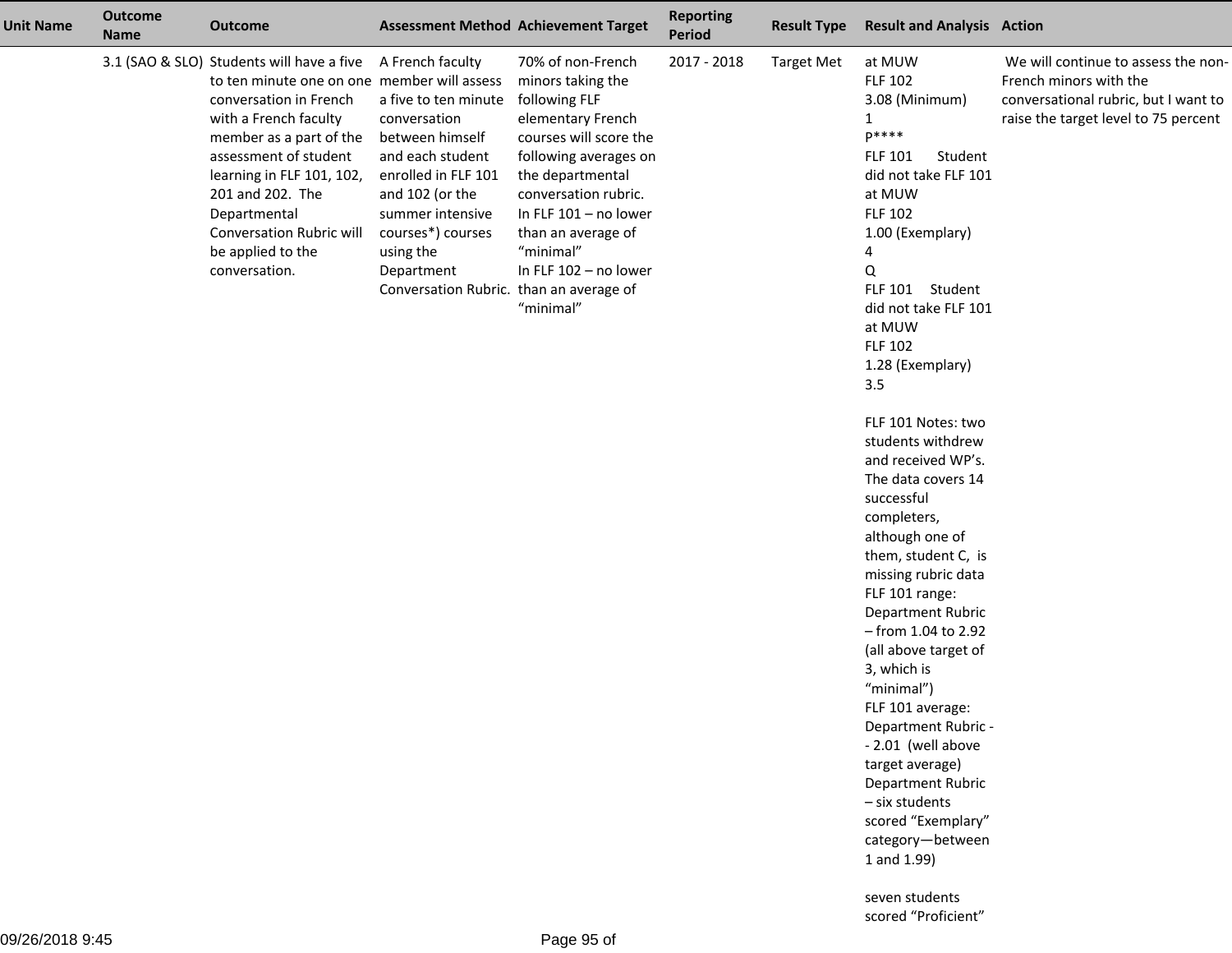| <b>Unit Name</b> | <b>Outcome</b><br><b>Name</b> | <b>Outcome</b>                                                                                                                                                                                                                                                                                                                            |                                                                                                                                                                                                                                                          | <b>Assessment Method Achievement Target</b>                                                                                                                                                                                                                                   | <b>Reporting</b><br><b>Period</b> | <b>Result Type</b> | <b>Result and Analysis Action</b>                                                                                                                                                                                                                                                                                                                                                                                           |                                                                                                                                               |
|------------------|-------------------------------|-------------------------------------------------------------------------------------------------------------------------------------------------------------------------------------------------------------------------------------------------------------------------------------------------------------------------------------------|----------------------------------------------------------------------------------------------------------------------------------------------------------------------------------------------------------------------------------------------------------|-------------------------------------------------------------------------------------------------------------------------------------------------------------------------------------------------------------------------------------------------------------------------------|-----------------------------------|--------------------|-----------------------------------------------------------------------------------------------------------------------------------------------------------------------------------------------------------------------------------------------------------------------------------------------------------------------------------------------------------------------------------------------------------------------------|-----------------------------------------------------------------------------------------------------------------------------------------------|
|                  |                               | 3.1 (SAO & SLO) Students will have a five<br>to ten minute one on one member will assess<br>conversation in French<br>with a French faculty<br>member as a part of the<br>assessment of student<br>learning in FLF 101, 102,<br>201 and 202. The<br>Departmental<br><b>Conversation Rubric will</b><br>be applied to the<br>conversation. | A French faculty<br>a five to ten minute<br>conversation<br>between himself<br>and each student<br>enrolled in FLF 101<br>and 102 (or the<br>summer intensive<br>courses*) courses<br>using the<br>Department<br>Conversation Rubric. than an average of | 70% of non-French<br>minors taking the<br>following FLF<br>elementary French<br>courses will score the<br>following averages on<br>the departmental<br>conversation rubric.<br>In FLF 101 - no lower<br>than an average of<br>"minimal"<br>In FLF 102 - no lower<br>"minimal" | 2017 - 2018                       | <b>Target Met</b>  | category-between<br>2 and $2.99 -$<br>presumably<br>student C, who<br>earned an A in the<br>course, would also<br>have scored at least<br>"Proficient" on the<br>Departmental<br>Rubric<br>zero students<br>scored minimal (3),<br>or below (N/U, N/R,<br>or $I$ )<br>FLF 101 range:<br>AAC&U Intercultural<br>Rubric- $1.3 - 4$ (all<br>above target of 1)<br>FLF 101 average:<br>AAC&U Intercultural<br>Rubric-2.77 (well | We will continue to assess the non-<br>French minors with the<br>conversational rubric, but I want to<br>raise the target level to 75 percent |
|                  |                               |                                                                                                                                                                                                                                                                                                                                           |                                                                                                                                                                                                                                                          |                                                                                                                                                                                                                                                                               |                                   |                    | above the target of<br>1)<br>AAC&U Rubric-3<br>students scored a<br>perfect 4; 4<br>students scored                                                                                                                                                                                                                                                                                                                         |                                                                                                                                               |
|                  |                               |                                                                                                                                                                                                                                                                                                                                           |                                                                                                                                                                                                                                                          |                                                                                                                                                                                                                                                                               |                                   |                    | between 3 and 3.99;<br>3 students scored                                                                                                                                                                                                                                                                                                                                                                                    |                                                                                                                                               |
|                  |                               |                                                                                                                                                                                                                                                                                                                                           |                                                                                                                                                                                                                                                          |                                                                                                                                                                                                                                                                               |                                   |                    | between 2 and 2.99,<br>and 3 scored above<br>a 1. All exceeded<br>the target of 1.<br>FLF 102 Notes: one                                                                                                                                                                                                                                                                                                                    |                                                                                                                                               |
|                  |                               |                                                                                                                                                                                                                                                                                                                                           |                                                                                                                                                                                                                                                          |                                                                                                                                                                                                                                                                               |                                   |                    | student withdrew<br>and received a WP,<br>leaving 12 students<br>who finished the<br>semester. One<br>student actually                                                                                                                                                                                                                                                                                                      |                                                                                                                                               |
|                  |                               |                                                                                                                                                                                                                                                                                                                                           |                                                                                                                                                                                                                                                          |                                                                                                                                                                                                                                                                               |                                   |                    | failed the semester,<br>but did not score                                                                                                                                                                                                                                                                                                                                                                                   |                                                                                                                                               |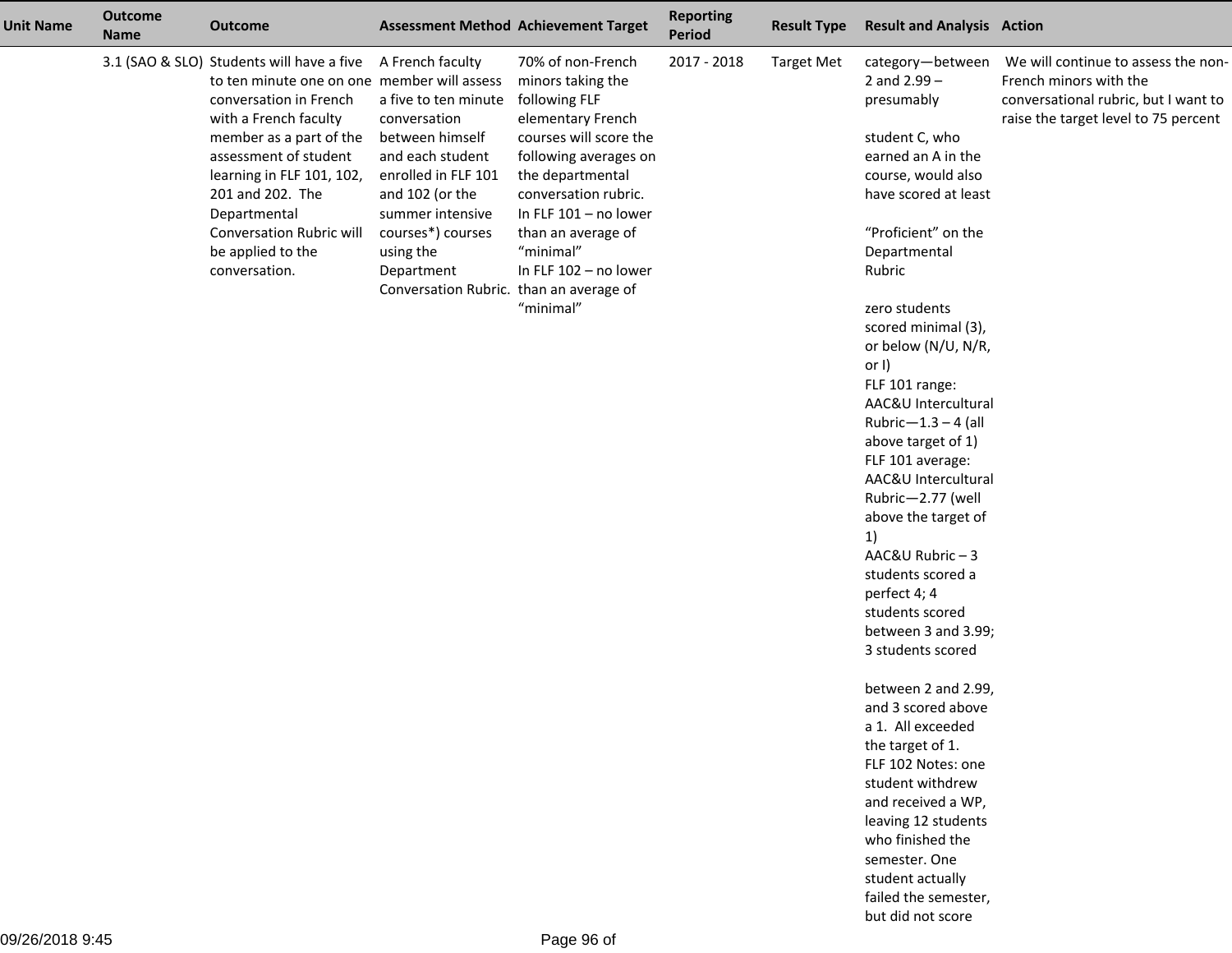| <b>Unit Name</b> | <b>Outcome</b><br><b>Name</b> | <b>Outcome</b>                                                                                                                                                                                                                                                                                                                            | <b>Assessment Method Achievement Target</b>                                                                                                                                                                                                              |                                                                                                                                                                                                                                                                               | <b>Reporting</b><br><b>Period</b> | <b>Result Type</b> | <b>Result and Analysis Action</b>                                                                                                                                                                                                                                                                                                                                                                                                                                                                                                                                                                                                                                                                                                                                                                                           |                                                                                                                                               |
|------------------|-------------------------------|-------------------------------------------------------------------------------------------------------------------------------------------------------------------------------------------------------------------------------------------------------------------------------------------------------------------------------------------|----------------------------------------------------------------------------------------------------------------------------------------------------------------------------------------------------------------------------------------------------------|-------------------------------------------------------------------------------------------------------------------------------------------------------------------------------------------------------------------------------------------------------------------------------|-----------------------------------|--------------------|-----------------------------------------------------------------------------------------------------------------------------------------------------------------------------------------------------------------------------------------------------------------------------------------------------------------------------------------------------------------------------------------------------------------------------------------------------------------------------------------------------------------------------------------------------------------------------------------------------------------------------------------------------------------------------------------------------------------------------------------------------------------------------------------------------------------------------|-----------------------------------------------------------------------------------------------------------------------------------------------|
|                  |                               | 3.1 (SAO & SLO) Students will have a five<br>to ten minute one on one member will assess<br>conversation in French<br>with a French faculty<br>member as a part of the<br>assessment of student<br>learning in FLF 101, 102,<br>201 and 202. The<br>Departmental<br><b>Conversation Rubric will</b><br>be applied to the<br>conversation. | A French faculty<br>a five to ten minute<br>conversation<br>between himself<br>and each student<br>enrolled in FLF 101<br>and 102 (or the<br>summer intensive<br>courses*) courses<br>using the<br>Department<br>Conversation Rubric. than an average of | 70% of non-French<br>minors taking the<br>following FLF<br>elementary French<br>courses will score the<br>following averages on<br>the departmental<br>conversation rubric.<br>In FLF 101 - no lower<br>than an average of<br>"minimal"<br>In FLF 102 - no lower<br>"minimal" | 2017 - 2018                       | <b>Target Met</b>  | very poorly on the<br>two rubrics. This<br>student will have<br>the option of<br>beginning 201<br>without having<br>passed 102, so next<br>year's assessment<br>follow through may<br>reveal interesting<br>information in this<br>student's progress.<br>FLF 102 range:<br>Department Rubric<br>- from a perfect 1 to<br>a "Minimal" 3.08.<br>This range meets<br>the target<br>requirement of "no<br>less than minimal"<br>for all 12 students.<br>FLF 102 average:<br>Department Rubric<br>$-1.68$ (more than<br>meets target)<br>Department Rubric:<br>Eight students<br>scored<br>"Exemplary"-betw<br>een 1 and 1.99;<br>three students<br>scored<br>Proficient-betwee<br>n 2 and 2.99 and<br>one student scored<br>"Minimal"-<br>between 3 and<br>3.99. If a student<br>had an N/U, N/R or I<br>in any category, that | We will continue to assess the non-<br>French minors with the<br>conversational rubric, but I want to<br>raise the target level to 75 percent |

she or he was scored as "4" in thatcategory, or belowminimal.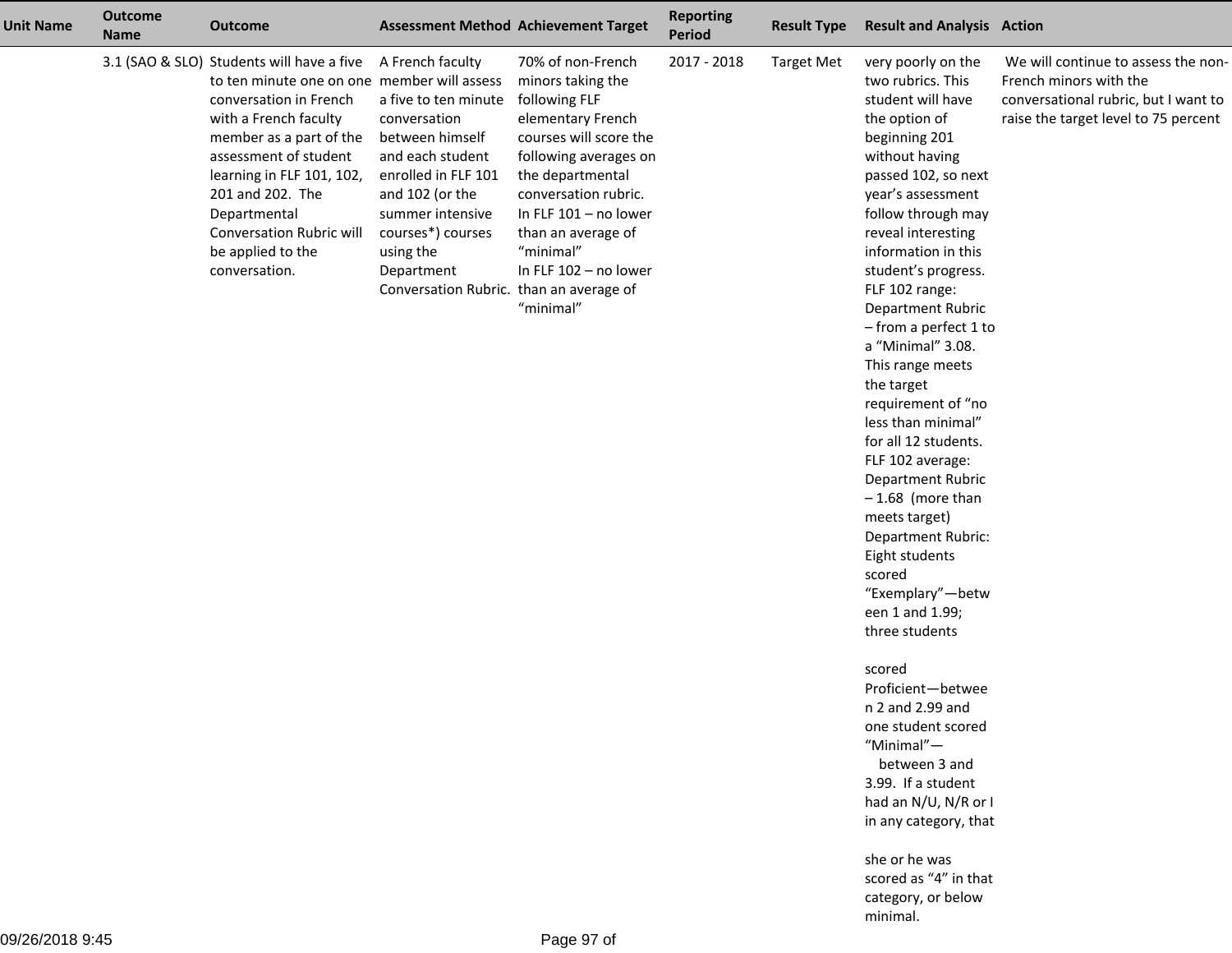| <b>Unit Name</b> | <b>Outcome</b><br><b>Name</b> | <b>Outcome</b>                                                                                                                                                                                                                                                                                                                            |                                                                                                                                                                                                                                                          | <b>Assessment Method Achievement Target</b>                                                                                                                                                                                                                                   | <b>Reporting</b><br><b>Period</b> | <b>Result Type</b> | <b>Result and Analysis Action</b>                                                                                                                                                                                                                                                                                                                                                                                                                                                                                                                                                                                                                                                                                                                                                                                                                                                                                |                                                                                                                                                                   |
|------------------|-------------------------------|-------------------------------------------------------------------------------------------------------------------------------------------------------------------------------------------------------------------------------------------------------------------------------------------------------------------------------------------|----------------------------------------------------------------------------------------------------------------------------------------------------------------------------------------------------------------------------------------------------------|-------------------------------------------------------------------------------------------------------------------------------------------------------------------------------------------------------------------------------------------------------------------------------|-----------------------------------|--------------------|------------------------------------------------------------------------------------------------------------------------------------------------------------------------------------------------------------------------------------------------------------------------------------------------------------------------------------------------------------------------------------------------------------------------------------------------------------------------------------------------------------------------------------------------------------------------------------------------------------------------------------------------------------------------------------------------------------------------------------------------------------------------------------------------------------------------------------------------------------------------------------------------------------------|-------------------------------------------------------------------------------------------------------------------------------------------------------------------|
|                  |                               | 3.1 (SAO & SLO) Students will have a five<br>to ten minute one on one member will assess<br>conversation in French<br>with a French faculty<br>member as a part of the<br>assessment of student<br>learning in FLF 101, 102,<br>201 and 202. The<br>Departmental<br><b>Conversation Rubric will</b><br>be applied to the<br>conversation. | A French faculty<br>a five to ten minute<br>conversation<br>between himself<br>and each student<br>enrolled in FLF 101<br>and 102 (or the<br>summer intensive<br>courses*) courses<br>using the<br>Department<br>Conversation Rubric. than an average of | 70% of non-French<br>minors taking the<br>following FLF<br>elementary French<br>courses will score the<br>following averages on<br>the departmental<br>conversation rubric.<br>In FLF 101 - no lower<br>than an average of<br>"minimal"<br>In FLF 102 - no lower<br>"minimal" | 2017 - 2018                       | <b>Target Met</b>  | Rubric-1-4.<br>FLF 102 average:<br>Rubric-3.10 (well<br>above target)<br>AAC&U Rubric-Six<br>students scored a 4,<br>"Capstone" level;<br>three scored upper<br>milestone level (3-<br>3.99); one scored<br>lower milestone<br>level (2.2) and three<br>students scored<br>"Benchmark" level<br>(between 1 and<br>1.99). Two of these<br>benchmark students<br>did not hit the 1.5<br>Target.<br>Analysis of FLF 101<br>and 102: Ten<br>students<br>(highlighted in<br>yellow above) took<br>the first year two<br>course sequence in<br>the fall 17-spring 18<br>academic year. Of<br>these ten, seven<br>(70%) improved on<br>the department<br>rubric score, all<br>exceeding the target<br>goal for FLF 102.<br>Two of these seven<br>moved a category<br>up-from Proficient<br>to Exemplary. The<br>three students who<br>dropped in their<br>scores on the<br>department rubric<br>were all<br>"Exemplary" | We will continue to assess the non-<br>French minors with the<br>AAC&U Intercultural conversational rubric, but I want to<br>raise the target level to 75 percent |

students who did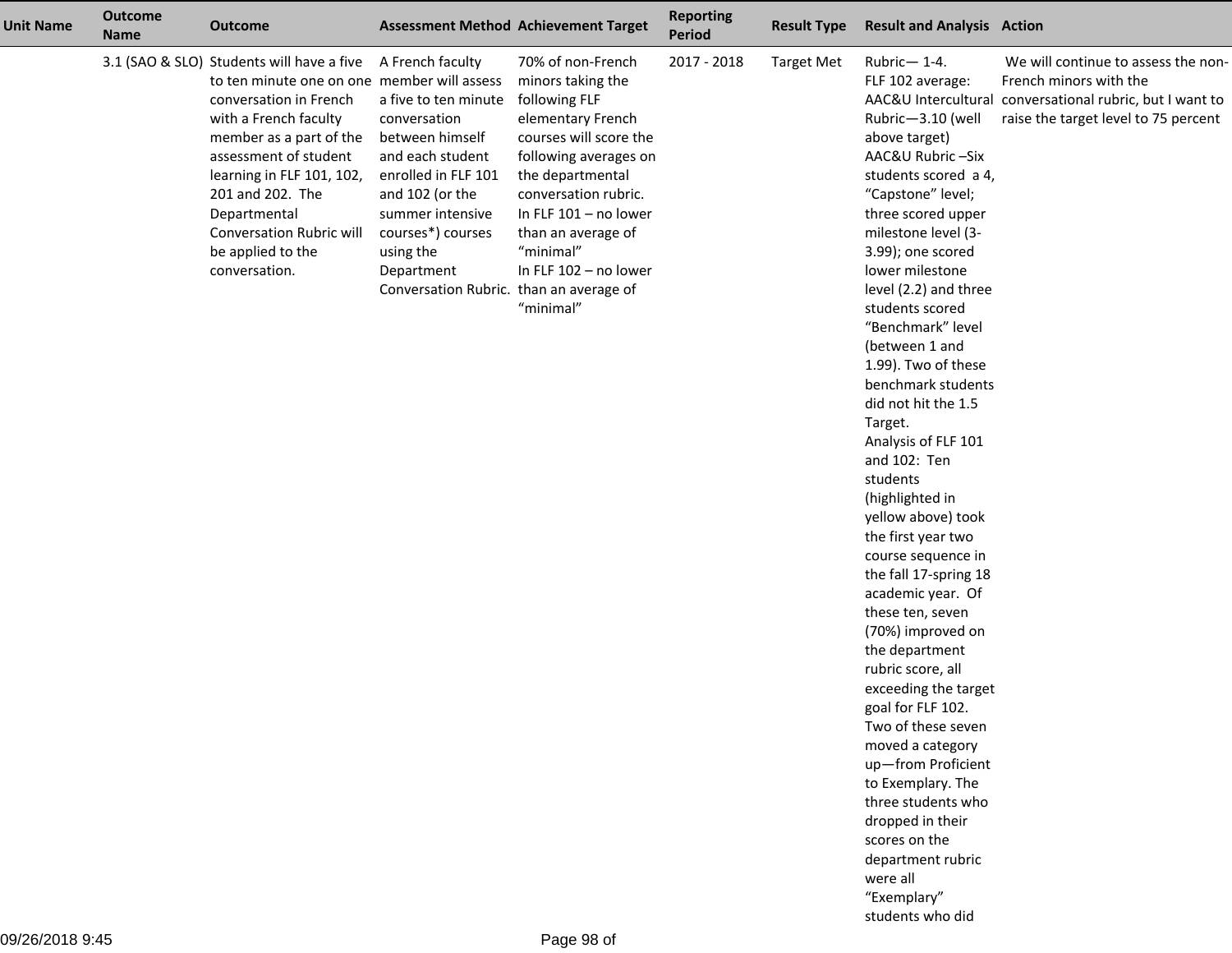| <b>Unit Name</b> | <b>Outcome</b><br><b>Name</b> | <b>Outcome</b>                                                                                                                                                                                                                                                                                                                     |                                                                                                                                                                                                                                                          | <b>Assessment Method Achievement Target</b>                                                                                                                                                                                                                                     | <b>Reporting</b><br><b>Period</b> | <b>Result Type</b> | <b>Result and Analysis Action</b>                                                                                                                                                                                                                                                                                                                                                                                                                                                                                                                                                                                                                                                                                                                                                                                                                                                                                                                    |                                                                                                                                                                                       |
|------------------|-------------------------------|------------------------------------------------------------------------------------------------------------------------------------------------------------------------------------------------------------------------------------------------------------------------------------------------------------------------------------|----------------------------------------------------------------------------------------------------------------------------------------------------------------------------------------------------------------------------------------------------------|---------------------------------------------------------------------------------------------------------------------------------------------------------------------------------------------------------------------------------------------------------------------------------|-----------------------------------|--------------------|------------------------------------------------------------------------------------------------------------------------------------------------------------------------------------------------------------------------------------------------------------------------------------------------------------------------------------------------------------------------------------------------------------------------------------------------------------------------------------------------------------------------------------------------------------------------------------------------------------------------------------------------------------------------------------------------------------------------------------------------------------------------------------------------------------------------------------------------------------------------------------------------------------------------------------------------------|---------------------------------------------------------------------------------------------------------------------------------------------------------------------------------------|
|                  |                               | 3.1 (SAO & SLO) Students will have a five<br>to ten minute one on one member will assess<br>conversation in French<br>with a French faculty<br>member as a part of the<br>assessment of student<br>learning in FLF 101, 102,<br>201 and 202. The<br>Departmental<br>Conversation Rubric will<br>be applied to the<br>conversation. | A French faculty<br>a five to ten minute<br>conversation<br>between himself<br>and each student<br>enrolled in FLF 101<br>and 102 (or the<br>summer intensive<br>courses*) courses<br>using the<br>Department<br>Conversation Rubric. than an average of | 70% of non-French<br>minors taking the<br>following FLF<br>elementary French<br>courses will score the<br>following averages on<br>the departmental<br>conversation rubric.<br>In FLF $101 - no lower$<br>than an average of<br>"minimal"<br>In FLF 102 - no lower<br>"minimal" | 2017 - 2018                       | <b>Target Met</b>  | not fall low enough<br>to put them in a<br>their scores on the<br>AAC&U Intercultural<br>Rubric. Three of the<br>ten scored the same<br>on the AAU&C<br>rubric-all 4's-and<br>therefore could not<br>move up any higher.<br>The one student<br>whose score<br>dropped on this<br>rubric also dropped<br>in the department<br>rubric score. She or<br>he should be looked<br>at closely and<br>offered intervention<br>if he or she begins<br>to flag in FLF 201<br>next fall. This<br>student earned an F<br>in the class, but still<br>can register for FLF<br>201 with teacher<br>permission. Since<br>this student's rubric<br>scores are not<br>below "Minimal" or<br>"Benchmark," he or<br>she still has the<br>ability to move into<br>the second year of<br>French.<br>*Although the<br>majority of<br>academic<br>assessment covers a<br>calendar year,<br>foreign language<br>(for trending data<br>purposes) assesses<br>the students from | We will continue to assess the non-<br>French minors with the<br>lower category. Six conversational rubric, but I want to<br>of the ten improved raise the target level to 75 percent |

L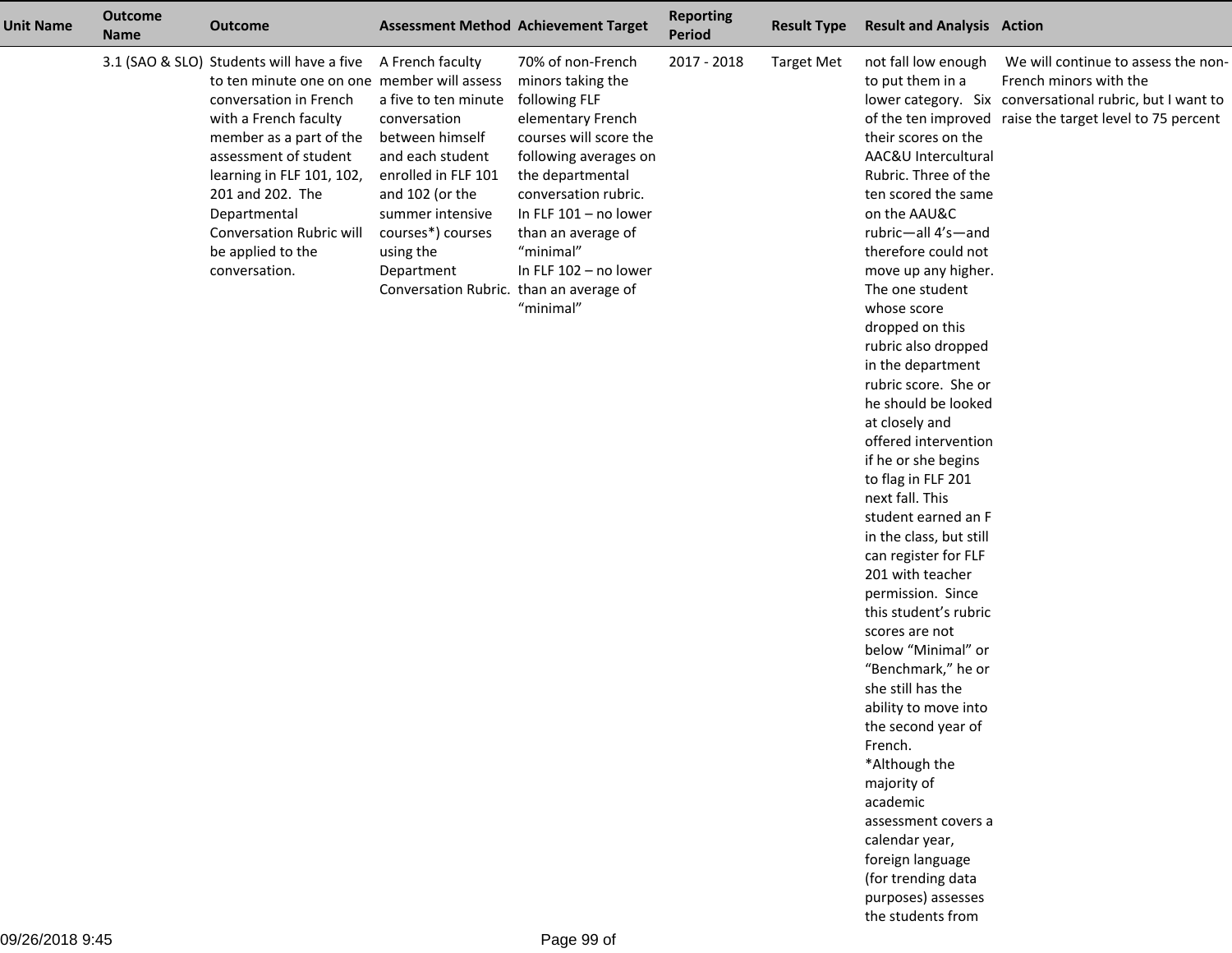| <b>Unit Name</b> | <b>Outcome</b><br><b>Name</b> | <b>Outcome</b>                                                                                                                                                                                                                                                                                                                            | <b>Assessment Method Achievement Target</b>                                                                                                                                                                                                                                    |                                                                                                                                                                                                                                                                                                        | <b>Reporting</b><br><b>Period</b> | <b>Result Type</b> | <b>Result and Analysis Action</b>                                                                                                                                                                                                                                                                                                                                                                                     |                                                                                                                                                                                     |
|------------------|-------------------------------|-------------------------------------------------------------------------------------------------------------------------------------------------------------------------------------------------------------------------------------------------------------------------------------------------------------------------------------------|--------------------------------------------------------------------------------------------------------------------------------------------------------------------------------------------------------------------------------------------------------------------------------|--------------------------------------------------------------------------------------------------------------------------------------------------------------------------------------------------------------------------------------------------------------------------------------------------------|-----------------------------------|--------------------|-----------------------------------------------------------------------------------------------------------------------------------------------------------------------------------------------------------------------------------------------------------------------------------------------------------------------------------------------------------------------------------------------------------------------|-------------------------------------------------------------------------------------------------------------------------------------------------------------------------------------|
|                  |                               | 3.1 (SAO & SLO) Students will have a five<br>to ten minute one on one member will assess<br>conversation in French<br>with a French faculty<br>member as a part of the<br>assessment of student<br>learning in FLF 101, 102,<br>201 and 202. The<br>Departmental<br><b>Conversation Rubric will</b><br>be applied to the<br>conversation. | A French faculty<br>a five to ten minute<br>conversation<br>between himself<br>and each student<br>enrolled in FLF 101<br>and 102 (or the<br>summer intensive<br>courses*) courses<br>using the<br>Department<br>Conversation Rubric. than an average of                       | 70% of non-French<br>minors taking the<br>following FLF<br>elementary French<br>courses will score the<br>following averages on<br>the departmental<br>conversation rubric.<br>In FLF $101 - no$ lower<br>than an average of<br>"minimal"<br>In FLF 102 - no lower<br>"minimal"                        | 2017 - 2018                       | <b>Target Met</b>  | fall to spring, since<br>that is the order<br>that the typical<br>student takes FLF<br>101 and FLF 102.<br>From this<br>assessment year<br>forward, as much as<br>possible, data will<br>track individual<br>students (not by<br>name, but by an<br>alphabetic code) all<br>the way through the<br>four course<br>sequence.<br>**Spanish majors<br>are expected to take<br>electives from one<br>other language in ou | We will continue to assess the non-<br>French minors with the<br>conversational rubric, but I want to<br>raise the target level to 75 percent                                       |
|                  |                               |                                                                                                                                                                                                                                                                                                                                           | A French faculty<br>member will assess<br>a five to ten minute<br>conversation<br>between himself<br>and each student<br>enrolled in FLF 101<br>and 102 (or the<br>summer intensive<br>courses*) courses<br>using the<br>Department<br>Conversation Rubric. than an average of | 90% of French minors 2017 - 2018<br>taking the following<br>FLF elementary and<br>intermediate French<br>courses will score the<br>following averages on<br>the Department<br>Conversation Rubric.<br>In FLF $101 - no$ lower<br>than an average of<br>"minimal"<br>In FLF 102 - no lower<br>"minimal" |                                   | Inconclusive       | We have no French<br>minors this year,<br>therefore could not<br>test anyone                                                                                                                                                                                                                                                                                                                                          | We need to have at least one<br>French minor declare in 2018-19                                                                                                                     |
|                  |                               |                                                                                                                                                                                                                                                                                                                                           | A French faculty<br>member will assess<br>a five to ten minute<br>conversation<br>between himself<br>and each student<br>enrolled in FLF 201<br>and 202 (or the<br>summer intensive<br>courses*) courses                                                                       | 70% of non-French<br>minors taking the<br>following FLF<br>intermediate French<br>courses will score the<br>following averages on<br>the departmental<br>conversation rubric.<br>In FLF 201 - no lower<br>than an average of                                                                           | 2017 - 2018                       | <b>Target Met</b>  | Department Oral<br><b>Rubric Raw Data</b><br>All French 201 &<br>202 Students - NO<br><b>FRENCH MINORS</b><br>2017-18*<br>Department Rubric                                                                                                                                                                                                                                                                           | We will continue to assess the non-<br>Communication and French minors with the<br>AAC&U Intercultural conversational rubric, but I want to<br>raise the target level to 75 percent |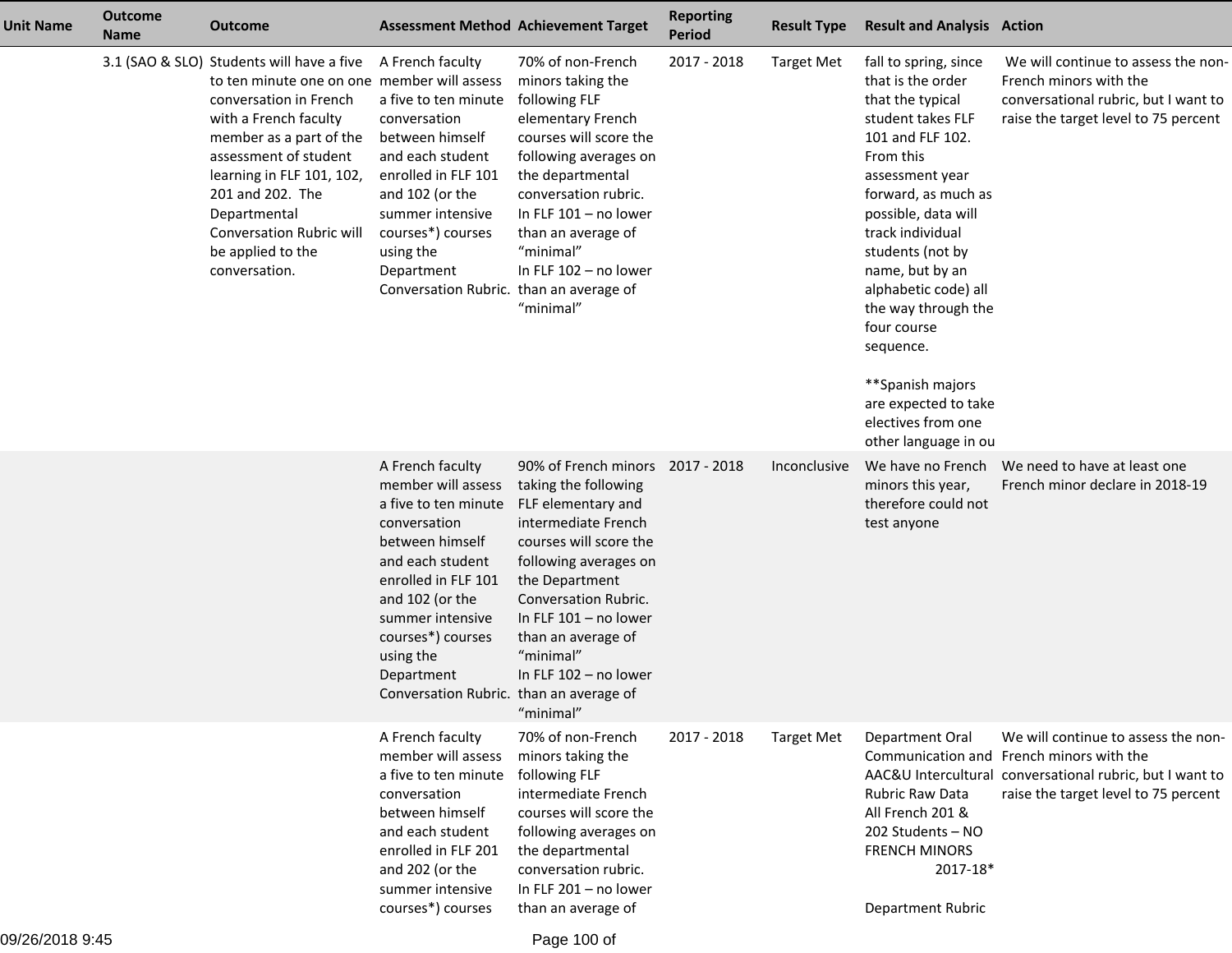| <b>Unit Name</b> | <b>Outcome</b><br><b>Name</b> | <b>Outcome</b> |                                                                    | <b>Assessment Method Achievement Target</b>           | <b>Reporting</b><br>Period | <b>Result Type</b> | <b>Result and Analysis Action</b>                                                                                                                                                                                                                                                                                                                                                                                                                                                                                                                                                                                                                                                                              |                                                                                                                                                                         |
|------------------|-------------------------------|----------------|--------------------------------------------------------------------|-------------------------------------------------------|----------------------------|--------------------|----------------------------------------------------------------------------------------------------------------------------------------------------------------------------------------------------------------------------------------------------------------------------------------------------------------------------------------------------------------------------------------------------------------------------------------------------------------------------------------------------------------------------------------------------------------------------------------------------------------------------------------------------------------------------------------------------------------|-------------------------------------------------------------------------------------------------------------------------------------------------------------------------|
|                  |                               |                | using the<br>Department<br>Conversation Rubric. than an average of | "proficient"<br>In FLF 202 - no lower<br>"proficient" | 2017 - 2018                | <b>Target Met</b>  | (Oral)<br>& Competence<br>Rubric<br>AA<br><b>FLF 201</b><br>1.56 (Exemplary)<br>4<br><b>FLF 202</b><br>1.92 (Exemplary)<br>1 (Benchmark)<br>BB<br><b>FLF 201</b><br>1.92 (Exemplary)<br>2.5<br><b>FLF 202</b><br>2.72 (Proficient)<br>3.8 (Upper<br>Milestone<br>cc<br><b>FLF 201</b><br>1.8 (Exemplary)<br>$\overline{3}$<br><b>FLF 202</b><br>1.92 (Exemplary)<br>2.2 (Lower<br>Milestone)<br>DD<br><b>FLF 201</b><br>1.0 (Exemplary)<br>$\overline{4}$<br><b>FLF 202</b><br>1.0 (Exemplary)<br>4 (Capstone)<br>EE<br><b>FLF 201</b><br>1.28 (Exemplary)<br>$\overline{\mathbf{3}}$<br><b>FLF 202</b><br>1.0 (Exemplary)<br>4 (Capstone<br>FF<br><b>FLF 201</b><br>1.56 (Exemplary)<br>2.5<br><b>FLF 202</b> | AAC&U We will continue to assess the non-<br>Intercul. Knowledge French minors with the<br>conversational rubric, but I want to<br>raise the target level to 75 percent |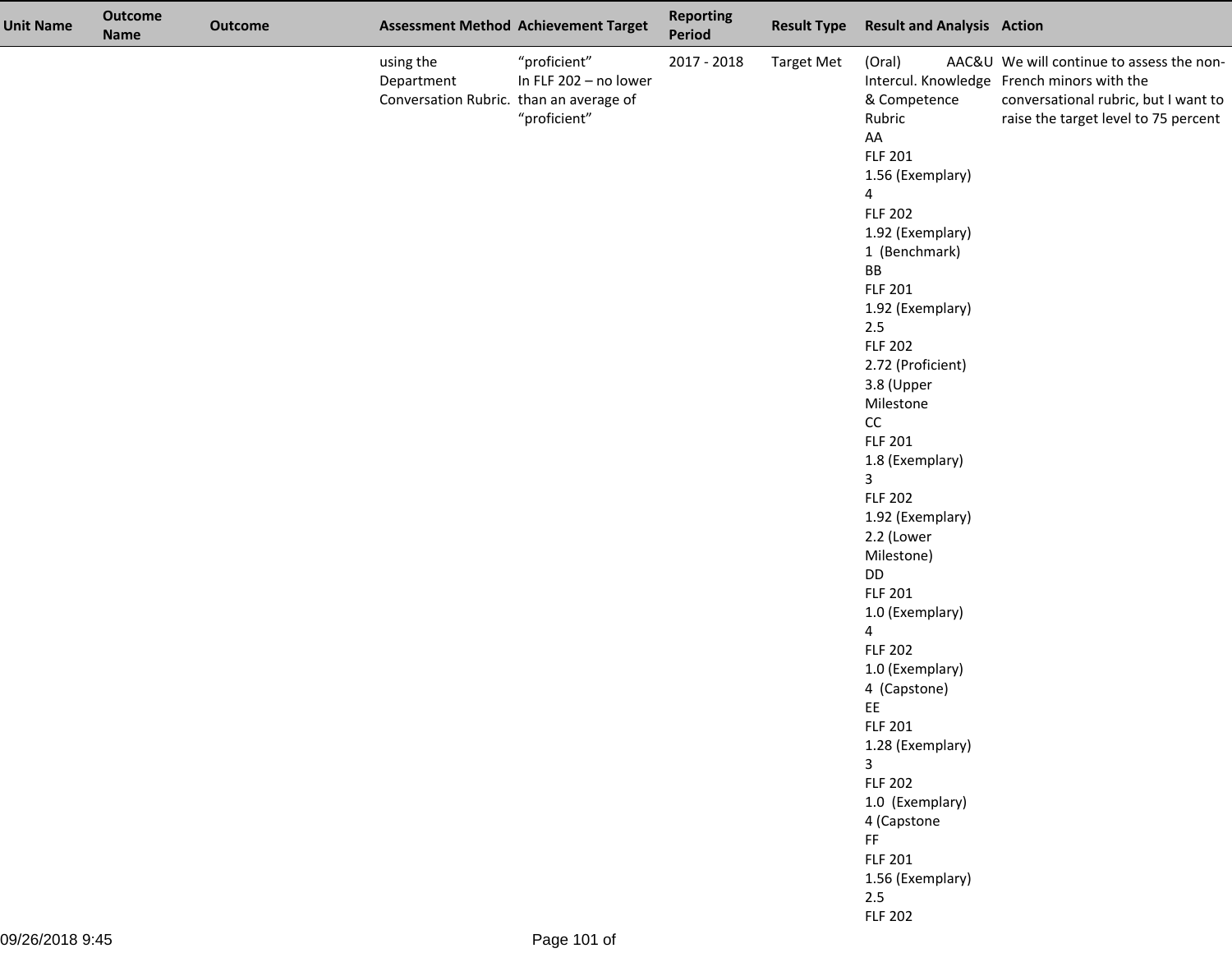| <b>Unit Name</b> | <b>Outcome</b><br><b>Name</b> | <b>Outcome</b> |                                                                                                                                                                                                                                                                                | <b>Assessment Method Achievement Target</b>                                                                                                                                                                                                                                           | <b>Reporting</b><br>Period | <b>Result Type</b> | <b>Result and Analysis Action</b>                                                                                                                                                                                                                                                                                                                                                                                                                                                                                                                                                                                                                                                                                                                                                                                                                                                      |                                                                                                                                               |
|------------------|-------------------------------|----------------|--------------------------------------------------------------------------------------------------------------------------------------------------------------------------------------------------------------------------------------------------------------------------------|---------------------------------------------------------------------------------------------------------------------------------------------------------------------------------------------------------------------------------------------------------------------------------------|----------------------------|--------------------|----------------------------------------------------------------------------------------------------------------------------------------------------------------------------------------------------------------------------------------------------------------------------------------------------------------------------------------------------------------------------------------------------------------------------------------------------------------------------------------------------------------------------------------------------------------------------------------------------------------------------------------------------------------------------------------------------------------------------------------------------------------------------------------------------------------------------------------------------------------------------------------|-----------------------------------------------------------------------------------------------------------------------------------------------|
|                  |                               |                | A French faculty<br>member will assess<br>a five to ten minute<br>conversation<br>between himself<br>and each student<br>enrolled in FLF 201<br>and 202 (or the<br>summer intensive<br>courses*) courses<br>using the<br>Department<br>Conversation Rubric. than an average of | 70% of non-French<br>minors taking the<br>following FLF<br>intermediate French<br>courses will score the<br>following averages on<br>the departmental<br>conversation rubric.<br>In FLF 201 - no lower<br>than an average of<br>"proficient"<br>In FLF 202 - no lower<br>"proficient" | 2017 - 2018                | <b>Target Met</b>  | 1.32 (Exemplary)<br>3.5 (Upper<br>milestone)<br>GG<br>FLF 201*<br><b>FLF 202</b><br>2.32 (Proficient)<br>3.5<br><b>HH</b><br>FLF 201**<br><b>Community College</b><br>(Hinds)<br><b>FLF 202</b><br>1.0 (Exemplary)<br>4<br>Notes on the second<br>year sequence FLF<br>201-202.<br>Traditionally, the<br>second year of<br>French enrolls fewer<br>students than the<br>first year. There<br>could be several<br>reasons for this<br>trend. First, Honors<br>College BS students<br>are required to take<br>only one year of<br>foreign language,<br>unlike the students<br>who are completing<br>four semesters for a<br>BA degree. Twelve<br>students completed<br>FLF 102, who could<br>have enrolled in FLF<br>201 the following<br>fall. But two of the<br>twelve were Nursing<br>majors who<br>completed the first<br>year of French as an<br>Honors College<br>requirement. One | We will continue to assess the non-<br>French minors with the<br>conversational rubric, but I want to<br>raise the target level to 75 percent |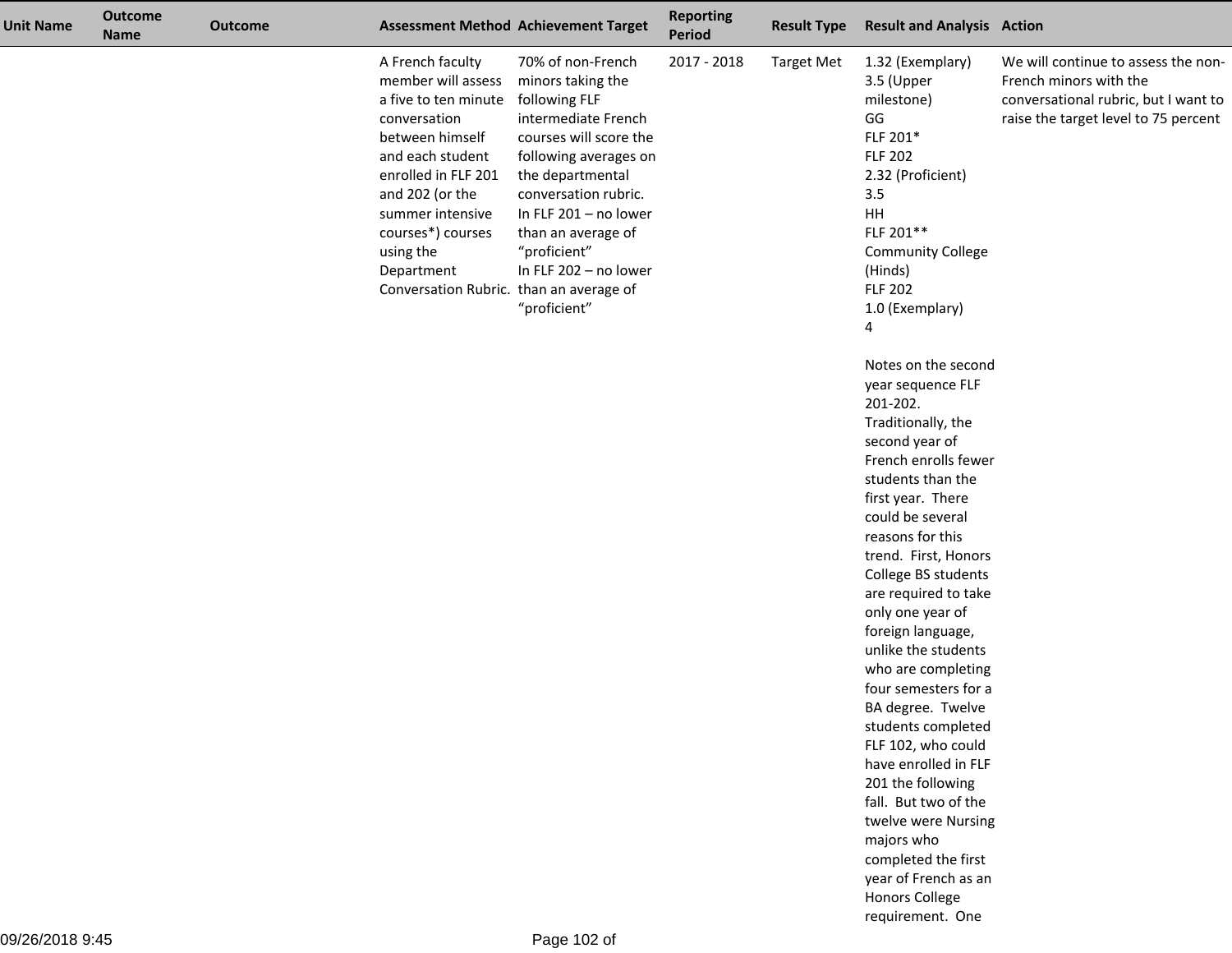| <b>Unit Name</b> | <b>Outcome</b><br><b>Name</b> | <b>Outcome</b> |                                                                                                                                                                                                                                                                                | <b>Assessment Method Achievement Target</b>                                                                                                                                                                                                                                           | <b>Reporting</b><br>Period | <b>Result Type</b> | <b>Result and Analysis Action</b>                                                                                                                                                                                                                                                                                                                                                                                                                                                                                                                                                                                                                                                                                                                                                                                                                                                                                 |                                                                                                                                                                   |
|------------------|-------------------------------|----------------|--------------------------------------------------------------------------------------------------------------------------------------------------------------------------------------------------------------------------------------------------------------------------------|---------------------------------------------------------------------------------------------------------------------------------------------------------------------------------------------------------------------------------------------------------------------------------------|----------------------------|--------------------|-------------------------------------------------------------------------------------------------------------------------------------------------------------------------------------------------------------------------------------------------------------------------------------------------------------------------------------------------------------------------------------------------------------------------------------------------------------------------------------------------------------------------------------------------------------------------------------------------------------------------------------------------------------------------------------------------------------------------------------------------------------------------------------------------------------------------------------------------------------------------------------------------------------------|-------------------------------------------------------------------------------------------------------------------------------------------------------------------|
|                  |                               |                | A French faculty<br>member will assess<br>a five to ten minute<br>conversation<br>between himself<br>and each student<br>enrolled in FLF 201<br>and 202 (or the<br>summer intensive<br>courses*) courses<br>using the<br>Department<br>Conversation Rubric. than an average of | 70% of non-French<br>minors taking the<br>following FLF<br>intermediate French<br>courses will score the<br>following averages on<br>the departmental<br>conversation rubric.<br>In FLF 201 - no lower<br>than an average of<br>"proficient"<br>In FLF 202 - no lower<br>"proficient" | 2017 - 2018                | <b>Target Met</b>  | of the twelve<br>in May, 2018, but<br>completed the<br>equivalent of the<br>second year of<br>French at another<br>university. Two of<br>the twelve were on<br>academic probation<br>in the fall of 2017,<br>and the limited<br>number of hours<br>they were allowed<br>to take could not<br>include the three<br>hour French class.<br>This left seven BA<br>students who<br>should have<br>enrolled in and<br>completed FLF 201<br>and 202. Seven<br>students enrolled in<br>FLF 201, but one<br>immediately<br>withdrew because<br>of academic issues.<br>The six remaining<br>students who had<br>taken French I and II<br>at MUW all<br>completed FLF 201<br>and 202<br>successfully. Of the<br>two "extra"<br>students who<br>enrolled in and<br>completed FLF 202<br>in the spring of<br>2018, one<br>transferred in<br>French I, II, and III<br>from a community<br>college, and one<br>completed FLF 201 | We will continue to assess the non-<br>graduated with a BA French minors with the<br>conversational rubric, but I want to<br>raise the target level to 75 percent |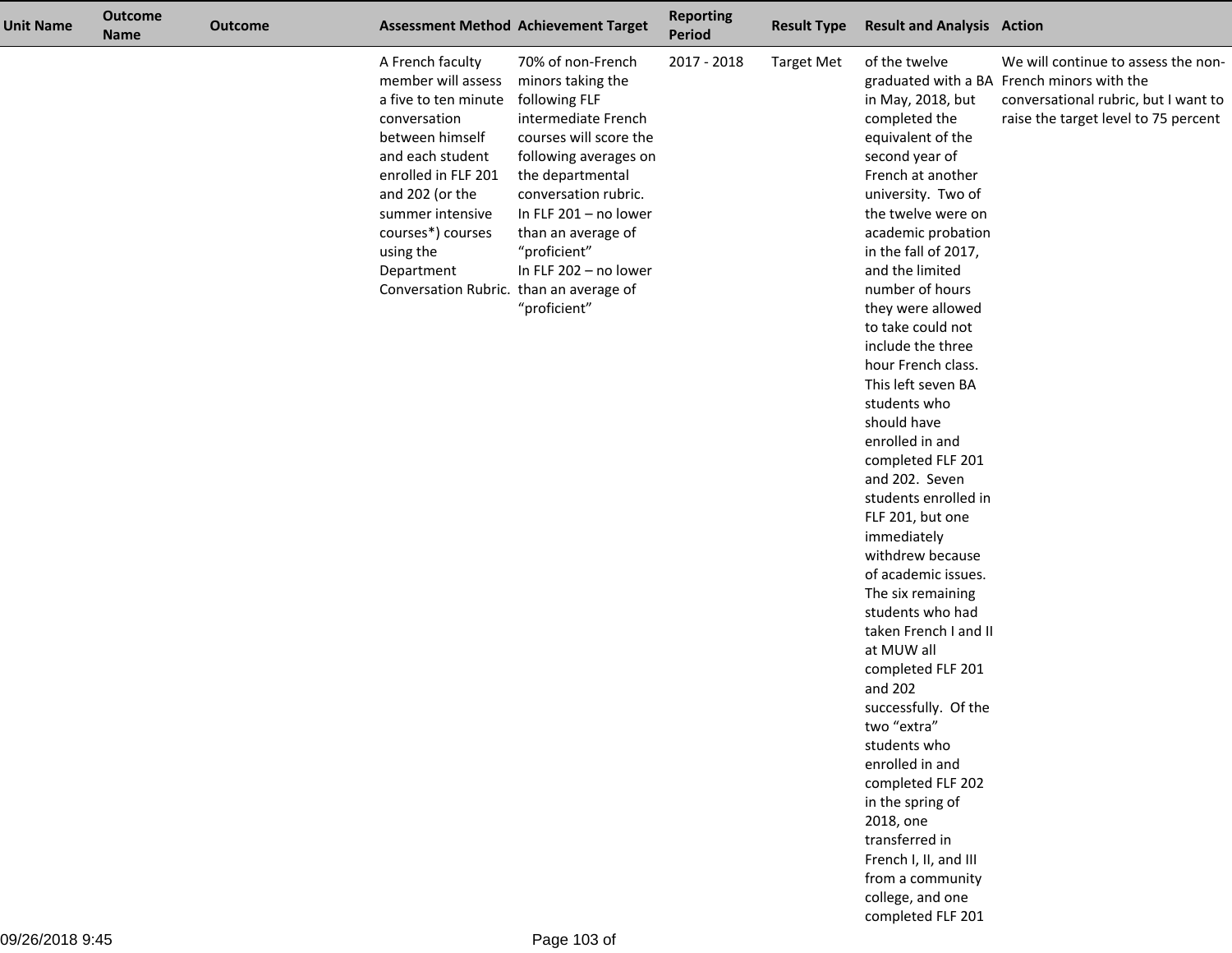| <b>Unit Name</b> | <b>Outcome</b><br><b>Name</b> | <b>Outcome</b> |                                                                                                                                                                                                                                                                                | <b>Assessment Method Achievement Target</b>                                                                                                                                                                                                                                           | <b>Reporting</b><br><b>Period</b> | <b>Result Type</b> | <b>Result and Analysis Action</b>                                                                                                                                                                                                                                                                                                                                                                                                                                                                                                                                                                                                                                                                                                                                                                                                                                                                                                         |                                                                                                                                               |
|------------------|-------------------------------|----------------|--------------------------------------------------------------------------------------------------------------------------------------------------------------------------------------------------------------------------------------------------------------------------------|---------------------------------------------------------------------------------------------------------------------------------------------------------------------------------------------------------------------------------------------------------------------------------------|-----------------------------------|--------------------|-------------------------------------------------------------------------------------------------------------------------------------------------------------------------------------------------------------------------------------------------------------------------------------------------------------------------------------------------------------------------------------------------------------------------------------------------------------------------------------------------------------------------------------------------------------------------------------------------------------------------------------------------------------------------------------------------------------------------------------------------------------------------------------------------------------------------------------------------------------------------------------------------------------------------------------------|-----------------------------------------------------------------------------------------------------------------------------------------------|
|                  |                               |                | A French faculty<br>member will assess<br>a five to ten minute<br>conversation<br>between himself<br>and each student<br>enrolled in FLF 201<br>and 202 (or the<br>summer intensive<br>courses*) courses<br>using the<br>Department<br>Conversation Rubric. than an average of | 70% of non-French<br>minors taking the<br>following FLF<br>intermediate French<br>courses will score the<br>following averages on<br>the departmental<br>conversation rubric.<br>In FLF 201 - no lower<br>than an average of<br>"proficient"<br>In FLF 202 - no lower<br>"proficient" | 2017 - 2018                       | <b>Target Met</b>  | in the fall of 2016<br>and was not<br>included in this<br>year's FLF 201<br>analysis.<br>Analysis of data for<br>FLF 201 and 202: In<br>looking at the data<br>collected from the<br>department oral<br>communication<br>rubric over both<br>semesters, the<br>differences are<br>slight, although one<br>already in the<br>"Exemplary"<br>category increased<br>to a perfect 1.0 in<br>FLF and another<br>kept the same 1.0<br>the student earned<br>in FLF 201. Two<br>students dropped<br>slightly in scores for<br>FLF 202, but not<br>enough to push<br>them below the<br>"Exemplary"<br>category. Only one<br>student dropped<br>significantly in the<br>FLF 202 score-from<br>Exemplary to<br>"Proficient," but still<br>completed the<br>semester<br>successfully.<br>The AAC&U<br>Intercultural rubric<br>data seems overall<br>to reflect success,<br>but there was one<br>outlier who scored<br>only a 1<br>(Benchmark) in FLF | We will continue to assess the non-<br>French minors with the<br>conversational rubric, but I want to<br>raise the target level to 75 percent |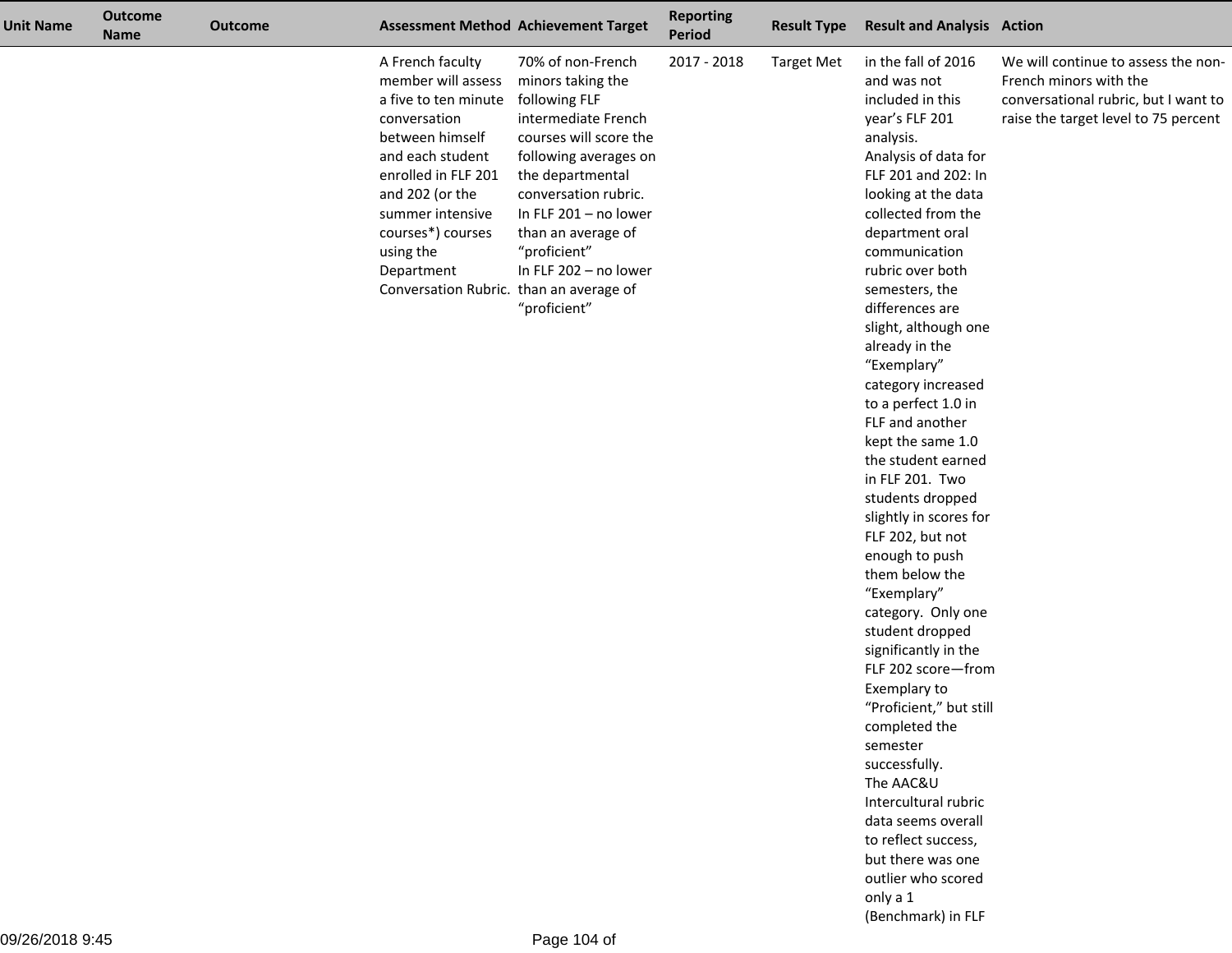| Unit Name                                                                                | <b>Outcome</b><br><b>Name</b>   | <b>Outcome</b>                                                                                                            | <b>Assessment Method Achievement Target</b>                                                                                                                                                                                                                                    |                                                                                                                                                                                                                                                                                                              | <b>Reporting</b><br><b>Period</b> | <b>Result Type</b> | <b>Result and Analysis Action</b>                                                                                                                                                                                                                                                                                                                                                                                                              |                                                                                                                                                                                                                                                                                                                                                                       |
|------------------------------------------------------------------------------------------|---------------------------------|---------------------------------------------------------------------------------------------------------------------------|--------------------------------------------------------------------------------------------------------------------------------------------------------------------------------------------------------------------------------------------------------------------------------|--------------------------------------------------------------------------------------------------------------------------------------------------------------------------------------------------------------------------------------------------------------------------------------------------------------|-----------------------------------|--------------------|------------------------------------------------------------------------------------------------------------------------------------------------------------------------------------------------------------------------------------------------------------------------------------------------------------------------------------------------------------------------------------------------------------------------------------------------|-----------------------------------------------------------------------------------------------------------------------------------------------------------------------------------------------------------------------------------------------------------------------------------------------------------------------------------------------------------------------|
|                                                                                          |                                 |                                                                                                                           | A French faculty<br>member will assess<br>a five to ten minute<br>conversation<br>between himself<br>and each student<br>enrolled in FLF 201<br>and 202 (or the<br>summer intensive<br>courses*) courses<br>using the<br>Department<br>Conversation Rubric. than an average of | 70% of non-French<br>minors taking the<br>following FLF<br>intermediate French<br>courses will score the<br>following averages on<br>the departmental<br>conversation rubric.<br>In FLF 201 - no lower<br>than an average of<br>"proficient"<br>In FLF 202 - no lower<br>"proficient"                        | 2017 - 2018                       | <b>Target Met</b>  | Two of the six<br>finished the 4<br>course sequence<br>with scores of<br>"Capstone," and<br>two increased from<br>"Lower Milestone"<br>to "Upper<br>Milestone." The last<br>of the six who<br>completed 201 &<br>202 dropped from<br>Upper Milestone to<br>Lower Milestone. I<br>do not think that<br>there is enough data<br>here to suggest a<br>trend in the AAC&U<br>Intercultural rubric<br>scores, so I label<br>them<br>"inconclusive." | 202 after scoring a 4 We will continue to assess the non-<br>in the fall semester. French minors with the<br>conversational rubric, but I want to<br>raise the target level to 75 percent                                                                                                                                                                             |
|                                                                                          |                                 |                                                                                                                           | A French faculty<br>member will assess<br>a five to ten minute<br>conversation<br>between himself<br>and each student<br>enrolled in FLF 201<br>and 202 (or the<br>summer intensive<br>courses*) courses<br>using the<br>Department<br>Conversation Rubric. than an average of | 90% of French minors 2017 - 2018<br>taking the following<br>FLF elementary and<br>intermediate French<br>courses will score the<br>following averages on<br>the Department<br>Conversation Rubric.<br>In FLF $201 - no$ lower<br>than an average of<br>"proficient"<br>In FLF 202 - no lower<br>"proficient" |                                   | Inconclusive       | this year, but it is<br>important to note<br>that 14 of 15 non-<br>minors met the<br>targets set for<br>French minors.                                                                                                                                                                                                                                                                                                                         | We had NO MINORS Not only will we encourage at least<br>one new French minor to declare,<br>we will continue to apply this rubric<br>to all French students with the<br>same target scores. We should<br>consider raising the targets for<br>minors.<br>Assessing the 201 and 202<br>students separate from the first<br>year students makes the data more<br>usable. |
| Program -<br><b>Gifted Studies</b><br>(including<br>Certificate) -<br>ME {2016-<br>2017} | 1.1 (SAO & SLO) Candidates will | demonstrate skills and<br>commitment to creating<br>supportive environments<br>that afford all P-12<br>students access to | The instructor for ED Candidates will<br>598 will assess and<br>grade the<br>interdisciplinary unit creating supportive<br>presented by the<br>student(s) using the afford all P-12                                                                                            | demonstrate skills and<br>commitment to<br>environments that                                                                                                                                                                                                                                                 | 2017 - 2018                       | <b>Target Met</b>  | Candidate 1 5.0;<br>Candidate 2 4.8/5.0<br>Candidates scored<br>96% or better on<br>the assessment                                                                                                                                                                                                                                                                                                                                             | The department will retain this<br>assessment for the upcoming year.                                                                                                                                                                                                                                                                                                  |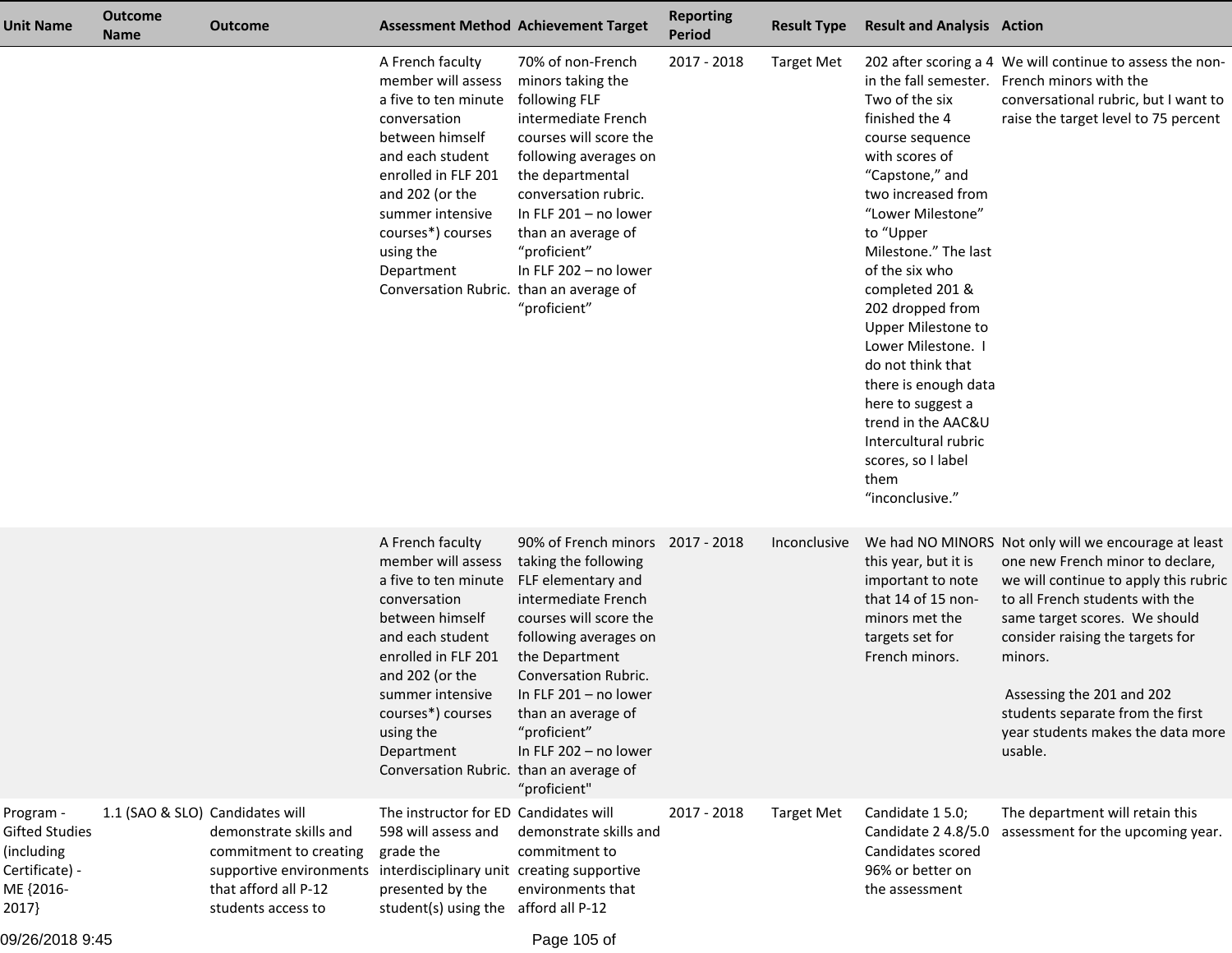| <b>Unit Name</b>                                                                  | <b>Outcome</b><br><b>Name</b> | <b>Outcome</b>                                                                                                                                                                                                                                                                                                                                                                                                           | <b>Assessment Method Achievement Target</b>                                                                                                                                                 |                                                                                                                                                                                                                                                                                                                                                                     | <b>Reporting</b><br><b>Period</b> | <b>Result Type</b> | <b>Result and Analysis Action</b>                                                                                                                                                     |                                                                                                |
|-----------------------------------------------------------------------------------|-------------------------------|--------------------------------------------------------------------------------------------------------------------------------------------------------------------------------------------------------------------------------------------------------------------------------------------------------------------------------------------------------------------------------------------------------------------------|---------------------------------------------------------------------------------------------------------------------------------------------------------------------------------------------|---------------------------------------------------------------------------------------------------------------------------------------------------------------------------------------------------------------------------------------------------------------------------------------------------------------------------------------------------------------------|-----------------------------------|--------------------|---------------------------------------------------------------------------------------------------------------------------------------------------------------------------------------|------------------------------------------------------------------------------------------------|
| Program -<br>Gifted Studies<br>(including<br>Certificate) -<br>ME {2016-<br>2017} |                               | 1.1 (SAO & SLO) rigorous college and<br>career ready standards<br>by planning and<br>implementing an<br>interdisciplinary unit that<br>includes a use of<br>differentiated<br>assessment to measure<br>and report the impact on<br>student learning.                                                                                                                                                                     | Interdisciplinary Unit students access to<br>Rubric.                                                                                                                                        | rigorous college and<br>career ready<br>standards by planning<br>and implementing an<br>interdisciplinary unit<br>by scoring an average<br>of 86% or above on<br>the Interdisciplinary<br>Unit Rubric in ED 598,<br>Internship in Gifted<br>Studies.                                                                                                                | 2017 - 2018                       | <b>Target Met</b>  | Candidate 1 5.0;<br>Candidate 2 4.8/5.0<br>Candidates scored<br>96% or better on<br>the assessment                                                                                    | The department will retain this<br>assessment for the upcoming year.                           |
|                                                                                   | 1.2 (PO 2.c.)                 | Strengthen and Expand<br>K-12 Partnerships-<br>Partners will co-construct focus group<br>mutually beneficial P-12<br>school and community<br>arrangements, including<br>technology-based<br>collaborations, for clinical construct mutually<br>preparation and share<br>responsibility for<br>continuous improvement<br>of candidate preparation<br>(Council of Accreditation<br>for Educator Preparation,<br>CAEP 2.1). | The department of<br>education will hold<br>meetings with<br>various partners (K-<br>12 administration, K- which they will share<br>12 teachers) to co-<br>beneficial P-12<br>partnerships. | The department of<br>education and various<br>partners will host 2<br>focus groups during<br>the academic year in<br>opinions about<br>developing at least<br>one new mutually<br>beneficial partnership.                                                                                                                                                           | 2017 - 2018                       | Inconclusive       | not hold any<br>meetings.                                                                                                                                                             | The department did The department will retain the<br>assessment for the next academic<br>year. |
|                                                                                   |                               | 2.1 (SAO & SLO) Candidates demonstrate<br>an understanding of and<br>are able to apply<br>knowledge and skills<br>specific to their discipline presentation given<br>by creating a<br>comprehensive<br>presentation highlighting Plan Rubric.<br>evidence-based<br>knowledge and strategies<br>related to a relevant<br>issue/topic in gifted<br>education targeted at an<br>audience of appropriate<br>stakeholders.    | The instructor for ED Candidates<br>595 will assess and<br>grade the<br>comprehensive<br>by the student(s)<br>using the Advocacy                                                            | demonstrate an<br>understanding of and<br>are able to apply<br>knowledge and skills<br>specific to their<br>discipline by creating a<br>comprehensive<br>presentation<br>highlighting evidence-<br>based knowledge and<br>strategies related to a<br>relevant issue/topic in<br>gifted education<br>targeted at an<br>audience of<br>appropriate<br>stakeholders by | 2017 - 2018                       | <b>Target Met</b>  | Student scores;<br>44/50, 42/50, 0/50,<br>46/50, 48/50, 48/50<br>One student did not<br>submit the<br>assignment. All of<br>the other students<br>scored acceptable<br>(42) or above. | The department will retain this<br>assessment for the upcoming year.                           |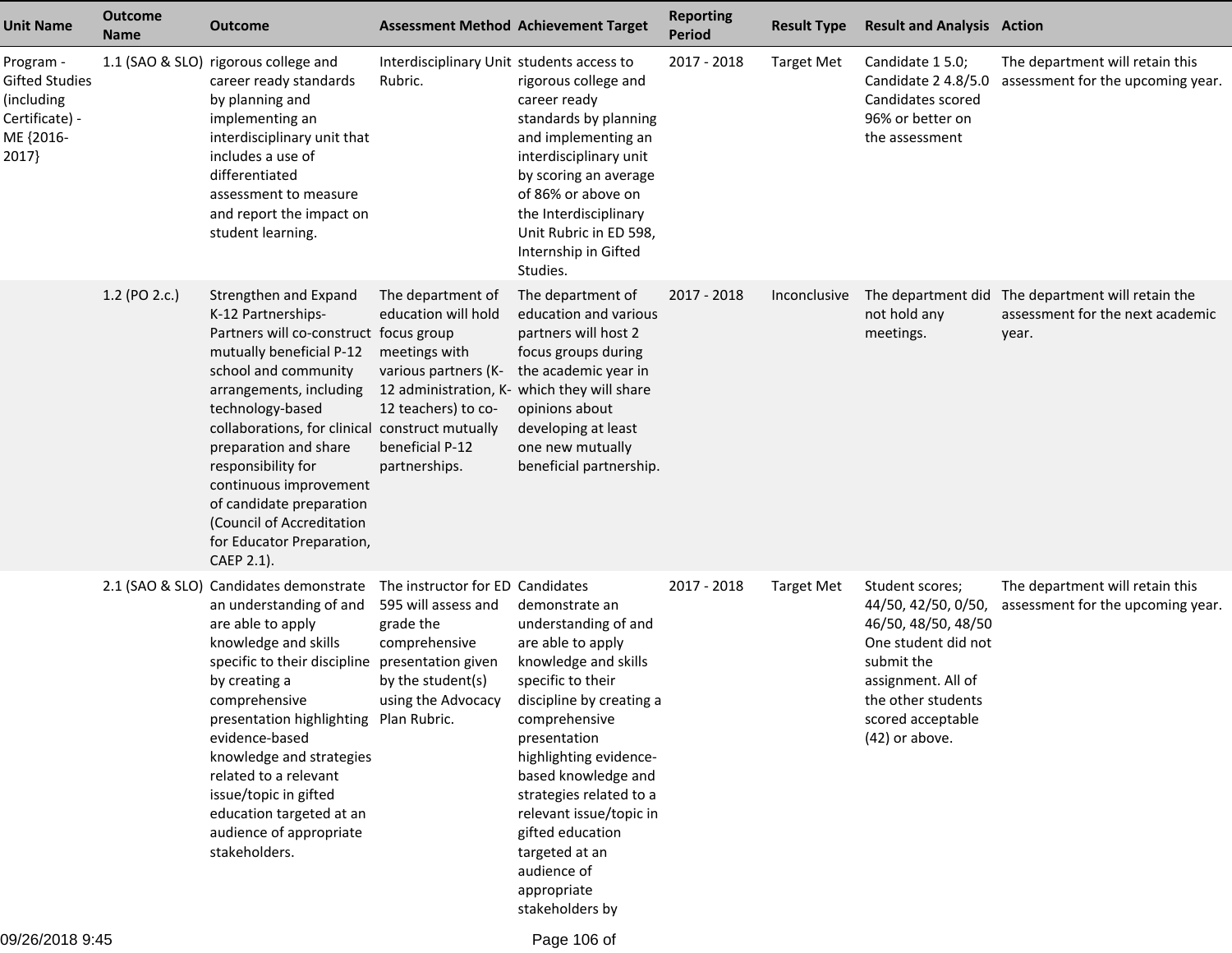| <b>Unit Name</b>                                                                                                                | <b>Outcome</b><br><b>Name</b> | <b>Outcome</b>                                                                                                                                                                                                                                                                                                                                                                                           |                                                                                                                                                                                                         | <b>Assessment Method Achievement Target</b>                                                                                                                                                                                                                                                                                                                                                                                                                                                      | <b>Reporting</b><br><b>Period</b> | <b>Result Type</b> | <b>Result and Analysis Action</b>                                                                                                                                                       |                                                                                                                                                            |
|---------------------------------------------------------------------------------------------------------------------------------|-------------------------------|----------------------------------------------------------------------------------------------------------------------------------------------------------------------------------------------------------------------------------------------------------------------------------------------------------------------------------------------------------------------------------------------------------|---------------------------------------------------------------------------------------------------------------------------------------------------------------------------------------------------------|--------------------------------------------------------------------------------------------------------------------------------------------------------------------------------------------------------------------------------------------------------------------------------------------------------------------------------------------------------------------------------------------------------------------------------------------------------------------------------------------------|-----------------------------------|--------------------|-----------------------------------------------------------------------------------------------------------------------------------------------------------------------------------------|------------------------------------------------------------------------------------------------------------------------------------------------------------|
|                                                                                                                                 |                               | 2.1 (SAO & SLO) Candidates demonstrate<br>an understanding of and<br>are able to apply<br>knowledge and skills<br>specific to their discipline presentation given<br>by creating a<br>comprehensive<br>presentation highlighting<br>evidence-based<br>knowledge and strategies<br>related to a relevant<br>issue/topic in gifted<br>education targeted at an<br>audience of appropriate<br>stakeholders. | 595 will assess and<br>grade the<br>comprehensive<br>by the student(s)<br>using the Advocacy<br>Plan Rubric.                                                                                            | The instructor for ED scoring "Acceptable or 2017 - 2018<br>above" on the<br>Advocacy Plan Rubric.                                                                                                                                                                                                                                                                                                                                                                                               |                                   | <b>Target Met</b>  | Student scores;<br>44/50, 42/50, 0/50,<br>46/50, 48/50, 48/50<br>One student did not<br>submit the<br>assignment. All of<br>the other students<br>scored acceptable<br>$(42)$ or above. | The department will retain this<br>assessment for the upcoming year.                                                                                       |
|                                                                                                                                 | 3.1 (RO & SLO)                | Candidates will<br>demonstrate their<br>proficiencies to<br>understand and apply<br>knowledge and skills<br>appropriate to their<br>professional field of<br>specialization so that<br>learning and<br>development<br>opportunities for all P-12<br>students are enhanced<br>through the development<br>of a research study in the<br>field of gifted studies.                                           | The instructor for ED Candidates will<br>500 will assess and<br>grade the research<br>the student(s)<br>utilizing the<br>Research Project<br>Rubric.                                                    | demonstrate their<br>proficiencies to<br>project presented by understand and apply<br>knowledge and skills<br>appropriate to their<br>professional field of<br>specialization so that<br>learning and<br>development<br>opportunities for all P-<br>12 students are<br>enhanced through the<br>development of a<br>research study in the<br>field of gifted studies<br>by scoring an average<br>of 86% or higher on<br>the Research Project<br>Rubric in ED 500,<br><b>Educational Research.</b> | 2017 - 2018                       | <b>Target Met</b>  | 140/150 (93%)<br>Having only one<br>candidate makes it<br>difficult to<br>accurately interpret<br>this data.                                                                            | The program will retain this<br>measure.                                                                                                                   |
| Program -<br>History<br>(including<br>Minor and<br>Secondary<br>Education<br>Certification in<br>History and<br>Social Studies) | $1.1$ (SLO)                   | Identify and evaluate<br>continuity and change,<br>causality and<br>coincidence, voice and<br>agency (SLO 5).                                                                                                                                                                                                                                                                                            | At the end of the<br>spring semester, the<br>department chair<br>will review<br>transcripts of<br>graduating seniors<br>for the previous year passing grade.<br>for historical depth<br>to determine if | 100% of graduating<br>seniors will complete<br>at least 4 lower-level<br>(100 level) history<br>survey courses (12<br>credit hours) with a                                                                                                                                                                                                                                                                                                                                                       | 2017 - 2018                       | <b>Target Met</b>  | Five students<br>graduated in<br>August, December,<br>or May 2017-8 with<br>a history degree. All<br>have 12 hours of<br>100 level history<br>with a passing<br>grade.                  | No new action is required. We<br>require 12 hours at the lower level<br>and all these history majors have<br>met that requirement with a<br>passing score. |

09/26/2018 9:45

Page 107 of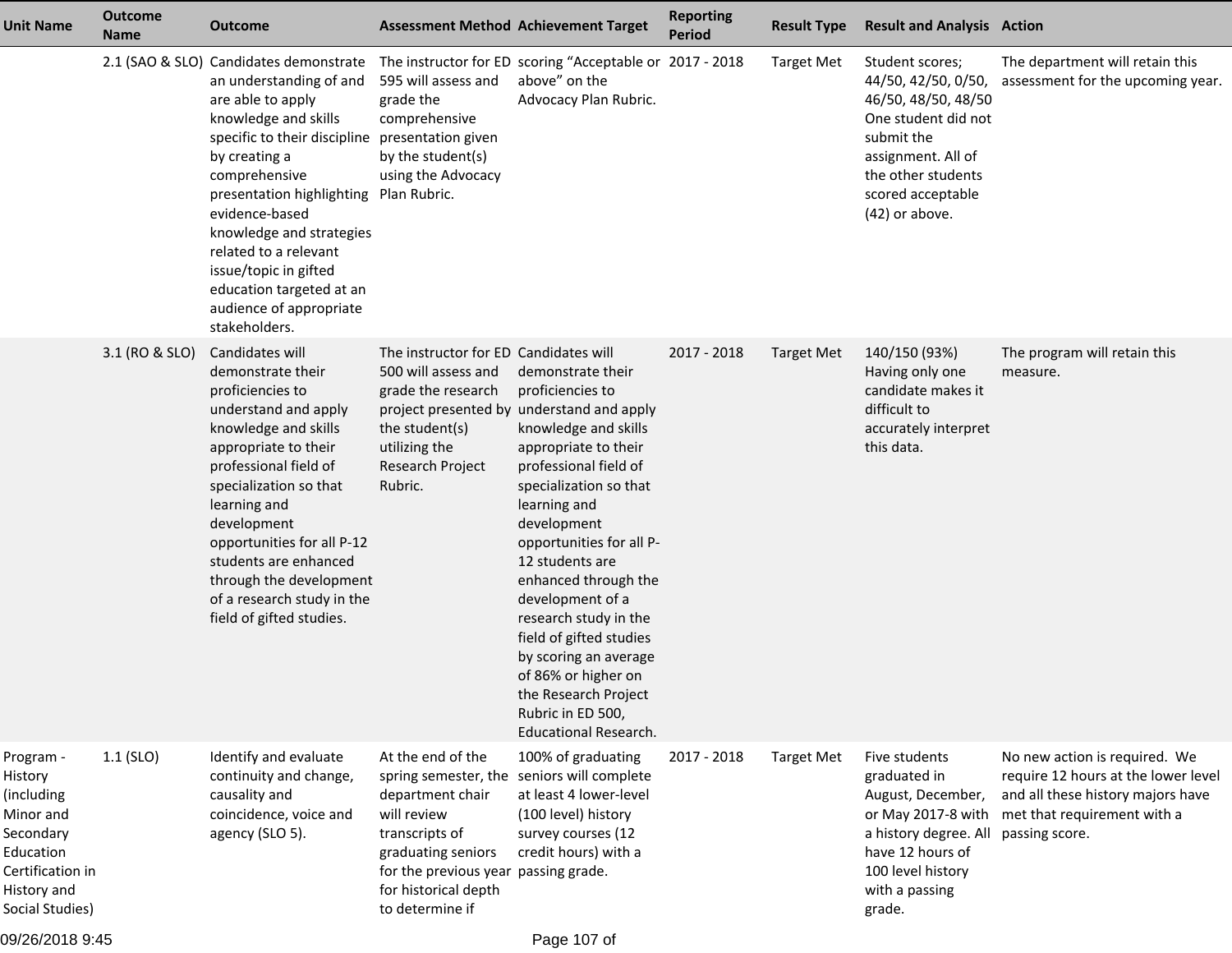| <b>Unit Name</b>     | <b>Outcome</b><br><b>Name</b> | <b>Outcome</b>                                                                                                |                                                                                                                                                                                                         | <b>Assessment Method Achievement Target</b>                                                                                                                                                                               | <b>Reporting</b><br><b>Period</b> | <b>Result Type</b> | <b>Result and Analysis Action</b>                                                                                                                                                                                                                                                                                                     |                                                                                                                                                                                                           |
|----------------------|-------------------------------|---------------------------------------------------------------------------------------------------------------|---------------------------------------------------------------------------------------------------------------------------------------------------------------------------------------------------------|---------------------------------------------------------------------------------------------------------------------------------------------------------------------------------------------------------------------------|-----------------------------------|--------------------|---------------------------------------------------------------------------------------------------------------------------------------------------------------------------------------------------------------------------------------------------------------------------------------------------------------------------------------|-----------------------------------------------------------------------------------------------------------------------------------------------------------------------------------------------------------|
| - BA {2016-<br>2017} | $1.1$ (SLO)                   | Identify and evaluate<br>continuity and change,<br>causality and<br>coincidence, voice and<br>agency (SLO 5). | achievement target 100% of graduating<br>was met.                                                                                                                                                       | seniors will complete<br>at least 4 lower-level<br>(100 level) history<br>survey courses (12<br>credit hours) with a<br>passing grade.                                                                                    | 2017 - 2018                       | <b>Target Met</b>  | A<br>Student 4: A-, B-, C, passing score.<br>В<br>Student 5: A, B, A-,<br>A-                                                                                                                                                                                                                                                          | Student 1: A, A, A, A No new action is required. We<br>Student 2: A, A, A-, require 12 hours at the lower level<br>and all these history majors have<br>Student 3: B, B, A, A met that requirement with a |
|                      |                               |                                                                                                               | At the end of the<br>department chair<br>will review<br>transcripts of<br>graduating seniors<br>for historical depth<br>to determine if<br>achievement target<br>was met.                               | 100% of graduating<br>spring semester, the seniors will complete<br>at least 4 upper- level<br>(either 300 or 400<br>level) history survey<br>courses (12 credit<br>for the previous year hours) with a passing<br>grade. | 2017 - 2018                       | <b>Target Met</b>  | Five students<br>graduated in<br>August, December,<br>or May 2017-8 with<br>a history degree. All<br>passed and<br>completed at least 4<br>upper-level courses<br>in history.<br>Student 1: A, A, B,<br>A-<br>Student 2: A-, A, B+,<br>A-<br>Student 3: B-, B-, B,<br>B<br>Student 4: B-, B, B,<br>B-<br>Student 5: A-, A+, A-<br>, A | No new actions are required<br>beyond monitoring graduating<br>senior transcripts.                                                                                                                        |
|                      | 1.2 (SLO)                     | Relate the complexity of<br>the human experience<br>across time and space<br>$(SLO 6)$ .                      | At the end of the<br>department chair<br>will review<br>transcripts of<br>graduating seniors<br>for the previous year<br>for historical<br>breadth to<br>determine if<br>achievement target<br>was met. | 100% of graduating<br>spring semester, the seniors will complete<br>at least one non-<br>western course (3<br>credit hours) with a<br>passing grade.                                                                      | 2017 - 2018                       | <b>Target Met</b>  | Five students<br>graduated in<br>August, December,<br>or May 2017-8 with<br>a history degree. All<br>passed and<br>completed at least<br>one non-western<br>history course.<br>Student 1: B<br>Student 2: A-<br>Student 3: B<br>Student 4: B<br>Student 5: A-                                                                         | No new action is needed beyond<br>monitoring graduating senior<br>transcripts.                                                                                                                            |
|                      |                               |                                                                                                               | At the end of the<br>department chair<br>will review                                                                                                                                                    | 100% of graduating<br>spring semester, the seniors will complete<br>at least one pre<br>modern (pre 1500)                                                                                                                 | 2017 - 2018                       | Target Met         | Five students<br>graduated in<br>August, December,                                                                                                                                                                                                                                                                                    | We met our goal this year and need<br>only to continue monitoring<br>graduating seniors' transcripts and<br>or May 2017-8 with offering a sufficient number of                                            |
|                      |                               |                                                                                                               |                                                                                                                                                                                                         |                                                                                                                                                                                                                           |                                   |                    |                                                                                                                                                                                                                                                                                                                                       |                                                                                                                                                                                                           |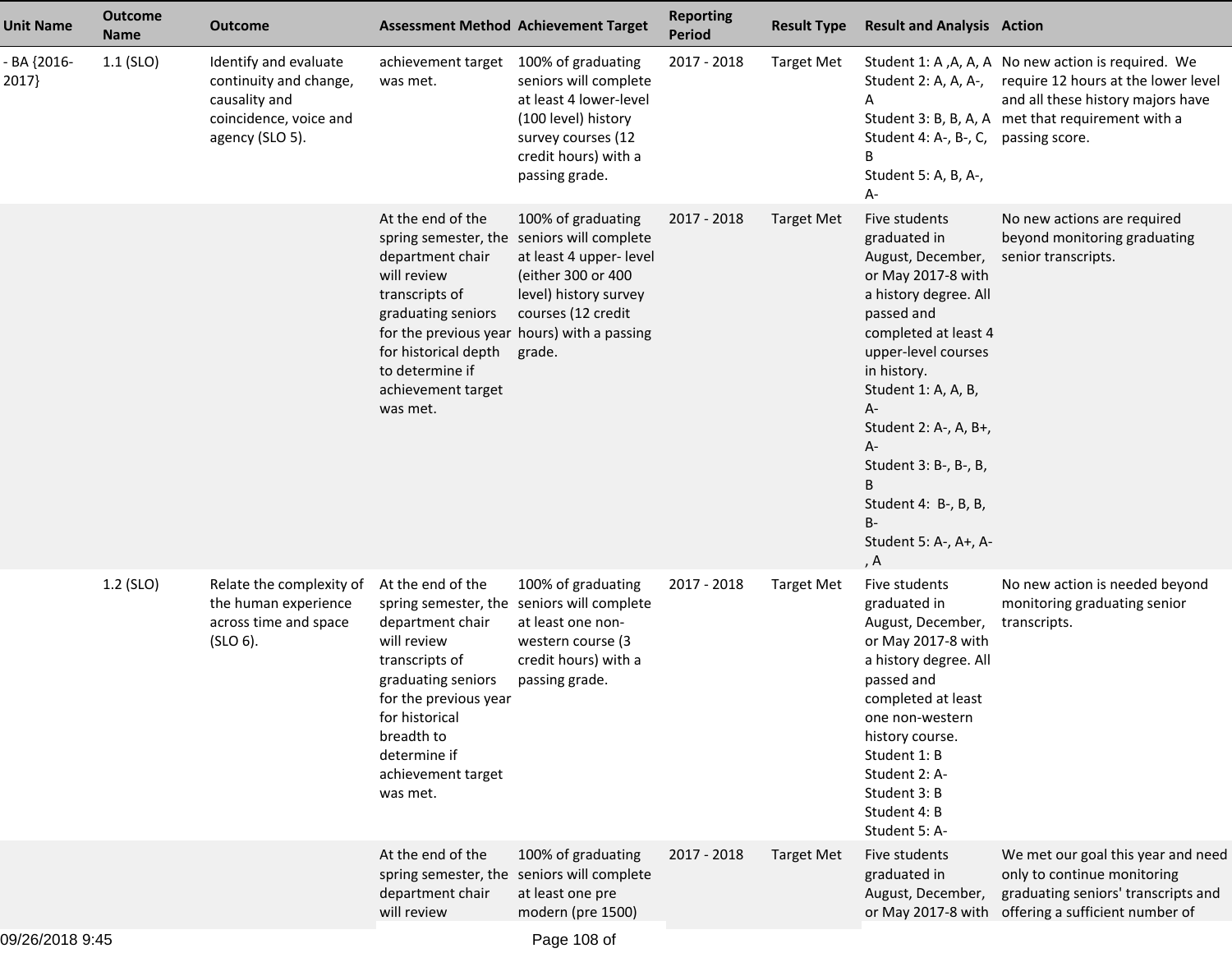| Unit Name       | <b>Outcome</b><br><b>Name</b> | <b>Outcome</b>                                                                                                                      | <b>Assessment Method Achievement Target</b>                                                                                                                                                             |                                                                                                                                                                                                | <b>Reporting</b><br><b>Period</b> | <b>Result Type</b> | <b>Result and Analysis Action</b>                                                                                                                                                                                                                                              |                                                                                                                                                                                                                                                                                                                      |
|-----------------|-------------------------------|-------------------------------------------------------------------------------------------------------------------------------------|---------------------------------------------------------------------------------------------------------------------------------------------------------------------------------------------------------|------------------------------------------------------------------------------------------------------------------------------------------------------------------------------------------------|-----------------------------------|--------------------|--------------------------------------------------------------------------------------------------------------------------------------------------------------------------------------------------------------------------------------------------------------------------------|----------------------------------------------------------------------------------------------------------------------------------------------------------------------------------------------------------------------------------------------------------------------------------------------------------------------|
|                 |                               |                                                                                                                                     | transcripts of<br>graduating seniors<br>for the previous year<br>for historical<br>breadth to<br>determine if<br>achievement target<br>was met.                                                         | course (3 credit hours) 2017 - 2018<br>with a passing grade.                                                                                                                                   |                                   | <b>Target Met</b>  | a history degree. All premodern courses.<br>passed at least one<br>premodern course.<br>Student 1: B-<br>Student 2: B<br>Student 3: B-<br>Student 4: B-<br>Student 5: A                                                                                                        |                                                                                                                                                                                                                                                                                                                      |
|                 |                               |                                                                                                                                     | At the end of the<br>department chair<br>will review<br>transcripts of<br>graduating seniors<br>for the previous year<br>for historical<br>breadth to<br>determine if<br>achievement target<br>was met. | 100% of graduating<br>spring semester, the seniors will complete<br>at least two American<br>history courses (6<br>credit hours) with a<br>passing grade.                                      | 2017 - 2018                       | <b>Target Met</b>  | Five students<br>graduated in<br>August, December,<br>or May 2017-8 with<br>a history degree. All<br>passed and<br>completed at least<br>two American<br>history courses.<br>Student 1: B+, B<br>Student 2: B, B+<br>Student 3: C+, B-<br>Student 4: A, A<br>Student 5: A-, B+ | No action is needed beyond<br>continuing to offer American<br>history courses and tracking<br>graduating seniors' transcripts.                                                                                                                                                                                       |
|                 |                               |                                                                                                                                     | At the end of the<br>department chair<br>will review<br>transcripts of<br>graduating seniors<br>for the previous year<br>for historical<br>breadth to<br>determine if<br>achievement target<br>was met. | 100% of graduating<br>spring semester, the seniors will complete<br>at least two European<br>history courses (6<br>credit hours) with a<br>passing grade.                                      | 2017 - 2018                       | Target Met         | Five students<br>graduated in<br>August, December,<br>a history degree. All transcripts.<br>passed and<br>completed at least<br>two European<br>history classes.<br>Student 1: B-, B<br>Student 2: A-, A-<br>Student 3: B, B<br>Student 4: C+, B-<br>Student 5: A, A-          | No action is needed beyond<br>continuing to offer American and<br>European history courses and<br>or May 2017-8 with tracking graduating seniors'                                                                                                                                                                    |
| 09/26/2018 9:45 | 2.1 (GEO 1.b.)                | Interpret and evaluate<br>primary sources carefully department faculty<br>and use them to make a<br>historical argument (SLO<br>1). | The History<br>will use the AAC&U<br><b>Critical Thinking</b><br><b>VALUE Rubric to</b><br>assess the<br>Performance Task<br>Assessment                                                                 | The overall average<br>score for HIS 211<br>students completing<br>the Performance Task<br>Assessment will be no<br>lower than a 3.0 on<br>the AAC&U Critical<br>Thinking VALUE<br>Page 109 of | 2017 - 2018                       | <b>Target Met</b>  | The Performance<br><b>Task Assessment</b><br>was required of<br>each student and<br>the Critical Thinking<br>Value Rubric was<br>applied to each                                                                                                                               | We continue to be satisfied with<br>the Performance Task Assessment<br>as a measurement and feel it is<br>doing a good job of documenting<br>and demonstrating students' grasp<br>of critical thinking. We intend to<br>continue its use and stress critical<br>individual student's thinking ability in the HIS 211 |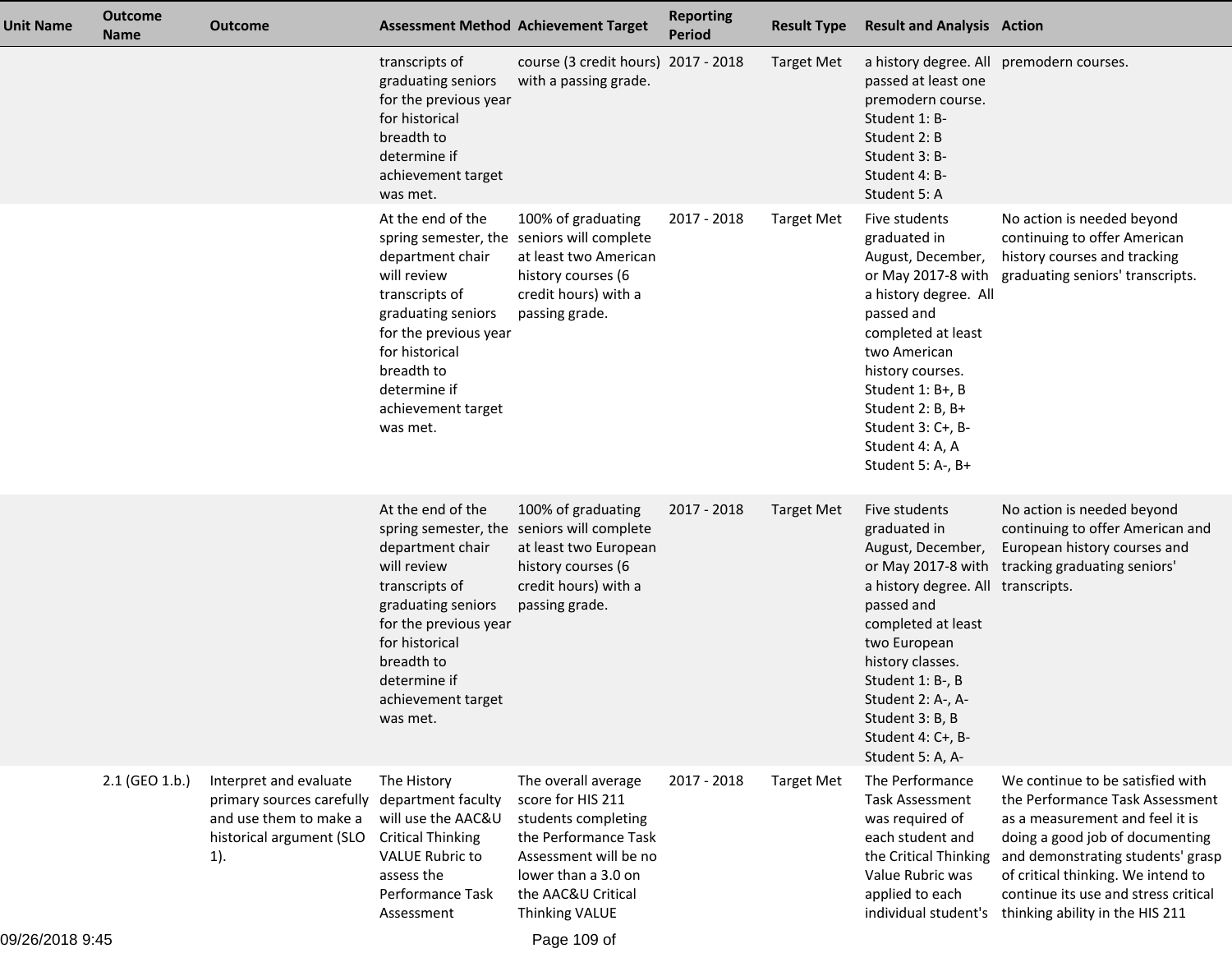| <b>Unit Name</b> | <b>Outcome</b><br><b>Name</b> | <b>Outcome</b>                                                                                                                    | <b>Assessment Method Achievement Target</b>                                                                                                                                        |                                                                                                                                                      | <b>Reporting</b><br><b>Period</b> | <b>Result Type</b> | <b>Result and Analysis Action</b>                                                                                                                                                                                                                                                                                                                                                                                                                                                                                                                                                                                                                                                                                                         |                                                                                                                                                                                                                                                                                                          |
|------------------|-------------------------------|-----------------------------------------------------------------------------------------------------------------------------------|------------------------------------------------------------------------------------------------------------------------------------------------------------------------------------|------------------------------------------------------------------------------------------------------------------------------------------------------|-----------------------------------|--------------------|-------------------------------------------------------------------------------------------------------------------------------------------------------------------------------------------------------------------------------------------------------------------------------------------------------------------------------------------------------------------------------------------------------------------------------------------------------------------------------------------------------------------------------------------------------------------------------------------------------------------------------------------------------------------------------------------------------------------------------------------|----------------------------------------------------------------------------------------------------------------------------------------------------------------------------------------------------------------------------------------------------------------------------------------------------------|
|                  | 2.1 (GEO 1.b.)                | Interpret and evaluate<br>primary sources carefully students (fall).<br>and use them to make a<br>historical argument (SLO<br>1). | required of HIS 211                                                                                                                                                                | Rubric.                                                                                                                                              | 2017 - 2018                       | <b>Target Met</b>  | assessment in Fall<br>2017. Overall, the<br>was a 3.15. Of the<br>five items assessed<br>by the Value Rubric,<br>students performed<br>similarly (and right<br>at the 3.0 average)<br>on all items except<br>"conclusions and<br>related outcomes",<br>where the class<br>averaged a 2.6. So,<br>in the five<br>categories of the<br>Value Rubric, only in<br>the "conclusions<br>and related<br>outcomes" did we<br>not meet our 3.0<br>average.<br>Additionally two<br>individual students<br>did not meet the 3.0<br>average overall and<br>scored consistently<br>low with 2s across<br>the rubric.<br>However, overall,<br>the good<br>outweighed the bad<br>so that our target of<br>an overall class<br>average of 3.0 was<br>met. | course. We met our target, but we<br>continue to look to find ways to<br>average for the class improve critical thinking in this<br>course and throughout the history<br>curriculum.                                                                                                                     |
|                  | 3.1 (GEO 1.c.)                | Students will successfully<br>communicate ideas<br>clearly and professionally<br>in oral and written<br>formats.                  | The History<br>department faculty<br>will use the AAC&U<br>Oral Communication the Research<br><b>VALUE Rubric to</b><br>assess the Research<br>Presentation<br>required of HIS 211 | The overall average<br>score for HIS 211<br>students completing<br>Presentation will be<br>no lower than a 3.0 on<br>the AAC&U Oral<br>Communication | 2017 - 2018                       | <b>Target Met</b>  | In Fall 2017<br>students in HIS 211<br>were required to<br>complete an oral<br>presentation on a<br>research topic of<br>their choice. Faculty<br>used the Oral                                                                                                                                                                                                                                                                                                                                                                                                                                                                                                                                                                           | We are pleased with the improved<br>scores and feel our actions from<br>last year had an impact. Our goal in<br>August 2017 was to make more of a<br>focus on oral presentations outside<br>of HIS 211. Faculty spent more class<br>time this academic year helping<br>students learn how to prepare for |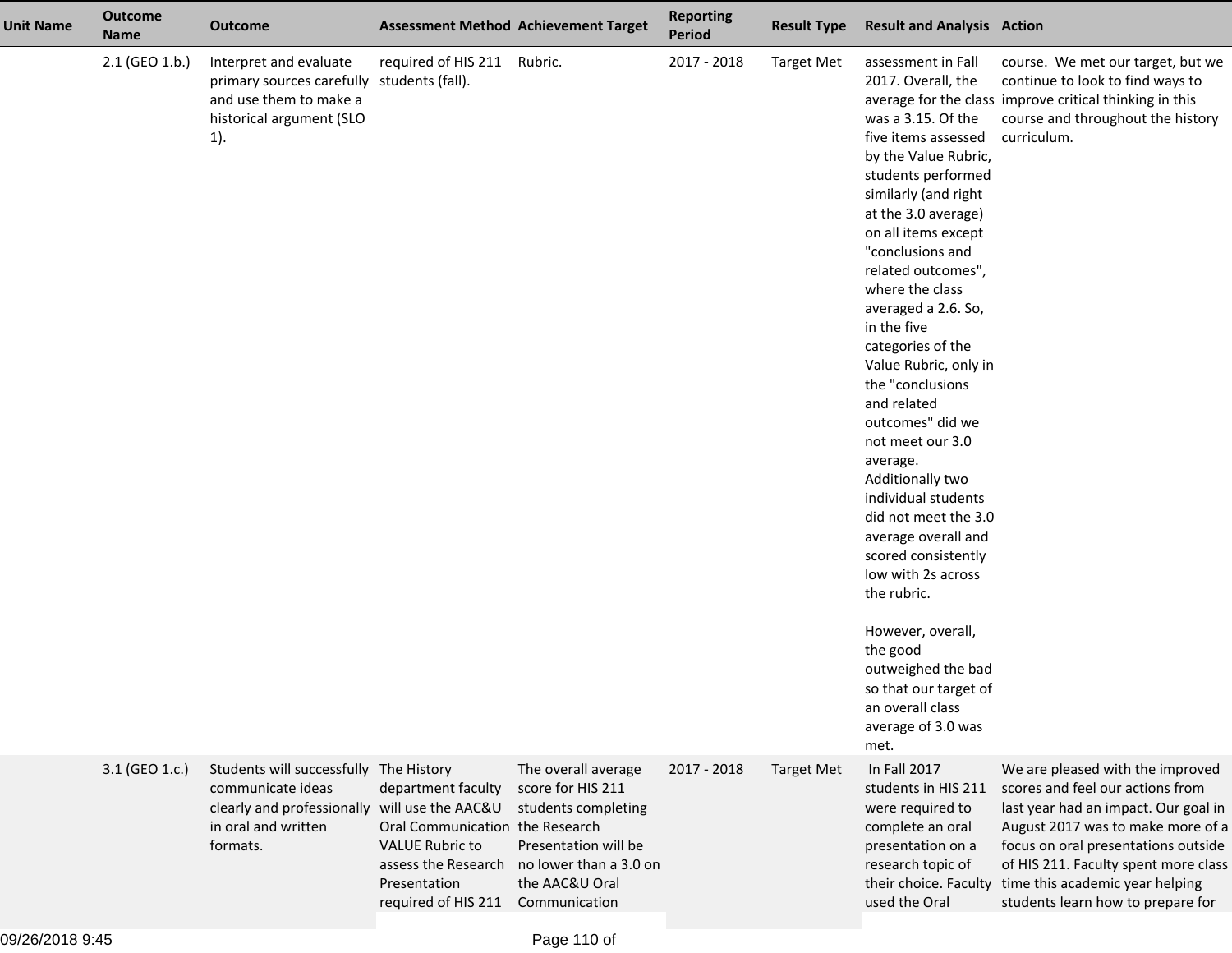| <b>Unit Name</b> | <b>Outcome</b><br><b>Name</b> | <b>Outcome</b>                                                                                                                    | <b>Assessment Method Achievement Target</b>                                                                                                                                                         |                                                                                                                                                                                              | <b>Reporting</b><br><b>Period</b> | <b>Result Type</b> | <b>Result and Analysis Action</b>                                                                                                                                                                                                                                                                                                                                                                                                                          |                                                                                                                                                                                                                                                                                                                                                                                                                                                                                                                                                                                                                                                                                                                                                                                                                                                                                                                                                                                             |
|------------------|-------------------------------|-----------------------------------------------------------------------------------------------------------------------------------|-----------------------------------------------------------------------------------------------------------------------------------------------------------------------------------------------------|----------------------------------------------------------------------------------------------------------------------------------------------------------------------------------------------|-----------------------------------|--------------------|------------------------------------------------------------------------------------------------------------------------------------------------------------------------------------------------------------------------------------------------------------------------------------------------------------------------------------------------------------------------------------------------------------------------------------------------------------|---------------------------------------------------------------------------------------------------------------------------------------------------------------------------------------------------------------------------------------------------------------------------------------------------------------------------------------------------------------------------------------------------------------------------------------------------------------------------------------------------------------------------------------------------------------------------------------------------------------------------------------------------------------------------------------------------------------------------------------------------------------------------------------------------------------------------------------------------------------------------------------------------------------------------------------------------------------------------------------------|
|                  | 3.1 (GEO 1.c.)                | Students will successfully students (fall).<br>communicate ideas<br>clearly and professionally<br>in oral and written<br>formats. |                                                                                                                                                                                                     | VALUE Rubric.                                                                                                                                                                                | 2017 - 2018                       | <b>Target Met</b>  | Communication<br>Value Rubric to<br>assess student<br>performance. The<br>overall average for<br>the class using the<br>rubric was 3.31 (up<br>from last year's 2.9).<br>This put the class<br>just above the 3.0<br>target. It is also<br>good to see that in<br>every category of<br>the rubric, students<br>met the 3.0 average<br>as a class. Two<br>students, however,<br>failed to get above<br>the overall 3.0<br>individually.                     | oral presentations. We want to<br>continue these efforts in the<br>coming year (AY 2018-9) and<br>connect students to more speaking<br>opportunities, as well as better<br>prepare them for those<br>opportunities.                                                                                                                                                                                                                                                                                                                                                                                                                                                                                                                                                                                                                                                                                                                                                                         |
|                  |                               |                                                                                                                                   | The History<br>department faculty<br>will use the<br>departmental<br><b>Historical Inquiry</b><br>and Argument<br>Rubric to assess the<br>Research Paper<br>required of HIS 499<br>students (fall). | The overall average<br>score for HIS 499<br>students completing<br>the Research Paper<br>will be no lower than a<br>3.0 on the<br>departmental<br>Historical Inquiry and<br>Argument Rubric. | 2017 - 2018                       | <b>Target Met</b>  | in HIS 499 were<br>required to<br>research project<br>that included an<br>essay or paper of<br>significant length.<br>Faculty used the<br><b>Historical Inquiry</b><br>Rubric (HIAWR) to<br>assess student<br>performance. The<br>overall average for<br>the class using the<br>rubric was 3.64. In<br>rubric, students<br>were above the 3.0<br>target, but did the<br>worst in "relevant<br>historical facts and<br>context" with an<br>average of 3.33. | In Fall 2017 students Just as last year, students did well<br>at engaging primary sources, but<br>the faculty person reported that<br>complete an original students seemed to have a harder<br>time placing their individual<br>projects and primary sources in a<br>larger context. Again, the worst<br>category for students on the rubric<br>was "context". This means that<br>they had a difficult time articulating<br>the historical significance of their<br>study and situating it within a field<br>of scholarship. At the August 2017<br>meeting to discuss last year's<br>results the faculty agreed that our<br>goal was to get students to<br>all categories of the consider multiple and competing<br>historical interpretations and the<br>creation of a larger context in<br>history research work. We sought<br>to make sure we provided focused<br>attention on those skills in<br>upperlevel coursework.<br>This is not surprising Again, we will discuss the results of |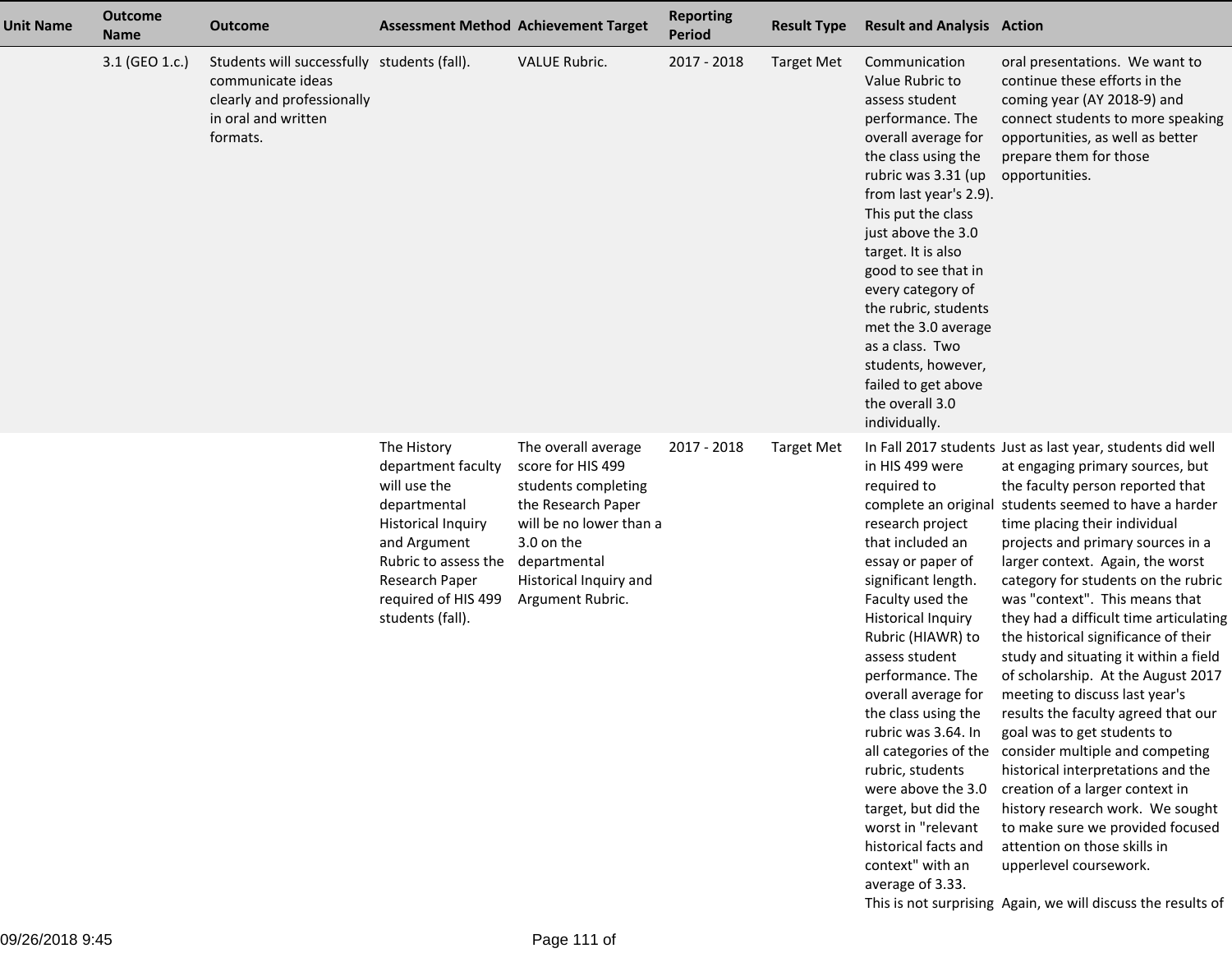| <b>Unit Name</b> | <b>Outcome</b><br><b>Name</b> | <b>Outcome</b>                                                                                                                                                           |                                                                                                                                                                                                     | <b>Assessment Method Achievement Target</b>                                                                                                                                                  | <b>Reporting</b><br><b>Period</b> | <b>Result Type</b> | <b>Result and Analysis Action</b>                                                                                                                                                                                                                                                                                                                                                                                                                                                                                                                                |                                                                                                                                                                                                                                                                                                                                                                                                                                                                                                                                                               |
|------------------|-------------------------------|--------------------------------------------------------------------------------------------------------------------------------------------------------------------------|-----------------------------------------------------------------------------------------------------------------------------------------------------------------------------------------------------|----------------------------------------------------------------------------------------------------------------------------------------------------------------------------------------------|-----------------------------------|--------------------|------------------------------------------------------------------------------------------------------------------------------------------------------------------------------------------------------------------------------------------------------------------------------------------------------------------------------------------------------------------------------------------------------------------------------------------------------------------------------------------------------------------------------------------------------------------|---------------------------------------------------------------------------------------------------------------------------------------------------------------------------------------------------------------------------------------------------------------------------------------------------------------------------------------------------------------------------------------------------------------------------------------------------------------------------------------------------------------------------------------------------------------|
|                  |                               |                                                                                                                                                                          | The History<br>department faculty<br>will use the<br>departmental<br><b>Historical Inquiry</b><br>and Argument<br>Rubric to assess the<br>Research Paper<br>required of HIS 499<br>students (fall). | The overall average<br>score for HIS 499<br>students completing<br>the Research Paper<br>will be no lower than a<br>3.0 on the<br>departmental<br>Historical Inquiry and<br>Argument Rubric. | 2017 - 2018                       | <b>Target Met</b>  | since context is the<br>hardest thing for<br>undergrads in<br>history to grasp--<br>their study of<br>history being limited<br>to only 4-5 years.<br>Additionally, two<br>above the 3.0 mark<br>individually.<br>The class average,<br>however, met the<br>target of 3.0.                                                                                                                                                                                                                                                                                        | this year's assessment at our<br>faculty meeting in August. We look<br>for ways to expand on the<br>importance of historical context.<br>And we will continue to require<br>more frequent and regular meeting<br>times for all Capstone students.<br>Since the class average for 2017 is<br>students did not get above that of 2016, we feel we are<br>moving in the right direction.                                                                                                                                                                         |
|                  | $4.1$ (SLO)                   | Locate and select a<br>variety of historical<br>sources (primary,<br>secondary, archival,<br>library, electronic, etc.)<br>for use in an historical<br>argument (SLO 2). | The History<br>department faculty<br>will determine HIS<br>211 students'<br>competency by<br>reviewing the<br>completed Library<br>and Archive Source<br>assignment(s) (fall).                      | The overall average of 2017 - 2018<br>HIS 211 students for<br>the Library and<br>Archive Source<br>assignment(s) will be<br>no lower than a C (75<br>percent).                               |                                   | <b>Target Met</b>  | In Fall 2017, faculty<br>teaching HIS 211<br>and Archive Source<br>Assignment. Of the<br>students in the<br>class, the overall<br>average for the<br>assignment was an<br>75% target. While<br>the class average<br>was above the<br>target, 3 students<br>failed to meet the<br>target and two<br>dropped the class<br>before the<br>assignment. This<br>indicates that we<br>still have some work<br>to do on helping<br>students figure out<br>how to access or<br>locate and use<br>archival sources.<br>The combined<br>scores are to be<br>taken out of 80 | Both assignments have been used<br>in the past and will be used in the<br>required the Library future. We will continue to devote<br>a class period to time in the<br>archives and then require time<br>outside of class as well, which the<br>instructor thinks is important to<br>success in the project. Faculty will<br>talk in August about how to further<br>82.8%, far above the improve students' ability to find<br>archival sources. Ideally, we will<br>see all students be successful in this<br>crucial and basic skill for history<br>research. |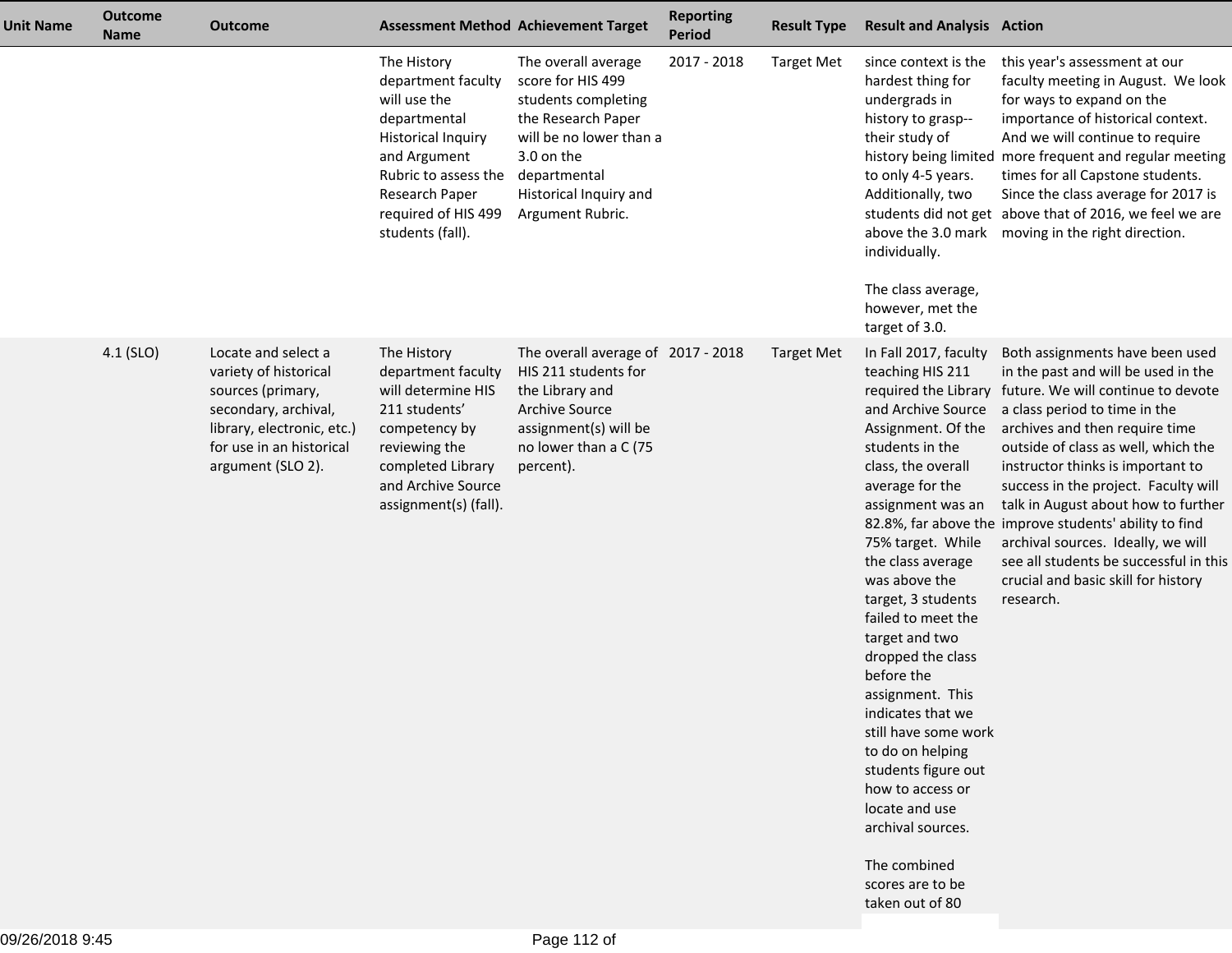| <b>Unit Name</b> | <b>Outcome</b><br><b>Name</b> | <b>Outcome</b>                                                                                                                                                                                                |                                                                                                                                                                                      | <b>Assessment Method Achievement Target</b>                                                                                                                                                  | <b>Reporting</b><br><b>Period</b> | <b>Result Type</b> | <b>Result and Analysis Action</b>                                                                                                                                                                                                                                                                                                                                                                                                                                                                                                                                                                                  |                                                                                                                                                                                                                                                                                                                                                                                                                                                                                                                     |
|------------------|-------------------------------|---------------------------------------------------------------------------------------------------------------------------------------------------------------------------------------------------------------|--------------------------------------------------------------------------------------------------------------------------------------------------------------------------------------|----------------------------------------------------------------------------------------------------------------------------------------------------------------------------------------------|-----------------------------------|--------------------|--------------------------------------------------------------------------------------------------------------------------------------------------------------------------------------------------------------------------------------------------------------------------------------------------------------------------------------------------------------------------------------------------------------------------------------------------------------------------------------------------------------------------------------------------------------------------------------------------------------------|---------------------------------------------------------------------------------------------------------------------------------------------------------------------------------------------------------------------------------------------------------------------------------------------------------------------------------------------------------------------------------------------------------------------------------------------------------------------------------------------------------------------|
|                  | 4.1 (SLO)                     | Locate and select a<br>variety of historical<br>sources (primary,<br>secondary, archival,<br>library, electronic, etc.)<br>for use in an historical<br>argument (SLO 2).                                      | The History<br>department faculty<br>will determine HIS<br>211 students'<br>competency by<br>reviewing the<br>completed Library<br>and Archive Source<br>assignment(s) (fall).       | The overall average of 2017 - 2018<br>HIS 211 students for<br>the Library and<br><b>Archive Source</b><br>assignment(s) will be<br>no lower than a C (75<br>percent).                        |                                   | <b>Target Met</b>  | points are the hard<br>data is attached.                                                                                                                                                                                                                                                                                                                                                                                                                                                                                                                                                                           | Both assignments have been used<br>in the past and will be used in the<br>future. We will continue to devote<br>a class period to time in the<br>archives and then require time<br>outside of class as well, which the<br>instructor thinks is important to<br>success in the project. Faculty will<br>talk in August about how to further<br>improve students' ability to find<br>archival sources. Ideally, we will<br>see all students be successful in this<br>crucial and basic skill for history<br>research. |
|                  | 4.2 (SLO)                     | Students will successfully The History<br>understand, synthesize,<br>and engage with the<br>ideas of others and<br>accept and/or resolve<br>differing perspectives or<br>conflicting evidence<br>responsibly. | department faculty<br>will use the<br>departmental<br><b>Historical Inquiry</b><br>and Argument<br>Rubric to assess the<br>Research Paper<br>required of HIS 499<br>students (fall). | The overall average<br>score for HIS 499<br>students completing<br>the Research Paper<br>will be no lower than a<br>3.0 on the<br>departmental<br>Historical Inquiry and<br>Argument Rubric. | 2017 - 2018                       | <b>Target Met</b>  | in HIS 499 were<br>required to<br>research project<br>that included an<br>essay or paper of<br>significant length.<br>Faculty used the<br><b>Historical Inquiry</b><br>Rubric (HIAWR) to<br>assess student<br>performance. While<br>the overall average<br>for the class using<br>the rubric was 3.64,<br>certain categories<br>are more relevant to<br>this SLO. In all<br>categories of the<br>rubric, students<br>were above the 3.0<br>target, but the<br>categories of<br>"interpretive<br>differences",<br>"evaluates and<br>analyzes primary<br>sources", and<br>"relevant historical<br>facts and context" | In Fall 2017 students We are satisfied with the student<br>performance on the Capstone<br>Research Paper as evaluated with<br>complete an original the HIAWR and will continue to<br>monitor their performance. We<br>will discuss these findings at our<br>August, beginning-of-the-year<br>meeting and continue to look for<br>ways to improve students<br>understanding of context,<br>secondary literature, and ability to<br>work with conflicting evidence.                                                   |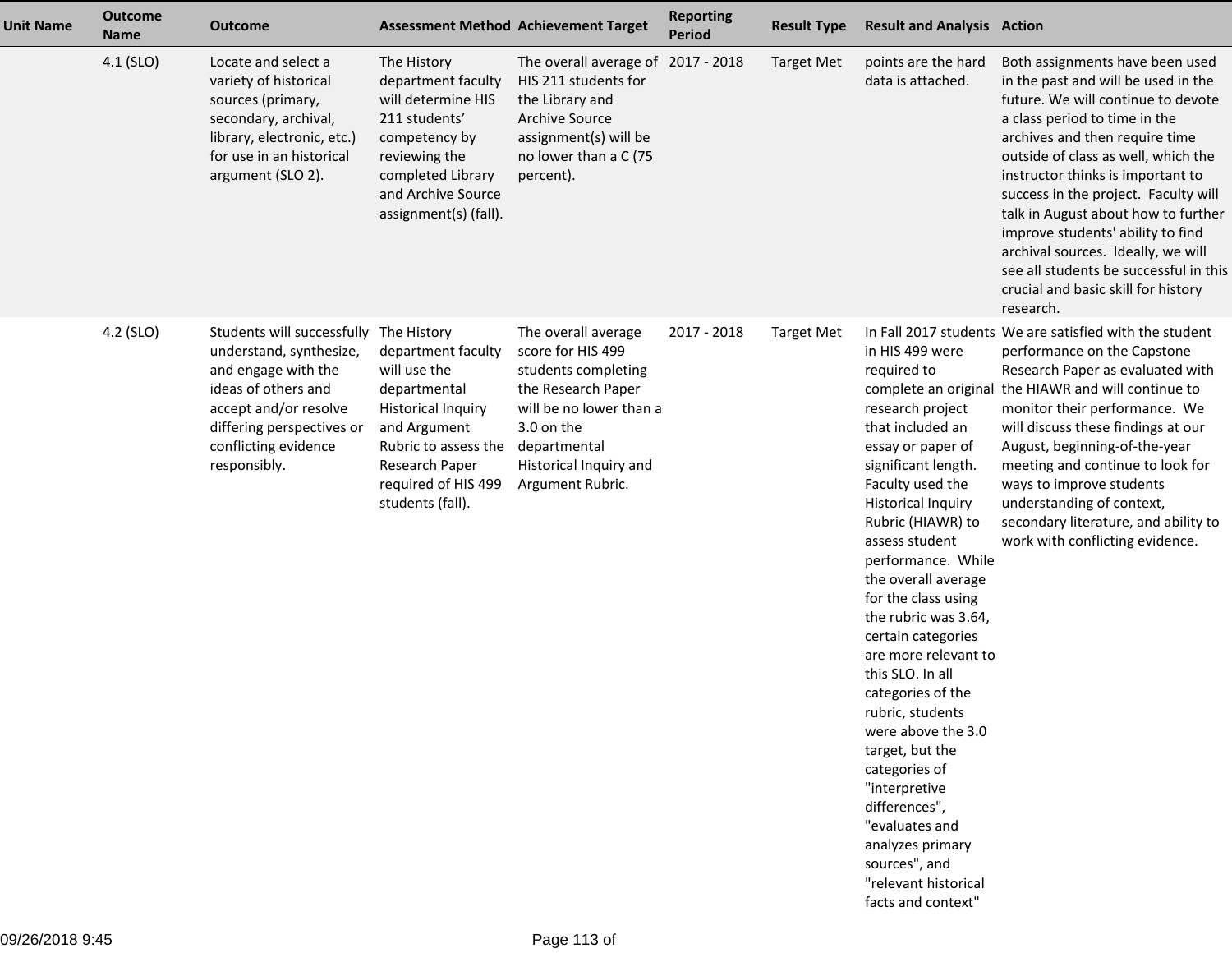| <b>Unit Name</b> | <b>Outcome</b><br><b>Name</b> | <b>Outcome</b>                                                                                                                                                                                    |                                                                                                                                                                                                     | <b>Assessment Method Achievement Target</b>                                                                                                                                                  | <b>Reporting</b><br><b>Period</b> | <b>Result Type</b> | <b>Result and Analysis Action</b>                                                                                                                                                                                                                                                                                                                                                                                                                                                            |                                                                                                                                                                                                                                                                                                                                                                                                                              |
|------------------|-------------------------------|---------------------------------------------------------------------------------------------------------------------------------------------------------------------------------------------------|-----------------------------------------------------------------------------------------------------------------------------------------------------------------------------------------------------|----------------------------------------------------------------------------------------------------------------------------------------------------------------------------------------------|-----------------------------------|--------------------|----------------------------------------------------------------------------------------------------------------------------------------------------------------------------------------------------------------------------------------------------------------------------------------------------------------------------------------------------------------------------------------------------------------------------------------------------------------------------------------------|------------------------------------------------------------------------------------------------------------------------------------------------------------------------------------------------------------------------------------------------------------------------------------------------------------------------------------------------------------------------------------------------------------------------------|
|                  | 4.2 (SLO)                     | Students will successfully<br>understand, synthesize,<br>and engage with the<br>ideas of others and<br>accept and/or resolve<br>differing perspectives or<br>conflicting evidence<br>responsibly. | The History<br>department faculty<br>will use the<br>departmental<br><b>Historical Inquiry</b><br>and Argument<br>Rubric to assess the<br>Research Paper<br>required of HIS 499<br>students (fall). | The overall average<br>score for HIS 499<br>students completing<br>the Research Paper<br>will be no lower than a<br>3.0 on the<br>departmental<br>Historical Inquiry and<br>Argument Rubric. | 2017 - 2018                       | <b>Target Met</b>  | mentioned before<br>year, students do<br>better with primary<br>sources and<br>explaining them<br>than they do with<br>fully understanding<br>secondary sources<br>and how their small<br>project connects to<br>the larger field of<br>scholarship. This is<br>not surprising, as it<br>a very difficult thing<br>for any<br>undergraduate to<br>do with only several<br>years of study. Still,<br>overall the students'<br>averaged above 3.0<br>in all categories of<br>the HIAWR rubric. | to this objective. As performance on the Capstone<br>Research Paper as evaluated with<br>and as was true last the HIAWR and will continue to<br>monitor their performance. We<br>will discuss these findings at our<br>August, beginning-of-the-year<br>meeting and continue to look for<br>ways to improve students<br>understanding of context,<br>secondary literature, and ability to<br>work with conflicting evidence. |
|                  | 4.3 (SLO)                     | Students will successfully<br>develop a historical<br>argument that uses<br>ample evidence (primary<br>and secondary) to<br>support its claims.                                                   | The History<br>department faculty<br>will use the<br>departmental<br><b>Historical Inquiry</b><br>and Argument<br>Rubric to assess the<br>Research Paper<br>required of HIS 499<br>students (fall). | The overall average<br>score for HIS 499<br>students completing<br>the Research Paper<br>will be no lower than a<br>3.0 on the<br>departmental<br>Historical Inquiry and<br>Argument Rubric. | 2017 - 2018                       | <b>Target Met</b>  | in HIS 499 were<br>required to<br>research project<br>that included an<br>essay or paper of<br>significant length.<br>Faculty used the<br><b>Historical Inquiry</b><br>Rubric (HIAWR) to<br>assess student<br>performance. The<br>overall average for<br>the class using the<br>rubric was 3.64. In<br>all categories of the<br>rubric, students<br>were above the 3.0<br>target, but did the                                                                                                | In Fall 2017 students Faculty will discuss the results of<br>the HIAWR in the Capstone and<br>continue to make primary sources<br>complete an original and evidence-based arguments<br>using primary sources a focus in all<br>history coursework. We will look<br>for ways to encourage more<br>secondary source work, both in HIS<br>211Methods and HIS 499 Capstone.                                                      |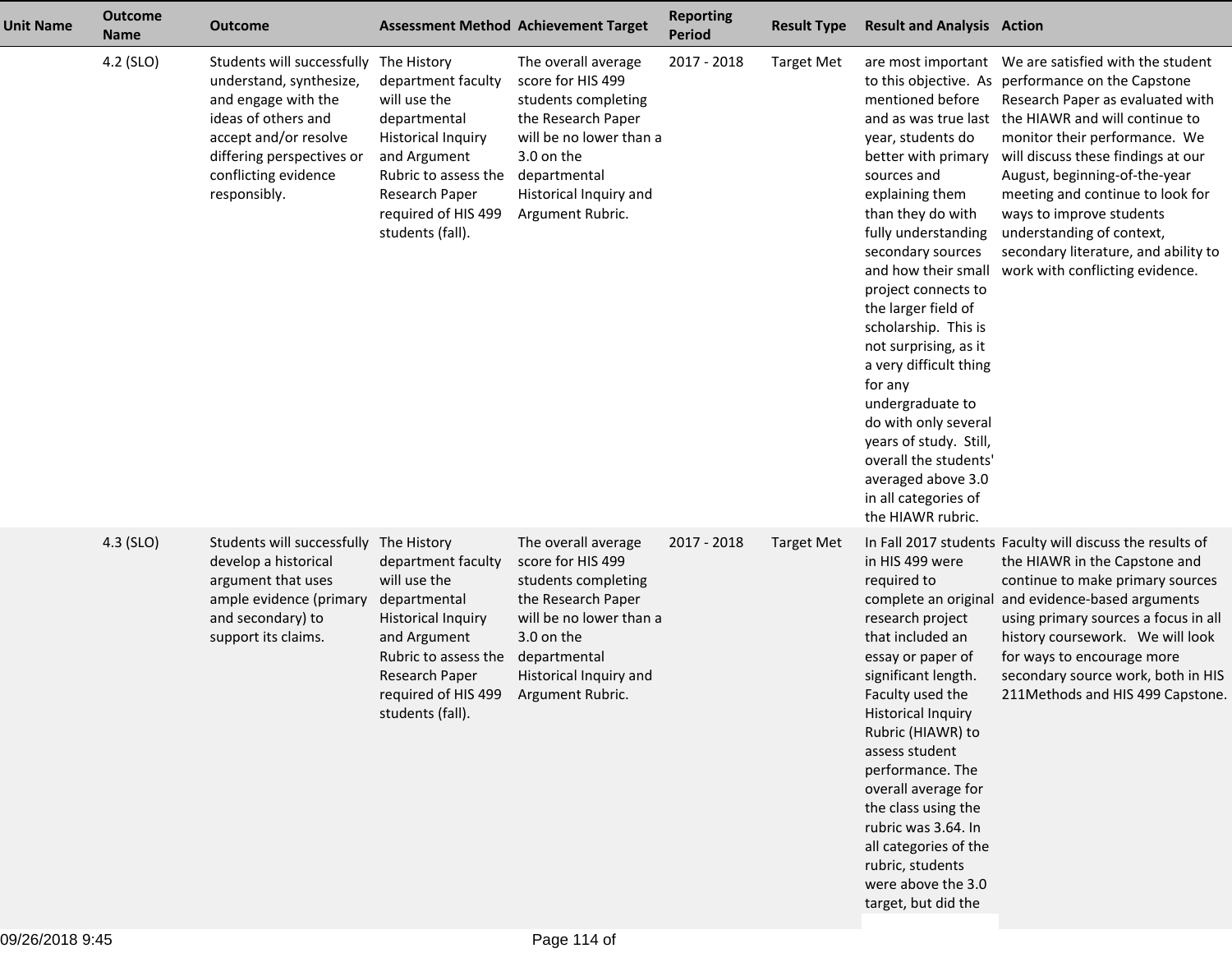| <b>Unit Name</b> | <b>Outcome</b><br><b>Name</b> | <b>Outcome</b>                                                                                                                                              | <b>Assessment Method Achievement Target</b>                                                                                                                                          |                                                                                                                                                                                              | <b>Reporting</b><br>Period | <b>Result Type</b> | <b>Result and Analysis Action</b>                                                                                                                                                                                                                                                                                                                                                                                                                                                                                                                                                                                                                                                                                                                                                                                                                                                                                                                                          |                                                                                                                                                                                                                                                                                                                                                  |
|------------------|-------------------------------|-------------------------------------------------------------------------------------------------------------------------------------------------------------|--------------------------------------------------------------------------------------------------------------------------------------------------------------------------------------|----------------------------------------------------------------------------------------------------------------------------------------------------------------------------------------------|----------------------------|--------------------|----------------------------------------------------------------------------------------------------------------------------------------------------------------------------------------------------------------------------------------------------------------------------------------------------------------------------------------------------------------------------------------------------------------------------------------------------------------------------------------------------------------------------------------------------------------------------------------------------------------------------------------------------------------------------------------------------------------------------------------------------------------------------------------------------------------------------------------------------------------------------------------------------------------------------------------------------------------------------|--------------------------------------------------------------------------------------------------------------------------------------------------------------------------------------------------------------------------------------------------------------------------------------------------------------------------------------------------|
|                  | 4.3 (SLO)                     | Students will successfully The History<br>develop a historical<br>argument that uses<br>ample evidence (primary<br>and secondary) to<br>support its claims. | department faculty<br>will use the<br>departmental<br><b>Historical Inquiry</b><br>and Argument<br>Rubric to assess the<br>Research Paper<br>required of HIS 499<br>students (fall). | The overall average<br>score for HIS 499<br>students completing<br>the Research Paper<br>will be no lower than a<br>3.0 on the<br>departmental<br>Historical Inquiry and<br>Argument Rubric. | 2017 - 2018                | <b>Target Met</b>  | worst in "relevant<br>historical facts and<br>context" with an<br>average of 3.33.<br>categories<br>"Evaluates and<br>analyzes primary<br>sources" and<br>"Interpretation<br>based on evidence"<br>the class average<br>was 3.66 and<br>3.91respectively. By<br>the time that they<br>get to Capstone, it is<br>clear that they know<br>they need to use<br>primary sources as<br>evidence in their<br>historical arguments<br>and are competent<br>at doing so.<br>Secondary sources,<br>however, continue<br>to be more difficult.<br>Again, context and a<br>thorough literature<br>review are difficult<br>in history as they<br>involve extensive<br>historiography,<br>which can include<br>hundreds of years of<br>historical writing, or<br>even simply several<br>decades of historical<br>writing, to review.<br>While the class<br>averaged above 3.0<br>in all categories of<br>the rubric, two<br>students did not get<br>above the 3.0 mark<br>individually. | Faculty will discuss the results of<br>the HIAWR in the Capstone and<br>continue to make primary sources<br>and evidence-based arguments<br>However in both the using primary sources a focus in all<br>history coursework. We will look<br>for ways to encourage more<br>secondary source work, both in HIS<br>211Methods and HIS 499 Capstone. |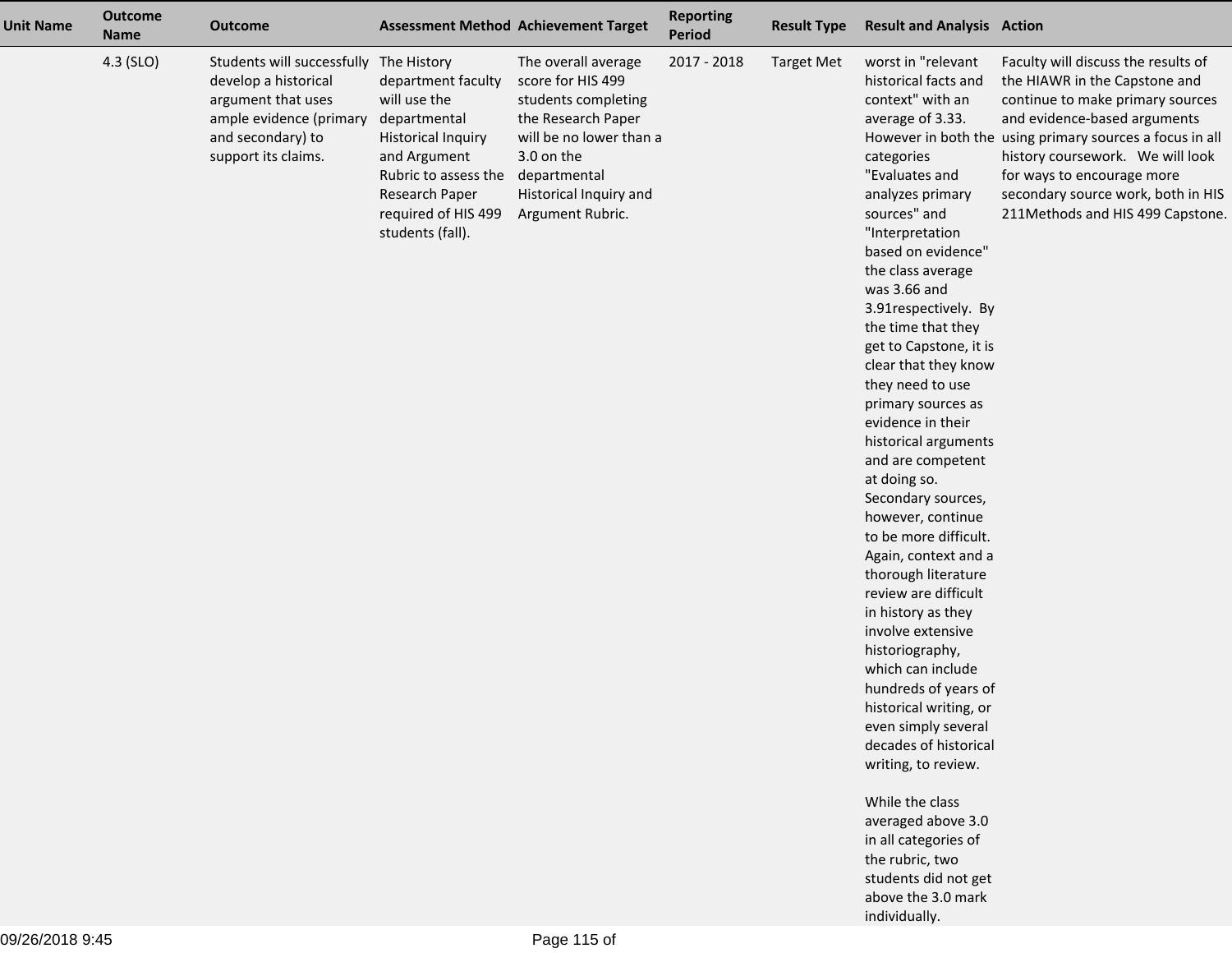| <b>Unit Name</b> | <b>Outcome</b><br><b>Name</b> | <b>Outcome</b>                                                                                                                                                                                           | <b>Assessment Method Achievement Target</b>                                                                                                                                                                                                                                                                                       |                                                                                                                                                                                                                                                                                                          | <b>Reporting</b><br><b>Period</b> | <b>Result Type</b> | <b>Result and Analysis Action</b>                                                                                                                                                                                                                                                                                                                                                                                                                         |                                                                                                                                                                                                                                                                                                                                                                                                                                                                                                                       |
|------------------|-------------------------------|----------------------------------------------------------------------------------------------------------------------------------------------------------------------------------------------------------|-----------------------------------------------------------------------------------------------------------------------------------------------------------------------------------------------------------------------------------------------------------------------------------------------------------------------------------|----------------------------------------------------------------------------------------------------------------------------------------------------------------------------------------------------------------------------------------------------------------------------------------------------------|-----------------------------------|--------------------|-----------------------------------------------------------------------------------------------------------------------------------------------------------------------------------------------------------------------------------------------------------------------------------------------------------------------------------------------------------------------------------------------------------------------------------------------------------|-----------------------------------------------------------------------------------------------------------------------------------------------------------------------------------------------------------------------------------------------------------------------------------------------------------------------------------------------------------------------------------------------------------------------------------------------------------------------------------------------------------------------|
|                  | 5.1 (SAO)                     | Students in the Capstone<br>course will successfully<br>show improvement in<br>their knowledge and<br>skills in the areas of<br>historical content, critical<br>thinking, communication,<br>and inquiry. | The History<br>departmental<br>faculty will analyze<br>the HIS 499<br>students' results<br>from the Capstone<br>Survey that asks the<br>degree to which<br>their knowledge and scale, regarding the<br>skills improved in<br>historical content,<br>critical thinking,<br>communication, and content, critical<br>inquiry (fall). | The overall average<br>for HIS 499 students<br>completing the<br>Capstone Survey will<br>be that students<br>report seeing an<br>increase of at least<br>"3.0" on a 1-5 Likert<br>degree to which their<br>knowledge and skills<br>improved in historical<br>thinking,<br>communication, and<br>inquiry. | 2017 - 2018                       | Inconclusive       | The instructor for<br>this course tried to<br>survey students at<br>the end of the<br>out an email with<br>The result was an<br>entire failure. No<br>student responded<br>to their email, likely<br>because the email<br>came in the last<br>week of class when<br>student email<br>accounts are<br>inundated with<br>messages about<br>graduation.<br>Subsequent efforts<br>to reach students<br>likewise failed to net<br>a single survey.             | In consultation with faculty in other<br>programs, the chair found out that<br>other departments get students to<br>complete surveys by making them<br>semester by sending part of Canvas, not relying on<br>email. The instructor for Capstone<br>the survey attached. will make the survey part of the<br>Canvas shell for the course and lock<br>entry to the course at the end of<br>the semester until the survey is<br>completed. This should ensure that<br>all students in the course complete<br>the survey. |
|                  | 6.1 (PO 2.e.)                 | History majors will<br>complete an internship<br>or study abroad program<br>before graduating.                                                                                                           | At the end of the<br>department chair<br>will review<br>transcripts of<br>graduating seniors<br>for the previous year<br>to determine if<br>students have<br>completed an<br>internship or study<br>abroad program.                                                                                                               | 70 percent of History<br>spring semester, the majors who graduated<br>in the previous year<br>will have completed<br>an internship or study<br>abroad program.                                                                                                                                           | 2017 - 2018                       | <b>Target Met</b>  | Five students<br>graduated in<br>August, December,<br>or May 2017-8 with<br>a history degree. All<br>but one had either<br>an internship or<br>study abroad<br>experience and<br>three had multiple<br>internships or an<br>internship and study<br>abroad. One of the<br>five had a teacher<br>internship as her<br>internship. This<br>means that 80<br>percent of history<br>graduates<br>completed either an<br>internship or study<br>abroad, and 60 | We met our goal this year since<br>80% of graduating students had<br>either an internship or study<br>abroad. We want to continue to<br>monitor students' completion of<br>internships and study abroad and<br>continue to get our students out in<br>the world doing professional work.                                                                                                                                                                                                                              |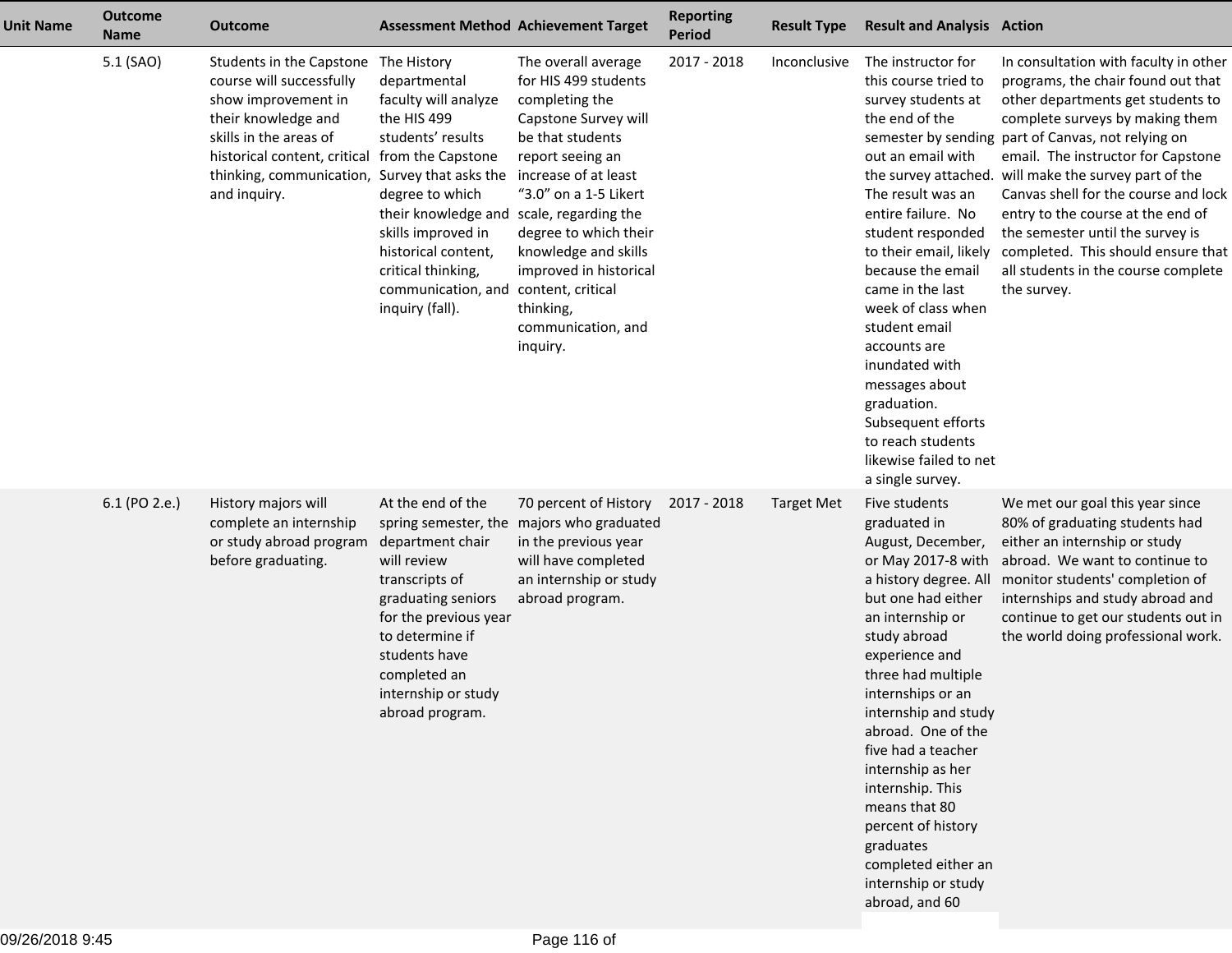| <b>Unit Name</b> | <b>Outcome</b><br><b>Name</b> | <b>Outcome</b>                                                                                                                   | <b>Assessment Method Achievement Target</b>                                                                                                                                                                                                                              |                                                                                                                                                                | <b>Reporting</b><br><b>Period</b> | <b>Result Type</b> | <b>Result and Analysis Action</b>                                                                                                                                                                                                                                                                                                                                                    |                                                                                                                                                                                                                                                                                                                                  |
|------------------|-------------------------------|----------------------------------------------------------------------------------------------------------------------------------|--------------------------------------------------------------------------------------------------------------------------------------------------------------------------------------------------------------------------------------------------------------------------|----------------------------------------------------------------------------------------------------------------------------------------------------------------|-----------------------------------|--------------------|--------------------------------------------------------------------------------------------------------------------------------------------------------------------------------------------------------------------------------------------------------------------------------------------------------------------------------------------------------------------------------------|----------------------------------------------------------------------------------------------------------------------------------------------------------------------------------------------------------------------------------------------------------------------------------------------------------------------------------|
|                  | 6.1 (PO 2.e.)                 | History majors will<br>complete an internship<br>or study abroad program<br>before graduating.                                   | At the end of the<br>department chair<br>will review<br>transcripts of<br>graduating seniors<br>for the previous year<br>to determine if<br>students have<br>completed an<br>internship or study<br>abroad program.                                                      | 70 percent of History<br>spring semester, the majors who graduated<br>in the previous year<br>will have completed<br>an internship or study<br>abroad program. | 2017 - 2018                       | <b>Target Met</b>  | two such<br>experiences.<br>Only one student<br>graduated without<br>an internship. She<br>to complete an<br>internship the<br>summer before<br>graduation, but had<br>to withdraw<br>because of family<br>issues. She worked<br>at the MUW library,<br>however,<br>throughout her<br>undergrad years, so<br>at least she gained<br>some library work<br>experience in that<br>time. | percent had at least We met our goal this year since<br>80% of graduating students had<br>either an internship or study<br>abroad. We want to continue to<br>monitor students' completion of<br>internships and study abroad and<br>continue to get our students out in<br>had been scheduled the world doing professional work. |
|                  | $7.1$ (SLO)                   | Students will<br>demonstrate best<br>practices regarding<br>lesson preparation,<br>lesson delivery, and<br>classroom management. | At the end of the fall 100% of students in<br>semester, the<br>instructor for HIS<br>410 Methods and<br>Materials in<br>Secondary History<br>and Social Studies<br>will review student<br>work and grades and<br>determine whether<br>the achievement<br>target was met. | HIS 410 will complete<br>the class with an<br>average grade of C (70<br>%) or above.                                                                           | 2017 - 2018                       | <b>Target Met</b>  | In Fall 2017, two<br><b>HIS 410, our</b><br>teaching history<br>methods course.<br>The instructor<br>reported that one<br>student received an<br>A+ (96%) and the<br>other a B (84%),<br>which means that<br>the overall average<br>for the course was<br>90%, well above our<br>target of 70%.                                                                                      | No new actions are needed, as we<br>students enrolled in are meeting our target and satisfied<br>with student performance.                                                                                                                                                                                                       |
|                  | 7.2 (SLO)                     | Students will<br>demonstrate success<br>regarding supervised<br>teaching in local schools.                                       | At the end of the<br>Social Studies<br>Teacher Certification from the mentor<br>Coordinator will<br>review the Teacher<br>Intern Assessment                                                                                                                              | 100% of student<br>spring semester, the teachers will receive a<br>2 or above evaluation<br>teacher on the TIAI<br>metric (on a 0-3 scale).                    | 2017 - 2018                       | <b>Target Met</b>  | In spring 2018, one<br>student enrolled in<br>ED 409, the teacher<br>internship for<br>secondary social<br>studies. The<br>instructor for the                                                                                                                                                                                                                                        | No new actions are required on<br>this. We continue to serve the few<br>future teachers who want to take<br>the traditional route to teacher<br>certification and they are doing<br>well.                                                                                                                                        |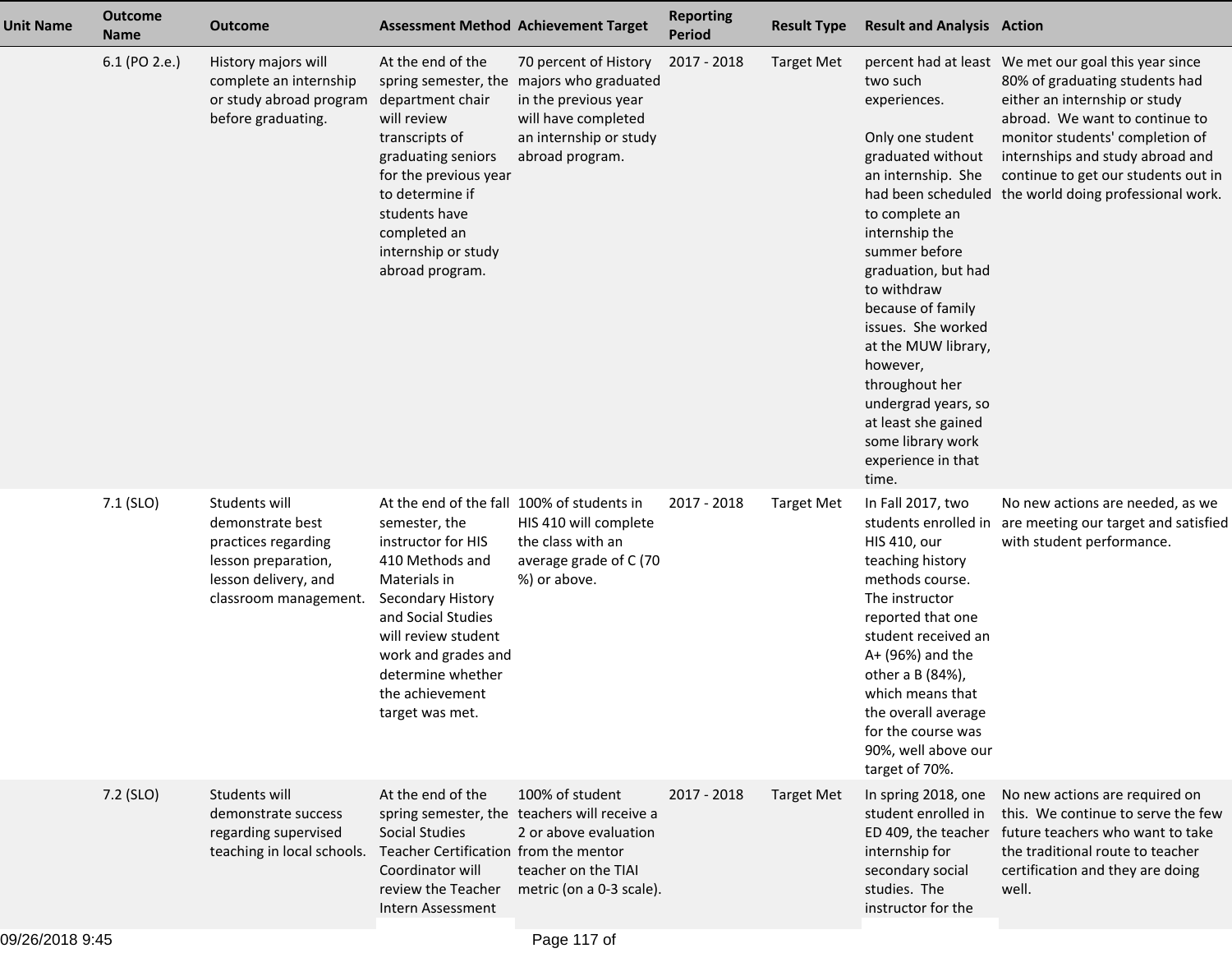| <b>Unit Name</b>                           | <b>Outcome</b><br><b>Name</b> | <b>Outcome</b>                                                                             |                                                                                                                                                                                                                                                                                                                                                                                                                                                                                                                                                                                                                                                                                                                                                                                                                              | <b>Assessment Method Achievement Target</b>                                                                                                                    | <b>Reporting</b><br>Period | <b>Result Type</b> | <b>Result and Analysis Action</b>                                                                                                                                                              |                                                                                                                                                                                                                                  |
|--------------------------------------------|-------------------------------|--------------------------------------------------------------------------------------------|------------------------------------------------------------------------------------------------------------------------------------------------------------------------------------------------------------------------------------------------------------------------------------------------------------------------------------------------------------------------------------------------------------------------------------------------------------------------------------------------------------------------------------------------------------------------------------------------------------------------------------------------------------------------------------------------------------------------------------------------------------------------------------------------------------------------------|----------------------------------------------------------------------------------------------------------------------------------------------------------------|----------------------------|--------------------|------------------------------------------------------------------------------------------------------------------------------------------------------------------------------------------------|----------------------------------------------------------------------------------------------------------------------------------------------------------------------------------------------------------------------------------|
|                                            | 7.2 (SLO)                     | Students will<br>demonstrate success<br>regarding supervised<br>teaching in local schools. | Instrument (TIAI)<br>metric of student<br>ED 409 Observation<br>and Directed<br>Teaching in<br>Secondary<br><b>Education Grades 7-</b><br>12 during the<br>academic year that<br>is ending. The TIAI<br>measures six facets<br>of teaching, which<br>are: (1) planning and<br>preparation, (2)<br>communication and<br>interaction, (3)<br>teaching for<br>learning, (4)<br>managing the<br>learning<br>environment, (5)<br>assessment of<br>student learning,<br>and $(6)$<br>professionalism and<br>partnerships. Each<br>student teacher<br>receives an overall<br>score from the<br>mentor teacher<br>related to their<br>performance on the<br>six areas, and the<br>final score is on a 0-<br>3 scale. The<br>coordinator will<br>compile the scores<br>and determine<br>whether the<br>achievement target<br>was met. | 100% of student<br>teachers will receive a<br>teachers enrolled in 2 or above evaluation<br>from the mentor<br>teacher on the TIAI<br>metric (on a 0-3 scale). | 2017 - 2018                | <b>Target Met</b>  | the student<br>received a 2.0 from<br>teacher and a 2.72<br>from their Phase 2<br>mentor teacher,<br>which means their<br>average from both<br>was a 2.36, well<br>above our target of<br>2.0. | course reports that No new actions are required on<br>this. We continue to serve the few<br>future teachers who want to take<br>her Phase 1 mentor the traditional route to teacher<br>certification and they are doing<br>well. |
| Program -<br>Interdisciplina<br>ry Studies | $1.1$ (SLO)                   | Students will explore and The faculty<br>analyze issues, ideas,<br>and/or events in a way  | members making up<br>individual student                                                                                                                                                                                                                                                                                                                                                                                                                                                                                                                                                                                                                                                                                                                                                                                      | The average score for<br>all students in IS 499<br>completing the                                                                                              | 2017 - 2018                | <b>Target Met</b>  | Between fall and<br>spring 2017-, one<br>student completed                                                                                                                                     | The student scored well on the<br>Inquiry and Analysis rubric. We will<br>continue to what we're doing to                                                                                                                        |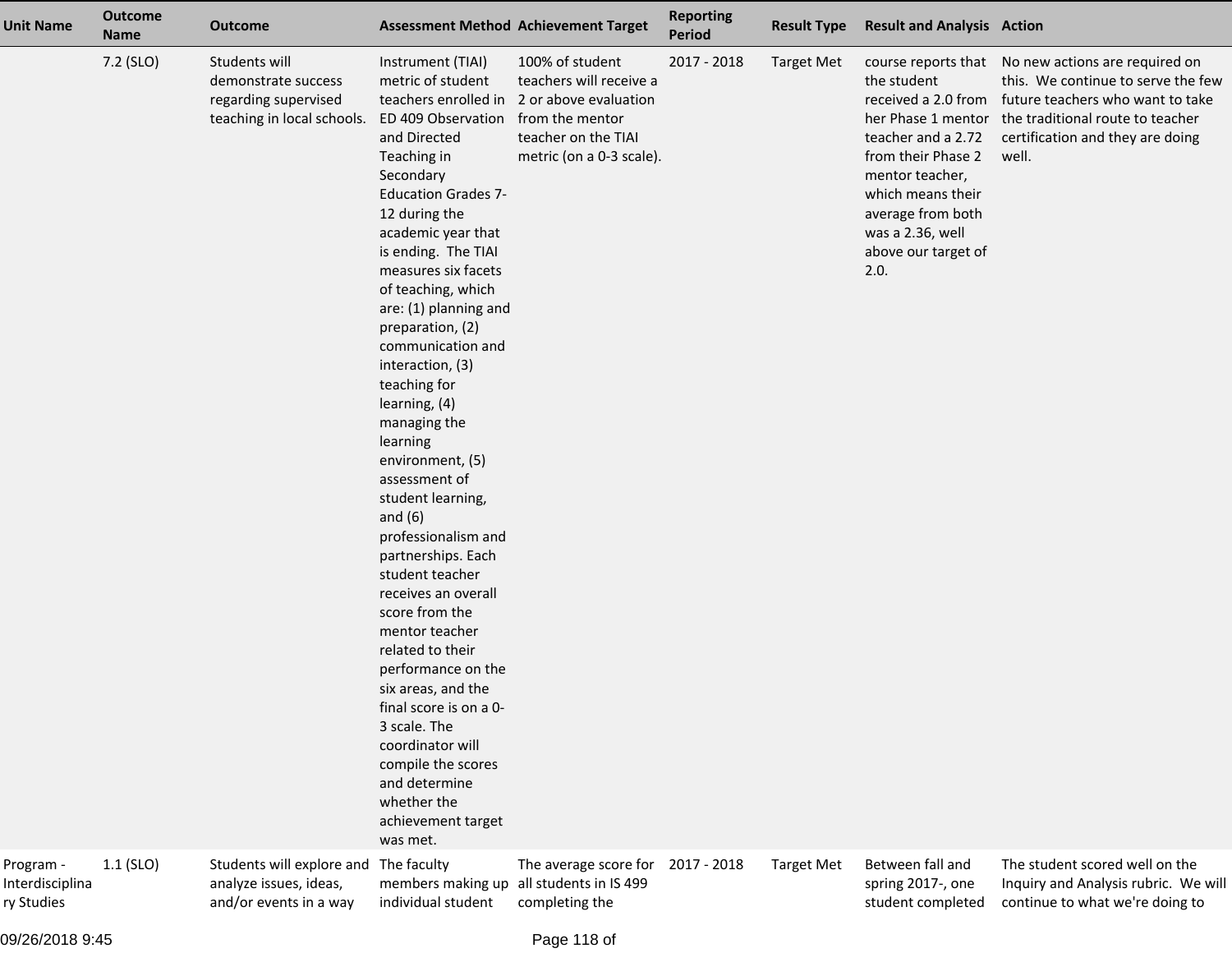| <b>Unit Name</b>                                                                                                                      | <b>Outcome</b><br><b>Name</b> | <b>Outcome</b>                                 | <b>Assessment Method Achievement Target</b>                                                                                                                                                                                                                                                                                                                                                                                                                                                                                                                                                                                                                                                                                                                                                                                                                        |                                                                                                         | <b>Reporting</b><br><b>Period</b> | <b>Result Type</b> | <b>Result and Analysis Action</b>                                                                                                                                                                                                                                                                                                                                                                                                                                                                                                                                                                                                                   |                                                                                                                                                             |
|---------------------------------------------------------------------------------------------------------------------------------------|-------------------------------|------------------------------------------------|--------------------------------------------------------------------------------------------------------------------------------------------------------------------------------------------------------------------------------------------------------------------------------------------------------------------------------------------------------------------------------------------------------------------------------------------------------------------------------------------------------------------------------------------------------------------------------------------------------------------------------------------------------------------------------------------------------------------------------------------------------------------------------------------------------------------------------------------------------------------|---------------------------------------------------------------------------------------------------------|-----------------------------------|--------------------|-----------------------------------------------------------------------------------------------------------------------------------------------------------------------------------------------------------------------------------------------------------------------------------------------------------------------------------------------------------------------------------------------------------------------------------------------------------------------------------------------------------------------------------------------------------------------------------------------------------------------------------------------------|-------------------------------------------------------------------------------------------------------------------------------------------------------------|
| (including<br>American,<br>International,<br>and<br>Medieval/Ren<br>aissance<br><b>Studies</b><br>Minors) - BA,<br>BS {2016-<br>2017} | $1.1$ (SLO)                   | that serves an ultimately<br>academic purpose. | research<br>will use the AAC&U<br>Inquiry and Analysis and Analysis VALUE<br><b>VALUE Rubric to</b><br>assess the Capstone<br>project in IS 499.<br>Student effort on<br>the IS 499 paper will<br>produce at least an<br>average score of "3"<br>for each of the six<br>items measured in<br>the rubric: topic<br>selection; existing<br>knowledge,<br>research, and/or<br>views; design<br>process; analysis;<br>conclusions;<br>limitations and<br>implications.<br>Direct, summative<br>assessment is<br>accomplished<br>through analysis of a<br>student's<br>independent<br>research project<br>completed in IS 499<br>Interdisciplinary<br>Studies Capstone.<br>This course is<br>normally taken in<br>the student's last<br>semester.<br>A IS 499 student<br>develops an idea for<br>a comprehensive<br>project that<br>meaningfully<br>combines aspects of | Capstone project will<br>committees in IS 499 be no lower than a 3.0<br>on the AAC&U Inquiry<br>Rubric. | 2017 - 2018                       | <b>Target Met</b>  | IS 499 Capstone.<br>The faculty<br>committee<br>members scored<br>the single student<br>together and<br>created a single<br>rubric score for the<br><b>Inquiry and Analysis</b><br>Value Rubric in<br>evaluating the<br>student's research<br>essay and<br>presentation. The<br>students averaged<br>3.66 across all<br>categories of the<br>rubric, scoring best<br>in "design process",<br>"analysis",<br>"conclusions", and<br>"limitations and<br>implications" and<br>scoring less well in<br>"topic selection"<br>and "existing<br>knowledge,<br>research, and/or<br>views". In all<br>categories the<br>student was above<br>the 3.0 target. | prepare IS students research and<br>analyze effectively. HPG faculty will<br>discuss the results of this<br>assessment at the August<br>department meeting. |
|                                                                                                                                       |                               |                                                | the two to three                                                                                                                                                                                                                                                                                                                                                                                                                                                                                                                                                                                                                                                                                                                                                                                                                                                   |                                                                                                         |                                   |                    |                                                                                                                                                                                                                                                                                                                                                                                                                                                                                                                                                                                                                                                     |                                                                                                                                                             |

disciplines he/she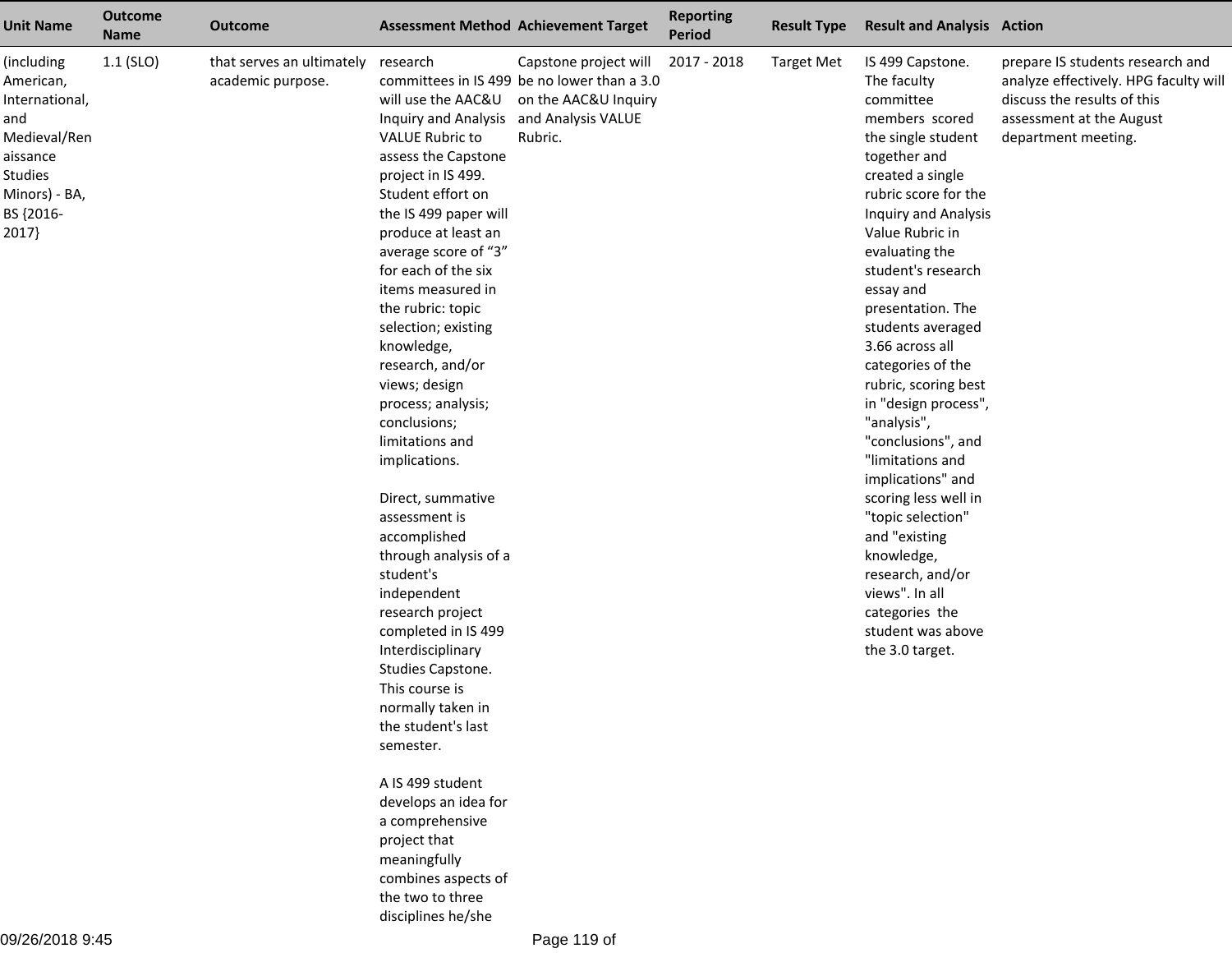| <b>Unit Name</b>                                                                                                                                                                    | <b>Outcome</b><br><b>Name</b> | <b>Outcome</b>                                                                                                                                                              |                                                                                                                                                                                                                                                                                                                                                                                                                                                                                                                                                                                                                                                                                                                                                                                                                                                                                                                                                   | <b>Assessment Method Achievement Target</b>                                                                                                          | <b>Reporting</b><br><b>Period</b> | <b>Result Type</b> | <b>Result and Analysis Action</b>                                                                                                                                                                                                                                                                                                                                                                                                                                                                                                                                                                                                                                                                                 |                                                                                                                                                                                                                                                                          |
|-------------------------------------------------------------------------------------------------------------------------------------------------------------------------------------|-------------------------------|-----------------------------------------------------------------------------------------------------------------------------------------------------------------------------|---------------------------------------------------------------------------------------------------------------------------------------------------------------------------------------------------------------------------------------------------------------------------------------------------------------------------------------------------------------------------------------------------------------------------------------------------------------------------------------------------------------------------------------------------------------------------------------------------------------------------------------------------------------------------------------------------------------------------------------------------------------------------------------------------------------------------------------------------------------------------------------------------------------------------------------------------|------------------------------------------------------------------------------------------------------------------------------------------------------|-----------------------------------|--------------------|-------------------------------------------------------------------------------------------------------------------------------------------------------------------------------------------------------------------------------------------------------------------------------------------------------------------------------------------------------------------------------------------------------------------------------------------------------------------------------------------------------------------------------------------------------------------------------------------------------------------------------------------------------------------------------------------------------------------|--------------------------------------------------------------------------------------------------------------------------------------------------------------------------------------------------------------------------------------------------------------------------|
| Program -<br>Interdisciplina<br>ry Studies<br>(including<br>American,<br>International,<br>and<br>Medieval/Ren<br>aissance<br><b>Studies</b><br>Minors) - BA,<br>BS {2016-<br>2017} | $1.1$ (SLO)                   | Students will explore and has chosen for the IS The average score for<br>analyze issues, ideas,<br>and/or events in a way<br>that serves an ultimately<br>academic purpose. | major. The student<br>selects a faculty<br>committee<br>(representing each<br>discipline), and the<br>committee works<br>with the IS adviser<br>to keep the student<br>on track over the<br>semester in<br>developing a<br>finished product<br>that is analytical but<br>which may also<br>include creative<br>elements<br>appropriate to the<br>disciplines included.<br>At the very<br>foundation of the<br>course is a paper,<br>usually 20 pages in<br>length that adheres<br>to the goals and<br>standards of<br>academic research.<br>The committee<br>provides guidance to<br>the student through<br>stages spaced out<br>during the semester:<br>prospectus;<br>annotated<br>bibliography; initial<br>draft; second draft;<br>final draft. A couple<br>days after<br>submitting the final<br>draft, the student<br>orally presents<br>his/her project to<br>the committee. This<br>encounter also<br>allows committee<br>members to probe | all students in IS 499<br>completing the<br>Capstone project will<br>be no lower than a 3.0<br>on the AAC&U Inquiry<br>and Analysis VALUE<br>Rubric. | 2017 - 2018                       | <b>Target Met</b>  | Between fall and<br>spring 2017-, one<br>student completed<br>IS 499 Capstone.<br>The faculty<br>committee<br>members scored<br>the single student<br>together and<br>created a single<br>rubric score for the<br><b>Inquiry and Analysis</b><br>Value Rubric in<br>evaluating the<br>student's research<br>essay and<br>presentation. The<br>students averaged<br>3.66 across all<br>categories of the<br>rubric, scoring best<br>in "design process",<br>"analysis",<br>"conclusions", and<br>"limitations and<br>implications" and<br>scoring less well in<br>"topic selection"<br>and "existing<br>knowledge,<br>research, and/or<br>views". In all<br>categories the<br>student was above<br>the 3.0 target. | The student scored well on the<br>Inquiry and Analysis rubric. We will<br>continue to what we're doing to<br>prepare IS students research and<br>analyze effectively. HPG faculty will<br>discuss the results of this<br>assessment at the August<br>department meeting. |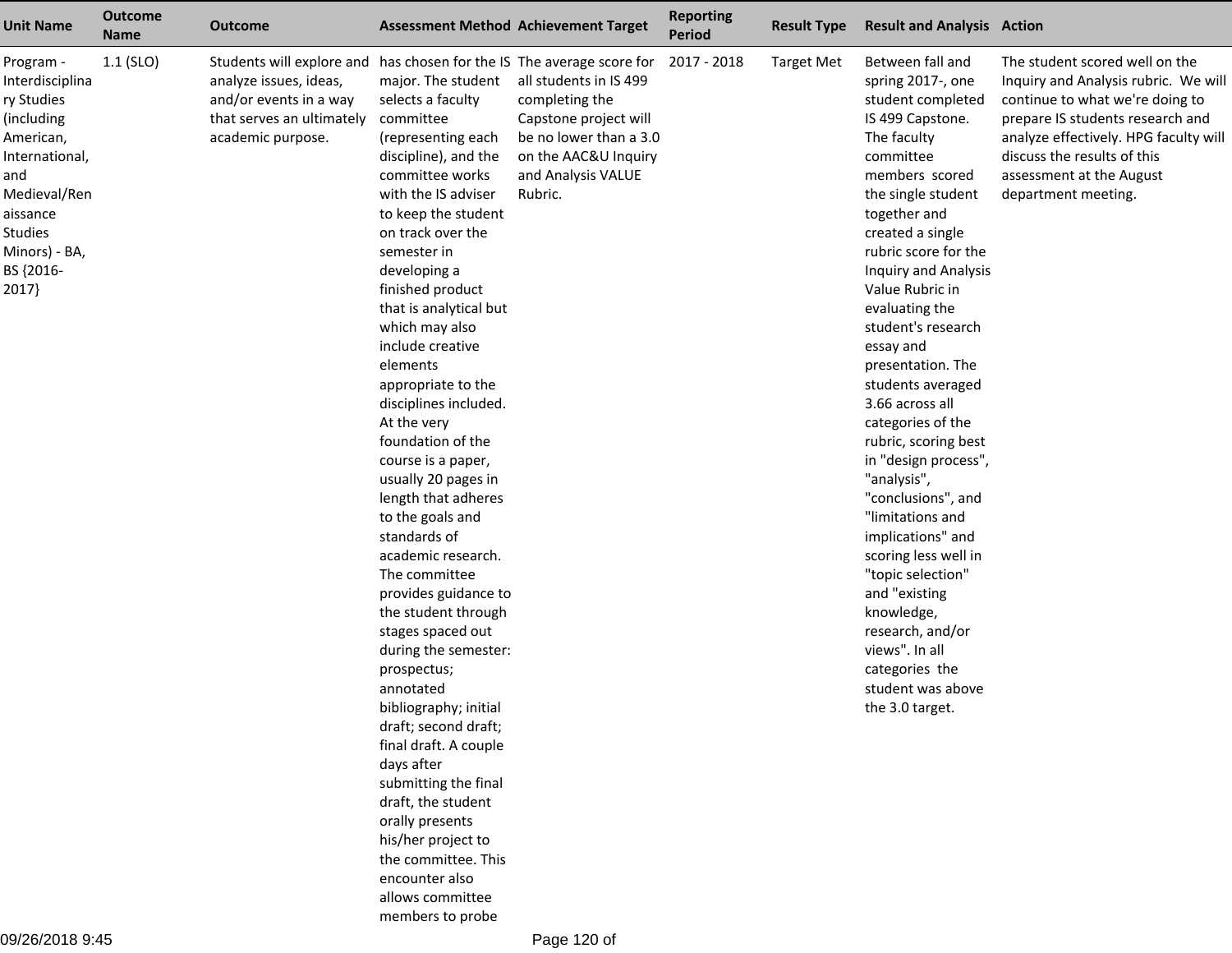| <b>Unit Name</b>                                                                                                                                                                   | <b>Outcome</b><br><b>Name</b> | <b>Outcome</b>                                                                                                                                                                                                                                       | <b>Assessment Method Achievement Target</b>                                                                                                                                                                                                                                                                    |                                                                                                                                                                                                                      | <b>Reporting</b><br><b>Period</b> | <b>Result Type</b> | <b>Result and Analysis Action</b>                                                                                                                                                                                                                                                                                                                                                                                                                                                                                                                                                                                                                                                                          |                                                                                                                                                                                                                                                                                                                                                                   |
|------------------------------------------------------------------------------------------------------------------------------------------------------------------------------------|-------------------------------|------------------------------------------------------------------------------------------------------------------------------------------------------------------------------------------------------------------------------------------------------|----------------------------------------------------------------------------------------------------------------------------------------------------------------------------------------------------------------------------------------------------------------------------------------------------------------|----------------------------------------------------------------------------------------------------------------------------------------------------------------------------------------------------------------------|-----------------------------------|--------------------|------------------------------------------------------------------------------------------------------------------------------------------------------------------------------------------------------------------------------------------------------------------------------------------------------------------------------------------------------------------------------------------------------------------------------------------------------------------------------------------------------------------------------------------------------------------------------------------------------------------------------------------------------------------------------------------------------------|-------------------------------------------------------------------------------------------------------------------------------------------------------------------------------------------------------------------------------------------------------------------------------------------------------------------------------------------------------------------|
| Program -<br>Interdisciplina<br>ry Studies<br>(including<br>American,<br>International,<br>and<br>Medieval/Ren<br>aissance<br><b>Studies</b><br>Minors) - BA,<br>BS {2016-<br>2017 | $1.1$ (SLO)                   | Students will explore and areas needing<br>analyze issues, ideas,<br>and/or events in a way<br>that serves an ultimately<br>academic purpose.                                                                                                        | further clarification<br>and to make<br>recommendations<br>about how the<br>student may<br>proceed in the<br>possible further<br>development of the<br>project. Assessment<br>data will be<br>collected from all<br>faculty committee<br>members, whose<br>scores will be<br>averaged for the<br>final result. | The average score for<br>all students in IS 499<br>completing the<br>Capstone project will<br>be no lower than a 3.0<br>on the AAC&U Inquiry<br>and Analysis VALUE<br>Rubric.                                        | 2017 - 2018                       | <b>Target Met</b>  | Between fall and<br>spring 2017-, one<br>student completed<br>IS 499 Capstone.<br>The faculty<br>committee<br>members scored<br>the single student<br>together and<br>created a single<br>rubric score for the<br>Inquiry and Analysis<br>Value Rubric in<br>evaluating the<br>student's research<br>essay and<br>presentation. The<br>students averaged<br>3.66 across all<br>categories of the<br>rubric, scoring best<br>in "design process",<br>"analysis",<br>"conclusions", and<br>"limitations and<br>implications" and<br>scoring less well in<br>"topic selection"<br>and "existing<br>knowledge,<br>research, and/or<br>views". In all<br>categories the<br>student was above<br>the 3.0 target. | The student scored well on the<br>Inquiry and Analysis rubric. We will<br>continue to what we're doing to<br>prepare IS students research and<br>analyze effectively. HPG faculty will<br>discuss the results of this<br>assessment at the August<br>department meeting.                                                                                          |
|                                                                                                                                                                                    | 1.2 (SLO)                     | Students will report that<br>the courses they took for<br>their interdisciplinary<br>program caused them to<br>evaluate and analyze<br>diverse issues, ideas,<br>and/or events across<br>various traditional<br>academic disciplines<br>while making | The department<br>chair will administer<br>the Interdisciplinary<br><b>Studies Minors</b><br>Inquiry and Analysis<br>Survey to all senior<br>IS minors in<br>American Studies,<br>Medieval &<br>Renaissance Studies,                                                                                           | The average score for 2017 - 2018<br>all surveyed IS minor<br>students on the<br>Interdisciplinary<br><b>Studies Minors Inquiry</b><br>and Analysis Survey<br>will be no lower than<br>3.0 out of a possible<br>5.0. |                                   | Inconclusive       | In Spring 2017,<br>there were three<br>seniors with an IS<br>minor. None<br>returned the<br>completed Inquiry                                                                                                                                                                                                                                                                                                                                                                                                                                                                                                                                                                                              | Clearly, we need to do something<br>other than email the IS minors in<br>order to reach them. I'm going to<br>create the survey in Canvas and<br>send the survey to faculty who<br>teach the students and see if they<br>and Analysis Survey. can share it with them through a<br>class. Only by connecting the<br>survey to a class, will we ever reach<br>them. |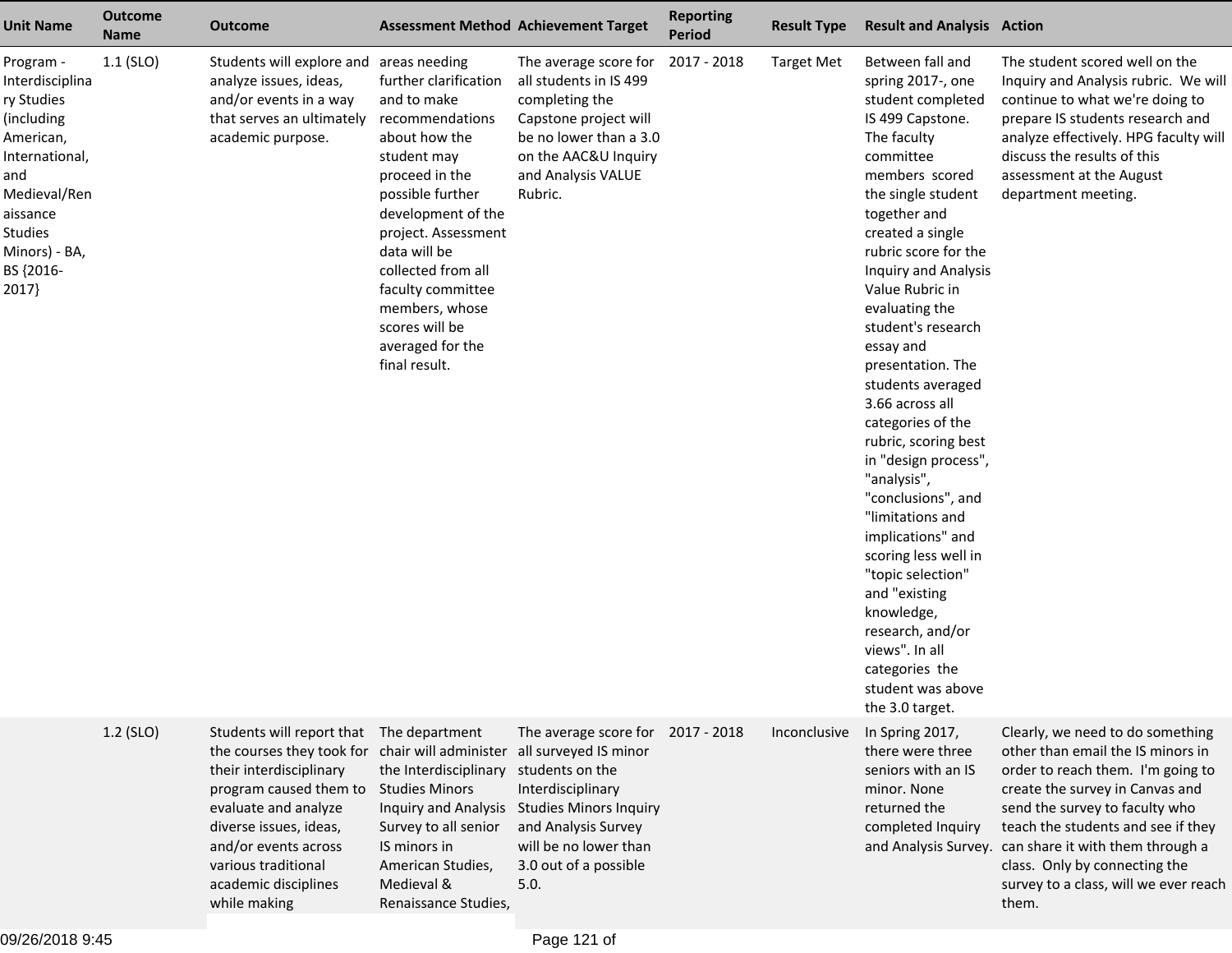| <b>Unit Name</b> | <b>Outcome</b><br><b>Name</b> | <b>Outcome</b>                                                                                                                                                                                                                                         |                                                                                                                                                                                                                                                      | <b>Assessment Method Achievement Target</b>                                                                                                                                         | <b>Reporting</b><br><b>Period</b> | <b>Result Type</b> | <b>Result and Analysis Action</b>                                                                                                                                                                                                                                                                                                                                                                                                                                                                                                                                                         |                                                                                                                                                                                                                                                                                                                                                                   |
|------------------|-------------------------------|--------------------------------------------------------------------------------------------------------------------------------------------------------------------------------------------------------------------------------------------------------|------------------------------------------------------------------------------------------------------------------------------------------------------------------------------------------------------------------------------------------------------|-------------------------------------------------------------------------------------------------------------------------------------------------------------------------------------|-----------------------------------|--------------------|-------------------------------------------------------------------------------------------------------------------------------------------------------------------------------------------------------------------------------------------------------------------------------------------------------------------------------------------------------------------------------------------------------------------------------------------------------------------------------------------------------------------------------------------------------------------------------------------|-------------------------------------------------------------------------------------------------------------------------------------------------------------------------------------------------------------------------------------------------------------------------------------------------------------------------------------------------------------------|
|                  | 1.2 (SLO)                     | connections between<br>those disciplines.                                                                                                                                                                                                              | and International<br>Studies in the spring<br>semester. The<br>survey is scored on a Interdisciplinary<br>5-point Likert scale.                                                                                                                      | The average score for<br>all surveyed IS minor<br>students on the<br><b>Studies Minors Inquiry</b><br>and Analysis Survey<br>will be no lower than<br>3.0 out of a possible<br>5.0. | 2017 - 2018                       | Inconclusive       | In Spring 2017,<br>there were three<br>seniors with an IS<br>minor. None<br>returned the<br>completed Inquiry                                                                                                                                                                                                                                                                                                                                                                                                                                                                             | Clearly, we need to do something<br>other than email the IS minors in<br>order to reach them. I'm going to<br>create the survey in Canvas and<br>send the survey to faculty who<br>teach the students and see if they<br>and Analysis Survey. can share it with them through a<br>class. Only by connecting the<br>survey to a class, will we ever reach<br>them. |
|                  | 2.1 (GEO 1.c.)                | Students will<br>demonstrate effective<br>context and purpose for<br>writing, content<br>development, genre and<br>disciplinary conventions,<br>source and evidence use, VALUE Rubric to<br>and control of syntax and assess the written<br>mechanics. | Faculty committee<br>members for each<br>student enrolled in<br>IS 499 will utilize the<br>AAC&U Written<br>Communication<br>portion of the<br>student's Capstone<br>project. This course<br>is normally taken in<br>the student's last<br>semester. | The average score for<br>students enrolled IS<br>499 completing the<br>Capstone project will<br>be no lower than a 3.0<br>on the AAC&U Written<br>Communication<br>VALUE Rubric.    | 2017 - 2018                       | <b>Target Met</b>  | Between fall and<br>spring 2017-2018,<br>one student<br>completed IS 499<br>Capstone. Their<br>faculty committee<br>scored them<br>together on the<br>Written<br>Communication<br>Value Rubric to<br>evaluate their<br>research essay. The<br>student averaged<br>3.4 across all<br>categories of the<br>rubric, scoring well<br>in "context and<br>purpose for writing"<br>and "sources and<br>evidence" and<br>scoring less well in<br>"content<br>development" and<br>"genre and<br>disciplinary<br>conventions".<br>However, in all<br>categories the<br>student scored<br>above 3.0. | We will continue to what we're<br>doing to prepare IS students to<br>write and communicate effectively.<br>HPG faculty will discuss the results<br>of this assessment at the August<br>department meeting.                                                                                                                                                        |
|                  | 3.1 (GEO 1.c.)                | Students will orally<br>communicate the<br>academic value of one's<br>advanced research in an                                                                                                                                                          | Faculty committee<br>members for each<br>student enrolled in                                                                                                                                                                                         | The average score for<br>students enrolled IS<br>499 completing the<br>IS 499 will utilize the Capstone project will                                                                | 2017 - 2018                       | <b>Target Met</b>  | Between fall and<br>spring 2017-8, one<br>student completed<br>IS 499 Capstone.                                                                                                                                                                                                                                                                                                                                                                                                                                                                                                           | We will continue to stress oral<br>communication ability and prepare<br>students for the presentation in IS<br>499. HPG faculty will discuss this                                                                                                                                                                                                                 |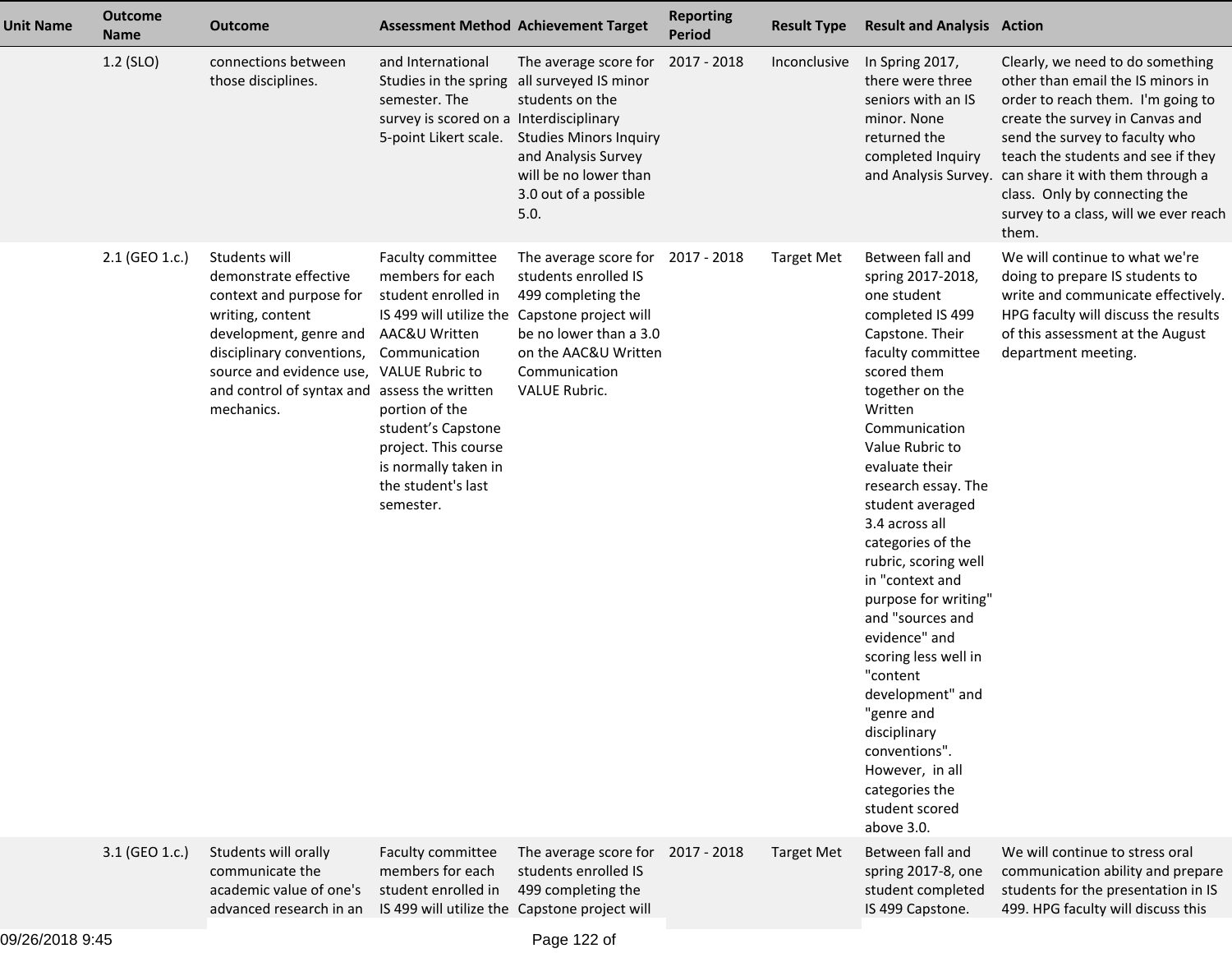| <b>Unit Name</b>                                                                                                           | <b>Outcome</b><br><b>Name</b> | <b>Outcome</b>                                                                                                                                                                                                                                                                                                                                                 |                                                                                                                                                                                                                                                                                                         | <b>Assessment Method Achievement Target</b>                                                      | <b>Reporting</b><br><b>Period</b> | <b>Result Type</b> | <b>Result and Analysis Action</b>                                                                                                                                                                                                                                                                                                                                              |                                                                                                                                                                                                         |
|----------------------------------------------------------------------------------------------------------------------------|-------------------------------|----------------------------------------------------------------------------------------------------------------------------------------------------------------------------------------------------------------------------------------------------------------------------------------------------------------------------------------------------------------|---------------------------------------------------------------------------------------------------------------------------------------------------------------------------------------------------------------------------------------------------------------------------------------------------------|--------------------------------------------------------------------------------------------------|-----------------------------------|--------------------|--------------------------------------------------------------------------------------------------------------------------------------------------------------------------------------------------------------------------------------------------------------------------------------------------------------------------------------------------------------------------------|---------------------------------------------------------------------------------------------------------------------------------------------------------------------------------------------------------|
|                                                                                                                            | 3.1 (GEO 1.c.)                | effective manner.                                                                                                                                                                                                                                                                                                                                              | AAC&U Oral<br>Communication<br><b>VALUE Rubric to</b><br>assess the oral<br>portion of the<br>student's Capstone<br>project. This course<br>is normally taken in<br>the student's last<br>semester.                                                                                                     | be no lower than a 3.0 2017 - 2018<br>on the AAC&U Oral<br>Communication<br><b>VALUE Rubric.</b> |                                   | <b>Target Met</b>  | The faculty<br>committee<br>members scored the<br>student together<br>using the Oral<br>Communication<br>Rubric to evaluate<br>the student's oral<br>presentations. The<br>students averaged 4<br>across all categories<br>of the rubric. The<br>student scored<br>highly across the<br>board regarding oral<br>presentation skills<br>and in all categories<br>of the rubric. | assessment at the August<br>department meeting.                                                                                                                                                         |
|                                                                                                                            | 4.1 (SAO & PO<br>3.e.         | Students enrolled in IS<br>499 will successfully<br>complete their Capstone<br>project, which involves<br>collaborating with faculty students enrolled in<br>from multiple academic<br>disciplines in order to<br>intentionally combine<br>those fields into a<br>significant research<br>project focused on the<br>student's interests and<br>academic needs. | Faculty committee<br>members will<br>determine the final<br>course grades of<br>IS 499 Capstone.<br>Final grade<br>information will<br>then be compiled by<br>the Interdisciplinary<br>Studies adviser for<br>review and<br>reporting.                                                                  | 100% of students<br>enrolled in IS 499<br>Capstone will pass the<br>course.                      | 2017 - 2018                       | <b>Target Met</b>  | Between fall and<br>spring 2017-8, one<br>student attempted<br>and successfully<br>completed IS 499<br>Capstone. No<br>student dropped,<br>withdrew, or failed<br>the class.                                                                                                                                                                                                   | All IS senior students successfully<br>completed IS 499. HPG faculty will<br>continue to work closely on a<br>weekly basis with IS Capstone<br>students to ensure that this trend<br>continues.         |
| Program -<br>Mathematics<br>(including<br>Minor and<br>Secondary<br>Education<br>Certification) -<br>BA, BS {2016-<br>2017 | $1.1$ (SLO)                   | Students will write<br>concise and clear proofs.                                                                                                                                                                                                                                                                                                               | Proofs from<br>assignments and<br>exams will be<br>evaluated using the higher level.<br><b>Mathematics Proof</b><br>Writing Rubric. The<br>primary evaluator<br>will be the course<br>instructor, with<br>possible review by<br>another<br>mathematics faculty<br>member. Due to<br>small classes (less | 75% of all MA 301<br>student work sampled<br>at the satisfactory or                              | 2017 - 2018                       | <b>Target Met</b>  | 83% of work<br>sampled in MA 301<br>was at the<br>satisfactory or<br>higher level.<br>40 items at the<br>proficient level; 12<br>items at the<br>satisfactory level; 11<br>items at the<br>unsatisfactory level.<br>Multiple items<br>assessed for each<br>student in MA 301.                                                                                                  | Target met. Instructor will<br>continue quality instruction and<br>emphasis of careful and correct use<br>of mathematical language and<br>terminology in learning to write<br>concise and clear proofs. |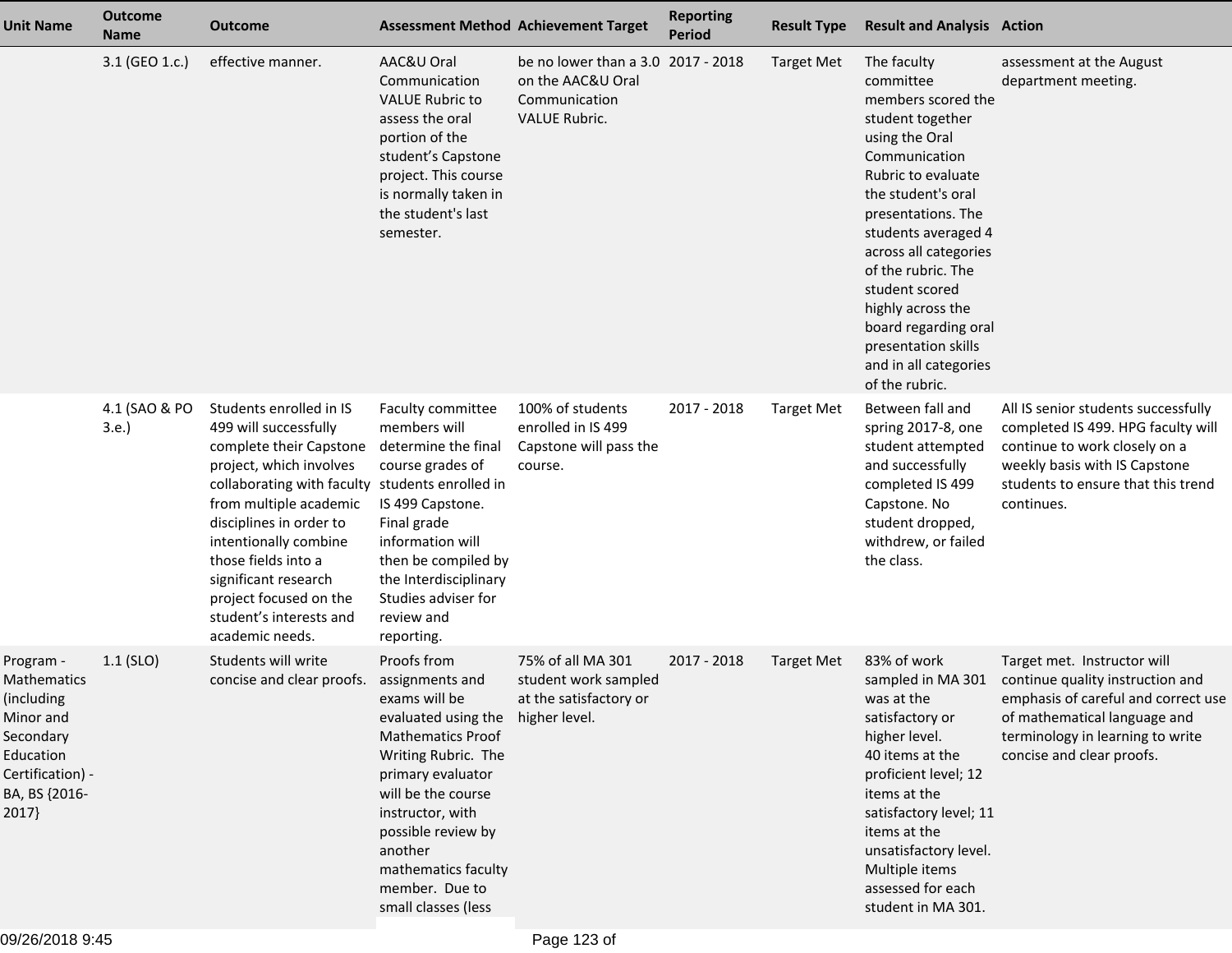| <b>Unit Name</b>                                                                                                            | <b>Outcome</b><br><b>Name</b> | <b>Outcome</b>                                     | <b>Assessment Method Achievement Target</b>                                                                                                                                                                                                                                                                                                                                                    |                                                                                              | <b>Reporting</b><br><b>Period</b> | <b>Result Type</b>       | <b>Result and Analysis Action</b>                                                                                                                                                                                                                                             |                                                                                                                                                                                                                                                                                                                                                                                                                                                   |
|-----------------------------------------------------------------------------------------------------------------------------|-------------------------------|----------------------------------------------------|------------------------------------------------------------------------------------------------------------------------------------------------------------------------------------------------------------------------------------------------------------------------------------------------------------------------------------------------------------------------------------------------|----------------------------------------------------------------------------------------------|-----------------------------------|--------------------------|-------------------------------------------------------------------------------------------------------------------------------------------------------------------------------------------------------------------------------------------------------------------------------|---------------------------------------------------------------------------------------------------------------------------------------------------------------------------------------------------------------------------------------------------------------------------------------------------------------------------------------------------------------------------------------------------------------------------------------------------|
| Program -<br>Mathematics<br>(including<br>Minor and<br>Secondary<br>Education<br>Certification) -<br>BA, BS {2016-<br>2017} | $1.1$ (SLO)                   | Students will write<br>concise and clear proofs.   | than ten students<br>beyond MA 182),<br>multiple items from<br>each student will be higher level.<br>evaluated.                                                                                                                                                                                                                                                                                | 75% of all MA 301<br>student work sampled<br>at the satisfactory or                          | 2017 - 2018                       | <b>Target Met</b>        | 83% of work<br>sampled in MA 301<br>was at the<br>satisfactory or<br>higher level.<br>40 items at the<br>proficient level; 12<br>items at the<br>satisfactory level; 11<br>items at the<br>unsatisfactory level.<br>Multiple items<br>assessed for each<br>student in MA 301. | Target met. Instructor will<br>continue quality instruction and<br>emphasis of careful and correct use<br>of mathematical language and<br>terminology in learning to write<br>concise and clear proofs.                                                                                                                                                                                                                                           |
|                                                                                                                             |                               |                                                    | Proofs from<br>assignments and<br>exams will be<br>evaluated using the<br><b>Mathematics Proof</b><br>Writing Rubric. The<br>primary evaluator<br>will be the course<br>instructor, with<br>possible review by<br>another<br>mathematics faculty<br>member. Due to<br>small classes (less<br>than ten students<br>beyond MA 182),<br>multiple items from<br>each student will be<br>evaluated. | 75% of all MA 304 /<br>MA 455 / MA 461<br>student work sampled<br>at the proficient level.   | 2017 - 2018                       | <b>Target Not</b><br>Met | 57% of work<br>sampled in MA 304<br>and MA 461 was at<br>the proficient level.<br>55 items at the<br>proficient level; 18<br>items at the<br>items at the<br>9 students in MA<br>304 and 6 students<br>in MA 461.<br>Multiple items were<br>assessed for each<br>student.     | Negative factors of low class<br>attendance, frequently missed<br>homework assignments, limited<br>use of instructor's office hours, and<br>lack of motivation contributed to<br>overall poor performances by<br>students in MA 304 and MA 461.<br>satisfactory level; 23 Additional and repeated reminders<br>about the importance of<br>unsatisfactory level. attendance, homework, using<br>office hours, and working hard will<br>take place. |
|                                                                                                                             | 1.2 (SLO)                     | Students will interpret<br>concepts and solutions. | Problems from<br>assignments and<br>exams will be<br>evaluated using the the AAC&U<br>Quantitative Literacy Quantitative Literacy<br>VALUE Rubric. The<br>primary evaluator<br>will be the course<br>instructor, with<br>possible review by<br>another<br>mathematics faculty                                                                                                                  | 75% of all MA 181<br>student work sampled<br>at level 2 or higher on<br><b>VALUE Rubric.</b> | 2017 - 2018                       | <b>Target Met</b>        | 76% of work<br>was at level 2 or<br>higher.<br>items at level 2; 9<br>items at level 1.<br>14 students in Fall<br>2017 and 5 students<br>in Spring 2018.<br>Multiple items were<br>assessed for each                                                                          | Instructor plans to increase paper<br>sampled in MA 181 and pencil work (instead of online<br>work) on topics such as graphing<br>functions and providing<br>27 items at level 3; 2 explanations and interpretations of<br>concepts and solutions.                                                                                                                                                                                                |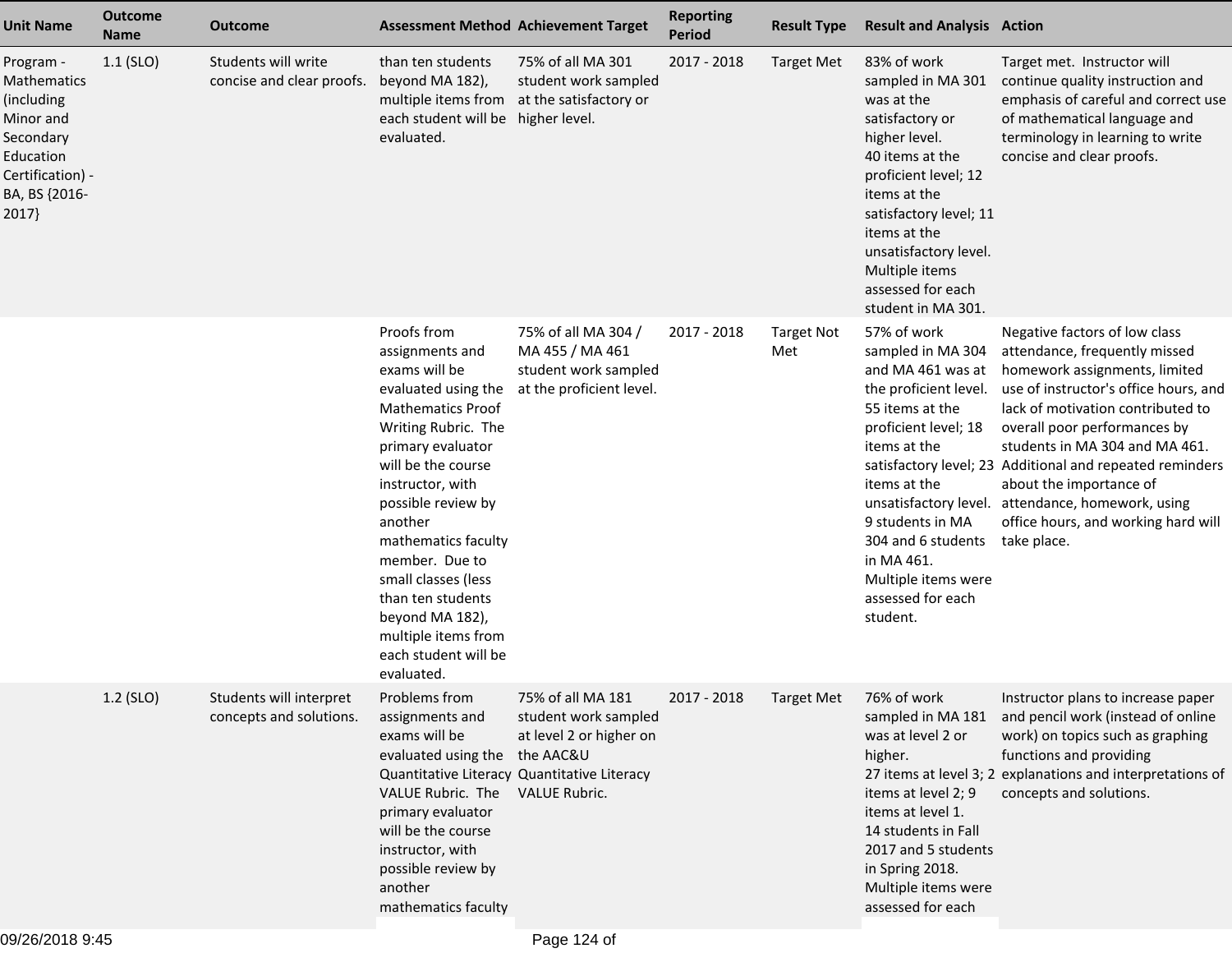| <b>Unit Name</b> | <b>Outcome</b><br><b>Name</b> | <b>Outcome</b>                                                                                                                                  |                                                                                                                                                                                                                                                                                                                                                                    | <b>Assessment Method Achievement Target</b>                                                                                                              | <b>Reporting</b><br><b>Period</b> | <b>Result Type</b> | <b>Result and Analysis Action</b>                      |                                                                                                                                                                                                                                                     |
|------------------|-------------------------------|-------------------------------------------------------------------------------------------------------------------------------------------------|--------------------------------------------------------------------------------------------------------------------------------------------------------------------------------------------------------------------------------------------------------------------------------------------------------------------------------------------------------------------|----------------------------------------------------------------------------------------------------------------------------------------------------------|-----------------------------------|--------------------|--------------------------------------------------------|-----------------------------------------------------------------------------------------------------------------------------------------------------------------------------------------------------------------------------------------------------|
|                  | $1.2$ (SLO)                   | Students will interpret<br>concepts and solutions.                                                                                              | member. Due to<br>small classes (less<br>than ten students<br>beyond MA 182),<br>multiple items from<br>each student will be VALUE Rubric.<br>evaluated.                                                                                                                                                                                                           | 75% of all MA 181<br>student work sampled<br>at level 2 or higher on<br>the AAC&U<br>Quantitative Literacy                                               | 2017 - 2018                       | <b>Target Met</b>  | student.                                               | Instructor plans to increase paper<br>and pencil work (instead of online<br>work) on topics such as graphing<br>functions and providing<br>explanations and interpretations of<br>concepts and solutions.                                           |
|                  |                               |                                                                                                                                                 | Problems from<br>assignments and<br>exams will be<br>evaluated using the<br>VALUE Rubric. The<br>primary evaluator<br>will be the course<br>instructor, with<br>possible review by<br>another<br>mathematics faculty<br>member. Due to<br>small classes (less<br>than ten students<br>beyond MA 182),<br>multiple items from<br>each student will be<br>evaluated. | 75% of all MA 306<br>student work sampled<br>at level 2 or higher on<br>the AAC&U<br>Quantitative Literacy Quantitative Literacy<br><b>VALUE Rubric.</b> | 2017 - 2018                       | Inconclusive       | MA 306 was not<br>taught in 2017-<br>2018.             | The achievement target will be<br>evaluated when MA 306 is taught<br>next.                                                                                                                                                                          |
|                  | 1.3 (GEO 1.c.)                | Students will give a<br>sample lesson that<br>presents a problem and<br>its solution.                                                           | Projects will be<br>evaluated using the<br>Oral Communication will have an average<br>VALUE Rubric. The<br>primary evaluator<br>will be the course<br>instructor. Due to<br>small classes (less<br>than ten students<br>beyond MA 182),<br>multiple items from<br>each student will be<br>evaluated.                                                               | MA 318 / MA 319<br>student work sampled<br>score of 2.5 or higher<br>on the AAC&U Oral<br>Communication<br><b>VALUE Rubric.</b>                          | 2017 - 2018                       | Inconclusive       | in 2017-2018.                                          | Neither MA 318 nor The achievement target will be<br>MA 319 was taught evaluated when MA 318 / MA 319<br>is taught next.                                                                                                                            |
|                  | 1.4 (SAO)                     | Students will successfully Faculty will review<br>complete MA 301. MA<br>301 is the gateway<br>course to many of the<br>upper level MA courses. | semester grades<br>within MA 301.                                                                                                                                                                                                                                                                                                                                  | 75% of all MA 301<br>students will earn a<br>semester grade of C or<br>better.                                                                           | 2017 - 2018                       | <b>Target Met</b>  | 63% of students<br>earned a semester<br>C; 2 D's, 1 WP | Instructor will push harder for<br>students to make use of office<br>grade of C or better. hours for assistance with the<br>Grades: 1 A; 3 B's; 1 material. Care should be taken<br>with academic advising and<br>students should typically take MA |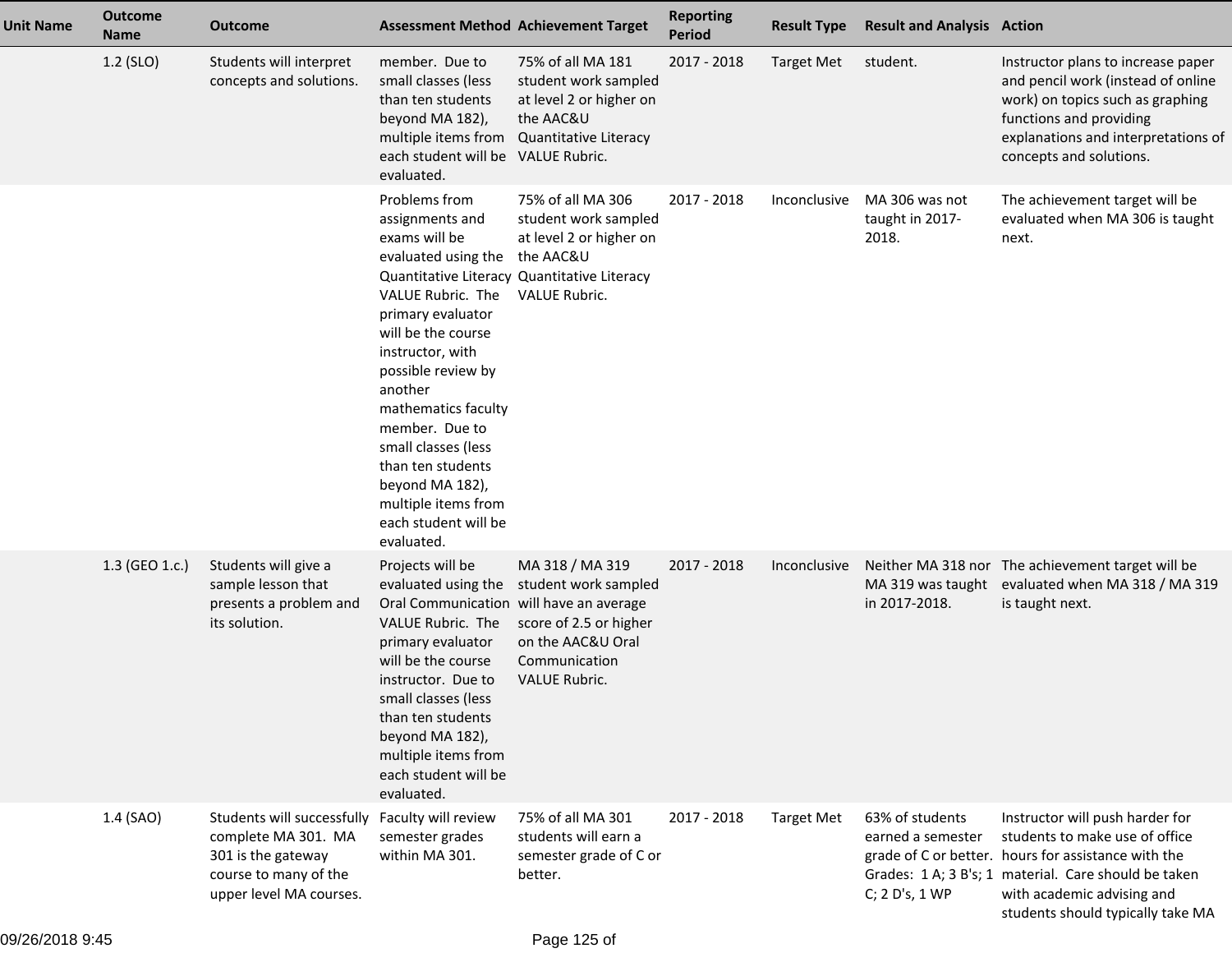| <b>Unit Name</b> | <b>Outcome</b><br><b>Name</b> | <b>Outcome</b>                                                                                                              | <b>Assessment Method Achievement Target</b>                                                                                                                                                                                                                                                                                                                        |                                                                                                                                                                                                      | <b>Reporting</b><br><b>Period</b> | <b>Result Type</b>       | <b>Result and Analysis Action</b>                                                                                                                  |                                                                                                                                                                                                                                                                                                                              |
|------------------|-------------------------------|-----------------------------------------------------------------------------------------------------------------------------|--------------------------------------------------------------------------------------------------------------------------------------------------------------------------------------------------------------------------------------------------------------------------------------------------------------------------------------------------------------------|------------------------------------------------------------------------------------------------------------------------------------------------------------------------------------------------------|-----------------------------------|--------------------------|----------------------------------------------------------------------------------------------------------------------------------------------------|------------------------------------------------------------------------------------------------------------------------------------------------------------------------------------------------------------------------------------------------------------------------------------------------------------------------------|
|                  | 1.4 (SAO)                     | Students will successfully<br>complete MA 301. MA<br>301 is the gateway<br>course to many of the<br>upper level MA courses. | Faculty will review<br>semester grades<br>within MA 301.                                                                                                                                                                                                                                                                                                           | 75% of all MA 301<br>students will earn a<br>semester grade of C or<br>better.                                                                                                                       | 2017 - 2018                       | <b>Target Met</b>        | 63% of students<br>earned a semester<br>grade of C or better.<br>Grades: 1 A; 3 B's; 1<br>C; 2 D's, 1 WP                                           | 301 as sophomores and not as<br>freshmen.                                                                                                                                                                                                                                                                                    |
|                  | 2.1 (GEO 3.a.)                | Students will solve<br>application problems.                                                                                | Problems from<br>assignments and<br>exams will be<br>evaluated using the<br>VALUE Rubric. The<br>primary evaluator<br>will be the course<br>instructor, with<br>possible review by<br>another<br>mathematics faculty<br>member. Due to<br>small classes (less<br>than ten students<br>beyond MA 182),<br>multiple items from<br>each student will be<br>evaluated. | MA 284 student work 2017 - 2018<br>sampled will have an<br>average score of 2.5 or<br>higher on the AAC&U<br>Quantitative Literacy Quantitative Literacy<br>VALUE Rubric.                            |                                   | <b>Target Not</b><br>Met | mean = $2.36$<br>46 items at level 3;<br>17 items at level 2;<br>17 items at level 1.<br>Multiple items<br>assessed for each<br>student in MA 284. | Instructor plans to continue with in-<br>class quizzes and shift to more<br>conceptual (less computational)<br>questions which will better prepare<br>the students for exams. Instructor<br>would like to find appropriate 3-<br>dimensional surfaces to help<br>illustrate concepts and help with<br>spatial visualization. |
|                  |                               |                                                                                                                             | Problems from<br>assignments and<br>exams will be<br>VALUE Rubric. The<br>primary evaluator<br>will be the course<br>instructor, with<br>possible review by<br>another<br>mathematics faculty<br>member. Due to<br>small classes (less<br>than ten students<br>beyond MA 182),<br>multiple items from<br>each student will be<br>evaluated.                        | MA 306 student work 2017 - 2018<br>sampled will have an<br>average score of 2.5 or<br>evaluated using the higher on the AAC&U<br>Quantitative Literacy Quantitative Literacy<br><b>VALUE Rubric.</b> |                                   | Inconclusive             | MA 306 was not<br>taught in 2017-<br>2018.                                                                                                         | The achievement target will be<br>evaluated when MA 306 is taught<br>next.                                                                                                                                                                                                                                                   |
|                  | $2.2$ (SLO)                   | Students will combine<br>different mathematical                                                                             | Problems from<br>assignments and                                                                                                                                                                                                                                                                                                                                   | 50% of all MA 303 /<br>MA 312 / MA 457 /                                                                                                                                                             | 2017 - 2018                       | <b>Target Met</b>        | 71% of work<br>sampled in MA 312                                                                                                                   | Target met. Continue quality<br>instruction.                                                                                                                                                                                                                                                                                 |

Page 126 of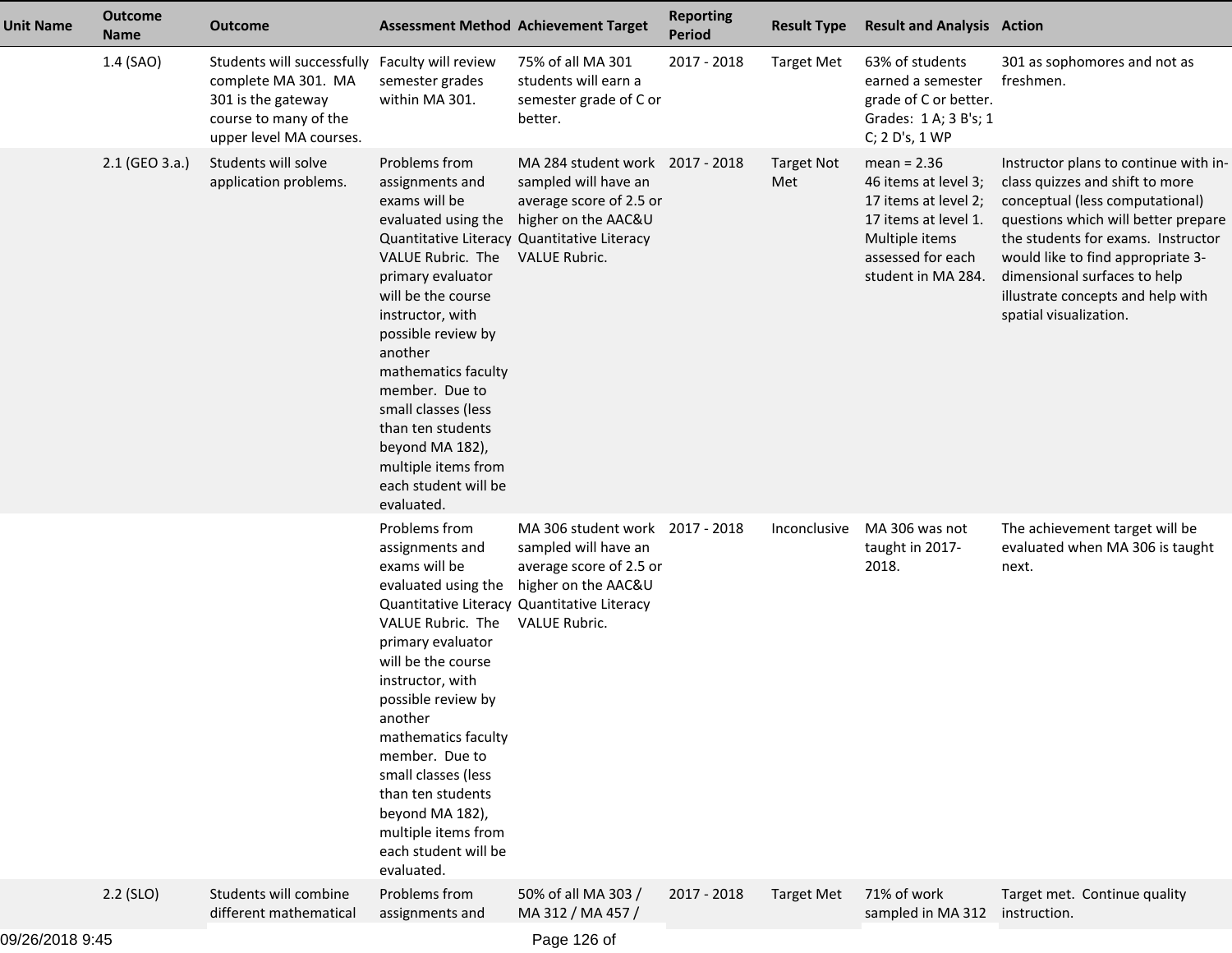| <b>Unit Name</b> | <b>Outcome</b><br><b>Name</b> | <b>Outcome</b>                                                                              |                                                                                                                                                                                                                                                                                                                                                                    | <b>Assessment Method Achievement Target</b>                                                                                                                                            | <b>Reporting</b><br><b>Period</b> | <b>Result Type</b> | <b>Result and Analysis Action</b>                                                                                                                                                                                                                                                                |                                                                                                     |
|------------------|-------------------------------|---------------------------------------------------------------------------------------------|--------------------------------------------------------------------------------------------------------------------------------------------------------------------------------------------------------------------------------------------------------------------------------------------------------------------------------------------------------------------|----------------------------------------------------------------------------------------------------------------------------------------------------------------------------------------|-----------------------------------|--------------------|--------------------------------------------------------------------------------------------------------------------------------------------------------------------------------------------------------------------------------------------------------------------------------------------------|-----------------------------------------------------------------------------------------------------|
|                  | $2.2$ (SLO)                   | ideas in problem solving.                                                                   | exams will be<br>VALUE Rubric. The<br>primary evaluator<br>will be the course<br>instructor, with<br>possible review by<br>another<br>mathematics faculty<br>member. Due to<br>small classes (less<br>than ten students<br>beyond MA 182),<br>multiple items from<br>each student will be<br>evaluated.                                                            | MA 459 student work<br>evaluated using the sampled at level 3 or<br>Quantitative Literacy higher on the AAC&U<br>Quantitative Literacy<br><b>VALUE Rubric.</b>                         | 2017 - 2018                       | <b>Target Met</b>  | was at level 3 or<br>higher.<br>36 items at level 3;<br>11 items at level 2; 4<br>items at level 1.<br>Multiple items<br>assessed for each<br>student in MA 312.<br>None of the other<br>listed courses was<br>taught in 2017-<br>2018.                                                          | Target met. Continue quality<br>instruction.                                                        |
|                  |                               |                                                                                             | Problems from<br>assignments and<br>exams will be<br>evaluated using the<br>VALUE Rubric. The<br>primary evaluator<br>will be the course<br>instructor, with<br>possible review by<br>another<br>mathematics faculty<br>member. Due to<br>small classes (less<br>than ten students<br>beyond MA 182),<br>multiple items from<br>each student will be<br>evaluated. | 90% of all MA 303 /<br>MA 312 / MA 457 /<br>MA 459 student work<br>sampled at level 2 or<br>Quantitative Literacy higher on the AAC&U<br><b>Quantitative Literacy</b><br>VALUE Rubric. | 2017 - 2018                       | <b>Target Met</b>  | 92% of student<br>work sampled in MA instruction.<br>312 was at level 2 or<br>higher.<br>36 items at level 3;<br>11 items at level 2; 4<br>items at level 1.<br>Multiple items<br>assessed for each<br>student in MA 312.<br>None of the other<br>listed courses was<br>taught in 2017-<br>2018. | Target met. Continue quality                                                                        |
|                  | 3.1 (PO 2.c.)                 | The program will<br>participate in outreach<br>events for K-12 students. number of outreach | Review the Events<br>Log and count the<br>events the<br>Mathematics faculty<br>hosts.                                                                                                                                                                                                                                                                              | Host at least two<br>outreach events<br>during the academic<br>year.                                                                                                                   | 2017 - 2018                       | <b>Target Met</b>  | <b>High School</b><br>Mathematics Day;<br>October 10, 2017;<br>65 high school girls;<br>5 teachers; 3<br>schools<br>represented.<br>2. Mississippi                                                                                                                                               | 1. Sonya Kovalevsky Target met. Faculty plan to<br>continue with both these events in<br>2018-2019. |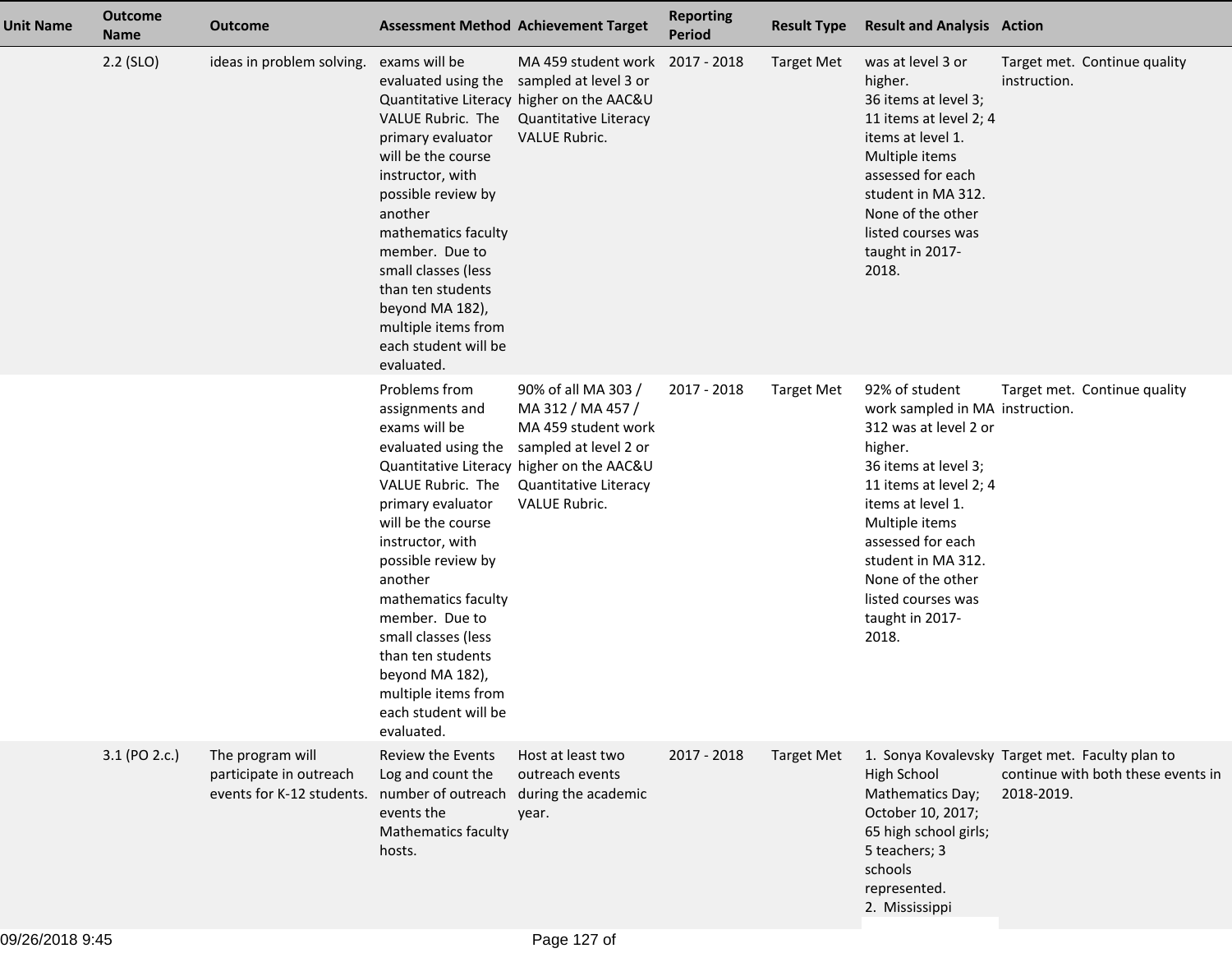| <b>Unit Name</b>                                                                                            | <b>Outcome</b><br><b>Name</b> | <b>Outcome</b>                                                                                                                         | <b>Assessment Method Achievement Target</b>                                                                                                                                                   |                                                                                                                                                                                                                         | <b>Reporting</b><br><b>Period</b> | <b>Result Type</b> | <b>Result and Analysis Action</b>                                                                                                                                                                                                                                                                                                                                                                                                                                                                |                                                                                                                                                                                                                                                            |
|-------------------------------------------------------------------------------------------------------------|-------------------------------|----------------------------------------------------------------------------------------------------------------------------------------|-----------------------------------------------------------------------------------------------------------------------------------------------------------------------------------------------|-------------------------------------------------------------------------------------------------------------------------------------------------------------------------------------------------------------------------|-----------------------------------|--------------------|--------------------------------------------------------------------------------------------------------------------------------------------------------------------------------------------------------------------------------------------------------------------------------------------------------------------------------------------------------------------------------------------------------------------------------------------------------------------------------------------------|------------------------------------------------------------------------------------------------------------------------------------------------------------------------------------------------------------------------------------------------------------|
|                                                                                                             | 3.1 (PO 2.c.)                 | The program will<br>participate in outreach<br>events for K-12 students.                                                               | <b>Review the Events</b><br>Log and count the<br>number of outreach<br>events the<br><b>Mathematics faculty</b><br>hosts.                                                                     | Host at least two<br>outreach events<br>during the academic<br>year.                                                                                                                                                    | 2017 - 2018                       | <b>Target Met</b>  | <b>Regional Science</b><br>Bowl; February 16,<br>2018; 80 high school 2018-2019.<br>students; 14<br>teachers; 17 teams<br>from 10 schools; 30<br>students<br>participated in a<br>science exam<br>competition                                                                                                                                                                                                                                                                                    | Target met. Faculty plan to<br>continue with both these events in                                                                                                                                                                                          |
|                                                                                                             | 3.2 (PO 2.c.)                 | Mathematics majors will<br>participate in community<br>outreach and service<br>opportunities.                                          | Departmental<br>faculty will review<br>and analyze the<br>results of the<br>Departmental Exit<br>Survey, which is<br>provided to all<br>the department.                                       | 100% of graduates<br>surveyed will indicate<br>on the Departmental<br>Exit Survey that they<br>have participated in<br>some community<br>outreach and/or<br>graduating majors in service opportunities<br>while at MUW. | 2017 - 2018                       | <b>Target Met</b>  | 100% of<br>mathematics<br>graduates in 2017-<br>2018 participated in<br>community<br>outreach and/or<br>community service<br>while at MUW. (4<br>out of 4 graduates)                                                                                                                                                                                                                                                                                                                             | Target met. Faculty will continue to<br>encourage student involvement in<br>community service and community<br>outreach and will themselves be<br>role models for such involvement.                                                                        |
| Program -<br>Music<br>(including<br>Music<br>Education and<br>Music<br>Therapy) - BA,<br>BM {2016-<br>2017} | $1.1$ (SAO)                   | Students will perform<br>works from multiple<br>musical periods on their<br>major instrument at the<br>end of their sophomore<br>year. | Students will<br>complete a 10<br>question<br>Sophomore Exit<br>Interview following<br>the "Sophomore<br>Barrier Jury," to<br>determine their<br>current progress and<br>future career plans. | 80% of the students<br>will receive at least a<br>satisfactory rating<br>(given by the music<br>faculty) during their<br>Sophomore Exit<br>Interview.                                                                   | 2017 - 2018                       | <b>Target Met</b>  | Interview was<br>administered to<br>each of the 9<br>students who took<br>the "Sophomore<br>Barrier Jury". All<br>passed it<br>successfully (they<br>received a<br>satisfactory rating).<br>The students found<br>the questions<br>useful. Some of<br>their answers<br>served as an<br>affirmation of the<br>fact that the<br>students were doing<br>high quality work<br>that would allow<br>them continued<br>success in this<br>profession, while<br>some other answers<br>proved to serve as | The Sophomore Exit We will continue to administer the<br>Sophomore Exit Interview as part of<br>the Sophomore Barrier Jury. The<br>music faculty will review the<br>questionnaire to determine<br>whether additional relevant<br>questions could be added. |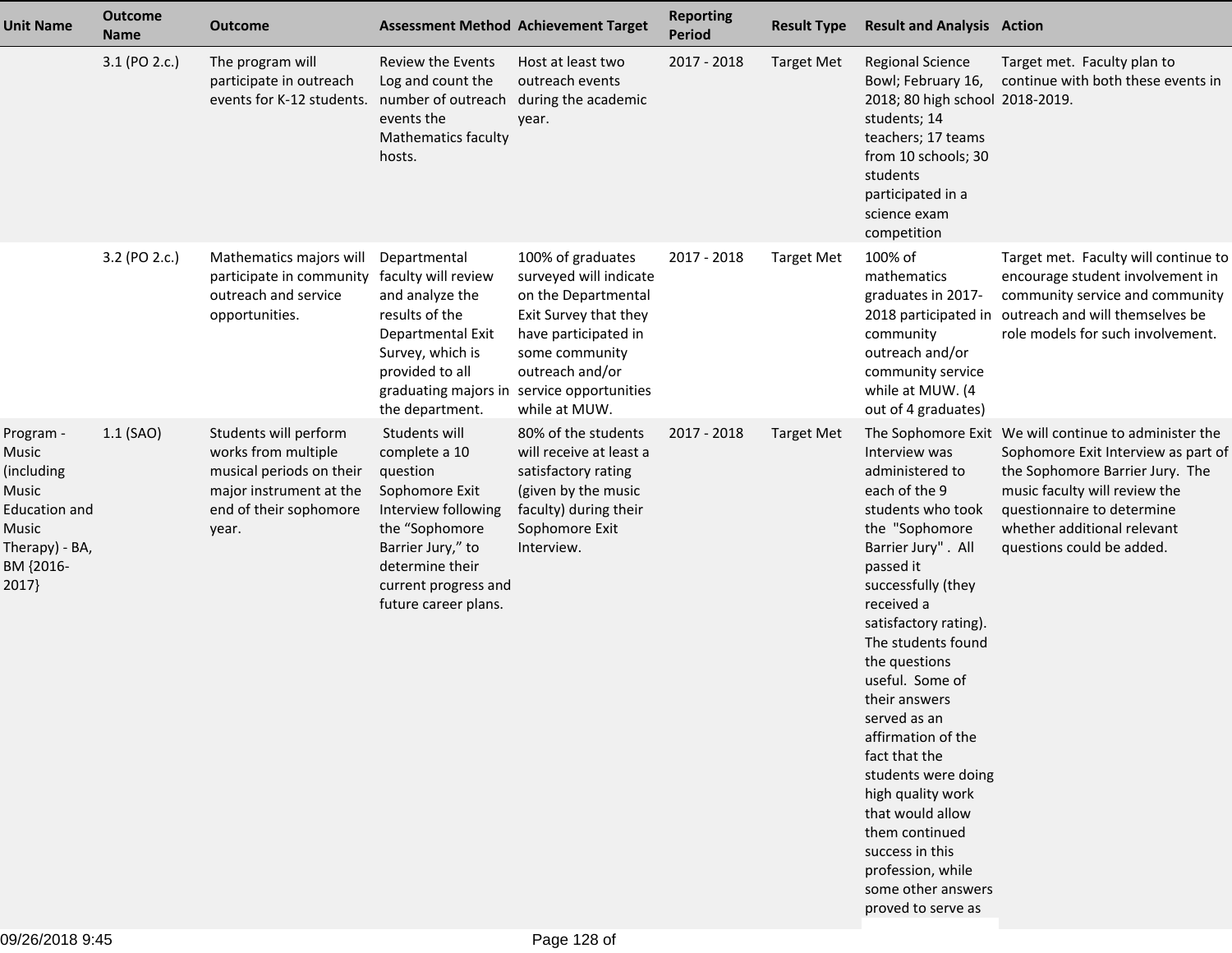| <b>Unit Name</b>                                                                                                    | <b>Outcome</b><br><b>Name</b> | <b>Outcome</b>                                                                                                                         | <b>Assessment Method Achievement Target</b>                                                                                                                                                                                                                                                                                                                                                                                         |                                                                                                                                                                                                   | <b>Reporting</b><br>Period | <b>Result Type</b> | <b>Result and Analysis Action</b>                                                                                                                                                                                                                                                                                                                                                                                                                                                                                |                                                                                                                                                                                                                                                                                                                       |
|---------------------------------------------------------------------------------------------------------------------|-------------------------------|----------------------------------------------------------------------------------------------------------------------------------------|-------------------------------------------------------------------------------------------------------------------------------------------------------------------------------------------------------------------------------------------------------------------------------------------------------------------------------------------------------------------------------------------------------------------------------------|---------------------------------------------------------------------------------------------------------------------------------------------------------------------------------------------------|----------------------------|--------------------|------------------------------------------------------------------------------------------------------------------------------------------------------------------------------------------------------------------------------------------------------------------------------------------------------------------------------------------------------------------------------------------------------------------------------------------------------------------------------------------------------------------|-----------------------------------------------------------------------------------------------------------------------------------------------------------------------------------------------------------------------------------------------------------------------------------------------------------------------|
| Program -<br>Music<br>(including)<br>Music<br><b>Education and</b><br>Music<br>Therapy) - BA,<br>BM {2016-<br>2017} | $1.1$ (SAO)                   | Students will perform<br>works from multiple<br>musical periods on their<br>major instrument at the<br>end of their sophomore<br>year. | Students will<br>complete a 10<br>question<br>Sophomore Exit<br>Interview following<br>the "Sophomore<br>Barrier Jury," to<br>determine their<br>current progress and<br>future career plans.                                                                                                                                                                                                                                       | 80% of the students<br>will receive at least a<br>satisfactory rating<br>(given by the music<br>faculty) during their<br>Sophomore Exit<br>Interview.                                             | 2017 - 2018                | <b>Target Met</b>  | "food for thought"<br>for students and<br>made them reflect<br>on what they could<br>do better in their<br>future musical and<br>academic activities                                                                                                                                                                                                                                                                                                                                                             | We will continue to administer the<br>Sophomore Exit Interview as part of<br>the Sophomore Barrier Jury. The<br>music faculty will review the<br>questionnaire to determine<br>whether additional relevant<br>questions could be added.                                                                               |
|                                                                                                                     |                               |                                                                                                                                        | At the end of MUS<br>222, students will<br>recital for all music<br>faculty featuring<br>works of at least 3<br>(Three) musical<br>periods<br>("Sophomore Barrier<br>Jury"). The<br>performance must<br>be<br>technically/rhythmic<br>ally secure,<br>memorized, and<br>stylistically<br>appropriate. The<br>entire music faculty,<br>using the<br>"Sophomore Barrier<br>Rubric", will<br>evaluate the<br>student's<br>performance. | 90% of the students<br>will score at least an<br>perform a 20 minute 80 (on the 1-100 scale<br>used in the<br>"Sophomore Barrier<br>Rubric).                                                      | 2017 - 2018                | <b>Target Met</b>  | At the end of MUS<br>222, 9 students<br>performed a<br>Sophomore Barrier<br>Jury. 3 students<br>completed this at<br>the end of the Fall<br>17 semester, while 6<br>of them completed<br>it at the end of<br>Spring 18 semester.<br>The music faculty<br>assessed these<br>performances using<br>the "Sophomore<br>Barrier Rubric". All<br>of them scored over<br>80%, with 3 of them<br>scoring 100%. Two<br>students scored<br>95%, one scored<br>92%, while the rest<br>scored 90%, 88%,<br>85% respectively. | The music faculty will continue to<br>administer the "Sophomore Barrier<br>Jury" for all students enrolled in<br>MUS 222. We will adapt our rubric<br>to better relate to two new fields of<br>study which we began to offer<br>(music composition and brass)                                                         |
|                                                                                                                     | 1.2 (GEO 1.c.)                | Students will complete<br>written assignments on<br>music history topics.                                                              | During MUS 302<br>(Music History 2)<br>students will<br>complete<br>assignments to be<br>graded using the<br>AAC&U Written<br>Communication<br>Value Rubric. The<br>MUS 302 instructor                                                                                                                                                                                                                                              | The average scores for 2017 - 2018<br>students on relevant<br>assignments in MUS<br>302 will be 2 or higher<br>on the 0-4 scale for<br>the AAC&U Written<br><b>Communication Value</b><br>Rubric. |                            | <b>Target Met</b>  | During MUS 302<br>(Music History 2)<br>students were<br>required to write a<br>four page paper on<br>a topic of their<br>choice (with<br>These topics ranged<br>from the origins of                                                                                                                                                                                                                                                                                                                              | We will continue to assess the<br>writing ability of future MUS 302<br>students and determine whether or<br>not this growth is the result of a<br>strong academic class or whether<br>there is constant growth in our<br>student's ability to astutely write<br>instructor approval). on a variety of musical topics. |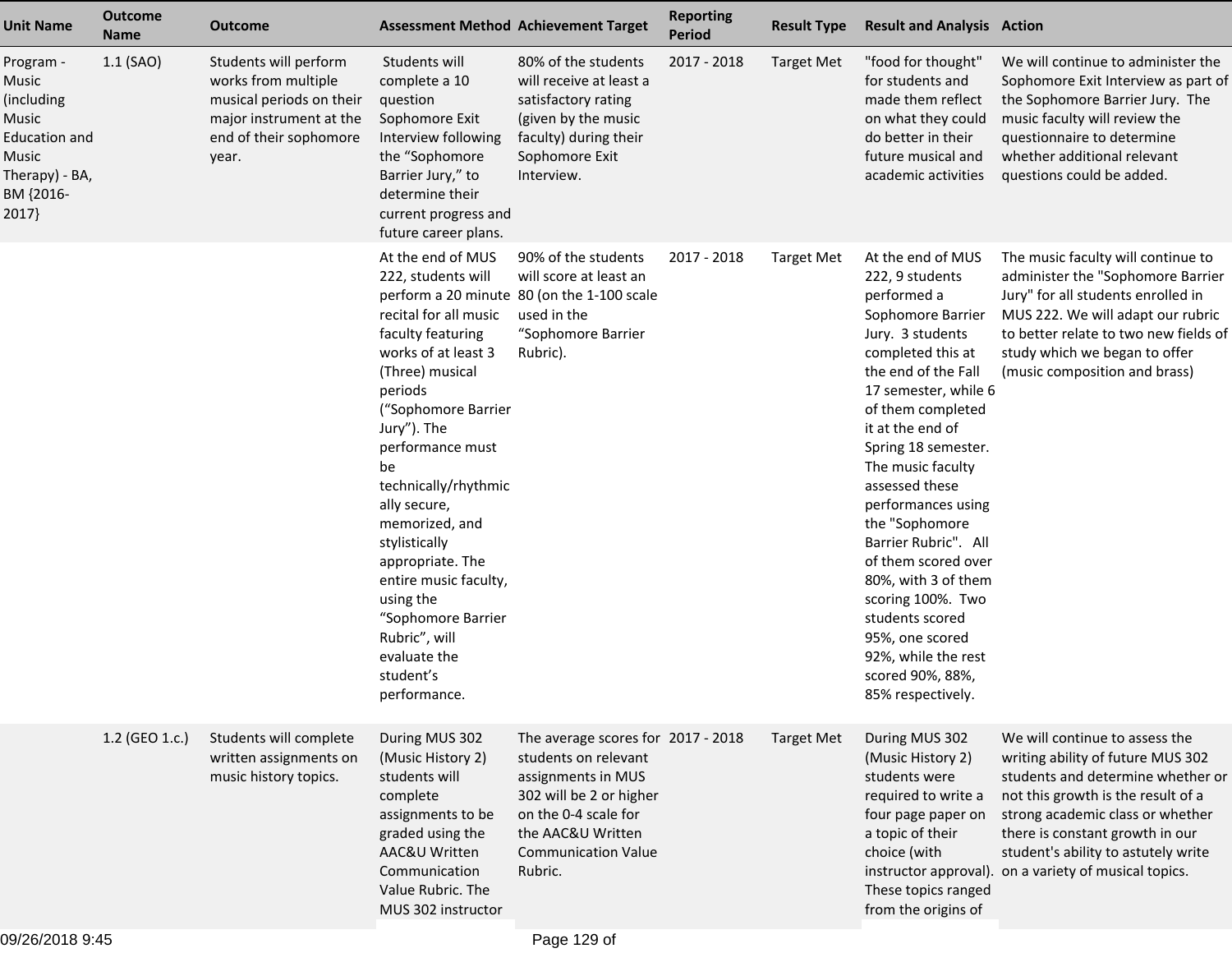| <b>Unit Name</b> | <b>Outcome</b><br><b>Name</b> | <b>Outcome</b>                                                                                   | <b>Assessment Method Achievement Target</b>                                                                                                                                                                                                                                                   |                                                                                                                                                                                                   | <b>Reporting</b><br><b>Period</b> | <b>Result Type</b> | <b>Result and Analysis Action</b>                                                                                                                                                                                                                                                                                                                                                                                                                                                                               |                                                                                                                                                                                                                                                                                                                                                                                                       |
|------------------|-------------------------------|--------------------------------------------------------------------------------------------------|-----------------------------------------------------------------------------------------------------------------------------------------------------------------------------------------------------------------------------------------------------------------------------------------------|---------------------------------------------------------------------------------------------------------------------------------------------------------------------------------------------------|-----------------------------------|--------------------|-----------------------------------------------------------------------------------------------------------------------------------------------------------------------------------------------------------------------------------------------------------------------------------------------------------------------------------------------------------------------------------------------------------------------------------------------------------------------------------------------------------------|-------------------------------------------------------------------------------------------------------------------------------------------------------------------------------------------------------------------------------------------------------------------------------------------------------------------------------------------------------------------------------------------------------|
|                  | 1.2 (GEO 1.c.)                | Students will complete<br>written assignments on<br>music history topics.                        | will assess their<br>work.                                                                                                                                                                                                                                                                    | The average scores for 2017 - 2018<br>students on relevant<br>assignments in MUS<br>302 will be 2 or higher<br>on the 0-4 scale for<br>the AAC&U Written<br><b>Communication Value</b><br>Rubric. |                                   | <b>Target Met</b>  | Henry Purcell's life<br>and career to<br><b>AAC&amp;U Written</b><br>Communication<br>Value Rubric. Out of<br>11 students, 2 did<br>not complete the<br>assignment. 7 of<br>the other 9 scored a<br>4 on their paper<br>according to the<br>above-mentioned<br>scale, while the<br>other 2 scored a 3<br>on their papers.<br>Even though 2<br>students received a<br>grade of 0, the<br>average score for<br>the entire calls is<br>3.09 which exceeds<br>the expectation of<br>the average score<br>being a 2. | opera, Mozart's life, We will continue to assess the<br>writing ability of future MUS 302<br>students and determine whether or<br>Richard Rodgers and not this growth is the result of a<br>his musical theater strong academic class or whether<br>works. The students there is constant growth in our<br>were assessed using student's ability to astutely write<br>on a variety of musical topics. |
|                  | 2.1 (PO 3.a.)                 | Students will compose<br>musical works using<br>music notation software<br>(Sibelius or Finale). | Students in MUS 102 90% of the students<br>(Music Theory 2) will will score at least an<br>compose a musical<br>work (solo or<br>chamber music)<br>using a music<br>notation software.<br>The MUS 102<br>instructor will assess<br>their work using the<br>"MUS 102 Final<br>Project Rubric." | 85 (on the 1-100 scale<br>used in the "MUS 102<br>Final Project Rubric").                                                                                                                         | 2017 - 2018                       | <b>Target Met</b>  | There were 9<br>MUS 102 and every<br>one completed the<br>final project. Their<br>work was assessed<br>via the "MUS 102<br><b>Final Project</b><br>Rubric". 5 students<br>scored 100%, 2<br>scored 95% and 2<br>scored 90%. The<br>MUS 102 faculty<br>loosened up some<br>of the project length                                                                                                                                                                                                                 | We will continue to assign this<br>students enrolled in project at the end of MUS 102.<br>What seemed to help this year is<br>the implementation of a step-by-<br>step process in which students<br>were required to complete parts of<br>the final project by a certain date,<br>so we will continue to adopt this<br>method in the future years.                                                    |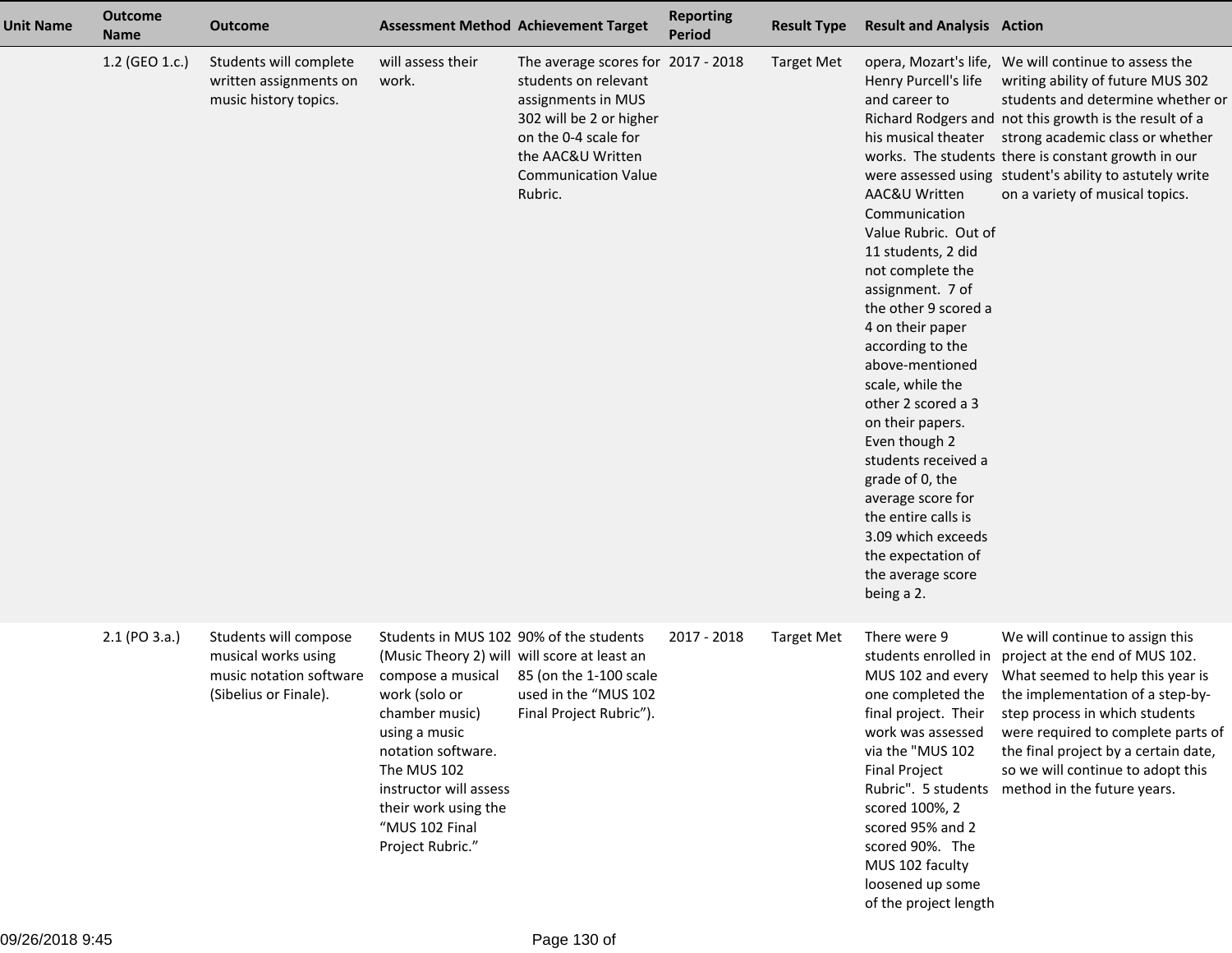| <b>Unit Name</b> | <b>Outcome</b><br><b>Name</b> | <b>Outcome</b>                                                                                                                 |                                                                                                                                                                                                                                                                                               | <b>Assessment Method Achievement Target</b>                               | <b>Reporting</b><br>Period | <b>Result Type</b>       | <b>Result and Analysis Action</b>                                                                                                                                                                                                                                                                                                                                                                                                                                                                                                                                                                                    |                                                                                                                                                                                                                                                                                                                                                                                                                                                                        |
|------------------|-------------------------------|--------------------------------------------------------------------------------------------------------------------------------|-----------------------------------------------------------------------------------------------------------------------------------------------------------------------------------------------------------------------------------------------------------------------------------------------|---------------------------------------------------------------------------|----------------------------|--------------------------|----------------------------------------------------------------------------------------------------------------------------------------------------------------------------------------------------------------------------------------------------------------------------------------------------------------------------------------------------------------------------------------------------------------------------------------------------------------------------------------------------------------------------------------------------------------------------------------------------------------------|------------------------------------------------------------------------------------------------------------------------------------------------------------------------------------------------------------------------------------------------------------------------------------------------------------------------------------------------------------------------------------------------------------------------------------------------------------------------|
|                  | 2.1 (PO 3.a.)                 | Students will compose<br>musical works using<br>music notation software<br>(Sibelius or Finale).                               | Students in MUS 102 90% of the students<br>(Music Theory 2) will will score at least an<br>compose a musical<br>work (solo or<br>chamber music)<br>using a music<br>notation software.<br>The MUS 102<br>instructor will assess<br>their work using the<br>"MUS 102 Final<br>Project Rubric." | 85 (on the 1-100 scale<br>used in the "MUS 102<br>Final Project Rubric"). | 2017 - 2018                | <b>Target Met</b>        | requirements and<br>encouraged<br>students to write<br>longer pieces if they<br>chose to do so.                                                                                                                                                                                                                                                                                                                                                                                                                                                                                                                      | We will continue to assign this<br>project at the end of MUS 102.<br>What seemed to help this year is<br>the implementation of a step-by-<br>step process in which students<br>were required to complete parts of<br>the final project by a certain date,<br>so we will continue to adopt this<br>method in the future years.                                                                                                                                          |
|                  | $2.2$ (SLO)                   | Students will arrange a<br>musical work of at least 4<br>measures using the<br>common practice<br>compositional<br>techniques. | Students in MUS 102 80% of the students<br>(Music Theory 2) will will score at least an<br>write a four-part<br>chorale in the style<br>of J.S Bach work<br>using the "figured<br>bass" technique.<br>The MUS 102<br>instructor will assess<br>their work.                                    | 80% on this<br>assignment.                                                | 2017 - 2018                | <b>Target Not</b><br>Met | MUS 102 were<br>required to<br>complete a "Take<br>Home Exam" in<br>which they were<br>the style of J.S Bach<br>on a figured bass<br>provided by the<br>instructor. Within<br>this chorale,<br>students were<br>required non-<br>harmonic tones, a<br>number of diatonic<br>V7th chords, two<br>instances of second<br>inversions chords,<br>and a harmonic<br>sequence. There<br>were 9 students<br>registered for MUS<br>102 in the Spring of<br>2018, and all of<br>them completed the<br>assignment. Out of<br>the 9, one student<br>received 97%, 3<br>students scored<br>92%, 3 students<br>received 82%, 88%, | Students enrolled in We will continue to assess our<br>students on this specific skill. I am<br>curious to see if a larger class will<br>affect the results in a positive way<br>(for example, since the sample rate<br>was limited, a lower score by two<br>asked to compose a individual students negatively<br>four-part chorale in affects the average). A larger class<br>would perhaps limit the effect such<br>low scores would have on the<br>overall average. |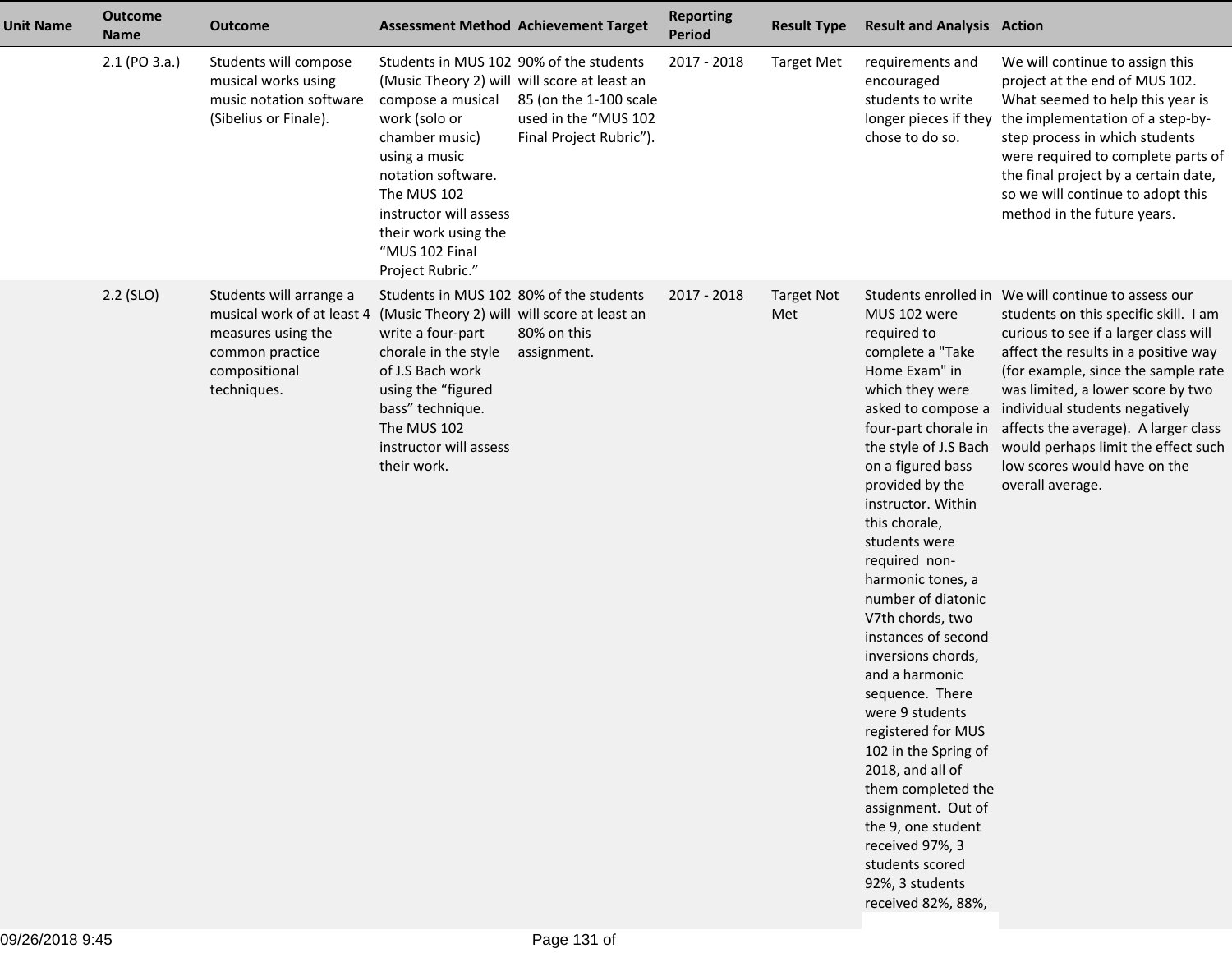| <b>Unit Name</b> | <b>Outcome</b><br><b>Name</b> | <b>Outcome</b>                                                                                                                 | <b>Assessment Method Achievement Target</b>                                                                                                                                                                                                                                              |                            | <b>Reporting</b><br><b>Period</b> | <b>Result Type</b>       | <b>Result and Analysis Action</b>                                                                                                                                                                                                                                                                                                                                                                                                                           |                                                                                                                                                                                                                                                                                                                                                                                                                                 |
|------------------|-------------------------------|--------------------------------------------------------------------------------------------------------------------------------|------------------------------------------------------------------------------------------------------------------------------------------------------------------------------------------------------------------------------------------------------------------------------------------|----------------------------|-----------------------------------|--------------------------|-------------------------------------------------------------------------------------------------------------------------------------------------------------------------------------------------------------------------------------------------------------------------------------------------------------------------------------------------------------------------------------------------------------------------------------------------------------|---------------------------------------------------------------------------------------------------------------------------------------------------------------------------------------------------------------------------------------------------------------------------------------------------------------------------------------------------------------------------------------------------------------------------------|
|                  | $2.2$ (SLO)                   | Students will arrange a<br>musical work of at least 4<br>measures using the<br>common practice<br>compositional<br>techniques. | Students in MUS 102 80% of the students<br>(Music Theory 2) will will score at least an<br>write a four-part<br>chorale in the style<br>of J.S Bach work<br>using the "figured<br>bass" technique.<br>The MUS 102<br>instructor will assess<br>their work.                               | 80% on this<br>assignment. | 2017 - 2018                       | <b>Target Not</b><br>Met | and 85%<br>respectively. Two<br>students scored<br>below 80% (77%<br>and 66%<br>mathematically the<br>was not missed by<br>much.<br>Mathematically, 7.2 overall average.<br>students should<br>have scored 80% or<br>better (of course,<br>that is physically<br>impossible so as far<br>as numbers are<br>concerned the goal<br>was for 8 students<br>to meet the<br>threshold of 80%).<br>7 did so, while the<br>8th one only missed<br>by 3% of a grade. | We will continue to assess our<br>students on this specific skill. I am<br>curious to see if a larger class will<br>affect the results in a positive way<br>(for example, since the sample rate<br>respectively). While was limited, a lower score by two<br>individual students negatively<br>goal was not met, it affects the average). A larger class<br>would perhaps limit the effect such<br>low scores would have on the |
|                  | $2.3$ (SLO)                   | Students will create a<br>transcription of a musical<br>example containing a<br>single line melody and<br>complex rhythms.     | Students in MUS 104 80% of the students<br>(Music Theory Lab 4) will score at least an<br>will transcribe a<br>melody featuring<br>ascending and<br>descending intervals<br>and complex<br>rhythms, after<br>hearing it 5 times.<br>The MUS 104<br>instructor will assess<br>their work. | 80% on this<br>assignment. | 2017 - 2018                       | <b>Target Met</b>        | There were 8<br>MUS 104 for the<br>Spring 2018<br>semester. For their<br>final exam, one of<br>the activities<br>required of them<br>was the<br>transcription of a 4<br>bar melody played<br>on the piano. The<br>total point value of<br>this exercise was 30<br>points. Students<br>would lose points<br>for wrong pitches<br>and/or wrong<br>rhythms (they were<br>assessed according<br>to a rubric provided                                            | We will continue to assess our<br>students enrolled in students on this activity ("melodic<br>dictation"). We could consider<br>assessing them on an example<br>written in a minor key to determine<br>whether the tonality affects their<br>response.                                                                                                                                                                          |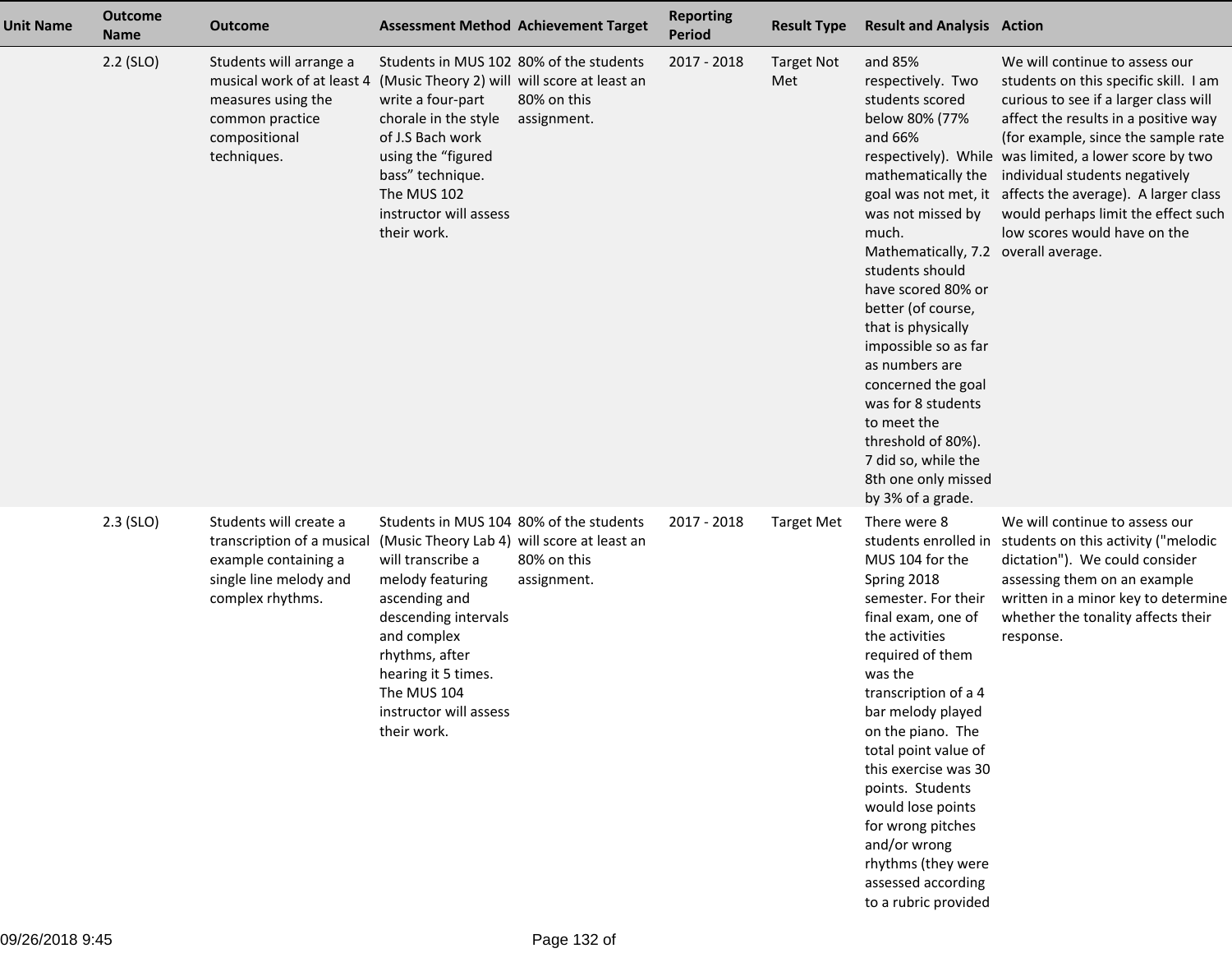| <b>Unit Name</b>                                                                                                                | <b>Outcome</b><br><b>Name</b> | Outcome                                                                                                                    | <b>Assessment Method Achievement Target</b>                                                                                                                                                                                                                                                                                                                    |                                                                                                                                                                                                                                                        | <b>Reporting</b><br><b>Period</b> | <b>Result Type</b> | <b>Result and Analysis Action</b>                                                                                                                                                                                                                                                                                                                                                                                                                                                                                     |                                                                                                                                                                                                                                                       |
|---------------------------------------------------------------------------------------------------------------------------------|-------------------------------|----------------------------------------------------------------------------------------------------------------------------|----------------------------------------------------------------------------------------------------------------------------------------------------------------------------------------------------------------------------------------------------------------------------------------------------------------------------------------------------------------|--------------------------------------------------------------------------------------------------------------------------------------------------------------------------------------------------------------------------------------------------------|-----------------------------------|--------------------|-----------------------------------------------------------------------------------------------------------------------------------------------------------------------------------------------------------------------------------------------------------------------------------------------------------------------------------------------------------------------------------------------------------------------------------------------------------------------------------------------------------------------|-------------------------------------------------------------------------------------------------------------------------------------------------------------------------------------------------------------------------------------------------------|
|                                                                                                                                 | $2.3$ (SLO)                   | Students will create a<br>transcription of a musical<br>example containing a<br>single line melody and<br>complex rhythms. | Students in MUS 104 80% of the students<br>(Music Theory Lab 4) will score at least an<br>will transcribe a<br>melody featuring<br>ascending and<br>descending intervals<br>and complex<br>rhythms, after<br>hearing it 5 times.<br>The MUS 104<br>instructor will assess<br>their work.                                                                       | 80% on this<br>assignment.                                                                                                                                                                                                                             | 2017 - 2018                       | <b>Target Met</b>  | here by the<br>instructor). Out of<br>the 8 students, one<br>5 scored between<br>85-95%, 1 scored<br>81% and 1 scored<br>70%.                                                                                                                                                                                                                                                                                                                                                                                         | We will continue to assess our<br>students on this activity ("melodic<br>dictation"). We could consider<br>scored 100% points, assessing them on an example<br>written in a minor key to determine<br>whether the tonality affects their<br>response. |
| Program -<br>Philosophy<br>(including<br>Applied and<br>Professional<br><b>Ethics</b><br>Certificate) -<br>Minor {2016-<br>2017 | 1.1 (GEO 1.b.)                | The student will be able<br>to critically analyze the<br>arguments and<br>viewpoints of him or<br>herself and others.      | In all philosophy<br>courses (PHL 201-<br>450), students will<br>be given an<br>argument<br>argument evaluation on the argument<br>assignment (paper,<br>in-class quiz, exam,<br>oral exam) that will<br>be graded using the<br>AAC&U Critical<br><b>Thinking Value</b><br>Rubric. This<br>assignment will be<br>graded by the<br>instructor of the<br>course. | The average score of<br>philosophy minors will<br>be a '3' on the 0-4<br>scale used in the<br>AAC&U Critical<br>identification and/or Thinking Value Rubric<br>identification and/or<br>argument evaluation<br>assignment in any<br>philosophy course. | 2017 - 2018                       | Target Met         | an exam or writing<br>argument<br>identification or<br>evaluation<br>component was<br>selected for<br>assessment using<br>the AAC&U Critical<br>Thinking Rubric.<br>During the 2017-<br>2018 academic year,<br>there were three<br>philosophy minors<br>who took<br>philosophy courses.<br>Fall 2017: PHL 204<br>(2 students: 3.8 &<br>3.3); Spring 2018:<br>PHL 204 (1 student:<br>2.9). The average<br>score on the<br>argument<br>identification/evalu<br>ation assignment by<br>philosophy minors<br>was a 3.225. | For all students who The department will continue<br>minor in philosophy, assessments into the next<br>academic year for a three-year<br>assignment with an trend data collection.                                                                    |
|                                                                                                                                 |                               |                                                                                                                            | In all philosophy<br>courses (PHL 201-<br>450), students will<br>be given an                                                                                                                                                                                                                                                                                   | The average score of<br>students in a<br>philosophy course will<br>be a '3' on the 0-4                                                                                                                                                                 | 2017 - 2018                       | <b>Target Met</b>  | For all philosophy<br>courses, an exam or<br>writing assignment<br>with an argument                                                                                                                                                                                                                                                                                                                                                                                                                                   | The department will continue<br>assessments into the next<br>academic year for a three-year<br>trend data collection.                                                                                                                                 |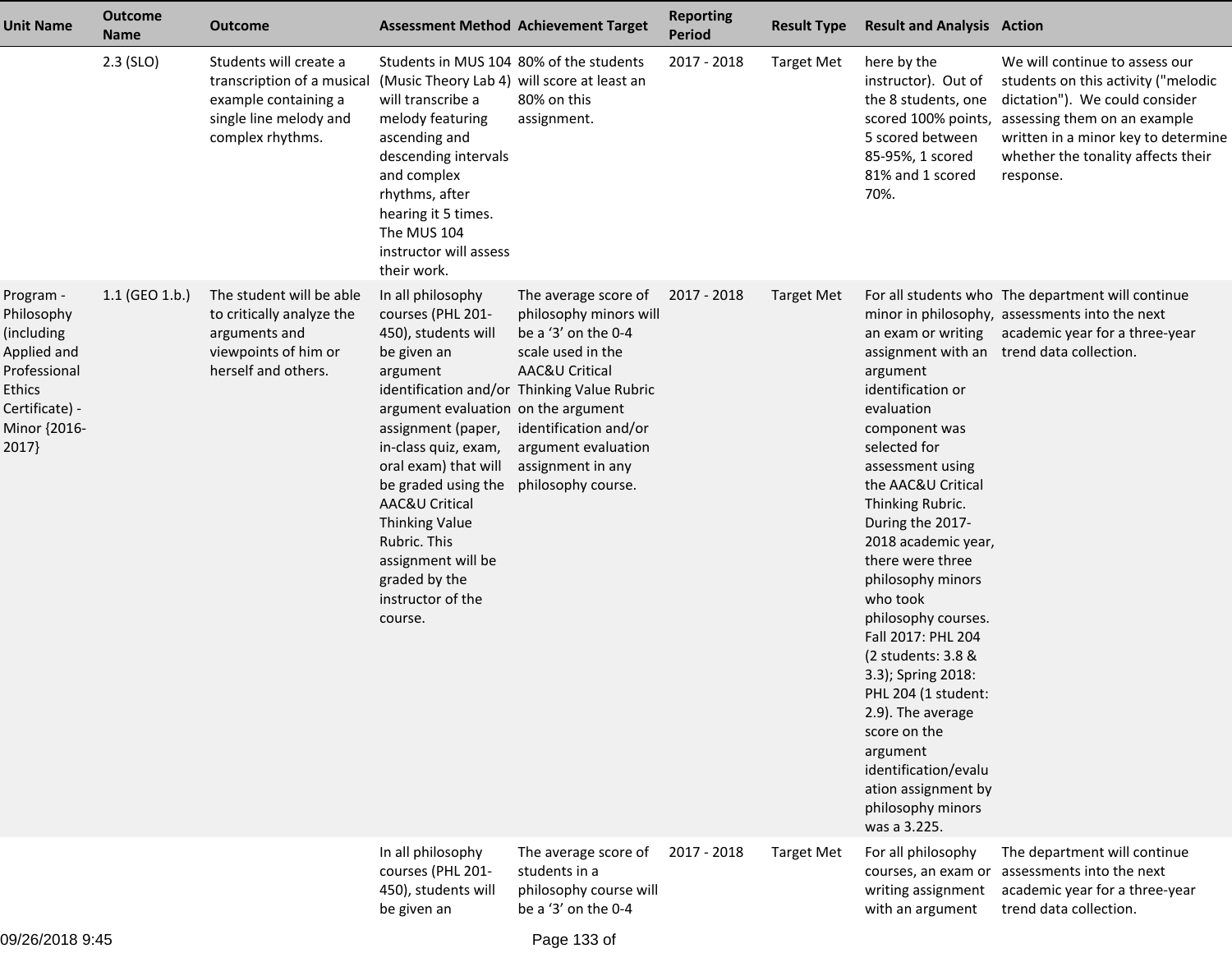| <b>Unit Name</b> | <b>Outcome</b><br><b>Name</b> | <b>Outcome</b> | <b>Assessment Method Achievement Target</b>                                                                                                                                                                                                                                                 |                                                                                                                                   | <b>Reporting</b><br>Period | <b>Result Type</b> | <b>Result and Analysis Action</b>                                                                                                                                                                                                                                                                                                                                                                                                                                                                                                                                                                                                                                                                                                                                                                                                                                                               |                                                                                                                       |
|------------------|-------------------------------|----------------|---------------------------------------------------------------------------------------------------------------------------------------------------------------------------------------------------------------------------------------------------------------------------------------------|-----------------------------------------------------------------------------------------------------------------------------------|----------------------------|--------------------|-------------------------------------------------------------------------------------------------------------------------------------------------------------------------------------------------------------------------------------------------------------------------------------------------------------------------------------------------------------------------------------------------------------------------------------------------------------------------------------------------------------------------------------------------------------------------------------------------------------------------------------------------------------------------------------------------------------------------------------------------------------------------------------------------------------------------------------------------------------------------------------------------|-----------------------------------------------------------------------------------------------------------------------|
|                  |                               |                | argument<br>identification and/or AAC&U Critical<br>assignment (paper,<br>in-class quiz, exam,<br>oral exam) that will<br>be graded using the assignment.<br>AAC&U Critical<br><b>Thinking Value</b><br>Rubric. This<br>assignment will be<br>graded by the<br>instructor of the<br>course. | scale used in the<br>argument evaluation Thinking Value Rubric<br>on the argument<br>identification and/or<br>argument evaluation | 2017 - 2018                | <b>Target Met</b>  | identification or<br>evaluation<br>component was<br>selected for<br>assessment using<br>the AAC&U Critical<br>Thinking Rubric. Five<br>exams or written<br>assignments were<br>randomly selected<br>from the student<br>pool in every course<br>section. A total of<br>55 assignments<br>from 11 sections in<br>Fall 2017 of<br>philosophy and<br>across all course<br>levels (200- to 400-<br>level) were assessed<br>using the AAC&U<br><b>Critical Thinking</b><br>Rubric. Out of the<br>11 sections of<br>philosophy, only<br>two course sections<br>in Fall 2017 scored<br>below a 3.0. The<br>average score<br>across all 11<br>sections in Fall 2017<br>was a 3.3964.<br>For Spring 2018, 7<br>courses were<br>evaluated using the<br>critical thinking<br>rubric for<br>assignments from a<br>sampling of 35<br>students. The total<br>average score is<br>3.1057.<br>The total average | The department will continue<br>assessments into the next<br>academic year for a three-year<br>trend data collection. |

score for 2017-2018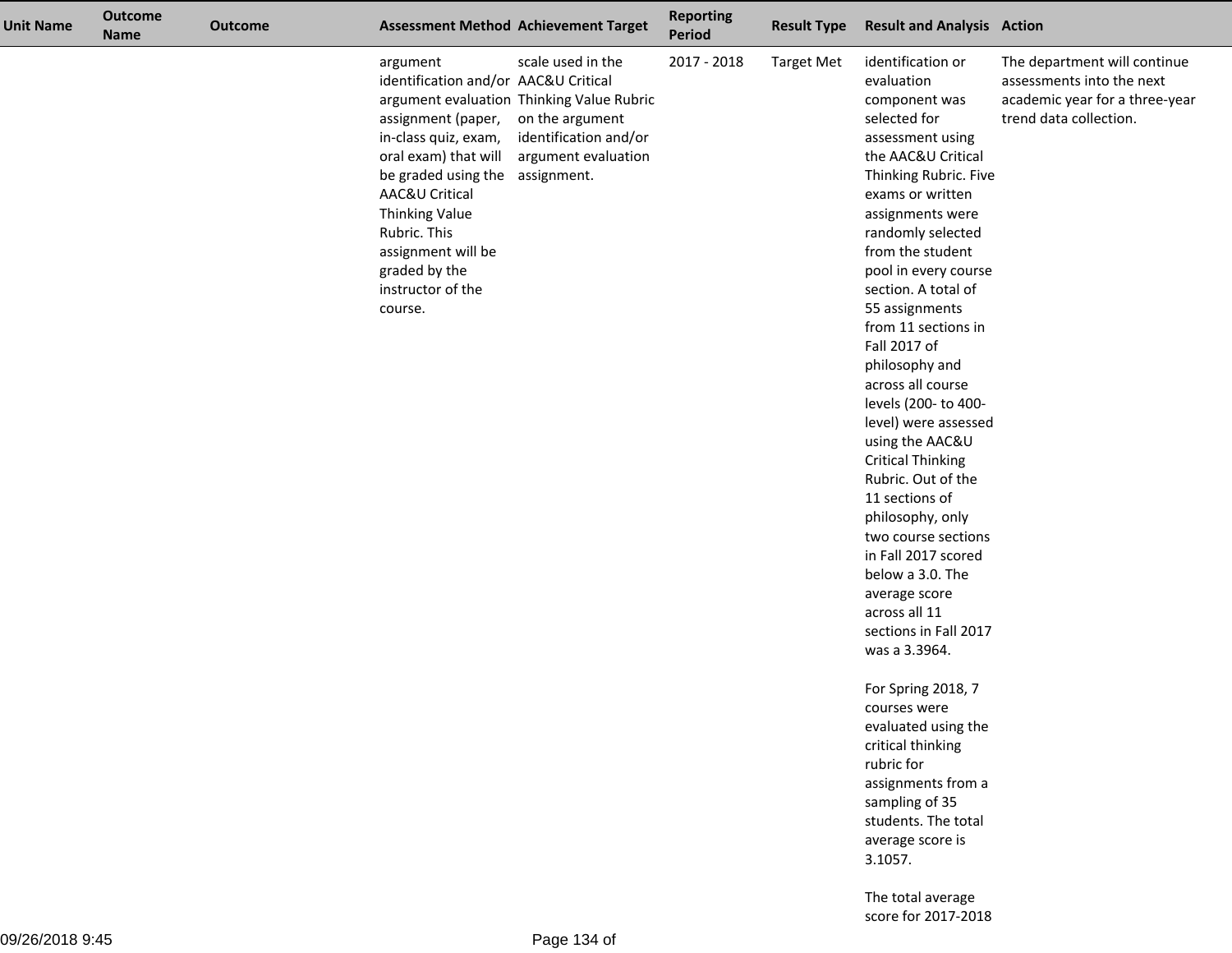| Unit Name | <b>Outcome</b><br><b>Name</b> | <b>Outcome</b>                                                                                   | <b>Assessment Method Achievement Target</b>                                                                                                                                                                                                                                                                                                                     |                                                                                                                                                                                                                                            | <b>Reporting</b><br><b>Period</b> | <b>Result Type</b> | <b>Result and Analysis Action</b>                                                                                                                                                                                                                                                                                                            |                                                                                                                                           |
|-----------|-------------------------------|--------------------------------------------------------------------------------------------------|-----------------------------------------------------------------------------------------------------------------------------------------------------------------------------------------------------------------------------------------------------------------------------------------------------------------------------------------------------------------|--------------------------------------------------------------------------------------------------------------------------------------------------------------------------------------------------------------------------------------------|-----------------------------------|--------------------|----------------------------------------------------------------------------------------------------------------------------------------------------------------------------------------------------------------------------------------------------------------------------------------------------------------------------------------------|-------------------------------------------------------------------------------------------------------------------------------------------|
|           |                               |                                                                                                  | In all philosophy<br>courses (PHL 201-<br>450), students will<br>be given an<br>argument<br>identification and/or AAC&U Critical<br>assignment (paper,<br>in-class quiz, exam,<br>oral exam) that will<br>be graded using the<br>AAC&U Critical<br><b>Thinking Value</b><br>Rubric. This<br>assignment will be<br>graded by the<br>instructor of the<br>course. | The average score of<br>students in a<br>philosophy course will<br>be a '3' on the 0-4<br>scale used in the<br>argument evaluation Thinking Value Rubric<br>on the argument<br>identification and/or<br>argument evaluation<br>assignment. | 2017 - 2018                       | <b>Target Met</b>  | academic year is<br>3.251.                                                                                                                                                                                                                                                                                                                   | The department will continue<br>assessments into the next<br>academic year for a three-year<br>trend data collection.                     |
|           | $1.2$ (SLO)                   | The student of ethics will<br>be able to solve an<br>ethical dilemma using<br>logical reasoning. | In all ethics courses<br>(PHL 204, 206, 305,<br>306, 307, 465),<br>students will be<br>given an assignment<br>that requires the<br>evaluation of an<br>ethical dilemma<br>using the tools of<br>logic and ethical<br>reasoning. This<br>assignment will be<br>graded by the<br>instructor using the<br>AAC&U Ethical<br><b>Reasoning VALUE</b><br>Rubric.       | The average score of<br>philosophy minors<br>who take an ethics<br>course will be a '3' on<br>the 0-4 scale used in<br>the AAC&U Ethical<br><b>Reasoning VALUE</b><br>Rubric on the ethical<br>dilemma assignment.                         | 2017 - 2018                       | Target Met         | There were 3<br>philosophy minors<br>who took ethics<br>courses during the<br>2017-2018<br>academic year.<br>Fall 2017 (PHL 204):<br>2 Minors scored 3.8<br>and 3.3 - Average<br>Score of 3.6<br>Spring 2018 (PHL<br>204): 1 Minor<br>scored 3.6 - Average<br>Score 3.6<br><b>Total Average for</b><br>17-18 AY = $3.56$ ,<br>rounded to 3.6 | The department will continue<br>assessments into the next<br>academic year for a three-year<br>trend data collection.                     |
|           |                               |                                                                                                  | In all ethics courses<br>(PHL 204, 206, 305,<br>306, 307, 465),<br>students will be<br>given an assignment<br>that requires the<br>evaluation of an<br>ethical dilemma<br>using the tools of<br>logic and ethical                                                                                                                                               | The average score of<br>students in an ethics<br>course will be a '3' on<br>the 0-4 scale used in<br>the AAC&U Ethical<br><b>Reasoning VALUE</b><br>Rubric on the ethical<br>dilemma assignment.                                           | 2017 - 2018                       | <b>Target Met</b>  | For all ethics<br>courses offered<br>during the 2017-<br>an exam or writing<br>assignment with a<br>component that<br>involves the<br>evaluation of an<br>ethical dilemma                                                                                                                                                                    | The department will continue<br>assessments into the next<br>academic year for a three-year<br>2018 academic year, trend data collection. |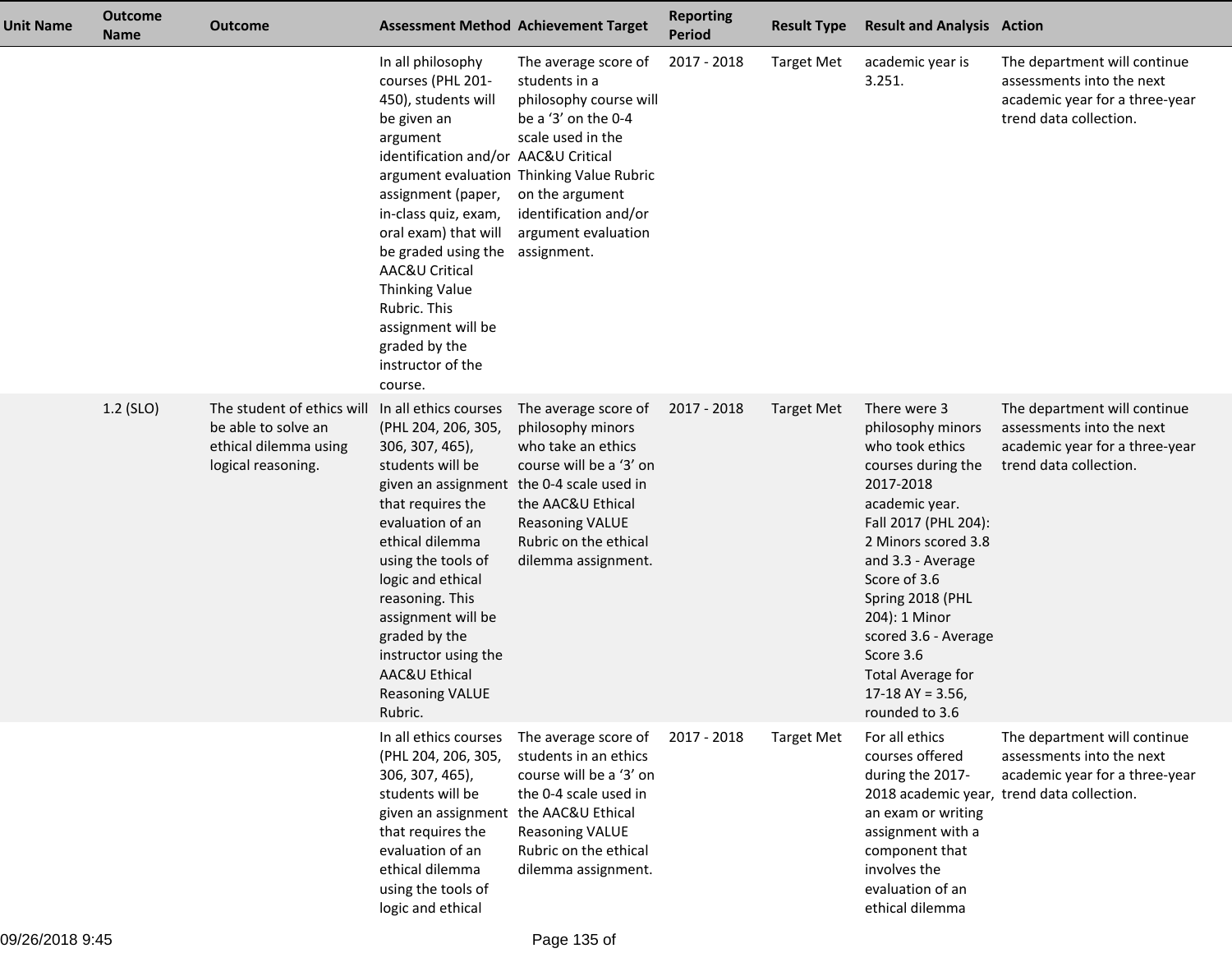| <b>Unit Name</b> | <b>Outcome</b><br><b>Name</b> | <b>Outcome</b>                                                                                                                                                                                                         |                                                                                                                                                                     | <b>Assessment Method Achievement Target</b>                                                                                                                                                                                      | <b>Reporting</b><br><b>Period</b> | <b>Result Type</b> | <b>Result and Analysis Action</b>                                                                                                                                                                                                                                                                                                                                                                                                                                                                                                                                                                                                                                            |                                                                                                                       |
|------------------|-------------------------------|------------------------------------------------------------------------------------------------------------------------------------------------------------------------------------------------------------------------|---------------------------------------------------------------------------------------------------------------------------------------------------------------------|----------------------------------------------------------------------------------------------------------------------------------------------------------------------------------------------------------------------------------|-----------------------------------|--------------------|------------------------------------------------------------------------------------------------------------------------------------------------------------------------------------------------------------------------------------------------------------------------------------------------------------------------------------------------------------------------------------------------------------------------------------------------------------------------------------------------------------------------------------------------------------------------------------------------------------------------------------------------------------------------------|-----------------------------------------------------------------------------------------------------------------------|
|                  |                               |                                                                                                                                                                                                                        | reasoning. This<br>assignment will be<br>graded by the<br>instructor using the<br>AAC&U Ethical<br><b>Reasoning VALUE</b><br>Rubric.                                | The average score of<br>students in an ethics<br>course will be a '3' on<br>the 0-4 scale used in<br>the AAC&U Ethical<br><b>Reasoning VALUE</b><br>Rubric on the ethical<br>dilemma assignment.                                 | 2017 - 2018                       | <b>Target Met</b>  | using the tools of<br>logic and ethical<br>reasoning was<br>selected for<br>assessment using<br>the AAC&U Ethical<br><b>Reasoning VALUE</b><br>Rubric. There were<br>a total of six ethics<br>courses assessed.<br>Five exams or<br>written assignments<br>were randomly<br>selected from the<br>student pool in<br>every course<br>section.<br>Fall 2017 (PHL 204,<br>PHL 206, PHL 307,<br>PHL 465):<br>25 Total Students;<br>22 Students Met<br>Target<br>Average Score = 3.2<br>Spring 2018 (PHL<br>204, PHL 307):<br>10 Total Students; 8<br><b>Students Met Target</b><br>Average Score = 3.1<br><b>Total Average Score</b><br>for $17-18$ AY = 3.15,<br>rounded to 3.2 | The department will continue<br>assessments into the next<br>academic year for a three-year<br>trend data collection. |
|                  | 1.3 (SAO)                     | Due to the fact that<br>critical thinking-and<br>more specifically, the<br>ability to analyze the<br>views of oneself and<br>others-is a general<br>education requirement<br>(see also 1.1. GEO<br>outcome above), all | level courses in<br>philosophy (201<br>through 205) will be<br>examined. Sample<br>will be selected by<br>random choice via<br>enrollment roster.<br>Instructors of | A sampling of lower- The average score of<br>the philosophy minors<br>in each course<br>included in the sample<br>will be 85% (grade of<br>B) or higher to<br>indicate the successful<br>completion of the<br>philosophy course. | 2017 - 2018                       | <b>Target Met</b>  | There were 3<br>philosophy minors<br>in a lower-level<br>philosophy course<br>that could be<br>evaluated.<br>Three minors in PHL<br>204 scored 91% for<br>fall and spring.                                                                                                                                                                                                                                                                                                                                                                                                                                                                                                   | The department will continue<br>assessments into the next<br>academic year for a three-year<br>trend data collection. |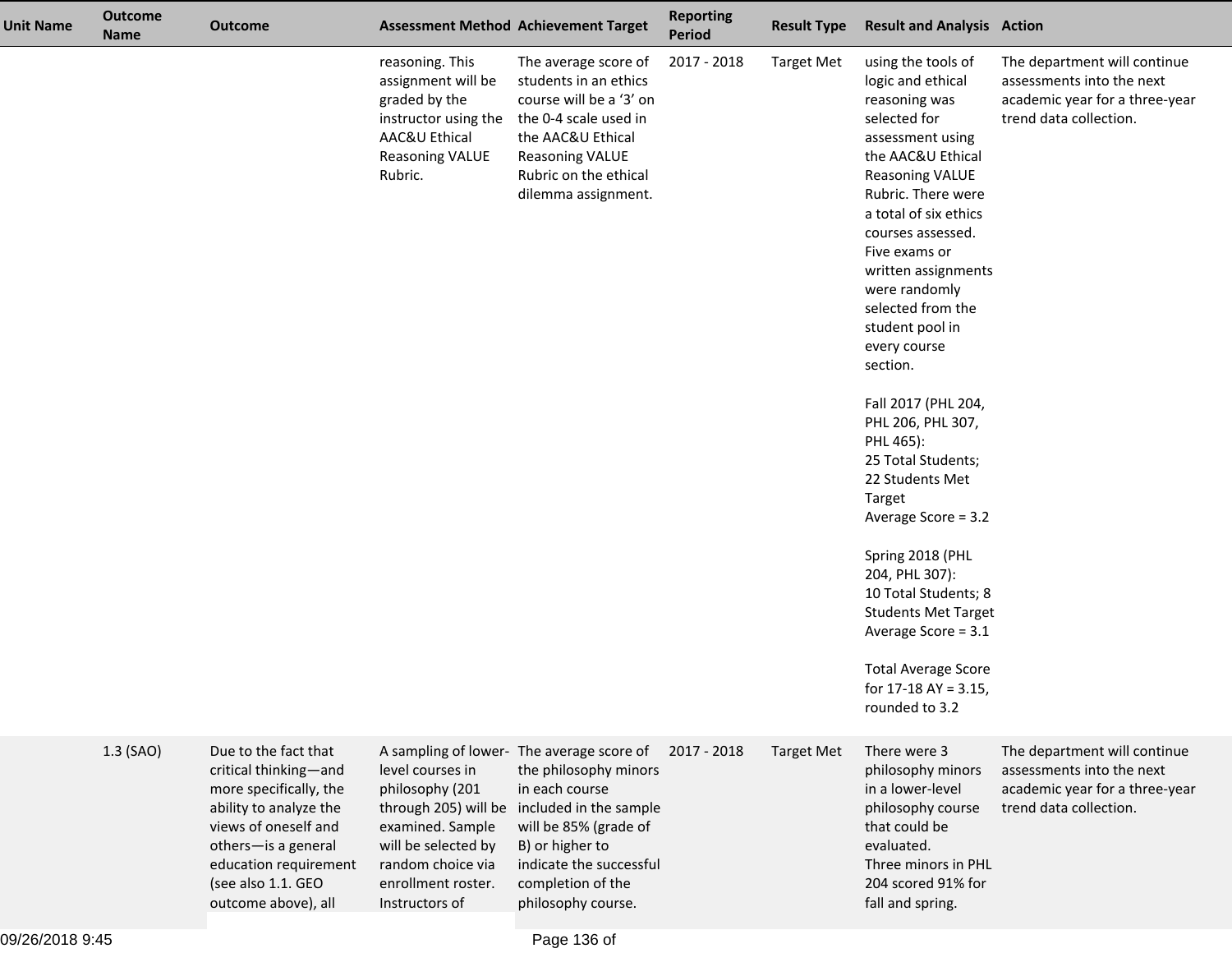| <b>Unit Name</b> | <b>Outcome</b><br><b>Name</b> | <b>Outcome</b>                                                                          | <b>Assessment Method Achievement Target</b>                                                                                                                                                                                                                                                                                                                                                                                                                                                         |                                                                                                                                                                                                             | <b>Reporting</b><br><b>Period</b> | <b>Result Type</b>       | <b>Result and Analysis Action</b>                                                                                                                                                                                                                                                                                                                                                                                                                                                                                                                    |                                                                                                                       |
|------------------|-------------------------------|-----------------------------------------------------------------------------------------|-----------------------------------------------------------------------------------------------------------------------------------------------------------------------------------------------------------------------------------------------------------------------------------------------------------------------------------------------------------------------------------------------------------------------------------------------------------------------------------------------------|-------------------------------------------------------------------------------------------------------------------------------------------------------------------------------------------------------------|-----------------------------------|--------------------------|------------------------------------------------------------------------------------------------------------------------------------------------------------------------------------------------------------------------------------------------------------------------------------------------------------------------------------------------------------------------------------------------------------------------------------------------------------------------------------------------------------------------------------------------------|-----------------------------------------------------------------------------------------------------------------------|
|                  | 1.3 (SAO)                     | MUW students will be<br>expected to successfully<br>complete a course in<br>philosophy. | philosophy will<br>examine the results<br>of final grading in<br>each course and<br>determine how<br>many students out<br>of each class<br>successfully<br>completed the<br>course and thus<br>fulfilled the Gen Ed<br>requirement (1.b)<br>and how many<br>students failed to<br>complete the<br>course.                                                                                                                                                                                           | The average score of<br>the philosophy minors<br>in each course<br>included in the sample<br>will be 85% (grade of<br>B) or higher to<br>indicate the successful<br>completion of the<br>philosophy course. | 2017 - 2018                       | <b>Target Met</b>        | There were 3<br>philosophy minors<br>in a lower-level<br>philosophy course<br>that could be<br>evaluated.<br>Three minors in PHL<br>204 scored 91% for<br>fall and spring.                                                                                                                                                                                                                                                                                                                                                                           | The department will continue<br>assessments into the next<br>academic year for a three-year<br>trend data collection. |
|                  |                               |                                                                                         | level courses in<br>philosophy (201<br>through 205) will be sample will be 75%<br>examined. Sample<br>will be selected by<br>random choice via<br>enrollment roster.<br>Instructors of<br>philosophy will<br>examine the results<br>of final grading in<br>each course and<br>determine how<br>many students out<br>of each class<br>successfully<br>completed the<br>course and thus<br>fulfilled the Gen Ed<br>requirement (1.b)<br>and how many<br>students failed to<br>complete the<br>course. | A sampling of lower- The average score of<br>the students in each<br>course included in the<br>(grade of C) or higher<br>to indicate the<br>successful completion<br>of the philosophy<br>course.           | 2017 - 2018                       | <b>Target Not</b><br>Met | A representative<br>sampling of lower-<br>level courses in<br>philosophy (eight<br>total) were<br>assessed. The<br>average score of<br>students in the<br>course was 82% (B-)<br>and well over 80%<br>of the students in<br>each section<br>received a grade of<br>'C' or higher in the<br>class.<br>Fall 2017 87% of<br>students in the 8<br>classes scored C or<br>higher. 164 total<br>students. 142<br>students met target.<br>(142/164)<br>Spring 2018 70% of<br>students in the 6<br>classes scored C or<br>higher. 170 total<br>students. 119 | The department will continue<br>assessments into the next<br>academic year for a three-year<br>trend data collection. |

students met target.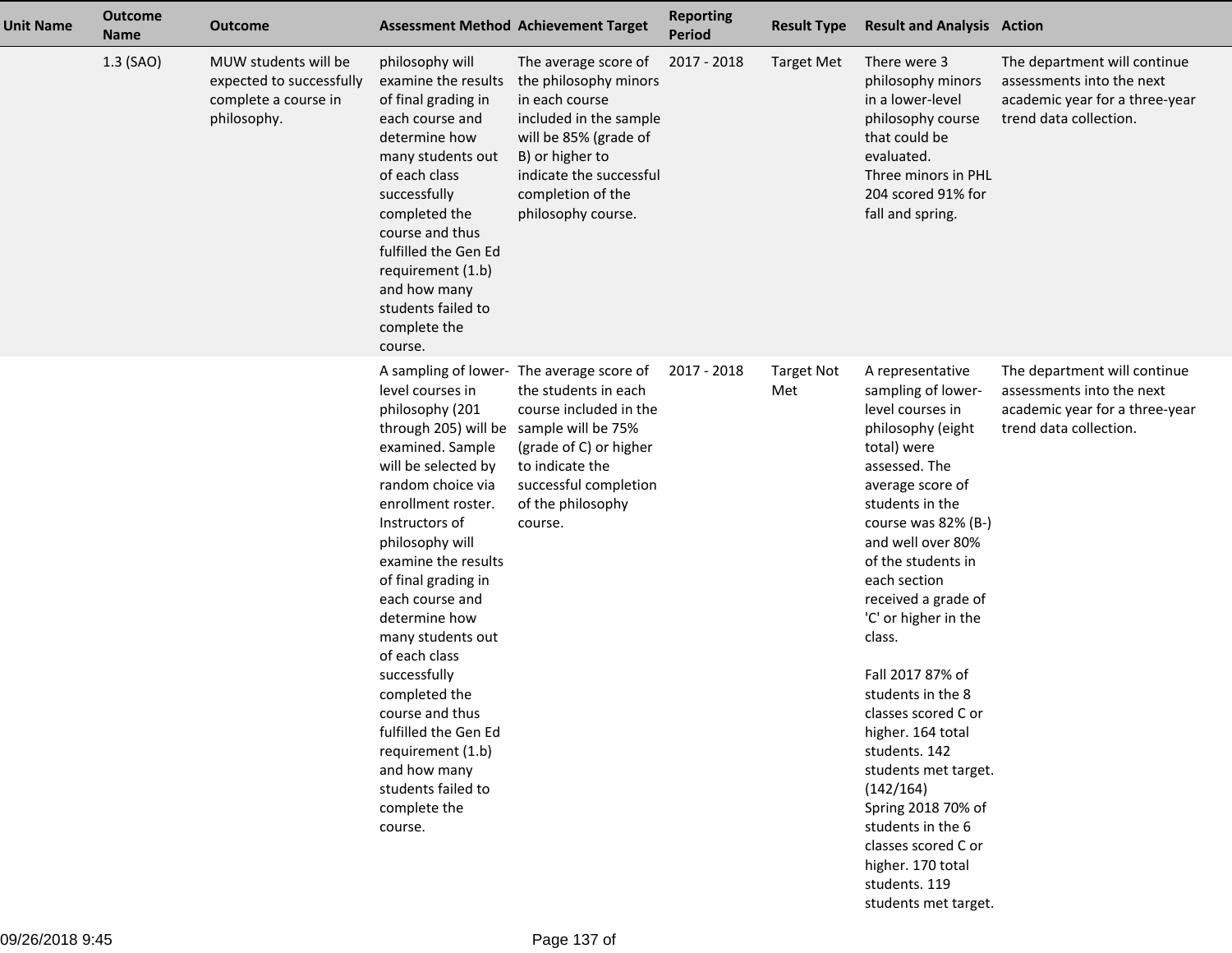| <b>Unit Name</b> | <b>Outcome</b><br><b>Name</b> | <b>Outcome</b>                                                                                                                                                                                                                                                                                                                                                                                                                                                                                                                 |                                                                                                                                                                                                                                                                                                                                                                                                                                                                                  | <b>Assessment Method Achievement Target</b>                                                                                                                                                                             | <b>Reporting</b><br><b>Period</b> | <b>Result Type</b>       | <b>Result and Analysis Action</b>                                                                                                                                              |                                                                                                                       |
|------------------|-------------------------------|--------------------------------------------------------------------------------------------------------------------------------------------------------------------------------------------------------------------------------------------------------------------------------------------------------------------------------------------------------------------------------------------------------------------------------------------------------------------------------------------------------------------------------|----------------------------------------------------------------------------------------------------------------------------------------------------------------------------------------------------------------------------------------------------------------------------------------------------------------------------------------------------------------------------------------------------------------------------------------------------------------------------------|-------------------------------------------------------------------------------------------------------------------------------------------------------------------------------------------------------------------------|-----------------------------------|--------------------------|--------------------------------------------------------------------------------------------------------------------------------------------------------------------------------|-----------------------------------------------------------------------------------------------------------------------|
|                  |                               |                                                                                                                                                                                                                                                                                                                                                                                                                                                                                                                                | level courses in<br>philosophy (201<br>through 205) will be<br>examined. Sample<br>will be selected by<br>random choice via<br>enrollment roster.<br>Instructors of<br>philosophy will<br>examine the results<br>of final grading in<br>each course and<br>determine how<br>many students out<br>of each class<br>successfully<br>completed the<br>course and thus<br>fulfilled the Gen Ed<br>requirement (1.b)<br>and how many<br>students failed to<br>complete the<br>course. | A sampling of lower- The average score of<br>the students in each<br>course included in the<br>sample will be 75%<br>(grade of C) or higher<br>to indicate the<br>successful completion<br>of the philosophy<br>course. | 2017 - 2018                       | <b>Target Not</b><br>Met | (119/170)<br>For 18-19 AY,<br>261/334=0.78 or<br>78%                                                                                                                           | The department will continue<br>assessments into the next<br>academic year for a three-year<br>trend data collection. |
|                  | 1.4 (PO 4.d.)                 | In keeping with the<br>Mississippi University for<br>Women's strategic<br>priority/goal of<br>"providing academic<br>programs to meet the<br>needs of today's student philosophy minors<br>and workforce" (SPG<br>4.d.), the philosophy<br>program will seek to<br>increase enrollment in<br>the philosophy minor in<br>the conviction that the<br>skills, knowledge, and<br>values instilled in the<br>student of philosophy are<br>invaluable to the success<br>of the student as a<br>person, worker, and<br>citizen beyond | Data will be<br>collected by the<br>philosophy program<br>assessment<br>coordinator on the<br>number of<br>declared.                                                                                                                                                                                                                                                                                                                                                             | A steady increase in<br>philosophy minors<br>declared over the next<br>three years, from 6 to<br>10.                                                                                                                    | 2017 - 2018                       | <b>Target Not</b><br>Met | Based on<br>examination of<br>course rosters for<br>the 2017-2018<br>academic year, it<br>has been<br>determined that<br>there are currently<br>around 3 philosophy<br>minors. | The department will continue<br>assessments into the next<br>academic year for a three-year<br>trend data collection. |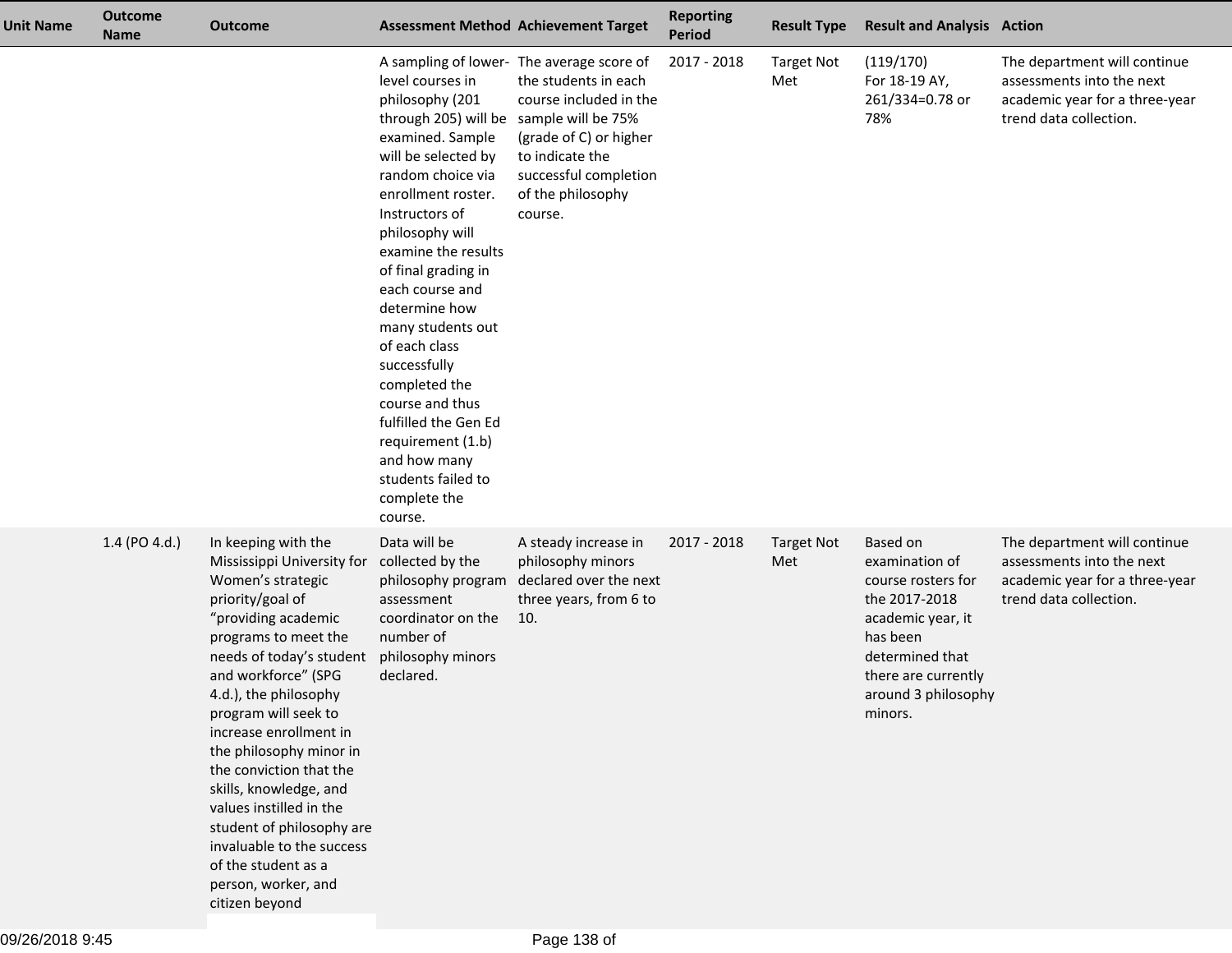| <b>Unit Name</b> | <b>Outcome</b><br><b>Name</b> | <b>Outcome</b>                                                                                                                                                   | <b>Assessment Method Achievement Target</b>                                                                                                                                                                                                                                                                                                                                                                                                                        |                                                                                                                                                                                  | <b>Reporting</b><br><b>Period</b> | <b>Result Type</b>       | <b>Result and Analysis Action</b>                                                                                                                                                                                                                                                                                                                                                                                     |                                                                                                                                           |
|------------------|-------------------------------|------------------------------------------------------------------------------------------------------------------------------------------------------------------|--------------------------------------------------------------------------------------------------------------------------------------------------------------------------------------------------------------------------------------------------------------------------------------------------------------------------------------------------------------------------------------------------------------------------------------------------------------------|----------------------------------------------------------------------------------------------------------------------------------------------------------------------------------|-----------------------------------|--------------------------|-----------------------------------------------------------------------------------------------------------------------------------------------------------------------------------------------------------------------------------------------------------------------------------------------------------------------------------------------------------------------------------------------------------------------|-------------------------------------------------------------------------------------------------------------------------------------------|
|                  | 1.4 (PO 4.d.)                 | graduation (as regards<br>success in the workplace,<br>this conviction is borne<br>out in an abundance of<br>empirical data).                                    | Data will be<br>collected by the<br>philosophy program<br>assessment<br>coordinator on the<br>number of<br>philosophy minors<br>declared.                                                                                                                                                                                                                                                                                                                          | A steady increase in<br>philosophy minors<br>declared over the next<br>three years, from 6 to<br>10.                                                                             | 2017 - 2018                       | <b>Target Not</b><br>Met | Based on<br>examination of<br>course rosters for<br>the 2017-2018<br>academic year, it<br>has been<br>determined that<br>there are currently<br>around 3 philosophy<br>minors.                                                                                                                                                                                                                                        | The department will continue<br>assessments into the next<br>academic year for a three-year<br>trend data collection.                     |
|                  | $2.1$ (SLO)                   | The student will exhibit<br>knowledge of the basic<br>themes and ideas specific will be given an<br>to the domain of<br>philosophy covered in a<br>given course. | In all philosophy<br>courses, students<br>assignment (exam,<br>paper, etc.) that<br>requires that the<br>student<br>demonstrate basic<br>knowledge of the<br>subject matter that<br>defines the area of<br>philosophy treated<br>in that course by<br>that point in the<br>course (e.g., a<br>student of PHL 202<br>Aesthetics will<br>demonstrate<br>knowledge of Kant's<br>aesthetics). Sample<br>will be selected by<br>random choice via<br>enrollment roster. | The average score of<br>the philosophy minors<br>in each course<br>included in the sample<br>will be 85% (grade of<br>B) or higher on the<br>basic subject matter<br>assignment. | 2017 - 2018                       | <b>Target Met</b>        | As there were only<br>three philosophy<br>minors who took<br>courses during the<br>2017-2018<br>academic year, a<br>pool of three final or<br>last exams, one per<br>student was<br>evaluated. These<br>exams assessed<br>student<br>understanding of<br>the subject matter<br>of the course. The<br>average score was<br>91% on the sample<br>of exams from the<br>philosophy minors<br>for both fall and<br>spring. | The department will continue<br>assessments into the next<br>academic year for a three-year<br>trend data collection.                     |
|                  |                               |                                                                                                                                                                  | In all philosophy<br>courses, students<br>will be given an<br>assignment (exam,<br>paper, etc.) that<br>requires that the<br>student<br>demonstrate basic<br>knowledge of the<br>subject matter that<br>defines the area of<br>philosophy treated                                                                                                                                                                                                                  | The average score of<br>the students in each<br>course included in the<br>sample will be 75%<br>(grade of C) or higher<br>on the basic subject<br>matter assignment.             | 2017 - 2018                       | <b>Target Met</b>        | scores on exams or<br>assignments was<br>compiled from<br>philosophy classes.<br>These exams or<br>assignments<br>assessed student<br>understanding of<br>the subject matter<br>of the course. The<br>average score was                                                                                                                                                                                               | A sample of student The department will continue<br>assessments into the next<br>academic year for a three-year<br>trend data collection. |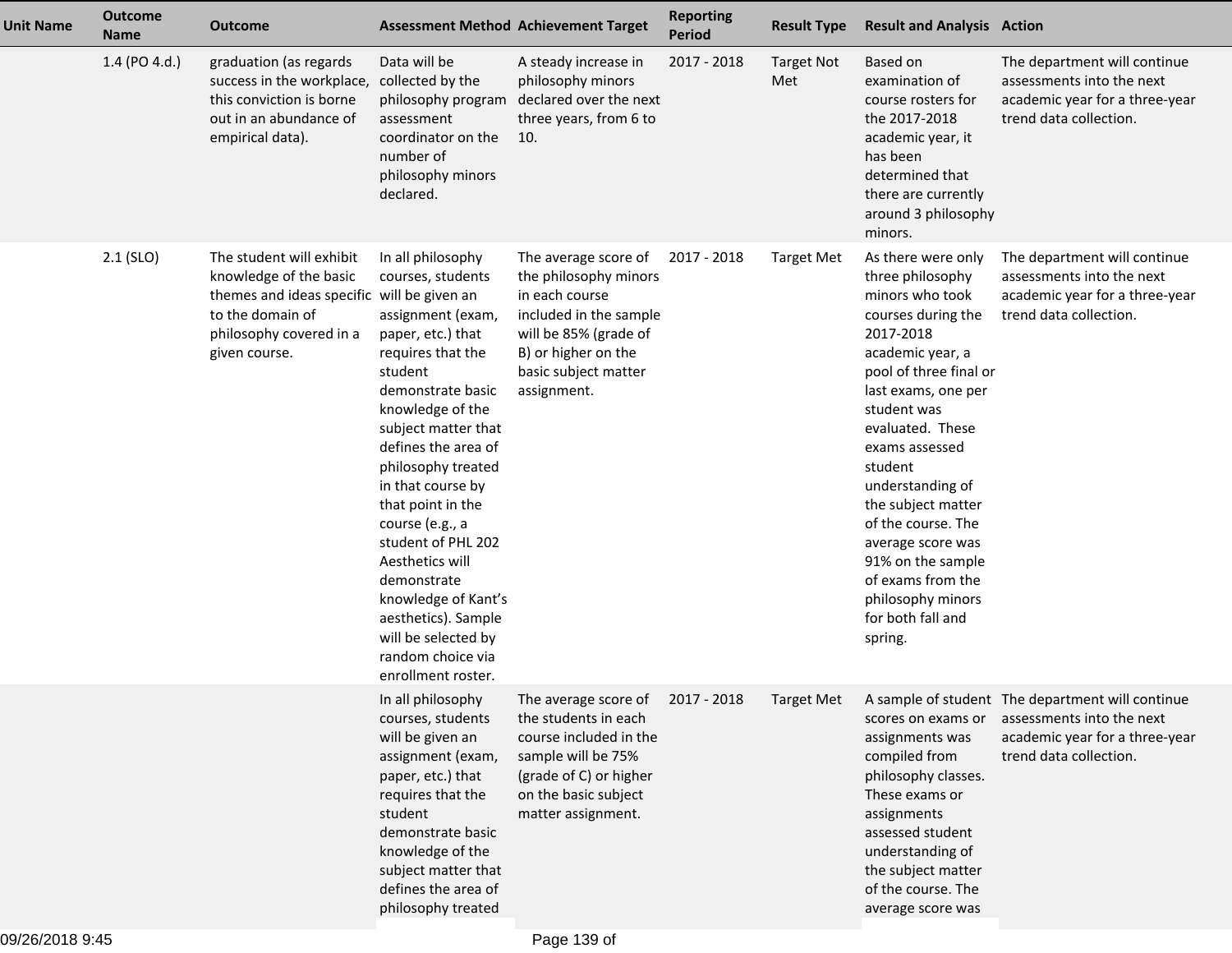| <b>Unit Name</b>                                                                              | <b>Outcome</b><br><b>Name</b> | <b>Outcome</b>                                                                                                                              |                                                                                                                                                                                                                                   | <b>Assessment Method Achievement Target</b>                                                                                                                                                 | <b>Reporting</b><br>Period | <b>Result Type</b>                | <b>Result and Analysis Action</b>                                                                                                                                                                                                                                                                                                                                                                                                                                                                                                                                                                                                                                                                                 |                                                                                                                                                                                                |
|-----------------------------------------------------------------------------------------------|-------------------------------|---------------------------------------------------------------------------------------------------------------------------------------------|-----------------------------------------------------------------------------------------------------------------------------------------------------------------------------------------------------------------------------------|---------------------------------------------------------------------------------------------------------------------------------------------------------------------------------------------|----------------------------|-----------------------------------|-------------------------------------------------------------------------------------------------------------------------------------------------------------------------------------------------------------------------------------------------------------------------------------------------------------------------------------------------------------------------------------------------------------------------------------------------------------------------------------------------------------------------------------------------------------------------------------------------------------------------------------------------------------------------------------------------------------------|------------------------------------------------------------------------------------------------------------------------------------------------------------------------------------------------|
|                                                                                               | 1.1 (SAO)                     | Students will                                                                                                                               | in that course by<br>that point in the<br>course (e.g., a<br>student of PHL 202<br>Aesthetics will<br>demonstrate<br>knowledge of Kant's<br>aesthetics). Sample<br>will be selected by<br>random choice via<br>enrollment roster. | The average score of<br>the students in each<br>course included in the<br>sample will be 75%<br>(grade of C) or higher<br>on the basic subject<br>matter assignment.<br>90% of the students | 2017 - 2018<br>2017 - 2018 | <b>Target Met</b><br>Inconclusive | 90% on the sample<br>of exams.<br>Rubric/Grade<br>Conersion: 4=100%;<br>3=90%; 2=75%<br><b>Fall 2017</b><br>PHL 205: Journal (5<br>Students) - 3.5; 2.9;<br>2.8; 3.8; 3.8<br>PHL 202: Exam (5<br>Students) - 3.5; 3.7;<br>3.6; 3.1; 3.4<br>PHL 465: Final (5<br>Students) - 3.5; 3.9;<br>4; 3.4; 3<br>Fall 2017 Average<br>Score: 51.9/15=<br>3.46<br>Spring 2018<br>PHL 205: Exam (10<br>Students) - 3; 4; 3.1;<br>3.8; 3.8; 2; 3.9; 3.8;<br>2.2; 4<br>PHL 201: Exam (5<br>Students) - 2.3; 3.1;<br>2.6; 3.4; 3<br>PHL 307: Exam (5<br>Students) - 3.2; 3.7;<br>3; 2.5; 3.6<br>Spring 2018 Average<br>Score: 64/20= 3.2<br><b>Total Average Score:</b><br>$3.46 + 3.2 = 6.66/2 =$<br>$3.33 = 90%$<br>No students | The department will continue<br>assessments into the next<br>academic year for a three-year<br>trend data collection.<br>Current academic year started with                                    |
| Program -<br>Physical<br>Sciences<br>(including<br>Secondary<br>Education<br>Certification) - |                               | demonstrate knowledge<br>of principles, theories,<br>laws in the physical<br>sciences as well as<br>educational theory,<br>expectations and | Prior to internship,<br>students will take<br>the Praxis <sup>®</sup> Subject<br>Assessments test to<br>assess content<br>knowledge in the<br>field of physical                                                                   | evaluated in the<br>program will pass the<br>Praxis Subject<br>Assessments Test in<br>Chemistry: Content<br>Knowledge with a                                                                |                            |                                   | enrolled for this<br>academic year.<br>Therefor, no<br>students took the<br>Praxis.                                                                                                                                                                                                                                                                                                                                                                                                                                                                                                                                                                                                                               | one student enrolled in program<br>but midway student changed his<br>major and left the program.<br>Recruiting efforts will be ongoing<br>and now we will continue the<br>assessment measures. |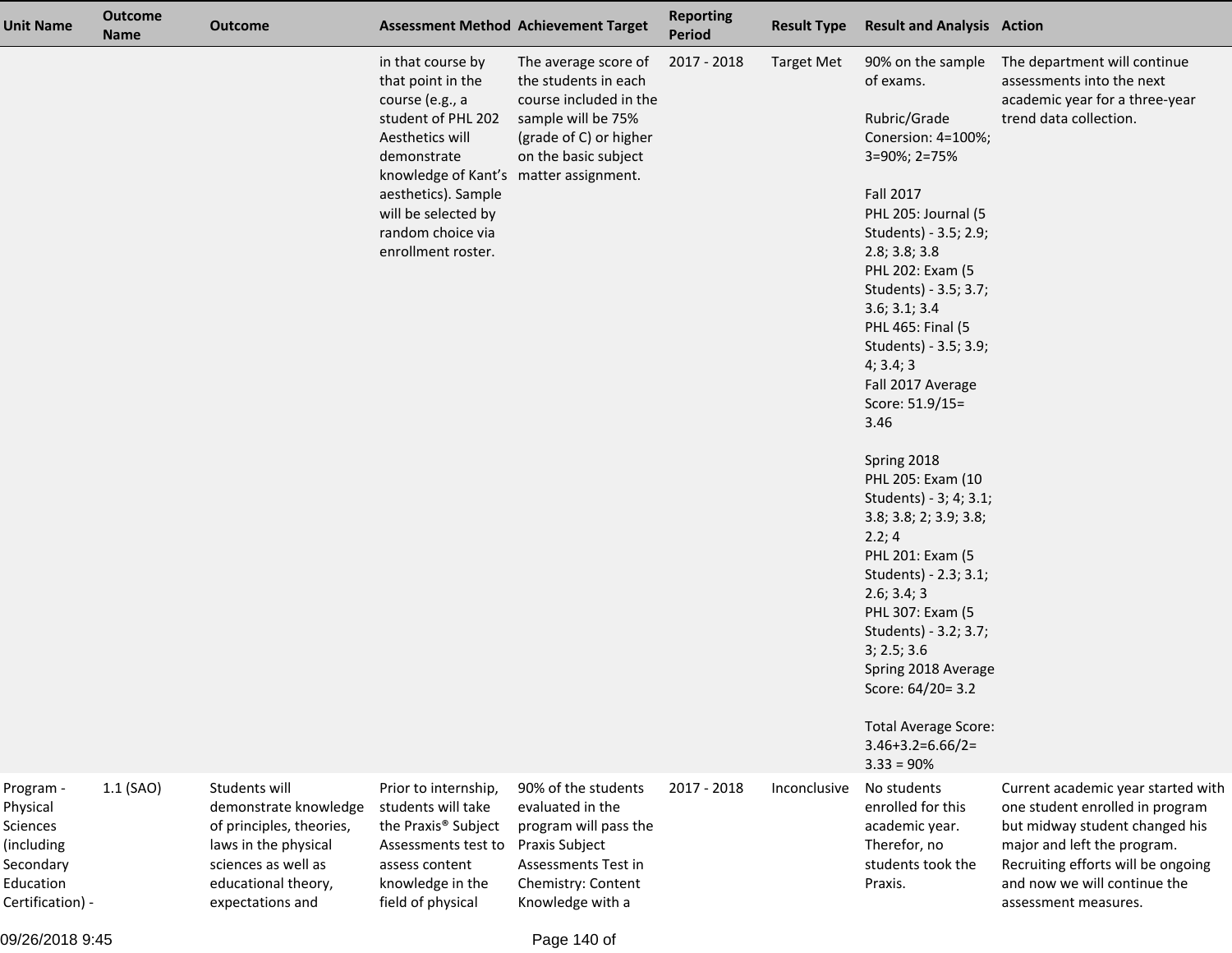| <b>Unit Name</b>   | <b>Outcome</b><br><b>Name</b> | <b>Outcome</b>                                           |                                                                                                                                                                                                                                                                                                                                                                                                                                         | <b>Assessment Method Achievement Target</b>                                                                                                               | <b>Reporting</b><br><b>Period</b> | <b>Result Type</b> | <b>Result and Analysis Action</b>                                                                  |                                                                                                                                                                                                                                      |
|--------------------|-------------------------------|----------------------------------------------------------|-----------------------------------------------------------------------------------------------------------------------------------------------------------------------------------------------------------------------------------------------------------------------------------------------------------------------------------------------------------------------------------------------------------------------------------------|-----------------------------------------------------------------------------------------------------------------------------------------------------------|-----------------------------------|--------------------|----------------------------------------------------------------------------------------------------|--------------------------------------------------------------------------------------------------------------------------------------------------------------------------------------------------------------------------------------|
| BS {2016-<br>2017} | $1.1$ (SAO)                   | practices as state<br>licensing requirements<br>dictate. | sciences and the<br>corresponding<br>Principles of<br>Learning and<br>Teaching (PLT) Test<br>to assess<br>educational theory<br>and knowledge.<br>Faculty will review<br>and analyze the<br>results to determine<br>if achievement<br>target was met.                                                                                                                                                                                   | score of 151 or above. 2017 - 2018                                                                                                                        |                                   | Inconclusive       | No students<br>enrolled for this<br>academic year.<br>Therefor, no<br>students took the<br>Praxis. | Current academic year started with<br>one student enrolled in program<br>but midway student changed his<br>major and left the program.<br>Recruiting efforts will be ongoing<br>and now we will continue the<br>assessment measures. |
|                    |                               |                                                          | Prior to internship,<br>students will take<br>the Praxis <sup>®</sup> Subject<br>Assessments test to Praxis Subject<br>assess content<br>knowledge in the<br>field of physical<br>sciences and the<br>corresponding<br>Principles of<br>Learning and<br>Teaching (PLT) Test<br>to assess<br>educational theory<br>and knowledge.<br>Faculty will review<br>and analyze the<br>results to determine<br>if achievement<br>target was met. | 90% of the students<br>evaluated in the<br>program will pass the<br>Assessments Test in<br>Physics: Content<br>Knowledge with a<br>score of 139 or above. | 2017 - 2018                       | Inconclusive       | No students<br>enrolled for this<br>academic year.<br>Therefor, no<br>students took the<br>PLT.    | Current academic year started with<br>one student enrolled in program<br>but midway student changed his<br>major and left the program.<br>Recruiting efforts will be ongoing<br>and now we will continue the<br>assessment measures. |
|                    |                               |                                                          | Prior to internship,<br>students will take<br>the Praxis <sup>®</sup> Subject<br>Assessments test to<br>assess content<br>knowledge in the<br>field of physical<br>sciences and the<br>corresponding<br>Principles of<br>Learning and<br>Teaching (PLT) Test                                                                                                                                                                            | 90% of the students<br>evaluated in the<br>program will pass the<br>Principles of Learning<br>and Teaching (PLT)<br>Test with a score of<br>157 or above. | 2017 - 2018                       | Inconclusive       | No students<br>enrolled for this<br>academic year.<br>Therefor, no<br>students took the<br>PLT.    | Current academic year started with<br>one student enrolled in program<br>but midway student changed his<br>major and left the program.<br>Recruiting efforts will be ongoing<br>and now we will continue the<br>assessment measures. |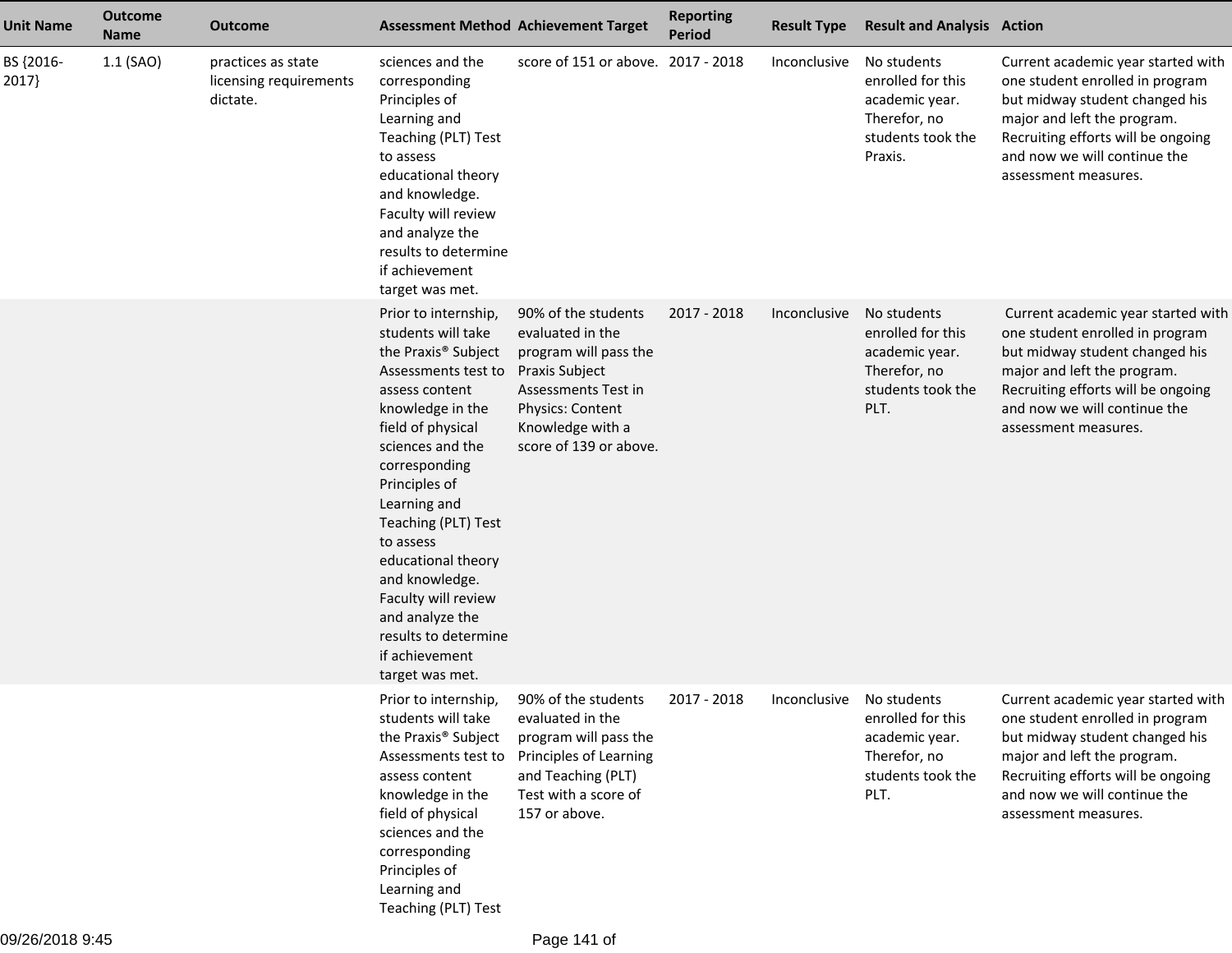| <b>Unit Name</b> | <b>Outcome</b><br><b>Name</b> | <b>Outcome</b>                                                                                                                                                |                                                                                                                                                                                          | <b>Assessment Method Achievement Target</b>                                                                                                                                                                                                   | <b>Reporting</b><br><b>Period</b> | <b>Result Type</b> | <b>Result and Analysis Action</b>                                                                                                          |                                                                                                                                                                                                                                      |
|------------------|-------------------------------|---------------------------------------------------------------------------------------------------------------------------------------------------------------|------------------------------------------------------------------------------------------------------------------------------------------------------------------------------------------|-----------------------------------------------------------------------------------------------------------------------------------------------------------------------------------------------------------------------------------------------|-----------------------------------|--------------------|--------------------------------------------------------------------------------------------------------------------------------------------|--------------------------------------------------------------------------------------------------------------------------------------------------------------------------------------------------------------------------------------|
|                  |                               |                                                                                                                                                               | to assess<br>educational theory<br>and knowledge.<br>Faculty will review<br>and analyze the<br>results to determine<br>if achievement<br>target was met.                                 | 90% of the students<br>evaluated in the<br>program will pass the<br>Principles of Learning<br>and Teaching (PLT)<br>Test with a score of<br>157 or above.                                                                                     | 2017 - 2018                       | Inconclusive       | No students<br>enrolled for this<br>academic year.<br>Therefor, no<br>students took the<br>PLT.                                            | Current academic year started with<br>one student enrolled in program<br>but midway student changed his<br>major and left the program.<br>Recruiting efforts will be ongoing<br>and now we will continue the<br>assessment measures. |
|                  | $1.2$ (SLO)                   | In PS 313, students will<br>successfully apply<br>different pedagogical<br>methods in the teaching<br>of science.                                             | In PS 313, students<br>will develop a<br>detailed Science<br>Unit Plan. Faculty<br>will review and<br>analyze the Science<br>Unit Plan using the<br>Science Unit Plan<br>Scoring Rubric. | 90% of PS 313<br>students evaluated in<br>the program will score<br>at least an "80" on the<br>0-114 scale used in the<br>Science Unit Plan<br><b>Scoring Rubric (placed</b><br>in documents folder)<br>in developing a<br>Science Unit Plan. | 2017 - 2018                       | Inconclusive       | No students<br>enrolled for this<br>academic year.<br>Therefor, no<br>students took the<br>Science Unit Plan.                              | Current academic year started with<br>one student enrolled in program<br>but midway student changed his<br>major and left the program.<br>Recruiting efforts will be ongoing<br>and now we will continue the<br>assessment measures. |
|                  | 2.1 (GEO 1.b.)                | Students will successfully In PS 313, faculty<br>analyze and test standard will use the AAC&U<br>experimental methods<br>and suggest<br>improvements.         | <b>Critical Thinking</b><br>Value Rubric to<br>assess the student's<br>evaluation of an<br>existing<br>experimental<br>procedure.                                                        | PS 313 students<br>evaluated in the<br>program will average a<br>score of at least a "3"<br>on the 0-4 scale used<br>in the AAC&U Critical<br>Thinking Value Rubric<br>in evaluating an<br>existing experimental<br>procedure.                | 2017 - 2018                       | Inconclusive       | No students<br>enrolled for this<br>academic year.<br>Therefor, no<br>students took the<br>took the<br>experimental<br>procedure critique. | Current academic year started with<br>one student enrolled in program<br>but midway student changed his<br>major and left the program.<br>Recruiting efforts will be ongoing<br>and now we will continue the<br>assessment measures. |
|                  | 2.2 (GEO 1.b.)                | Students will successfully In BSB 304, faculty<br>select techniques,<br>apparatus and materials<br>in the designing of<br>experiments.                        | will use the AAC&U<br><b>Critical Thinking</b><br>Value Rubric to<br>assess the student's AAC&U Critical<br>design of an<br>experimental<br>procedure.                                   | PS 313 students will<br>average a score of at<br>least a "3" on the 0 - 4<br>scale used in the<br>Thinking Value Rubric<br>in designing an<br>experimental<br>procedure in BSB 304<br>Research Methods.                                       | 2017 - 2018                       | Inconclusive       | No students<br>enrolled for this<br>academic year.<br>Therefor, no<br>students took the<br>designed the<br>experimental<br>procedure.      | Current academic year started with<br>one student enrolled in program<br>but midway student changed his<br>major and left the program.<br>Recruiting efforts will be ongoing<br>and now we will continue the<br>assessment measures. |
|                  | 3.1 (SLO)                     | Students will successfully In PS 313, faculty<br>research safety aspects<br>and first aid protocol in a and Welfare Module the program will<br>chemistry lab. | will use the Safety<br>Scoring Rubric to<br>assess student's<br>Safety and                                                                                                               | 90% of PS 313<br>students evaluated in<br>develop a Safety and<br><b>Emergency Lesson</b><br>Plan and score at least                                                                                                                          | 2017 - 2018                       | Inconclusive       | No students<br>enrolled for this<br>academic year.<br>Therefor, no<br>students took the<br>safety and welfare                              | Current academic year started with<br>one student enrolled in program<br>but midway student changed his<br>major and left the program.<br>Recruiting efforts will be ongoing<br>and now we will continue the                         |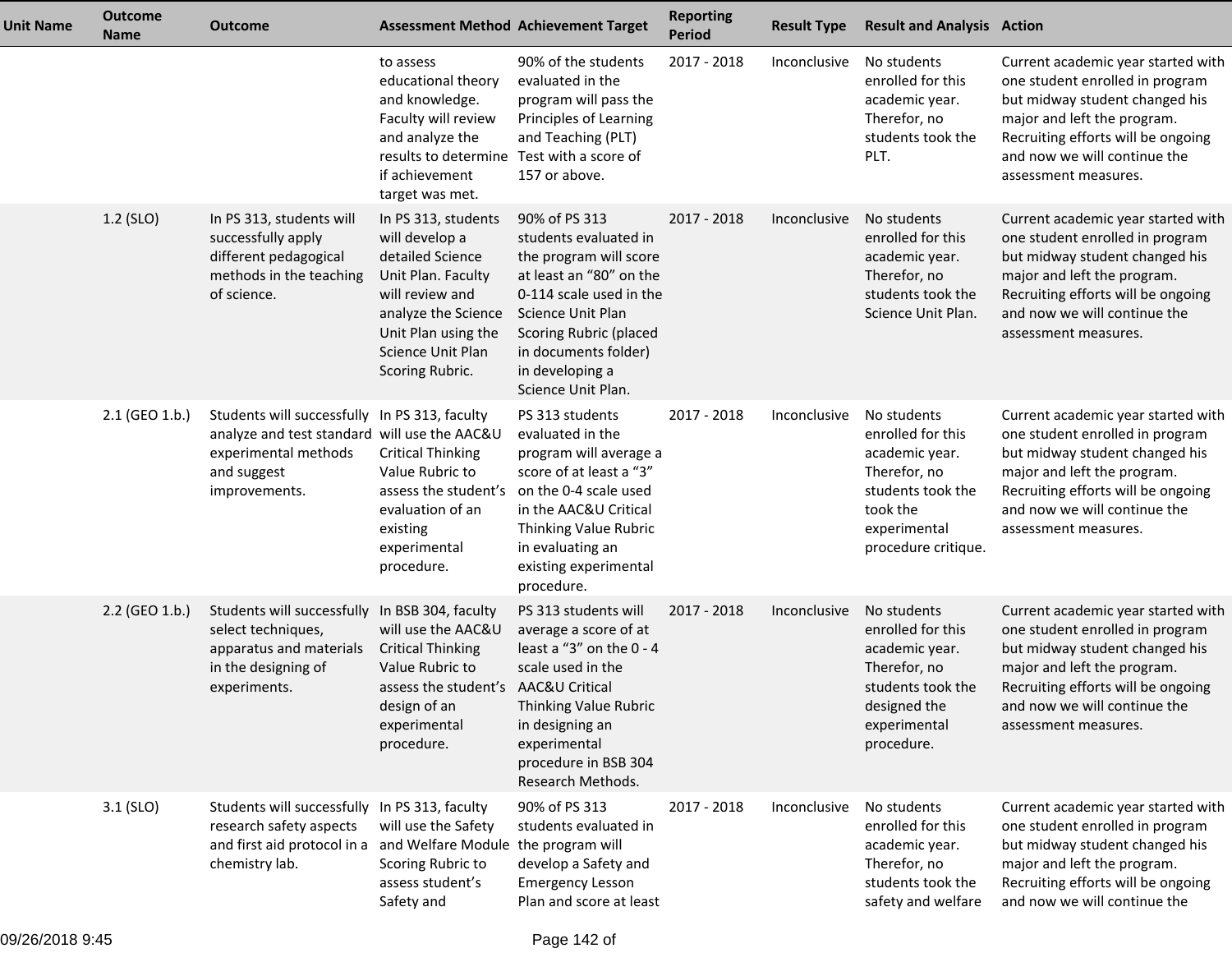| <b>Unit Name</b> | <b>Outcome</b><br><b>Name</b> | <b>Outcome</b>                                                                                                                            |                                                                                                                                                                              | <b>Assessment Method Achievement Target</b>                                                                                                                                                                                                                                                                                                                                                                                                                                                                                                                                                           | <b>Reporting</b><br><b>Period</b> | <b>Result Type</b> | <b>Result and Analysis Action</b>                                                                                              |                                                                                                                                                                                                                                     |
|------------------|-------------------------------|-------------------------------------------------------------------------------------------------------------------------------------------|------------------------------------------------------------------------------------------------------------------------------------------------------------------------------|-------------------------------------------------------------------------------------------------------------------------------------------------------------------------------------------------------------------------------------------------------------------------------------------------------------------------------------------------------------------------------------------------------------------------------------------------------------------------------------------------------------------------------------------------------------------------------------------------------|-----------------------------------|--------------------|--------------------------------------------------------------------------------------------------------------------------------|-------------------------------------------------------------------------------------------------------------------------------------------------------------------------------------------------------------------------------------|
|                  | $3.1$ (SLO)                   | Students will successfully<br>research safety aspects<br>and first aid protocol in a<br>chemistry lab.                                    | <b>Emergency Lesson</b><br>Plan and Safety<br>Policies and<br>Procedures.                                                                                                    | a "8" on the 0 - 12<br>scale used in the<br>Safety and Welfare<br>Module Scoring Rubric<br>(placed in documents<br>folder) in developing<br>1. Hazardous<br>Inventory List, 2.<br>Storage Floor Plan for<br>Chemical Storage, 3.<br>Discussion of Safe and<br>Proper Techniques for<br>Preparation, Storage,<br>Dispensing,<br>Supervision, and<br>Disposal of Inventory<br>Items, 4. Discussion of<br>Safety Policies and<br>Procedures as<br><b>Established by State</b><br>and/or National<br>Guidelines, and 5.<br>Learning Activities<br>that Demonstrate<br>Maintenance of Safety<br>Equipment. | 2017 - 2018                       | Inconclusive       | module.                                                                                                                        | assessment measures.                                                                                                                                                                                                                |
|                  | 4.1 (GEO 1.b.)                | Students will<br>demonstrate various<br>management techniques<br>for the classroom.                                                       | In PS 313, faculty<br>will use the AAC&U<br><b>Critical Thinking</b><br>Value Rubric to<br>assess the students'<br>evaluation of a<br>webinar on<br>classroom<br>management. | PS 313 students<br>evaluated in the<br>program will evaluate<br>a webinar in relevance<br>to classroom<br>management and<br>average a score of at<br>least a "3" on the $0 - 4$<br>used in the AAC&U<br><b>Critical Thinking Value</b><br>Rubric in an<br>evaluation of the<br>webinar.                                                                                                                                                                                                                                                                                                               | 2017 - 2018                       | Inconclusive       | No students<br>enrolled for this<br>academic year.<br>Therefor, no<br>students took the<br>classroom<br>management<br>webinar. | Current academic year started with<br>one student enrolled in program<br>but midway student changed his<br>major and left the program.<br>Recruiting efforts will be ongoing<br>and now we will continue the<br>assessment measures |
|                  | 5.1 (PO 2.e.)                 | Students will actively<br>engage in local $K - 12$<br>school events that<br>provide real-life<br>experiences for students. Module Scoring | In PS 313, faculty<br>will use the<br>Professional<br>Development<br>Rubric to assess the $-3$ Professional                                                                  | 100% of the PS 313<br>students evaluated in<br>the program will do K-<br>12 outreach and score<br>at least a "2" on the 0                                                                                                                                                                                                                                                                                                                                                                                                                                                                             | 2017 - 2018                       | Inconclusive       | No students<br>enrolled for this<br>academic year.<br>Therefor, no<br>students took the<br>took the                            | Current academic year started with<br>one student enrolled in program<br>but midway student changed his<br>major and left the program.<br>Recruiting efforts will be ongoing<br>and now we will continue the                        |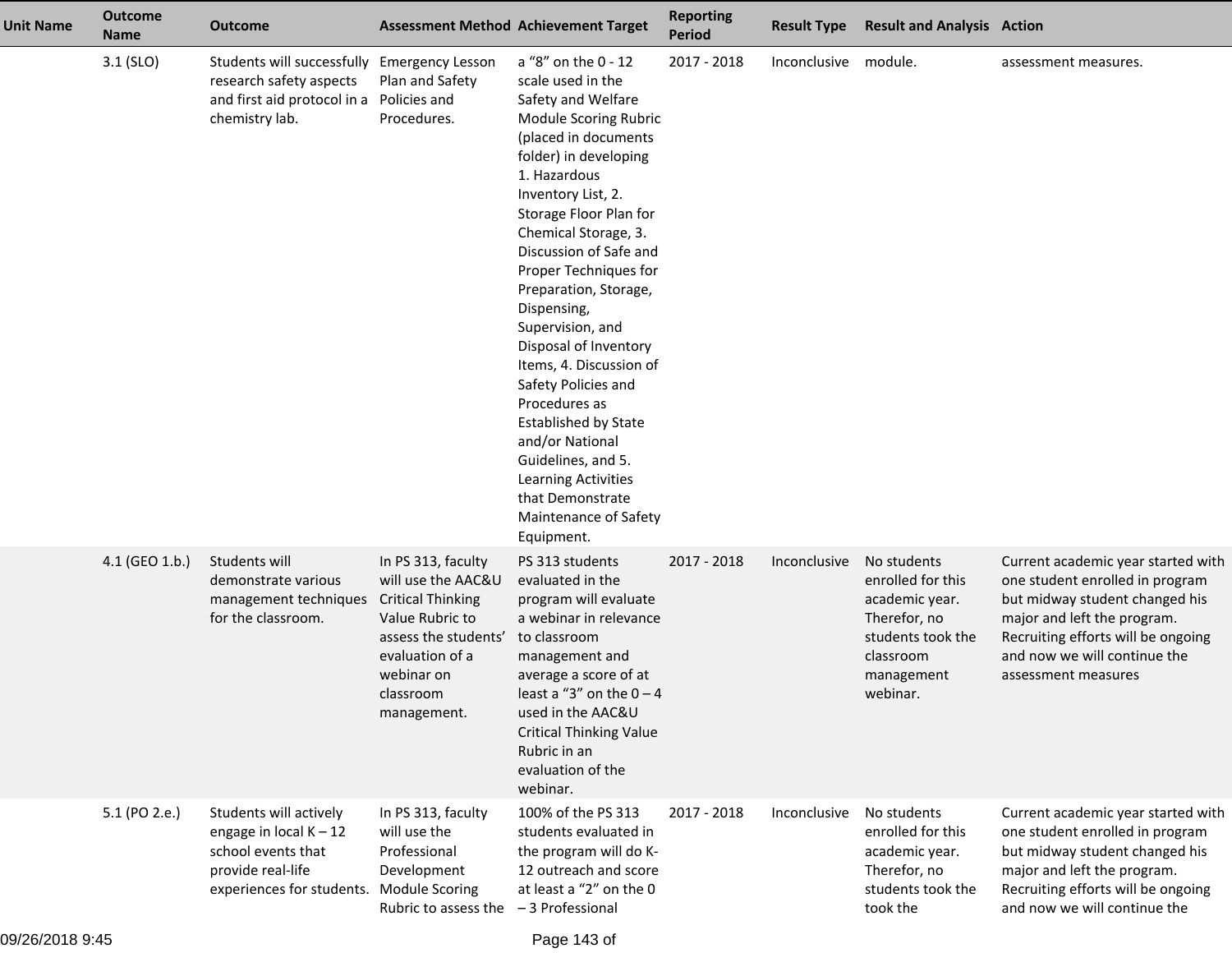| <b>Unit Name</b>                                                                        | <b>Outcome</b><br><b>Name</b> | <b>Outcome</b>                                                                                                                                              | <b>Assessment Method Achievement Target</b>                                                                                                                                                                                                                                                                                                                                                                       |                                                                                                                                                   | <b>Reporting</b><br><b>Period</b> | <b>Result Type</b> | <b>Result and Analysis Action</b>                                                       |                                                                                                                                                                                                                                                            |
|-----------------------------------------------------------------------------------------|-------------------------------|-------------------------------------------------------------------------------------------------------------------------------------------------------------|-------------------------------------------------------------------------------------------------------------------------------------------------------------------------------------------------------------------------------------------------------------------------------------------------------------------------------------------------------------------------------------------------------------------|---------------------------------------------------------------------------------------------------------------------------------------------------|-----------------------------------|--------------------|-----------------------------------------------------------------------------------------|------------------------------------------------------------------------------------------------------------------------------------------------------------------------------------------------------------------------------------------------------------|
|                                                                                         | 5.1 (PO 2.e.)                 | Students will actively<br>engage in local $K - 12$<br>school events that<br>provide real-life<br>experiences for students.                                  | student's<br>that provides real-<br>life experiences for<br>students.                                                                                                                                                                                                                                                                                                                                             | Development Module 2017 - 2018<br>participation in local Scoring Rubric (placed<br>$K - 12$ school events in documents folder).                   |                                   | Inconclusive       | professional<br>development<br>module.                                                  | assessment measures.                                                                                                                                                                                                                                       |
|                                                                                         | 5.2 (PO 2.c.)                 | Students will participate<br>in university or<br>community activities that Survey during the<br>strengthen and expand K- semester before<br>12 partnership. | Students will<br>complete an Exit<br>their professional<br>teaching internship.<br>On the Exit Survey,<br>students will answer<br>questions<br>concerning their<br>participation in K-12<br>outreach activities.<br>Faculty will review<br>and analyze the<br>results determine if<br>achievement target<br>was met.                                                                                              | 100% of the PS 313<br>students participating<br>in the Exit Survey will<br>report that they<br>participated in at least<br>one outreach activity. | 2017 - 2018                       | Inconclusive       | No students<br>enrolled for this<br>academic year.<br>Therefor, no<br>students took the | Current academic year started with<br>one student enrolled in program<br>but midway student changed his<br>major and left the program.<br>Recruiting efforts will be ongoing<br>took the exit survey. and now we will continue the<br>assessment measures. |
| Program -<br>Physical<br>Theatre<br>(including<br>Certificate) -<br>MFA {2016-<br>2017} | $1.1$ (SLO)                   | First year students will<br>increase level of technical (TH 501) introduces<br>performance skills<br>(acting, voice,<br>movement, and music).               | Movement/Voice<br>students to graduate at Journeyman level<br>level voice/speech<br>skills and specific<br>movement<br>vocabulary, leading<br>to specific<br>improvisatory and<br>composition skills. A<br>rubric is used to<br>measure specific<br>technical<br>proficiency.<br>Monologues, Scene<br>Work and<br>dramaturgical<br>exercises in the<br>acting sequence (TH<br>551 and TH 552)<br>offer students a | 75% of students are<br>expected to perform<br>on the departmental<br>rubric by the end of<br>year one.                                            | 2017 - 2018                       | Inconclusive       | do not have any<br>"First Year<br>Students" to<br>evaluate. No data<br>collected.       | We did not accept a "At this time, we (MUW) are not<br>new Cohort for Fall accepting applications to the MFA<br>2017, and therefore in Physical Theatre."                                                                                                  |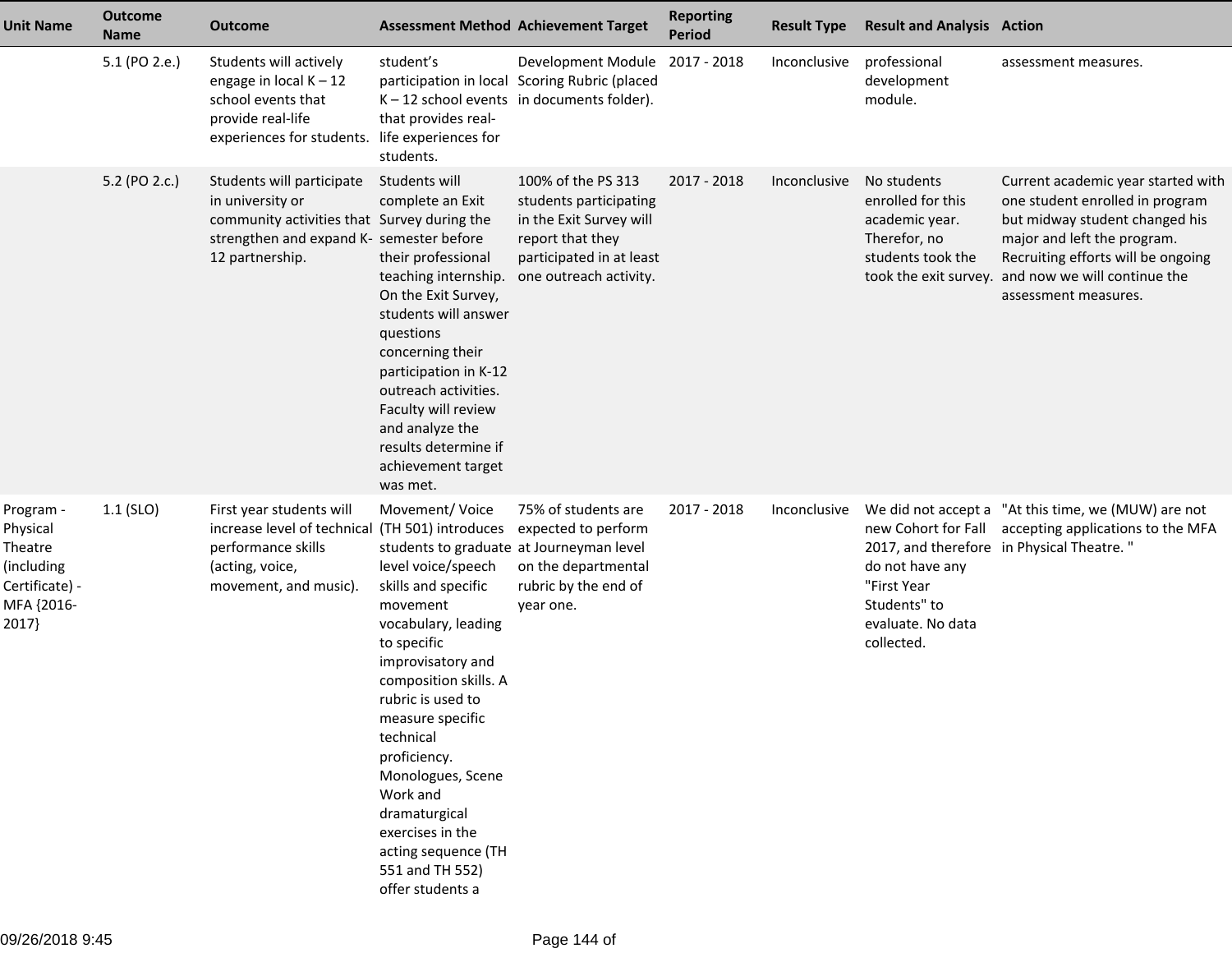| <b>Unit Name</b>                                                                        | <b>Outcome</b><br><b>Name</b> | Outcome                                                                                                                                                                                      |                                                                                                                                                                                                                                                                                                                                                                                                                                                                                  | <b>Assessment Method Achievement Target</b>                                                                                   | <b>Reporting</b><br><b>Period</b> | <b>Result Type</b> | <b>Result and Analysis Action</b>                                                 |                                                                                                                                                           |
|-----------------------------------------------------------------------------------------|-------------------------------|----------------------------------------------------------------------------------------------------------------------------------------------------------------------------------------------|----------------------------------------------------------------------------------------------------------------------------------------------------------------------------------------------------------------------------------------------------------------------------------------------------------------------------------------------------------------------------------------------------------------------------------------------------------------------------------|-------------------------------------------------------------------------------------------------------------------------------|-----------------------------------|--------------------|-----------------------------------------------------------------------------------|-----------------------------------------------------------------------------------------------------------------------------------------------------------|
| Program -<br>Physical<br>Theatre<br>(including<br>Certificate) -<br>MFA {2016-<br>2017} | $1.1$ (SLO)                   | First year students will<br>increase level of technical textual and Physical<br>performance skills<br>(acting, voice,<br>movement, and music).                                               | wide variety of<br>Theatre challenges<br>to home skills. Both<br>the texts and the<br>physical oriented<br>theatre span a<br>number of eras and<br>genres offering<br>different stylistic<br>material.<br>Assessment forms<br>are completed for<br>each performance<br>and expectations<br>become more<br>rigorous with each<br>advanced course.                                                                                                                                 | 75% of students are<br>expected to perform<br>at Journeyman level<br>on the departmental<br>rubric by the end of<br>year one. | 2017 - 2018                       | Inconclusive       | do not have any<br>"First Year<br>Students" to<br>evaluate. No data<br>collected. | We did not accept a "At this time, we (MUW) are not<br>new Cohort for Fall accepting applications to the MFA<br>2017, and therefore in Physical Theatre." |
|                                                                                         | $1.2$ (SLO)                   | First year students will<br>create and perform<br>original dramatic works<br>in the form of solo and<br>ensemble projects with a of each semester of<br>balance in both form and<br>content. | "Hands on" creation 75% of students<br>of projects is<br>introduced and<br>executed at the end<br>the first year of<br>study in public<br>performances. Skills<br>are all evaluated on<br>a rubric for technical<br>and artistic merit.<br>Performances are<br>created and<br>performed in TH<br>551, TH552, and TH<br>502 with public<br>showings at the end<br>of each semester.<br>Additional<br>performances are<br>given in Modules 3<br>(FLIC Circus School<br>in Torino). | should show<br>proficiency at the<br>Journeyman level on<br>the departmental<br>rubric by end of the<br>first year.           | 2017 - 2018                       | Inconclusive       | do not have any<br>"First Year<br>Students" to<br>evaluate. No data<br>collected. | We did not accept a "At this time, we (MUW) are not<br>new Cohort for Fall accepting applications to the MFA<br>2017, and therefore in Physical Theatre." |
|                                                                                         | $1.3$ (SLO)                   | First year students will<br>increase/develop a<br>strong work ethic.<br>Students are expected to courses. Students                                                                           | Attendance is<br>strictly monitored in<br>all departmental                                                                                                                                                                                                                                                                                                                                                                                                                       | 80% of students will<br>meet professional<br>standard on the<br>departmental rubric                                           | 2017 - 2018                       | Inconclusive       | new Cohort for Fall<br>do not have any                                            | We did not accept a "At this time, we (MUW) are not<br>accepting applications to the MFA<br>2017, and therefore in Physical Theatre."                     |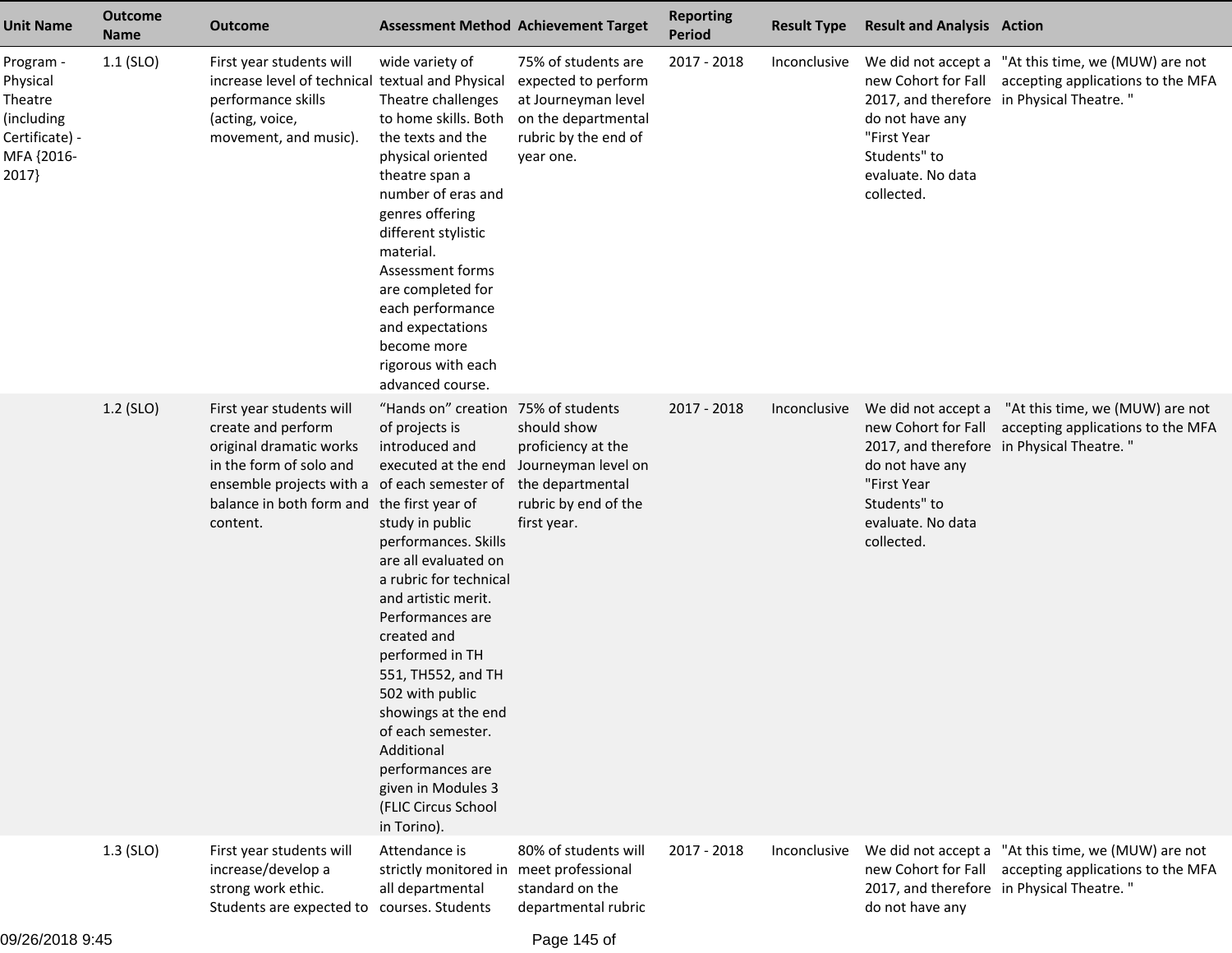| <b>Unit Name</b> | <b>Outcome</b><br><b>Name</b> | <b>Outcome</b>                                                                                                                                  |                                                                                                                                                                                                                                                                                                                                                                                                                                                                                               | <b>Assessment Method Achievement Target</b>                                                                                                         | <b>Reporting</b><br>Period | <b>Result Type</b> | <b>Result and Analysis Action</b>                                                                                                                                  |                                                                                                                   |
|------------------|-------------------------------|-------------------------------------------------------------------------------------------------------------------------------------------------|-----------------------------------------------------------------------------------------------------------------------------------------------------------------------------------------------------------------------------------------------------------------------------------------------------------------------------------------------------------------------------------------------------------------------------------------------------------------------------------------------|-----------------------------------------------------------------------------------------------------------------------------------------------------|----------------------------|--------------------|--------------------------------------------------------------------------------------------------------------------------------------------------------------------|-------------------------------------------------------------------------------------------------------------------|
|                  | $1.3$ (SLO)                   | perform assigned tasks<br>with diligence, reliability,<br>and punctuality.                                                                      | are evaluated by a<br>rubric (based on<br>Professional/Union<br>standards) for each<br>rehearsal. This<br>rubric is used to<br>determine grade in<br>Performance Labs.<br>Adherence to<br>Rehearsal Demeanor<br>and Code of Ethics is<br>monitored through a<br>log of required<br>attendance for<br>meetings,<br>rehearsals, and<br>performances.<br>Students are further<br>required to<br>collaborate actively<br>in research projects<br>of their peers and<br>are graded<br>accordingly. | by end of first year.                                                                                                                               | 2017 - 2018                | Inconclusive       | "First Year<br>Students" to<br>evaluate. No data<br>collected.                                                                                                     | "At this time, we (MUW) are not<br>accepting applications to the MFA<br>in Physical Theatre."                     |
|                  | $2.1$ (SLO)                   | Second year students will Advanced<br>increase level of technical Movement/ Voice<br>performance skills<br>(acting, voice,<br>movement, music). | (TH 601) continues<br>the study of<br>graduate level<br>voice/speech skills<br>and specific<br>movement<br>vocabulary, leading<br>to specific<br>improvisatory and<br>composition skills. A<br>rubric is used to<br>measure specific<br>technical<br>proficiency.<br>Monologues, Scene<br>Work and<br>dramaturgical<br>exercises in all levels                                                                                                                                                | 70% of students are<br>expected to perform<br>at Mastery level on<br>the departmental<br>rubric by the end of<br>the second year of<br>course work. | 2017 - 2018                | <b>Target Met</b>  | met this goal (6<br>students were<br>judged to be at<br>Mastery Level in the<br>courses attached to<br>this goal. 2 students<br>remain at the<br>Journeyman level. | 75% of the students "At this time, we (MUW) are not<br>accepting applications to the MFA<br>in Physical Theatre." |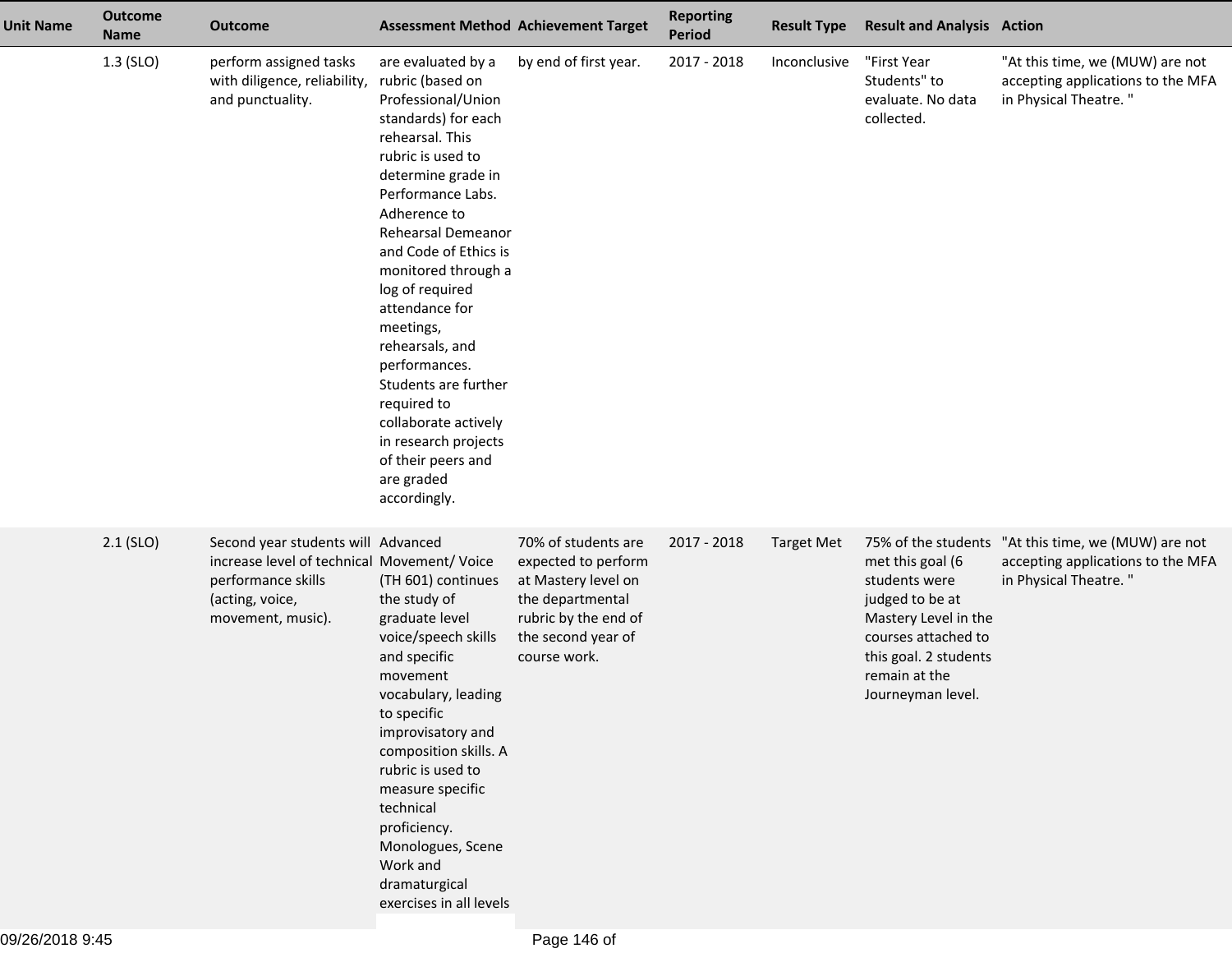| <b>Unit Name</b> | <b>Outcome</b><br><b>Name</b> | <b>Outcome</b>                                                                                                                                                                                                               | <b>Assessment Method Achievement Target</b>                                                                                                                                                                                                                                                                                                                                                                                                                                    |                                                                                                                                                     | <b>Reporting</b><br><b>Period</b> | <b>Result Type</b> | <b>Result and Analysis Action</b>                                                                                                                                  |                                                                                                                   |
|------------------|-------------------------------|------------------------------------------------------------------------------------------------------------------------------------------------------------------------------------------------------------------------------|--------------------------------------------------------------------------------------------------------------------------------------------------------------------------------------------------------------------------------------------------------------------------------------------------------------------------------------------------------------------------------------------------------------------------------------------------------------------------------|-----------------------------------------------------------------------------------------------------------------------------------------------------|-----------------------------------|--------------------|--------------------------------------------------------------------------------------------------------------------------------------------------------------------|-------------------------------------------------------------------------------------------------------------------|
|                  | $2.1$ (SLO)                   | Second year students will of the acting<br>increase level of technical sequence (TH 634,<br>performance skills<br>(acting, voice,<br>movement, music).                                                                       | TH 635, TH 636)<br>offer students a<br>wide variety of<br>textual and Physical<br>Theatre challenges<br>to home skills. Both<br>the texts and the<br>physical oriented<br>theatre span a<br>number of eras and<br>genres offering<br>different stylistic<br>material.<br>Assessment forms<br>are completed for<br>each performance<br>and expectations<br>become more<br>rigorous with each<br>advanced course.                                                                | 70% of students are<br>expected to perform<br>at Mastery level on<br>the departmental<br>rubric by the end of<br>the second year of<br>course work. | 2017 - 2018                       | <b>Target Met</b>  | met this goal (6<br>students were<br>judged to be at<br>Mastery Level in the<br>courses attached to<br>this goal. 2 students<br>remain at the<br>Journeyman level. | 75% of the students "At this time, we (MUW) are not<br>accepting applications to the MFA<br>in Physical Theatre." |
|                  | $2.2$ (SLO)                   | Second year students will "Hands on" creation 70% of students<br>create and perform<br>original dramatic works<br>in the form of solo and<br>ensemble projects with a through public<br>balance in both form and<br>content. | of projects is<br>continued in the<br>second year of study Mastery level on the<br>performances. Skills by end of the second<br>are all evaluated on<br>a rubric for technical<br>and artistic merit.<br>Performances are<br>created and<br>performed in TH<br>635, and TH 693<br>with public showings<br>at the end of each<br>semester. Additional<br>performances are<br>given in Module 6 at<br>Famille Floz, Berlin<br>and in Module 7 at<br>Continuo Theatre,<br>Prague. | should show<br>proficiency at the<br>departmental rubric<br>year of course work.                                                                    | 2017 - 2018                       | <b>Target Met</b>  | met the goal.(6<br>students were<br>judged to be at<br>Mastery Level in the<br>courses attached to<br>this goal. 2 students<br>remain at the<br>Journeyman level.) | 75% of the students "At this time, we (MUW) are not<br>accepting applications to the MFA<br>in Physical Theatre." |
|                  | $2.3$ (SLO)                   | Second year students will Attendance is                                                                                                                                                                                      |                                                                                                                                                                                                                                                                                                                                                                                                                                                                                | 85% of students will                                                                                                                                | 2017 - 2018                       | <b>Target Met</b>  | 100% of the                                                                                                                                                        | "At this time, we (MUW) are not                                                                                   |
|                  |                               |                                                                                                                                                                                                                              |                                                                                                                                                                                                                                                                                                                                                                                                                                                                                |                                                                                                                                                     |                                   |                    |                                                                                                                                                                    |                                                                                                                   |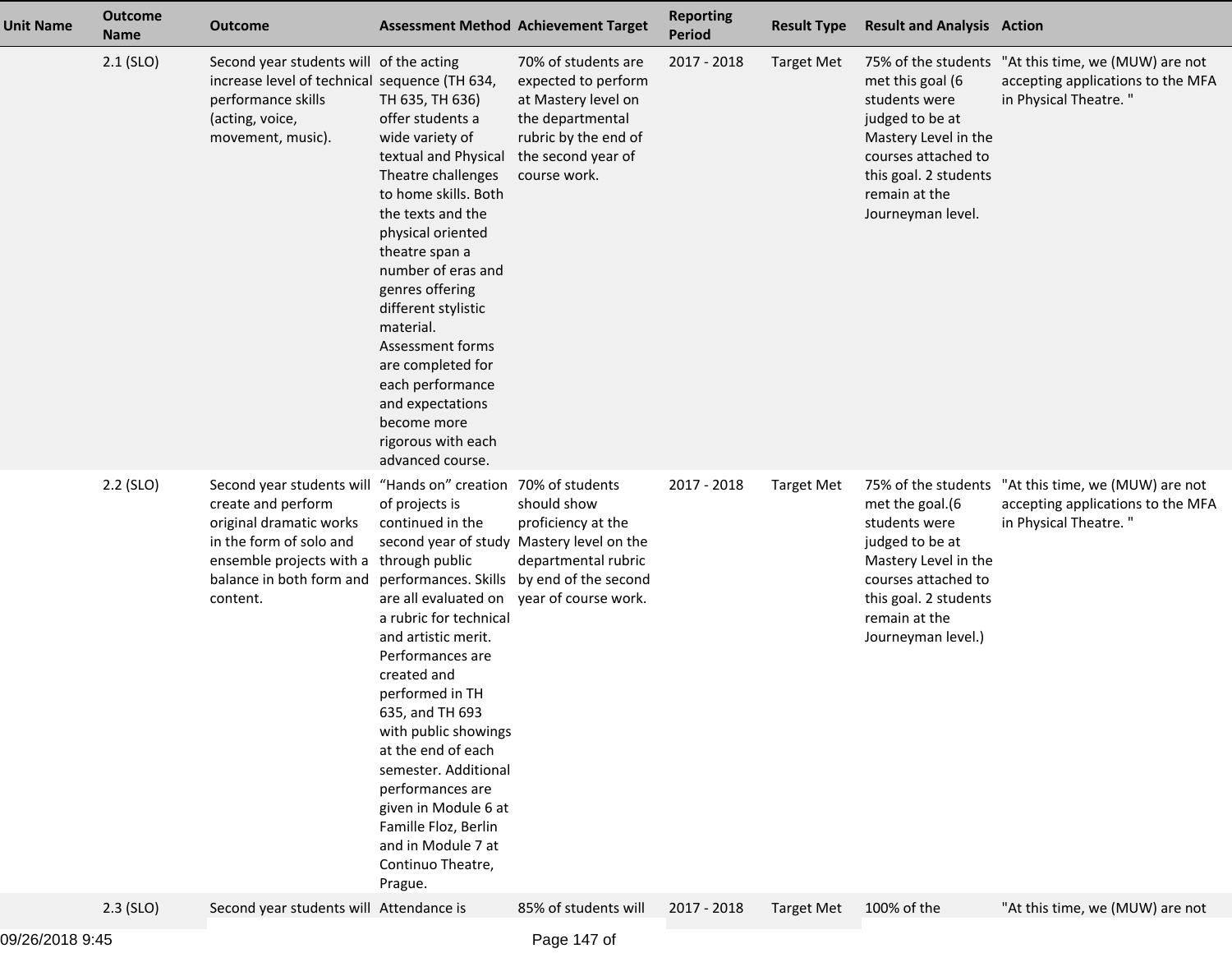| <b>Unit Name</b> | <b>Outcome</b><br><b>Name</b> | <b>Outcome</b>                                                                                                                                                               | <b>Assessment Method Achievement Target</b>                                                                                                                                                                                                                                                                                                                                                                                                                                                                                                                  |                                                                                                                                                                                              | <b>Reporting</b><br>Period | <b>Result Type</b> | <b>Result and Analysis Action</b>                                                                                                                                   |                                                                                                                   |
|------------------|-------------------------------|------------------------------------------------------------------------------------------------------------------------------------------------------------------------------|--------------------------------------------------------------------------------------------------------------------------------------------------------------------------------------------------------------------------------------------------------------------------------------------------------------------------------------------------------------------------------------------------------------------------------------------------------------------------------------------------------------------------------------------------------------|----------------------------------------------------------------------------------------------------------------------------------------------------------------------------------------------|----------------------------|--------------------|---------------------------------------------------------------------------------------------------------------------------------------------------------------------|-------------------------------------------------------------------------------------------------------------------|
|                  | $2.3$ (SLO)                   | increase/develop a<br>Strong Work Ethic.<br>Students are expected to courses. Students<br>perform assigned tasks<br>with diligence, reliability,<br>and punctuality.         | strictly monitored in meet professional<br>all departmental<br>are evaluated by a<br>rubric (based on<br>Professional/Union<br>standards) for each<br>rehearsal. This<br>rubric is used to<br>determine grade in<br>Performance Labs.<br>Adherence to<br>Rehearsal Demeanor<br>and Code of Ethics is<br>monitored through a<br>log of required<br>attendance for<br>meetings,<br>rehearsals, and<br>performances.<br>Students are further<br>required to<br>collaborate actively<br>in research projects<br>of their peers and<br>are graded<br>accordingly. | standard on the<br>departmental rubric<br>by end of the second<br>year of course work.                                                                                                       | 2017 - 2018                | <b>Target Met</b>  | students met this<br>goal. All students<br>were judged to be<br>at the Mastery level<br>for this goal.                                                              | accepting applications to the MFA<br>in Physical Theatre."                                                        |
|                  | $2.4$ (SLO)                   | Second year students will Students are<br>demonstrate<br>Contextualize Practice,<br>the ability to situate<br>current practice in a<br>historical and cultural<br>framework. | introduced to the<br>idea of analyzing,<br>evaluating and<br>critiquing both<br>theatre and<br>contemporary<br>performance.<br>Critical essays,<br>dramaturgical<br>analysis and peer<br>critiques are<br>evaluated for<br>content, execution,<br>and presentation.<br>Students in all of                                                                                                                                                                                                                                                                    | 60% of students<br>enrolled in degree<br>program will be<br>conversant and<br>articulate at the<br>historically pertinent Mastery Level on the<br>departmental rubric at<br>end of Year Two. | 2017 - 2018                | <b>Target Met</b>  | met the goal. (5<br>students were<br>judged to be at<br>Mastery Level in the<br>courses attached to<br>this goal. 3 students<br>remain at the<br>Journeyman level.) | 62% of the students "At this time, we (MUW) are not<br>accepting applications to the MFA<br>in Physical Theatre." |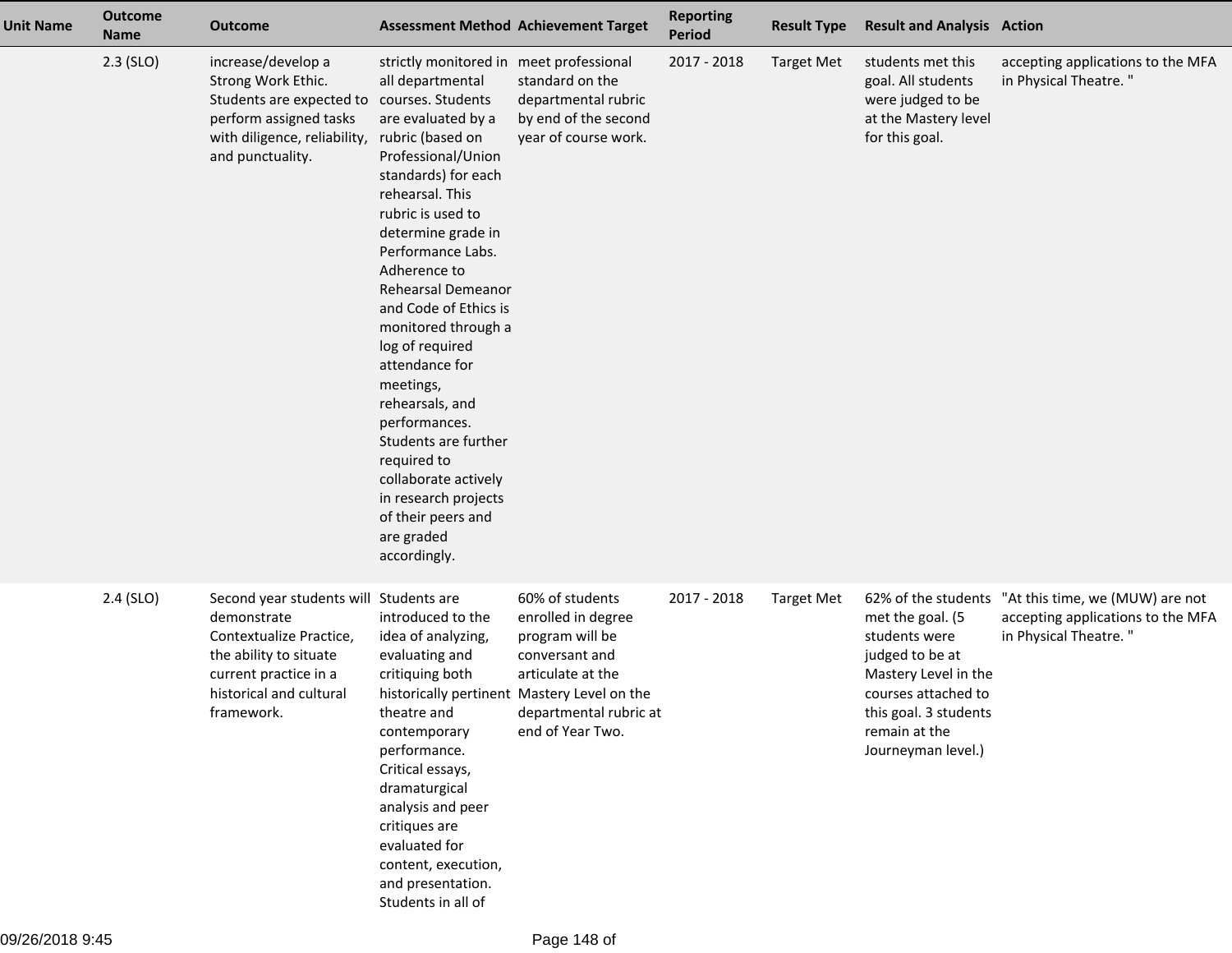| <b>Unit Name</b>                                                                                                                  | <b>Outcome</b><br><b>Name</b> | <b>Outcome</b>                                                                                                                                                                    |                                                                                                                                                                                                            | <b>Assessment Method Achievement Target</b>                                                                                                                                                                                         | <b>Reporting</b><br><b>Period</b> | <b>Result Type</b> | <b>Result and Analysis Action</b>                                                                                                                                                                                                  |                                                                                                                                                                                                                                                                                                                                                                                                                                                                                                                                                      |
|-----------------------------------------------------------------------------------------------------------------------------------|-------------------------------|-----------------------------------------------------------------------------------------------------------------------------------------------------------------------------------|------------------------------------------------------------------------------------------------------------------------------------------------------------------------------------------------------------|-------------------------------------------------------------------------------------------------------------------------------------------------------------------------------------------------------------------------------------|-----------------------------------|--------------------|------------------------------------------------------------------------------------------------------------------------------------------------------------------------------------------------------------------------------------|------------------------------------------------------------------------------------------------------------------------------------------------------------------------------------------------------------------------------------------------------------------------------------------------------------------------------------------------------------------------------------------------------------------------------------------------------------------------------------------------------------------------------------------------------|
|                                                                                                                                   | 2.4 (SLO)                     | Second year students will these classes are<br>demonstrate<br>Contextualize Practice,<br>the ability to situate<br>current practice in a<br>historical and cultural<br>framework. | guided through goal<br>setting exercises (for<br>self) which are<br>compared at the<br>beginning and the<br>end of each<br>semester. Journals<br>are kept for self-<br>evaluation.                         | 60% of students<br>enrolled in degree<br>program will be<br>conversant and<br>articulate at the<br>Mastery Level on the<br>departmental rubric at<br>end of Year Two.                                                               | 2017 - 2018                       | <b>Target Met</b>  | met the goal. (5<br>students were<br>judged to be at<br>Mastery Level in the<br>courses attached to<br>this goal. 3 students<br>remain at the<br>Journeyman level.)                                                                | 62% of the students "At this time, we (MUW) are not<br>accepting applications to the MFA<br>in Physical Theatre."                                                                                                                                                                                                                                                                                                                                                                                                                                    |
|                                                                                                                                   |                               | 3.1 (SAO & RO) Students will complete<br>MFA Degree with a<br>written thesis.                                                                                                     | Departmental<br>faculty will review<br>student records to<br>determine if<br>achievement target<br>was met.                                                                                                | 75% of students who<br>complete the two<br>years of coursework<br>will submit a<br>completed thesis<br>within 5 years of<br>entering the program<br>(2.5 years after final<br>coursework).                                          | 2017 - 2018                       | <b>Target Met</b>  | As of May 2018,<br>100% of Cohort III<br>(12 students), and<br>100% Cohort II (7<br>students) have<br>completed their<br>thesis and will<br>graduate.                                                                              | There are students in two more<br>Cohorts (IV and V) to complete the<br>thesis process. No new students<br>have been accepted beyond Cohort<br>V.                                                                                                                                                                                                                                                                                                                                                                                                    |
|                                                                                                                                   | 4.1 (PO 3.c.)                 | Students will increase<br>appreciation and<br>understanding of theatre<br>in a global context.                                                                                    | Students graduating<br>the program will be<br>given an Exit Survey<br>and departmental<br>faculty will review<br>and analyze the<br>survey results to<br>determine if<br>achievement target<br>was met.    | 90% of Graduates<br>participating in the<br>Exit Survey will<br>indicate the<br>experience of<br>international studies<br>as a unique and<br>valuable educational<br>experience beyond<br>the traditional on-<br>campus experience. | 2017 - 2018                       | <b>Target Met</b>  | 100% of the<br>students who<br>indicated "Yes" that<br>"the experience of<br>international studies<br>as a unique and<br>valuable<br>educational<br>experience beyond<br>the traditional on-<br>campus experience.<br>$\mathbf{H}$ | "At this time, we (MUW) are not<br>accepting applications to the MFA<br>responded to survey in Physical Theatre."                                                                                                                                                                                                                                                                                                                                                                                                                                    |
| Program -<br>Political<br>Science<br>(including<br>Minor and<br>Public<br>Administratio<br>n Certificate) -<br>BA {2016-<br>2017} | $1.1$ (GEO $1.b.$ )           | Interpret and evaluate<br>sources and/or evidence faculty will use the score for students in<br>carefully and use them to AAC&U Critical<br>make an argument.                     | The Political Science The overall average<br>Thinking VALUE<br>Rubric to assess the<br>analytical<br>assignment required 3.0 on the AAC&U<br>in POL 250 World<br>Politics or POL 301<br>Southern Politics. | an upper-level POL<br>course completing the<br>analytical assignment<br>will be no lower than a<br><b>Critical Thinking</b><br><b>VALUE Rubric.</b>                                                                                 | 2017 - 2018                       | Target Met         | Evidence for both<br>and Written<br>Communication<br>Rubrics is drawn<br>"Global<br>Comparison" essay<br>submissions in POL<br>390 Southern<br>Politics in Spring                                                                  | Last year our goal was to have the<br>the Critical Thinking POL faculty teaching the class<br>include more detailed<br>requirements in the assignment<br>description for selecting multiple<br>from eleven student sources that speak to the same<br>topic from different perspectives,<br>which the faculty person did and<br>scores were higher as a result.<br>We're going to continue this work.<br>Since, overall scores were lowest in<br>2018 (see below for the "Context and Assumptions"<br>assignment details). dimension, moving forward, |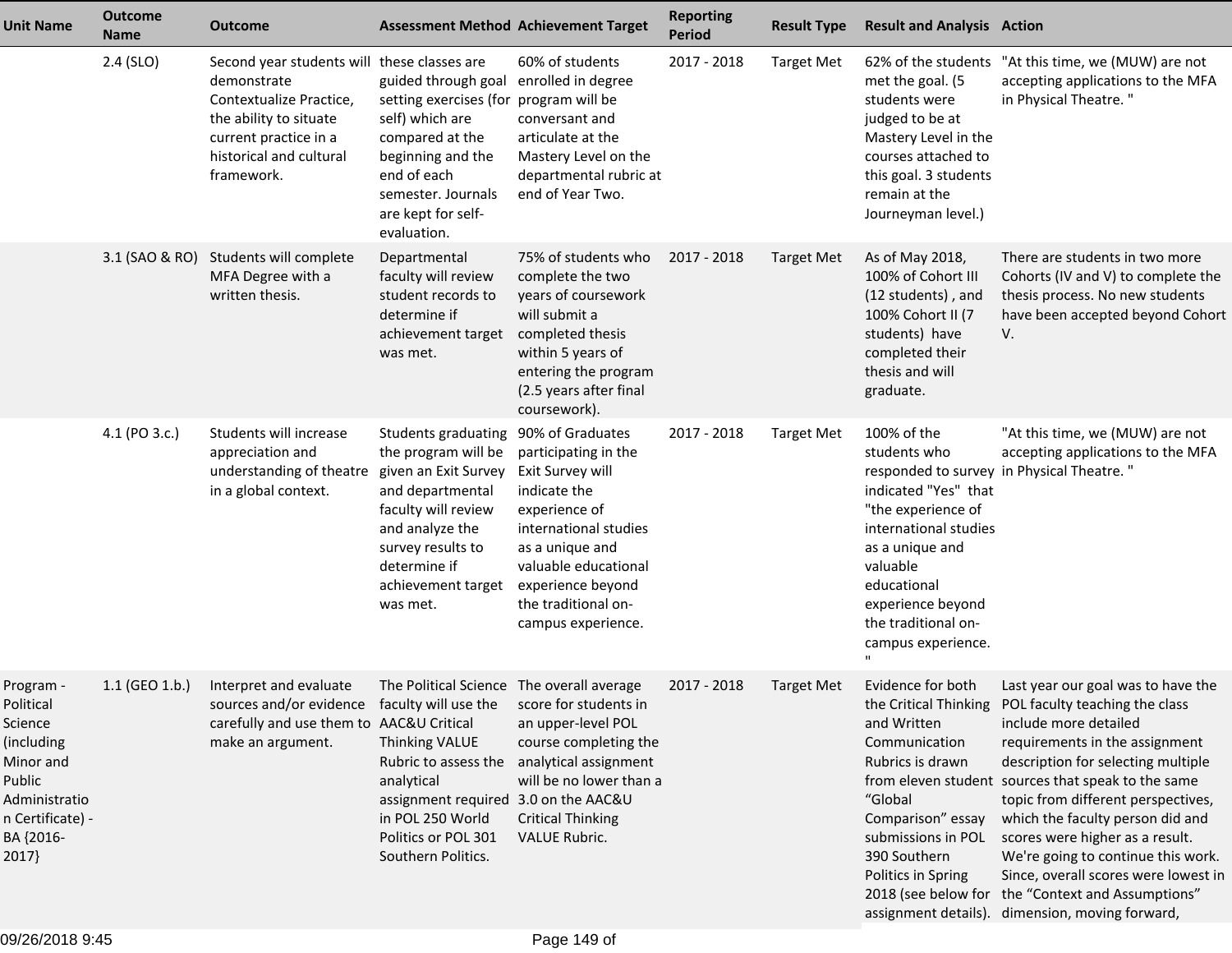| <b>Unit Name</b>                                                                                                                 | <b>Outcome</b><br><b>Name</b> | <b>Outcome</b>                                                                                                     |                                                                                                                                                                                                                                    | <b>Assessment Method Achievement Target</b>                                                                                                                           | <b>Reporting</b><br>Period | <b>Result Type</b> | <b>Result and Analysis Action</b>                                                                                                                                                                                                                                                                                                                                                                                                                                                                                                                                                                                                                                                                                                                                                                                                                                                                  |                                                                                                                                                                                                                         |
|----------------------------------------------------------------------------------------------------------------------------------|-------------------------------|--------------------------------------------------------------------------------------------------------------------|------------------------------------------------------------------------------------------------------------------------------------------------------------------------------------------------------------------------------------|-----------------------------------------------------------------------------------------------------------------------------------------------------------------------|----------------------------|--------------------|----------------------------------------------------------------------------------------------------------------------------------------------------------------------------------------------------------------------------------------------------------------------------------------------------------------------------------------------------------------------------------------------------------------------------------------------------------------------------------------------------------------------------------------------------------------------------------------------------------------------------------------------------------------------------------------------------------------------------------------------------------------------------------------------------------------------------------------------------------------------------------------------------|-------------------------------------------------------------------------------------------------------------------------------------------------------------------------------------------------------------------------|
| Program -<br>Political<br>Science<br>(including<br>Minor and<br>Public<br>Administratio<br>n Certificate) -<br>BA {2016-<br>2017 | 1.1 (GEO 1.b.)                | Interpret and evaluate<br>sources and/or evidence<br>carefully and use them to AAC&U Critical<br>make an argument. | The Political Science The overall average<br>faculty will use the<br>Thinking VALUE<br>Rubric to assess the<br>analytical<br>assignment required 3.0 on the AAC&U<br>in POL 250 World<br>Politics or POL 301<br>Southern Politics. | score for students in<br>an upper-level POL<br>course completing the<br>analytical assignment<br>will be no lower than a<br><b>Critical Thinking</b><br>VALUE Rubric. | 2017 - 2018                | <b>Target Met</b>  | Thinking score<br>this rubric was 3.4,<br>so our target was<br>met and our<br>outcomes improved<br>from last year's<br>score of 3.1.<br>Student averages on<br>all dimensions of<br>the Critical Thinking<br>Value Rubrics were<br>above the target<br>score of three.<br>However, four of<br>the eleven students<br>were at or below an<br>overall score of 15,<br>indicating that they<br>are barely meeting<br>or are failing to<br>meet our goal of<br>three in each<br>dimension of the<br>rubrics. Overall<br>scores were lowest<br>in the "Context and<br>Assumptions"<br>dimension, and this<br>was true for these<br>four students as<br>well. Last year, the<br>student's critical<br>engagement with<br>sources was below<br>the level three<br>target. This year,<br>the average score<br>was 3.6. This was<br>accomplished by<br>scaffolding<br>assignments so that<br>students first | The average Critical students will have additional<br>assignments and lectures focused<br>across categories for on the empirical methods of<br>comparative political analysis and<br>the role of assumptions in theory. |
|                                                                                                                                  |                               |                                                                                                                    |                                                                                                                                                                                                                                    |                                                                                                                                                                       |                            |                    | submitted a                                                                                                                                                                                                                                                                                                                                                                                                                                                                                                                                                                                                                                                                                                                                                                                                                                                                                        |                                                                                                                                                                                                                         |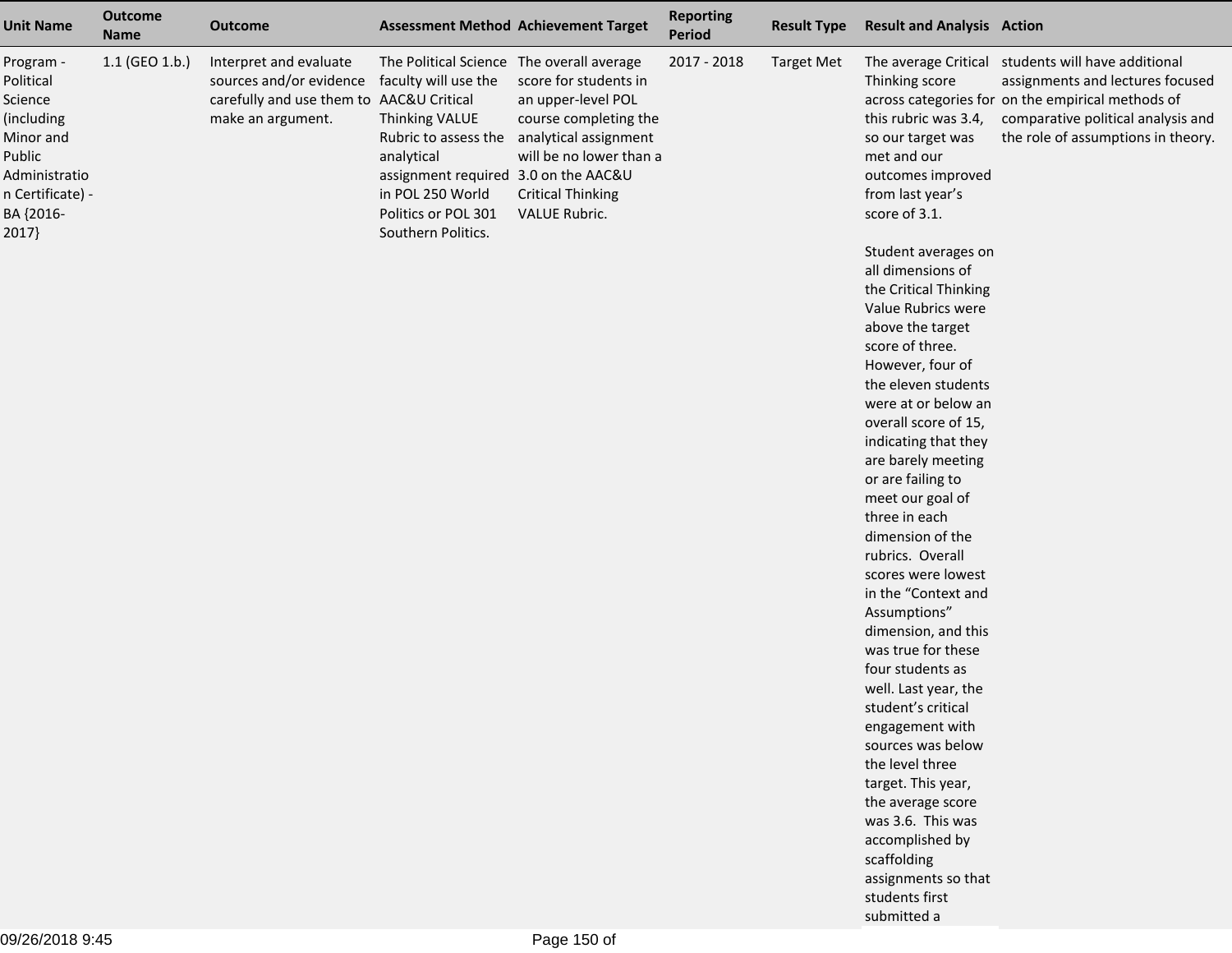| <b>Unit Name</b>                                                                                                                  | <b>Outcome</b><br><b>Name</b> | <b>Outcome</b>                                                                                                     |                                                                                                                                                                                                                                           | <b>Assessment Method Achievement Target</b>                                                                                                                                  | <b>Reporting</b><br>Period | <b>Result Type</b> | <b>Result and Analysis Action</b>                                                                                                                                                                                                                                                                                                                                                                                                                                                                                                                                                                                                                                                                                                                                                                                                                   |                                                                                                                                                                                                                                                                                                                                                                                                                                                                                                                                                                                                                                                                                                                                |
|-----------------------------------------------------------------------------------------------------------------------------------|-------------------------------|--------------------------------------------------------------------------------------------------------------------|-------------------------------------------------------------------------------------------------------------------------------------------------------------------------------------------------------------------------------------------|------------------------------------------------------------------------------------------------------------------------------------------------------------------------------|----------------------------|--------------------|-----------------------------------------------------------------------------------------------------------------------------------------------------------------------------------------------------------------------------------------------------------------------------------------------------------------------------------------------------------------------------------------------------------------------------------------------------------------------------------------------------------------------------------------------------------------------------------------------------------------------------------------------------------------------------------------------------------------------------------------------------------------------------------------------------------------------------------------------------|--------------------------------------------------------------------------------------------------------------------------------------------------------------------------------------------------------------------------------------------------------------------------------------------------------------------------------------------------------------------------------------------------------------------------------------------------------------------------------------------------------------------------------------------------------------------------------------------------------------------------------------------------------------------------------------------------------------------------------|
| Program -<br>Political<br>Science<br>(including<br>Minor and<br>Public<br>Administratio<br>n Certificate) -<br>BA {2016-<br>2017} | 1.1 (GEO 1.b.)                | Interpret and evaluate<br>sources and/or evidence<br>carefully and use them to AAC&U Critical<br>make an argument. | The Political Science The overall average<br>faculty will use the<br><b>Thinking VALUE</b><br>Rubric to assess the<br>analytical<br>assignment required 3.0 on the AAC&U<br>in POL 250 World<br>Politics or POL 301<br>Southern Politics. | score for students in<br>an upper-level POL<br>course completing the<br>analytical assignment<br>will be no lower than a<br><b>Critical Thinking</b><br><b>VALUE Rubric.</b> | 2017 - 2018                | <b>Target Met</b>  | literature review,<br>then received<br>feedback and<br>instructions for<br>improvement<br>Comparison essay.<br>See below for<br>assignment details.<br>Assignment Used<br>for Written<br><b>Critical Thinking</b><br>Comparison (POL<br>390 Southern<br>Politics)<br>This is a mid-length,<br>5-6 page essay<br>drawing<br>connections<br>between the aspect<br>of Southern politics<br>you researched for<br>the literature<br>review* and politics<br>outside the United<br>States. You are not<br>required to use new<br>sources on Southern<br>politics; they can be<br>pulled directly from<br>the lit. review;<br>however, feedback<br>on the literature<br>review should be<br>used to improve<br>your discussion of<br>the state of<br>knowledge about<br>the aspect Southern<br>politics you are<br>comparing. You<br>should have at least | Last year our goal was to have the<br>POL faculty teaching the class<br>include more detailed<br>requirements in the assignment<br>description for selecting multiple<br>before moving on to sources that speak to the same<br>complete the Global topic from different perspectives,<br>which the faculty person did and<br>scores were higher as a result.<br>We're going to continue this work.<br>Since, overall scores were lowest in<br>the "Context and Assumptions"<br>dimension, moving forward,<br>Communication and students will have additional<br>assignments and lectures focused<br>Assessment: Global on the empirical methods of<br>comparative political analysis and<br>the role of assumptions in theory. |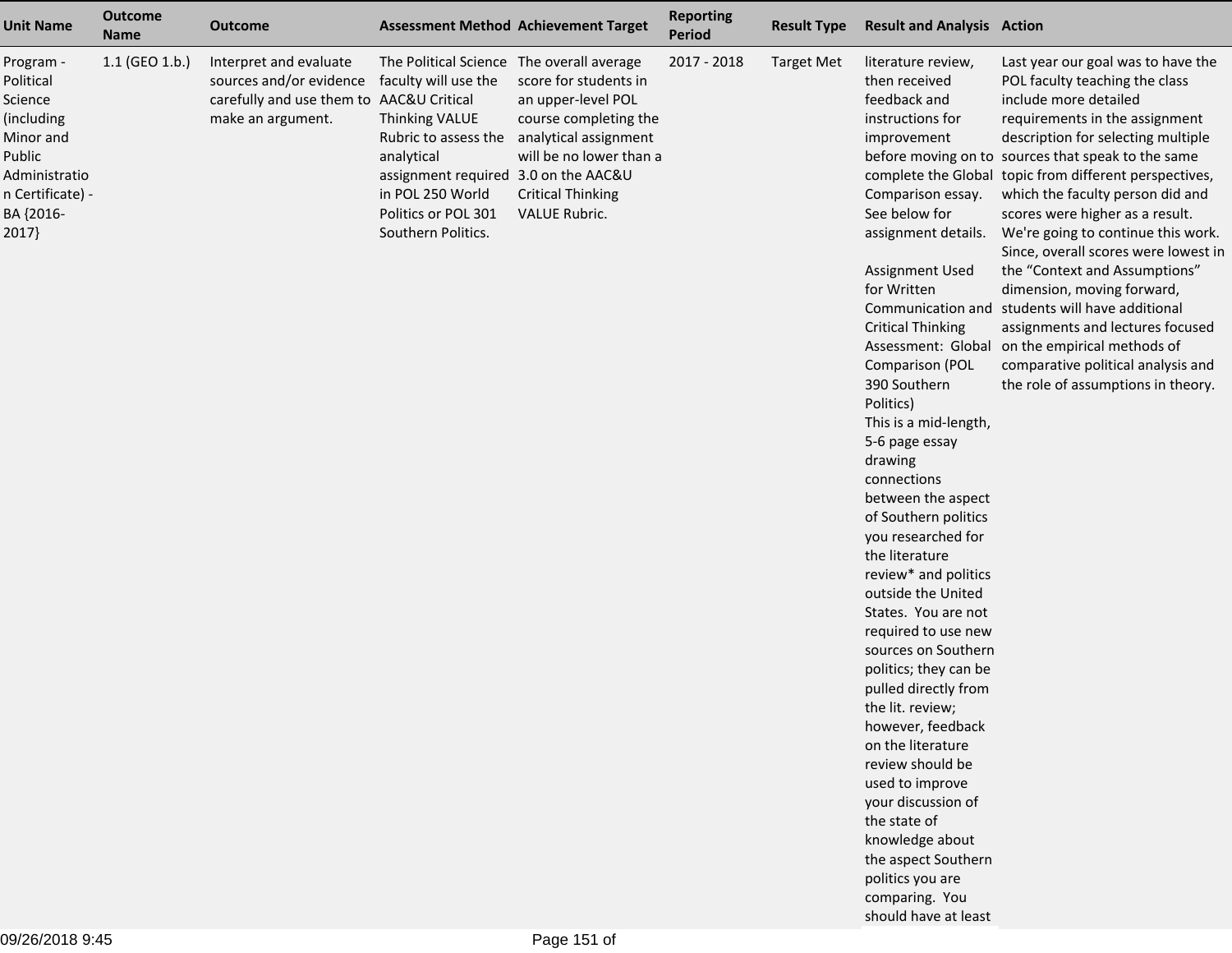| <b>Unit Name</b>                                                                                                                  | <b>Outcome</b><br><b>Name</b> | <b>Outcome</b>                                                                                                     |                                                                                                                                                                                                                                    | <b>Assessment Method Achievement Target</b>                                                                                                                                  | <b>Reporting</b><br><b>Period</b> | <b>Result Type</b> | <b>Result and Analysis Action</b>                                                                                                                                                                                                                                                                                                                                                                                                                                                                                                                                                                                                                                                                                                                                                               |                                                                                                                                                                                                                                                                                                                                                                                                                                                                                                                                                                                                                                                                                                                                                          |
|-----------------------------------------------------------------------------------------------------------------------------------|-------------------------------|--------------------------------------------------------------------------------------------------------------------|------------------------------------------------------------------------------------------------------------------------------------------------------------------------------------------------------------------------------------|------------------------------------------------------------------------------------------------------------------------------------------------------------------------------|-----------------------------------|--------------------|-------------------------------------------------------------------------------------------------------------------------------------------------------------------------------------------------------------------------------------------------------------------------------------------------------------------------------------------------------------------------------------------------------------------------------------------------------------------------------------------------------------------------------------------------------------------------------------------------------------------------------------------------------------------------------------------------------------------------------------------------------------------------------------------------|----------------------------------------------------------------------------------------------------------------------------------------------------------------------------------------------------------------------------------------------------------------------------------------------------------------------------------------------------------------------------------------------------------------------------------------------------------------------------------------------------------------------------------------------------------------------------------------------------------------------------------------------------------------------------------------------------------------------------------------------------------|
| Program -<br>Political<br>Science<br>(including<br>Minor and<br>Public<br>Administratio<br>n Certificate) -<br>BA {2016-<br>2017} | 1.1 (GEO 1.b.)                | Interpret and evaluate<br>sources and/or evidence<br>carefully and use them to AAC&U Critical<br>make an argument. | The Political Science The overall average<br>faculty will use the<br>Thinking VALUE<br>Rubric to assess the<br>analytical<br>assignment required 3.0 on the AAC&U<br>in POL 250 World<br>Politics or POL 301<br>Southern Politics. | score for students in<br>an upper-level POL<br>course completing the<br>analytical assignment<br>will be no lower than a<br><b>Critical Thinking</b><br><b>VALUE Rubric.</b> | 2017 - 2018                       | <b>Target Met</b>  | three being<br>academic sources)<br>on the<br>region/state/provin<br>ce with which you<br>are comparing the<br>make an argument<br>comparing some<br>political<br>in the area chosen,<br>of scholarly<br>literature on this<br>phenomenon in<br>each place, and<br>present a tentative<br>argument about<br>what we might learn<br>from<br>similarities-how<br>some political<br>phenomenon works<br>or the policies<br>needed to address<br>problems, for<br>example-and<br>acknowledge<br>differences between<br>the cases and<br>scholarly methods<br>that may complicate<br>comparison.<br>* Literature Review<br>This is a mid-length,<br>5-6 page essay and<br>an annotated<br>bibliography<br>providing a review<br>of the literature on<br>a particular aspect<br>of Southern politics. | five sources (at least Last year our goal was to have the<br>POL faculty teaching the class<br>include more detailed<br>requirements in the assignment<br>description for selecting multiple<br>sources that speak to the same<br>topic from different perspectives,<br>South. In the essay, which the faculty person did and<br>scores were higher as a result.<br>We're going to continue this work.<br>Since, overall scores were lowest in<br>phenomenon in the the "Context and Assumptions"<br>US South to politics dimension, moving forward,<br>students will have additional<br>summarize the state assignments and lectures focused<br>on the empirical methods of<br>comparative political analysis and<br>the role of assumptions in theory. |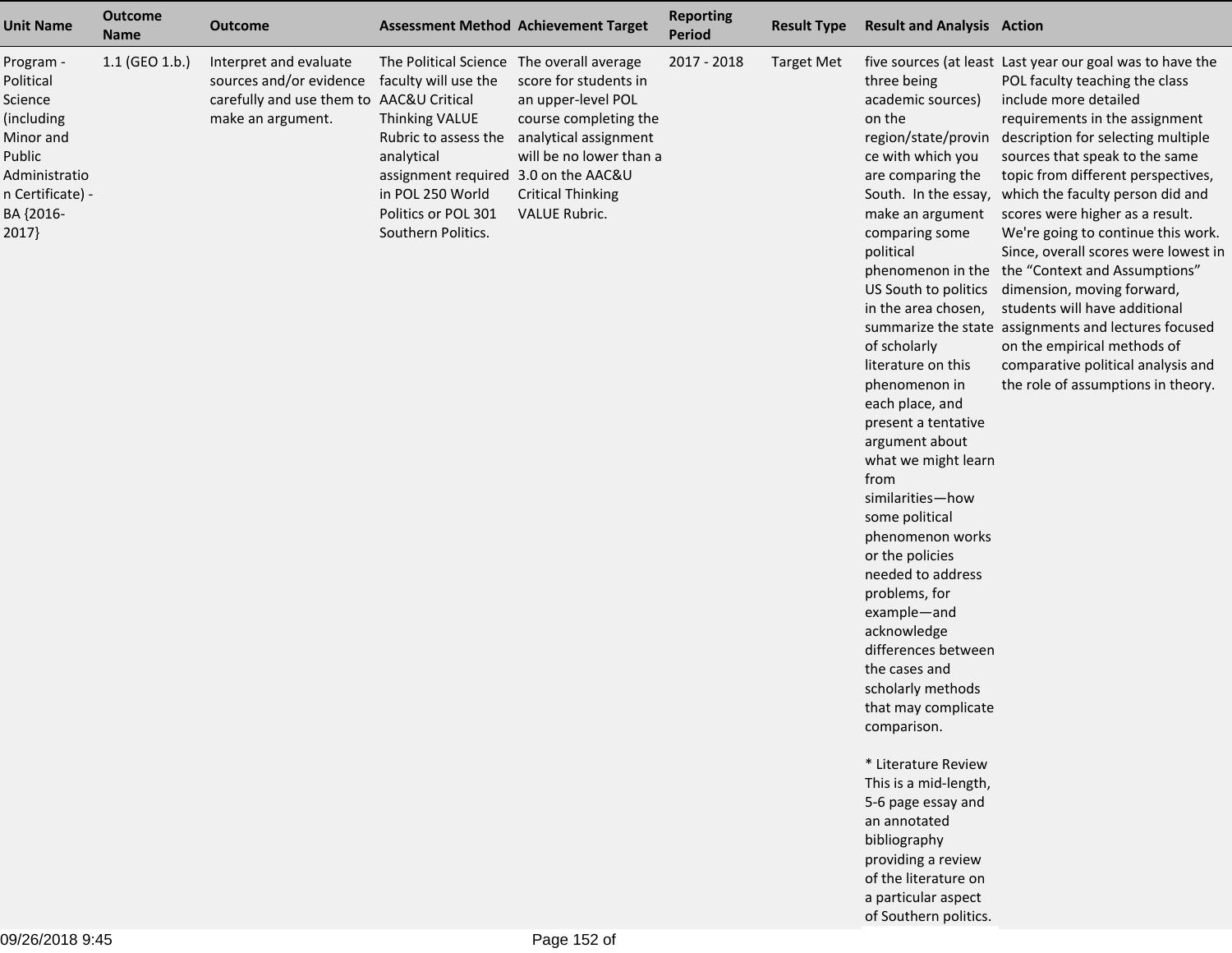| <b>Unit Name</b>                                                                                                                  | <b>Outcome</b><br><b>Name</b> | <b>Outcome</b>                                                                                                     |                                                                                                                                                                                                                                           | <b>Assessment Method Achievement Target</b>                                                                                                                                  | <b>Reporting</b><br><b>Period</b> | <b>Result Type</b> | <b>Result and Analysis Action</b>                                                                                                                                                                                                                                                                                                                                                                                                                                                                                                                                                                                                                                                                                                                                                                                                                                     |                                                                                                                                                                                                                                                                                                                                                                                                                                                                                                                                                                                                                                                                                                                 |
|-----------------------------------------------------------------------------------------------------------------------------------|-------------------------------|--------------------------------------------------------------------------------------------------------------------|-------------------------------------------------------------------------------------------------------------------------------------------------------------------------------------------------------------------------------------------|------------------------------------------------------------------------------------------------------------------------------------------------------------------------------|-----------------------------------|--------------------|-----------------------------------------------------------------------------------------------------------------------------------------------------------------------------------------------------------------------------------------------------------------------------------------------------------------------------------------------------------------------------------------------------------------------------------------------------------------------------------------------------------------------------------------------------------------------------------------------------------------------------------------------------------------------------------------------------------------------------------------------------------------------------------------------------------------------------------------------------------------------|-----------------------------------------------------------------------------------------------------------------------------------------------------------------------------------------------------------------------------------------------------------------------------------------------------------------------------------------------------------------------------------------------------------------------------------------------------------------------------------------------------------------------------------------------------------------------------------------------------------------------------------------------------------------------------------------------------------------|
| Program -<br>Political<br>Science<br>(including<br>Minor and<br>Public<br>Administratio<br>n Certificate) -<br>BA {2016-<br>2017} | 1.1 (GEO 1.b.)                | Interpret and evaluate<br>sources and/or evidence<br>carefully and use them to AAC&U Critical<br>make an argument. | The Political Science The overall average<br>faculty will use the<br><b>Thinking VALUE</b><br>Rubric to assess the<br>analytical<br>assignment required 3.0 on the AAC&U<br>in POL 250 World<br>Politics or POL 301<br>Southern Politics. | score for students in<br>an upper-level POL<br>course completing the<br>analytical assignment<br>will be no lower than a<br><b>Critical Thinking</b><br><b>VALUE Rubric.</b> | 2017 - 2018                       | <b>Target Met</b>  | your discussion<br>profiles as a<br>choose a wholly<br>I approve the topic<br>(don't fret; I just<br>want to make sure<br>it's do-able). You<br>will need to<br>complete an<br>annotated<br>bibliography of at<br>least 10 academic<br>sources (at least<br>be peer-reviewed<br>journal articles).<br>From there,<br>following feedback,<br>you will write an<br>essay that explains<br>the subject the<br>authors are seeking<br>to understand,<br>identify major<br>approaches and<br>their points of<br>agreement and<br>disagreement in the<br>literature, and make<br>an argument that<br>either a) policy or<br>institutions should<br>change to reflect<br>the knowledge<br>produced in the<br>literature or b)<br>scholars studying<br>this subject need to<br>address an<br>un(der)studied<br>aspect of the<br>phenomena,<br>consider new<br>evidence, adopt | Last year our goal was to have the<br>POL faculty teaching the class<br>jumping-off point or include more detailed<br>requirements in the assignment<br>new area, as long as description for selecting multiple<br>sources that speak to the same<br>topic from different perspectives,<br>which the faculty person did and<br>scores were higher as a result.<br>We're going to continue this work.<br>Since, overall scores were lowest in<br>the "Context and Assumptions"<br>dimension, moving forward,<br>students will have additional<br>assignments and lectures focused<br>seven of which must on the empirical methods of<br>comparative political analysis and<br>the role of assumptions in theory. |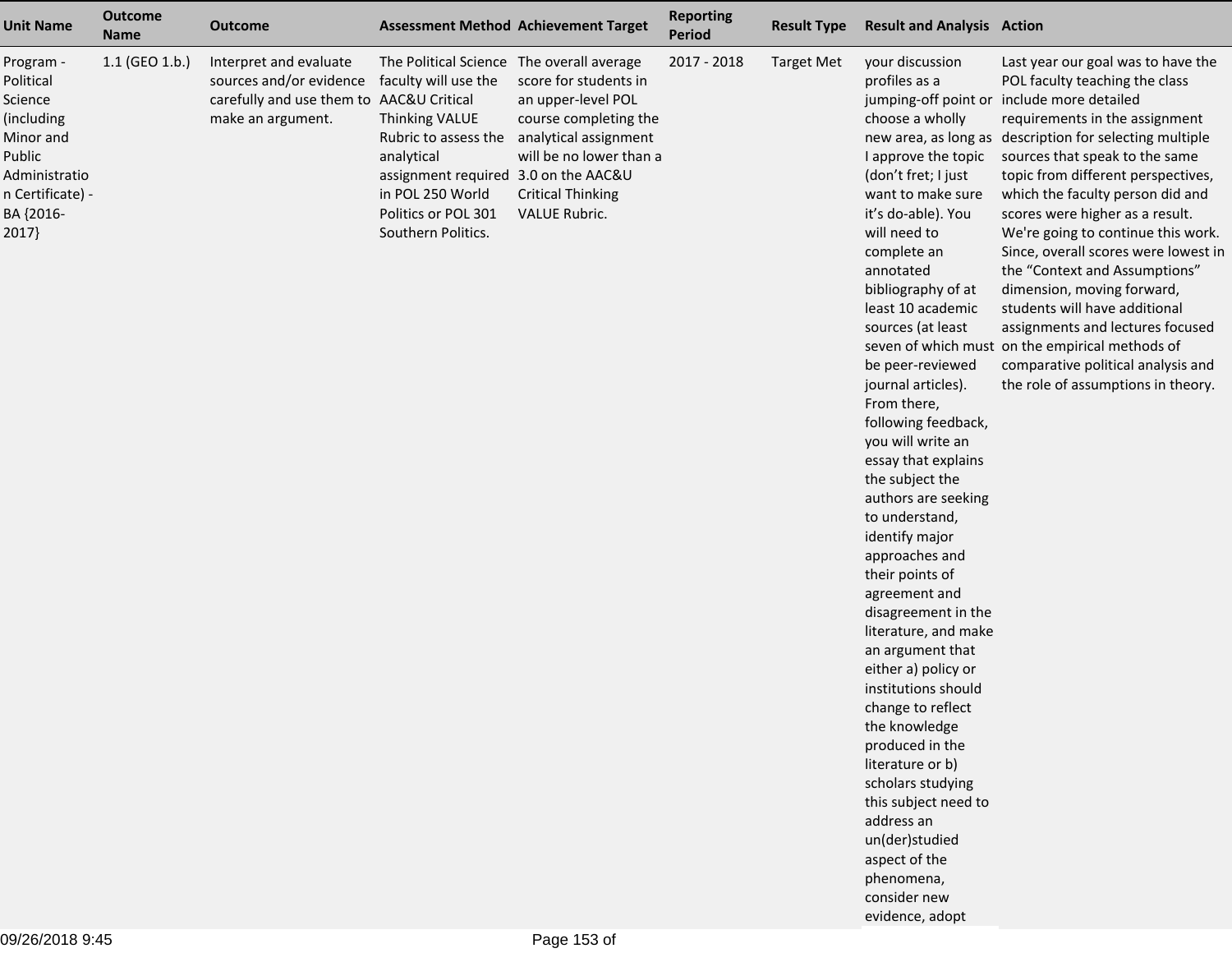| <b>Outcome</b><br><b>Name</b> | <b>Outcome</b>                                                                                                                                                                         |                                                                                                                                                                            | <b>Assessment Method Achievement Target</b>                                                                                                                                        | <b>Reporting</b><br>Period                                                                                                                          | <b>Result Type</b> | <b>Result and Analysis Action</b>                                                                                                                                                                                                                                                                                                                                                                                                                    |                                                                                                                                                                                                                                                                                                                                                                                                                                                                                                                                                                                                                                                                                             |
|-------------------------------|----------------------------------------------------------------------------------------------------------------------------------------------------------------------------------------|----------------------------------------------------------------------------------------------------------------------------------------------------------------------------|------------------------------------------------------------------------------------------------------------------------------------------------------------------------------------|-----------------------------------------------------------------------------------------------------------------------------------------------------|--------------------|------------------------------------------------------------------------------------------------------------------------------------------------------------------------------------------------------------------------------------------------------------------------------------------------------------------------------------------------------------------------------------------------------------------------------------------------------|---------------------------------------------------------------------------------------------------------------------------------------------------------------------------------------------------------------------------------------------------------------------------------------------------------------------------------------------------------------------------------------------------------------------------------------------------------------------------------------------------------------------------------------------------------------------------------------------------------------------------------------------------------------------------------------------|
| $1.1$ (GEO 1.b.)              | Interpret and evaluate<br>sources and/or evidence<br>make an argument.                                                                                                                 | <b>Thinking VALUE</b><br>Rubric to assess the<br>analytical<br>in POL 250 World<br>Politics or POL 301<br>Southern Politics.                                               | score for students in<br>an upper-level POL<br>course completing the<br>analytical assignment<br>will be no lower than a<br><b>Critical Thinking</b><br><b>VALUE Rubric.</b>       | 2017 - 2018                                                                                                                                         | <b>Target Met</b>  | field of study.                                                                                                                                                                                                                                                                                                                                                                                                                                      | to improve the state Last year our goal was to have the<br>of knowledge in this POL faculty teaching the class<br>include more detailed<br>requirements in the assignment<br>description for selecting multiple<br>sources that speak to the same<br>topic from different perspectives,<br>which the faculty person did and<br>scores were higher as a result.<br>We're going to continue this work.<br>Since, overall scores were lowest in<br>the "Context and Assumptions"<br>dimension, moving forward,<br>students will have additional<br>assignments and lectures focused<br>on the empirical methods of<br>comparative political analysis and<br>the role of assumptions in theory. |
| 2.1 (GEO 1.c.)                | Students will<br>demonstrate effective<br>context and purpose for<br>writing, content<br>development, genre and<br>disciplinary conventions,<br>source and evidence use,<br>mechanics. | faculty will use the<br>AAC&U Written<br>Communication<br><b>VALUE Rubric to</b><br>assess the analytical<br>in POL 250 World<br>Politics or POL 301<br>Southern Politics. | score for students in<br>an upper-level POL<br>class completing the<br>analytical writing<br>assignment will be no<br>lower than a 3.0 on<br>Communication<br><b>VALUE Rubric.</b> | 2017 - 2018                                                                                                                                         | <b>Target Met</b>  | Evidence for both<br>the Critical Thinking<br>and Written<br>Communication<br>Rubrics is drawn<br>"Global<br>Comparison" essay<br>submissions in POL<br>390 Southern<br>Politics in Spring<br>assignment details).<br>Communication<br>Rubric score across<br>categories for this<br>rubric was 3.5, so<br>our target was met<br>and our outcomes<br>improved from last<br>year's score of 3.3.<br>all dimensions of<br>the Written<br>Communication | Moving forward, students will<br>undergo a peer review process<br>augmented to enhance "devil's<br>advocate" roles. The instructor will<br>push students to question<br>from eleven student assumptions (helping with Goal 1)<br>and arguments, and students will<br>be required to explain what they<br>find least compelling about the<br>arguments made and evidence<br>presented by their peers. Then<br>2018 (see below for students will be required to write a<br>peer review response in which they<br>The average Written explain how they will address these<br>concerns in their final draft.                                                                                    |
|                               |                                                                                                                                                                                        |                                                                                                                                                                            | faculty will use the<br>carefully and use them to AAC&U Critical<br>writing assignment<br>and control of syntax and required of students                                           | The Political Science The overall average<br>assignment required 3.0 on the AAC&U<br>The Political Science The overall average<br>the AAC&U Written |                    |                                                                                                                                                                                                                                                                                                                                                                                                                                                      | Student averages on                                                                                                                                                                                                                                                                                                                                                                                                                                                                                                                                                                                                                                                                         |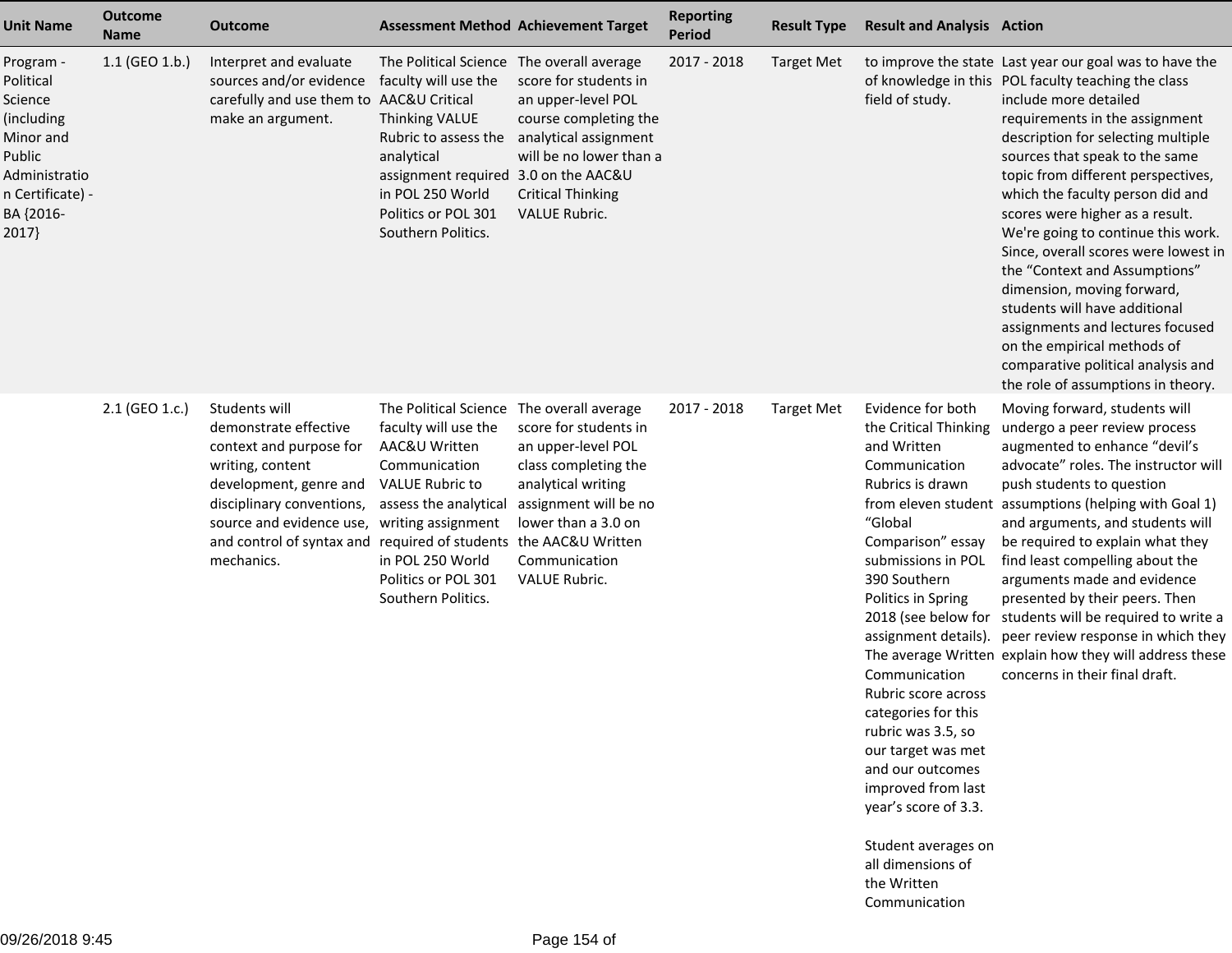| <b>Unit Name</b> | <b>Outcome</b><br><b>Name</b> | <b>Outcome</b>                                                                                                                                                                                                                                                                |                                                                                                                                                                                                                         | <b>Assessment Method Achievement Target</b>                                                                                                                                 | <b>Reporting</b><br><b>Period</b> | <b>Result Type</b> | <b>Result and Analysis Action</b>                                                                                                                                                                                                                                                                                                                                                                                                                                                                                                                                                                                                                                                                                                                                                                                                                                                                                           |                                                                                                                                                                                                                                                                                                                                                                                                                                                                                                                                                                |
|------------------|-------------------------------|-------------------------------------------------------------------------------------------------------------------------------------------------------------------------------------------------------------------------------------------------------------------------------|-------------------------------------------------------------------------------------------------------------------------------------------------------------------------------------------------------------------------|-----------------------------------------------------------------------------------------------------------------------------------------------------------------------------|-----------------------------------|--------------------|-----------------------------------------------------------------------------------------------------------------------------------------------------------------------------------------------------------------------------------------------------------------------------------------------------------------------------------------------------------------------------------------------------------------------------------------------------------------------------------------------------------------------------------------------------------------------------------------------------------------------------------------------------------------------------------------------------------------------------------------------------------------------------------------------------------------------------------------------------------------------------------------------------------------------------|----------------------------------------------------------------------------------------------------------------------------------------------------------------------------------------------------------------------------------------------------------------------------------------------------------------------------------------------------------------------------------------------------------------------------------------------------------------------------------------------------------------------------------------------------------------|
|                  | 2.1 (GEO 1.c.)                | Students will<br>demonstrate effective<br>context and purpose for<br>writing, content<br>development, genre and<br>disciplinary conventions,<br>source and evidence use, writing assignment<br>and control of syntax and required of students the AAC&U Written<br>mechanics. | The Political Science The overall average<br>faculty will use the<br>AAC&U Written<br>Communication<br><b>VALUE Rubric to</b><br>assess the analytical<br>in POL 250 World<br>Politics or POL 301<br>Southern Politics. | score for students in<br>an upper-level POL<br>class completing the<br>analytical writing<br>assignment will be no<br>lower than a 3.0 on<br>Communication<br>VALUE Rubric. | 2017 - 2018                       | <b>Target Met</b>  | Value Rubrics were<br>above the target<br>score of three, and<br>only two students<br>scored below an<br>overall score of 15.<br>However, the<br>average score was<br>barely above 3 (at<br>3.09) for content<br>development.<br>Assignment Used<br>for Written<br><b>Critical Thinking</b><br>Assessment: Global<br>Comparison (POL<br>390 Southern<br>Politics)<br>This is a mid-length,<br>5-6 page essay<br>drawing<br>connections<br>between the aspect<br>of Southern politics<br>you researched for<br>the literature<br>review* and politics<br>outside the United<br>States. You are not<br>required to use new<br>sources on Southern<br>politics; they can be<br>pulled directly from<br>the lit. review;<br>however, feedback<br>on the literature<br>review should be<br>used to improve<br>your discussion of<br>the state of<br>knowledge about<br>the aspect Southern<br>politics you are<br>comparing. You | Moving forward, students will<br>undergo a peer review process<br>augmented to enhance "devil's<br>advocate" roles. The instructor will<br>push students to question<br>assumptions (helping with Goal 1)<br>and arguments, and students will<br>be required to explain what they<br>find least compelling about the<br>arguments made and evidence<br>presented by their peers. Then<br>students will be required to write a<br>peer review response in which they<br>explain how they will address these<br>Communication and concerns in their final draft. |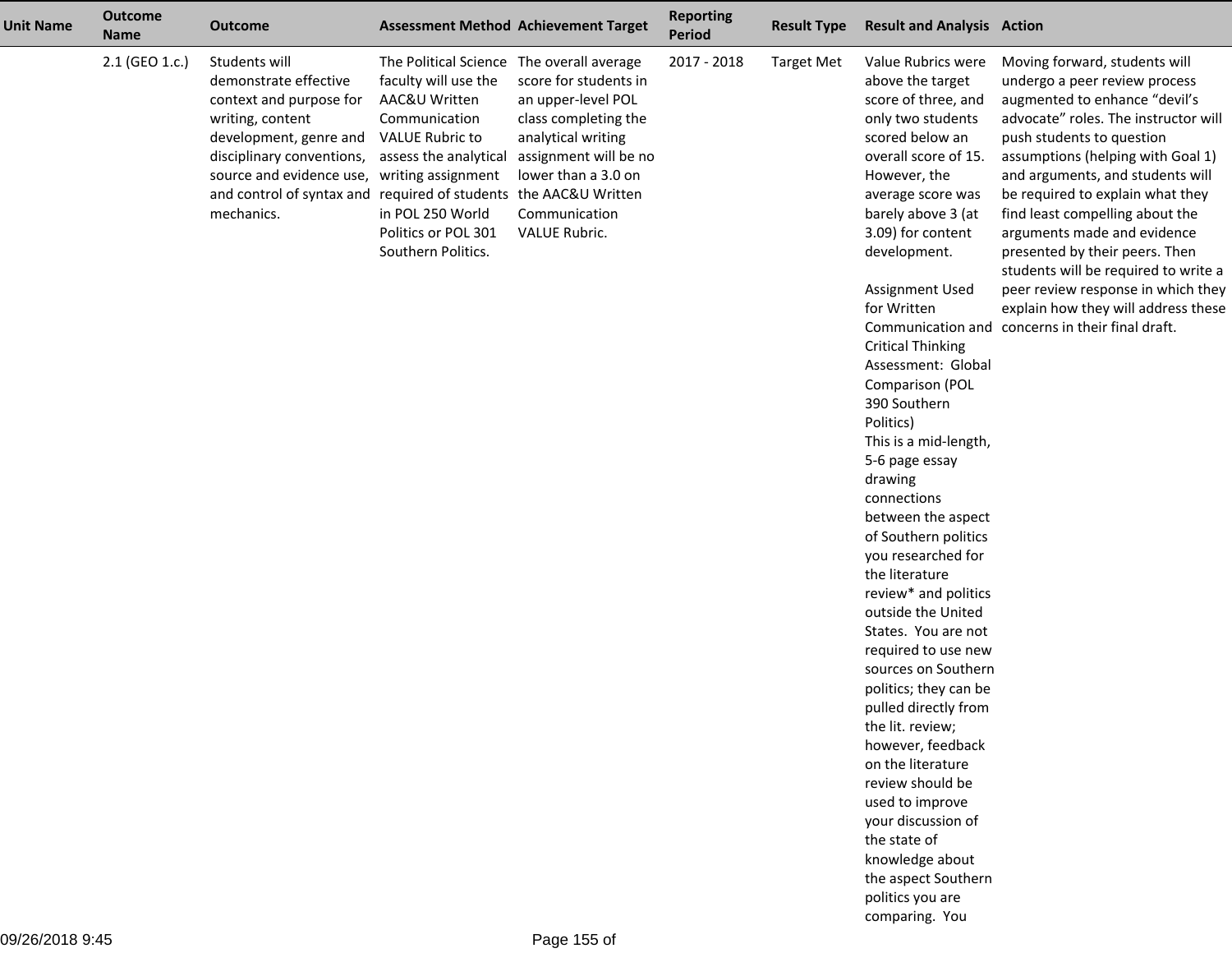| <b>Unit Name</b> | <b>Outcome</b><br><b>Name</b> | <b>Outcome</b>                                                                                                                                                                                                                                             | <b>Assessment Method Achievement Target</b>                                                                                                                                                                                                   |                                                                                                                                                                                    | <b>Reporting</b><br><b>Period</b> | <b>Result Type</b> | <b>Result and Analysis Action</b>                                                                                                                                                                                                                                                                                                                                                                                                                                                                                                                                                                                                                                        |                                                                                                                                                                                                                                                                                                                                                                                                                                                                                                                                                                                          |
|------------------|-------------------------------|------------------------------------------------------------------------------------------------------------------------------------------------------------------------------------------------------------------------------------------------------------|-----------------------------------------------------------------------------------------------------------------------------------------------------------------------------------------------------------------------------------------------|------------------------------------------------------------------------------------------------------------------------------------------------------------------------------------|-----------------------------------|--------------------|--------------------------------------------------------------------------------------------------------------------------------------------------------------------------------------------------------------------------------------------------------------------------------------------------------------------------------------------------------------------------------------------------------------------------------------------------------------------------------------------------------------------------------------------------------------------------------------------------------------------------------------------------------------------------|------------------------------------------------------------------------------------------------------------------------------------------------------------------------------------------------------------------------------------------------------------------------------------------------------------------------------------------------------------------------------------------------------------------------------------------------------------------------------------------------------------------------------------------------------------------------------------------|
|                  | 2.1 (GEO 1.c.)                | Students will<br>demonstrate effective<br>context and purpose for<br>writing, content<br>development, genre and<br>disciplinary conventions,<br>source and evidence use,<br>and control of syntax and required of students the AAC&U Written<br>mechanics. | The Political Science The overall average<br>faculty will use the<br>AAC&U Written<br>Communication<br><b>VALUE Rubric to</b><br>assess the analytical<br>writing assignment<br>in POL 250 World<br>Politics or POL 301<br>Southern Politics. | score for students in<br>an upper-level POL<br>class completing the<br>analytical writing<br>assignment will be no<br>lower than a 3.0 on<br>Communication<br><b>VALUE Rubric.</b> | 2017 - 2018                       | <b>Target Met</b>  | three being<br>academic sources)<br>on the<br>region/state/provin<br>ce with which you<br>are comparing the<br>South. In the essay,<br>make an argument<br>comparing some<br>political<br>phenomenon in the<br>US South to politics<br>in the area chosen,<br>summarize the state<br>of scholarly<br>literature on this<br>phenomenon in<br>each place, and<br>present a tentative<br>argument about<br>what we might learn<br>from<br>similarities-how<br>some political<br>phenomenon works<br>or the policies<br>needed to address<br>problems, for<br>example-and<br>acknowledge<br>differences between<br>the cases and<br>scholarly methods<br>that may complicate | should have at least Moving forward, students will<br>five sources (at least undergo a peer review process<br>augmented to enhance "devil's<br>advocate" roles. The instructor will<br>push students to question<br>assumptions (helping with Goal 1)<br>and arguments, and students will<br>be required to explain what they<br>find least compelling about the<br>arguments made and evidence<br>presented by their peers. Then<br>students will be required to write a<br>peer review response in which they<br>explain how they will address these<br>concerns in their final draft. |
|                  | 2.2 (GEO 1.c.)                | Students will<br>demonstrate effective<br>organization, language,<br>delivery, supporting<br>material, and central<br>message for oral<br>communication.                                                                                                   | The Political Science The overall average<br>faculty will use the<br>AAC&U Oral<br>Communication<br><b>VALUE Rubric to</b><br>assess the oral<br>presentation<br>required of students Communication<br>in POL 250 World                       | score for students in<br>an upper-level POL<br>class completing the<br>oral presentation will<br>be no lower than a 3.0<br>on the AAC&U Oral<br>VALUE Rubric.                      | 2017 - 2018                       | <b>Target Met</b>  | Evidence for the<br>Rubrics is drawn<br>"Roundtable<br>Discussion"<br>evaluations in POL<br>390 Southern                                                                                                                                                                                                                                                                                                                                                                                                                                                                                                                                                                 | Moving forward, students will have<br>Oral Communication additional language in their<br>"Roundtable Discussion"<br>from eleven student assignment that explains they must<br>be able to cite and discuss the<br>methods/evidence used in studies<br>they reference in their<br>presentations. This element of<br>preparation will be emphasized                                                                                                                                                                                                                                         |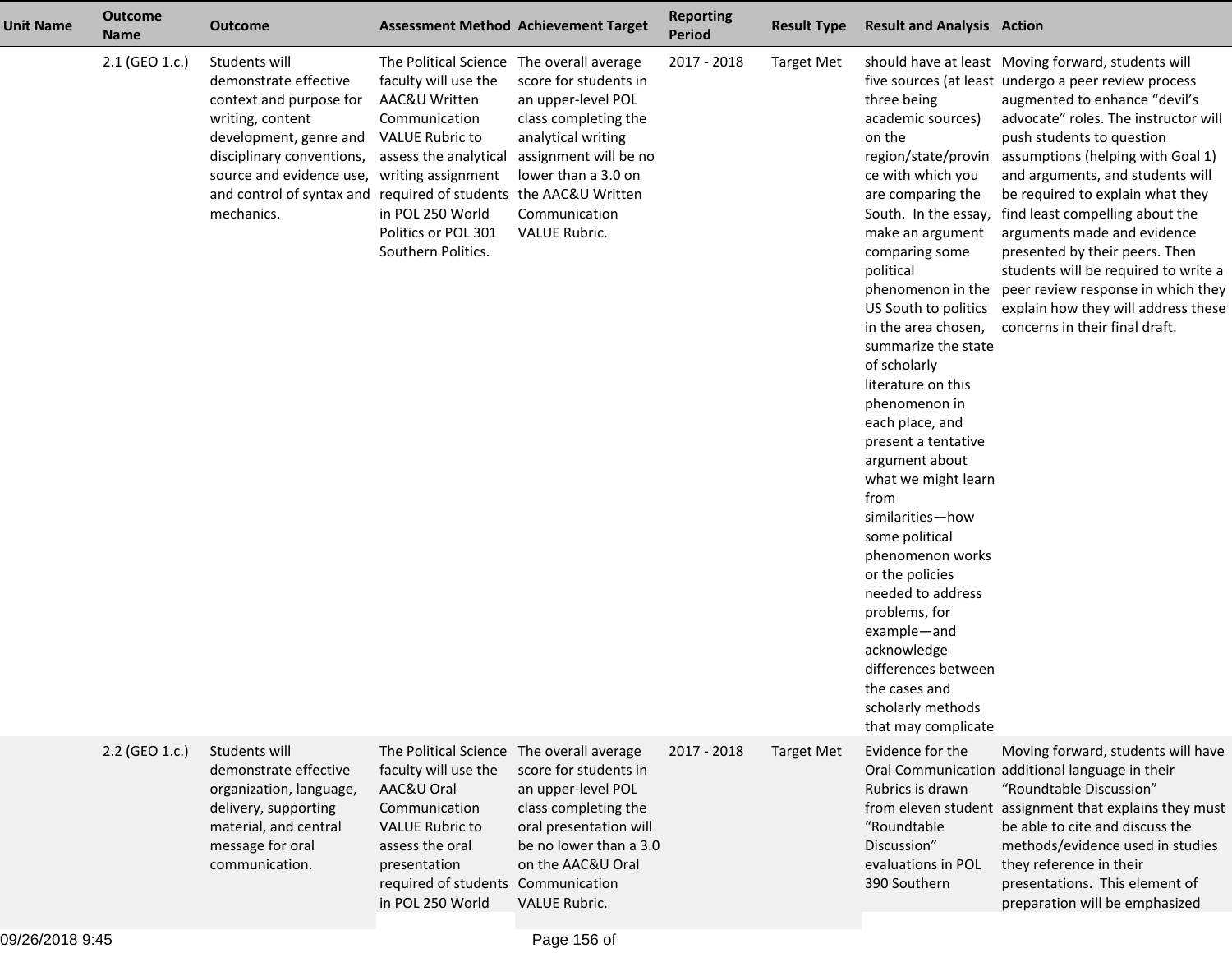| <b>Unit Name</b> | <b>Outcome</b><br><b>Name</b> | <b>Outcome</b>                                                                                                                                           |                                                                                      | <b>Assessment Method Achievement Target</b>                                                                                                                                                                  | <b>Reporting</b><br>Period | <b>Result Type</b> | <b>Result and Analysis Action</b>                                                                                                                                                                                                                                                                                                                                                                                                                                                                                                                                                                                                                                                                                                                                                                                                                                                                                                                          |                                     |
|------------------|-------------------------------|----------------------------------------------------------------------------------------------------------------------------------------------------------|--------------------------------------------------------------------------------------|--------------------------------------------------------------------------------------------------------------------------------------------------------------------------------------------------------------|----------------------------|--------------------|------------------------------------------------------------------------------------------------------------------------------------------------------------------------------------------------------------------------------------------------------------------------------------------------------------------------------------------------------------------------------------------------------------------------------------------------------------------------------------------------------------------------------------------------------------------------------------------------------------------------------------------------------------------------------------------------------------------------------------------------------------------------------------------------------------------------------------------------------------------------------------------------------------------------------------------------------------|-------------------------------------|
|                  | 2.2 (GEO 1.c.)                | Students will<br>demonstrate effective<br>organization, language,<br>delivery, supporting<br>material, and central<br>message for oral<br>communication. | Politics, POL 301<br>Southern Politics, or<br>POL 202 Affecting<br>Political Change. | The overall average<br>score for students in<br>an upper-level POL<br>class completing the<br>oral presentation will<br>be no lower than a 3.0<br>on the AAC&U Oral<br>Communication<br><b>VALUE Rubric.</b> | 2017 - 2018                | <b>Target Met</b>  | Politics in Spring<br>2018 (see below for instructor.<br>assignment details).<br>The average Oral<br>Communication<br>score across<br>categories for this<br>rubric was 3.6, so<br>our target of three<br>was met. Last year,<br>we did not assess<br>the oral<br>communication<br>skills developed by<br>our students.<br>Student averages on<br>all dimensions of<br>the Critical Thinking<br>Value Rubrics were<br>above the target<br>score of three. In<br>addition, only one<br>of the eleven<br>students was at or<br>below an overall<br>score of 15,<br>indicating that they<br>are barely meeting<br>or are failing to<br>meet our goal of<br>three in each<br>dimension of the<br>rubrics. This lone<br>students' scores<br>were an outlier, and<br>do not suggest areas<br>for systematic<br>improvement.<br>Overall scores were<br>lowest in the<br>"Supporting<br>Material"<br>dimension, and this<br>is where we will<br>focus our efforts. | during in-class rehearsals with the |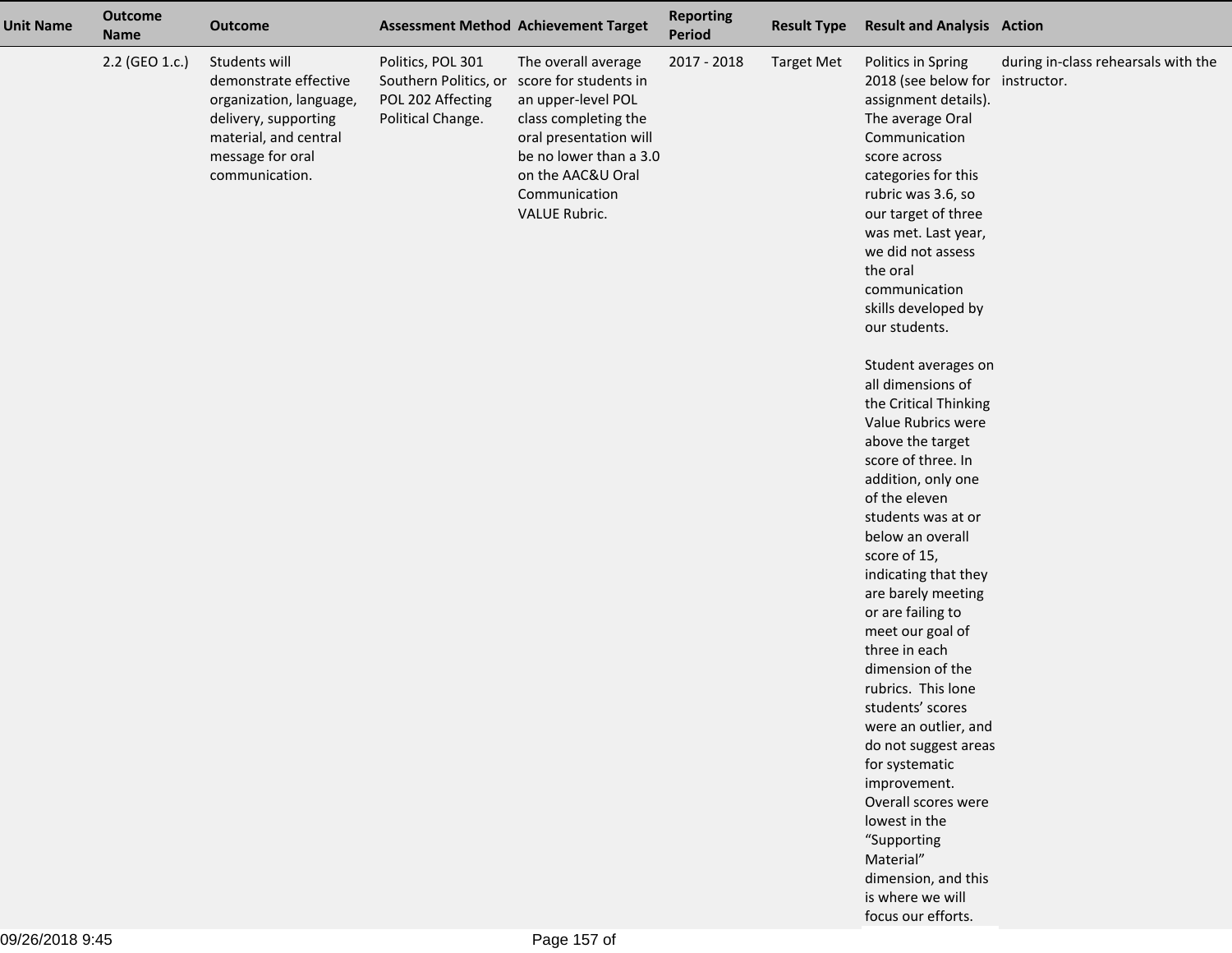| <b>Unit Name</b> | <b>Outcome</b><br><b>Name</b> | <b>Outcome</b>                                                                                                                                           |                                                                                                                                                                                                                                                                                                                 | <b>Assessment Method Achievement Target</b>                                                                                                                   | <b>Reporting</b><br><b>Period</b> | <b>Result Type</b> | <b>Result and Analysis Action</b>                                                                                                                                                                                                                                                                                                                                                                                                                                                                                                                                                                                                                                                                                                                                                                                                                   |                                                                                                                                                                                                                                                                                                                                                                                     |
|------------------|-------------------------------|----------------------------------------------------------------------------------------------------------------------------------------------------------|-----------------------------------------------------------------------------------------------------------------------------------------------------------------------------------------------------------------------------------------------------------------------------------------------------------------|---------------------------------------------------------------------------------------------------------------------------------------------------------------|-----------------------------------|--------------------|-----------------------------------------------------------------------------------------------------------------------------------------------------------------------------------------------------------------------------------------------------------------------------------------------------------------------------------------------------------------------------------------------------------------------------------------------------------------------------------------------------------------------------------------------------------------------------------------------------------------------------------------------------------------------------------------------------------------------------------------------------------------------------------------------------------------------------------------------------|-------------------------------------------------------------------------------------------------------------------------------------------------------------------------------------------------------------------------------------------------------------------------------------------------------------------------------------------------------------------------------------|
|                  | 2.2 (GEO 1.c.)                | Students will<br>demonstrate effective<br>organization, language,<br>delivery, supporting<br>material, and central<br>message for oral<br>communication. | The Political Science The overall average<br>faculty will use the<br>AAC&U Oral<br>Communication<br><b>VALUE Rubric to</b><br>assess the oral<br>presentation<br>required of students Communication<br>in POL 250 World<br>Politics, POL 301<br>Southern Politics, or<br>POL 202 Affecting<br>Political Change. | score for students in<br>an upper-level POL<br>class completing the<br>oral presentation will<br>be no lower than a 3.0<br>on the AAC&U Oral<br>VALUE Rubric. | $2017 - 2018$                     | <b>Target Met</b>  | Assignment Used<br>for Oral<br>Communication<br>Assessment:<br>Roundtable<br>Discussion<br>In lieu of a final<br>in assigned groups<br>to conduct<br>academic<br>conference-style,<br>roundtable<br>discussions on a<br>particular aspect of<br>politics in the US<br>South. The number<br>and size of<br>roundtables will<br>depend upon the<br>number of students<br>enrolled and the<br>"fit" of literature<br>reviews and global<br>comparisons<br>produced by the<br>class. Each member<br>of a group will read<br>two of their team<br>members' literature<br>reviews and global<br>comparisons,<br>submitting a one<br>page summary and<br>list of three<br>questions for each<br>team member's<br>work. Working from<br>these summaries<br>and initial<br>questions, groups<br>will collaborate to<br>compile a list of<br>themed questions | Moving forward, students will have<br>additional language in their<br>"Roundtable Discussion"<br>assignment that explains they must<br>be able to cite and discuss the<br>methods/evidence used in studies<br>they reference in their<br>presentations. This element of<br>exam, you will work preparation will be emphasized<br>during in-class rehearsals with the<br>instructor. |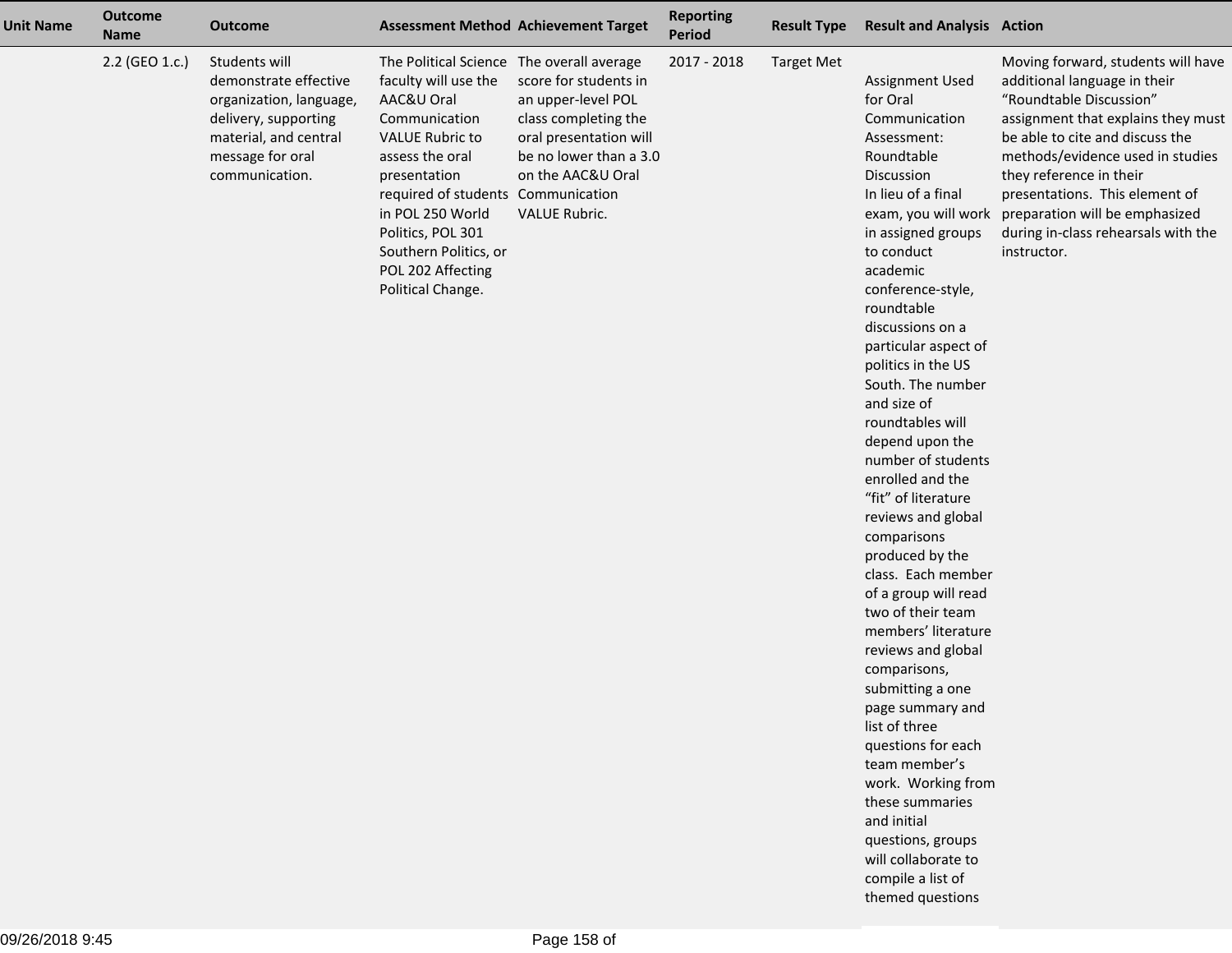| <b>Unit Name</b> | <b>Outcome</b><br><b>Name</b> | <b>Outcome</b>                                                                                                                                              |                                                                                                                                                                                                                                                                                                                 | <b>Assessment Method Achievement Target</b>                                                                                                                                                                                                                                                  | <b>Reporting</b><br><b>Period</b> | <b>Result Type</b> | <b>Result and Analysis Action</b>                                                                                                                                                                                                                                                                                                                                                                                                                                                             |                                                                                                                                                                                                                                                                                                                                                                                    |
|------------------|-------------------------------|-------------------------------------------------------------------------------------------------------------------------------------------------------------|-----------------------------------------------------------------------------------------------------------------------------------------------------------------------------------------------------------------------------------------------------------------------------------------------------------------|----------------------------------------------------------------------------------------------------------------------------------------------------------------------------------------------------------------------------------------------------------------------------------------------|-----------------------------------|--------------------|-----------------------------------------------------------------------------------------------------------------------------------------------------------------------------------------------------------------------------------------------------------------------------------------------------------------------------------------------------------------------------------------------------------------------------------------------------------------------------------------------|------------------------------------------------------------------------------------------------------------------------------------------------------------------------------------------------------------------------------------------------------------------------------------------------------------------------------------------------------------------------------------|
|                  | 2.2 (GEO 1.c.)                | Students will<br>demonstrate effective<br>organization, language,<br>delivery, supporting<br>material, and central<br>message for oral<br>communication.    | The Political Science The overall average<br>faculty will use the<br>AAC&U Oral<br>Communication<br><b>VALUE Rubric to</b><br>assess the oral<br>presentation<br>required of students Communication<br>in POL 250 World<br>Politics, POL 301<br>Southern Politics, or<br>POL 202 Affecting<br>Political Change. | score for students in<br>an upper-level POL<br>class completing the<br>oral presentation will<br>be no lower than a 3.0<br>on the AAC&U Oral<br><b>VALUE Rubric.</b>                                                                                                                         | 2017 - 2018                       | <b>Target Met</b>  | for the<br>"presenters," with<br>at least three<br>questions specific to<br>each of the<br>presenters and<br>three general<br>questions for the<br>panel. On the day of<br>the roundtable,<br>which will be open<br>to campus<br>members, one<br>person from each<br>group will act as<br>their group's<br>discussant, asking<br>the prepared<br>questions and<br>following-up on<br>responses from<br>their teammates.                                                                       | Moving forward, students will have<br>additional language in their<br>"Roundtable Discussion"<br>assignment that explains they must<br>be able to cite and discuss the<br>methods/evidence used in studies<br>they reference in their<br>presentations. This element of<br>preparation will be emphasized<br>during in-class rehearsals with the<br>instructor.                    |
|                  | 3.1 (PO 2.e.)                 | Students will<br>demonstrate<br>understanding of how<br>the curriculum in the<br>major and in-class<br>learning relate to<br>problems of the real<br>world. | The department<br>chair or Political<br>Science faculty will<br>analyze the POL 490<br>students' results<br>from the Internship<br>Survey that asks the increase of at least<br>degree to which<br>their coursework<br>relates to and<br>prepares them to<br>handle real-world<br>problems (fall).              | The overall average<br>for POL 490 students<br>completing the<br>Internship Survey will<br>be that students<br>report seeing an<br>"3.0" on a 1-5 Likert<br>scale, regarding the<br>degree to which their<br>coursework relates to<br>and prepares them to<br>handle real-world<br>problems. | 2017 - 2018                       | <b>Target Met</b>  | Evidence for the<br>assessment of<br>outcome 3.1 is<br>based on a survey<br>given to students<br>who completed POL<br>490 Internship. In<br>spring 2018, the<br>assistant professor<br>of political science<br>sent both students<br>who had completed<br>POL 490 the survey<br>via email. One<br>student responded<br>and, when asked<br>the degree to which<br>the coursework<br>prepared them to<br>handle real-world<br>problems, reported<br>it "absolutely" did.<br>This response was a | Next year, we expect to have more<br>students completing POL 490 (two<br>are currently completing<br>internships over the summer), and<br>we will make completion of the<br>survey a requirement of the course.<br>A link to the survey will be provided<br>within the course Canvas shell, and<br>students will be reminded to take<br>the survey the week before final<br>exams. |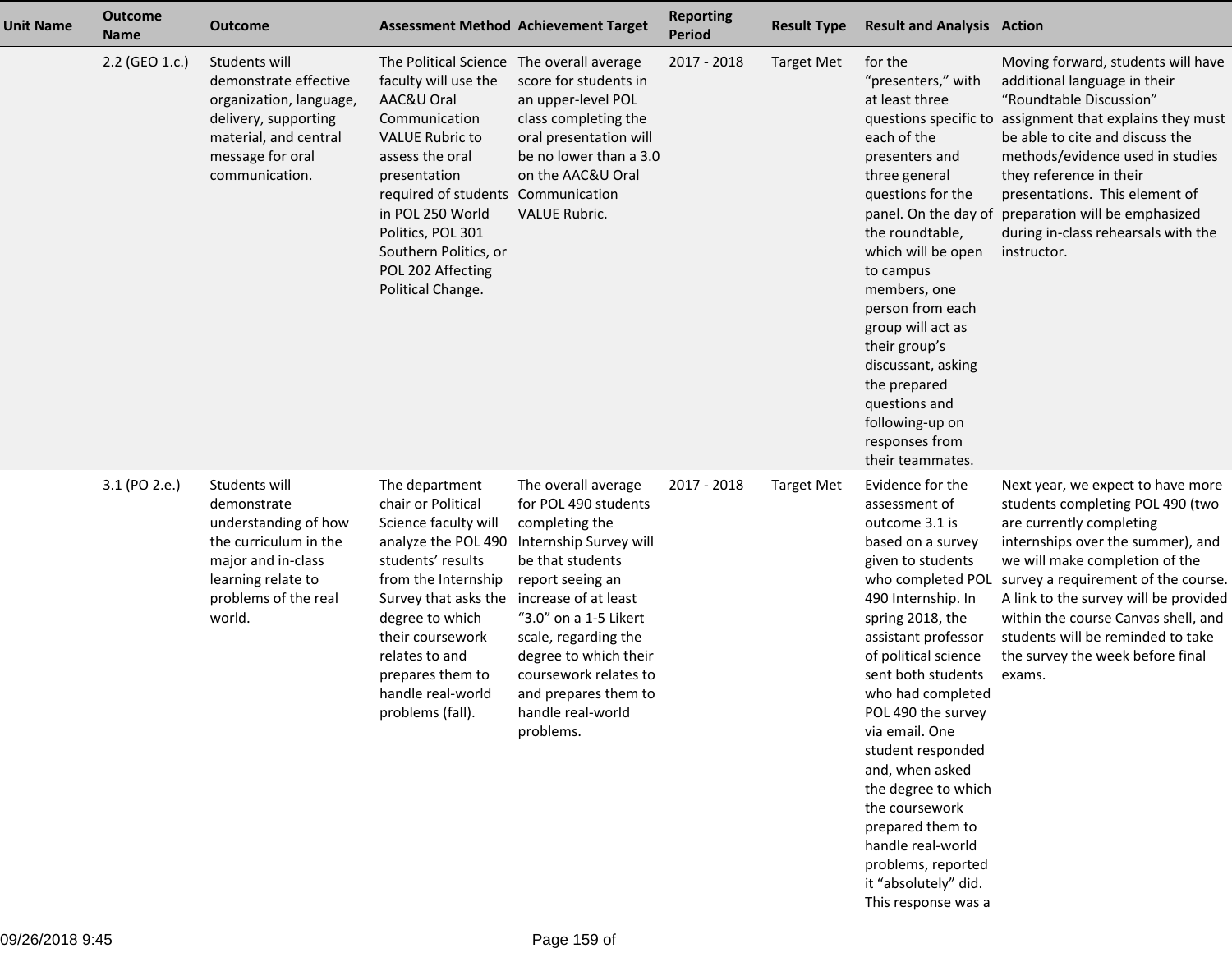| <b>Unit Name</b>                                     | <b>Outcome</b><br><b>Name</b>                   | <b>Outcome</b>                                                                                                                                                                                                                                                                                | <b>Assessment Method Achievement Target</b>                                                                                                                                                                                                                                                        |                                                                                                                                                                                                                                                                                              | <b>Reporting</b><br>Period | <b>Result Type</b>       | <b>Result and Analysis Action</b>                                                                                                                                                                                                                                                                                                                                                                        |                                                                                                                                                                                                                                                                                                                                                                                    |
|------------------------------------------------------|-------------------------------------------------|-----------------------------------------------------------------------------------------------------------------------------------------------------------------------------------------------------------------------------------------------------------------------------------------------|----------------------------------------------------------------------------------------------------------------------------------------------------------------------------------------------------------------------------------------------------------------------------------------------------|----------------------------------------------------------------------------------------------------------------------------------------------------------------------------------------------------------------------------------------------------------------------------------------------|----------------------------|--------------------------|----------------------------------------------------------------------------------------------------------------------------------------------------------------------------------------------------------------------------------------------------------------------------------------------------------------------------------------------------------------------------------------------------------|------------------------------------------------------------------------------------------------------------------------------------------------------------------------------------------------------------------------------------------------------------------------------------------------------------------------------------------------------------------------------------|
|                                                      | 3.1 (PO 2.e.)                                   | Students will<br>demonstrate<br>understanding of how<br>the curriculum in the<br>major and in-class<br>learning relate to<br>problems of the real<br>world.                                                                                                                                   | The department<br>chair or Political<br>Science faculty will<br>analyze the POL 490<br>students' results<br>from the Internship<br>Survey that asks the increase of at least<br>degree to which<br>their coursework<br>relates to and<br>prepares them to<br>handle real-world<br>problems (fall). | The overall average<br>for POL 490 students<br>completing the<br>Internship Survey will<br>be that students<br>report seeing an<br>"3.0" on a 1-5 Likert<br>scale, regarding the<br>degree to which their<br>coursework relates to<br>and prepares them to<br>handle real-world<br>problems. | 2017 - 2018                | <b>Target Met</b>        | 5 on the 1-5 Likert<br>scale used in the<br>survey, surpassing<br>our goal of 3.0.<br>Last year we had<br>only two students<br>completing<br>internships and<br>failed to get any<br>responses to our<br>survey of students<br>completing POL 490.<br>This year, our<br>response rate was<br>50%, but that was<br>still only one<br>student, since only<br>two completed POL<br>490.                     | Next year, we expect to have more<br>students completing POL 490 (two<br>are currently completing<br>internships over the summer), and<br>we will make completion of the<br>survey a requirement of the course.<br>A link to the survey will be provided<br>within the course Canvas shell, and<br>students will be reminded to take<br>the survey the week before final<br>exams. |
|                                                      | 4.1 (SAO & GEO Students will<br>4.a. & $4.b.$ ) | demonstrate that they<br>have appreciation for and AAC&U Civic<br>evidence of diversity of<br>communities and<br>cultures, analysis of<br>knowledge, civic<br>commitment, civic<br>communication, civic<br>action and reflection, and students in POL 203<br>civic context and<br>structures. | The Political Science The overall average<br>faculty will use the<br><b>Engagement VALUE</b><br>Rubric to assess the<br>a major Civic<br>Engagement Project Civic Engagement<br>(ex., Stakeholder<br>Analysis) required of<br><b>Social and Political</b><br>Analysis.                             | score for students in<br>completing the Civic<br><b>Engagement Project</b><br>will be no lower than a<br>3.0 on the AAC&U<br><b>VALUE Rubric.</b>                                                                                                                                            | 2017 - 2018                | Inconclusive             | offered in the<br>are revising the<br><b>Political Science</b><br>curriculum. While<br>in August we<br>thought this class<br>would be a required<br>part of the course<br>rotation in the<br>major, since then<br>the faculty have<br>reconsidered.<br>Currently, we are on<br>hold as we try to<br>figure out whether<br>this assessment can<br>be moved to a class<br>that will be taught<br>annually. | This course was not Faculty would still like to include<br>this assessment in the curriculum<br>academic year as we for the major, but more work needs<br>to be done on placing it in the<br>curriculum, i.e. identifying the<br>course in which it can be assessed.                                                                                                               |
| Program -<br>Psychology<br>(including<br>Minor) - BA | 1.1 (GEO 1.c.)                                  | Psychology students will<br>demonstrate effective<br>written communication<br>skills.                                                                                                                                                                                                         | Students enrolled in The average score of<br>PSY 455 will write an PSY 455 students on<br>describes an                                                                                                                                                                                             | APA style paper that an APA style paper will<br>be at least a 3.5 on the                                                                                                                                                                                                                     | 2017 - 2018                | <b>Target Not</b><br>Met | Average score on<br>the AAC&U Written<br>Communication<br><b>VALUE Rubric was</b>                                                                                                                                                                                                                                                                                                                        | Student performance was<br>substantially lower than in the<br>previous year: 1/9 versus 3/5<br>students met the target,                                                                                                                                                                                                                                                            |

09/26/2018 9:45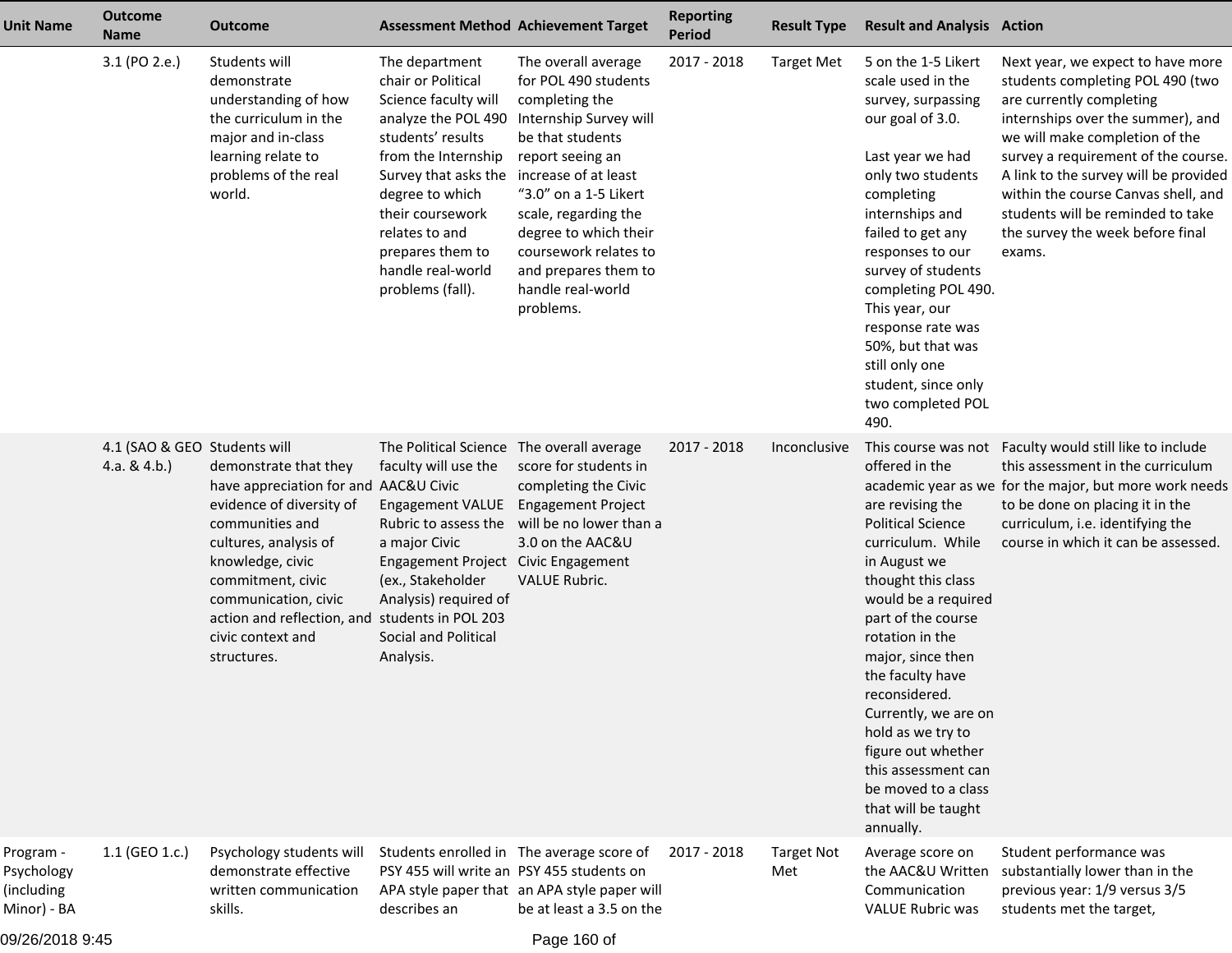| <b>Unit Name</b> | <b>Outcome</b><br><b>Name</b> | <b>Outcome</b>                                                                                                                          |                                                                                                                                                                                                                                                                                                                                                                        | <b>Assessment Method Achievement Target</b>                                                                                                                                   | <b>Reporting</b><br><b>Period</b> | <b>Result Type</b>       | <b>Result and Analysis Action</b>                                                                           |                                                                                                                                                                                                                                                                                                                                                                                                                                                                                                                                                      |
|------------------|-------------------------------|-----------------------------------------------------------------------------------------------------------------------------------------|------------------------------------------------------------------------------------------------------------------------------------------------------------------------------------------------------------------------------------------------------------------------------------------------------------------------------------------------------------------------|-------------------------------------------------------------------------------------------------------------------------------------------------------------------------------|-----------------------------------|--------------------------|-------------------------------------------------------------------------------------------------------------|------------------------------------------------------------------------------------------------------------------------------------------------------------------------------------------------------------------------------------------------------------------------------------------------------------------------------------------------------------------------------------------------------------------------------------------------------------------------------------------------------------------------------------------------------|
| ${2016-2017}$    | 1.1 (GEO 1.c.)                | Psychology students will<br>demonstrate effective<br>written communication<br>skills.                                                   | original, empirical<br>research study. The<br>paper will be<br>evaluated by the<br>course instructor<br>using the AAC&U<br>Written<br>Communication<br><b>VALUE Rubric.</b>                                                                                                                                                                                            | 0-4 scale used in the<br>AAC&U Written<br>Communication<br>VALUE Rubric.                                                                                                      | 2017 - 2018                       | <b>Target Not</b><br>Met | 3.2.                                                                                                        | respectively. Written<br>communication performance was<br>poorer than oral communication<br>performance. Differences among<br>student cohorts and rotation of<br>faculty assignments make it difficult<br>to take and evaluate actions at this<br>time, but writing instruction will be<br>discussed by faculty beginning in<br>the fall.                                                                                                                                                                                                            |
|                  | 1.2 (GEO 1.c.)                | Psychology students will<br>demonstrate effective<br>oral communication<br>skills.                                                      | Students enrolled in The average score of<br>PSY 455 will orally<br>present the original,<br>empirical research<br>study they either<br>proposed or<br>completed as part of scale used in the<br>course<br>requirements. The<br>oral presentation<br>will be evaluated by<br>the course<br>instructor using the<br>AAC&U Oral<br>Communication<br><b>VALUE Rubric.</b> | PSY 455 students on<br>an oral presentation<br>of original, empirical<br>research will be at<br>least a 3.5 on the 0-4<br>AAC&U Oral<br>Communication<br><b>VALUE Rubric.</b> | 2017 - 2018                       | Target Met               | The average score<br>on the AAC&U Oral<br>Communication<br><b>VALUE Rubric was</b><br>3.6 in PSY 455.       | We will retain this achievement<br>target as a new professor will be<br>rotating in on this course starting<br>Fall 2018. New professor rotating<br>into PSY 455 for Fall 2018.                                                                                                                                                                                                                                                                                                                                                                      |
|                  | $2.1$ (SLO)                   | Upon completion of the<br>program, psychology<br>majors will demonstrate<br>a fundamental<br>understanding of<br>psychological science. | A sample of<br>graduating seniors in Psychology ACAT<br>psychology will<br>complete the<br>Psychology ACAT for<br>the following<br>content areas:<br>Abnormal,<br>Developmental,<br>Experimental<br>Design, Statistics,<br>History and Systems,<br>Human Learning and<br>Cognition, Social,<br>and Personality.                                                        | The average, overall<br>score for a sample of<br>graduating seniors in<br>psychology will fall no<br>more than 1 standard<br>deviation below the<br>national average.         | 2017 - 2018                       | Inconclusive             | The Psychology<br>ACAT was not<br>administered this<br>spring due to a<br>that prevented its<br>scheduling. | Beginning with Fall 2018, we will<br>schedule assessments during both<br>regular semesters (i.e., to avoid<br>unexpected situations that can<br>personal emergency disrupt data collection). We again<br>intend to improve advertising and<br>student buy-in (e.g., presenting an<br>award for highest score) and to use<br>American Psychological Association<br>guidelines to modify curriculum in<br>order to address weak areas.<br>[NOTE: Filling a third tenure-track<br>position in psychology would<br>facilitate curriculum modifications.] |
|                  | $2.2$ (SAO)                   | The psychology program<br>will offer research<br>opportunities to<br>students.                                                          | Departmental<br>faculty will report to<br>the Department<br>Chair the total                                                                                                                                                                                                                                                                                            | At least one student<br>will work as a research<br>assistant each<br>semester (e.g.,                                                                                          | 2017 - 2018                       | <b>Target Met</b>        | During Spring 2018,<br>Dr. Wood<br>conducted a<br>research practicum                                        | We will revise the target moving<br>forward to the following: At least<br>two students will work as research<br>assistants during the year (e.g.,                                                                                                                                                                                                                                                                                                                                                                                                    |
| 09/26/2018 9:45  |                               |                                                                                                                                         |                                                                                                                                                                                                                                                                                                                                                                        | Page 161 of                                                                                                                                                                   |                                   |                          |                                                                                                             |                                                                                                                                                                                                                                                                                                                                                                                                                                                                                                                                                      |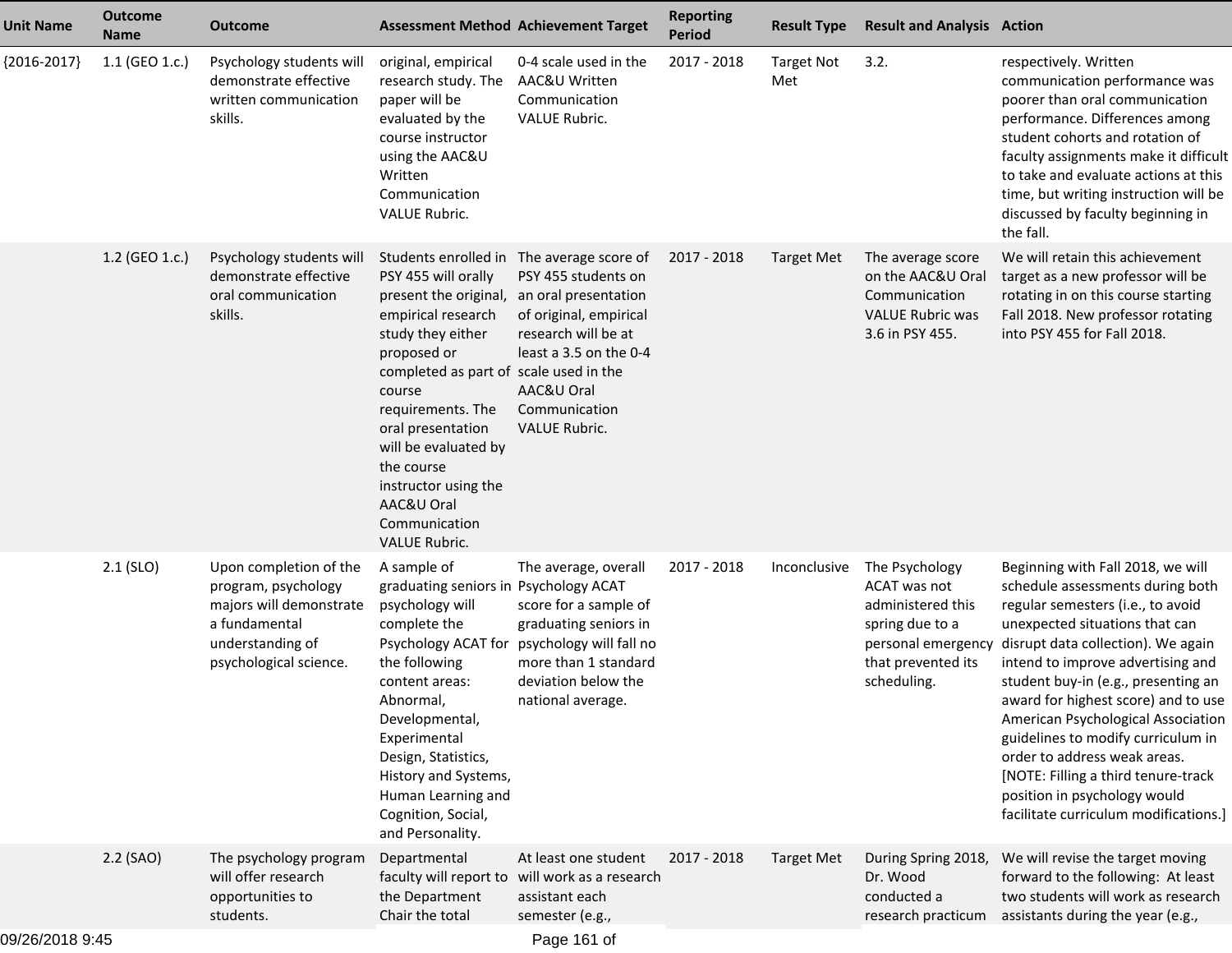| <b>Unit Name</b> | <b>Outcome</b><br><b>Name</b> | <b>Outcome</b>                                                                                | <b>Assessment Method Achievement Target</b>                                                                                                                                                                                                                                                                                            |                                                                                                                                                                                                                              | <b>Reporting</b><br><b>Period</b> | <b>Result Type</b>       | <b>Result and Analysis Action</b>                                                                                                                                                                                              |                                                                                                                                                                                                                                                                                                                                                                                             |
|------------------|-------------------------------|-----------------------------------------------------------------------------------------------|----------------------------------------------------------------------------------------------------------------------------------------------------------------------------------------------------------------------------------------------------------------------------------------------------------------------------------------|------------------------------------------------------------------------------------------------------------------------------------------------------------------------------------------------------------------------------|-----------------------------------|--------------------------|--------------------------------------------------------------------------------------------------------------------------------------------------------------------------------------------------------------------------------|---------------------------------------------------------------------------------------------------------------------------------------------------------------------------------------------------------------------------------------------------------------------------------------------------------------------------------------------------------------------------------------------|
|                  | 2.2 (SAO)                     | The psychology program<br>will offer research<br>opportunities to<br>students.                | number of enlisted<br>research assistants<br>for the academic<br>year.                                                                                                                                                                                                                                                                 | through PSY 449).                                                                                                                                                                                                            | 2017 - 2018                       | <b>Target Met</b>        | (i.e., PSY 449) with<br>two students.                                                                                                                                                                                          | through PSY 449).                                                                                                                                                                                                                                                                                                                                                                           |
|                  |                               |                                                                                               | Faculty will review<br>and evaluate<br>student responses<br>to the item on the<br><b>MUW Graduation</b><br>Survey requesting<br>they rate MUW's<br>effectiveness in<br>providing research<br>opportunities.                                                                                                                            | At least 75% of<br>graduating seniors in<br>psychology who<br>complete the MUW<br><b>Graduation Survey will</b><br>indicate MUW's<br>effectiveness at<br>providing research<br>opportunities as either<br>excellent or good. | 2017 - 2018                       | <b>Target Not</b><br>Met | 2017-2018 MUW<br><b>Graduation Survey</b><br>Results:<br>Excellent - 33.33%<br>Good - 40%<br>Total - 73.33%<br>Excellent - 5/15;<br>33.33%<br>Good - 6/15; 40%<br>Fair - 2/15; 13.33%<br>Poor - 2/15; 13.33%<br>N/A - 0/15; 0% | Target not met. We did, however,<br>see an increase in the percentage<br>of graduates rating the program's<br>effectiveness at providing research<br>experience as being<br>excellent/good. In 2016-2017 it was<br>63%; in 2017-2018 it was 73%. No<br>changes moving forward.                                                                                                              |
|                  | $2.3$ (SAO)                   | The psychology program<br>will prepare students for<br>graduate study.                        | Facebook, email,<br>and other<br>communications will<br>be monitored by<br>faculty to identify<br>students accepted<br>into graduate<br>programs.                                                                                                                                                                                      | Each year a minimum<br>of three alums in<br>psychology will enter<br>graduate programs in<br>psychology or a<br>related discipline.                                                                                          | 2017 - 2018                       | <b>Target Not</b><br>Met | Two May graduates<br>were accepted into<br>graduate school in<br>Spring 2018. One to<br>a masters program<br>at University of<br>Southern<br>Mississippi; one to<br>another masters<br>program at Jackson<br>State University. | Target does not appear to have<br>been met. Current approach will<br>continue because it is practical.                                                                                                                                                                                                                                                                                      |
|                  | 2.4 (PO 4.d.)                 | The psychology program<br>will prepare students for<br>employment in a related<br>discipline. | Faculty will review<br>and evaluate the<br>responses to the<br>following question<br>on the MUW<br><b>Graduation Survey</b><br>to assess the<br>percentage of<br>graduating<br>psychology students<br>who are working in<br>the discipline: "Are<br>you currently<br>employed in a job<br>related to your<br>MUW program of<br>study?" | 35% of graduating<br>seniors in psychology<br>who complete the<br><b>MUW Graduation</b><br>Survey will report<br>being employed in a<br>job related to the<br>discipline.                                                    | 2017 - 2018                       | <b>Target Not</b><br>Met | 2017-2018 MUW<br><b>Graduation Survey</b><br>Results:<br>Yes - 18.75%<br>Yes - 3/16; 18.75%                                                                                                                                    | Target not met. We did, however,<br>see an increase in the percentage<br>of graduates reporting post-<br>graduation employment in the<br>discipline. In 2016-2017 it was 7%;<br>in 2017-2018 it was 19%. Career<br>No - 13/16; 81.25% content will be added to courses<br>when possible until substantial<br>curricular changes can be made<br>once more permanent staffing is in<br>place. |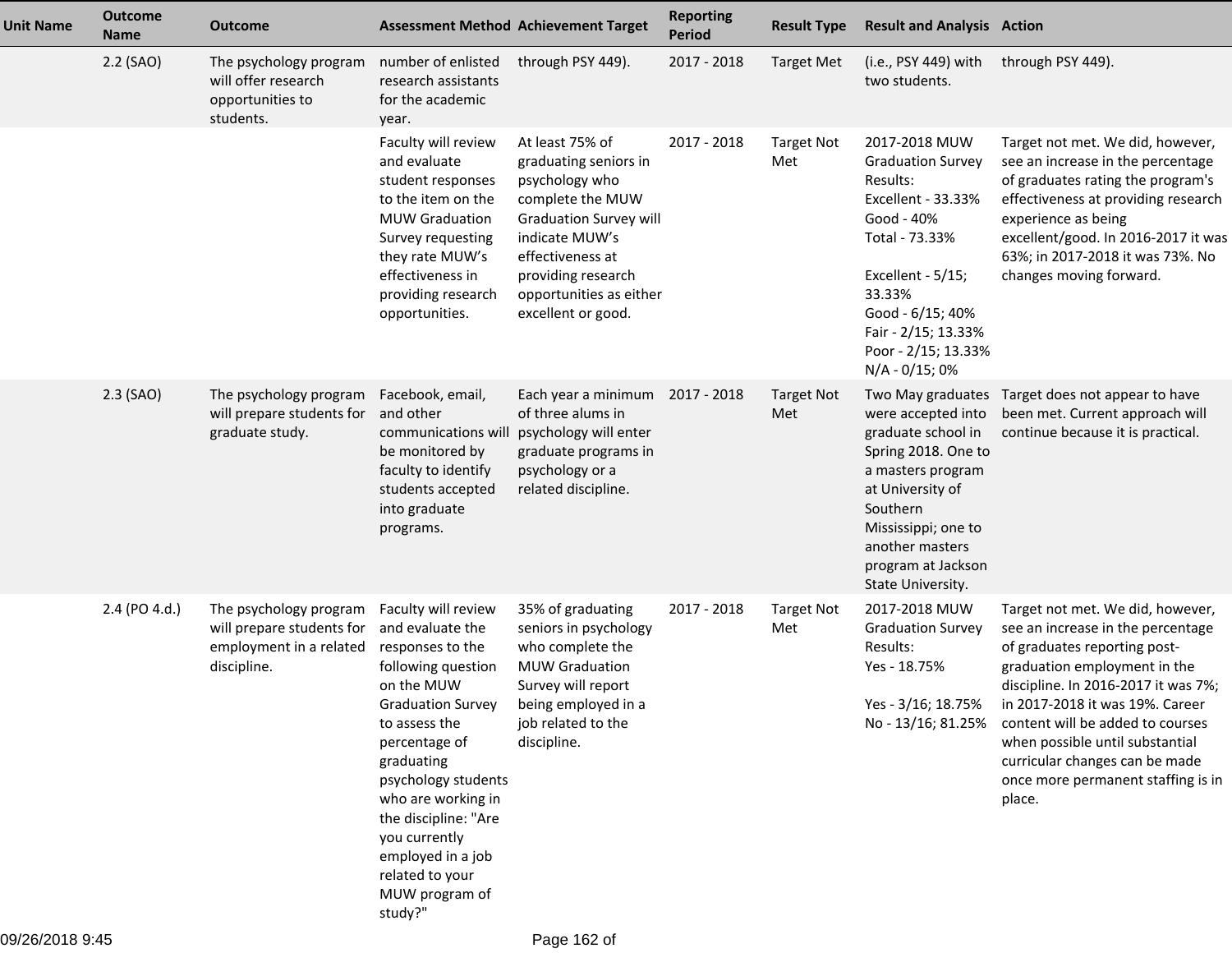| <b>Unit Name</b>                                                                     | <b>Outcome</b><br><b>Name</b> | <b>Outcome</b>                                                                                                                                                                                                                                                                                                                                                                                                           | <b>Assessment Method Achievement Target</b>                                                                                                                       |                                                                                                                                                                                                                                                                                                                                                     | <b>Reporting</b><br><b>Period</b> | <b>Result Type</b>       | <b>Result and Analysis Action</b>                                                                                                                                                                                                                                                                                                                                                       |                                                                      |
|--------------------------------------------------------------------------------------|-------------------------------|--------------------------------------------------------------------------------------------------------------------------------------------------------------------------------------------------------------------------------------------------------------------------------------------------------------------------------------------------------------------------------------------------------------------------|-------------------------------------------------------------------------------------------------------------------------------------------------------------------|-----------------------------------------------------------------------------------------------------------------------------------------------------------------------------------------------------------------------------------------------------------------------------------------------------------------------------------------------------|-----------------------------------|--------------------------|-----------------------------------------------------------------------------------------------------------------------------------------------------------------------------------------------------------------------------------------------------------------------------------------------------------------------------------------------------------------------------------------|----------------------------------------------------------------------|
| Program -<br>Reading/Litera<br>cy (including<br>Certificate) -<br>ME {2016-<br>2017} |                               | 1.1 (SAO & SLO) Candidates will be able to The instructor for ED Candidates will be<br>demonstrate an<br>understanding of and<br>apply knowledge and<br>skills specific to their<br>discipline by developing<br>and presenting a<br>professional<br>development workshop<br>based on school data.                                                                                                                        | 599 will assess and<br>grade the<br>professional<br>development<br>workshop presented<br>by the student(s)<br>using the<br>Professional<br>Development<br>Rubric. | able to demonstrate<br>an understanding of<br>and apply knowledge<br>and skills specific to<br>their discipline by<br>developing and<br>presenting a<br>professional<br>development<br>workshop based on<br>school data by scoring<br>an "Acceptable" on<br>the Professional<br>Development Rubric in<br>ED 599, Internship in<br>Reading Literacy. | 2017 - 2018                       | Inconclusive             | The assessment<br>coordinator for this<br>academic program<br>was a departing<br>faculty member<br>who erroneously<br>reported data on<br>the wrong course.<br>ED 599 was not<br>taught in the 2017-<br>2018 AY. (See data<br>below)<br>---- "Student 1, 5;<br>Student 2, 5;<br>Student 3, 5;<br>Student 4, 5. All<br>students scored 5 of<br>5 (Excellent) on the<br>assessment." ---- | The department will retain this<br>achievement target for next year. |
|                                                                                      | 1.2 (PO 2.c.)                 | Strengthen and Expand<br>K-12 Partnerships-<br>Partners will co-construct focus group<br>mutually beneficial P-12<br>school and community<br>arrangements, including<br>technology-based<br>collaborations, for clinical construct mutually<br>preparation and share<br>responsibility for<br>continuous improvement<br>of candidate preparation<br>(Council of Accreditation<br>for Educator Preparation,<br>CAEP 2.1). | The department of<br>education will hold<br>meetings with<br>various partners (K-<br>12 teachers) to co-<br>beneficial P-12<br>partnerships.                      | The department of<br>education and various<br>partners will host 2<br>focus groups during<br>the academic year in<br>12 administration, K- which they will share<br>opinions about<br>developing at least<br>one new mutually<br>beneficial partnership.                                                                                            | 2017 - 2018                       | <b>Target Not</b><br>Met | No meetings were<br>held.                                                                                                                                                                                                                                                                                                                                                               | The department will retain this<br>achievement target for next year. |
|                                                                                      |                               | 2.1 (SAO & SLO) Candidates will be able to The instructor for ED Candidates will be<br>demonstrate skills and<br>commitment to creating<br>supportive environments<br>that afford all students<br>access to rigorous college using the Reading<br>and career-ready<br>standards by developing<br>a reading program<br>specific to the needs of                                                                           | 599 will assess and<br>grade the reading<br>program developed<br>by the student(s)<br>Program Rubric.                                                             | able to demonstrate<br>skills a commitment to<br>creating supportive<br>environments that<br>afford all students<br>access to rigorous<br>college and career-<br>supportive<br>environments by                                                                                                                                                      | 2017 - 2018                       | Inconclusive             | ED 599 was not<br>offered during the<br>assessment period.                                                                                                                                                                                                                                                                                                                              | The department will retain this<br>achievement target for next year. |
|                                                                                      |                               |                                                                                                                                                                                                                                                                                                                                                                                                                          |                                                                                                                                                                   |                                                                                                                                                                                                                                                                                                                                                     |                                   |                          |                                                                                                                                                                                                                                                                                                                                                                                         |                                                                      |

Page 163 of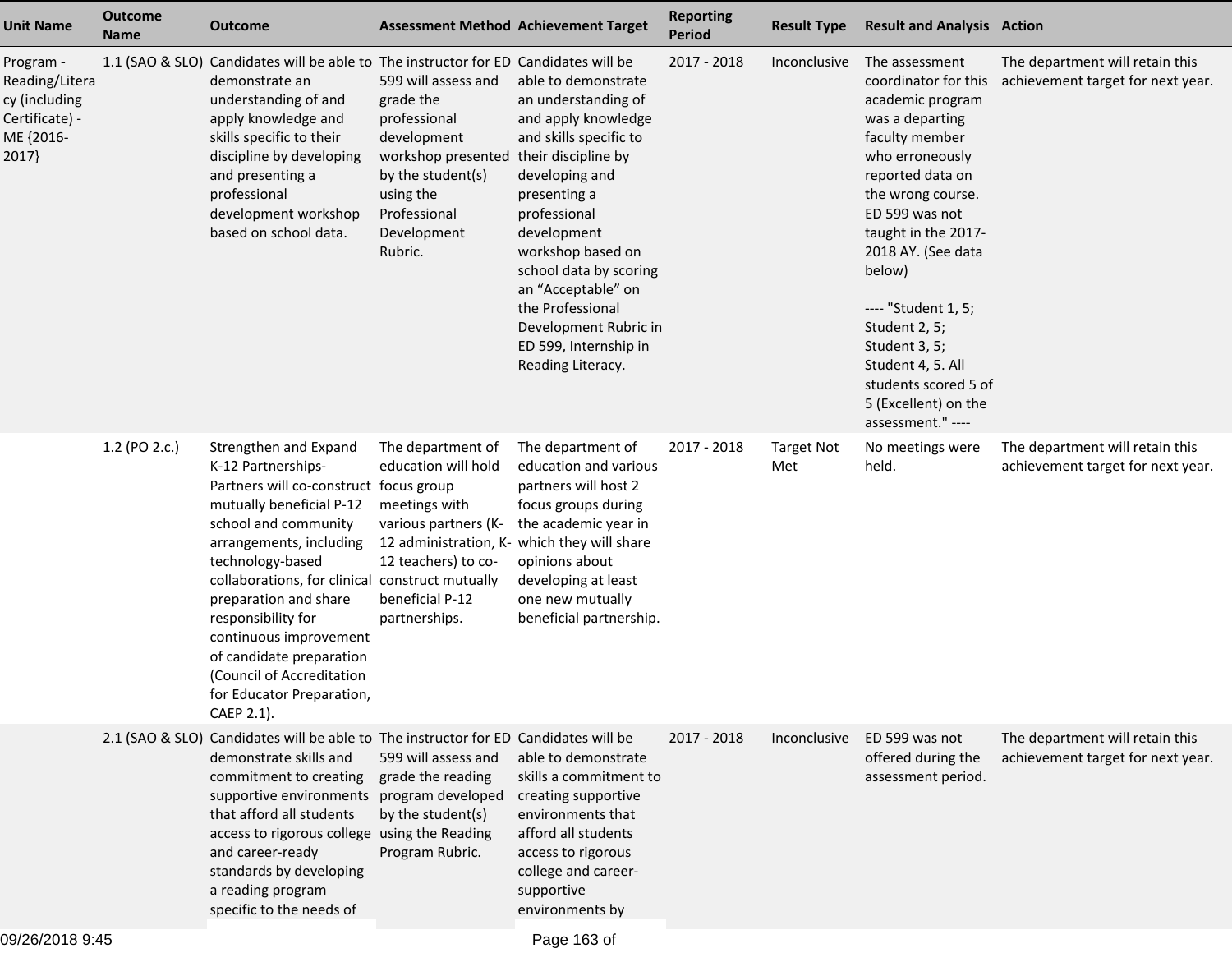| <b>Unit Name</b>                                             | <b>Outcome</b><br><b>Name</b> | <b>Outcome</b>                                                                                                                                                                                                                                                                                                                                                   |                                                                                                                                                                                                                | <b>Assessment Method Achievement Target</b>                                                                                                                                                                                                                                                                                                                                                                                                                                                           | <b>Reporting</b><br><b>Period</b> | <b>Result Type</b> | <b>Result and Analysis Action</b>                                                                                                                                                                                                                                            |                                                                      |
|--------------------------------------------------------------|-------------------------------|------------------------------------------------------------------------------------------------------------------------------------------------------------------------------------------------------------------------------------------------------------------------------------------------------------------------------------------------------------------|----------------------------------------------------------------------------------------------------------------------------------------------------------------------------------------------------------------|-------------------------------------------------------------------------------------------------------------------------------------------------------------------------------------------------------------------------------------------------------------------------------------------------------------------------------------------------------------------------------------------------------------------------------------------------------------------------------------------------------|-----------------------------------|--------------------|------------------------------------------------------------------------------------------------------------------------------------------------------------------------------------------------------------------------------------------------------------------------------|----------------------------------------------------------------------|
|                                                              | 2.1 (SAO & SLO) the school.   |                                                                                                                                                                                                                                                                                                                                                                  | The instructor for ED developing a reading<br>599 will assess and<br>grade the reading<br>program developed<br>by the student(s)<br>using the Reading<br>Program Rubric.                                       | program specific to<br>the needs of the<br>school by scoring an<br>average of 86% or<br>above on the Reading<br>Program Rubric in ED<br>599, Internship in<br>Reading Literacy.                                                                                                                                                                                                                                                                                                                       | 2017 - 2018                       | Inconclusive       | ED 599 was not<br>offered during the<br>assessment period.                                                                                                                                                                                                                   | The department will retain this<br>achievement target for next year. |
|                                                              | 3.1 (RO & SLO)                | Candidates will<br>demonstrate their<br>proficiencies to<br>understand and apply<br>knowledge and skills<br>appropriate to their<br>professional field of<br>specialization so that<br>learning and<br>development<br>opportunities for all P-12<br>students are enhanced<br>through the development<br>of a research study in the<br>field of reading literacy. | The instructor for ED Candidates will<br>500 will assess and<br>grade the research<br>the student(s)<br>utilizing the<br>Research Project<br>Rubric.                                                           | demonstrate their<br>proficiencies to<br>project presented by understand and apply<br>knowledge and skills<br>appropriate to their<br>professional field of<br>specialization so that<br>learning and<br>development<br>opportunities for all P-<br>12 students are<br>enhanced through the<br>development of a<br>research study in the<br>field of reading<br>literacy by scoring an<br>average of 86% or<br>higher on the<br>Research Project<br>Rubric in ED 500,<br><b>Educational Research.</b> | 2017 - 2018                       | <b>Target Met</b>  | Student 1 138/150;<br>Student 2 138/150<br><b>Both students</b><br>scored an average<br>of 92% on the<br>assessment.                                                                                                                                                         | The department will retain this<br>achievement target for next year. |
| Program -<br>Religious<br>Studies -<br>Minor {2016-<br>2017} | 1.1 (GEO 2.c.)                | Religious studies minors<br>will demonstrate the<br>ability to use religious<br>studies methods and<br>concepts in analyzing the particular religion,<br>history, basic beliefs, and the student's Exam<br>characteristic practices of will be evaluated<br>a particular world<br>religion.                                                                      | In any religious<br>studies course<br>involving direct<br>analysis of a<br>with the AAC&U<br>Intercultural<br>Knowledge and<br>Competence VALUE<br>Rubric. The faculty<br>member for the<br>class and the lead | The average score of<br>students will be at<br>least a 3 on the 0-4<br>scale used in the<br>AAC&U Intercultural<br>Knowledge and<br>Competence VALUE<br>Rubric in using<br>religious studies<br>methods and concepts<br>in analyzing the<br>history, basic beliefs,<br>and characteristic<br>practices of a                                                                                                                                                                                           | 2017 - 2018                       | <b>Target Met</b>  | Two (2) Religious<br>Studies minors in<br>REL 213 Religions of<br>the World (Fall<br>2018) scored an<br>average of 3.5 on<br>the AAC&U<br>Intercultural<br>Knowledge and<br>Competence VALUE<br>Rubric when using<br>religious studies<br>methods and<br>concepts to analyze | Target Met. Continue actions for<br>one more year.                   |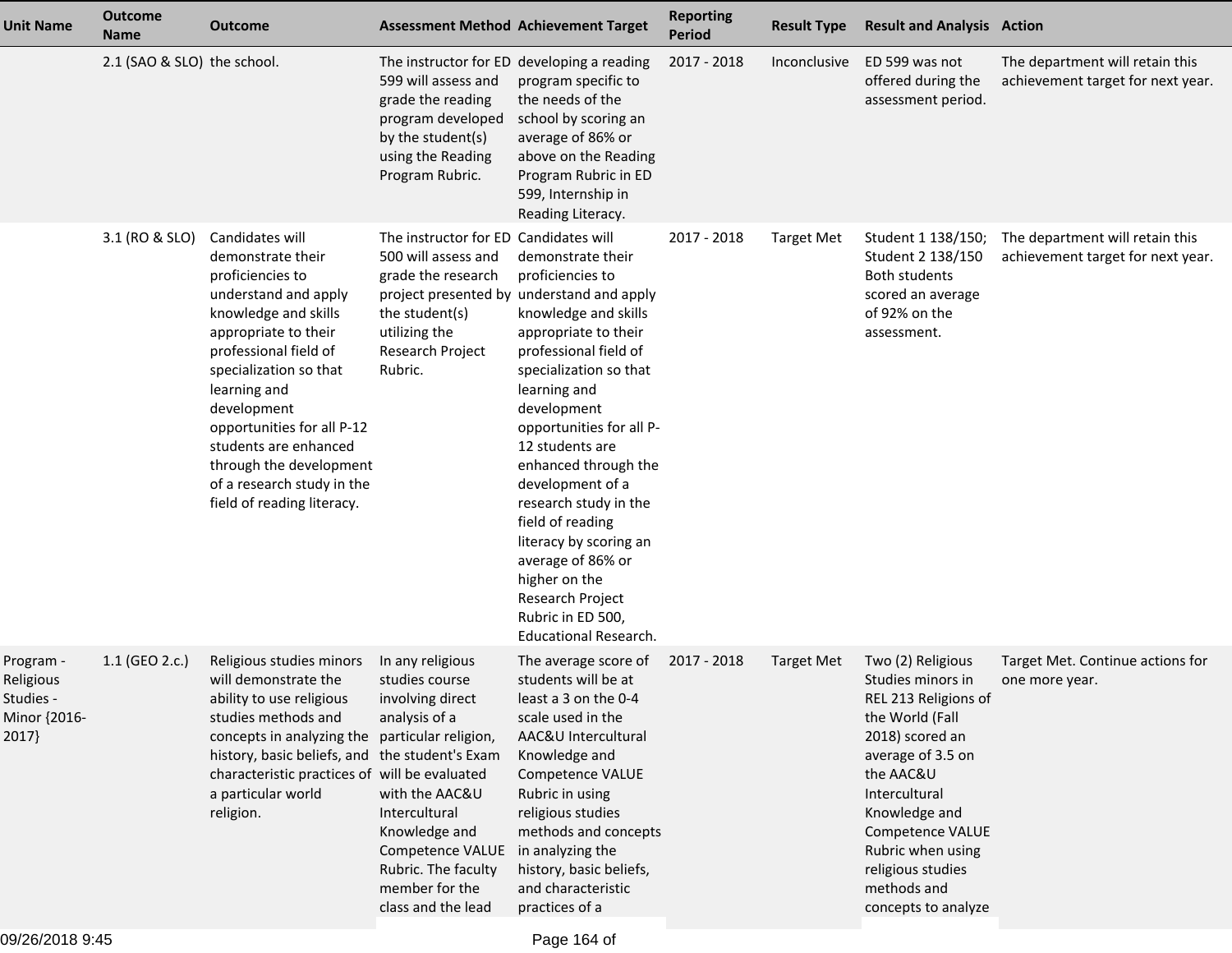| <b>Unit Name</b>                                             | <b>Outcome</b><br><b>Name</b> | <b>Outcome</b>                                                                                                                                                                                                                                                                          |                                                                                                                                                                                                                                                                                                                                                                                          | <b>Assessment Method Achievement Target</b>                                                                                                                                                                                                                                                                                                                    | <b>Reporting</b><br><b>Period</b> | <b>Result Type</b> | <b>Result and Analysis Action</b>                                                                                                                                                                                                                                                                                                                                                                                                                                                    |                                                    |
|--------------------------------------------------------------|-------------------------------|-----------------------------------------------------------------------------------------------------------------------------------------------------------------------------------------------------------------------------------------------------------------------------------------|------------------------------------------------------------------------------------------------------------------------------------------------------------------------------------------------------------------------------------------------------------------------------------------------------------------------------------------------------------------------------------------|----------------------------------------------------------------------------------------------------------------------------------------------------------------------------------------------------------------------------------------------------------------------------------------------------------------------------------------------------------------|-----------------------------------|--------------------|--------------------------------------------------------------------------------------------------------------------------------------------------------------------------------------------------------------------------------------------------------------------------------------------------------------------------------------------------------------------------------------------------------------------------------------------------------------------------------------|----------------------------------------------------|
| Program -<br>Religious<br>Studies -<br>Minor {2016-<br>2017} | 1.1 (GEO 2.c.)                | Religious studies minors<br>will demonstrate the<br>ability to use religious<br>studies methods and<br>concepts in analyzing the<br>history, basic beliefs, and<br>characteristic practices of<br>a particular world<br>religion.                                                       | faculty member in<br>religious studies will<br>assess the student's<br>work.                                                                                                                                                                                                                                                                                                             | particular world<br>religion on the Exam.                                                                                                                                                                                                                                                                                                                      | 2017 - 2018                       | <b>Target Met</b>  | the history, basic<br>beliefs, and<br>characteristic<br>practices of a<br>particular world<br>religion (Hinduism<br>or Buddhism) on the<br>Mid-Term Exam.<br>(One student scored<br>4 and one student<br>scored 3.)                                                                                                                                                                                                                                                                  | Target Met. Continue actions for<br>one more year. |
|                                                              |                               |                                                                                                                                                                                                                                                                                         | In any religious<br>studies course<br>involving direct<br>analysis of a<br>particular religion,<br>the student's Mid-<br>Term Essay will be<br>evaluated with the<br>AAC&U Intercultural<br>Knowledge and<br>Competence VALUE<br>Rubric. The faculty<br>member for the<br>class and the lead<br>faculty member in<br>religious studies will<br>assess the student's Term Essay.<br>work. | The average score of<br>students will be at<br>least a 3 on the 0-4<br>scale used in the<br>AAC&U Intercultural<br>Knowledge and<br><b>Competence VALUE</b><br>Rubric in using<br>religious studies<br>methods and concepts<br>in analyzing the<br>history, basic beliefs,<br>and characteristic<br>practices of a<br>particular world<br>religion on the Mid- | 2017 - 2018                       | <b>Target Met</b>  | Two (2) Religious<br>Studies minors in<br>REL 213 Religions of<br>the World (Fall<br>2018) scored an<br>average of 3.5 on<br>the AAC&U<br>Intercultural<br>Knowledge and<br>Competence VALUE<br>Rubric when using<br>religious studies<br>methods and<br>concepts to analyze<br>the history, basic<br>beliefs, and<br>characteristic<br>practices of a<br>particular world<br>religion (Judaism)<br>on the Mid-Term<br>Essay. (One student<br>scored 4 and one<br>student scored 3.) | Target Met. Continue actions for<br>one more year. |
|                                                              | 1.2 (GEO 2.b.)                | Religious studies minors<br>will demonstrate the<br>ability to use religious<br>studies methods and<br>concepts in analyzing and two world religions,<br>comparing the history,<br>basic beliefs, and<br>characteristic practices of with the AAC&U<br>at least two world<br>religions. | In any religious<br>studies course<br>involving direct<br>analysis of at least<br>the student's Exam<br>will be evaluated<br>Intercultural<br>Knowledge and                                                                                                                                                                                                                              | The average score of<br>students will be at<br>least a 3 on the 0-4<br>scale used in the<br>AAC&U Intercultural<br>Knowledge and<br>Competence VALUE<br>Rubric in using<br>religious studies<br>methods and concepts                                                                                                                                           | 2017 - 2018                       | <b>Target Met</b>  | Two (2) Religious<br>Studies minors in<br>REL 213 Religions of<br>the World (Fall<br>2017) scored an<br>average of 3 (3.7) on<br>the AAC&U<br>Intercultural<br>Knowledge and<br>Competence VALUE                                                                                                                                                                                                                                                                                     | Target Met. Continue actions for<br>one more year. |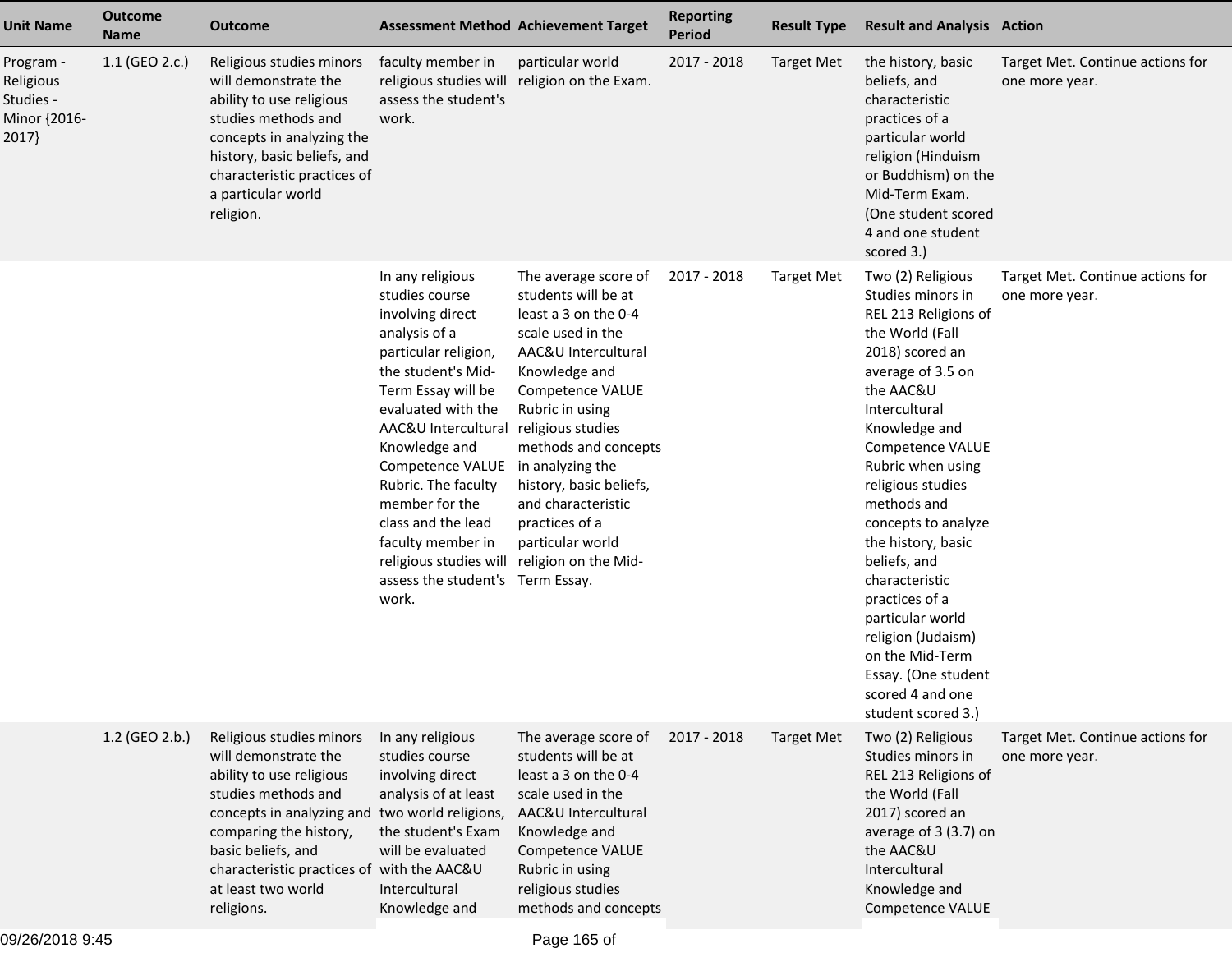| <b>Unit Name</b> | <b>Outcome</b><br><b>Name</b> | <b>Outcome</b>                                                                                                                                                                                                                                                              |                                                                                                                                                                                                                                                                                                                                                                               | <b>Assessment Method Achievement Target</b>                                                                                                                                                                                                                                                                                                                                          | <b>Reporting</b><br>Period | <b>Result Type</b> | <b>Result and Analysis Action</b>                                                                                                                                                                                                                                                                                                                                                                                                                                                                                                                                                                   |                                                    |
|------------------|-------------------------------|-----------------------------------------------------------------------------------------------------------------------------------------------------------------------------------------------------------------------------------------------------------------------------|-------------------------------------------------------------------------------------------------------------------------------------------------------------------------------------------------------------------------------------------------------------------------------------------------------------------------------------------------------------------------------|--------------------------------------------------------------------------------------------------------------------------------------------------------------------------------------------------------------------------------------------------------------------------------------------------------------------------------------------------------------------------------------|----------------------------|--------------------|-----------------------------------------------------------------------------------------------------------------------------------------------------------------------------------------------------------------------------------------------------------------------------------------------------------------------------------------------------------------------------------------------------------------------------------------------------------------------------------------------------------------------------------------------------------------------------------------------------|----------------------------------------------------|
|                  | 1.2 (GEO 2.b.)                | Religious studies minors<br>will demonstrate the<br>ability to use religious<br>studies methods and<br>concepts in analyzing and faculty member in<br>comparing the history,<br>basic beliefs, and<br>characteristic practices of work.<br>at least two world<br>religions. | Competence VALUE in analyzing and<br>Rubric. The faculty<br>member for the<br>class and the lead<br>religious studies will<br>assess the student's the Exam.                                                                                                                                                                                                                  | comparing the history,<br>basic beliefs, and<br>characteristic<br>practices of at least<br>two world religions on                                                                                                                                                                                                                                                                    | 2017 - 2018                | <b>Target Met</b>  | Rubric when using<br>religious studies<br>methods and<br>concepts to analyze<br>and compare the<br>history, basic<br>beliefs, and<br>characteristic<br>practices of at least<br>two world religions<br>(Christianity and<br>Islam) on their final<br>exam. (One student<br>scored 3.3 and one<br>student scored 4.)                                                                                                                                                                                                                                                                                 | Target Met. Continue actions for<br>one more year. |
|                  |                               |                                                                                                                                                                                                                                                                             | In any religious<br>studies course<br>involving direct<br>analysis of at least<br>two world religions,<br>the student's Mid-<br>Term Essay will be<br>evaluated with the<br>AAC&U Intercultural<br>Knowledge and<br>Competence VALUE<br>Rubric. The faculty<br>member for the<br>class and the lead<br>faculty member in<br>assess the student's the Mid-Term Essay.<br>work. | The average score of<br>students will be at<br>least a 3 on the 0-4<br>scale used in the<br>AAC&U Intercultural<br>Knowledge and<br>Competence VALUE<br>Rubric in using<br>religious studies<br>methods and concepts<br>in analyzing and<br>comparing the history,<br>basic beliefs, and<br>characteristic<br>practices of at least<br>religious studies will two world religions on | 2017 - 2018                | <b>Target Met</b>  | Two (2) Religious<br>Studies minors in<br>REL 213 Religions of<br>the World (Fall<br>2018) scored an<br>average of 3.5 on<br>the AAC&U<br>Intercultural<br>Knowledge and<br>Competence VALUE<br>Rubric when using<br>religious studies<br>methods and<br>concepts to analyze<br>and compare the<br>history, basic<br>beliefs, and<br>characteristic<br>practices of at least<br>two world religions<br>(one they explored<br>through a field<br>experience<br>compared with any<br>others we have<br>studied) in their<br>Mid-Term Essay.<br>(One student scored<br>4 and one student<br>scored 3.) | Target Met. Continue actions for<br>one more year. |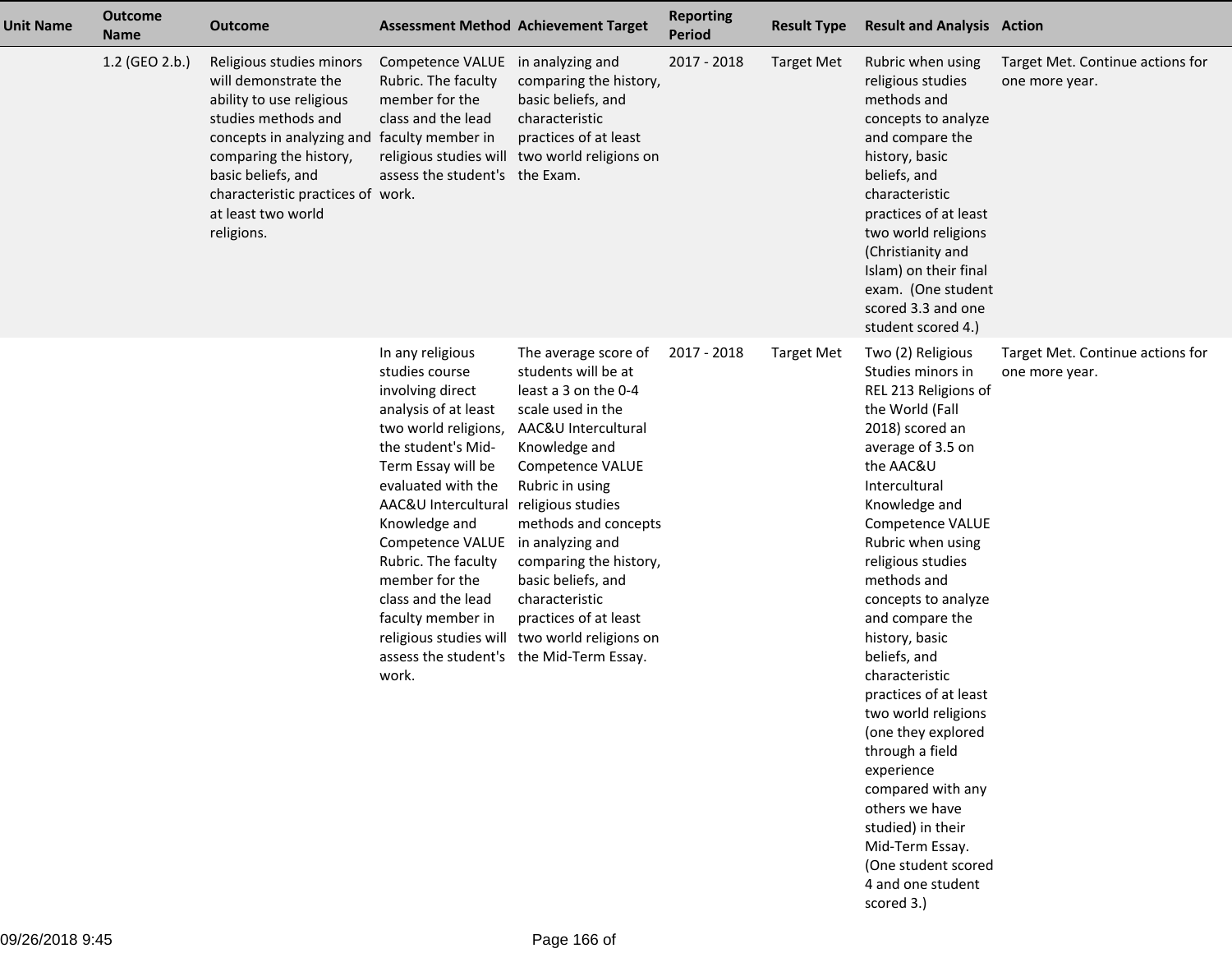| <b>Unit Name</b> | <b>Outcome</b><br><b>Name</b> | <b>Outcome</b>                                                                                                                                                                                                        |                                                                                                                                                                                                                                                                                                                                                                                                                                    | <b>Assessment Method Achievement Target</b>                                                                                                                                                                                                                                                                                                                               | <b>Reporting</b><br>Period | <b>Result Type</b> | <b>Result and Analysis Action</b>                                                                                                                                                                                                                                                                                                                                                                                          |                                                                                                                                                   |
|------------------|-------------------------------|-----------------------------------------------------------------------------------------------------------------------------------------------------------------------------------------------------------------------|------------------------------------------------------------------------------------------------------------------------------------------------------------------------------------------------------------------------------------------------------------------------------------------------------------------------------------------------------------------------------------------------------------------------------------|---------------------------------------------------------------------------------------------------------------------------------------------------------------------------------------------------------------------------------------------------------------------------------------------------------------------------------------------------------------------------|----------------------------|--------------------|----------------------------------------------------------------------------------------------------------------------------------------------------------------------------------------------------------------------------------------------------------------------------------------------------------------------------------------------------------------------------------------------------------------------------|---------------------------------------------------------------------------------------------------------------------------------------------------|
|                  | 2.1 (GEO 2.a.)                | Religious studies minors<br>will demonstrate the<br>ability to use religious<br>studies methods and<br>concepts to conduct in-<br>depth analysis of one or<br>more texts from a<br>particular religious<br>tradition. | In any religious<br>studies course<br>involving direct<br>analysis of one or<br>more texts from a<br>particular world<br>religion, the<br>student's Exam will<br>be evaluated with<br>the AAC&U<br>Intercultural<br>Knowledge and<br>Competence VALUE<br>Rubric. The faculty<br>member for the<br>class and the lead<br>faculty member in<br>religious studies will<br>assess the student's<br>work.                               | The average score of<br>students will be at<br>least a 3 on the 0-4<br>scale used in the<br>AAC&U Intercultural<br>Knowledge and<br>Competence VALUE<br>Rubric in<br>demonstrating the<br>ability to use religious<br>studies methods and<br>concepts to conduct<br>in-depth analysis of<br>one or more texts<br>from a particular<br>religious tradition on<br>the Exam. | 2017 - 2018                | Inconclusive       | No classes were<br>that involved direct<br>analysis of one or<br>more texts from a<br>particular world<br>religion on an Exam.                                                                                                                                                                                                                                                                                             | Inconclusive. Continue actions for<br>taught in 2017-2018 2018-2019, when Bible as<br>Literature will be offered and this<br>SLO can be assessed. |
|                  |                               |                                                                                                                                                                                                                       | In any religious<br>studies course<br>involving direct<br>analysis of one or<br>more texts from a<br>particular world<br>religion, the<br>student's Mid-Term<br>Essay will be<br>evaluated with the<br>AAC&U Intercultural studies methods and<br>Knowledge and<br>Competence VALUE<br>Rubric. The faculty<br>member for the<br>class and the lead<br>faculty member in<br>religious studies will<br>assess the student's<br>work. | The average score of<br>students will be at<br>least a 3 on the 0-4<br>scale used in the<br>AAC&U Intercultural<br>Knowledge and<br>Competence VALUE<br>Rubric in<br>demonstrating the<br>ability to use religious<br>concepts to conduct<br>in-depth analysis of<br>one or more texts<br>from a particular<br>religious tradition on<br>the Mid-Term Essay.              | 2017 - 2018                | <b>Target Met</b>  | Two (2) Religious<br>Studies minors in<br><b>HIS/REL 331</b><br>Medieval<br><b>Christianity (Spring</b><br>2018) scored 3 (3.4)<br>on the AAC&U<br>Intercultural<br>Knowledge and<br>Competence VALUE<br>Rubric when using<br>religious studies<br>methods and<br>concepts to conduct<br>in-depth analysis of<br>one or more texts<br>from a particular<br>religious tradition<br>(Christianity) on the<br>Mid-Term Essay. | Target Met. Continue actions with<br>REL/EN 355 Bible as Literature in<br>Fall 2018.                                                              |
|                  | 3.1 (SAO & PO<br>4.a.         | Religious studies minors<br>will receive advising in<br>the minor each semester<br>to ensure the successful<br>completion of the minor'                                                                               | Each semester, the<br>Lead Faculty will<br>complete both the<br>department's<br>internal audit sheet in Religious Studies                                                                                                                                                                                                                                                                                                          | 100% of students will<br>attend an advising<br>session each semester<br>with the Lead Faculty                                                                                                                                                                                                                                                                             | 2017 - 2018                | <b>Target Met</b>  | In 2017-2018, the<br>program had three<br>minors. The Lead<br>Faculty met with<br>these student for                                                                                                                                                                                                                                                                                                                        | Target Met. Continue actions.                                                                                                                     |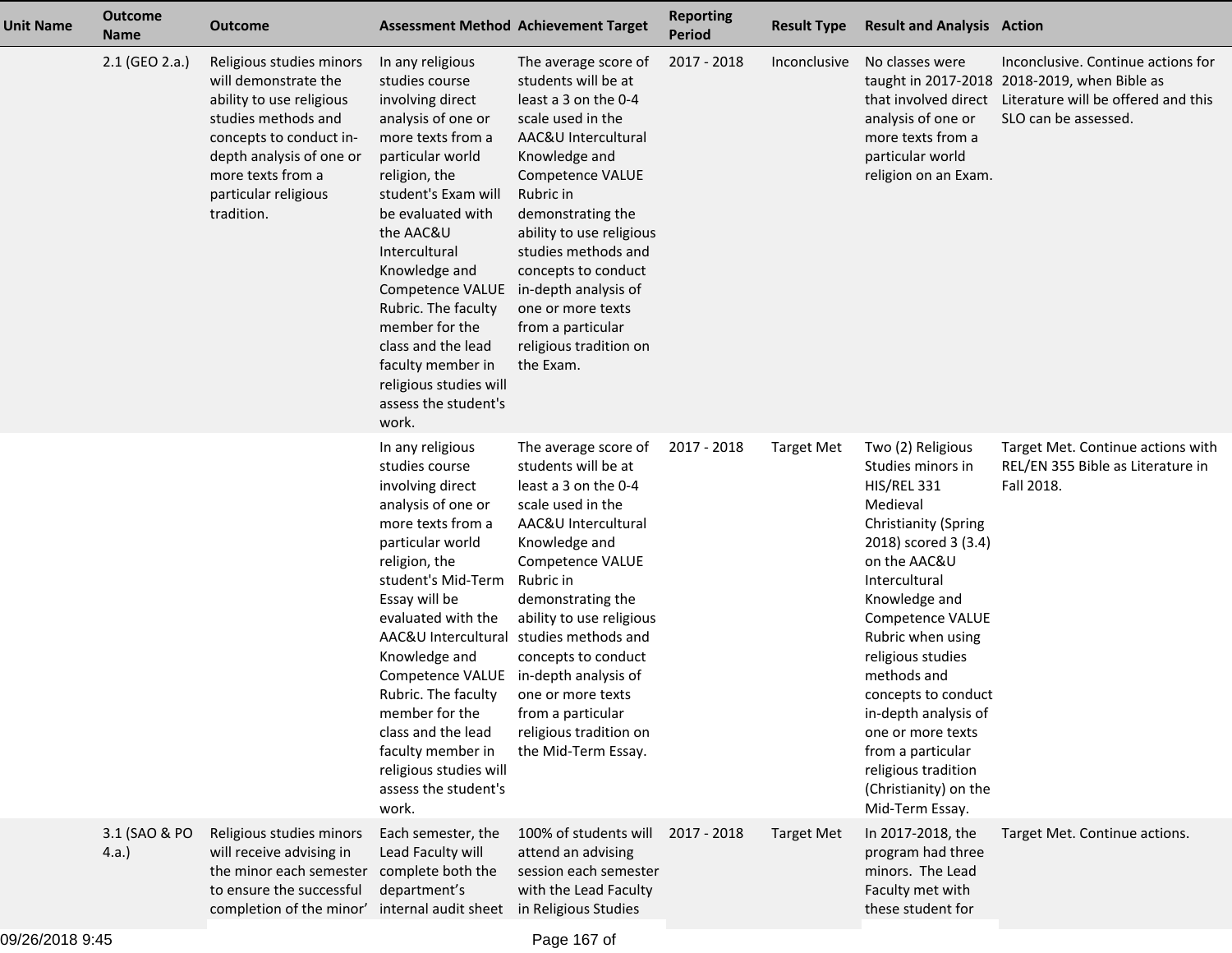| <b>Unit Name</b> | <b>Outcome</b><br><b>Name</b> | Outcome         | <b>Assessment Method Achievement Target</b>                                                                                                                                                                                                                                                                                                                                                                                              |                                                                                                                                   | <b>Reporting</b><br><b>Period</b> | <b>Result Type</b> | <b>Result and Analysis Action</b>                                                                                                                                                                                                                                                                                                                                                                                                                                                                                                    |                                                                                                          |
|------------------|-------------------------------|-----------------|------------------------------------------------------------------------------------------------------------------------------------------------------------------------------------------------------------------------------------------------------------------------------------------------------------------------------------------------------------------------------------------------------------------------------------------|-----------------------------------------------------------------------------------------------------------------------------------|-----------------------------------|--------------------|--------------------------------------------------------------------------------------------------------------------------------------------------------------------------------------------------------------------------------------------------------------------------------------------------------------------------------------------------------------------------------------------------------------------------------------------------------------------------------------------------------------------------------------|----------------------------------------------------------------------------------------------------------|
|                  | 3.1 (SAO & PO<br>4.a.         | s requirements. | for the minor and<br>the audit sheet<br>provided by the<br>Registrar and will<br>provide a copy of<br>the internal audit<br>sheet to the<br>student. The Lead<br>Faculty will also<br>keep the completed<br>audit sheets on file<br>for review at the<br>end of each<br>academic year.                                                                                                                                                   | and receive a copy of<br>his/her internal audit<br>sheet.                                                                         | 2017 - 2018                       | <b>Target Met</b>  | advising, provided<br>completed internal<br>audit sheets to the<br>students, and kept<br>the completed audit<br>sheets on file. In<br>reviewing the<br>completed audit<br>sheets and student<br>transcripts (one at<br>the end of the fall<br>semester in<br>preparation for the<br>student to graduate<br>in spring 2018 and<br>the other two at the<br>end of the academic<br>year), the Lead<br>Faculty concluded<br>that the students<br>were/are on track to<br>complete the<br>requirements for<br>the minor by<br>graduation. | Target Met. Continue actions.                                                                            |
|                  |                               |                 | The Lead Faculty will 90% of students will<br>map out the<br>student's remaining<br>coursework at each<br>advising session, will<br>conduct a final<br>advising session<br>with the student<br>once all<br>requirements have<br>been met, and will<br>confirm that the<br>student will<br>graduate with the<br>minor. At the end of<br>the academic year,<br>the Lead Faculty will<br>review the students'<br>documents/audit<br>sheets. | attend a final audit<br>confirming that all<br>requirements of the<br>minor have been met<br>and will graduate with<br>the minor. | 2017 - 2018                       | <b>Target Met</b>  | The Lead Faculty<br>conducted a final<br>advising session<br>with the student<br>once all<br>requirements were<br>met and confirmed<br>through the internal<br>audit sheets and the<br>university degree<br>audit that the<br>student would<br>graduate with the<br>minor.                                                                                                                                                                                                                                                           | Target Met. Continue actions with<br>the two religious studies minors<br>who will graduate in 2018-2019. |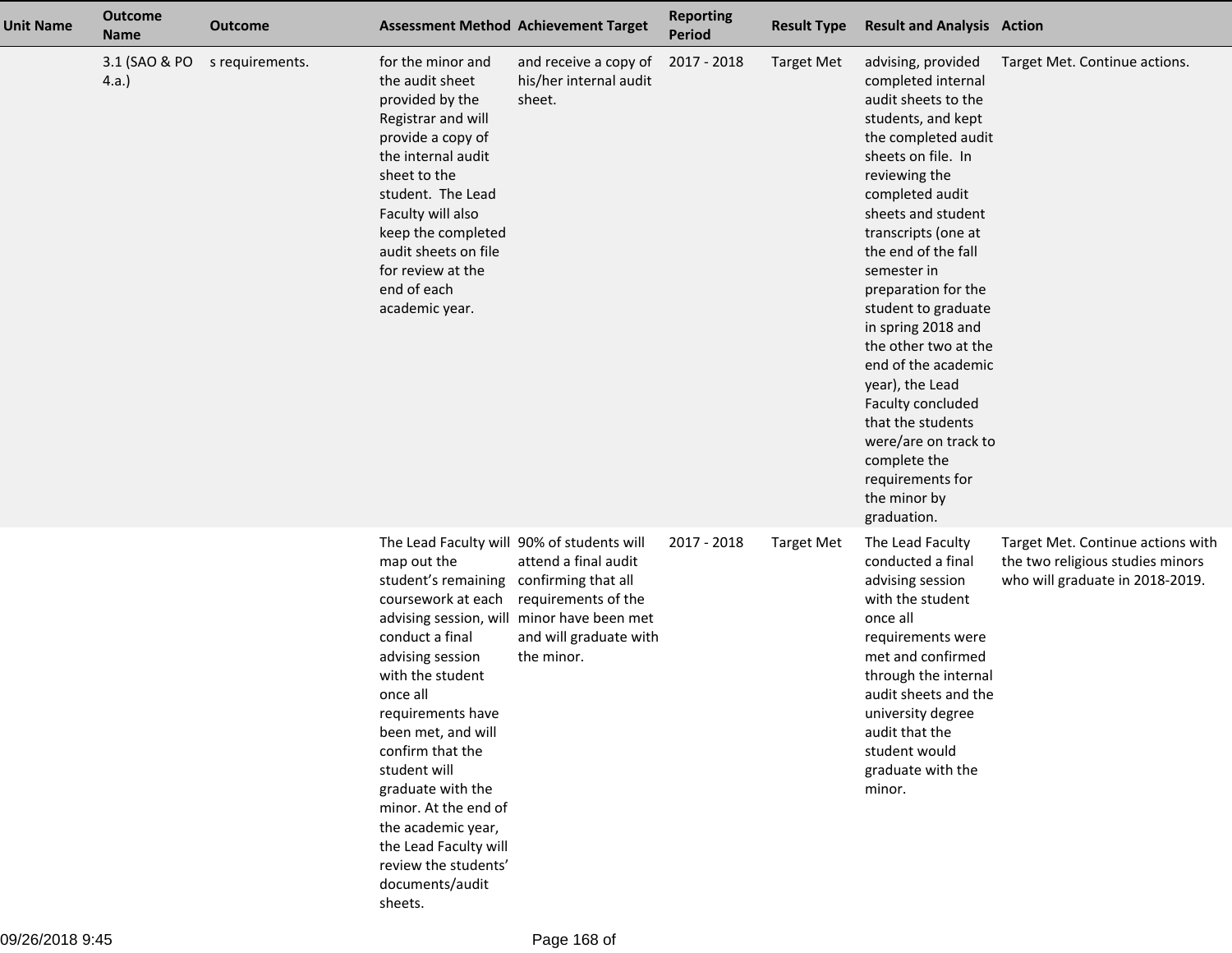| <b>Unit Name</b>                                                        | <b>Outcome</b><br><b>Name</b> | <b>Outcome</b>                                                                                                                                                                                                                                                                                                                                   |                                                                                                                                                                      | <b>Assessment Method Achievement Target</b>                                                                                                                                                                                                                                                                     | <b>Reporting</b><br><b>Period</b> | <b>Result Type</b> | <b>Result and Analysis Action</b>                                                                                                                                                                                                                                                                                                                                                                                                                                                                                                                                                                                                                                                                                                  |                                                                                                                                                                                                                                                                                                                                                                           |
|-------------------------------------------------------------------------|-------------------------------|--------------------------------------------------------------------------------------------------------------------------------------------------------------------------------------------------------------------------------------------------------------------------------------------------------------------------------------------------|----------------------------------------------------------------------------------------------------------------------------------------------------------------------|-----------------------------------------------------------------------------------------------------------------------------------------------------------------------------------------------------------------------------------------------------------------------------------------------------------------|-----------------------------------|--------------------|------------------------------------------------------------------------------------------------------------------------------------------------------------------------------------------------------------------------------------------------------------------------------------------------------------------------------------------------------------------------------------------------------------------------------------------------------------------------------------------------------------------------------------------------------------------------------------------------------------------------------------------------------------------------------------------------------------------------------------|---------------------------------------------------------------------------------------------------------------------------------------------------------------------------------------------------------------------------------------------------------------------------------------------------------------------------------------------------------------------------|
|                                                                         | 4.1 (SLO)                     | Religious studies minors<br>will report that they have using a five-point<br>gained a broad<br>understanding of religion questions will be<br>as a human phenomenon given to the student (satisfied) on a five-<br>and they understand the in the final semester<br>history and<br>contemporary<br>expressions of world<br>religious traditions. | A written Exit Survey 90% of students<br>before completion.<br>The Lead Faculty will understanding of<br>review and analyze<br>the Exit Survey<br>the academic year. | participating in the<br>scale on each of five Exit Survey will report<br>at least a 3 rating<br>point scale that they<br>have gained a broad<br>religion as a human<br>phenomenon and they<br>results at the end of understand the history<br>and contemporary<br>expressions of world<br>religious traditions. | 2017 - 2018                       | <b>Target Met</b>  | A written Exit<br>Survey using a five-<br>point scale on each<br>of five questions<br>was given to the<br>one religious studies<br>minor who<br>graduated in 2017-<br>2018 (spring 2018).<br>On a scale from 1<br>(Very Dissatisfied) to<br>5 (Very Satisfied),<br>the student<br>assigned a 4 or 5 for<br>how satisfied she<br>was with what she<br>learned in each<br>area: basic concepts<br>and methods in the<br>field of religious<br>studies, religion as a<br>broad human<br>phenomenon (what<br>religion is and what<br>it means to be<br>religious), the<br>history of world<br>religions,<br>contemporary<br>expressions of world<br>religions, and<br>similarities and<br>differences between<br>religious traditions. | Target Met. Continue actions with<br>the two religious studies minors<br>graduating in 2018-2019.                                                                                                                                                                                                                                                                         |
| Program -<br>Secondary<br>Teacher<br>Education -<br>MAT {2016-<br>2017} |                               | 1.1 (SAO & SLO) Candidates will be able to The instructor for ED Candidates will be<br>demonstrate an<br>understanding of and<br>apply knowledge and<br>skills specific to their<br>discipline by successful<br>completion of the<br>Internship.                                                                                                 | 566 will assess and<br>grade the teaching<br>of the candidate<br>using the Teacher<br>Intern Assessment<br>Instrument.                                               | able to demonstrate<br>an understanding of<br>and apply knowledge<br>and skills specific to<br>their discipline by<br>scoring on average a 2<br>(Acceptable) or above<br>on the Teacher Intern<br>Assessment<br>Instrument in ED 566,                                                                           | 2017 - 2018                       | <b>Target Met</b>  | Student 1 2.0;<br>Student 2 3.0.<br>Candidates both<br>met the target;<br>however, the ATAI<br>was not used, but<br>rather the TIAI.                                                                                                                                                                                                                                                                                                                                                                                                                                                                                                                                                                                               | The instructor for ED 566 will assess<br>and grade the teaching of the<br>candidate using the TEACHER<br>INTERN ASSESSMENT INSTRUMENT<br>as it is an initial teacher<br>certification route.<br>Candidates will be able to<br>demonstrate an understanding of<br>and apply knowledge and skills<br>specific to their discipline by<br>scoring on average a 2 (Acceptable) |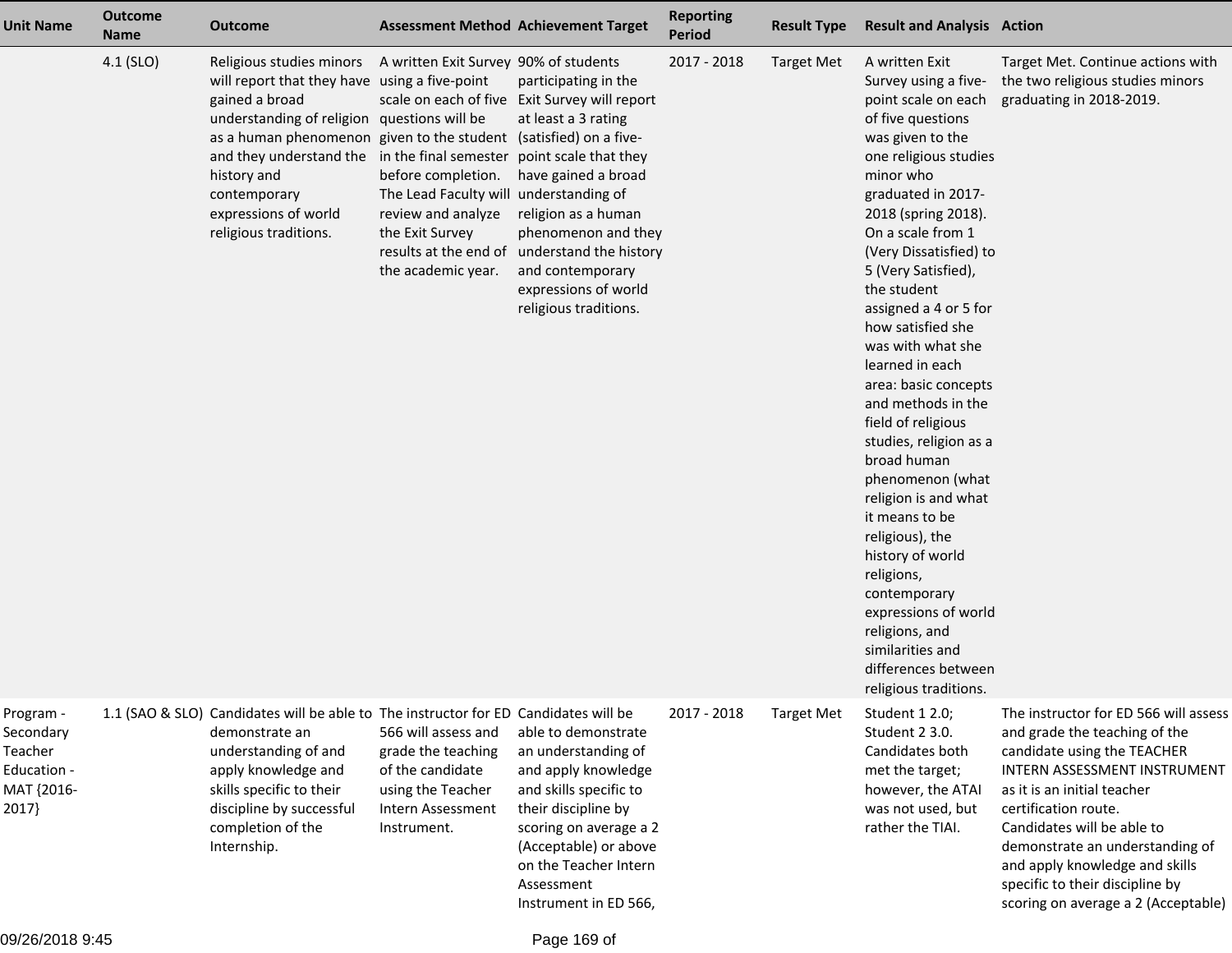| <b>Unit Name</b>                                                        | <b>Outcome</b><br><b>Name</b> | Outcome                                                                                                                                                                                                                                                                                                                                                                                                                  | <b>Assessment Method Achievement Target</b>                                                                                                                                                 |                                                                                                                                                                                                                                                                                                                                                                                         | <b>Reporting</b><br><b>Period</b> | <b>Result Type</b> | <b>Result and Analysis Action</b>                                                                                                       |                                                                                                                                                                                                                                                                                                                                                                                                               |
|-------------------------------------------------------------------------|-------------------------------|--------------------------------------------------------------------------------------------------------------------------------------------------------------------------------------------------------------------------------------------------------------------------------------------------------------------------------------------------------------------------------------------------------------------------|---------------------------------------------------------------------------------------------------------------------------------------------------------------------------------------------|-----------------------------------------------------------------------------------------------------------------------------------------------------------------------------------------------------------------------------------------------------------------------------------------------------------------------------------------------------------------------------------------|-----------------------------------|--------------------|-----------------------------------------------------------------------------------------------------------------------------------------|---------------------------------------------------------------------------------------------------------------------------------------------------------------------------------------------------------------------------------------------------------------------------------------------------------------------------------------------------------------------------------------------------------------|
| Program -<br>Secondary<br>Teacher<br>Education -<br>MAT {2016-<br>2017} |                               | 1.1 (SAO & SLO) Candidates will be able to The instructor for ED Internship is MAT.<br>demonstrate an<br>understanding of and<br>apply knowledge and<br>skills specific to their<br>discipline by successful<br>completion of the<br>Internship.                                                                                                                                                                         | 566 will assess and<br>grade the teaching<br>of the candidate<br>using the Teacher<br>Intern Assessment<br>Instrument.                                                                      |                                                                                                                                                                                                                                                                                                                                                                                         | 2017 - 2018                       | Target Met         | Student 1 2.0;<br>Student 2 3.0.<br>Candidates both<br>met the target;<br>however, the ATAI<br>was not used, but<br>rather the TIAI.    | or above on the TEACHER INTERN<br>ASSESSMENT INSTRUMENT in ED<br>566, Internship is MAT.                                                                                                                                                                                                                                                                                                                      |
|                                                                         | 1.2 (PO 2.c.)                 | Strengthen and Expand<br>K-12 Partnerships-<br>Partners will co-construct focus group<br>mutually beneficial P-12<br>school and community<br>arrangements, including<br>technology-based<br>collaborations, for clinical construct mutually<br>preparation and share<br>responsibility for<br>continuous improvement<br>of candidate preparation<br>(Council of Accreditation<br>for Educator Preparation,<br>CAEP 2.1). | The department of<br>education will hold<br>meetings with<br>various partners (K-<br>12 administration, K- which they will share<br>12 teachers) to co-<br>beneficial P-12<br>partnerships. | The department of<br>education and various<br>partners will host 2<br>focus groups during<br>the academic year in<br>opinions about<br>developing at least<br>one new mutually<br>beneficial partnership.                                                                                                                                                                               | 2017 - 2018                       | Inconclusive       | No focus groups<br>held.                                                                                                                | We will continue with this<br>achievement target.                                                                                                                                                                                                                                                                                                                                                             |
|                                                                         |                               | 2.1 (SAO & SLO) Candidates will be able to The instructor for ED Candidates will be<br>demonstrate skills and<br>commitment to creating<br>supportive environments unit developed by<br>that afford all students<br>access to rigorous college the Teaching Unit<br>and career-ready<br>standards by developing<br>a teaching unit.                                                                                      | 566 will assess and<br>grade the teaching<br>the student(s) using<br>Rubric.                                                                                                                | able to demonstrate<br>skills and commitment<br>to creating supportive<br>environments that<br>afford all students<br>access to rigorous<br>college and career-<br>supportive<br>environments by<br>developing a reading<br>program specific to<br>the needs of the<br>school by scoring an<br>average of 2 or above<br>on the Teaching Unit<br>Rubric in ED 566,<br>Internship in MAT. | 2017 - 2018                       | <b>Target Met</b>  | Student 12/3;<br>Student 2 3/3<br>Students were<br>evaluated as<br>acceptable or safe<br>to practice rather<br>than as a<br>percentage. | Candidates will be able to<br>demonstrate skills and<br>commitment to creating supportive<br>environments that afford all<br>students access to rigorous college<br>and career- supportive<br>environments by developing lesson<br>plans specific to the needs of the<br>school/classroom by scoring an<br>average of 2 (Acceptable) or above<br>on the Teaching Unit Rubric in ED<br>566, Internship in MAT. |
|                                                                         | 3.1 (RO & SLO)                | Candidates will<br>demonstrate their<br>proficiencies to<br>understand and apply                                                                                                                                                                                                                                                                                                                                         | The instructor for ED Candidates will<br>500 will assess and<br>grade the research                                                                                                          | demonstrate their<br>proficiencies to<br>project(s) presented understand and apply                                                                                                                                                                                                                                                                                                      | 2017 - 2018                       | Inconclusive       | enrolled in ED 500<br>during the<br>assessment cycle.                                                                                   | No candidates were The department will retain this<br>measure for the following academic<br>year.                                                                                                                                                                                                                                                                                                             |
|                                                                         |                               |                                                                                                                                                                                                                                                                                                                                                                                                                          |                                                                                                                                                                                             |                                                                                                                                                                                                                                                                                                                                                                                         |                                   |                    |                                                                                                                                         |                                                                                                                                                                                                                                                                                                                                                                                                               |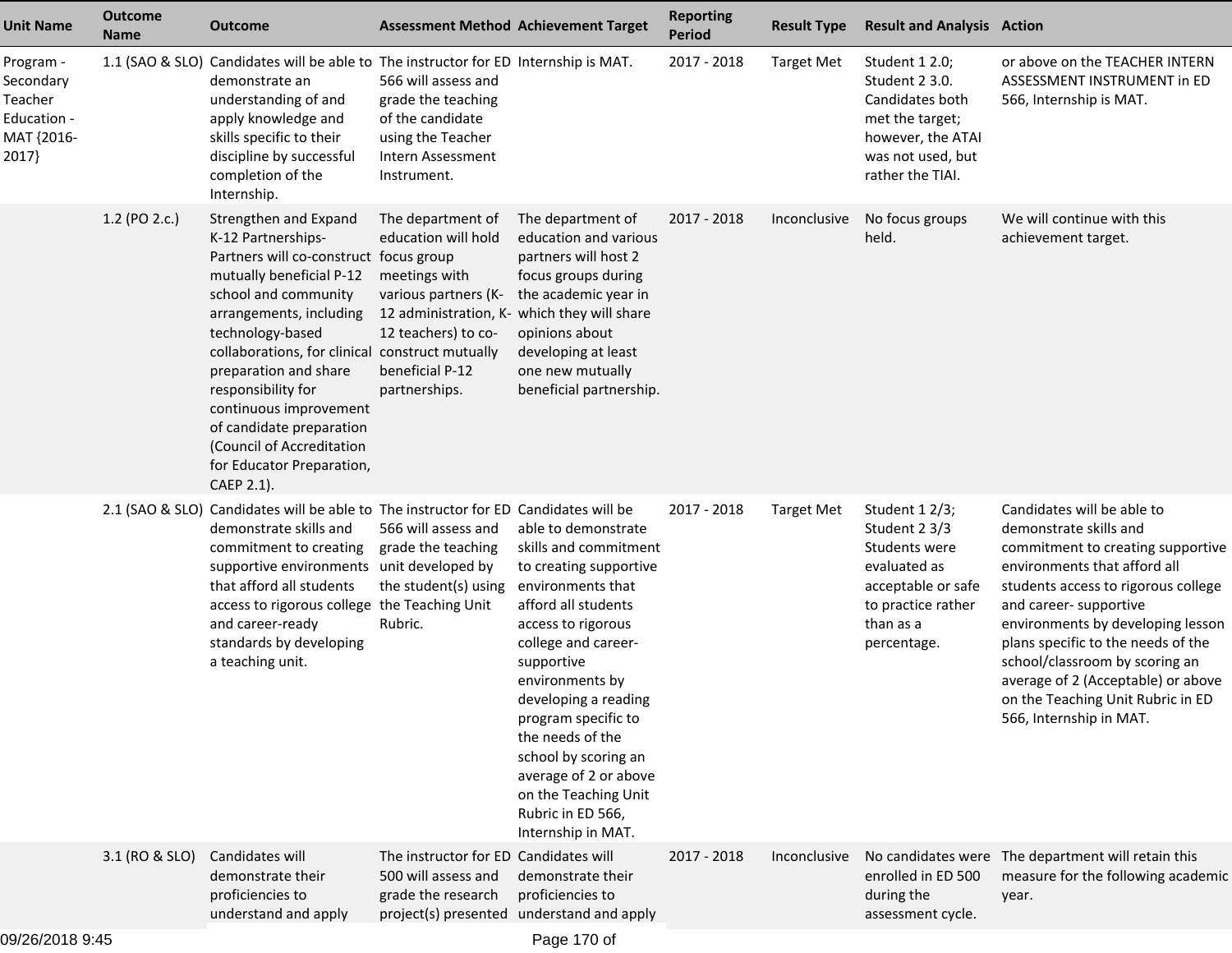| <b>Unit Name</b>                                                                                   | <b>Outcome</b><br><b>Name</b> | <b>Outcome</b>                                                                                                                                                                                                                                                         |                                                                                                                                                                                       | <b>Assessment Method Achievement Target</b>                                                                                                                                                                                                                                                                                                                                                            | <b>Reporting</b><br>Period | <b>Result Type</b> | <b>Result and Analysis Action</b>                                                                                                                                                                                                                                                                                                                                                                                                                                                                                                                                                    |                                                                                                   |
|----------------------------------------------------------------------------------------------------|-------------------------------|------------------------------------------------------------------------------------------------------------------------------------------------------------------------------------------------------------------------------------------------------------------------|---------------------------------------------------------------------------------------------------------------------------------------------------------------------------------------|--------------------------------------------------------------------------------------------------------------------------------------------------------------------------------------------------------------------------------------------------------------------------------------------------------------------------------------------------------------------------------------------------------|----------------------------|--------------------|--------------------------------------------------------------------------------------------------------------------------------------------------------------------------------------------------------------------------------------------------------------------------------------------------------------------------------------------------------------------------------------------------------------------------------------------------------------------------------------------------------------------------------------------------------------------------------------|---------------------------------------------------------------------------------------------------|
|                                                                                                    | 3.1 (RO & SLO)                | knowledge and skills<br>appropriate to their<br>professional field of<br>specialization so that<br>learning and<br>development<br>opportunities for all P-12<br>students are enhanced<br>through the development<br>of a research study in<br>their area of expertise. | by the student(s)<br>using the Research<br>Project Rubric.                                                                                                                            | knowledge and skills<br>appropriate to their<br>professional field of<br>specialization so that<br>learning and<br>development<br>opportunities for all P-<br>12 students are<br>enhanced through the<br>development of a<br>research study in their<br>area of expertise by<br>scoring an average of<br>86% or higher on the<br>Research Project<br>Rubric in ED 500,<br><b>Educational Research.</b> | 2017 - 2018                | Inconclusive       | enrolled in ED 500<br>during the<br>assessment cycle.                                                                                                                                                                                                                                                                                                                                                                                                                                                                                                                                | No candidates were The department will retain this<br>measure for the following academic<br>year. |
| Program -<br>Spanish<br>(including<br>Minor and K-<br>12<br>Certification) -<br>BA {2016-<br>2017} | 1.1 (GEO 1.c.)                | Knowledge of Grammar:<br>Students will be able to<br>manipulate simple<br>structures. Students will<br>know the basic verbal<br>system of Spanish<br>(tenses, moods, aspects)<br>and be able to produce<br>forms.                                                      | Students will<br>produce a written<br>assignment<br>(composition or<br>exam) that will be<br>graded by the<br>instructor using the<br>AAC&U Writing<br>Communication<br>Value Rubric. | The average score of<br>students on the<br>written assignment<br>will be a 2 or higher on<br>the scale 0-4 from the<br>AAC&U Writing<br><b>Communication Value</b><br>Rubric on the control<br>of syntax and<br>mechanics evaluation<br>of this assignment.                                                                                                                                            | 2017 - 2018                | <b>Target Met</b>  | The majority of the<br>students were able<br>to prepare a<br>composition that<br>was<br>comprehensible,<br>although some<br>struggled with<br>sentence formation,<br>grammar and<br>vocabulary to such<br>an extent that parts<br>of the written<br>assignment were<br>difficult, if not<br>impossible to<br>understand. Of the<br>students assessed,<br>74 scored a 2 on the<br><b>AAC&amp;U Writing</b><br>Communication<br>Value Rubric; there<br>were not any that<br>scored higher than a<br>2 due to the fact<br>that they are writing<br>in Spanish. 7<br>students scored a 1 | Continue with plan.                                                                               |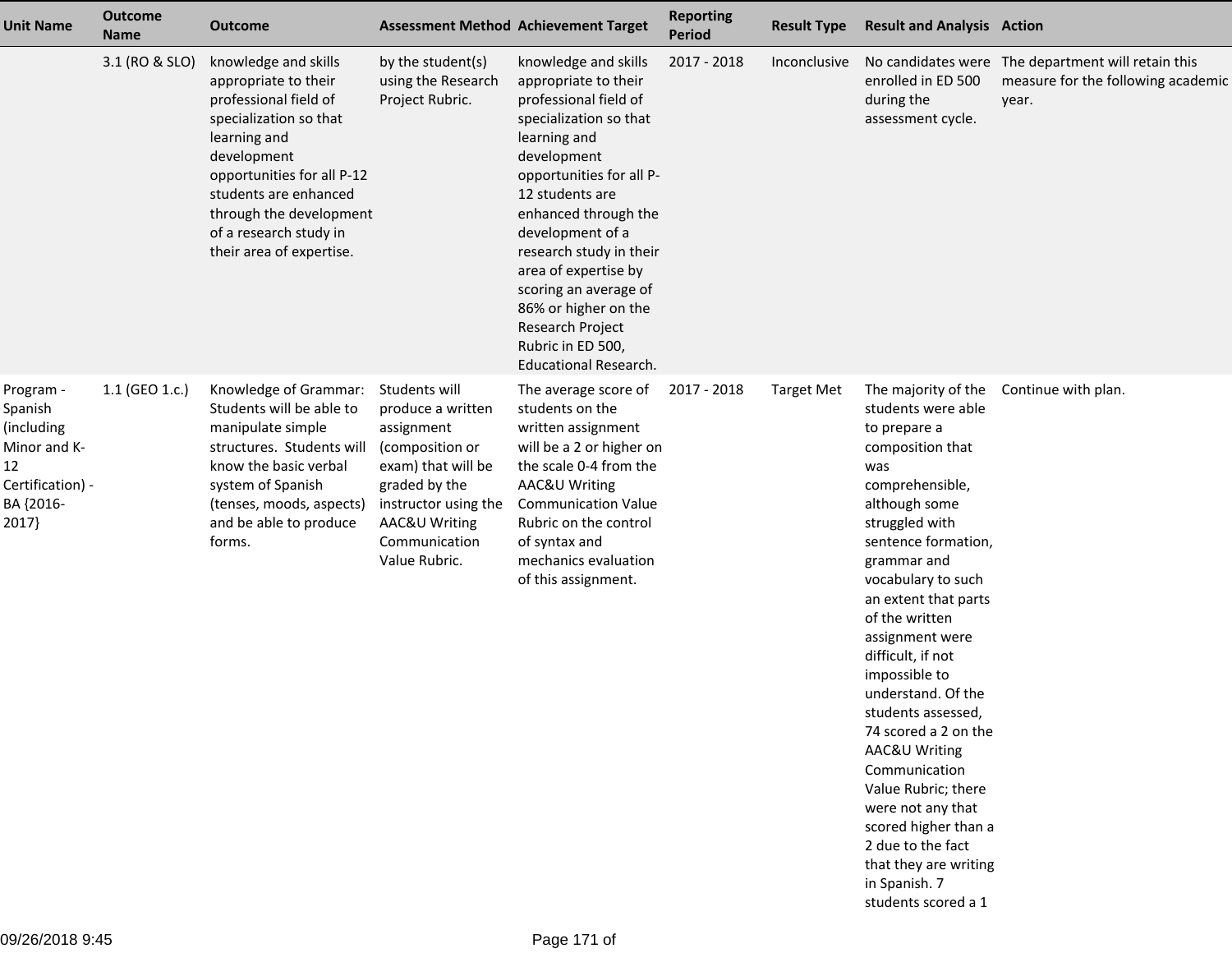| <b>Unit Name</b>                                                                                   | <b>Outcome</b><br><b>Name</b> | Outcome                                                                                                                                                                                                                                                                                                                                              | <b>Assessment Method Achievement Target</b>                                                                                                                                                                                                      |                                                                                                                                                                                                                                                             | <b>Reporting</b><br><b>Period</b> | <b>Result Type</b>       | <b>Result and Analysis Action</b>                                                                                                                                                                                                                                                                                                                                                                   |                                                                                                                                            |
|----------------------------------------------------------------------------------------------------|-------------------------------|------------------------------------------------------------------------------------------------------------------------------------------------------------------------------------------------------------------------------------------------------------------------------------------------------------------------------------------------------|--------------------------------------------------------------------------------------------------------------------------------------------------------------------------------------------------------------------------------------------------|-------------------------------------------------------------------------------------------------------------------------------------------------------------------------------------------------------------------------------------------------------------|-----------------------------------|--------------------------|-----------------------------------------------------------------------------------------------------------------------------------------------------------------------------------------------------------------------------------------------------------------------------------------------------------------------------------------------------------------------------------------------------|--------------------------------------------------------------------------------------------------------------------------------------------|
| Program -<br>Spanish<br>(including<br>Minor and K-<br>12<br>Certification) -<br>BA {2016-<br>2017} | 1.1 (GEO 1.c.)                | Knowledge of Grammar:<br>Students will be able to<br>manipulate simple<br>structures. Students will<br>know the basic verbal<br>system of Spanish<br>(tenses, moods, aspects)<br>and be able to produce<br>forms.                                                                                                                                    | Students will<br>produce a written<br>assignment<br>(composition or<br>exam) that will be<br>graded by the<br>instructor using the<br>AAC&U Writing<br>Communication<br>Value Rubric.                                                            | The average score of<br>students on the<br>written assignment<br>will be a 2 or higher on<br>the scale 0-4 from the<br>AAC&U Writing<br><b>Communication Value</b><br>Rubric on the control<br>of syntax and<br>mechanics evaluation<br>of this assignment. | 2017 - 2018                       | <b>Target Met</b>        | on the Writing<br>Communication<br>Rubric. Total<br>Average - $1.91 = 2$                                                                                                                                                                                                                                                                                                                            | Continue with plan.                                                                                                                        |
|                                                                                                    | 1.2 (GEO 1.c.)                | <b>Speaking Proficiency:</b><br>Students will be able to<br>go beyond the one word<br>response and be able to<br>produce simple,<br>sentence-length<br>utterances with a<br>reasonably accurate<br>pronunciation on topics<br>related to their personal<br>and academic lives<br>(family, classes, daily<br>activities, leisure<br>activities, etc.) | Students will<br>complete an oral<br>exam with the<br>instructor that will<br>be evaluated using<br>the AAC&U Oral<br>Communication<br>Rubric.                                                                                                   | The average score of<br>students on the oral<br>assignment will be a 2<br>or higher on the scale<br>of 0-4 from the use of<br>Language as described<br>by AAC&U Oral<br>Communication<br>Rubric.                                                            | 2017 - 2018                       | <b>Target Met</b>        | Of the 122 students Continue with plan<br>assessed, 116 met<br>the target and were<br>able to produce<br>sentences in<br>response to<br>questions with<br>some accuracy. Of<br>the 116 who met<br>the target, all 116<br>scored a 2 on the<br><b>Oral Communication</b><br>Rubric. The<br>remaining 6<br>students scored a 1<br>on the Oral<br>Communication<br>Rubric. Total<br>Average - 1.95 = 2 |                                                                                                                                            |
|                                                                                                    | 2.1 (GEO 2.c.)                | Cultural Knowledge:<br>Students will explore<br>issues related to Hispanic assignment on a<br>cultures at a basic level.<br>Students will have an<br>awareness of cultural<br>differences and be able<br>to make comparisons<br>between Hispanic<br>cultures and their own.                                                                          | Students will<br>complete an<br>topic of cultural<br>relevance that<br>relates to the<br>Spanish-speaking<br>world. This will be<br>graded by the<br>instructor using the<br>AAC&U Intercultural<br>Knowledge and<br>Competence VALUE<br>Rubric. | The average score of<br>students on the<br>cultural relevance<br>assignment will be a 3<br>or higher on the 0-4<br>scale used in the<br>AAC&U Intercultural<br>Knowledge and<br>Competence VALUE<br>Rubric.                                                 | 2017 - 2018                       | <b>Target Not</b><br>Met | See attached<br>descriptions below.<br>In general terms:<br>At the 101 level<br>students<br>investigated a<br>country and<br>presented<br>information to the<br>class, including its<br>location in relation<br>to other countries,<br>cultural icons/stars,                                                                                                                                        | Adjust target to a level 1 or 2<br>(depending on level of student)<br>from a 3 on the Intercultural<br>Knowledge and Competence<br>Rubric. |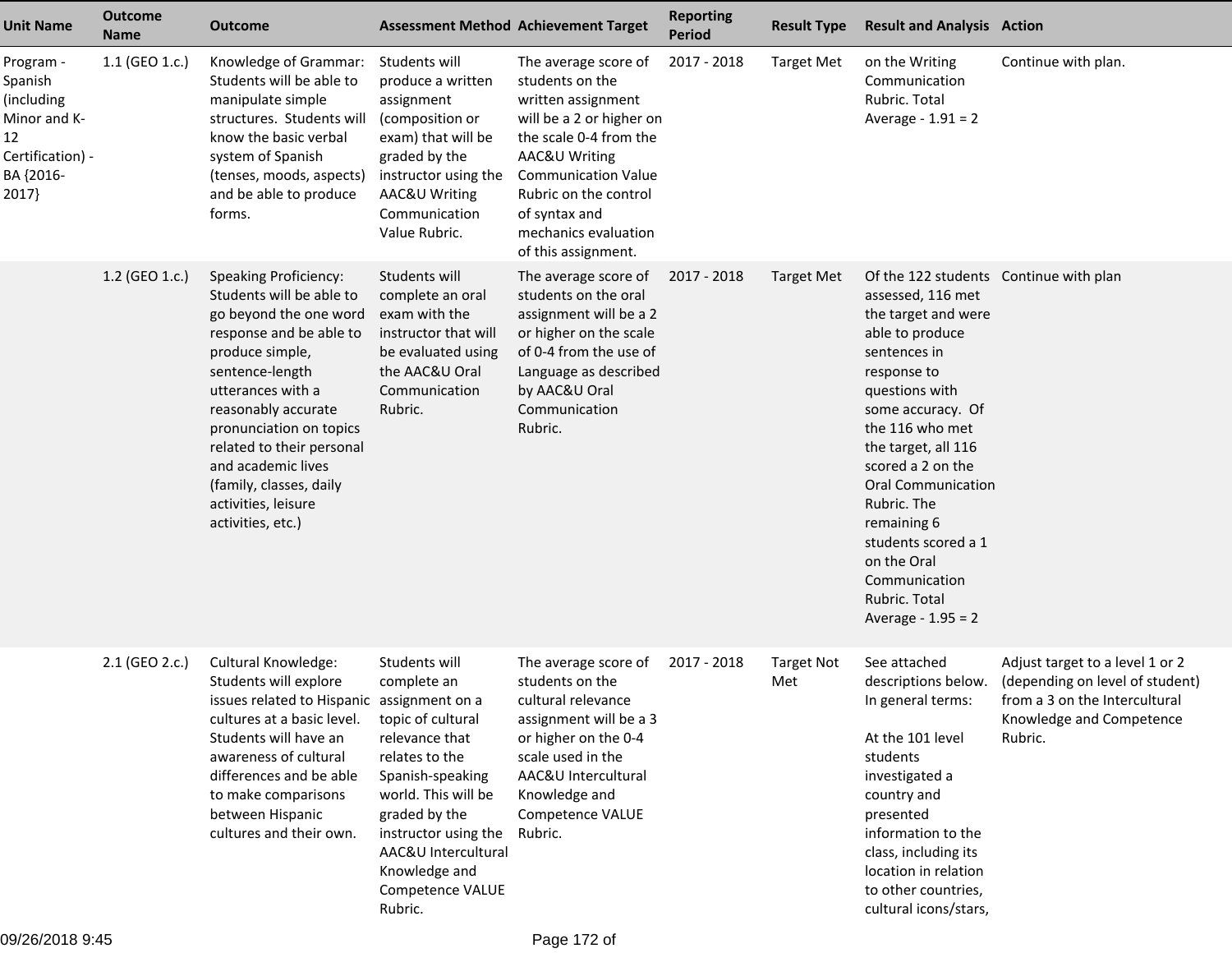| <b>Unit Name</b> | <b>Outcome</b><br><b>Name</b> | <b>Outcome</b>                                                                                                                                                                                                                                                              |                                                                                                                                                                                                                                                  | <b>Assessment Method Achievement Target</b>                                                                                                                                                                 | <b>Reporting</b><br>Period | <b>Result Type</b>       | <b>Result and Analysis Action</b>                                                                                                                                                                                                                                                                                                                                                                                                                                                                                                                                                                                                                                                                                                                                                                                                                                                     |                                                                                                                                                                                   |
|------------------|-------------------------------|-----------------------------------------------------------------------------------------------------------------------------------------------------------------------------------------------------------------------------------------------------------------------------|--------------------------------------------------------------------------------------------------------------------------------------------------------------------------------------------------------------------------------------------------|-------------------------------------------------------------------------------------------------------------------------------------------------------------------------------------------------------------|----------------------------|--------------------------|---------------------------------------------------------------------------------------------------------------------------------------------------------------------------------------------------------------------------------------------------------------------------------------------------------------------------------------------------------------------------------------------------------------------------------------------------------------------------------------------------------------------------------------------------------------------------------------------------------------------------------------------------------------------------------------------------------------------------------------------------------------------------------------------------------------------------------------------------------------------------------------|-----------------------------------------------------------------------------------------------------------------------------------------------------------------------------------|
|                  | 2.1 (GEO 2.c.)                | Cultural Knowledge:<br>Students will explore<br>issues related to Hispanic assignment on a<br>cultures at a basic level.<br>Students will have an<br>awareness of cultural<br>differences and be able<br>to make comparisons<br>between Hispanic<br>cultures and their own. | Students will<br>complete an<br>topic of cultural<br>relevance that<br>relates to the<br>Spanish-speaking<br>world. This will be<br>graded by the<br>instructor using the<br>AAC&U Intercultural<br>Knowledge and<br>Competence VALUE<br>Rubric. | The average score of<br>students on the<br>cultural relevance<br>assignment will be a 3<br>or higher on the 0-4<br>scale used in the<br>AAC&U Intercultural<br>Knowledge and<br>Competence VALUE<br>Rubric. | 2017 - 2018                | <b>Target Not</b><br>Met | basic information<br>about the<br>assessed were<br>satisfactory,<br>although they<br>remained at the<br>Benchmark level in<br>that they<br>demonstrated a<br>surface level<br>understanding of<br>differences, earning<br>a score of 1 on the<br>rubric. At the 101<br>level, this is normal<br>and to be expected.<br>1 of the projects<br>earned a 0 on the<br>intercultural<br>knowledge and<br>competence rubric.<br>At the 102 level<br>students prepared<br>recipes in Spanish.<br>They learned about<br>the different<br>measurements used<br>in Spain and LA in<br>addition to the<br>types of regional<br>cuisine. Much like<br>the 101 students,<br>the 102 students<br>were at the<br>benchmark level for<br>intercultural<br>awareness. Again,<br>this is to be<br>expected. Only 1 of<br>the 38 students<br>assessed earned a 0<br>on the intercultural<br>knowledge and | Adjust target to a level 1 or 2<br>(depending on level of student)<br>government. 45/46 from a 3 on the Intercultural<br>projects by students Knowledge and Competence<br>Rubric. |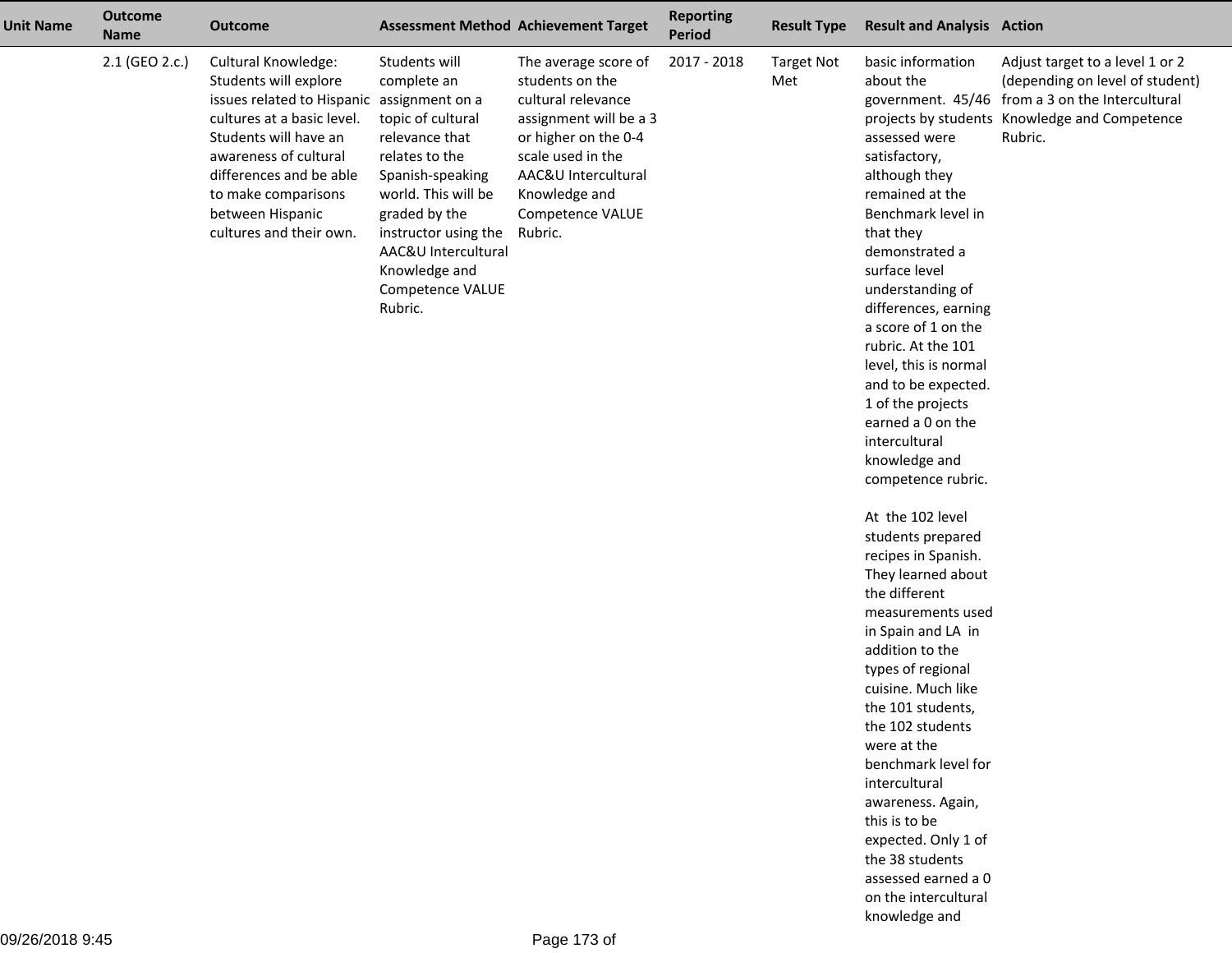| <b>Unit Name</b> | <b>Outcome</b><br><b>Name</b> | <b>Outcome</b>                                                                                                                                                                                                                                                     |                                                                                                                                                                                                                                                                     | <b>Assessment Method Achievement Target</b>                                                                                                                                                                 | <b>Reporting</b><br><b>Period</b> | <b>Result Type</b>       | <b>Result and Analysis Action</b>                                                                                                                                                                                                                                                                                                                                                                                                                                                                                                                                                                                                                                                                                                                                               |                                                                                                                                            |
|------------------|-------------------------------|--------------------------------------------------------------------------------------------------------------------------------------------------------------------------------------------------------------------------------------------------------------------|---------------------------------------------------------------------------------------------------------------------------------------------------------------------------------------------------------------------------------------------------------------------|-------------------------------------------------------------------------------------------------------------------------------------------------------------------------------------------------------------|-----------------------------------|--------------------------|---------------------------------------------------------------------------------------------------------------------------------------------------------------------------------------------------------------------------------------------------------------------------------------------------------------------------------------------------------------------------------------------------------------------------------------------------------------------------------------------------------------------------------------------------------------------------------------------------------------------------------------------------------------------------------------------------------------------------------------------------------------------------------|--------------------------------------------------------------------------------------------------------------------------------------------|
|                  | 2.1 (GEO 2.c.)                | <b>Cultural Knowledge:</b><br>Students will explore<br>issues related to Hispanic<br>cultures at a basic level.<br>Students will have an<br>awareness of cultural<br>differences and be able<br>to make comparisons<br>between Hispanic<br>cultures and their own. | Students will<br>complete an<br>assignment on a<br>topic of cultural<br>relevance that<br>relates to the<br>Spanish-speaking<br>world. This will be<br>graded by the<br>instructor using the<br>AAC&U Intercultural<br>Knowledge and<br>Competence VALUE<br>Rubric. | The average score of<br>students on the<br>cultural relevance<br>assignment will be a 3<br>or higher on the 0-4<br>scale used in the<br>AAC&U Intercultural<br>Knowledge and<br>Competence VALUE<br>Rubric. | 2017 - 2018                       | <b>Target Not</b><br>Met | competence rubric.<br>In 201 students<br>researched a<br>cultural event in a<br>Spanish-speaking<br>country and<br>presented it to the<br>class. Of the 20<br>projects assessed,<br>18 were satisfactory<br>and earned a 2 on<br>the rubric, although<br>they did not reach<br>the benchmark of 3<br>on the Intercultural<br>knowledge and<br>competence rubric.<br>18 students<br>progressed to a<br>partial<br>understanding of<br>cultural differences,<br>but always from the<br>point of view of<br>their own<br>worldview, reaching<br>milestone 2 on the<br>rubric. The 2 that<br>were not<br>satisfactory earned<br>a benchmark level<br>score of 1 on the<br>rubric.<br>In 202 students<br>prepared<br>presentations based<br>on a component of<br>Hispanic culture of | Adjust target to a level 1 or 2<br>(depending on level of student)<br>from a 3 on the Intercultural<br>Knowledge and Competence<br>Rubric. |
|                  |                               |                                                                                                                                                                                                                                                                    |                                                                                                                                                                                                                                                                     |                                                                                                                                                                                                             |                                   |                          | interest to them.<br>They were able to<br>draw from the areas<br>of Music,                                                                                                                                                                                                                                                                                                                                                                                                                                                                                                                                                                                                                                                                                                      |                                                                                                                                            |
|                  |                               |                                                                                                                                                                                                                                                                    |                                                                                                                                                                                                                                                                     |                                                                                                                                                                                                             |                                   |                          | Indigenous Cultures,                                                                                                                                                                                                                                                                                                                                                                                                                                                                                                                                                                                                                                                                                                                                                            |                                                                                                                                            |

Sports & leisure and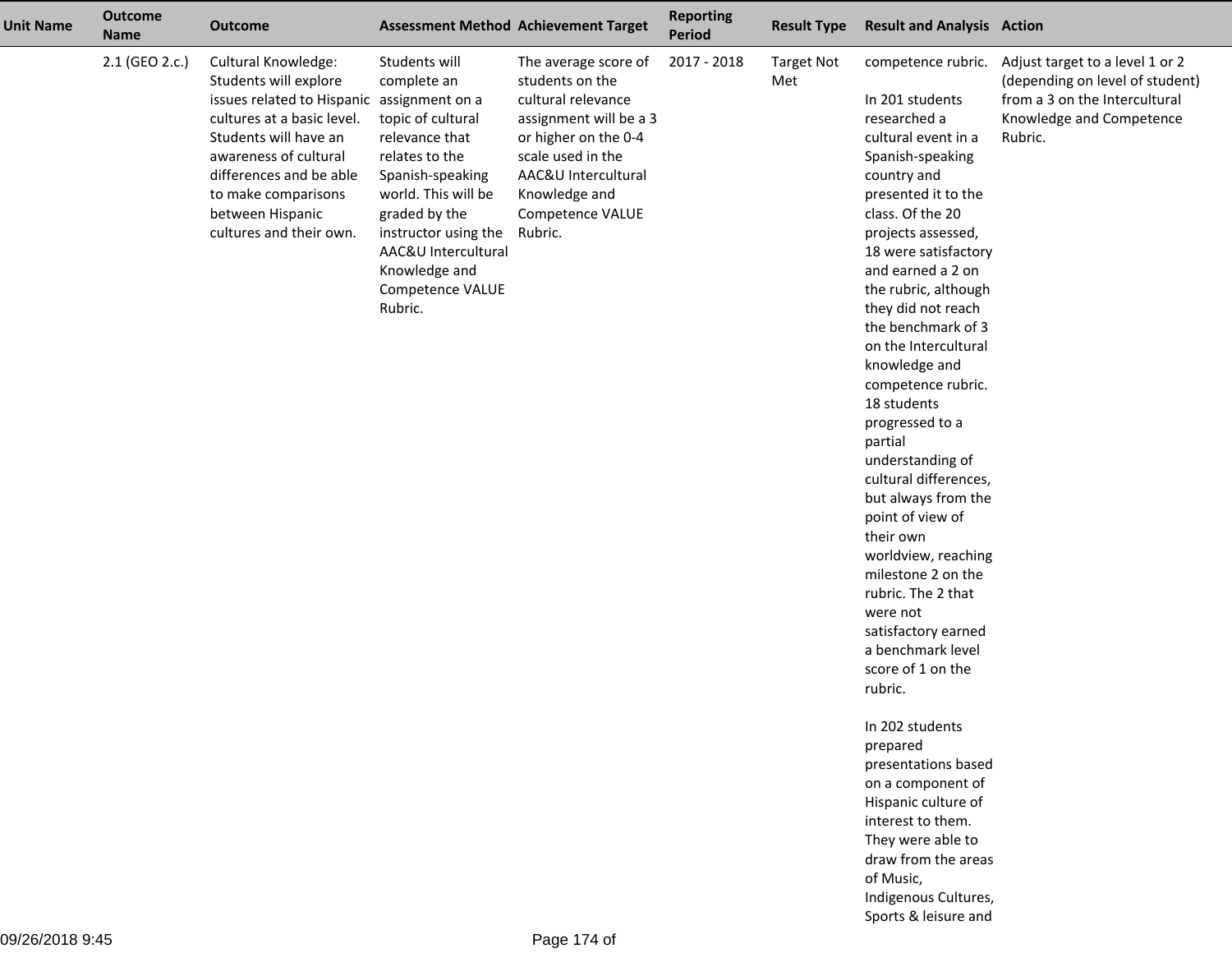| <b>Unit Name</b> | <b>Outcome</b><br><b>Name</b> | <b>Outcome</b>                                                                                                                                                                                                                                                                     |                                                                                                                                                                                                                                                                                                         | <b>Assessment Method Achievement Target</b>                                                                                                                                                                                             | <b>Reporting</b><br><b>Period</b> | <b>Result Type</b>       | <b>Result and Analysis Action</b>                                                                                                                                                                                                                                                                                                                                                                                                                                                                                                                                                          |                                                                                                                                                                                                          |
|------------------|-------------------------------|------------------------------------------------------------------------------------------------------------------------------------------------------------------------------------------------------------------------------------------------------------------------------------|---------------------------------------------------------------------------------------------------------------------------------------------------------------------------------------------------------------------------------------------------------------------------------------------------------|-----------------------------------------------------------------------------------------------------------------------------------------------------------------------------------------------------------------------------------------|-----------------------------------|--------------------------|--------------------------------------------------------------------------------------------------------------------------------------------------------------------------------------------------------------------------------------------------------------------------------------------------------------------------------------------------------------------------------------------------------------------------------------------------------------------------------------------------------------------------------------------------------------------------------------------|----------------------------------------------------------------------------------------------------------------------------------------------------------------------------------------------------------|
|                  | 2.1 (GEO 2.c.)                | <b>Cultural Knowledge:</b><br>Students will explore<br>issues related to Hispanic assignment on a<br>cultures at a basic level.<br>Students will have an<br>awareness of cultural<br>differences and be able<br>to make comparisons<br>between Hispanic<br>cultures and their own. | Students will<br>complete an<br>topic of cultural<br>relevance that<br>relates to the<br>Spanish-speaking<br>world. This will be<br>graded by the<br>instructor using the<br>AAC&U Intercultural<br>Knowledge and<br>Competence VALUE<br>Rubric.                                                        | The average score of<br>students on the<br>cultural relevance<br>assignment will be a 3<br>or higher on the 0-4<br>scale used in the<br>AAC&U Intercultural<br>Knowledge and<br>Competence VALUE<br>Rubric.                             | 2017 - 2018                       | <b>Target Not</b><br>Met | the 18 projects<br>intercultural<br>competence and<br>knowledge. The 4<br>that did not earn a 2<br>on the rubric<br>struggled to<br>understand the<br>differences in verbal<br>communication as<br>well as different<br>cultural practices.<br>They earned a 1 on<br>the rubric.                                                                                                                                                                                                                                                                                                           | the Environment. Of Adjust target to a level 1 or 2<br>(depending on level of student)<br>assessed, 14 earned from a 3 on the Intercultural<br>a 2 on the rubric for Knowledge and Competence<br>Rubric. |
|                  | 2.c.                          | 2.2 (SAO & GEO Students will articulate<br>their cumulative cultural<br>knowledge in a Capstone Cultural Differences<br>assignment by examining Capstone<br>cultural differences and<br>making comparisons.                                                                        | Students will<br>complete the<br>Assignment that<br>requires them to<br>demonstrate an<br>awareness of<br>cultural differences<br>among Spanish<br>speakers. This<br>assignment will be<br>graded by the<br>instructor using the<br>AAC&U Intercultural<br>Knowledge and<br>Competence VALUE<br>Rubric. | The average score of<br>students on the<br><b>Cultural Differences</b><br><b>Capstone Assignment</b><br>will be a 3 or higher on<br>the 0-4 scale used in<br>the AAC&U<br>Intercultural<br>Knowledge and<br>Competence VALUE<br>Rubric. | 2017 - 2018                       | <b>Target Not</b><br>Met | Students prepared<br>an assignment on a<br>cultural event/area<br>related to Spanish-<br>speaking world.<br>Topics were chosen<br>in consultation with<br>professor and<br>worked on<br>throughout last<br>third of semester.<br>Presentations were<br>made to the class.<br>Part of the students'<br>grades were based<br>on their own<br>presentation and on<br>their response to<br>the presentations by<br>others (in the form<br>of questions or<br>comments). This<br>facilitated an<br>awareness of the<br>differences among<br>Spanish speakers<br>from different<br>countries and | Change the outcomes to a 2 instead<br>of a 3 for the assignment.                                                                                                                                         |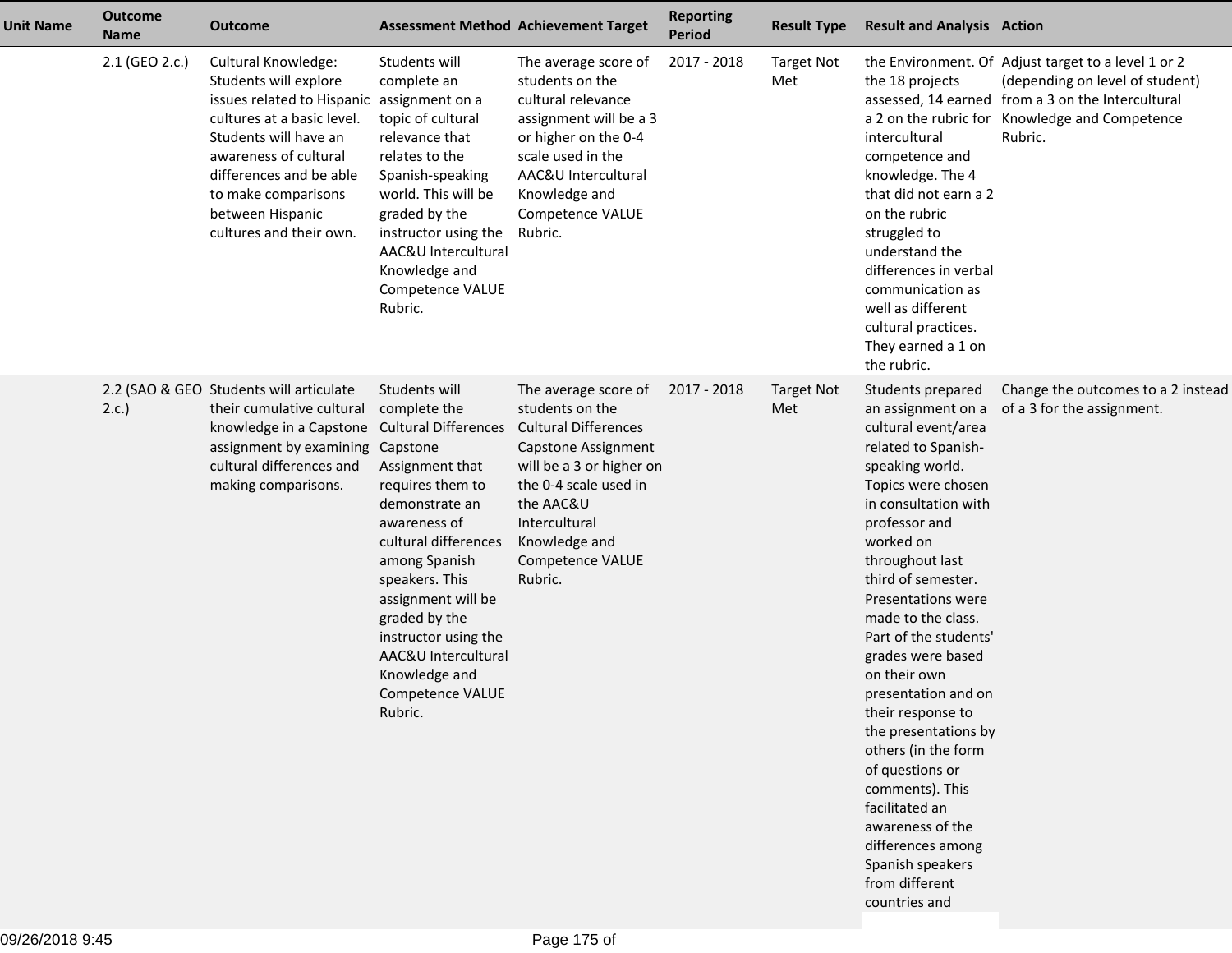| <b>Unit Name</b>                           | <b>Outcome</b><br><b>Name</b> | <b>Outcome</b>                                                                                                                                                                                                                                                                                                                                                                                                                                                                                           | <b>Assessment Method Achievement Target</b>                                                                                                                                                                                                                                                                                            |                                                                                                                                                                                                                                         | <b>Reporting</b><br><b>Period</b> | <b>Result Type</b>       | <b>Result and Analysis Action</b>                                                                                                                                                                                                                                                                                                                                                                                                   |                                                                                                                                                                                                                                                                                                                                                                                                          |
|--------------------------------------------|-------------------------------|----------------------------------------------------------------------------------------------------------------------------------------------------------------------------------------------------------------------------------------------------------------------------------------------------------------------------------------------------------------------------------------------------------------------------------------------------------------------------------------------------------|----------------------------------------------------------------------------------------------------------------------------------------------------------------------------------------------------------------------------------------------------------------------------------------------------------------------------------------|-----------------------------------------------------------------------------------------------------------------------------------------------------------------------------------------------------------------------------------------|-----------------------------------|--------------------------|-------------------------------------------------------------------------------------------------------------------------------------------------------------------------------------------------------------------------------------------------------------------------------------------------------------------------------------------------------------------------------------------------------------------------------------|----------------------------------------------------------------------------------------------------------------------------------------------------------------------------------------------------------------------------------------------------------------------------------------------------------------------------------------------------------------------------------------------------------|
|                                            | 2.c.                          | 2.2 (SAO & GEO Students will articulate<br>their cumulative cultural<br>knowledge in a Capstone<br>assignment by examining Capstone<br>cultural differences and<br>making comparisons.                                                                                                                                                                                                                                                                                                                   | Students will<br>complete the<br><b>Cultural Differences</b><br>Assignment that<br>requires them to<br>demonstrate an<br>awareness of<br>cultural differences<br>among Spanish<br>speakers. This<br>assignment will be<br>graded by the<br>instructor using the<br>AAC&U Intercultural<br>Knowledge and<br>Competence VALUE<br>Rubric. | The average score of<br>students on the<br><b>Cultural Differences</b><br>Capstone Assignment<br>will be a 3 or higher on<br>the 0-4 scale used in<br>the AAC&U<br>Intercultural<br>Knowledge and<br><b>Competence VALUE</b><br>Rubric. | 2017 - 2018                       | <b>Target Not</b><br>Met | regions.<br>With the<br>presentations,<br>students did not<br>progress to level 3<br>on the Intercultural<br>Competence and<br>Awareness Rubric.<br>As stated earlier,<br>this seems to be too<br>lofty a goal for<br>students coming to<br>the end of 4<br>semesters of<br>language.<br>14 students earned<br>a 2 on the rubric<br>4 students remained<br>at the benchmark<br>level, earning a 1.<br>Total Average - 1.78<br>$= 2$ | Change the outcomes to a 2 instead<br>of a 3 for the assignment.                                                                                                                                                                                                                                                                                                                                         |
|                                            | 2.3 (PO 3.b.)                 | The completion of four<br>semesters of Spanish will<br>encourage global thinking collect data from an<br>and perspectives through Enrollment Report<br>broadening of cultural<br>and language-based<br>knowledge among our<br>students. In an effort to<br>provide students with a<br>"global perspective" and<br>to prepare "them for the<br>global workforce of the<br>future," the Spanish<br>program will actively<br>seek to increase interest<br>and enrollment in the<br>Spanish minor and major. | The assessment<br>coordinator will<br>on the number of<br>declared Spanish<br>minors and majors<br>at the end of the<br>academic year.                                                                                                                                                                                                 | An increase in minors<br>and majors over the<br>next three years (7<br>and 3, respectively).                                                                                                                                            | 2017 - 2018                       | Inconclusive             | 5 declared majors<br>and 5 declared<br>Spring 2018.                                                                                                                                                                                                                                                                                                                                                                                 | Continue recruiting and promoting<br>major and minor, publicizing the<br>minors at the end of study abroad component and<br>ensuring that students are enrolled<br>in the appropriate courses<br>following the sequence approved<br>by the UCC in Spring of 2018. Look<br>into preparing a placement exam to<br>help students who transfer from<br>other colleges to enroll in the<br>appropriate level. |
| Program -<br>Theatre - BA<br>${2016-2017}$ | $1.1$ (SLO)                   | Students will increase<br>their level of<br>communication skills.                                                                                                                                                                                                                                                                                                                                                                                                                                        | All first-year transfer 60% of transfers<br>students will be<br>reviewed at the end Survey are expected<br>of the Fall semester to score on the<br>(last week of regular Sophomore/Transfer<br>classes). They are                                                                                                                      | participating in the<br>Interview/Audition                                                                                                                                                                                              | 2017 - 2018                       | Inconclusive             | Inconclusive; no<br>transfer students<br>were involved in<br>this year's<br>assessment                                                                                                                                                                                                                                                                                                                                              | No change because no data was<br>available this year. We expect 2-3<br>transfer students to be able to<br>participate in the coming school<br>year.                                                                                                                                                                                                                                                      |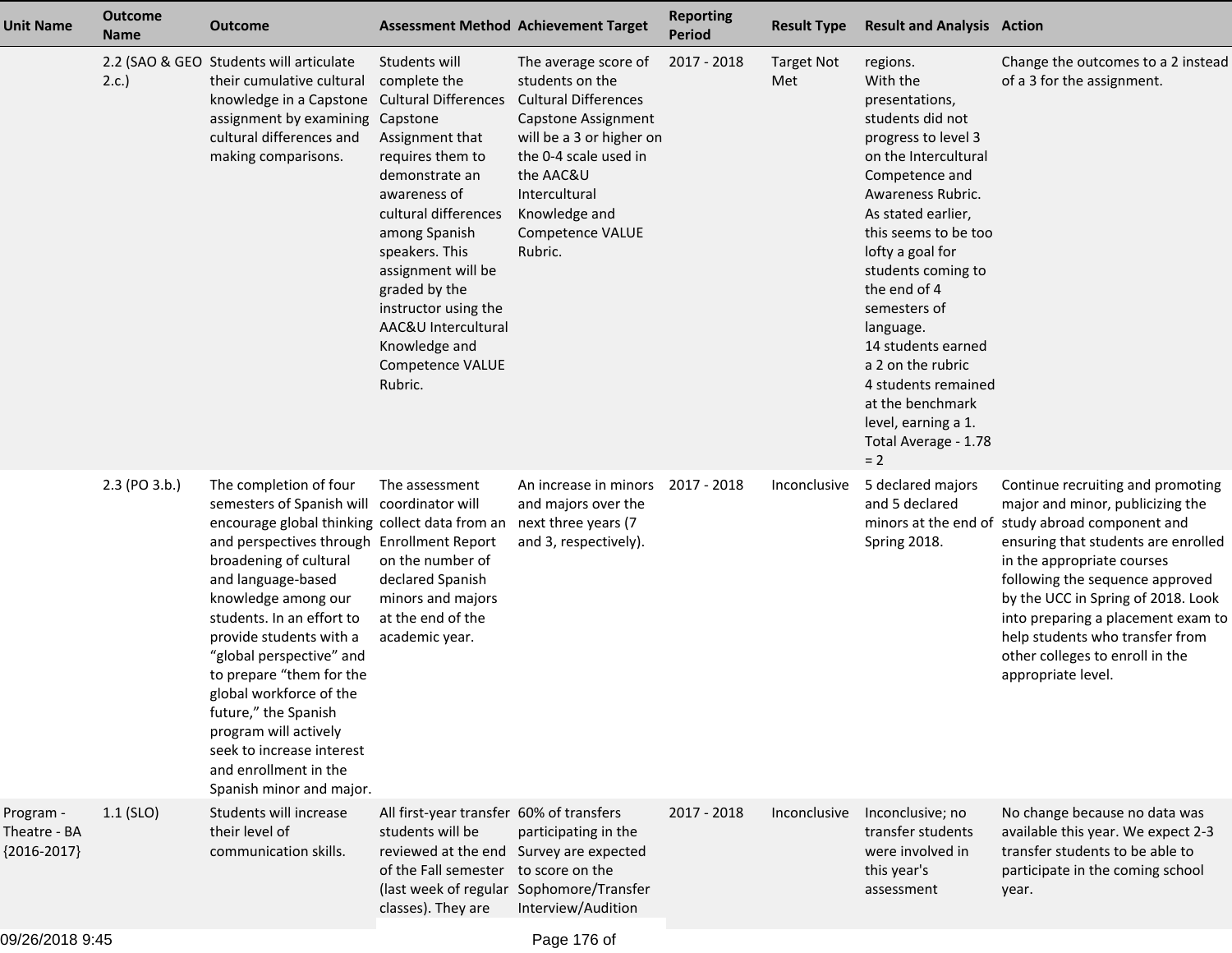| <b>Unit Name</b>                           | <b>Outcome</b><br><b>Name</b> | <b>Outcome</b>                                                    |                                                                                                                                                                                                                                                                                                                                                                                                                                                                                                                                                                                                                                                                                                                                                                                                                                                                                                                                       | <b>Assessment Method Achievement Target</b>                                                                                                              | <b>Reporting</b><br>Period | <b>Result Type</b> | <b>Result and Analysis Action</b>                                                      |                                                                                                                                                     |
|--------------------------------------------|-------------------------------|-------------------------------------------------------------------|---------------------------------------------------------------------------------------------------------------------------------------------------------------------------------------------------------------------------------------------------------------------------------------------------------------------------------------------------------------------------------------------------------------------------------------------------------------------------------------------------------------------------------------------------------------------------------------------------------------------------------------------------------------------------------------------------------------------------------------------------------------------------------------------------------------------------------------------------------------------------------------------------------------------------------------|----------------------------------------------------------------------------------------------------------------------------------------------------------|----------------------------|--------------------|----------------------------------------------------------------------------------------|-----------------------------------------------------------------------------------------------------------------------------------------------------|
| Program -<br>Theatre - BA<br>${2016-2017}$ | $1.1$ (SLO)                   | Students will increase<br>their level of<br>communication skills. | given a four<br>question Survey in<br>advance that allows<br>them to self-assess<br>their own growth as<br>theatre artists (see<br>attached doc,<br>"Questions for<br>Sophomore<br>Review." The<br>interviewees will be<br>required to turn in<br>written answers to<br>reviewing faculty,<br>but will be required<br>to give an oral<br>response as well.<br>This method of<br>assessment will<br>allow the students<br>to see what skills<br>they need to focus<br>on in the latter part<br>of their college<br>careers. The<br>questions will be<br>scored using the<br>department's own<br>"SOPHOMORE/TRA<br><b>NSFER</b><br>INTERVIEW/AUDITIO<br>N PROJECT" Rubric.<br>Originally,<br>assessment was<br>rotated with<br>graduating Seniors<br>being reported in<br>odd-numbered<br>years and<br>sophomore review<br>taking place in even-<br>numbered years.<br>Until the number of<br>students is sufficient<br>to support this | Project Rubric a<br>"strong pass" in two of<br>the three following<br>categories:<br>performance/presenta<br>tion; craftsmanship;<br>and interpretation. | 2017 - 2018                | Inconclusive       | Inconclusive; no<br>transfer students<br>were involved in<br>this year's<br>assessment | No change because no data was<br>available this year. We expect 2-3<br>transfer students to be able to<br>participate in the coming school<br>year. |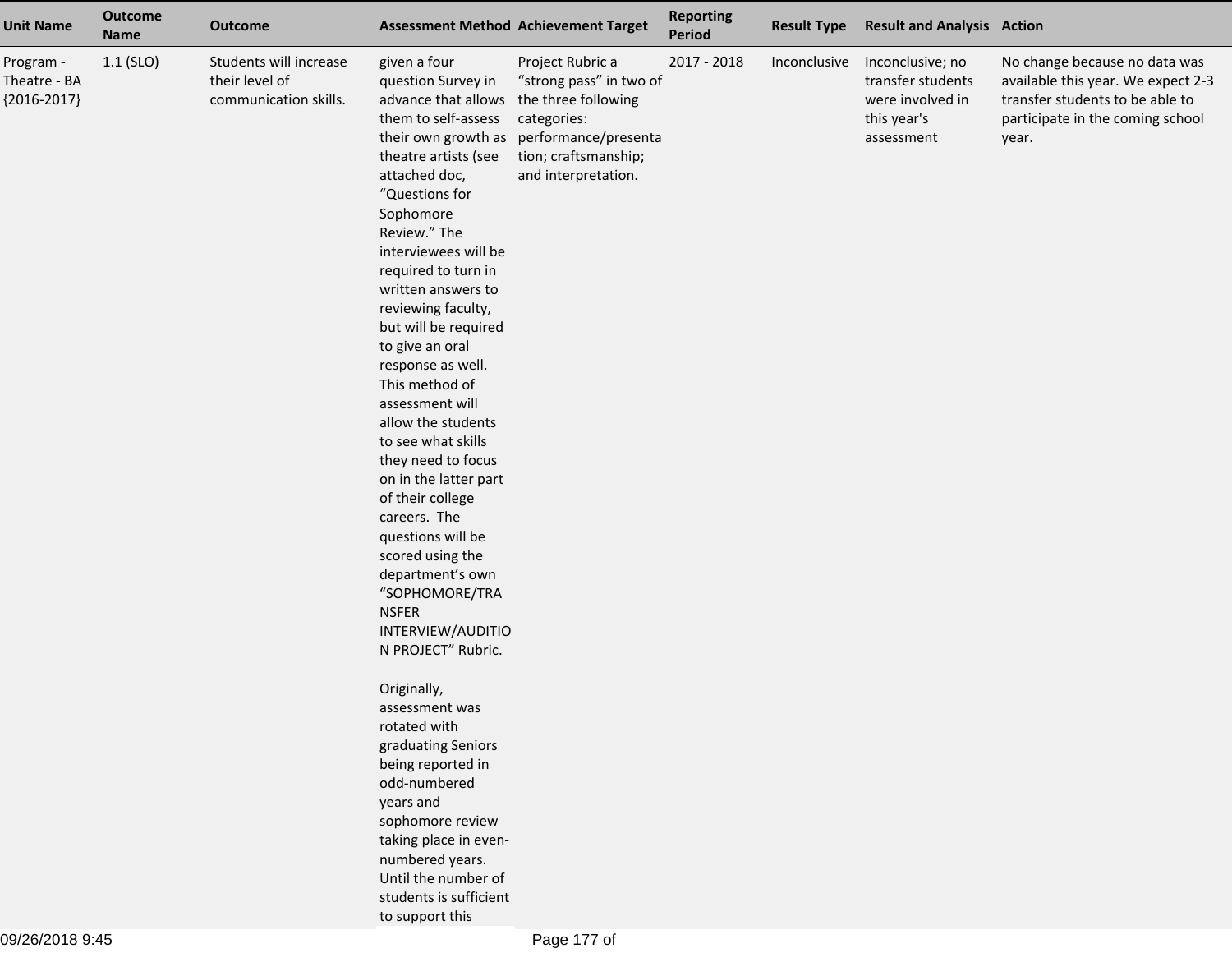| <b>Unit Name</b>                           | <b>Outcome</b><br><b>Name</b> | <b>Outcome</b>                                                    |                                                                                                                                                                                                                                                                                                                                                                                                                                                                                                                                                                                                                                                                                                            | <b>Assessment Method Achievement Target</b>                                                                                                                                                                                                                          | <b>Reporting</b><br><b>Period</b> | <b>Result Type</b> | <b>Result and Analysis Action</b>                                                                                                                                                      |                                                                                                                                                                                |
|--------------------------------------------|-------------------------------|-------------------------------------------------------------------|------------------------------------------------------------------------------------------------------------------------------------------------------------------------------------------------------------------------------------------------------------------------------------------------------------------------------------------------------------------------------------------------------------------------------------------------------------------------------------------------------------------------------------------------------------------------------------------------------------------------------------------------------------------------------------------------------------|----------------------------------------------------------------------------------------------------------------------------------------------------------------------------------------------------------------------------------------------------------------------|-----------------------------------|--------------------|----------------------------------------------------------------------------------------------------------------------------------------------------------------------------------------|--------------------------------------------------------------------------------------------------------------------------------------------------------------------------------|
| Program -<br>Theatre - BA<br>${2016-2017}$ | $1.1$ (SLO)                   | Students will increase<br>their level of<br>communication skills. | protocol, both<br>methods of<br>assessment will be<br>used every year.<br>year transfer review Interview/Audition<br>will take place at the Project Rubric a<br>end of the Fall<br>semester and Senior the three following<br>exit portfolios will<br>two weeks of the<br>Spring semester.<br>The Department<br>intends to assign a<br>date for the "exit<br>portfolio review."<br>On that date<br>graduating seniors<br>will present an<br>"acting portfolio"<br>and/or a "technical<br>theatre portfolio" to<br>the faculty. The<br>Sophomore/Transfer<br>Interview/Audition<br>Project Rubric will<br>be use to assess the<br>level of expertise in<br>the student's chosen<br>area of<br>presentation. | 60% of transfers<br>participating in the<br>Survey are expected<br>to score on the<br>Sophomore and first Sophomore/Transfer<br>"strong pass" in two of<br>categories:<br>take place in the last performance/presenta<br>tion; craftsmanship;<br>and interpretation. | 2017 - 2018                       | Inconclusive       | Inconclusive; no<br>transfer students<br>were involved in<br>this year's<br>assessment                                                                                                 | No change because no data was<br>available this year. We expect 2-3<br>transfer students to be able to<br>participate in the coming school<br>year.                            |
|                                            |                               |                                                                   | All sophomore<br>students will be<br>reviewed at the end those who have<br>of the Fall semester<br>classes). They are<br>given a four<br>question Survey in<br>advance that allows<br>them to self-assess<br>their own growth as<br>theatre artists (see                                                                                                                                                                                                                                                                                                                                                                                                                                                   | 75% of native<br>sophomores (e.g.<br>matriculated solely at<br>(last week of regular MUW) participating in<br>the Survey are<br>expected to score on<br>the<br>Sophomore/Transfer<br>Interview/Audition<br>Project Rubric a<br>"strong pass" in two of               | 2017 - 2018                       | <b>Target Met</b>  | assessment. The<br>average score was<br>"Strong Pass".<br>Scoring: The rubric<br>used, based on a<br>system of grading<br>used in assessing<br>performance and<br>fine art, uses three | 100% (2 out of 2) of We are satisfied with the results at<br>students satisfy the this time. We expect 2-3<br>requirements of this participants for the coming school<br>year. |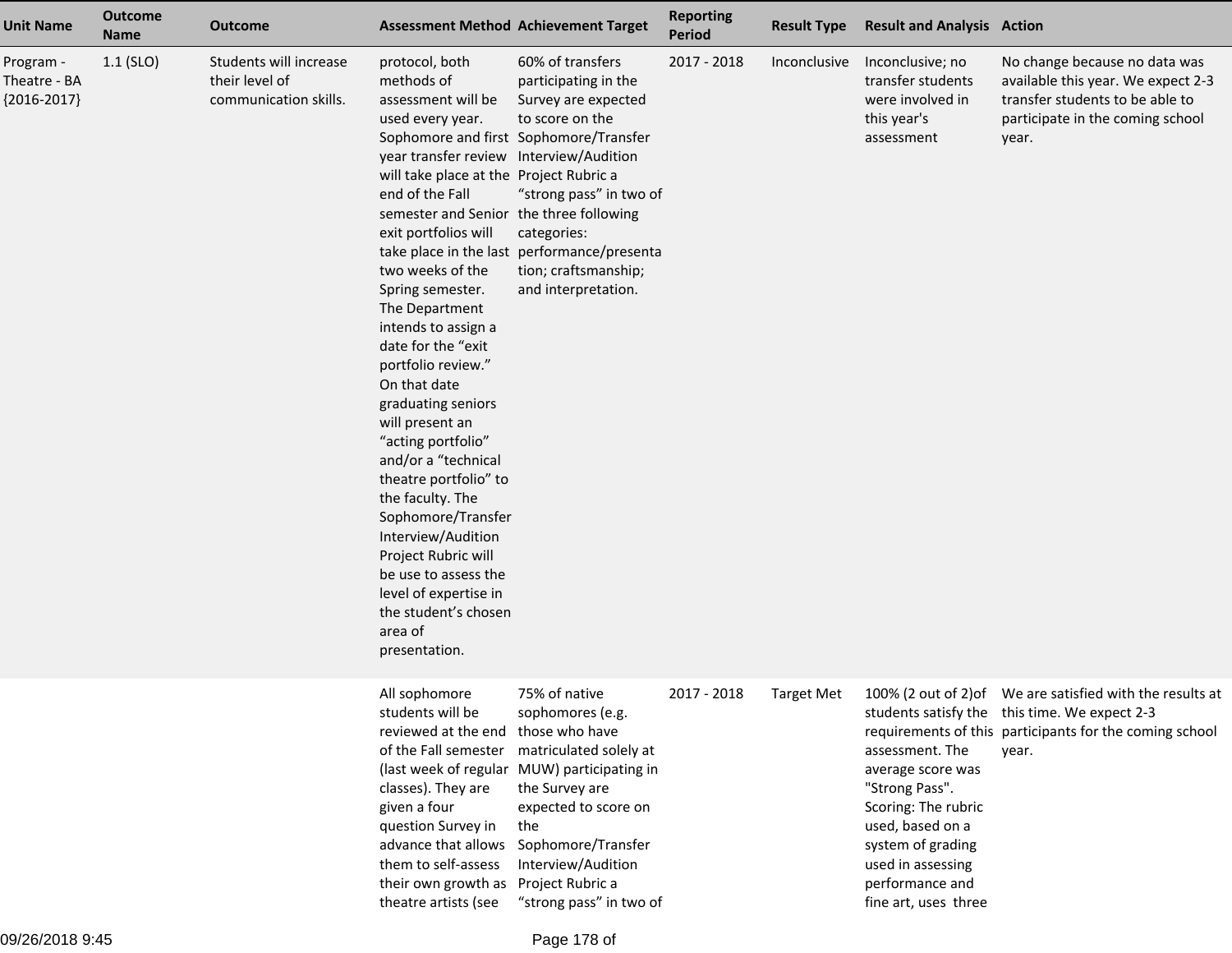| <b>Unit Name</b> | <b>Outcome</b><br><b>Name</b> | <b>Outcome</b> |                                                                                                                                                                                                                                                                                                                                                                                                                                                                                                                 | <b>Assessment Method Achievement Target</b>                                                               | <b>Reporting</b><br><b>Period</b> | <b>Result Type</b> | <b>Result and Analysis Action</b>                                                                                                                                                                                                                                               |                                                                                                                 |
|------------------|-------------------------------|----------------|-----------------------------------------------------------------------------------------------------------------------------------------------------------------------------------------------------------------------------------------------------------------------------------------------------------------------------------------------------------------------------------------------------------------------------------------------------------------------------------------------------------------|-----------------------------------------------------------------------------------------------------------|-----------------------------------|--------------------|---------------------------------------------------------------------------------------------------------------------------------------------------------------------------------------------------------------------------------------------------------------------------------|-----------------------------------------------------------------------------------------------------------------|
|                  |                               |                | attached doc,<br>"Questions for<br>Sophomore<br>Review." The<br>interviewees will be<br>required to turn in<br>written answers to<br>reviewing faculty,<br>but will be required<br>to give an oral<br>response as well.<br>This method of<br>assessment will<br>allow the students<br>to see what skills<br>they need to focus<br>on in the latter part<br>of their college<br>careers. The<br>questions will be<br>scored using the<br>department's own<br>"SOPHOMORE/TRA<br><b>NSFER</b><br>INTERVIEW/AUDITIO | the three following<br>categories:<br>performance/presenta<br>tion; craftsmanship;<br>and interpretation. | 2017 - 2018                       | <b>Target Met</b>  | categories of<br>assessment instead<br>of letter or number<br>grades. The three<br>categories (from<br>best to worst) are<br>"Strong Pass",<br>"Weak Pass" and<br>"No Pass". The<br>average score was<br>"Strong Pass".<br>Scoring Breakdown:<br>Strong Pass: Two<br>Sophomores | We are satisfied with the results at<br>this time. We expect 2-3<br>participants for the coming school<br>year. |
|                  |                               |                | N PROJECT" Rubric.<br>Originally,<br>assessment was<br>rotated with<br>graduating Seniors<br>being reported in<br>odd-numbered<br>years and<br>sophomore review<br>taking place in even-<br>numbered years.<br>Until the number of<br>students is sufficient<br>to support this<br>protocol, both<br>methods of<br>assessment will be<br>used every year.<br>Sophomore and first<br>year transfer review                                                                                                        |                                                                                                           |                                   |                    |                                                                                                                                                                                                                                                                                 |                                                                                                                 |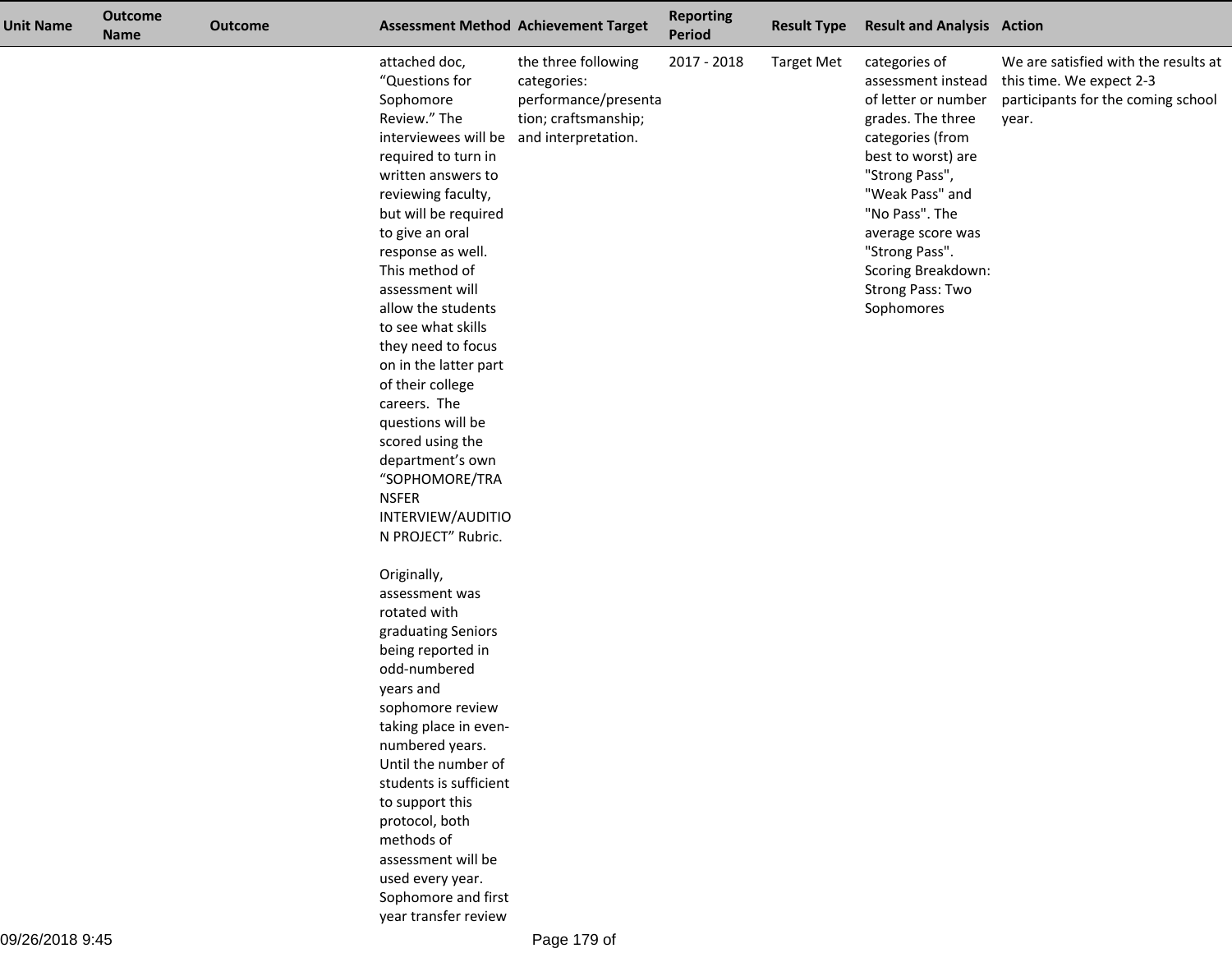| <b>Unit Name</b> | <b>Outcome</b><br><b>Name</b> | <b>Outcome</b> |                                                                                                                                                                                                                                                                                                                                                                                                                                                                                                                                                                                                   | <b>Assessment Method Achievement Target</b>                                                                                                                                                                                                                                                                                                                     | <b>Reporting</b><br><b>Period</b> | <b>Result Type</b> | <b>Result and Analysis Action</b>                                                                                                                                                                                                                                                                                                                                                                                                                                         |                                                                                                                                                                                                                                                                                                                                                                                                  |
|------------------|-------------------------------|----------------|---------------------------------------------------------------------------------------------------------------------------------------------------------------------------------------------------------------------------------------------------------------------------------------------------------------------------------------------------------------------------------------------------------------------------------------------------------------------------------------------------------------------------------------------------------------------------------------------------|-----------------------------------------------------------------------------------------------------------------------------------------------------------------------------------------------------------------------------------------------------------------------------------------------------------------------------------------------------------------|-----------------------------------|--------------------|---------------------------------------------------------------------------------------------------------------------------------------------------------------------------------------------------------------------------------------------------------------------------------------------------------------------------------------------------------------------------------------------------------------------------------------------------------------------------|--------------------------------------------------------------------------------------------------------------------------------------------------------------------------------------------------------------------------------------------------------------------------------------------------------------------------------------------------------------------------------------------------|
|                  |                               |                | will take place at the 75% of native<br>end of the Fall<br>semester and Senior those who have<br>exit portfolios will<br>two weeks of the<br>Spring semester.<br>The Department<br>intends to assign a<br>date for the "exit<br>portfolio review."<br>On that date<br>graduating seniors<br>will present an<br>"acting portfolio"<br>and/or a "technical<br>theatre portfolio" to and interpretation.<br>the faculty. The<br>Sophomore/Transfer<br>Interview/Audition<br>Project Rubric will<br>be use to assess the<br>level of expertise in<br>the student's chosen<br>area of<br>presentation. | sophomores (e.g.<br>matriculated solely at<br>take place in the last MUW) participating in<br>the Survey are<br>expected to score on<br>the<br>Sophomore/Transfer<br>Interview/Audition<br>Project Rubric a<br>"strong pass" in two of<br>the three following<br>categories:<br>performance/presenta<br>tion; craftsmanship;                                    | 2017 - 2018                       | <b>Target Met</b>  | assessment. The<br>average score was<br>"Strong Pass".<br>Scoring: The rubric<br>used, based on a<br>system of grading<br>used in assessing<br>performance and<br>fine art, uses three<br>categories of<br>assessment instead<br>of letter or number<br>grades. The three<br>categories (from<br>best to worst) are<br>"Strong Pass",<br>"Weak Pass" and<br>"No Pass". The<br>average score was<br>"Strong Pass".<br>Scoring Breakdown:<br>Strong Pass: Two<br>Sophomores | 100% (2 out of 2) of We are satisfied with the results at<br>students satisfy the this time. We expect 2-3<br>requirements of this participants for the coming school<br>year.                                                                                                                                                                                                                   |
|                  |                               |                | Oral interpretation<br>(TH205) introduces<br>students to voice<br>and speech skills.<br>The AAC&U Creative each semester from<br>Thinking VALUE<br>Rubric is used to<br>measure specific<br>technical<br>proficiency.<br>Monologues and<br>scene work in the<br>beginning through<br>advanced acting<br>classes (TH 219, TH<br>319, TH 419) offer<br>students a wide<br>variety of texts to                                                                                                                                                                                                       | Each student is<br>expected to improve<br>upon his/her oral and<br>written presentations<br>the time they enter<br>the university until<br>they graduate. 90% of<br>students are expected<br>to meet proficiency on<br>the AAC&U Creative<br><b>Thinking VALUE</b><br>Rubric. Proficiency is<br>achieved by a score of<br>"3" or better in all 5<br>categories. | 2017 - 2018                       | <b>Target Met</b>  | The cumulative<br>average is 3.5.<br>Score Breakdown:<br>4: 1 Sophomore<br>Senior<br>3:1<br>Senior                                                                                                                                                                                                                                                                                                                                                                        | 100% Proficiency in The assessment method seems to<br>2 Sophomores and 2 be working fine, so we see no need<br>Graduating Seniors. to change it at this time. We expect<br>to have 3-4 students for<br>Sophomore Review in the coming<br>year, so with more students<br>participating, we will get a better<br>3.5: 1 Sophomore, 1 picture of the efficiency of this<br>rubric i this situation. |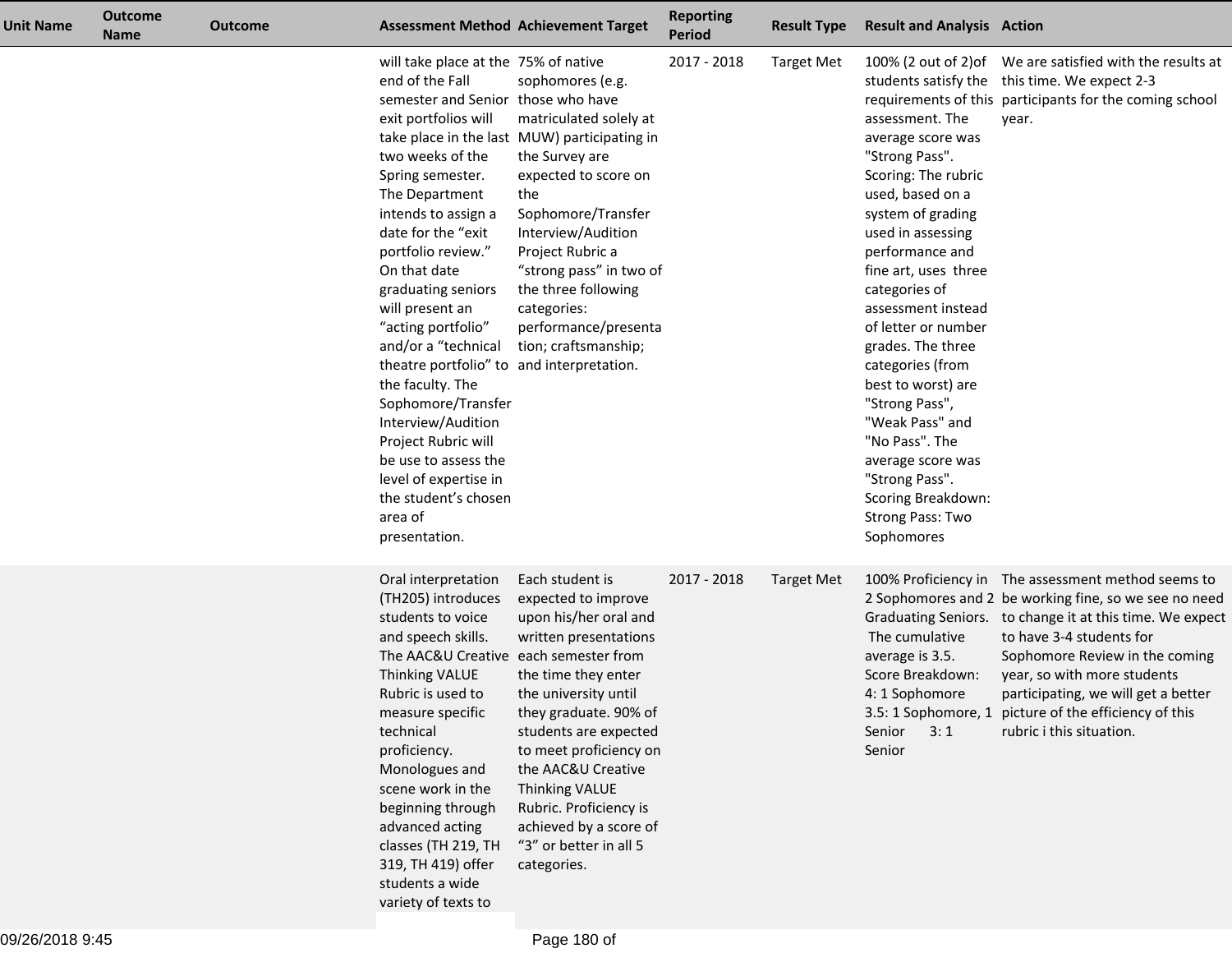| <b>Unit Name</b> | <b>Outcome</b><br><b>Name</b> | <b>Outcome</b> |                                                                                                                                                                                                                                                                                                                                                                                                                                                                                                                                                                                                                                                                                                                                                                                                                                                    | <b>Assessment Method Achievement Target</b>                                                                                                                                                                                                                                                                                                                                    | <b>Reporting</b><br><b>Period</b> | <b>Result Type</b> | <b>Result and Analysis Action</b>                                                                  |                                                                                                                                                                                                                                                                                                                                                                                                  |
|------------------|-------------------------------|----------------|----------------------------------------------------------------------------------------------------------------------------------------------------------------------------------------------------------------------------------------------------------------------------------------------------------------------------------------------------------------------------------------------------------------------------------------------------------------------------------------------------------------------------------------------------------------------------------------------------------------------------------------------------------------------------------------------------------------------------------------------------------------------------------------------------------------------------------------------------|--------------------------------------------------------------------------------------------------------------------------------------------------------------------------------------------------------------------------------------------------------------------------------------------------------------------------------------------------------------------------------|-----------------------------------|--------------------|----------------------------------------------------------------------------------------------------|--------------------------------------------------------------------------------------------------------------------------------------------------------------------------------------------------------------------------------------------------------------------------------------------------------------------------------------------------------------------------------------------------|
|                  |                               |                | hone skills. These<br>texts span a number<br>of eras and genres<br>offering different<br>stylistic material.<br>Assessment forms<br>are completed for<br>each performance<br>and expectations<br>become more<br>rigorous with each<br>(TH 275 and TH 320) "3" or better in all 5<br>students make oral categories.<br>presentations to<br>support three-<br>dimensional works.<br>Because the<br>sequence of the<br>listed courses may<br>vary for each<br>student, each<br>student is<br>monitored<br>individually for<br>ongoing<br>improvement. Since<br>we are a small<br>program, it is<br>necessary to rotate<br>the assessment of<br>goals. In order to<br>have a reasonable<br>sampling of<br>sophomores, a file<br>will be kept on all<br>students until there<br>are enough<br>sophomore files to<br>review; likewise, for<br>graduates. | Each student is<br>expected to improve<br>upon his/her oral and<br>written presentations<br>each semester from<br>the time they enter<br>the university until<br>they graduate. 90% of<br>students are expected<br>to meet proficiency on<br>the AAC&U Creative<br>Thinking VALUE<br>advanced course. In Rubric. Proficiency is<br>Design and Directing achieved by a score of | 2017 - 2018                       | <b>Target Met</b>  | The cumulative<br>average is 3.5.<br>Score Breakdown:<br>4: 1 Sophomore<br>Senior<br>3:1<br>Senior | 100% Proficiency in The assessment method seems to<br>2 Sophomores and 2 be working fine, so we see no need<br>Graduating Seniors. to change it at this time. We expect<br>to have 3-4 students for<br>Sophomore Review in the coming<br>year, so with more students<br>participating, we will get a better<br>3.5: 1 Sophomore, 1 picture of the efficiency of this<br>rubric i this situation. |

Originally, assessment was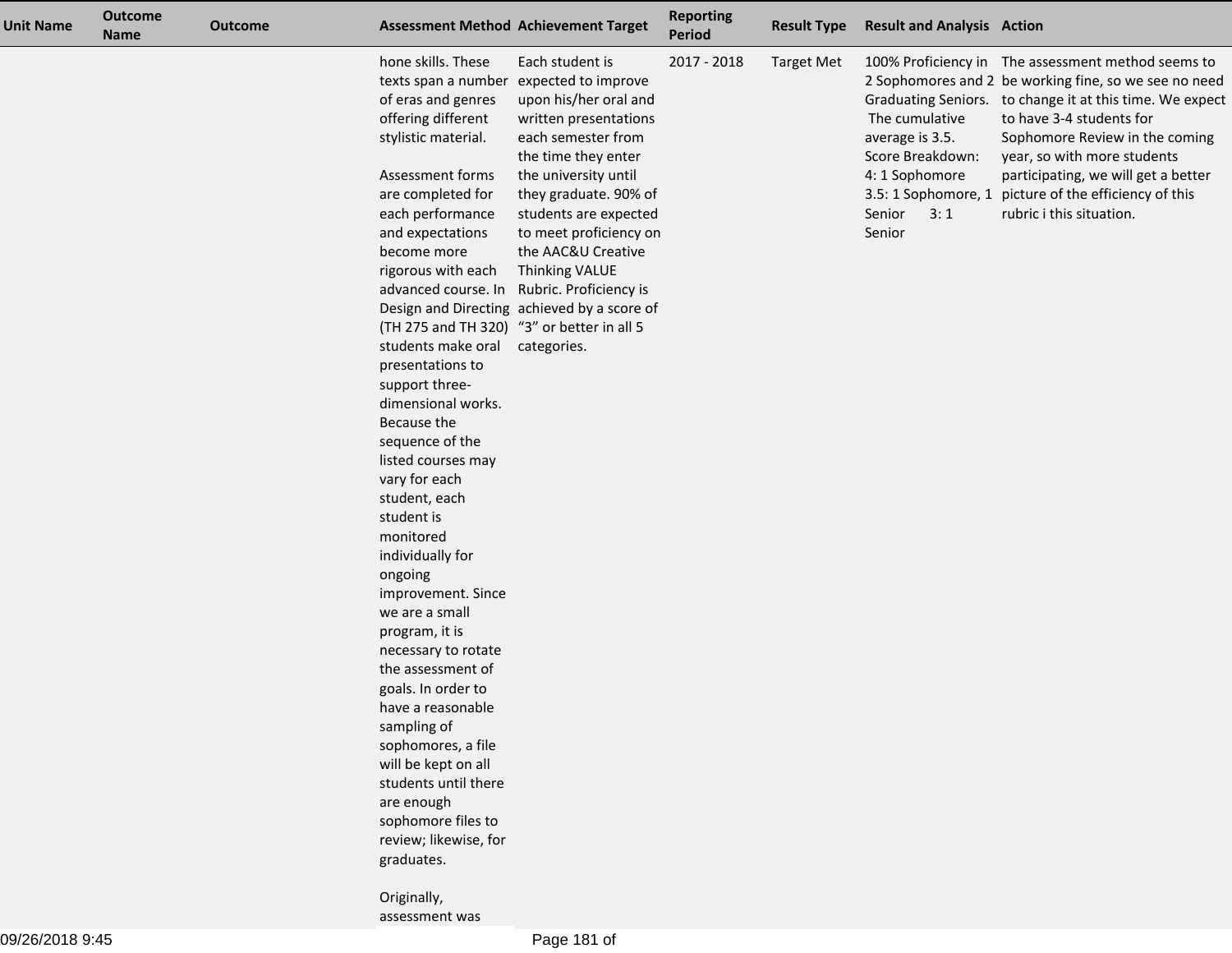| <b>Unit Name</b> | <b>Outcome</b><br><b>Name</b> | <b>Outcome</b> |                                                                                                                                                                                                                                                                                                                                                                                                                                                                                                                                                                                                                                                                                                                                                                                                                                                                                              | <b>Assessment Method Achievement Target</b>                                                                                                                                                                                                                                                                                                                                                                       | <b>Reporting</b><br>Period | <b>Result Type</b> | <b>Result and Analysis Action</b>                                                                  |                                                                                                                                                                                                                                                                                                                                                                                                  |
|------------------|-------------------------------|----------------|----------------------------------------------------------------------------------------------------------------------------------------------------------------------------------------------------------------------------------------------------------------------------------------------------------------------------------------------------------------------------------------------------------------------------------------------------------------------------------------------------------------------------------------------------------------------------------------------------------------------------------------------------------------------------------------------------------------------------------------------------------------------------------------------------------------------------------------------------------------------------------------------|-------------------------------------------------------------------------------------------------------------------------------------------------------------------------------------------------------------------------------------------------------------------------------------------------------------------------------------------------------------------------------------------------------------------|----------------------------|--------------------|----------------------------------------------------------------------------------------------------|--------------------------------------------------------------------------------------------------------------------------------------------------------------------------------------------------------------------------------------------------------------------------------------------------------------------------------------------------------------------------------------------------|
|                  |                               |                | rotated with<br>graduating Seniors<br>being reported in<br>odd-numbered<br>years and<br>sophomore review<br>taking place in even-<br>numbered years.<br>to support this<br>protocol, both<br>methods of<br>assessment will be<br>used every year.<br>Sophomore and first categories.<br>year transfer review<br>will take place at the<br>end of the Fall<br>semester and Senior<br>exit portfolios will<br>take place in the last<br>two weeks of the<br>Spring semester.<br>The Department<br>intends to assign a<br>date for the "exit<br>portfolio review."<br>On that date<br>graduating seniors<br>will present an<br>"acting portfolio"<br>and/or a "technical<br>theatre portfolio" to<br>the faculty. The<br><b>AAC&amp;U Creative</b><br><b>Thinking VALUE</b><br>Rubric will be use to<br>assess the level of<br>expertise in the<br>student's chosen<br>area of<br>presentation. | Each student is<br>expected to improve<br>upon his/her oral and<br>written presentations<br>each semester from<br>the time they enter<br>the university until<br>they graduate. 90% of<br>Until the number of students are expected<br>students is sufficient to meet proficiency on<br>the AAC&U Creative<br><b>Thinking VALUE</b><br>Rubric. Proficiency is<br>achieved by a score of<br>"3" or better in all 5 | 2017 - 2018                | <b>Target Met</b>  | The cumulative<br>average is 3.5.<br>Score Breakdown:<br>4: 1 Sophomore<br>Senior<br>3:1<br>Senior | 100% Proficiency in The assessment method seems to<br>2 Sophomores and 2 be working fine, so we see no need<br>Graduating Seniors. to change it at this time. We expect<br>to have 3-4 students for<br>Sophomore Review in the coming<br>year, so with more students<br>participating, we will get a better<br>3.5: 1 Sophomore, 1 picture of the efficiency of this<br>rubric i this situation. |
|                  |                               |                | Oral interpretation<br>(TH205) introduces                                                                                                                                                                                                                                                                                                                                                                                                                                                                                                                                                                                                                                                                                                                                                                                                                                                    | Each student is<br>expected to improve                                                                                                                                                                                                                                                                                                                                                                            | 2017 - 2018                | <b>Target Met</b>  | 100 % Proficiency<br>achieved. The                                                                 | We are happy with the results and<br>the assessment methods and after                                                                                                                                                                                                                                                                                                                            |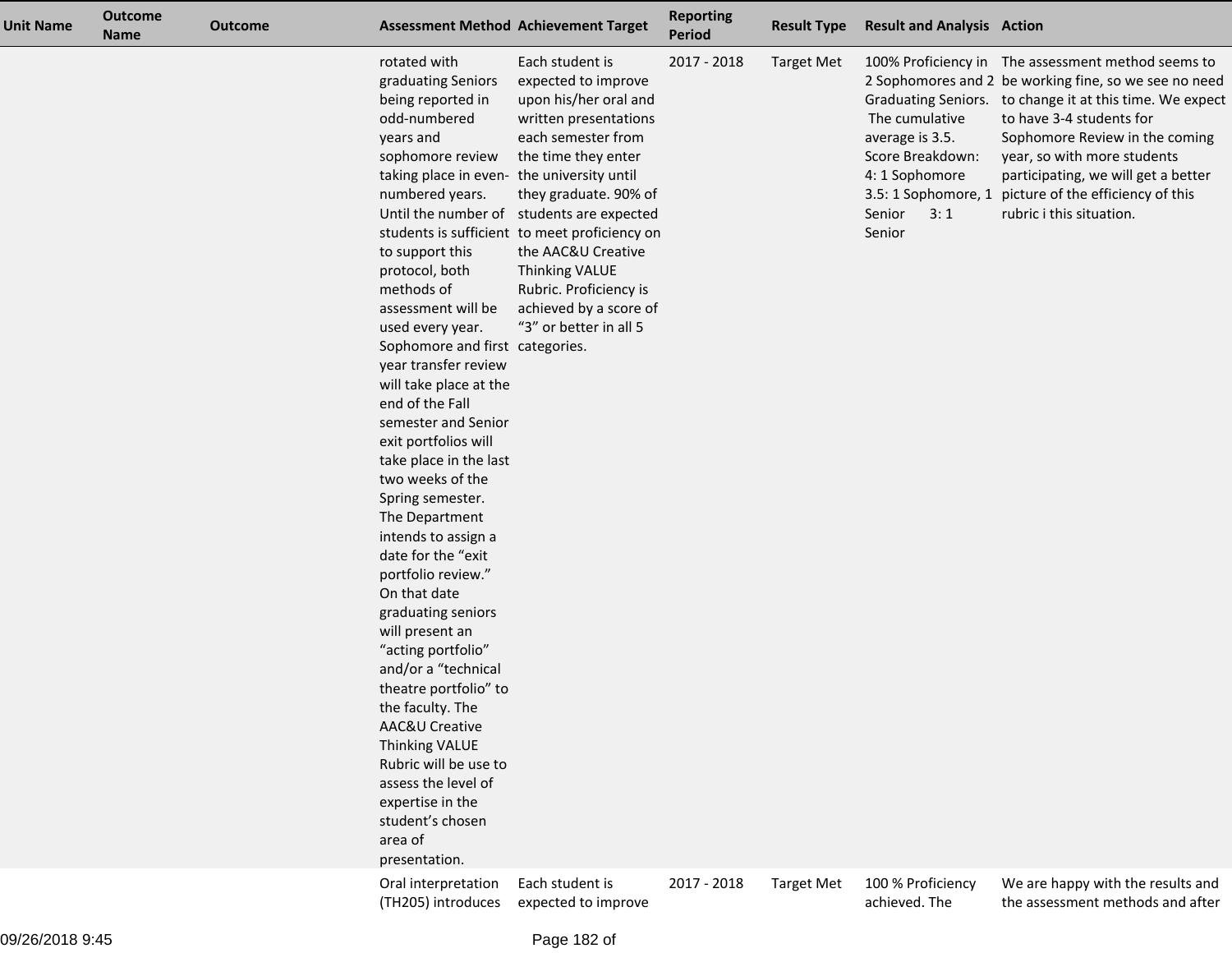| <b>Unit Name</b> | <b>Outcome</b><br><b>Name</b> | <b>Outcome</b> |                                                                                                                                                                                                                                                                                                                                                                                                                                                                        | <b>Assessment Method Achievement Target</b>                                                                                                                                                                                                                                                                                                    | <b>Reporting</b><br><b>Period</b> | <b>Result Type</b> | <b>Result and Analysis Action</b>                                                                                     |                                                                                                                                                                                                                                       |
|------------------|-------------------------------|----------------|------------------------------------------------------------------------------------------------------------------------------------------------------------------------------------------------------------------------------------------------------------------------------------------------------------------------------------------------------------------------------------------------------------------------------------------------------------------------|------------------------------------------------------------------------------------------------------------------------------------------------------------------------------------------------------------------------------------------------------------------------------------------------------------------------------------------------|-----------------------------------|--------------------|-----------------------------------------------------------------------------------------------------------------------|---------------------------------------------------------------------------------------------------------------------------------------------------------------------------------------------------------------------------------------|
|                  |                               |                | students to voice<br>and speech skills.<br>The AAC&U<br><b>Teamwork VALUE</b><br>Rubric is used to<br>measure specific<br>technical<br>proficiency.<br>Monologues and<br>scene work in the<br>beginning through<br>advanced acting<br>classes (TH 219, TH<br>319, TH 419) offer<br>students a wide<br>variety of texts to<br>hone skills. These<br>texts span a number<br>of eras and genres<br>offering different<br>stylistic material.                              | upon his/her oral and<br>written presentations<br>each semester from<br>the time they enter<br>the university until<br>they graduate. 90% of<br>students are expected<br>to meet proficiency on<br>the AAC&U Teamwork<br>VALUE Rubric upon<br>graduation.<br>Proficiency is achieved<br>by a score of "3" or<br>better in all 5<br>categories. | 2017 - 2018                       | <b>Target Met</b>  | cumulative average<br>was 3.5.<br>Score Breakdown:<br>4: 1 Sophomore<br>3.6: 1 Senior<br>1 Senior<br>3:1<br>Sophomore | further analysis, we see no need to<br>change this rubric at this time (see<br>last year's follow-up). WE anticipate<br>more participants in the coming<br>3.4; year so we will have more data to<br>evaluate this assessment method. |
|                  |                               |                | Assessment forms<br>are completed for<br>each performance<br>and expectations<br>become more<br>rigorous with each<br>advanced course. In<br>Design and Directing<br>(TH 275 and TH 320)<br>students make oral<br>presentations to<br>support three-<br>dimensional works.<br>Because the<br>sequence of the<br>listed courses may<br>vary for each<br>student, each<br>student is<br>monitored<br>individually for<br>ongoing<br>improvement. Since<br>we are a small |                                                                                                                                                                                                                                                                                                                                                |                                   |                    |                                                                                                                       |                                                                                                                                                                                                                                       |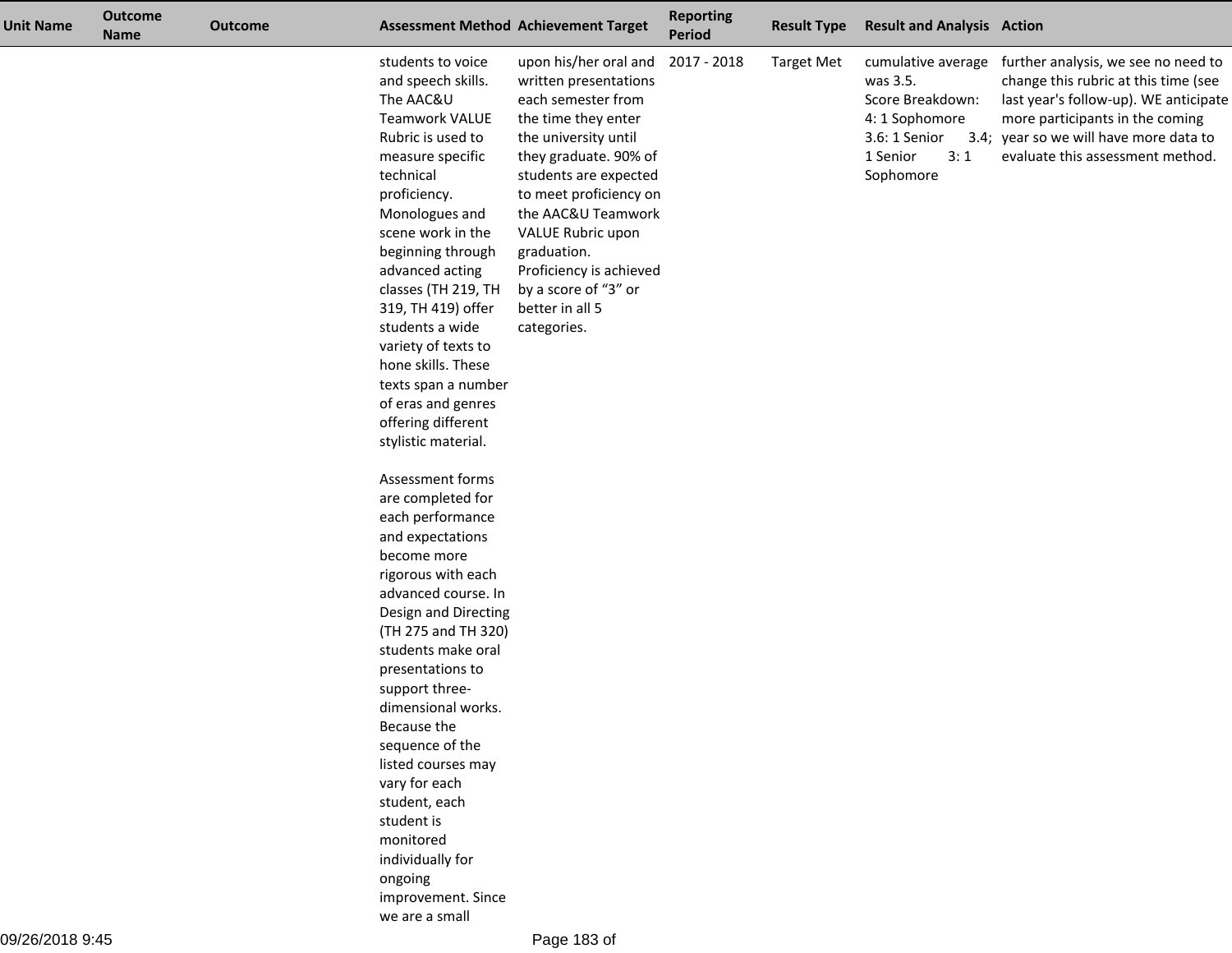| <b>Unit Name</b> | <b>Outcome</b><br><b>Name</b> | <b>Outcome</b> |                                                                                                                                                                                                                                                                                                                                                                                                                                                                                                                                                                                                                                                                                                                                                                                                                                                                                                                               | <b>Assessment Method Achievement Target</b>                                                                                                                                                                                                                                                                                                                                              | <b>Reporting</b><br><b>Period</b> | <b>Result Type</b> | <b>Result and Analysis Action</b>                                                                                                                           |                                                                                                                                                                                                                                                                                                                |
|------------------|-------------------------------|----------------|-------------------------------------------------------------------------------------------------------------------------------------------------------------------------------------------------------------------------------------------------------------------------------------------------------------------------------------------------------------------------------------------------------------------------------------------------------------------------------------------------------------------------------------------------------------------------------------------------------------------------------------------------------------------------------------------------------------------------------------------------------------------------------------------------------------------------------------------------------------------------------------------------------------------------------|------------------------------------------------------------------------------------------------------------------------------------------------------------------------------------------------------------------------------------------------------------------------------------------------------------------------------------------------------------------------------------------|-----------------------------------|--------------------|-------------------------------------------------------------------------------------------------------------------------------------------------------------|----------------------------------------------------------------------------------------------------------------------------------------------------------------------------------------------------------------------------------------------------------------------------------------------------------------|
|                  |                               |                | program, it is<br>necessary to rotate<br>the assessment of<br>goals. In order to<br>have a reasonable<br>sampling of<br>sophomores, a file<br>will be kept on all<br>students until there<br>are enough<br>sophomore files to<br>review; likewise, for<br>graduates.<br>Originally,<br>assessment was<br>rotated with<br>graduating Seniors<br>being reported in<br>odd-numbered<br>years and<br>sophomore review<br>taking place in even-<br>numbered years.<br>Until the number of<br>students is sufficient<br>to support this<br>protocol, both<br>methods of<br>assessment will be<br>used every year.<br>Sophomore and first<br>year transfer review<br>will take place at the<br>end of the Fall<br>semester and Senior<br>exit portfolios will<br>take place in the last<br>two weeks of the<br>Spring semester.<br>The Department<br>intends to assign a<br>date for the "exit<br>portfolio review."<br>On that date | Each student is<br>expected to improve<br>upon his/her oral and<br>written presentations<br>each semester from<br>the time they enter<br>the university until<br>they graduate. 90% of<br>students are expected<br>to meet proficiency on<br>the AAC&U Teamwork<br>VALUE Rubric upon<br>graduation.<br>Proficiency is achieved<br>by a score of "3" or<br>better in all 5<br>categories. | 2017 - 2018                       | <b>Target Met</b>  | 100 % Proficiency<br>achieved. The<br>cumulative average<br>was 3.5.<br>Score Breakdown:<br>4: 1 Sophomore<br>3.6: 1 Senior<br>1 Senior<br>3:1<br>Sophomore | We are happy with the results and<br>the assessment methods and after<br>further analysis, we see no need to<br>change this rubric at this time (see<br>last year's follow-up). WE anticipate<br>more participants in the coming<br>3.4; year so we will have more data to<br>evaluate this assessment method. |

graduating seniors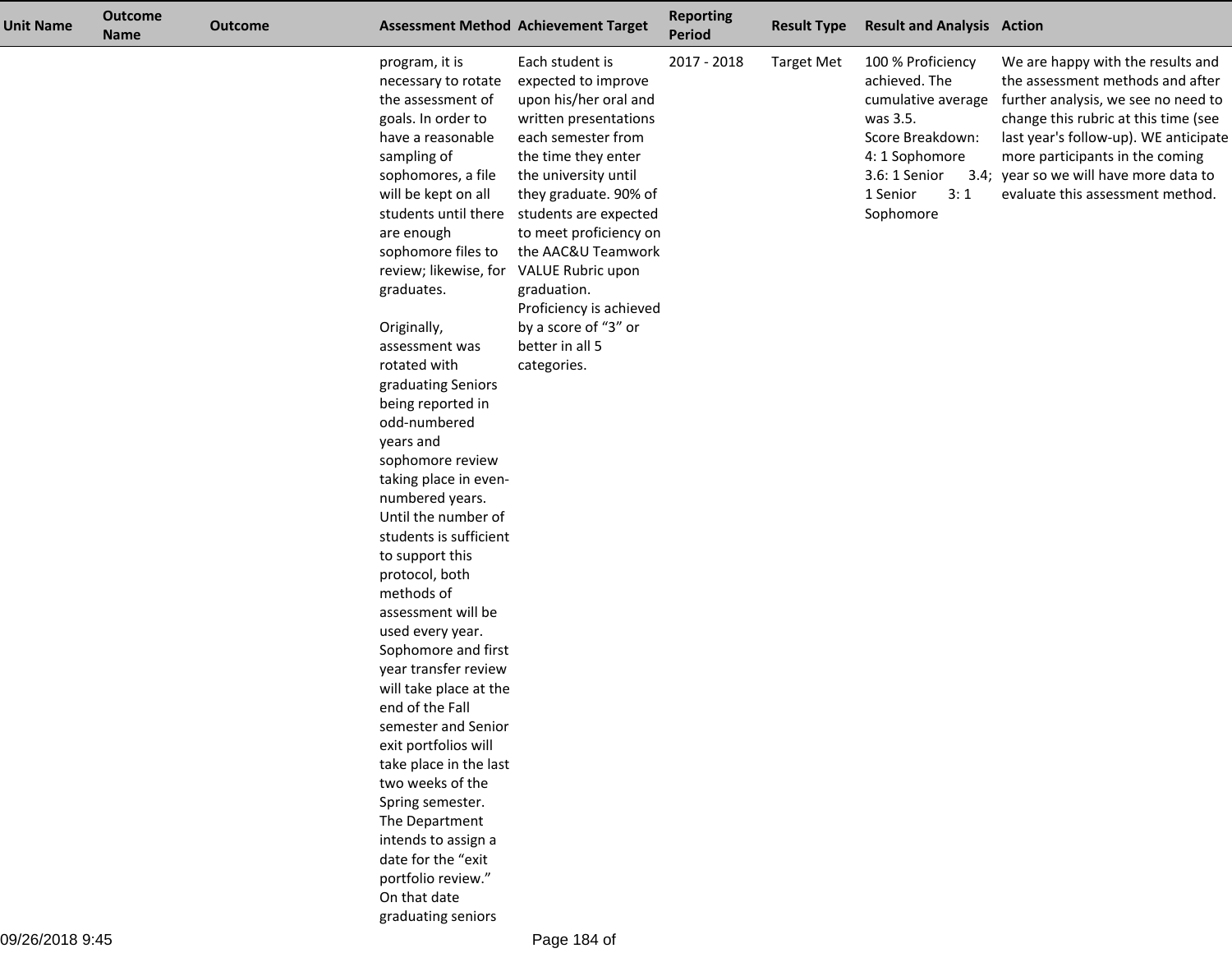| <b>Unit Name</b> | <b>Outcome</b><br><b>Name</b>   | <b>Outcome</b>                                                                                                                                                                          |                                                                                                                                                                                                                                                                                                                                                                                                                                         | <b>Assessment Method Achievement Target</b>                                                                                                                                                                                                                                                                                                                                              | <b>Reporting</b><br><b>Period</b> | <b>Result Type</b> | <b>Result and Analysis Action</b>                                                                                                                                                                                                                                                      |                                                                                                                                                                                                                                                                                                                |
|------------------|---------------------------------|-----------------------------------------------------------------------------------------------------------------------------------------------------------------------------------------|-----------------------------------------------------------------------------------------------------------------------------------------------------------------------------------------------------------------------------------------------------------------------------------------------------------------------------------------------------------------------------------------------------------------------------------------|------------------------------------------------------------------------------------------------------------------------------------------------------------------------------------------------------------------------------------------------------------------------------------------------------------------------------------------------------------------------------------------|-----------------------------------|--------------------|----------------------------------------------------------------------------------------------------------------------------------------------------------------------------------------------------------------------------------------------------------------------------------------|----------------------------------------------------------------------------------------------------------------------------------------------------------------------------------------------------------------------------------------------------------------------------------------------------------------|
|                  |                                 |                                                                                                                                                                                         | will present either<br>and "acting<br>portfolio" and/or a<br>"technical theatre<br>portfolio" to the<br>faculty. The AAC&U<br><b>Teamwork VALUE</b><br>Rubric will be use to<br>assess the level of<br>expertise in the<br>student's chosen<br>area of<br>presentation.                                                                                                                                                                 | Each student is<br>expected to improve<br>upon his/her oral and<br>written presentations<br>each semester from<br>the time they enter<br>the university until<br>they graduate. 90% of<br>students are expected<br>to meet proficiency on<br>the AAC&U Teamwork<br>VALUE Rubric upon<br>graduation.<br>Proficiency is achieved<br>by a score of "3" or<br>better in all 5<br>categories. | 2017 - 2018                       | <b>Target Met</b>  | 100 % Proficiency<br>achieved. The<br>cumulative average<br>was 3.5.<br>Score Breakdown:<br>4: 1 Sophomore<br>3.6: 1 Senior<br>3:1<br>1 Senior<br>Sophomore                                                                                                                            | We are happy with the results and<br>the assessment methods and after<br>further analysis, we see no need to<br>change this rubric at this time (see<br>last year's follow-up). WE anticipate<br>more participants in the coming<br>3.4; year so we will have more data to<br>evaluate this assessment method. |
|                  | 2.1 (GEO 5.a.,<br>PO 4.d., SAO) | Students will increase<br>their skills of<br>professionalism and work will be reviewed at<br>ethics by performing<br>assigned tasks with<br>diligence, reliability, and<br>punctuality. | All sophomore and<br>first-year students<br>the end of the Fall<br>semester (last week<br>of regular classes).<br>They are given a<br>in advance that<br>allows them to self-<br>assess their own<br>growth as theatre<br>artists (see attached<br>doc, "Questions for<br>Sophomore<br>Review."<br>Departmental<br>faculty will review<br>and analyze the<br>results of the Survey<br>to determine if<br>achievement target<br>was met. | 90% of students<br>participating in the<br>Survey will state that<br>their goal upon<br>graduating the<br>Theatre program is to<br>have the skillset to<br>four question Survey gain employment or a<br>long-term internship<br>in theatre or a related<br>field.                                                                                                                        | 2017 - 2018                       | <b>Target Met</b>  | It was an unusually<br>small sample size<br>but the answers to<br>the survey were<br>consistent with past<br>results so for now,<br>we are satisfied that<br>this is an adequate<br>Assessment method<br>(see "Student 1"<br>and "Student 2"<br>attachments for<br>student responses). | No changes to this method seem<br>necessary.                                                                                                                                                                                                                                                                   |
|                  |                                 |                                                                                                                                                                                         | At the end of<br>students'<br>internships,<br>departmental<br>faculty will send the favorable                                                                                                                                                                                                                                                                                                                                           | 90% graduating<br>seniors who<br>completed an<br>Internship will receive                                                                                                                                                                                                                                                                                                                 | 2017 - 2018                       | <b>Target Met</b>  | Based on the final<br>grade of TH 360-<br>Internship, The<br>average Final grade<br>was 96 out of 100                                                                                                                                                                                  | Our internship program has always<br>been highly successful and to<br>change this method of assessement<br>would be counterproductive.                                                                                                                                                                         |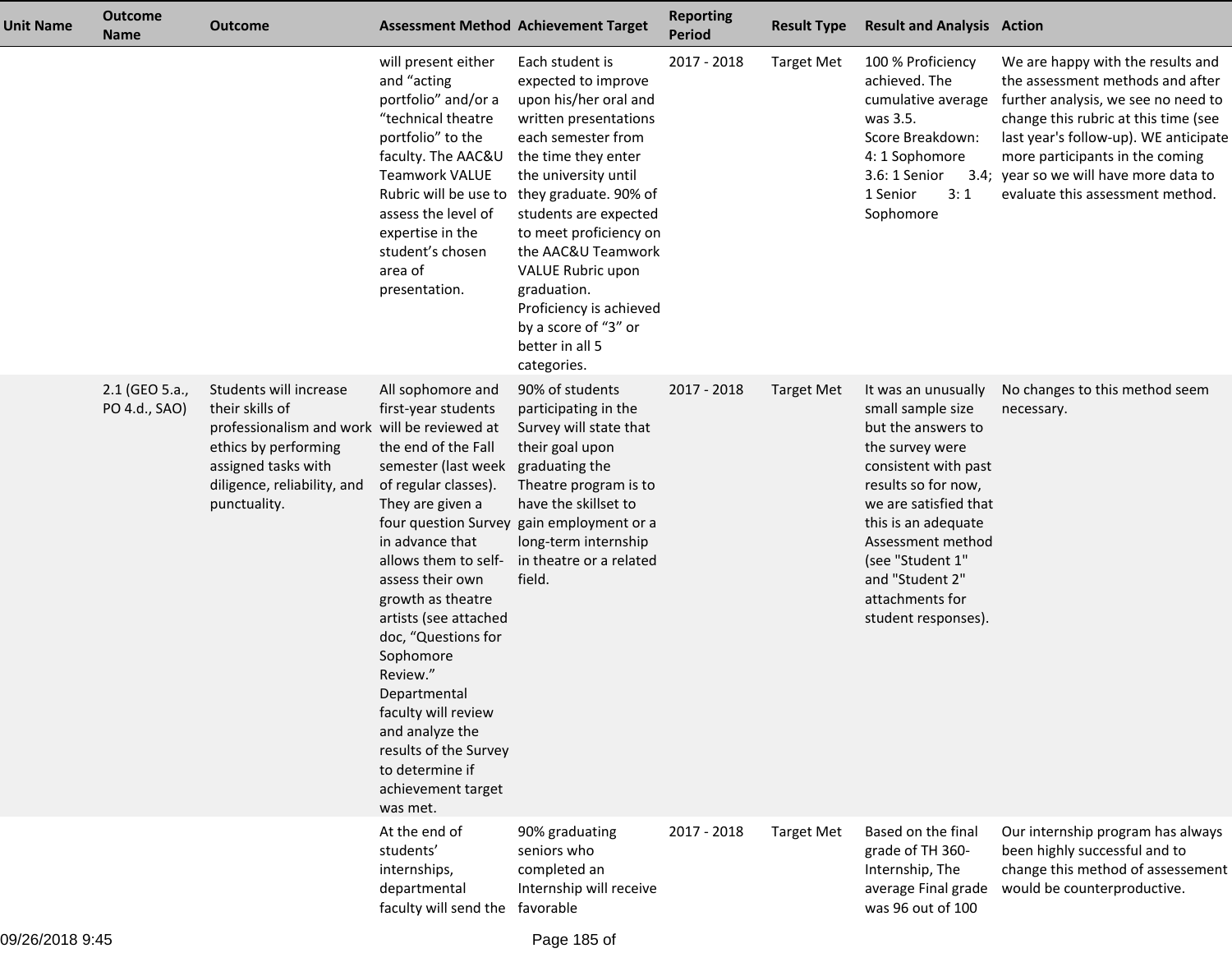| <b>Unit Name</b> | <b>Outcome</b><br><b>Name</b> | <b>Outcome</b> |                                                                                                                                                                                                                                                                                                                                                                                                      | <b>Assessment Method Achievement Target</b>                                                     | <b>Reporting</b><br><b>Period</b> | <b>Result Type</b> | <b>Result and Analysis Action</b>                                                                                                                              |                                                                                                                                                                            |
|------------------|-------------------------------|----------------|------------------------------------------------------------------------------------------------------------------------------------------------------------------------------------------------------------------------------------------------------------------------------------------------------------------------------------------------------------------------------------------------------|-------------------------------------------------------------------------------------------------|-----------------------------------|--------------------|----------------------------------------------------------------------------------------------------------------------------------------------------------------|----------------------------------------------------------------------------------------------------------------------------------------------------------------------------|
|                  |                               |                | Review<br>Questionnaire (see<br>below) to the<br>immediate<br>supervisor to<br>validate the<br>students' accounts<br>of their performance<br>and conduct and to<br>determine if the<br>supervisor will give<br>the student(s) a<br>favorable<br>recommendation.<br>"The<br>1.<br>student" describes<br>his/her duties as<br>thus (edited):<br>Would you describe<br>that description as<br>accurate? | External Supervisor recommendation from 2017 - 2018<br>their external<br>internship supervisor. |                                   | <b>Target Met</b>  | $(A+)$<br>$\overline{2}$<br>100% of the<br>students<br>successfully<br>completed their<br>internships. Two<br>were even asked<br>back the following<br>summer. | Our internship program has always<br>Scoring Breakdown: been highly successful and to<br>90: 1 95: 2 100: change this method of assessement<br>would be counterproductive. |
|                  |                               |                | 2.<br>Overall,<br>how would you rate<br>the student's job<br>performance?<br>Excellent,<br>Satisfactory,<br>Unsatisfactory or<br>Unacceptable.                                                                                                                                                                                                                                                       |                                                                                                 |                                   |                    |                                                                                                                                                                |                                                                                                                                                                            |
|                  |                               |                | Please feel free to<br>add any additional<br>comments.                                                                                                                                                                                                                                                                                                                                               |                                                                                                 |                                   |                    |                                                                                                                                                                |                                                                                                                                                                            |
|                  |                               |                | Based on<br>3.<br>the student's<br>performance this<br>summer, would you<br>considering hiring<br>"the student" again<br>in a similar position?                                                                                                                                                                                                                                                      |                                                                                                 |                                   |                    |                                                                                                                                                                |                                                                                                                                                                            |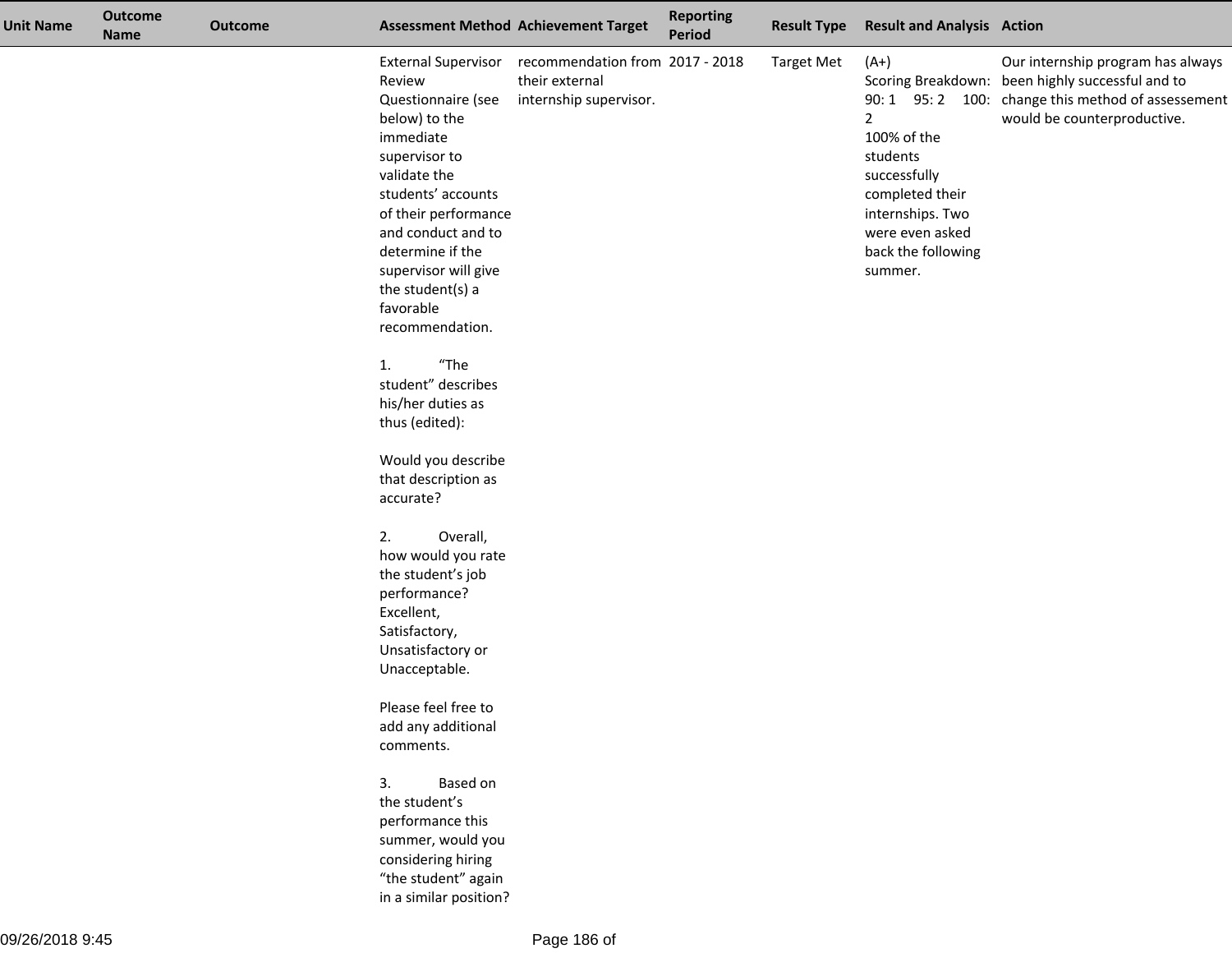| Unit Name | <b>Outcome</b><br><b>Name</b> | <b>Outcome</b> |                                                                                                                                                                                                                                         | <b>Assessment Method Achievement Target</b>                                                                                                                                                                                                                                                                                                                                                                                                                           | <b>Reporting</b><br><b>Period</b> | <b>Result Type</b>       | <b>Result and Analysis Action</b>                                                                                                                                                                                                                                                                                                                                                                         |                                                                                                                                                                                          |
|-----------|-------------------------------|----------------|-----------------------------------------------------------------------------------------------------------------------------------------------------------------------------------------------------------------------------------------|-----------------------------------------------------------------------------------------------------------------------------------------------------------------------------------------------------------------------------------------------------------------------------------------------------------------------------------------------------------------------------------------------------------------------------------------------------------------------|-----------------------------------|--------------------------|-----------------------------------------------------------------------------------------------------------------------------------------------------------------------------------------------------------------------------------------------------------------------------------------------------------------------------------------------------------------------------------------------------------|------------------------------------------------------------------------------------------------------------------------------------------------------------------------------------------|
|           |                               |                | At the end of the<br>academic year,<br>departmental<br>faculty will review<br>graduating seniors'<br>records to<br>determine if an<br>internship was<br>completed.                                                                      | 100% of graduating<br>students will complete<br>an Internship with a<br>professional theatre<br>company.                                                                                                                                                                                                                                                                                                                                                              | 2017 - 2018                       | <b>Target Met</b>        | Based on final<br>scores in TH 360-<br>Internship, the Avg.<br>Final grade was a<br>score of 97.5 out of<br>100.<br>Scoring Breakdown:<br>$100:1$ 95:1<br>100 % (2 out of 2)<br>completed an<br>internship and<br>satisfied the<br>requirements for<br>graduation. One<br>was with a<br>professional theatre<br>company, the other<br>was a student<br>teacher with the<br>Starkville School<br>District. | We will continue to use this<br>method-with the inclusion of<br>student teachers.                                                                                                        |
|           |                               |                | Attendance is<br>strictly monitored in freshmen,<br>all departmental<br>courses and for all<br>calls. All students<br>enrolled in TH 400-<br>The Theatre<br>Practicum-will be<br>evaluated using the<br>AAC&U Teamwork<br>VALUE Rubric. | It is expected that the 2017 - 2018<br>sophomores and first<br>year transfers<br>rehearsals and work participating in TH 400<br>will meet proficiency<br>on the AAC&U<br><b>Teamwork VALUE</b><br>Rubric. Proficiency is<br>defined by averaging a<br>score of "3" in at least<br>3 categories for<br>freshmen,<br>sophomores and first<br>year transfers.<br>Students must show<br>proficiency before<br>being allowed to<br>complete Internship<br>and/or graduate. |                                   | <b>Target Met</b>        | The average<br>cumulative score<br>was 3.4<br><b>Scoring Breakdown:</b><br>$2.0:1$ $2.5:1$ $2.6:$<br>$1$ $2.8:1$ $3.5:1$<br>3.8:24.0:6<br>69% of students met<br>the threshold for<br>success in this<br>category.                                                                                                                                                                                        | The 60% threshold seems to be<br>working well, so we will continue as<br>is.                                                                                                             |
|           |                               |                | Attendance is<br>strictly monitored in TH 400 will meet<br>all departmental<br>courses and for all                                                                                                                                      | Juniors and Seniors in<br>proficiency on the<br>AAC&U Teamwork                                                                                                                                                                                                                                                                                                                                                                                                        | 2017 - 2018                       | <b>Target Not</b><br>Met | That is just below<br>to 1 student. The                                                                                                                                                                                                                                                                                                                                                                   | Even though the threshold was not<br>the threshold which, met, the difference is just one<br>in this case, amount student. If it is not met next year,<br>we may evaluate our assessment |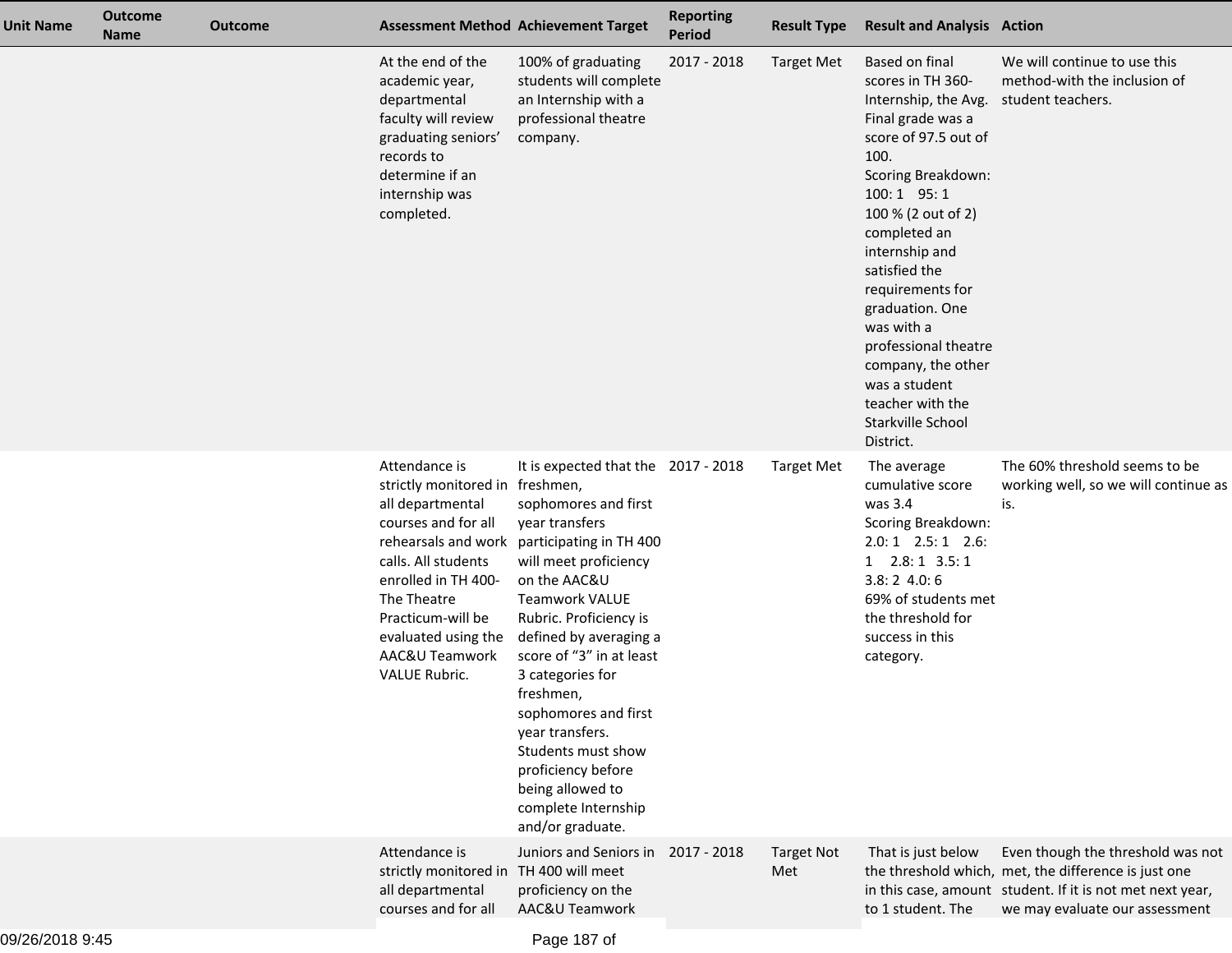| <b>Unit Name</b> | <b>Outcome</b><br><b>Name</b> | <b>Outcome</b> | <b>Assessment Method Achievement Target</b>                                                                                                                                                                                                                                                                                                    |                                                                                                                                                                                                                                                                                                                                          | <b>Reporting</b><br><b>Period</b> | <b>Result Type</b>       | <b>Result and Analysis Action</b>                                                                                                                                                                                                                                                                                                                                                                                     |                                                                                                                                                                       |
|------------------|-------------------------------|----------------|------------------------------------------------------------------------------------------------------------------------------------------------------------------------------------------------------------------------------------------------------------------------------------------------------------------------------------------------|------------------------------------------------------------------------------------------------------------------------------------------------------------------------------------------------------------------------------------------------------------------------------------------------------------------------------------------|-----------------------------------|--------------------------|-----------------------------------------------------------------------------------------------------------------------------------------------------------------------------------------------------------------------------------------------------------------------------------------------------------------------------------------------------------------------------------------------------------------------|-----------------------------------------------------------------------------------------------------------------------------------------------------------------------|
|                  |                               |                | rehearsals and work VALUE Rubric.<br>calls. All students<br>enrolled in TH 400-<br>The Theatre<br>Practicum-will be<br>evaluated using the<br>AAC&U Teamwork<br><b>VALUE Rubric.</b>                                                                                                                                                           | Proficiency for juniors<br>and seniors is defined<br>by averaging a score<br>of "3" or better in all 5<br>categories. Students<br>must show proficiency<br>before being allowed<br>to complete Internship<br>and/or graduate.                                                                                                            | 2017 - 2018                       | <b>Target Not</b><br>Met | 2.8, so we find this<br>to be encouraging.<br>Scoring Breakdown:<br>$1.0:1$ $1.5:1$ $3.0:$<br>$2$ 3.4:1 3.8:1<br>4.0:1<br>71% of students met<br>the criteria for<br>success in this<br>category                                                                                                                                                                                                                      | average was around method and/or attendance policies.                                                                                                                 |
|                  |                               |                | Attendance is<br>strictly monitored in Seniors in the major<br>all departmental<br>courses and for all<br>rehearsals and work on the AAC&U<br>calls. Students are<br>evaluated by the<br>AAC&U Creative<br>Thinking VALUE<br>Rubric for their<br>participation in the<br>major productions<br>of both the Fall and<br>Spring semesters.        | 75% of Juniors and<br>semester productions<br>will meet proficiency<br><b>Creative Thinking</b><br>VALUE Rubric.<br>Proficiency for juniors<br>and seniors is<br>achieved by a score of<br>"3" or better in all 5<br>categories. Students<br>must show proficiency<br>before being allowed<br>to complete Internship<br>and/or graduate. | 2017 - 2018                       | <b>Target Met</b>        | The cumulative<br>score was 3.15,<br>taking the average<br>of the top scores in<br>three categories for<br>each student.<br>Scoring Breakdown:<br>$2.0:1$ $2.3:1$ $3.0:$<br>$2$ $3.2:1$ $3.7:1$<br>4.0:2<br>75% of students met<br>the target, which is<br>keeping with our<br>new threshold. Also<br>keep in mind that<br>due to the show<br>schedule, students<br>were evaluated for<br>only one show this<br>year. | The assessment seems satisfactory.<br>We will have an increased schedule<br>of shows so this will involve a much<br>larger sampling size.                             |
|                  |                               |                | Attendance is<br>strictly monitored in of freshmen,<br>all departmental<br>courses and for all<br>rehearsals and work participating in the<br>calls. Students are<br>evaluated by the<br>AAC&U Creative<br><b>Thinking VALUE</b><br>Rubric for their<br>participation in the<br>major productions<br>of both the Fall and<br>Spring semesters. | It is expected that 60% 2017 - 2018<br>sophomores and first<br>year transfers<br>major semester<br>productions will meet<br>proficiency on the<br>AAC&U Creative<br>Thinking VALUE<br>Rubric. Proficiency is<br>defined by achieving a<br>score of "3" in at least<br>3 categories for                                                   |                                   | Target Met               | average of the top<br>scores in three<br>categories for each<br>student.<br>Scoring Breakdown:<br>$1.3:1$ $2.0:1$ $2.3:$<br>$1$ 3.0: 3 3.3: 1<br>4.0:5<br>75% of students met<br>the requirement,<br>which is almost                                                                                                                                                                                                  | The cumulative avg. Since the results seem to be<br>was 3.16, taking the consistent and the thresholds are<br>being met, there is no reason to<br>change this method. |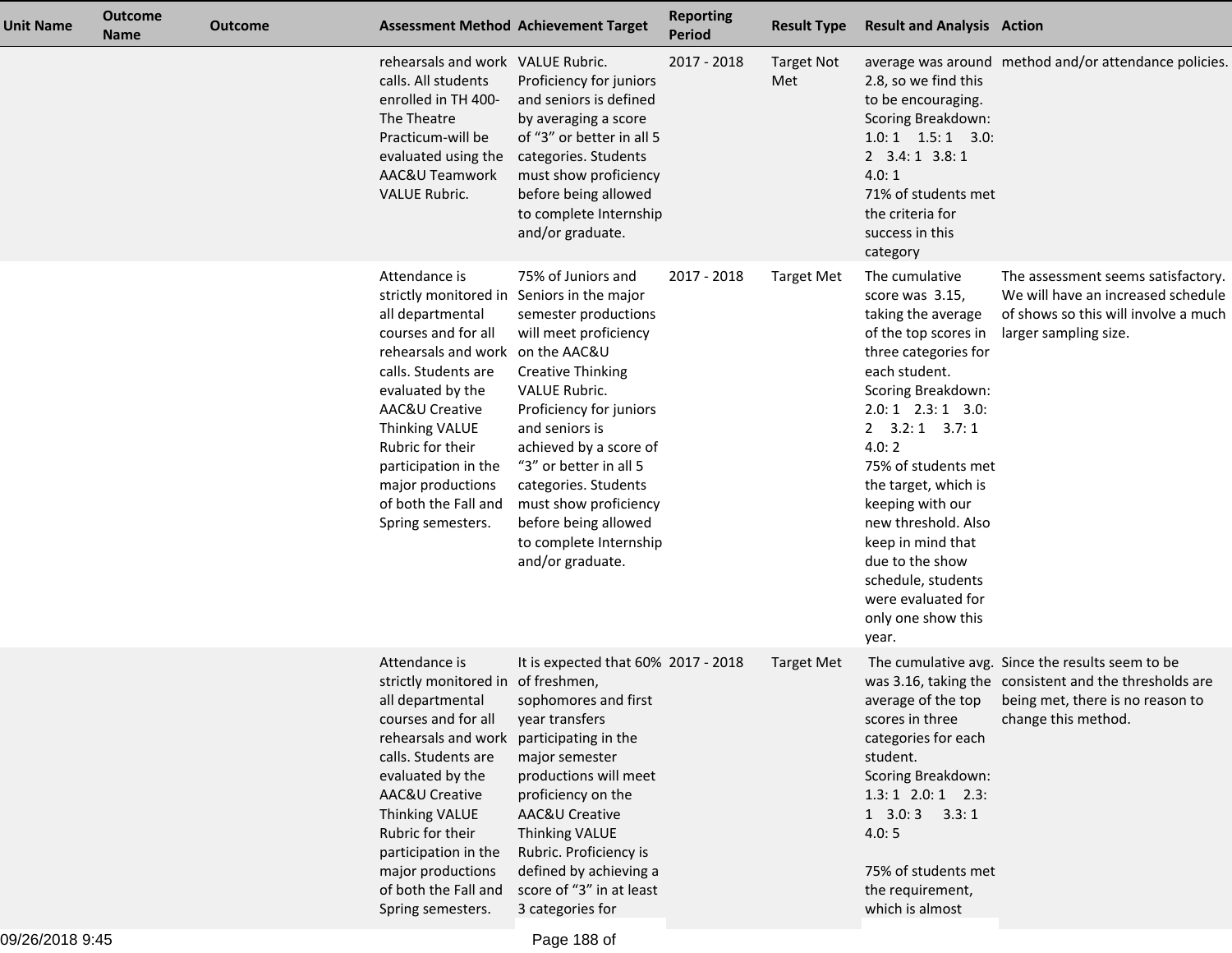| Unit Name | <b>Outcome</b><br><b>Name</b> | Outcome                                                                                                                                                                                                                                                                                              |                                                                                                                                                                                                                                                                                                                  | <b>Assessment Method Achievement Target</b>                                                                                                                                                                                                                                                                               | <b>Reporting</b><br>Period | <b>Result Type</b> | <b>Result and Analysis Action</b>                                                                                                                                                                                             |                                                                                                                              |
|-----------|-------------------------------|------------------------------------------------------------------------------------------------------------------------------------------------------------------------------------------------------------------------------------------------------------------------------------------------------|------------------------------------------------------------------------------------------------------------------------------------------------------------------------------------------------------------------------------------------------------------------------------------------------------------------|---------------------------------------------------------------------------------------------------------------------------------------------------------------------------------------------------------------------------------------------------------------------------------------------------------------------------|----------------------------|--------------------|-------------------------------------------------------------------------------------------------------------------------------------------------------------------------------------------------------------------------------|------------------------------------------------------------------------------------------------------------------------------|
|           |                               |                                                                                                                                                                                                                                                                                                      | Attendance is<br>strictly monitored in<br>all departmental<br>courses and for all<br>rehearsals and work<br>calls. Students are<br>evaluated by the<br><b>AAC&amp;U Creative</b><br>Thinking VALUE<br>Rubric for their<br>participation in the<br>major productions<br>of both the Fall and<br>Spring semesters. | freshmen,<br>sophomores and first<br>year transfers.<br>Students must show<br>proficiency before<br>being allowed to<br>complete Internship<br>and/or graduate.                                                                                                                                                           | 2017 - 2018                | <b>Target Met</b>  | identical to last<br>year.                                                                                                                                                                                                    | Since the results seem to be<br>consistent and the thresholds are<br>being met, there is no reason to<br>change this method. |
|           | 2.2 (SLO & PO<br>4.d.         | Students will develop an<br>accountable character by jointly by 3 faculty<br>demonstrating the ability members based on<br>to manage their own<br>time effectively, as well<br>as work well with others<br>in collaborative projects,<br>and to serve as leaders of (of each theatre<br>peer groups. | TH 400 is assessed<br>ability to meet<br>project deadlines<br>and collaborative<br>skills. Post Mortems<br>production team)<br>are held to track<br>effectiveness of<br>collaboration and<br>are all evaluated<br>using the Creative<br><b>Project Grading</b><br>Rubric developed by<br>the faculty.            | 60% of Sophomores<br>should demonstrate<br>proficiency in this<br>area. Proficiency for<br>Sophomores is defined<br>as scoring at least a 90<br>in two categories and<br>no lower than a 80 (B-<br>) in the other two<br>categories on the<br><b>Creative Project</b><br>Grading Rubric.                                  | 2017 - 2018                | <b>Target Met</b>  | The average score<br>was 88.7, which is<br>above the threshold<br>average of 85.<br>Scoring Breakdown:<br>68.8:1 89.5:1<br>92.5:1<br>94:1<br>98.5:1<br>80% (4 out of 5)<br>students met the<br>target for this<br>assessment. | We are still satisfied with the<br>consistency of results so we will<br>continue to use this assessment<br>method.           |
|           |                               |                                                                                                                                                                                                                                                                                                      | TH 400 is assessed<br>jointly by 3 faculty<br>members based on<br>ability to meet<br>project deadlines<br>and collaborative<br>skills. Post Mortems<br>(of each theatre<br>production team)<br>are held to track<br>effectiveness of<br>collaboration and<br>are all evaluated<br>using the Creative             | 90% of graduating<br>Seniors should<br>demonstrate<br>proficiency in this<br>area. Proficiency for<br>graduating seniors in<br>this area is defined as<br>scoring at least a 90<br>(A-) in at least three<br>categories and no<br>lower than an 80 (B-)<br>in the one other<br>category on the<br><b>Creative Project</b> | 2017 - 2018                | <b>Target Met</b>  | The average score<br>was 93.2.<br>97.0%: 1 91.8%: 1 seniors.<br>91.0%: 1<br>100% of students<br>met the target for<br>this assessment. If<br>we add ALL seniors<br>then the result is<br>85% (6 out of 7).                    | We still need more data, but the<br>trend seems to encourage using<br>Scoring breakdown: this methodology for graduating     |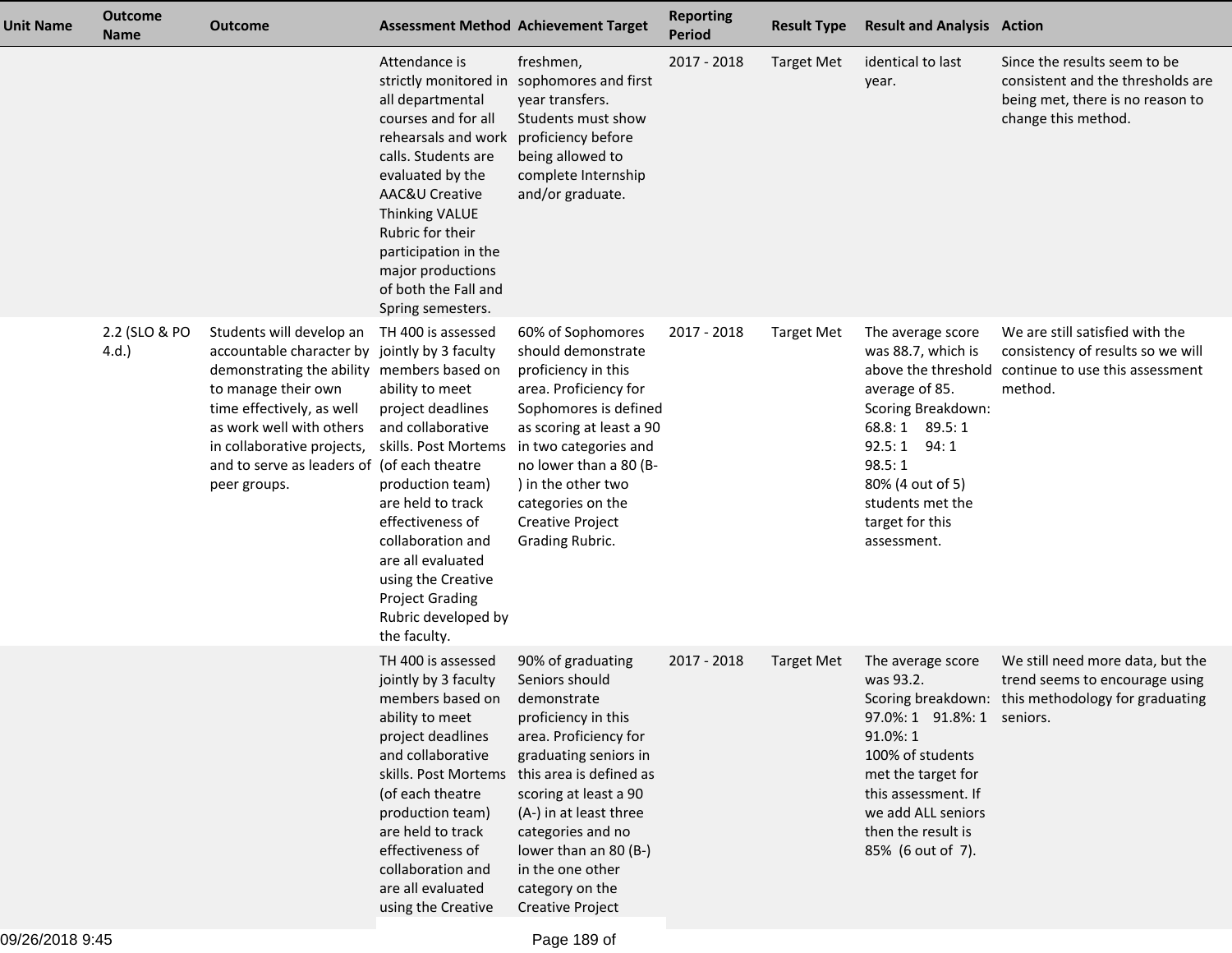| <b>Unit Name</b> | <b>Outcome</b><br><b>Name</b> | <b>Outcome</b>                                                                                                                                                                                                                                                                                                            | <b>Assessment Method Achievement Target</b>                                                                                                                                                                                                                                                                                                                                                                                                                                                                                                                                                                                                                                                    |                                                                                                                                                                          | <b>Reporting</b><br><b>Period</b> | <b>Result Type</b> | <b>Result and Analysis Action</b>                                                                                                                                                                                                |                                                                                                                                                                                 |
|------------------|-------------------------------|---------------------------------------------------------------------------------------------------------------------------------------------------------------------------------------------------------------------------------------------------------------------------------------------------------------------------|------------------------------------------------------------------------------------------------------------------------------------------------------------------------------------------------------------------------------------------------------------------------------------------------------------------------------------------------------------------------------------------------------------------------------------------------------------------------------------------------------------------------------------------------------------------------------------------------------------------------------------------------------------------------------------------------|--------------------------------------------------------------------------------------------------------------------------------------------------------------------------|-----------------------------------|--------------------|----------------------------------------------------------------------------------------------------------------------------------------------------------------------------------------------------------------------------------|---------------------------------------------------------------------------------------------------------------------------------------------------------------------------------|
|                  |                               |                                                                                                                                                                                                                                                                                                                           | <b>Project Grading</b><br>Rubric developed by<br>the faculty.                                                                                                                                                                                                                                                                                                                                                                                                                                                                                                                                                                                                                                  | <b>Grading Rubric.</b>                                                                                                                                                   | 2017 - 2018                       | <b>Target Met</b>  | The average score<br>was 93.2.<br>Scoring breakdown:<br>97.0%: 1 91.8%: 1 seniors.<br>91.0%: 1<br>100% of students<br>met the target for<br>this assessment. If<br>we add ALL seniors<br>then the result is<br>85% (6 out of 7). | We still need more data, but the<br>trend seems to encourage using<br>this methodology for graduating                                                                           |
|                  |                               | 2.3 (SLO & SAO) Students will effectively<br>demonstrate their<br>comprehension and<br>developed abilities by<br>synthesizing the sum of<br>their knowledge gleaned<br>in the Theatre curriculum in at least one area<br>to independently devise a of practical Theatre<br>creative piece with a<br>unique point of view. | During the student's 90% of graduating<br>Senior year, it is<br>expected that the<br>student will be able<br>to independently<br>production and<br>performance.<br>Examples include:<br>acting, directing,<br>scene painting and<br>costume design. The<br>student will utilize<br>practical skills<br>learned in second-<br>year and some third-<br>year classes (TH 217-<br>Stage Crafts; TH<br>219-Beginning<br>Acting; TH 275-<br>Introduction to<br>Design; TH 318-<br>Stage Lighting, and<br>TH 319-Intermediate<br>Acting). These skills<br>will be mastered in<br>more advanced<br>classes (TH 320-<br>Directing; TH 419-<br>Advanced Acting;<br>and TH 400-Theatre<br>Practicum). The | seniors are expected<br>to achieve Proficiency.<br>Proficiency is defined<br>as scoring at least 90%<br>craft a creative work (A-) on the Senior Exit<br>Project Rubric. | 2017 - 2018                       | <b>Target Met</b>  | $1000(A+)$<br>Breakdown: 1000<br>(3 A's): 2                                                                                                                                                                                      | The average score is This is the first time using the new<br>rubric and the sampling size is<br>small, so we will need more data<br>before reaching a definitive<br>conclusion. |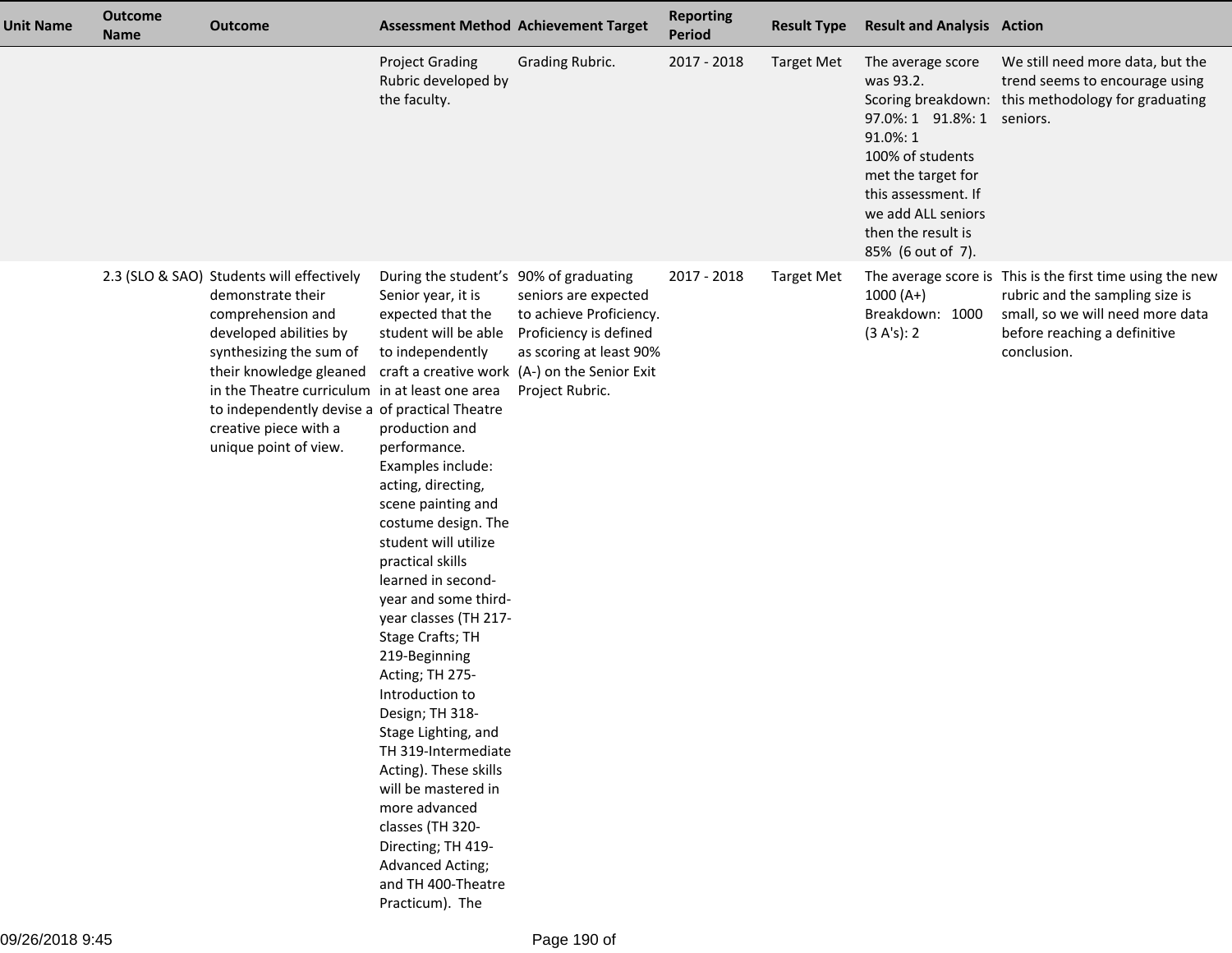| <b>Unit Name</b>                                           | <b>Outcome</b><br><b>Name</b> | <b>Outcome</b>                                                                                                                                                                                                                                                                                                     |                                                                                                                                                                                                                                                                                                                                                                     | <b>Assessment Method Achievement Target</b>                                                                                                                                                                                                     | <b>Reporting</b><br><b>Period</b> | <b>Result Type</b> | <b>Result and Analysis Action</b>                                                                                                                                                                                                                                                                                                                                                                                                                                                                                                                                                                                                                                  |                                                                                                                                                                                 |
|------------------------------------------------------------|-------------------------------|--------------------------------------------------------------------------------------------------------------------------------------------------------------------------------------------------------------------------------------------------------------------------------------------------------------------|---------------------------------------------------------------------------------------------------------------------------------------------------------------------------------------------------------------------------------------------------------------------------------------------------------------------------------------------------------------------|-------------------------------------------------------------------------------------------------------------------------------------------------------------------------------------------------------------------------------------------------|-----------------------------------|--------------------|--------------------------------------------------------------------------------------------------------------------------------------------------------------------------------------------------------------------------------------------------------------------------------------------------------------------------------------------------------------------------------------------------------------------------------------------------------------------------------------------------------------------------------------------------------------------------------------------------------------------------------------------------------------------|---------------------------------------------------------------------------------------------------------------------------------------------------------------------------------|
|                                                            |                               | 2.3 (SLO & SAO) Students will effectively<br>demonstrate their<br>comprehension and<br>developed abilities by<br>synthesizing the sum of<br>their knowledge gleaned<br>in the Theatre curriculum Theatre faculty,<br>to independently devise a during the Senior<br>creative piece with a<br>unique point of view. | individual<br>achievement to be<br>assessed will be<br>chosen by the<br>student, with the<br>consent of the<br>Exit Project. The<br>project will be<br>graded using the<br>departmental Senior<br>Exit Project Rubric.                                                                                                                                              | 90% of graduating<br>seniors are expected<br>to achieve Proficiency.<br>Proficiency is defined<br>as scoring at least 90%<br>(A-) on the Senior Exit<br>Project Rubric.                                                                         | 2017 - 2018                       | <b>Target Met</b>  | $1000(A+)$<br>Breakdown: 1000<br>(3 A's): 2                                                                                                                                                                                                                                                                                                                                                                                                                                                                                                                                                                                                                        | The average score is This is the first time using the new<br>rubric and the sampling size is<br>small, so we will need more data<br>before reaching a definitive<br>conclusion. |
| Program -<br>Women's<br>Leadership -<br>MA {2016-<br>2017} | 1.1(RO)                       | Through finding,<br>examining and analyzing<br>primary and secondary<br>sources, the students will<br>practice graduate level<br>research skills on both<br>assigned and self-<br>generated topics on<br>women's leadership.                                                                                       | Graduate students<br>will complete at<br>least one Annotated<br>Bibliography<br>demonstrating<br>research and source<br>quality assessment<br>skills on a self-<br>selected topic.<br>Either the director<br>or a designated WS<br>faculty member will<br>assess the<br>annotated<br>bibliography using<br>the AAC&U VALUE<br>Rubric on<br>Information<br>Literacy. | In a sample set of at<br>least three annotated<br>bibliographies from<br>either WS 500 or WS<br>502 sections, each of<br>the essays will earn an<br>average score of 3.5 or<br>higher on the AAC&U<br><b>Rubric on Information</b><br>Literacy. | 2017 - 2018                       | <b>Target Met</b>  | In the fall of 2017,<br>although we had<br>three new graduate<br>students, only two<br>were required to<br>take WS 500<br>because the third<br>transferred in a<br>course which<br>substituted for this<br>initial research<br>methods course. A<br>fourth new student<br>who entered the<br>program in the<br>spring will have to<br>take WS 500 in the<br>fall of 2018. Both<br>students who<br>completed WS 500<br>also completed<br>excellent annotated<br>bibliographies. Both<br>of these scored 4 on<br>the Value Rubric on<br>Information<br>Literacy. Four<br>students completed<br>WS 501 (Women's<br>Leadership and<br>Change Theory).<br>Now that this | From now on, the bibliography<br>assessment samples will be taken<br>from only WS 500 and WS 501, the<br>two "gateway" courses in the<br>program.                               |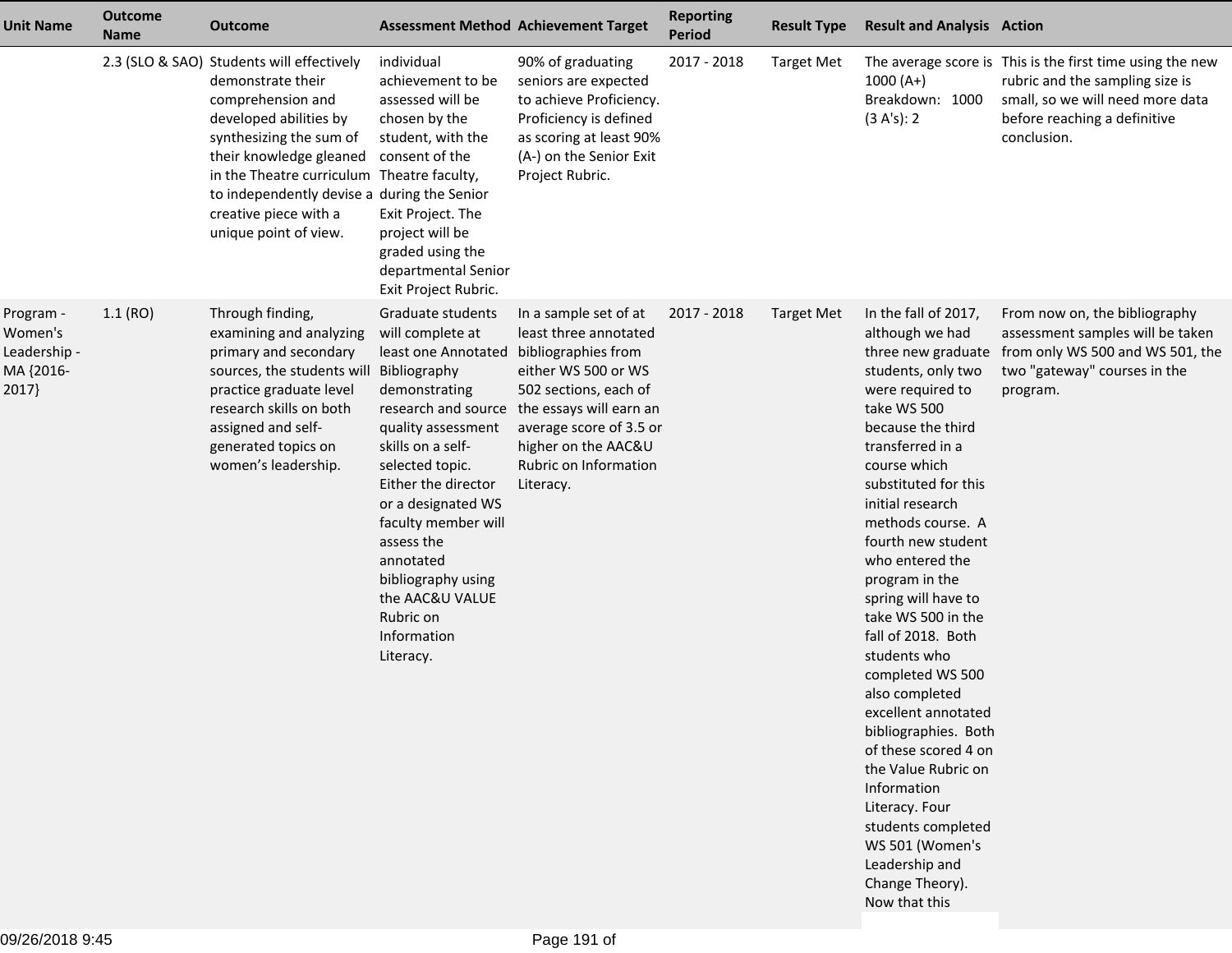| <b>Unit Name</b>                                           | <b>Outcome</b><br><b>Name</b> | <b>Outcome</b>                                                                                                                                                                                                               | <b>Assessment Method Achievement Target</b>                                                                                                                                                                                                                                                                                                  |                                                                                                                                                                                                                                                              | <b>Reporting</b><br><b>Period</b> | <b>Result Type</b> | <b>Result and Analysis Action</b>                                                                                                                                                                                                                                                                                                                                                                                                                                                                                                                                                                                                                                                                                                    |                                                                                                                                                                                                                                                                                                                   |
|------------------------------------------------------------|-------------------------------|------------------------------------------------------------------------------------------------------------------------------------------------------------------------------------------------------------------------------|----------------------------------------------------------------------------------------------------------------------------------------------------------------------------------------------------------------------------------------------------------------------------------------------------------------------------------------------|--------------------------------------------------------------------------------------------------------------------------------------------------------------------------------------------------------------------------------------------------------------|-----------------------------------|--------------------|--------------------------------------------------------------------------------------------------------------------------------------------------------------------------------------------------------------------------------------------------------------------------------------------------------------------------------------------------------------------------------------------------------------------------------------------------------------------------------------------------------------------------------------------------------------------------------------------------------------------------------------------------------------------------------------------------------------------------------------|-------------------------------------------------------------------------------------------------------------------------------------------------------------------------------------------------------------------------------------------------------------------------------------------------------------------|
| Program -<br>Women's<br>Leadership -<br>MA {2016-<br>2017} | 1.1(RO)                       | Through finding,<br>examining and analyzing<br>primary and secondary<br>sources, the students will<br>practice graduate level<br>research skills on both<br>assigned and self-<br>generated topics on<br>women's leadership. | Graduate students<br>will complete at<br>least one Annotated<br>Bibliography<br>demonstrating<br>quality assessment<br>skills on a self-<br>selected topic.<br>Either the director<br>or a designated WS<br>faculty member will<br>assess the<br>annotated<br>bibliography using<br>the AAC&U VALUE<br>Rubric on<br>Information<br>Literacy. | In a sample set of at<br>least three annotated<br>bibliographies from<br>either WS 500 or WS<br>502 sections, each of<br>research and source the essays will earn an<br>average score of 3.5 or<br>higher on the AAC&U<br>Rubric on Information<br>Literacy. | 2017 - 2018                       | <b>Target Met</b>  | second gateway<br>course is taught by<br>the director, I think<br>bibliographies from<br>these two classes,<br>rather than one of<br>the WS 502 (special<br>topics in Women's<br>Leadership) will<br>allow a more<br>uniform assessment<br>of all beginning<br>graduate students.<br>All four of them<br>submitted<br>annotated and<br>working<br>bibliographies which<br>were very good.<br>One of them scored<br>a 3.5 on a<br>bibliography<br>assignment and the<br>other three scored a<br>four. The numbers<br>might not be<br>perfectly clear<br>below about the<br>number of students<br>assessed. Actually,<br>the two fall students<br>were two of the<br>four in WS 501, so<br>overall, four<br>students were<br>assessed. | From now on, the bibliography<br>assessment samples will be taken<br>from only WS 500 and WS 501, the<br>selecting annotated two "gateway" courses in the<br>program.                                                                                                                                             |
|                                                            | 1.2 (SLO & RO)                | Through analysis of<br>secondary sources the<br>students will learn to<br>assess the quality of<br>secondary research on<br>both assigned and self-<br>generated topics in<br>women's leadership.                            | The director of the<br>program will assess<br>a completed WS 500<br>or WS 502 article<br>review assignment<br>using AAC&U VALUE WS 500 or any of the<br>Rubric on Inquiry<br>and Analysis.                                                                                                                                                   | Each of the students<br>completing the<br>assignment for<br>"Article Review II" in<br>the graduate course<br>article review or<br>critique assignments                                                                                                       | 2017 - 2018                       | <b>Target Met</b>  | In WS 500 and WS<br>501 this academic<br>year, students<br>12 separate article<br>reviews. I took a<br>sample of one per<br>student from WS                                                                                                                                                                                                                                                                                                                                                                                                                                                                                                                                                                                          | From now on, the sample article<br>reviews assessed will come from<br>the "gateway" classes WS 500 and<br>completed a total of WS 501. This is what I did this year.<br>In addition, beginning this fall, the<br>research librarian for arts and<br>sciences will be asked to give a<br>Library Use instructional |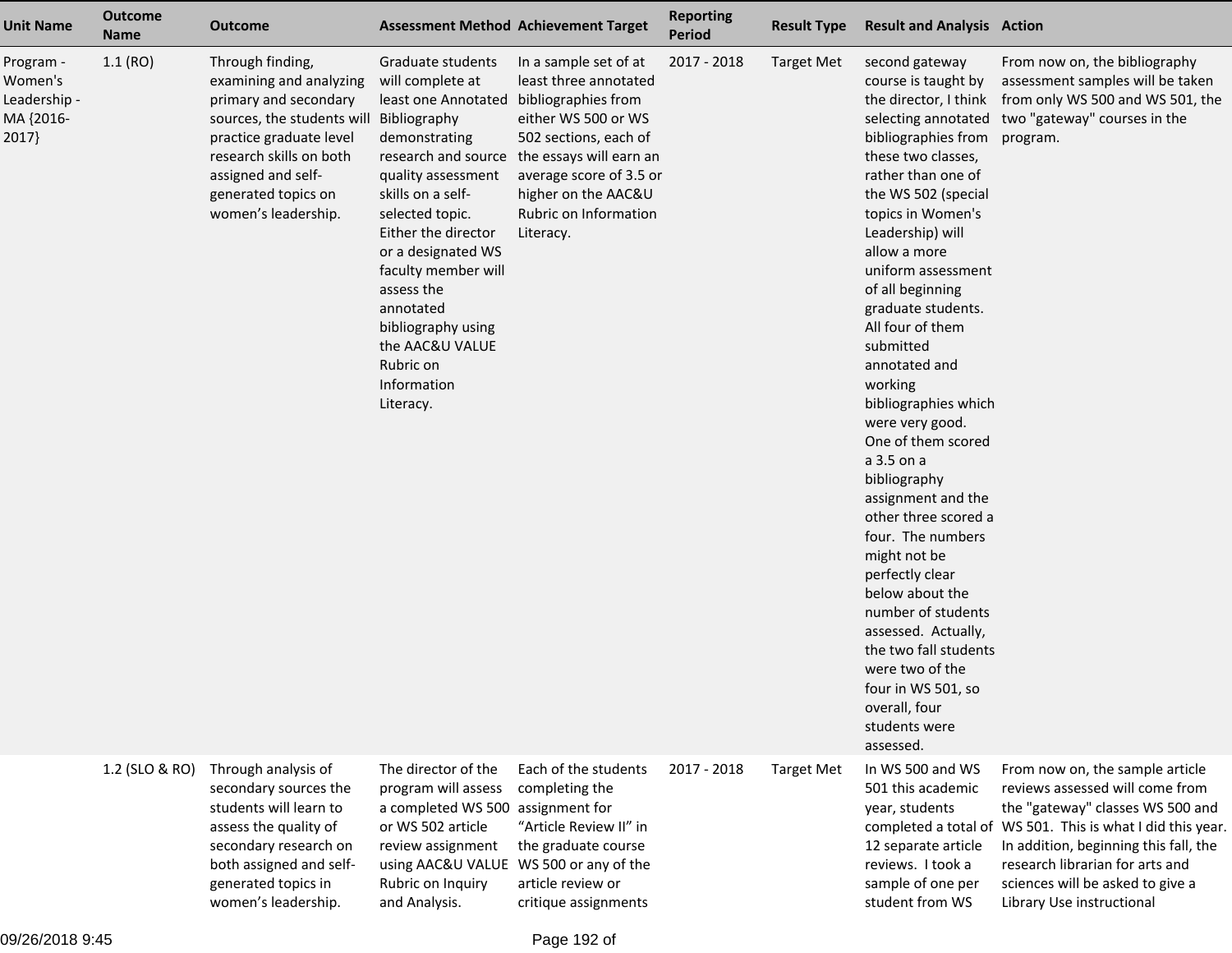| <b>Unit Name</b> | <b>Outcome</b><br><b>Name</b> | <b>Outcome</b>                                                                                                                                                                                                                                                        | <b>Assessment Method Achievement Target</b>                                                                                                                                                                                                                      |                                                                                                                                                              | <b>Reporting</b><br><b>Period</b> | <b>Result Type</b> | <b>Result and Analysis Action</b>                                                                                                                                                                                                                                                                                                                                                                                                                                                                                                   |                                                                                                                                                                                                                                                                                                                                                |
|------------------|-------------------------------|-----------------------------------------------------------------------------------------------------------------------------------------------------------------------------------------------------------------------------------------------------------------------|------------------------------------------------------------------------------------------------------------------------------------------------------------------------------------------------------------------------------------------------------------------|--------------------------------------------------------------------------------------------------------------------------------------------------------------|-----------------------------------|--------------------|-------------------------------------------------------------------------------------------------------------------------------------------------------------------------------------------------------------------------------------------------------------------------------------------------------------------------------------------------------------------------------------------------------------------------------------------------------------------------------------------------------------------------------------|------------------------------------------------------------------------------------------------------------------------------------------------------------------------------------------------------------------------------------------------------------------------------------------------------------------------------------------------|
|                  | 1.2 (SLO & RO)                | Through analysis of<br>secondary sources the<br>students will learn to<br>assess the quality of<br>secondary research on<br>both assigned and self-<br>generated topics in<br>women's leadership.                                                                     | The director of the<br>program will assess<br>a completed WS 500<br>or WS 502 article<br>review assignment<br>using AAC&U VALUE<br>Rubric on Inquiry<br>and Analysis.                                                                                            | in WS: 502 will<br>average at least a 3.5<br>using the AAC&U<br><b>VALUE Rubric for</b><br>Inquiry and Analysis.                                             | 2017 - 2018                       | <b>Target Met</b>  | 500 and one per<br>student from WS<br>501. All of the<br>the gateway classes<br>were unusually<br>skilled writers. One,<br>for whom English is<br>a second language<br>scored a 3.7 on her<br>sample review, but<br>the other five article<br>reviews earned 4s<br>on the Value Rubric<br>for Inquiry and<br>Analysis.                                                                                                                                                                                                              | presentation at the beginning of<br>both classes. This year's WS 500<br>and WS 501 benefited greatly from<br>students this year in a librarian's presentation.                                                                                                                                                                                 |
|                  | 1.3 (SLO & RO)                | The student will produce<br>a master's level<br>project/thesis with a<br>review of relevant<br>literature and analysis of<br>primary and secondary<br>sources, based on an<br>original idea connected<br>with the development of<br>leadership in women and<br>girls. | The students<br>Capstone/Thesis<br>committee<br>(consisting of a<br>director and two<br>other faculty<br>members) will<br>assess the<br>completed project in<br>WS 512:<br>Capstone/Thesis<br>using the AAC&U<br><b>VALUE Rubric on</b><br>Integrative Learning. | A student's WS 512<br>Capstone/Thesis<br>project will score an<br>average of no less<br>than 3.5 on the<br>AAC&U VALUE RUBRIC<br>on Integrative<br>Learning. | 2017 - 2018                       | <b>Target Met</b>  | accelerated her<br>program to<br>graduate early)<br>finished the MA in<br>Women's<br>Leadership during<br>2017-18, with all<br>three defending<br>their theses in<br>December of 2017.<br>Two graduated in<br>December, 2017,<br>The first MAWL<br>graduate's thesis<br>was a<br>biography/leadershi<br>p character analysis<br>of a local state-wide<br>known public<br>servant and<br>educator: "Alma<br>Turner: An<br>Influential W<br>Woman and The<br>Characteristics of<br>Compassionate<br>Leadership." Her<br>committee all | Three students (one Based on the comments of the first<br>four graduates of this degree, in<br>the WS 500 and WS 501 gateway<br>classes, the director will more<br>clearly emphasis how students<br>should look ahead toward WS 512:<br>Thesis, buy explaining how one can<br>begin preparing to write a thesis in<br>these first two classes. |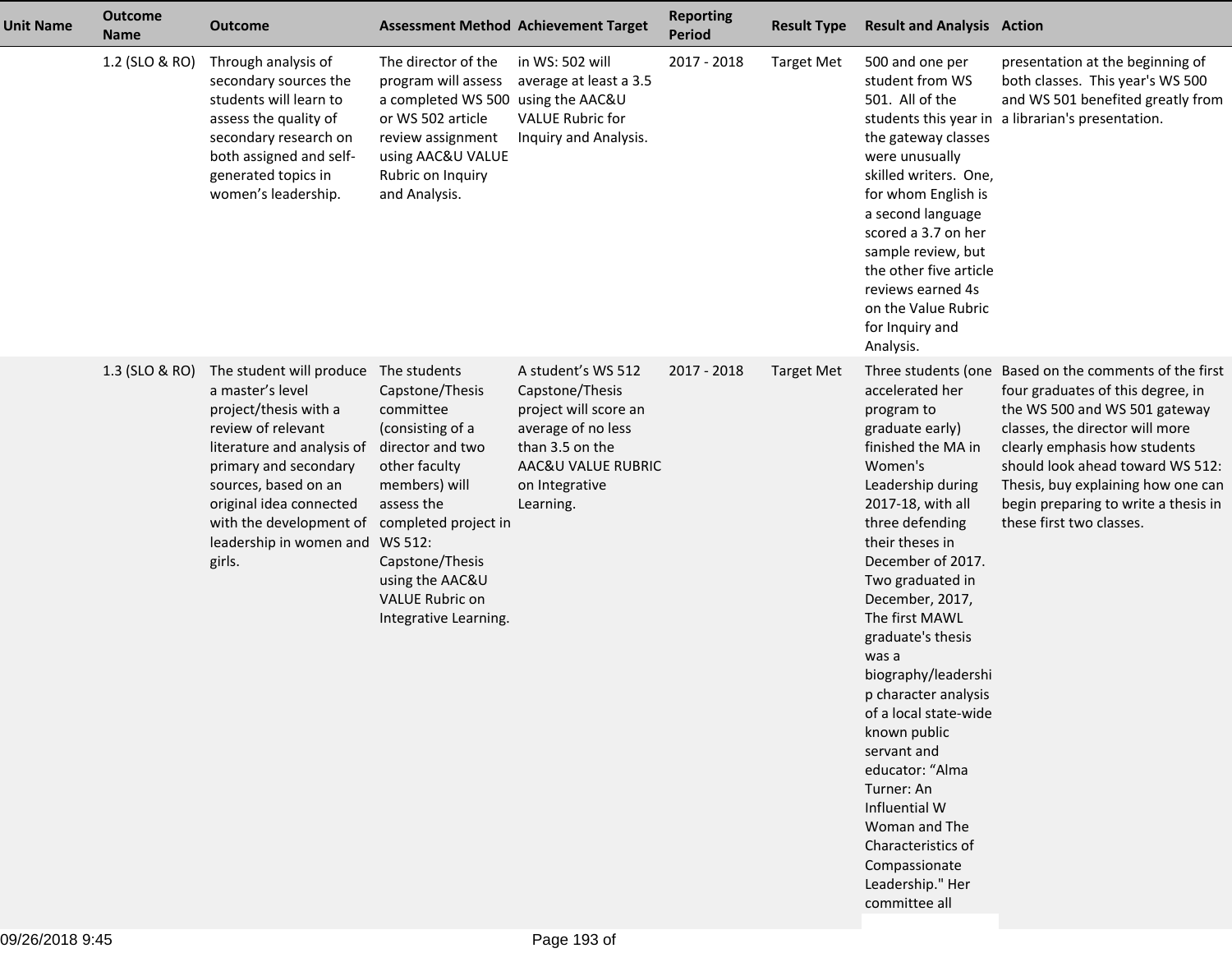| <b>Unit Name</b> | <b>Outcome</b><br><b>Name</b> | <b>Outcome</b>                                                                                                                                                                                                                                                                                                  |                                                                                                                                                                                                        | <b>Assessment Method Achievement Target</b>                                                                                                                  | <b>Reporting</b><br>Period | <b>Result Type</b> | <b>Result and Analysis Action</b>                                                                                                                                                                                                                                                                                                                                                                                                                                                                                                                                                                                                                                                                                                                                                                                                                                                                                      |                                                                                                                                                                                                                                                                                                                                              |
|------------------|-------------------------------|-----------------------------------------------------------------------------------------------------------------------------------------------------------------------------------------------------------------------------------------------------------------------------------------------------------------|--------------------------------------------------------------------------------------------------------------------------------------------------------------------------------------------------------|--------------------------------------------------------------------------------------------------------------------------------------------------------------|----------------------------|--------------------|------------------------------------------------------------------------------------------------------------------------------------------------------------------------------------------------------------------------------------------------------------------------------------------------------------------------------------------------------------------------------------------------------------------------------------------------------------------------------------------------------------------------------------------------------------------------------------------------------------------------------------------------------------------------------------------------------------------------------------------------------------------------------------------------------------------------------------------------------------------------------------------------------------------------|----------------------------------------------------------------------------------------------------------------------------------------------------------------------------------------------------------------------------------------------------------------------------------------------------------------------------------------------|
|                  | 1.3 (SLO & RO)                | The student will produce The students<br>a master's level<br>project/thesis with a<br>review of relevant<br>literature and analysis of<br>primary and secondary<br>sources, based on an<br>original idea connected<br>with the development of completed project in<br>leadership in women and WS 512:<br>girls. | Capstone/Thesis<br>committee<br>(consisting of a<br>director and two<br>other faculty<br>members) will<br>assess the<br>Capstone/Thesis<br>using the AAC&U<br>VALUE Rubric on<br>Integrative Learning. | A student's WS 512<br>Capstone/Thesis<br>project will score an<br>average of no less<br>than 3.5 on the<br>AAC&U VALUE RUBRIC<br>on Integrative<br>Learning. | 2017 - 2018                | <b>Target Met</b>  | recommended A's<br>for the thesis and<br>for her skillful<br>defense. The other<br>also ranked very<br>high on her oral<br>presentations and<br>fielding of<br>questions. Her<br>committee<br>recommended an A<br>for her thesis. Her<br>thesis was based on<br>a large number of<br>interviews of<br>successful women in<br>political life in<br>Mississippi. The<br>title is ": Mississippi<br>Women Leaders:<br>Shared<br>Characteristics and<br>Shared Successes."<br>Her committee gave<br>her high marks on<br>her defense, and<br>generally very good<br>comments on her<br>thesis. The May,<br>2018 graduate<br>completed a<br>professional analysis<br>of the Department<br>of Education at<br>MUW. The title of<br>her thesis is:<br>"Teacher<br>Preparation<br>Programs: A<br>Framework for<br><b>University Programs</b><br>To Remain Relevant<br>for the Modern K-12<br>Classroom,"<br>providing not only | Based on the comments of the first<br>four graduates of this degree, in<br>the WS 500 and WS 501 gateway<br>classes, the director will more<br>December defender clearly emphasis how students<br>should look ahead toward WS 512:<br>Thesis, buy explaining how one can<br>begin preparing to write a thesis in<br>these first two classes. |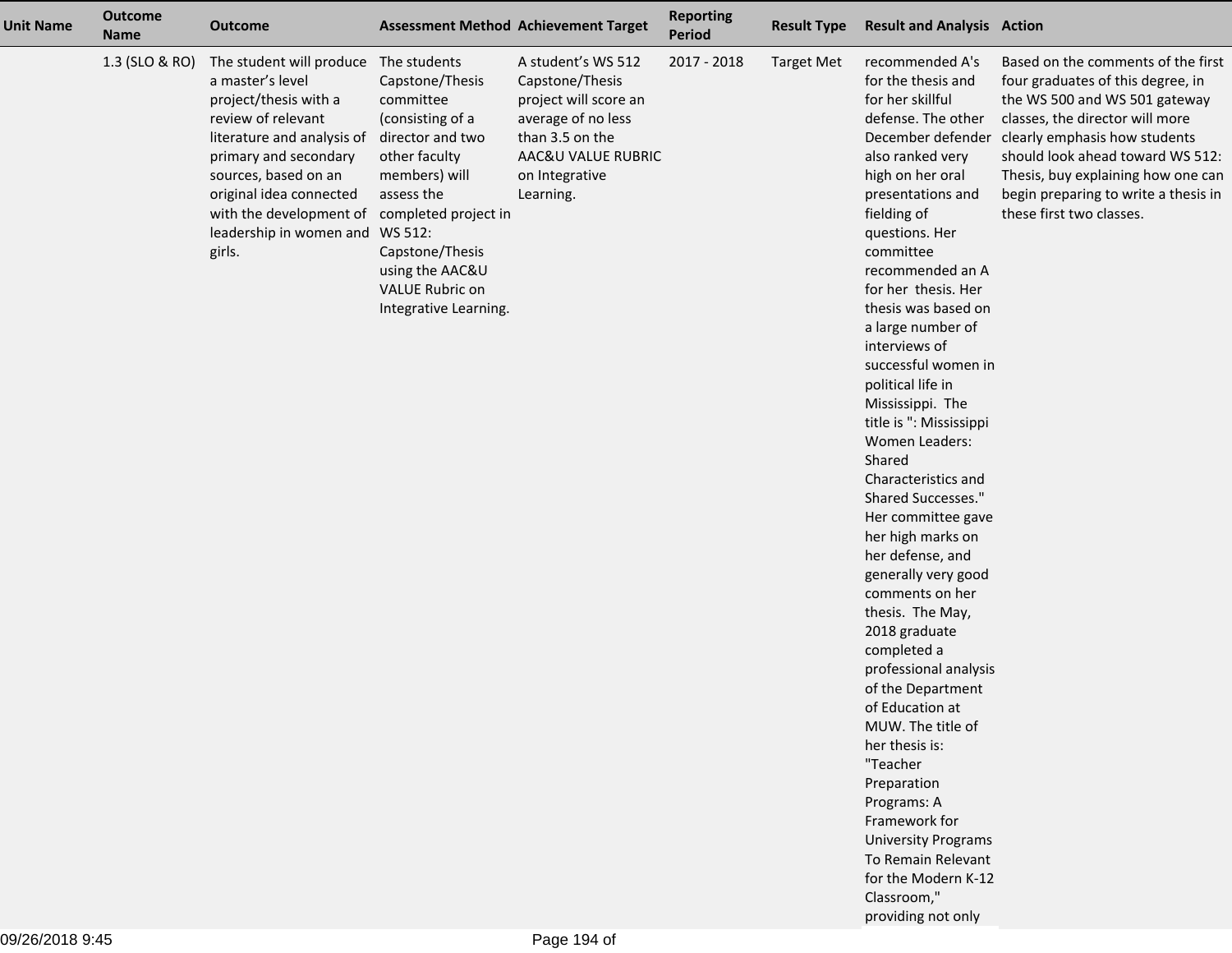| <b>Unit Name</b> | <b>Outcome</b><br><b>Name</b> | <b>Outcome</b>                                                                                                                                                                                                                                                                                                                                                  | <b>Assessment Method Achievement Target</b>                                                                                                                                                                                                                                                                                                         |                                                                                                                                                                                                                                                                                              | <b>Reporting</b><br><b>Period</b> | <b>Result Type</b> | <b>Result and Analysis Action</b>                                                                                                                                                                                                                                                                                                                                                                                                                             |                                                                                                                                                                                                                                                                                                                                                                                                               |
|------------------|-------------------------------|-----------------------------------------------------------------------------------------------------------------------------------------------------------------------------------------------------------------------------------------------------------------------------------------------------------------------------------------------------------------|-----------------------------------------------------------------------------------------------------------------------------------------------------------------------------------------------------------------------------------------------------------------------------------------------------------------------------------------------------|----------------------------------------------------------------------------------------------------------------------------------------------------------------------------------------------------------------------------------------------------------------------------------------------|-----------------------------------|--------------------|---------------------------------------------------------------------------------------------------------------------------------------------------------------------------------------------------------------------------------------------------------------------------------------------------------------------------------------------------------------------------------------------------------------------------------------------------------------|---------------------------------------------------------------------------------------------------------------------------------------------------------------------------------------------------------------------------------------------------------------------------------------------------------------------------------------------------------------------------------------------------------------|
|                  | 1.3 (SLO & RO)                | The student will produce The students<br>a master's level<br>project/thesis with a<br>review of relevant<br>literature and analysis of<br>primary and secondary<br>sources, based on an<br>original idea connected<br>with the development of<br>leadership in women and WS 512:<br>girls.                                                                      | Capstone/Thesis<br>committee<br>(consisting of a<br>director and two<br>other faculty<br>members) will<br>assess the<br>completed project in<br>Capstone/Thesis<br>using the AAC&U<br><b>VALUE Rubric on</b><br>Integrative Learning.                                                                                                               | A student's WS 512<br>Capstone/Thesis<br>project will score an<br>average of no less<br>than 3.5 on the<br>AAC&U VALUE RUBRIC<br>on Integrative<br>Learning.                                                                                                                                 | 2017 - 2018                       | <b>Target Met</b>  | the clear-eyed<br>experienced vision<br>and administrator,<br>but also the<br>experiences of<br>from the viewpoint<br>of her new MA in<br>WL The faculty<br>committees applied<br>the AAC&U VALUE<br>Rubric on<br>Integrative Learning<br>to all three<br>completed theses.<br>Two graduates<br>scored a perfect 4<br>on the Integrative<br>Learning VALUE<br>rubric. One scored<br>3.87 on the rubric.                                                       | Based on the comments of the first<br>four graduates of this degree, in<br>of a former teacher the WS 500 and WS 501 gateway<br>classes, the director will more<br>clearly emphasis how students<br>should look ahead toward WS 512:<br>finishing not only an Thesis, buy explaining how one can<br>MS in Education and begin preparing to write a thesis in<br>having the hindsight these first two classes. |
|                  | $2.1$ (SLO)                   | The students will<br>complete direct mentor<br>or internship experience<br>with a woman who works experience, students will be able to<br>in a non-traditional field,<br>in a political, educational<br>or non-profit<br>organization with a<br>connection to improving<br>women's lives, or in a<br>field which documents<br>women's lives and<br>experiences. | At the end of their<br>mentoring or<br>internship<br>will complete a<br>"Reflective Essay"<br>including evidence<br>of intellectual and<br>personal growth in<br>their hands-on<br>knowledge of both<br>the diversity and<br>commonalities of<br>women's<br>experiences. The<br>Director of the<br>Program will assess<br>the reflection<br>essays. | 100% of students who 2017 - 2018<br>complete WS 510<br>(required practicum)<br>describe at least two<br>specific examples of<br>personal or<br>intellectual growth in<br>their knowledge about<br>women's leadership<br>skills gained during<br>their mentoring or<br>internship experience. |                                   | Inconclusive       | In 2017-18 no<br>student completed<br>WS 510--three<br>students were in<br>their final year, and<br>had already taking<br>WS 510, two were<br>in just in their first<br>semester, and three<br>were progressing<br>slowly, because they<br>needed to be part-<br>time because of<br>their employment<br>situations. A new<br>MA in WL graduate<br>was the intern for<br>NEW Leadership this<br>Year, so we wasted<br>an opportunity for<br>one of our current | The director will actively search for<br>at least two internship/mentorship<br>situations for which the graduate<br>students may earn academic credit<br>in WS 510 this year.                                                                                                                                                                                                                                 |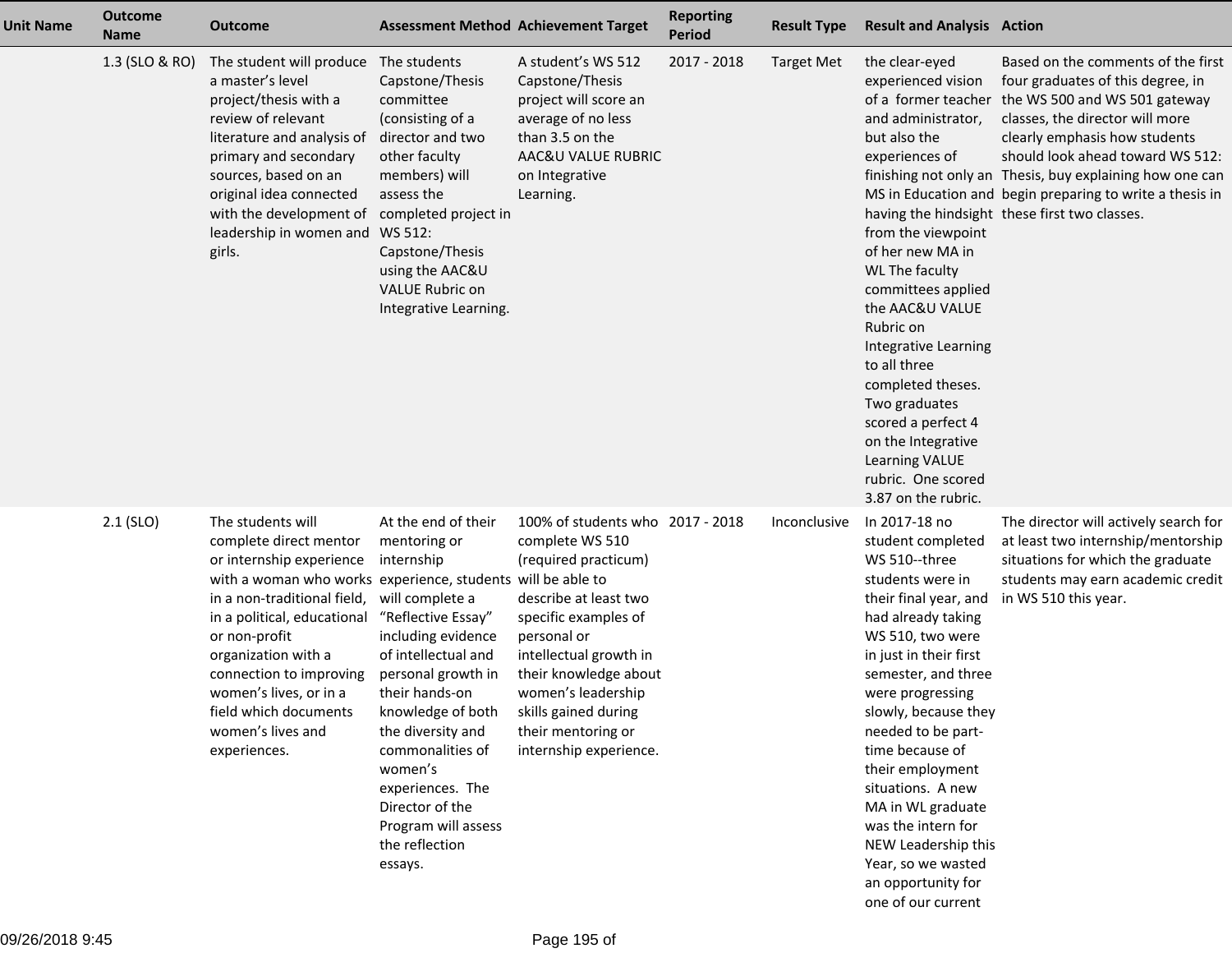| <b>Unit Name</b> | <b>Outcome</b><br><b>Name</b> | <b>Outcome</b>                                                                                                                                                                                                                                                                                                                                                  | <b>Assessment Method Achievement Target</b>                                                                                                                                                                                                                                                                                                         |                                                                                                                                                                                                                                                                                                                  | <b>Reporting</b><br><b>Period</b> | <b>Result Type</b> | <b>Result and Analysis Action</b>                                                                                                                                                                                          |                                                                                                                                                                                                                              |
|------------------|-------------------------------|-----------------------------------------------------------------------------------------------------------------------------------------------------------------------------------------------------------------------------------------------------------------------------------------------------------------------------------------------------------------|-----------------------------------------------------------------------------------------------------------------------------------------------------------------------------------------------------------------------------------------------------------------------------------------------------------------------------------------------------|------------------------------------------------------------------------------------------------------------------------------------------------------------------------------------------------------------------------------------------------------------------------------------------------------------------|-----------------------------------|--------------------|----------------------------------------------------------------------------------------------------------------------------------------------------------------------------------------------------------------------------|------------------------------------------------------------------------------------------------------------------------------------------------------------------------------------------------------------------------------|
|                  | $2.1$ (SLO)                   | The students will<br>complete direct mentor<br>or internship experience<br>with a woman who works experience, students will be able to<br>in a non-traditional field,<br>in a political, educational<br>or non-profit<br>organization with a<br>connection to improving<br>women's lives, or in a<br>field which documents<br>women's lives and<br>experiences. | At the end of their<br>mentoring or<br>internship<br>will complete a<br>"Reflective Essay"<br>including evidence<br>of intellectual and<br>personal growth in<br>their hands-on<br>knowledge of both<br>the diversity and<br>commonalities of<br>women's<br>experiences. The<br>Director of the<br>Program will assess<br>the reflection<br>essays. | 100% of students who 2017 - 2018<br>complete WS 510<br>(required practicum)<br>describe at least two<br>specific examples of<br>personal or<br>intellectual growth in<br>their knowledge about<br>women's leadership<br>skills gained during<br>their mentoring or<br>internship experience.                     |                                   | Inconclusive       | graduate students<br>to help with this<br>program.                                                                                                                                                                         | The director will actively search for<br>at least two internship/mentorship<br>situations for which the graduate<br>students may earn academic credit<br>in WS 510 this year.                                                |
|                  |                               |                                                                                                                                                                                                                                                                                                                                                                 | The women leaders<br>who act as mentors<br>or as supervisors in<br><b>WS 510 will</b><br>complete a<br>Satisfaction Survey<br>about the student's<br>participation.                                                                                                                                                                                 | At least 85% of<br>students who<br>complete the WS 510<br>practicum will earn a<br>score of 3<br>"satisfactory" or 4<br>"highly satisfactory"<br>(on a four point range<br>from 1 Unsatisfactory,<br>2 Slightly dissatisfied,<br>3 Satisfactory to 4<br>Highly Satisfactory)<br>from their<br>mentor/supervisor. | $2017 - 2018$                     | Inconclusive       | Since no students<br>took WS 510 this<br>year, there is no<br>data to report                                                                                                                                               | The director will offer at least two<br>sections of WS 510 in academic<br>year 2018-2020                                                                                                                                     |
|                  | 3.1 (PO 4.d.)                 | Students will take a<br>variety of graduate level<br>coursework in Education, the student is<br>Business and Professional registered in Banner<br>Studies, Nursing, Public<br>Health, History/Political<br>Science/Public Policy, and program after the<br>or Literature.                                                                                       | The student course<br>schedule in which<br>Web during every<br>semester of the<br>first semester. After than WS.<br>the first semester of<br>graduate work,<br>which will generally<br>consist of                                                                                                                                                   | 100% of MA in<br>Women's Leadership<br>graduates will<br>complete graduate<br>level coursework in at<br>least three other areas<br>with prefixes other                                                                                                                                                           | 2017 - 2018                       | Target Met         | academic year all<br>seven graduate<br>students were<br>enrolled in a class<br>which was either<br>cross-listed with<br>special topics in<br>another discipline or<br>in one of the<br>following<br>disciplines: Political | During the 2017-18 The director will review all students<br>registered for fall and spring 2018-<br>19 to make sure they are enrolled<br>in at least one course to add to the<br>degree's multidisciplinary<br>requirements. |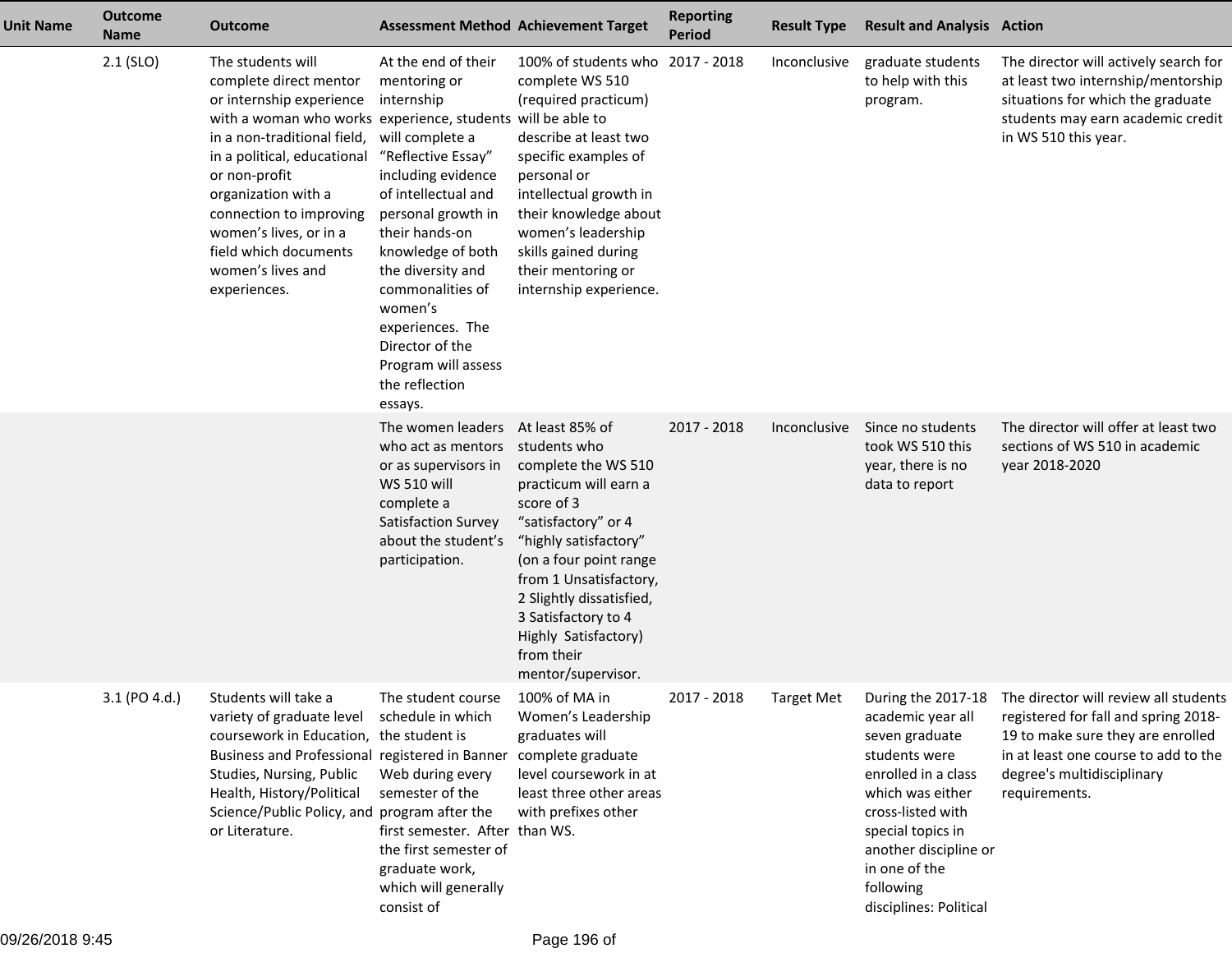| <b>Unit Name</b> | <b>Outcome</b><br><b>Name</b> | <b>Outcome</b>                                                                                                                                                                                                                                                                                                                                                                       | <b>Assessment Method Achievement Target</b>                                                                                                                                                                                                                                             |                                                                                                                                                                                                                             | <b>Reporting</b><br><b>Period</b> | <b>Result Type</b> | <b>Result and Analysis Action</b>                                                                                                                                                                                                                                                                                                                                                                                                                                                                                                                                                                                                                       |                                                                                                                                                                                                                                     |
|------------------|-------------------------------|--------------------------------------------------------------------------------------------------------------------------------------------------------------------------------------------------------------------------------------------------------------------------------------------------------------------------------------------------------------------------------------|-----------------------------------------------------------------------------------------------------------------------------------------------------------------------------------------------------------------------------------------------------------------------------------------|-----------------------------------------------------------------------------------------------------------------------------------------------------------------------------------------------------------------------------|-----------------------------------|--------------------|---------------------------------------------------------------------------------------------------------------------------------------------------------------------------------------------------------------------------------------------------------------------------------------------------------------------------------------------------------------------------------------------------------------------------------------------------------------------------------------------------------------------------------------------------------------------------------------------------------------------------------------------------------|-------------------------------------------------------------------------------------------------------------------------------------------------------------------------------------------------------------------------------------|
|                  | 3.1 (PO 4.d.)                 | Students will take a<br>variety of graduate level<br>coursework in Education, 502, the student and graduates will<br>Business and Professional advisor will work<br>Studies, Nursing, Public<br>Health, History/Political<br>Science/Public Policy, and least one mutually<br>or Literature.                                                                                         | enrollment in WS<br>500, WS 501 and WS Women's Leadership<br>together to select<br>agreeable course<br>per semester in<br>other graduate<br>programs at MUW<br>which do not have<br>the WS prefix, but<br>also offer significant<br>women's issues or<br>women's leadership<br>content. | 100% of MA in<br>complete graduate<br>level coursework in at<br>for registration in at least three other areas<br>with prefixes other<br>than WS.                                                                           | 2017 - 2018                       | <b>Target Met</b>  | Science, History,<br>Education,<br>Management,<br>one of our graduate requirements.<br>students is training<br>to be an officer in<br>AFROTC at MUW,<br>she both observed<br>and practiced<br>women's leadership<br>regularly in a<br>profession in which<br>serious<br>discrimination is<br>practiced against<br>women (as this<br>student's Theory of<br>Change research<br>revealed). The<br>graduate students<br>who took cross-<br>listed courses in<br>political science and<br>history were<br>mentors for the<br>undergraduates in<br>the class, and<br>guided them in<br>research, as well as<br>completing their<br>own research<br>projects. | The director will review all students<br>registered for fall and spring 2018-<br>19 to make sure they are enrolled<br>Paralegal Studies, or in at least one course to add to the<br>Public Health. Since degree's multidisciplinary |
|                  | 3.2 (PO 4.d.)                 | Students who take a<br>variety of graduate level<br>coursework in Education, simple check off<br>Business and Professional rubric to a sample<br>Studies, Nursing, Public<br>Health, History/Political<br>Science/Public Policy, and three graduate level disciplines by program<br>or Literature will<br>complete papers or<br>projects in those classes<br>with either a direct or | The program<br>director will apply a<br>group of at least five three graduate level<br>courses taken in<br>other disciplines by<br>Women's<br>Leadership graduate off method (1. Paper                                                                                                  | The program director 2017 - 2018<br>will collect a sample<br>set of at least five<br>papers from at least<br>papers from at least courses taken in other<br>students over the<br>academic year, and<br>using a simple check |                                   | Inconclusive       | We applied the<br>rubric to three<br>excellent sample<br>papers from three<br>different disciplines.<br>All of them met the<br>content<br>expectations of the<br>MA in WL program.<br>We did not have five<br>papers submitted.                                                                                                                                                                                                                                                                                                                                                                                                                         | We will assess at least five papers<br>from different disciplines next year.                                                                                                                                                        |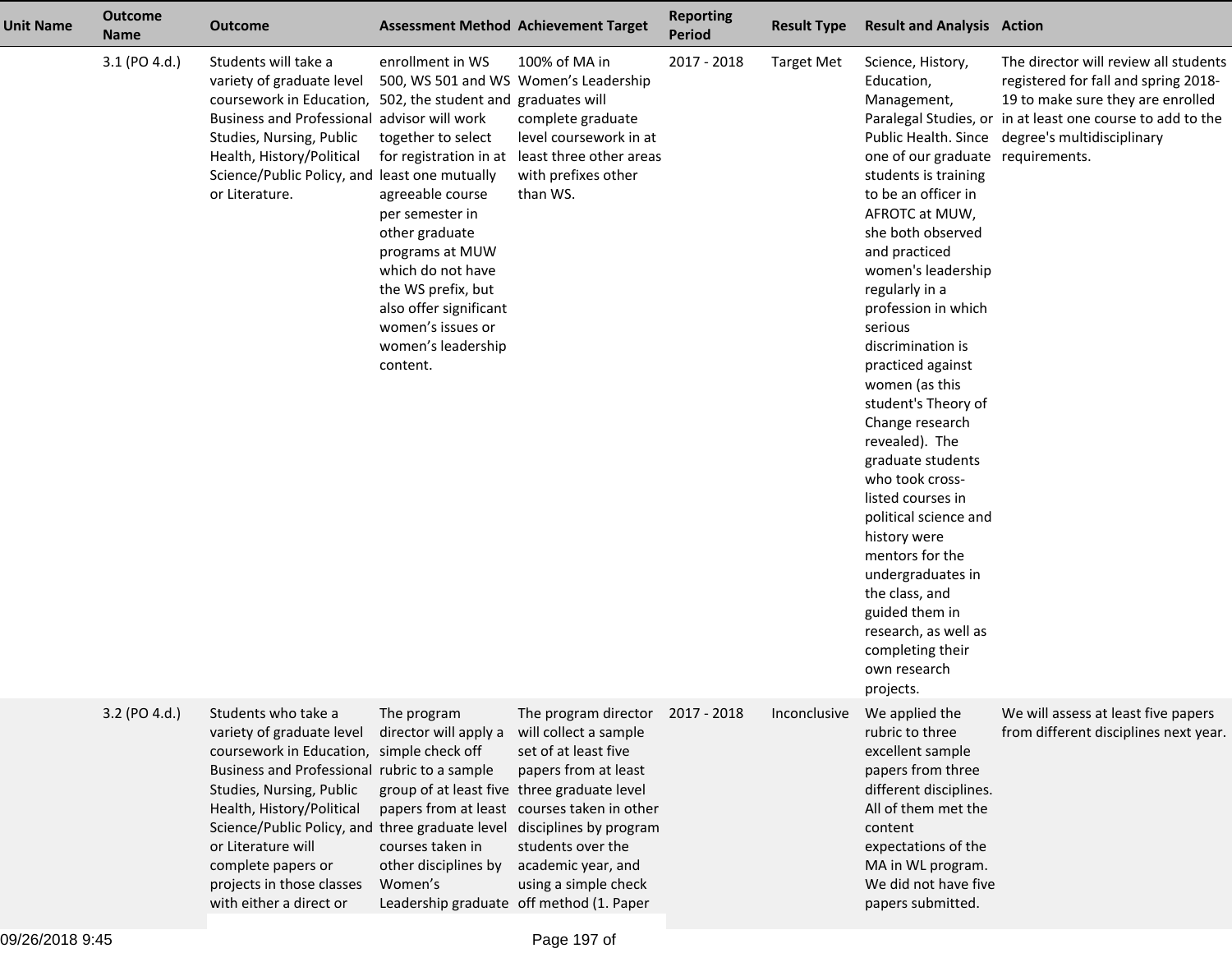| <b>Unit Name</b> | <b>Outcome</b><br><b>Name</b> | <b>Outcome</b>                                                   |                                                                                                                                                           | <b>Assessment Method Achievement Target</b>                                                                                                                                                                                                                                                                                                      | <b>Reporting</b><br><b>Period</b> | <b>Result Type</b> | <b>Result and Analysis Action</b>                                                                                                                                                                                                                                                                                                                                                                                                                                                                                                                                                                           |                                                                                                                                                                                                                                        |
|------------------|-------------------------------|------------------------------------------------------------------|-----------------------------------------------------------------------------------------------------------------------------------------------------------|--------------------------------------------------------------------------------------------------------------------------------------------------------------------------------------------------------------------------------------------------------------------------------------------------------------------------------------------------|-----------------------------------|--------------------|-------------------------------------------------------------------------------------------------------------------------------------------------------------------------------------------------------------------------------------------------------------------------------------------------------------------------------------------------------------------------------------------------------------------------------------------------------------------------------------------------------------------------------------------------------------------------------------------------------------|----------------------------------------------------------------------------------------------------------------------------------------------------------------------------------------------------------------------------------------|
|                  | 3.2 (PO 4.d.)                 | indirect focus on<br>women's issues or<br>women's leadership.    | students over the<br>academic year.                                                                                                                       | or project DOES MEET 2017 - 2018<br>the women's issues<br>content expectations<br>of the MS in Women's<br>Leadership Program or<br>2. Paper or Project<br>DOES NOT meet the<br>women's issues<br>content expectations),<br>90 % of students in<br>the program will<br>produce papers or<br>projects which DO<br>MEET the content<br>expectation. |                                   | Inconclusive       | We applied the<br>rubric to three<br>excellent sample<br>papers from three<br>different disciplines.<br>All of them met the<br>content<br>expectations of the<br>MA in WL program.<br>We did not have five<br>papers submitted.                                                                                                                                                                                                                                                                                                                                                                             | We will assess at least five papers<br>from different disciplines next year.                                                                                                                                                           |
|                  | 4.1 (PO 4.d.)                 | Students will receive a<br>quality women's studies<br>education. | At the end of the<br>academic year,<br>of program<br>completers.<br>Departmental<br>faculty will review<br>and analyze the<br>Capstone Survey<br>results. | 90% of students<br>participating in the<br>surveys will be taken Capstone Survey will<br>indicate a "somewhat<br>satisfied" or "very<br>satisfied" satisfaction<br>level reflective of the<br>women's studies<br>curriculum, hands-on<br>learning opportunities<br>and quality of<br>instruction.                                                | 2017 - 2018                       | <b>Target Met</b>  | Instead of just<br>graduates of the<br>program, we also<br>surveyed one 2016<br>graduate and sent<br>surveys to all three<br>2017-18 MA<br>graduates. One of<br>the 2017 graduates<br>gave all Satisfactory<br>or Very Satisfactory<br>ratings on every<br>questions and<br>mentioned no areas<br>for which she<br>recommend<br>improvements. She<br>mentioned that the<br>program gave her<br>the confidence to<br>quit her current job<br>and open her own<br>business. The first<br>graduate of the<br>program indicated<br>high satisfaction in<br>most areas<br>surveyed, including<br>personal growth | I will draft a "Moving through the<br>surveying this year's MA in WL" handbook this year with<br>student input. I will make sure that<br>there are at least two WS 510<br>internship/mentorship experiences<br>offered during 2018-19. |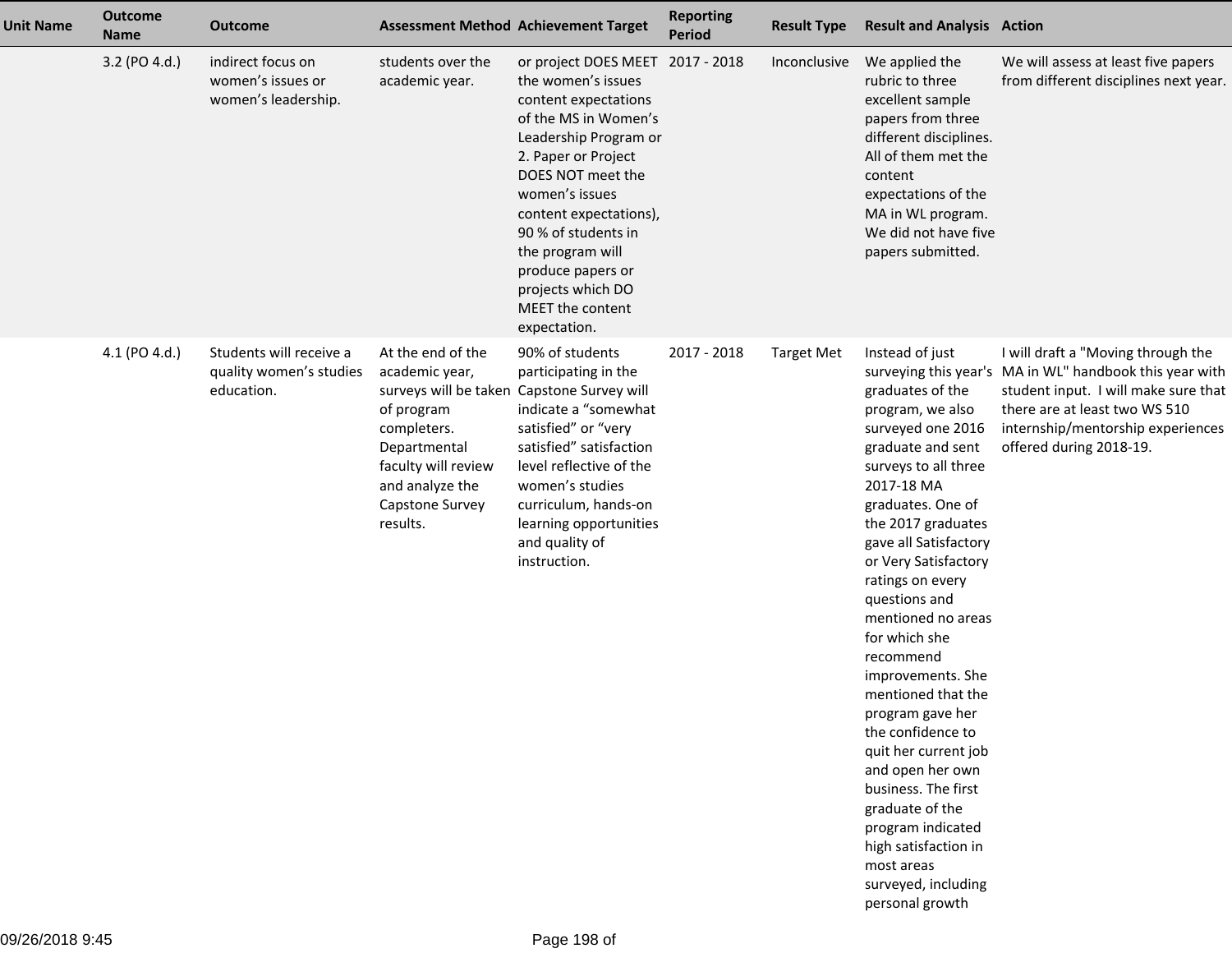| <b>Unit Name</b> | <b>Outcome</b><br><b>Name</b> | <b>Outcome</b>                                                   | <b>Assessment Method Achievement Target</b>                                                                                                                                                             |                                                                                                                                                                                                                                                     | <b>Reporting</b><br><b>Period</b> | <b>Result Type</b> | <b>Result and Analysis Action</b>                                                                                                                                                                                                                                                                                                                                                                                                                                                                                                                                                                                                                                                                                                                                                                                                                                                                                        |                                                                                                                                                                                                                                   |
|------------------|-------------------------------|------------------------------------------------------------------|---------------------------------------------------------------------------------------------------------------------------------------------------------------------------------------------------------|-----------------------------------------------------------------------------------------------------------------------------------------------------------------------------------------------------------------------------------------------------|-----------------------------------|--------------------|--------------------------------------------------------------------------------------------------------------------------------------------------------------------------------------------------------------------------------------------------------------------------------------------------------------------------------------------------------------------------------------------------------------------------------------------------------------------------------------------------------------------------------------------------------------------------------------------------------------------------------------------------------------------------------------------------------------------------------------------------------------------------------------------------------------------------------------------------------------------------------------------------------------------------|-----------------------------------------------------------------------------------------------------------------------------------------------------------------------------------------------------------------------------------|
|                  | 4.1 (PO 4.d.)                 | Students will receive a<br>quality women's studies<br>education. | At the end of the<br>academic year,<br>surveys will be taken Capstone Survey will<br>of program<br>completers.<br>Departmental<br>faculty will review<br>and analyze the<br>Capstone Survey<br>results. | 90% of students<br>participating in the<br>indicate a "somewhat<br>satisfied" or "very<br>satisfied" satisfaction<br>level reflective of the<br>women's studies<br>curriculum, hands-on<br>learning opportunities<br>and quality of<br>instruction. | 2017 - 2018                       | <b>Target Met</b>  | and employment<br>opportunities, but<br>said that she<br>"Would have<br>enjoyed a<br>for the entire<br>program curriculum<br>and how it LEADS to<br>the thesis/project. A<br>clearer definition<br>AND course for<br>writing my<br>thesis/project at the<br>onset of the<br>program would<br>have made my<br>experience very<br>satisfactory.<br>(unsatisfactory<br>rank). She is correct;<br>her comment has<br>encouraged me to<br>alter my WS 500<br>and 501 syllabuses<br>to explain more<br>clearly how from<br>the very beginning<br>students should be<br>thinking and<br>working on possible<br>thesis topics." She<br>also "Would have<br>liked to be included<br>in the N.E.W.<br>Leadership program<br>for experience and<br>networking. I<br>expressed interest<br>multiple times, but<br>was not included<br>each year.-More<br>opportunities for<br>real life<br>leadership/internshi<br>ps." The director | I will draft a "Moving through the<br>MA in WL" handbook this year with<br>student input. I will make sure that<br>there are at least two WS 510<br>internship/mentorship experiences<br>roadmap/handbook offered during 2018-19. |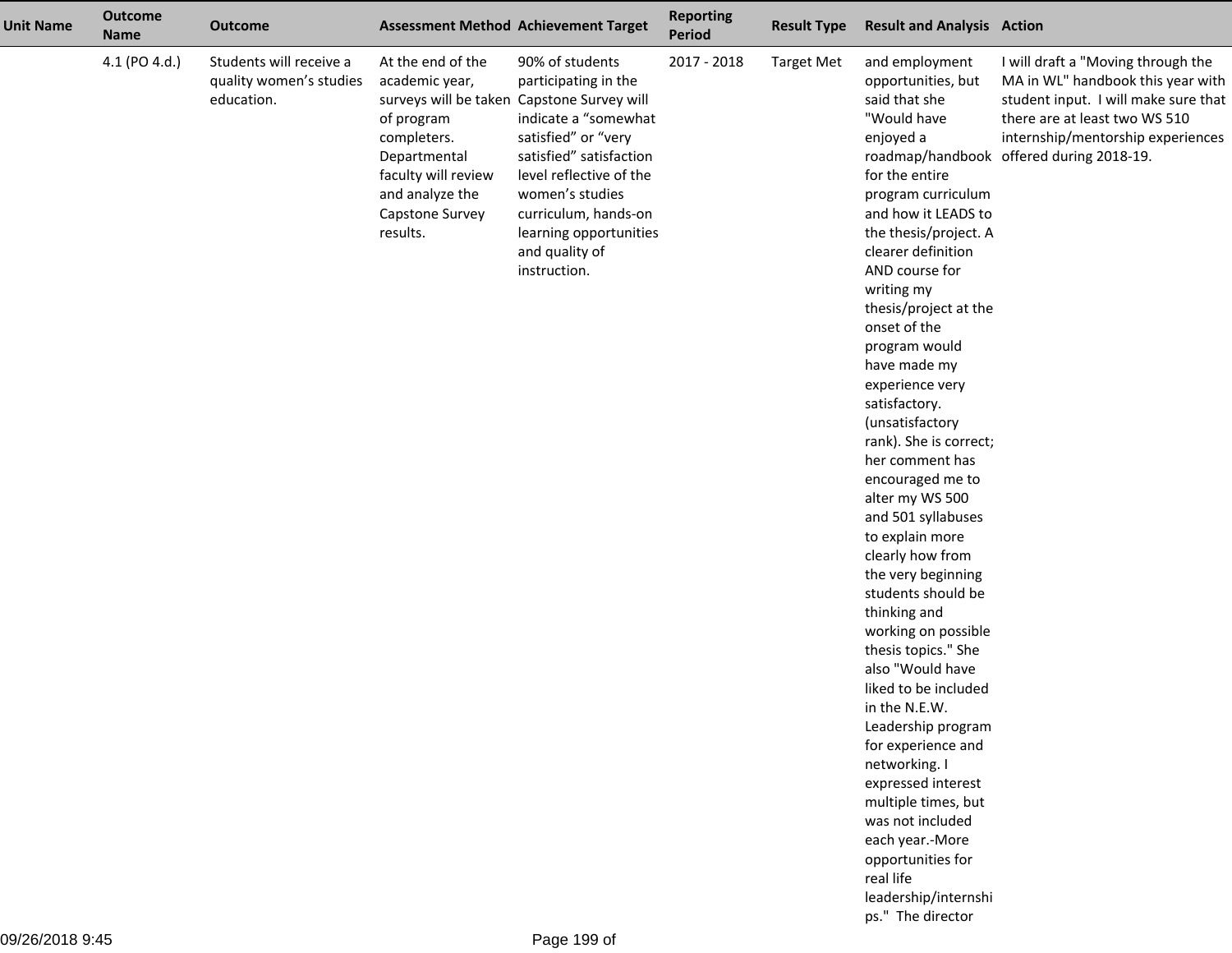| <b>Unit Name</b> | <b>Outcome</b><br><b>Name</b> | <b>Outcome</b>                                                   |                                                                                                                                                                                                         | <b>Assessment Method Achievement Target</b>                                                                                                                                                                                                         | <b>Reporting</b><br><b>Period</b> | <b>Result Type</b> | <b>Result and Analysis Action</b>                                                                                                                                                                                                                                                                                                                                                                                                                                                                                                                                                                                                                                                                                                                                                                                                                                                                             |                                                                                                                                                                                                                                                        |
|------------------|-------------------------------|------------------------------------------------------------------|---------------------------------------------------------------------------------------------------------------------------------------------------------------------------------------------------------|-----------------------------------------------------------------------------------------------------------------------------------------------------------------------------------------------------------------------------------------------------|-----------------------------------|--------------------|---------------------------------------------------------------------------------------------------------------------------------------------------------------------------------------------------------------------------------------------------------------------------------------------------------------------------------------------------------------------------------------------------------------------------------------------------------------------------------------------------------------------------------------------------------------------------------------------------------------------------------------------------------------------------------------------------------------------------------------------------------------------------------------------------------------------------------------------------------------------------------------------------------------|--------------------------------------------------------------------------------------------------------------------------------------------------------------------------------------------------------------------------------------------------------|
|                  | 4.1 (PO 4.d.)                 | Students will receive a<br>quality women's studies<br>education. | At the end of the<br>academic year,<br>surveys will be taken Capstone Survey will<br>of program<br>completers.<br>Departmental<br>faculty will review<br>and analyze the<br>Capstone Survey<br>results. | 90% of students<br>participating in the<br>indicate a "somewhat<br>satisfied" or "very<br>satisfied" satisfaction<br>level reflective of the<br>women's studies<br>curriculum, hands-on<br>learning opportunities<br>and quality of<br>instruction. | 2017 - 2018                       | <b>Target Met</b>  | this graduate<br>wanted badly to<br>participate in NEW<br><b>LEADERSHIP MS -</b><br>Women for Public<br>Service; This will<br>remind the director<br>to offer this<br>opportunity to<br>every MA WL<br>candidate, and not<br>only to one or to the<br>same one every<br>year. Graduate 3<br>was<br>very satisfied" and<br>was hired a<br>semester before she<br>finished the MA in<br>Women's<br>Leadership for a<br>position which<br>requires a master's<br>degree. They were<br>so impressed with<br>her and our<br>program that they<br>allowed her to start<br>in the position<br>before she officially<br>received her<br>diploma. She is now<br>Directing<br>Fundraising for a<br>Local residential K-<br>12 boarding school.<br>In her survey she<br>said "This graduate<br>program includes a<br>variety of topics and<br>the flexibility to<br>personalize the<br>study to a<br>concentrated field. | was not aware that I will draft a "Moving through the<br>MA in WL" handbook this year with<br>student input. I will make sure that<br>there are at least two WS 510<br>internship/mentorship experiences<br>Preparing MS Young offered during 2018-19. |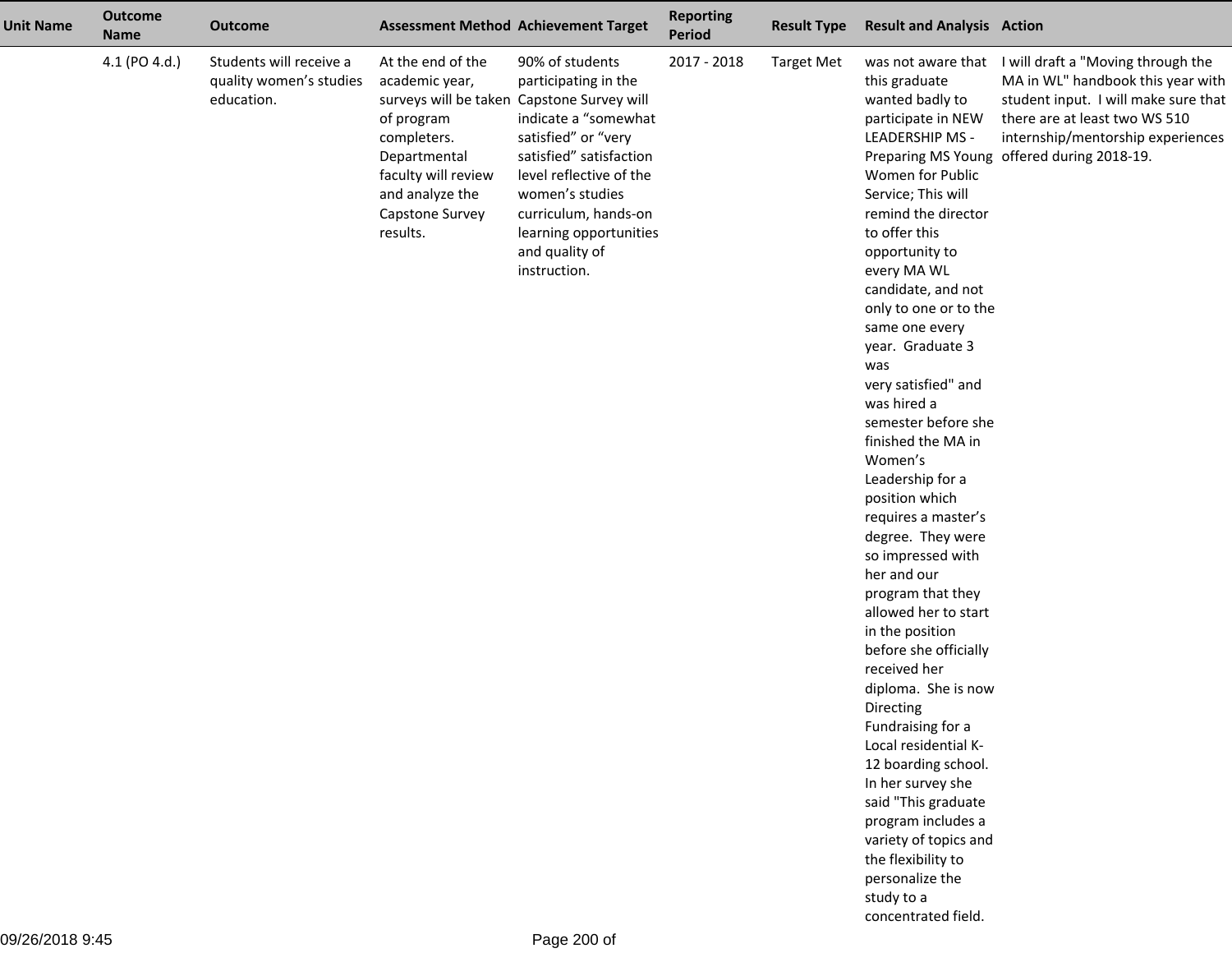| <b>Unit Name</b> | <b>Outcome</b><br><b>Name</b> | <b>Outcome</b>                                                   | <b>Assessment Method Achievement Target</b>                                                                                                                                                             |                                                                                                                                                                                                                                                     | <b>Reporting</b><br><b>Period</b> | <b>Result Type</b> | <b>Result and Analysis Action</b>                                                                                                                                                                                                                                                                                                                                                                                                                                                                                                                                                                                                                                                                                                                                                                                                                                                                                                                     |                                                                                                                                                                                                                                       |
|------------------|-------------------------------|------------------------------------------------------------------|---------------------------------------------------------------------------------------------------------------------------------------------------------------------------------------------------------|-----------------------------------------------------------------------------------------------------------------------------------------------------------------------------------------------------------------------------------------------------|-----------------------------------|--------------------|-------------------------------------------------------------------------------------------------------------------------------------------------------------------------------------------------------------------------------------------------------------------------------------------------------------------------------------------------------------------------------------------------------------------------------------------------------------------------------------------------------------------------------------------------------------------------------------------------------------------------------------------------------------------------------------------------------------------------------------------------------------------------------------------------------------------------------------------------------------------------------------------------------------------------------------------------------|---------------------------------------------------------------------------------------------------------------------------------------------------------------------------------------------------------------------------------------|
|                  | 4.1 (PO 4.d.)                 | Students will receive a<br>quality women's studies<br>education. | At the end of the<br>academic year,<br>surveys will be taken Capstone Survey will<br>of program<br>completers.<br>Departmental<br>faculty will review<br>and analyze the<br>Capstone Survey<br>results. | 90% of students<br>participating in the<br>indicate a "somewhat<br>satisfied" or "very<br>satisfied" satisfaction<br>level reflective of the<br>women's studies<br>curriculum, hands-on<br>learning opportunities<br>and quality of<br>instruction. | 2017 - 2018                       | <b>Target Met</b>  | I was very satisfied<br>with this aspect. I<br>wanted a master's<br>but not only in<br>education. This<br>degree allowed me<br>to focus some<br>research in<br>education while<br>receiving a much<br>broader look at<br>leadership as a<br>women." Graduate<br>4 did not fill out the<br>formal survey, but<br>responded in<br>conversations with<br>me that she was<br>highly satisfied with<br>the program. One<br>of them was hired a<br>semester before she<br>finished the MA in<br>Women's<br>Leadership for a<br>position which<br>requires a master's<br>degree. They were<br>so impressed with<br>her and our<br>program that they<br>allowed her to start<br>in the position<br>before she officially<br>received her<br>diploma. She is now<br>Directing<br>Fundraising for a<br>Local Non-Profit<br>organization. This<br>student said "I have<br>determined to run<br>for some type of<br>public office after I<br>finish this program. | I will draft a "Moving through the<br>MA in WL" handbook this year with<br>student input. I will make sure that<br>degree in leadership there are at least two WS 510<br>internship/mentorship experiences<br>offered during 2018-19. |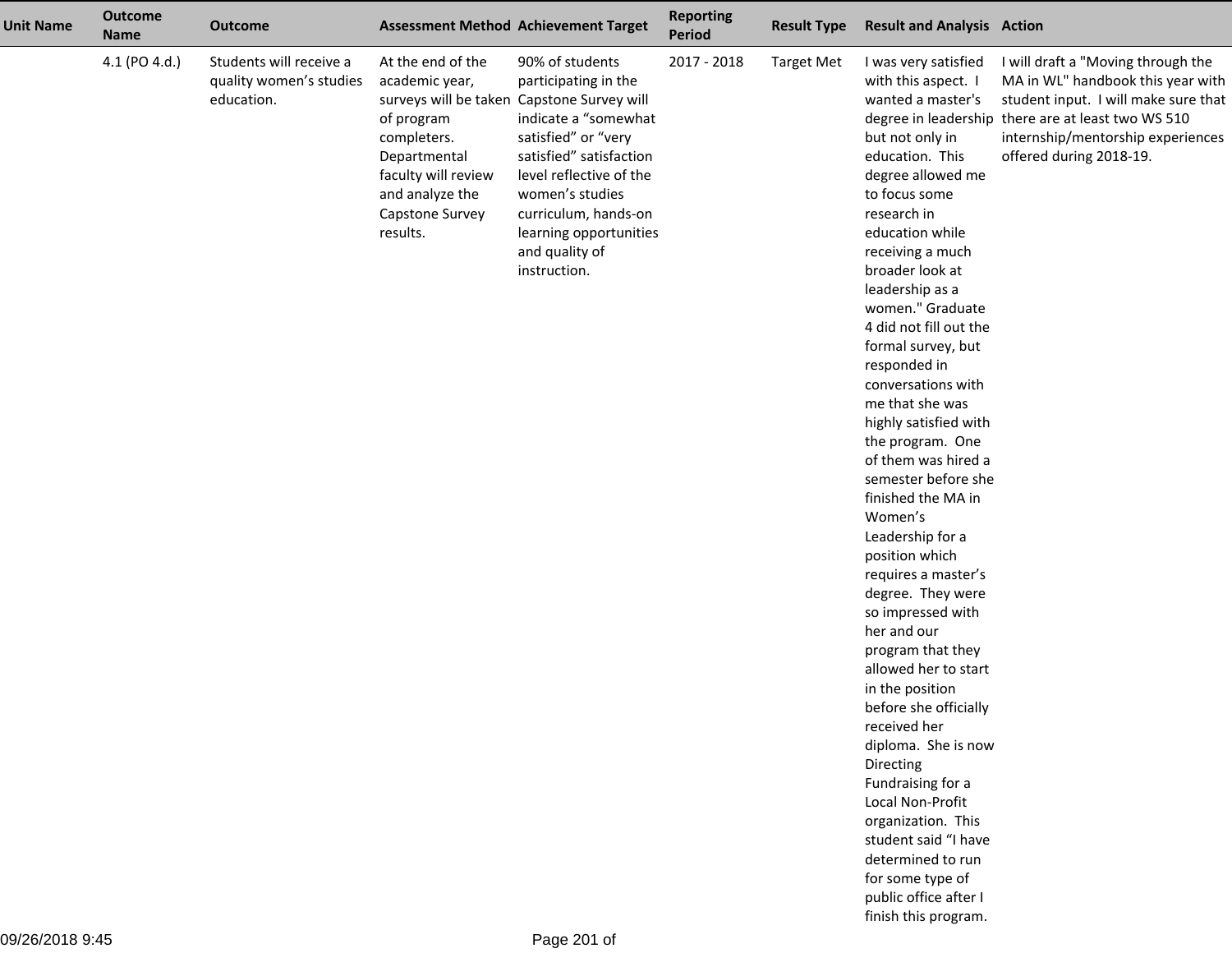| <b>Unit Name</b> | <b>Outcome</b><br><b>Name</b> | <b>Outcome</b>                                                   |                                                                                                                                                                                                                                                                                                                                            | <b>Assessment Method Achievement Target</b>                                                                                                                                                                                                                                                                                                 | <b>Reporting</b><br><b>Period</b> | <b>Result Type</b> | <b>Result and Analysis Action</b>                                                                                                                                                                                                                                                                                                                                                                                                                                                                                                |                                                                                                                                                                                                                                                                                    |
|------------------|-------------------------------|------------------------------------------------------------------|--------------------------------------------------------------------------------------------------------------------------------------------------------------------------------------------------------------------------------------------------------------------------------------------------------------------------------------------|---------------------------------------------------------------------------------------------------------------------------------------------------------------------------------------------------------------------------------------------------------------------------------------------------------------------------------------------|-----------------------------------|--------------------|----------------------------------------------------------------------------------------------------------------------------------------------------------------------------------------------------------------------------------------------------------------------------------------------------------------------------------------------------------------------------------------------------------------------------------------------------------------------------------------------------------------------------------|------------------------------------------------------------------------------------------------------------------------------------------------------------------------------------------------------------------------------------------------------------------------------------|
|                  | 4.1 (PO 4.d.)                 | Students will receive a<br>quality women's studies<br>education. | At the end of the<br>academic year,<br>surveys will be taken Capstone Survey will<br>of program<br>completers.<br>Departmental<br>faculty will review<br>and analyze the<br>Capstone Survey<br>results.                                                                                                                                    | 90% of students<br>participating in the<br>indicate a "somewhat<br>satisfied" or "very<br>satisfied" satisfaction<br>level reflective of the<br>women's studies<br>curriculum, hands-on<br>learning opportunities<br>and quality of<br>instruction.                                                                                         | 2017 - 2018                       | <b>Target Met</b>  | My thesis research,<br>My involvement<br>with interning with<br>and my<br>participation in the<br>Stennis Center for<br>Public Policy's<br>"Southern Women<br>in Public Service"<br>conference has<br>given me the<br>confidence to<br>pursue this goal."<br>Also, since I don't<br>know of where else<br>to include the scan,<br>I'm really please<br>with the beautiful<br>push cards Dr.<br>Dunkelberg<br>designed for our<br>program. I'm<br>attaching it in<br>related documents<br>here. It is a great<br>recruiting tool. | I will draft a "Moving through the<br>MA in WL" handbook this year with<br>student input. I will make sure that<br>NEW Leadership MS there are at least two WS 510<br>internship/mentorship experiences<br>offered during 2018-19.                                                 |
|                  |                               |                                                                  | Women's Studies<br>faculty (a group of at completing WS 512:<br>least three faculty)<br>who attend the<br>students' Graduate<br>Capstone/Thesis<br>presentations and<br>review the final<br>projects will score<br>the students' work<br>using the AAC&U<br><b>VALUE Rubrics on</b><br>Critical Thinking,<br>Oral<br>Integrative Learning. | 100% of students<br>Capstone/Thesis will<br>average least a 3.5<br>(upper level<br>milestone) score or<br>higher on all three<br><b>AAU&amp;C VALUE rubrics</b><br>applied to their final<br>projects. An average<br>of the faculty<br>committee's scores<br>will be used to<br>determine the<br>Communication, and students' final scores. | 2017 - 2018                       | <b>Target Met</b>  | The three rubrics<br>were applied to all<br>three graduates.<br>The oral<br>communication<br>value rubric was<br>defenses. All scored<br>a 4. The other two<br>rubrics were applied<br>to the thesis itself.<br>One student,<br>because of a couple<br>of 3s on the<br>Integrative Learning<br>Rubric, had less<br>than a perfect score,                                                                                                                                                                                         | There will be a gap this year in<br>students completing theses, but<br>then four students are on target to<br>enroll in WS 512 in 2020-21.<br>Unofficially, the director will work<br>with all the students helping them<br>applied to all three focus on a possible thesis topic. |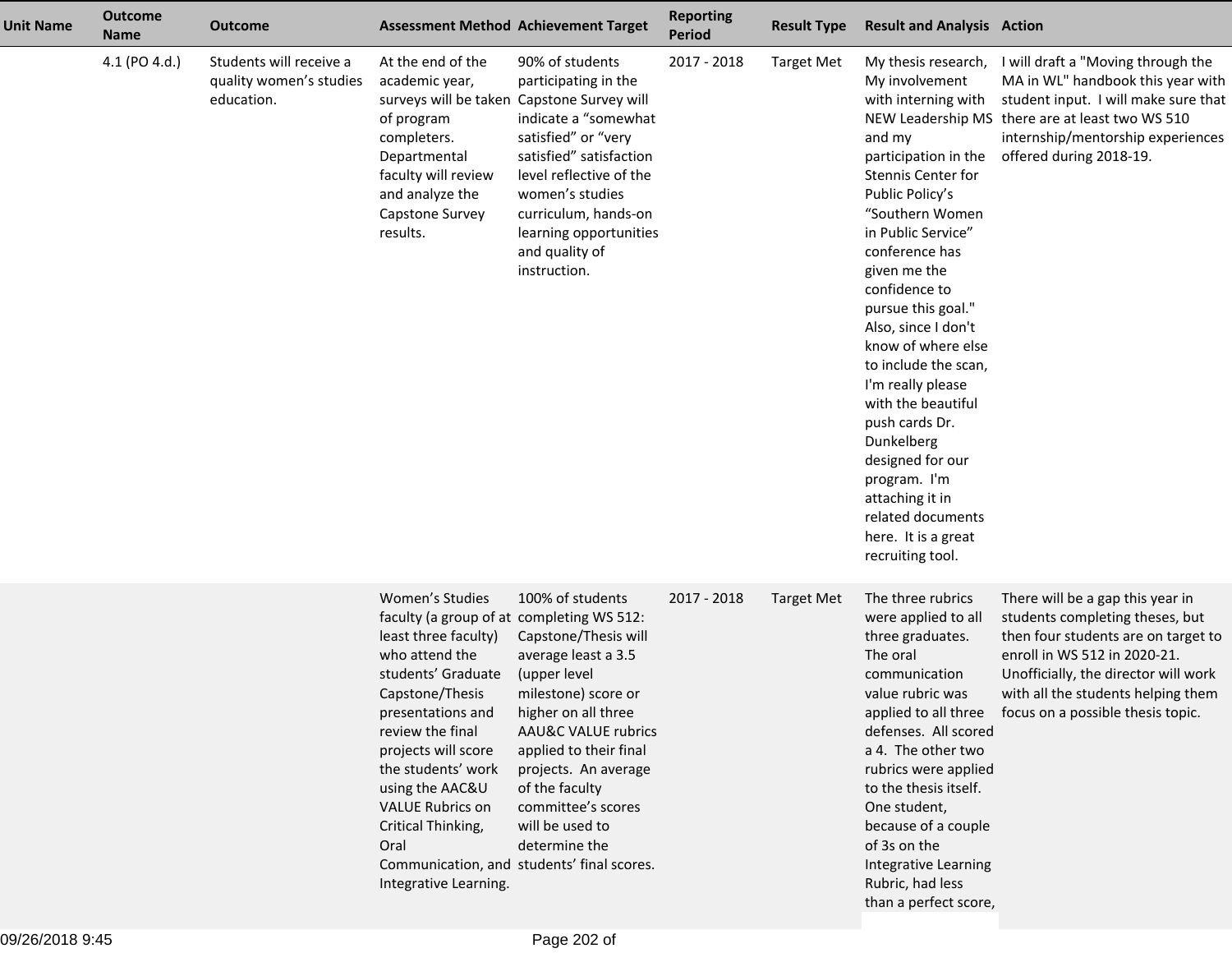| <b>Unit Name</b> | <b>Outcome</b><br><b>Name</b> | <b>Outcome</b>                                                                                 | <b>Assessment Method Achievement Target</b>                                                                                                                                                                                                                                                                                                |                                                                                                                                                                                                                                                                                                                                             | <b>Reporting</b><br><b>Period</b> | <b>Result Type</b> | <b>Result and Analysis Action</b>                                                                                                         |                                                                                                                                                                                                                                                               |
|------------------|-------------------------------|------------------------------------------------------------------------------------------------|--------------------------------------------------------------------------------------------------------------------------------------------------------------------------------------------------------------------------------------------------------------------------------------------------------------------------------------------|---------------------------------------------------------------------------------------------------------------------------------------------------------------------------------------------------------------------------------------------------------------------------------------------------------------------------------------------|-----------------------------------|--------------------|-------------------------------------------------------------------------------------------------------------------------------------------|---------------------------------------------------------------------------------------------------------------------------------------------------------------------------------------------------------------------------------------------------------------|
|                  |                               |                                                                                                | Women's Studies<br>faculty (a group of at completing WS 512:<br>least three faculty)<br>who attend the<br>students' Graduate<br>Capstone/Thesis<br>presentations and<br>review the final<br>projects will score<br>the students' work<br>using the AAC&U<br><b>VALUE Rubrics on</b><br>Critical Thinking,<br>Oral<br>Integrative Learning. | 100% of students<br>Capstone/Thesis will<br>average least a 3.5<br>(upper level<br>milestone) score or<br>higher on all three<br><b>AAU&amp;C VALUE rubrics</b><br>applied to their final<br>projects. An average<br>of the faculty<br>committee's scores<br>will be used to<br>determine the<br>Communication, and students' final scores. | 2017 - 2018                       | <b>Target Met</b>  | but was still well<br>above the 3.5<br>benchmark. Overall<br>Average - 3.87                                                               | There will be a gap this year in<br>students completing theses, but<br>then four students are on target to<br>enroll in WS 512 in 2020-21.<br>Unofficially, the director will work<br>with all the students helping them<br>focus on a possible thesis topic. |
|                  | 4.2 (SAO)                     | Students will be actively<br>engaged using their<br>master's degrees in<br>Women's Leadership. | The Alumni Survey is 15% of students<br>sent out every three participating in the<br>years. The next<br>rotation will be in<br>2019, 2022, and so<br>on. At the end of the level<br>academic year, the<br>program director<br>will review and<br>analyze the results<br>to determine if<br>achievement target<br>was met.                  | Alumni Survey will<br>state that they are<br>enrolled in a higher<br>graduate/professional<br>degree program<br>connected with their<br>master's degree in<br>women's studies.                                                                                                                                                              | 2017 - 2018                       | Inconclusive       | I suspect that this<br>achievement target<br>needs to be<br>increased, but we<br>will wait for the first<br>data year in spring,<br>2019. | We will begin collecting and<br>analyzing data after the alumni<br>survey is administered in 2019                                                                                                                                                             |
|                  |                               |                                                                                                | The Alumni Survey is 75% of former<br>years. The next<br>rotation will be in<br>2019, 2022, and so<br>academic year, the<br>program director<br>will review and<br>analyze the results<br>to determine if<br>achievement target<br>was met.                                                                                                | sent out every three students participating<br>in the Alumni Survey<br>will state that they are<br>currently working in<br>on. At the end of the their field of study or<br>in a field where they<br>regularly use the skills<br>acquired in the<br>master's program.                                                                       | 2017 - 2018                       | Inconclusive       | The official alumni<br>survey will be<br>administered in<br>2019.                                                                         | We will begin collecting this data<br>from the spring, 2019 survey<br>information.                                                                                                                                                                            |
|                  |                               |                                                                                                | The Departmental<br>Social Media Survey<br>is sent out on the                                                                                                                                                                                                                                                                              | 5% increase from the<br>previous academic<br>year of Women's                                                                                                                                                                                                                                                                                | 2017 - 2018                       | <b>Target Met</b>  | We now have four<br>graduates from the<br>program and all                                                                                 | We will stay connected with our<br>graduates to see further progress in<br>their careers. Since we will                                                                                                                                                       |

Page 203 of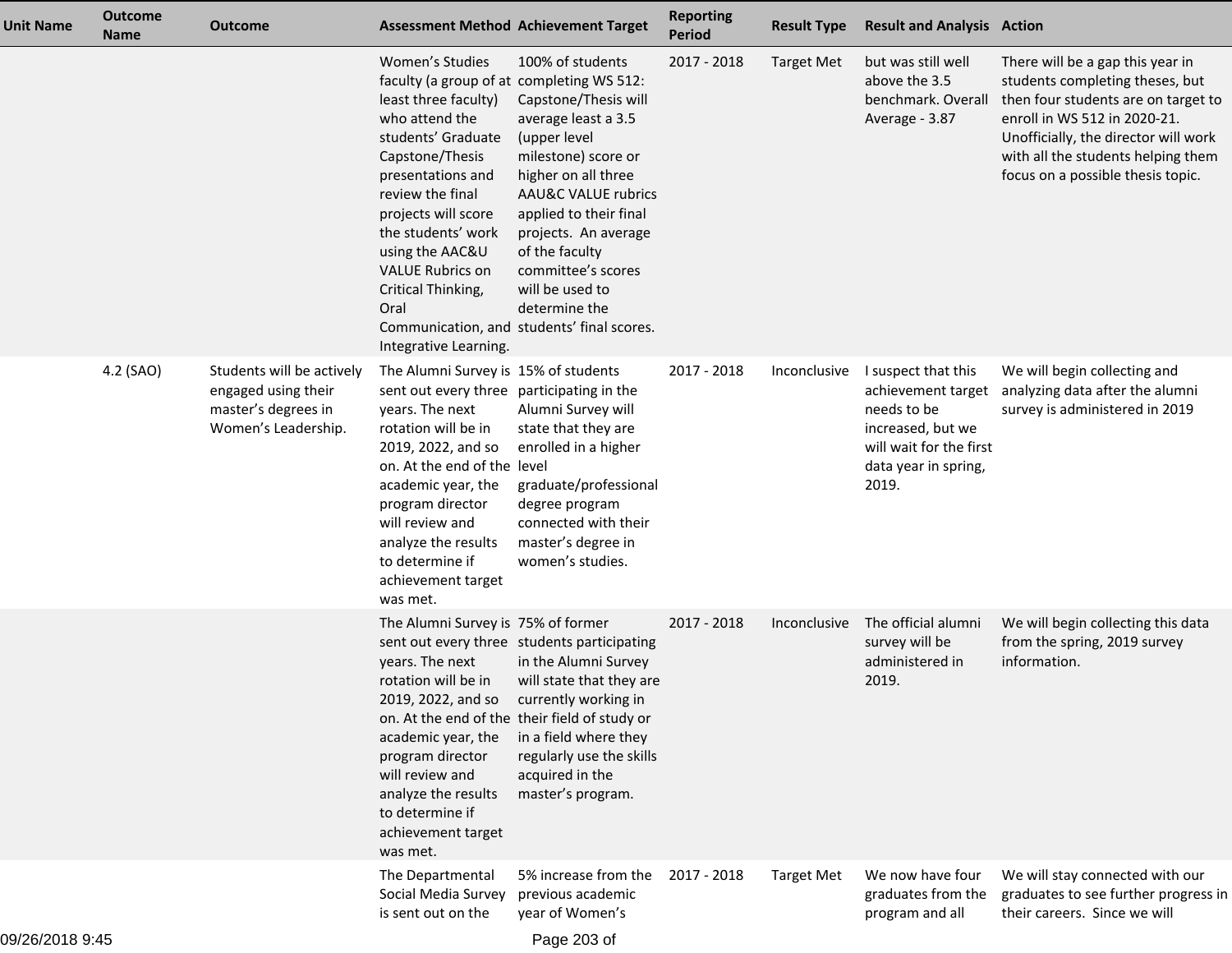| <b>Unit Name</b>                                                                     | <b>Outcome</b><br><b>Name</b> | <b>Outcome</b>                                                                                                                                                                                                                         | <b>Assessment Method Achievement Target</b>                                                                                                                                                                                                                                                                                                                                                                                                                                        |                                                                                                                                                                                                                                                                                                                             | <b>Reporting</b><br><b>Period</b> | <b>Result Type</b>       | <b>Result and Analysis Action</b>                                                                                                                                                                                                                                                                                                                                                                                                   |                                                                                                                                                                                                                                                                                                                                                                                                                                                                                                                                                           |
|--------------------------------------------------------------------------------------|-------------------------------|----------------------------------------------------------------------------------------------------------------------------------------------------------------------------------------------------------------------------------------|------------------------------------------------------------------------------------------------------------------------------------------------------------------------------------------------------------------------------------------------------------------------------------------------------------------------------------------------------------------------------------------------------------------------------------------------------------------------------------|-----------------------------------------------------------------------------------------------------------------------------------------------------------------------------------------------------------------------------------------------------------------------------------------------------------------------------|-----------------------------------|--------------------------|-------------------------------------------------------------------------------------------------------------------------------------------------------------------------------------------------------------------------------------------------------------------------------------------------------------------------------------------------------------------------------------------------------------------------------------|-----------------------------------------------------------------------------------------------------------------------------------------------------------------------------------------------------------------------------------------------------------------------------------------------------------------------------------------------------------------------------------------------------------------------------------------------------------------------------------------------------------------------------------------------------------|
|                                                                                      |                               |                                                                                                                                                                                                                                        | Program Facebook<br>page every year. At<br>the end of the<br>academic year, the<br>director faculty will<br>analyze and<br>compare the survey<br>results to the<br>previous academic<br>year to determine if in the master's<br>there was an<br>increase or decrease enrolled in a higher<br>in employment or<br>further graduate<br>study.                                                                                                                                        | Studies alumni<br>students participating<br>in the Official<br><b>Departmental Social</b><br>Media Survey stating<br>that they are either<br>employed in a field<br>where they regularly<br>use the skills acquired<br>program or are<br>level<br>graduate/professional<br>program connected<br>with women's<br>leadership. | 2017 - 2018                       | <b>Target Met</b>        | indicate that they<br>are very satisfied<br>with the program<br>them to begin<br>something different<br>in a current career,<br>such as run for<br>public office, or<br>manage an office<br>differently. One<br>says the program<br>gave her the<br>confidence to open<br>her own business.<br>Another credits her<br>new administrative<br>job in development<br>for a K-12 school to<br>the preparation the<br>MA in WL gave her. | (probably not) have a graduate in<br>the next calendar year, we will<br>make more of an effort to talk<br>and that the degree about career planning and to offer<br>has either prompted more hands on internships with the<br>continuing students.                                                                                                                                                                                                                                                                                                        |
| Program -<br>Women's<br><b>Studies</b><br>(including<br>Minor) - BA<br>${2016-2017}$ | 2.c.                          | 1.1 (GEO 1.b. & The students will be able<br>to analyze, in written<br>form, issues dealing with<br>the global, historical,<br>political, psychological,<br>sociological, biological,<br>and/or religious aspects<br>of women's lives. | at least 10 essays<br>from the final exams writing will score an<br>of at least two<br>sections of WS 200,<br>with two women's<br>studies faculty<br>members scoring<br>using the AAC&U<br>VALUE Rubric on<br>Critical Thinking,<br>students enrolled in<br>WS 200:<br>Introduction to<br>Women's Studies<br>will demonstrate the<br>ability to write a<br>final exam essay<br>analyzing two or<br>more of the global<br>historical, political,<br>psychological,<br>sociological, | In a sample group of Non-women's studies 2017 - 2018<br>majors or minors'<br>average of at least a 2<br>(lower milestone<br>level) or higher using<br>the AAC&U VALUE<br>rubric on Critical<br>Thinking.                                                                                                                    |                                   | <b>Target Not</b><br>Met | This year, since we<br>were not able to<br>papers only from<br>2017 online class.<br>Of these ten essays,<br>the overall Rubric<br>average was 2.6,<br>considerably above<br>the target score.<br>However,<br>individually, two of<br>the essays scored<br>below target: 1.6<br>and 1.8. I am still<br>encouraged by the<br>relatively high<br>scores of the other<br>8 students. All of<br>the students are<br>non-minors or non-  | We plan to offer a spring and a<br>summer section of WS 200 next<br>offer WS 200 in the year to cover a greater range of<br>spring, we could use students. WS Majors and minors<br>tend to take the WS 200<br>the summer WS 200 introductory course during the<br>regular spring term.<br>I think that my reporting on this<br>section is not accurate, because it<br>should be put in the General<br>Education assessment section. This<br>year, I will just repeat this<br>information about the ten non-<br>majors or minors in the Gen Ed<br>section. |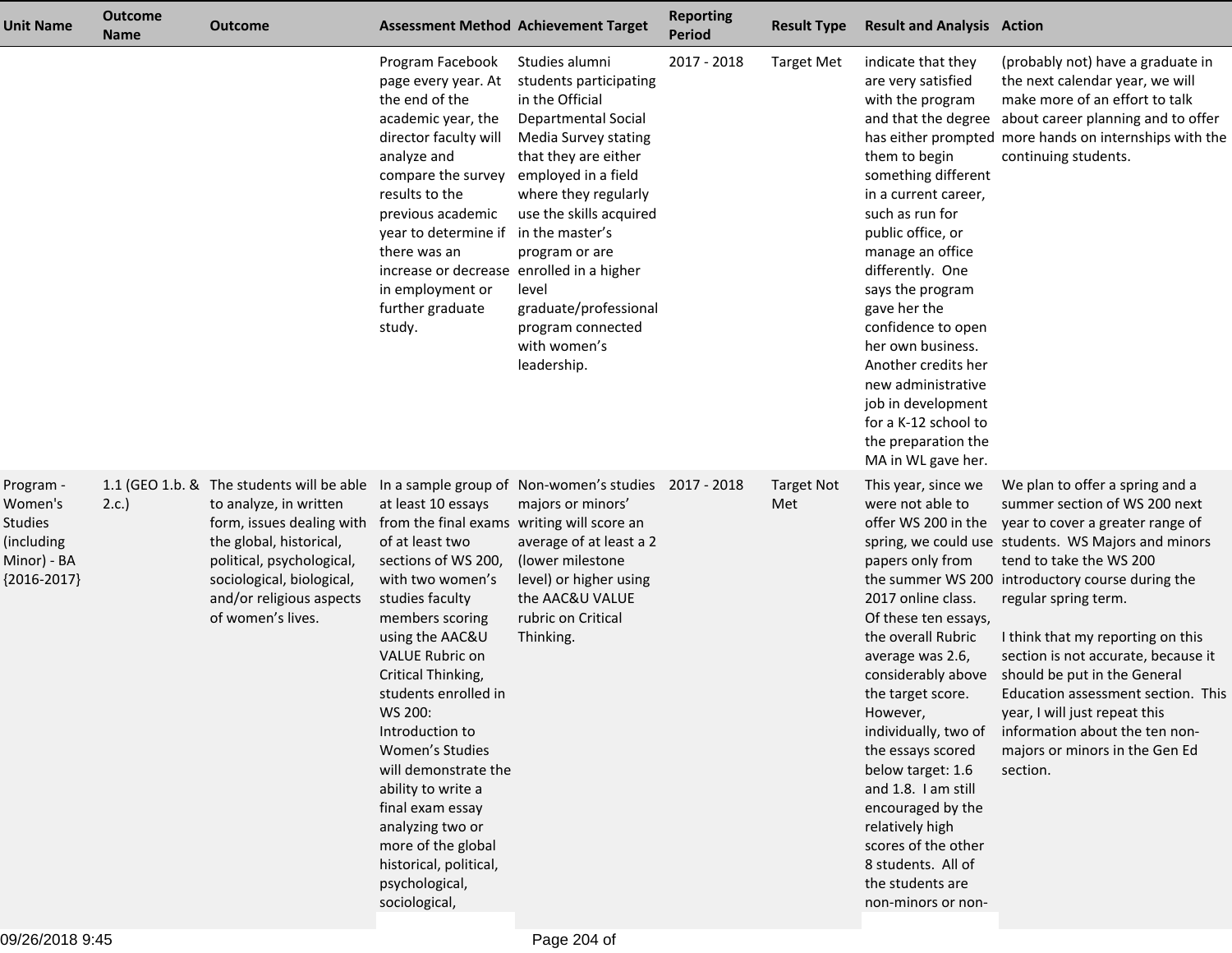| <b>Unit Name</b>                                                                     | <b>Outcome</b><br><b>Name</b> | <b>Outcome</b>                                                                                                                                                                                                                                            | <b>Assessment Method Achievement Target</b>                                                                                                                                                                                                                                                                                                                                                                                                                                                                                                  |                                                                                                                                                                                                              | <b>Reporting</b><br><b>Period</b> | <b>Result Type</b>       | <b>Result and Analysis Action</b>                             |                                                                                                                                                                                                                                                                                                                                                                                                                                                                                                |
|--------------------------------------------------------------------------------------|-------------------------------|-----------------------------------------------------------------------------------------------------------------------------------------------------------------------------------------------------------------------------------------------------------|----------------------------------------------------------------------------------------------------------------------------------------------------------------------------------------------------------------------------------------------------------------------------------------------------------------------------------------------------------------------------------------------------------------------------------------------------------------------------------------------------------------------------------------------|--------------------------------------------------------------------------------------------------------------------------------------------------------------------------------------------------------------|-----------------------------------|--------------------------|---------------------------------------------------------------|------------------------------------------------------------------------------------------------------------------------------------------------------------------------------------------------------------------------------------------------------------------------------------------------------------------------------------------------------------------------------------------------------------------------------------------------------------------------------------------------|
| Program -<br>Women's<br><b>Studies</b><br>(including<br>Minor) - BA<br>${2016-2017}$ | 2.c.                          | 1.1 (GEO 1.b. & The students will be able biological, and/or<br>to analyze, in written<br>form, issues dealing with<br>the global, historical,<br>political, psychological,<br>sociological, biological,<br>and/or religious aspects<br>of women's lives. | religious aspects of<br>women's lives.                                                                                                                                                                                                                                                                                                                                                                                                                                                                                                       | Non-women's studies 2017 - 2018<br>majors or minors'<br>writing will score an<br>average of at least a 2<br>(lower milestone<br>level) or higher using<br>the AAC&U VALUE<br>rubric on Critical<br>Thinking. |                                   | <b>Target Not</b><br>Met | majors                                                        | We plan to offer a spring and a<br>summer section of WS 200 next<br>year to cover a greater range of<br>students. WS Majors and minors<br>tend to take the WS 200<br>introductory course during the<br>regular spring term.<br>I think that my reporting on this<br>section is not accurate, because it<br>should be put in the General<br>Education assessment section. This<br>year, I will just repeat this<br>information about the ten non-<br>majors or minors in the Gen Ed<br>section. |
|                                                                                      |                               |                                                                                                                                                                                                                                                           | In a sample group of Women's studies<br>at least 10 essays<br>of at least two<br>sections of WS 200,<br>with two women's<br>studies faculty<br>members scoring<br>using the AAC&U<br>VALUE Rubric on<br>Critical Thinking,<br>students enrolled in<br>WS 200:<br>Introduction to<br>Women's Studies<br>will demonstrate the<br>ability to write a<br>final exam essay<br>analyzing two or<br>more of the global<br>historical, political,<br>psychological,<br>sociological,<br>biological, and/or<br>religious aspects of<br>women's lives. | majors or minors will<br>from the final exams score an average of at<br>least a 2.5 or higher<br>(mid milestone level)<br>using the AAC&U<br>VALUE rubric on<br>Critical Thinking.                           | 2017 - 2018                       | Inconclusive             | minors or majors<br>took WS 200 last<br>in the spring of 2018 | No women's studies We will offer WS 200 in the spring<br>of 2019, in addition to the summer<br>of 2018, since minors and majors<br>summer and we did are more likely to take the class<br>not offer the course during a fall/spring class year.                                                                                                                                                                                                                                                |
|                                                                                      |                               |                                                                                                                                                                                                                                                           | With the director of<br>women's studies                                                                                                                                                                                                                                                                                                                                                                                                                                                                                                      | Non-women's studies 2017 - 2018<br>majors or minors will<br>applying the AAC&U score an average of at                                                                                                        |                                   | <b>Target Not</b><br>Met | This year, since we<br>were not able to                       | In June of this year the Inquiry and<br>Analysis Rubric was also applied to<br>offer WS 200 in the ten WS 200 exams. We have                                                                                                                                                                                                                                                                                                                                                                   |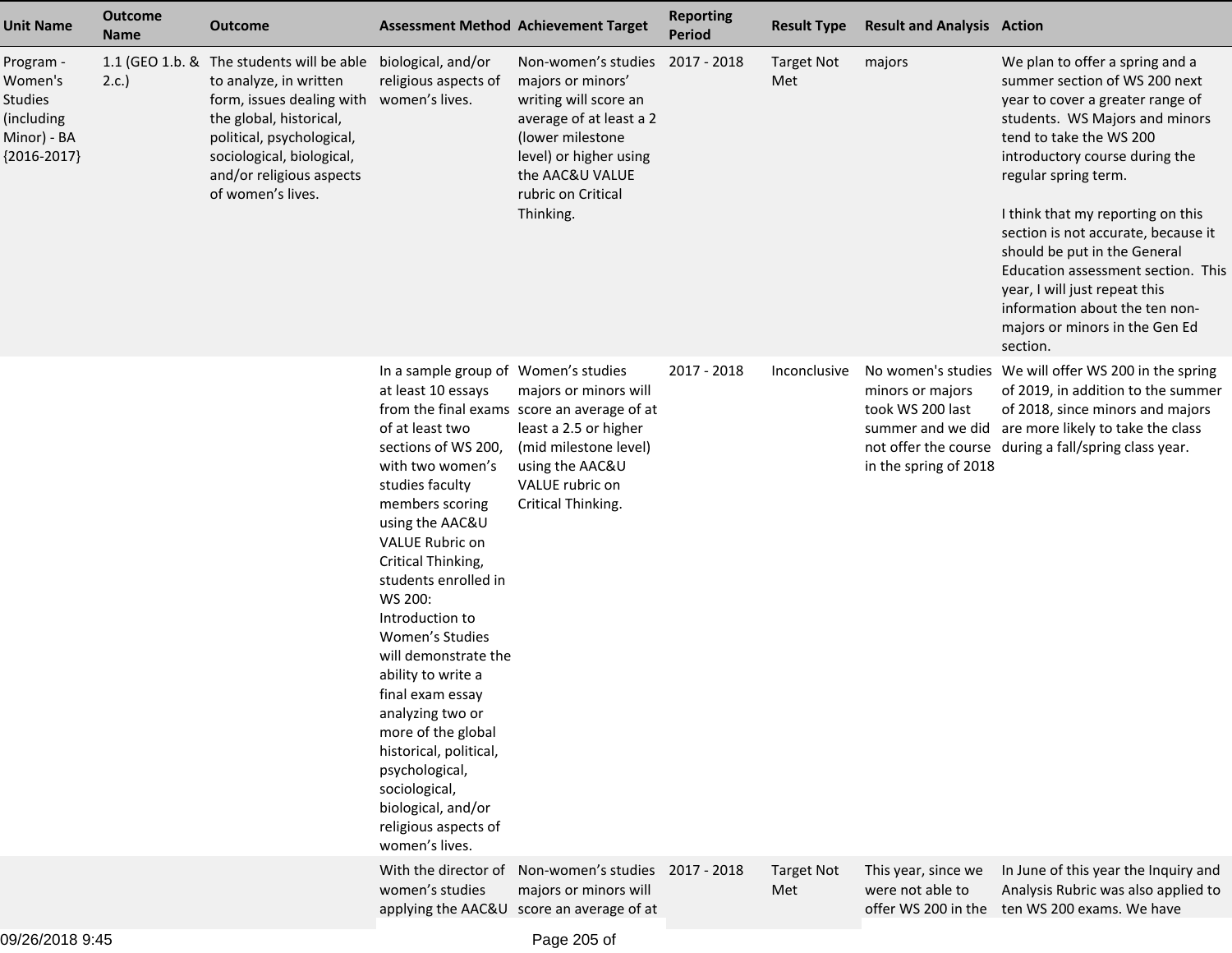| <b>Unit Name</b> | Outcome<br><b>Name</b> | <b>Outcome</b> |                                                                                                                                                                                                                                                                                                                                                                                                                                                                            | <b>Assessment Method Achievement Target</b>                                                                                                                                                     | <b>Reporting</b><br><b>Period</b> | <b>Result Type</b>       | <b>Result and Analysis Action</b>                                                                                                                                                                                                                                                                                                                                                                                                                 |                                                                                                                                                                                                                                                                                                                                                                                                                                                                                          |
|------------------|------------------------|----------------|----------------------------------------------------------------------------------------------------------------------------------------------------------------------------------------------------------------------------------------------------------------------------------------------------------------------------------------------------------------------------------------------------------------------------------------------------------------------------|-------------------------------------------------------------------------------------------------------------------------------------------------------------------------------------------------|-----------------------------------|--------------------------|---------------------------------------------------------------------------------------------------------------------------------------------------------------------------------------------------------------------------------------------------------------------------------------------------------------------------------------------------------------------------------------------------------------------------------------------------|------------------------------------------------------------------------------------------------------------------------------------------------------------------------------------------------------------------------------------------------------------------------------------------------------------------------------------------------------------------------------------------------------------------------------------------------------------------------------------------|
|                  |                        |                | VALUE rubric on<br>Intercultural<br>Knowledge and<br>Competence, in a<br>sample group of at<br>least 10 essays<br>and/or discussion<br>posts from students<br>enrolled in WS 200<br>in one academic<br>year, students<br>enrolled in WS 200:<br>Introduction to<br>Women's Studies,<br>will demonstrate the<br>ability to write an<br>essay or discussion<br>post demonstrating<br>the historical and<br>current global and<br>intercultural roles of<br>women in society. | least a 2.5 or higher<br>on the AAC&U Value<br>Rubric on Intercultural<br>Knowledge and<br>Competence.                                                                                          | 2017 - 2018                       | <b>Target Not</b><br>Met | papers only from<br>2017 online class.<br>Of these ten essays,<br>the overall Rubric<br>average was 2.6,<br>considerably above<br>the target score.<br>However,<br>individually, two of<br>the essays scored<br>below target: 1.6<br>and 1.8. I am still<br>encouraged by the<br>relatively high<br>scores of the other<br>8 students. All of<br>the students are<br>non-minors or non-<br>majors                                                 | spring, we could use included that information on the<br>Rubric data sheet, and will add the<br>the summer WS 200 following Target permanently to<br>the Assessment Process: With the<br>Director applying the Inquiry and<br>Analysis Value Rubric, all students<br>in WS 200 will score at least a 1.5<br>on this rubric. This year (2017-<br>2018) all ten students scored at<br>least a 1.5 (lowest score made by<br>one student), but the class average<br>was 2.5. New Target Met. |
|                  |                        |                | With the director of<br>women's studies<br>VALUE rubric on<br>Intercultural<br>Knowledge and<br>Competence, in a<br>sample group of at<br>least 10 essays<br>and/or discussion<br>posts from students<br>enrolled in WS 200<br>in one academic<br>year, students<br>enrolled in WS 200:<br>Introduction to<br>Women's Studies,<br>will demonstrate the<br>ability to write an<br>essay or discussion<br>post demonstrating<br>the historical and<br>current global and     | Women's studies<br>majors or minors will<br>applying the AAC&U score an average of at<br>least a 2.5 or higher<br>on the AAC&U Value<br>Rubric on Intercultural<br>Knowledge and<br>Competence. | 2017 - 2018                       | Inconclusive             | This year, since we<br>were not able to<br>offer WS 200 in the<br>papers only from<br>2017 online class.<br>the overall Rubric<br>average was 2.5,<br>meeting the target<br>score, with one<br>student scoring a<br>perfect 4. However,<br>individually, three of<br>the essays scored<br>below target: 1.8,<br>1.8, and 1.5. I am<br>still encouraged by<br>the relatively high<br>scores of the other<br>7 students. All of<br>the students are | We will continue to collect final<br>exams for application of the<br>Intercultural Knowledge and<br>spring, we could use Competence Value Rubric. So that<br>we may have a larger pool to<br>the summer WS 200 assess, we will resume offering the<br>WS 200 section in the spring of<br>Of these ten essays, 2019 as well as in the summer of<br>2018. Majors and Minors are more<br>likely to take the spring section of<br>WS 200.                                                    |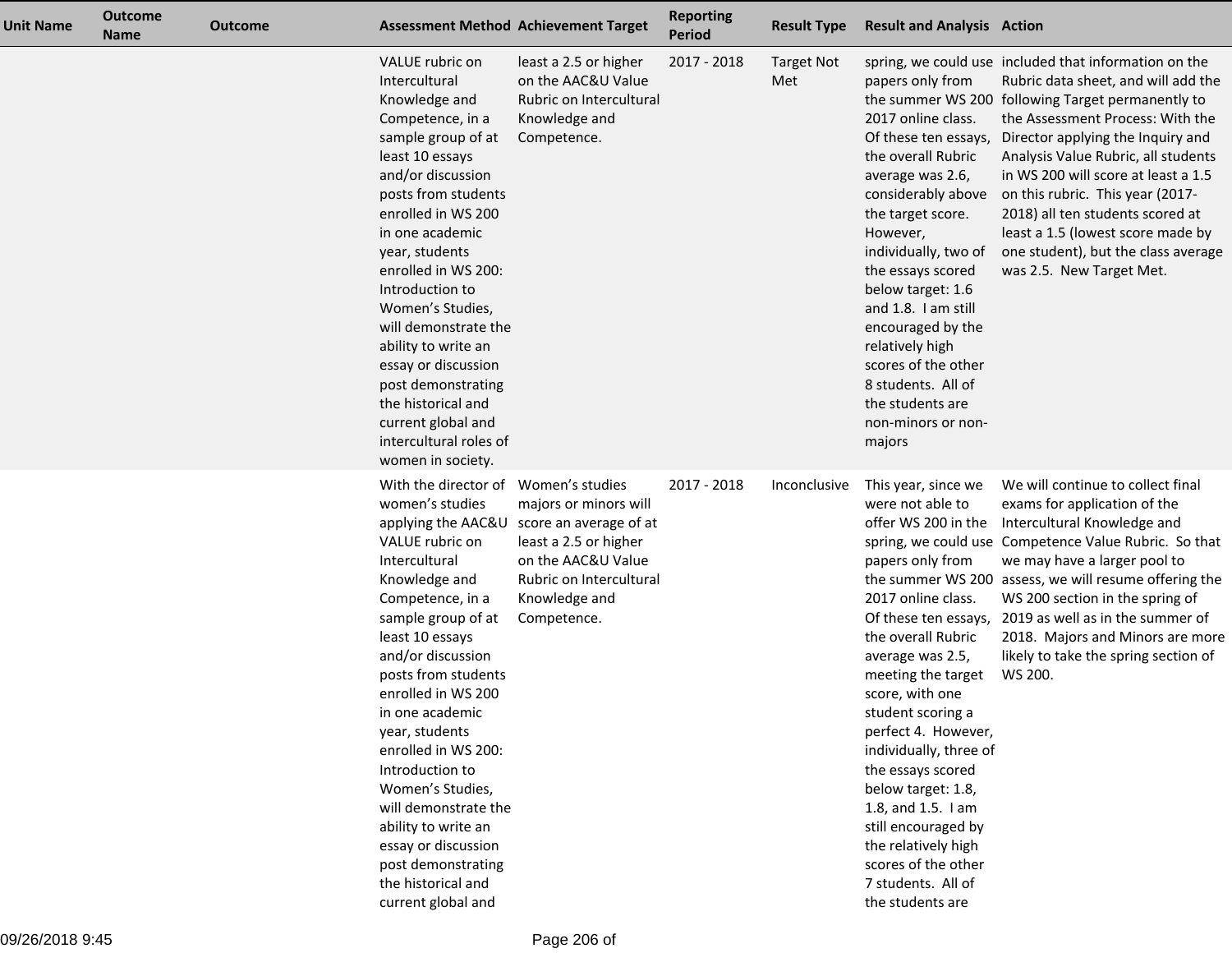| <b>Unit Name</b> | <b>Outcome</b><br><b>Name</b> | Outcome                                                                                                                                                                                                                                                                                                                                                                                         |                                                                                                                                                                                                                                                                                                                                                                       | <b>Assessment Method Achievement Target</b>                                                                                                                                                                                                                                 | <b>Reporting</b><br><b>Period</b> | <b>Result Type</b> | <b>Result and Analysis Action</b>                                                                                                                                                                                                                                                                                                                                                                                                                                                                                                                                                                                                                                             |                                                                                                                                                                                                                                                                                                                                                                                                |
|------------------|-------------------------------|-------------------------------------------------------------------------------------------------------------------------------------------------------------------------------------------------------------------------------------------------------------------------------------------------------------------------------------------------------------------------------------------------|-----------------------------------------------------------------------------------------------------------------------------------------------------------------------------------------------------------------------------------------------------------------------------------------------------------------------------------------------------------------------|-----------------------------------------------------------------------------------------------------------------------------------------------------------------------------------------------------------------------------------------------------------------------------|-----------------------------------|--------------------|-------------------------------------------------------------------------------------------------------------------------------------------------------------------------------------------------------------------------------------------------------------------------------------------------------------------------------------------------------------------------------------------------------------------------------------------------------------------------------------------------------------------------------------------------------------------------------------------------------------------------------------------------------------------------------|------------------------------------------------------------------------------------------------------------------------------------------------------------------------------------------------------------------------------------------------------------------------------------------------------------------------------------------------------------------------------------------------|
|                  |                               |                                                                                                                                                                                                                                                                                                                                                                                                 | intercultural roles of Women's studies<br>women in society.                                                                                                                                                                                                                                                                                                           | majors or minors will<br>score an average of at<br>least a 2.5 or higher<br>on the AAC&U Value<br>Rubric on Intercultural<br>Knowledge and<br>Competence.                                                                                                                   | 2017 - 2018                       | Inconclusive       | non-minors or non-<br>majors. This rubric<br>data, therefore,<br>WS majors or<br>minors.                                                                                                                                                                                                                                                                                                                                                                                                                                                                                                                                                                                      | We will continue to collect final<br>exams for application of the<br>Intercultural Knowledge and<br>cannot be applied to Competence Value Rubric. So that<br>we may have a larger pool to<br>assess, we will resume offering the<br>WS 200 section in the spring of<br>2019 as well as in the summer of<br>2018. Majors and Minors are more<br>likely to take the spring section of<br>WS 200. |
|                  | 1.2 (SAO)                     | By the completion of the<br>minor or major program<br>in women's studies, the<br>students will complete a<br>direct mentor or<br>internship experience<br>with a woman who works including evidence<br>in a non-traditional field,<br>in a non-profit<br>organization with a<br>connection to improving<br>women's lives, or in a<br>field which documents<br>women's lives and<br>experiences. | At the end of their<br>mentoring or<br>internship<br>will complete a<br>"Reflective Essay"<br>of intellectual and<br>personal growth in<br>their hands-on<br>knowledge of both<br>the diversity and<br>commonalities of<br>women's<br>experiences. Faculty<br>will review and<br>analyze the<br>students' essays to<br>determine if<br>achievement target<br>was met. | 90% of students will<br>be able to provide at<br>least two specific<br>experience, students examples of personal<br>or intellectual growth<br>in their knowledge<br>about women's<br>experiences which<br>was gained during<br>their mentoring or<br>internship experience. | 2017 - 2018                       | <b>Target Met</b>  | This year five<br>students, four<br>graduates with the<br>equivalent of a<br>women's studies<br>minor (21 hours in<br>WS classes), and<br>one WS minor<br>completed reflective<br>papers or gave a<br>formal vocal<br>reflection on their<br>experiences in<br>addition to their<br>completed final<br>project. WS faculty<br>assessed their<br>reflections using the<br>departmental Rubric<br>on Mentoring or<br>Internship<br>Experience. One<br>graduate in<br>Interdisciplinary<br>Studies, with<br>women's studies as<br>one of her three<br>emphases, was<br>under the<br>supervision of Erin<br>Kempker, a<br>historian. Under<br>her guidance, she<br>completed oral | As we did this year, we will<br>continue to include "formal<br>presentation reflection" in the<br>same category as reflective essay                                                                                                                                                                                                                                                            |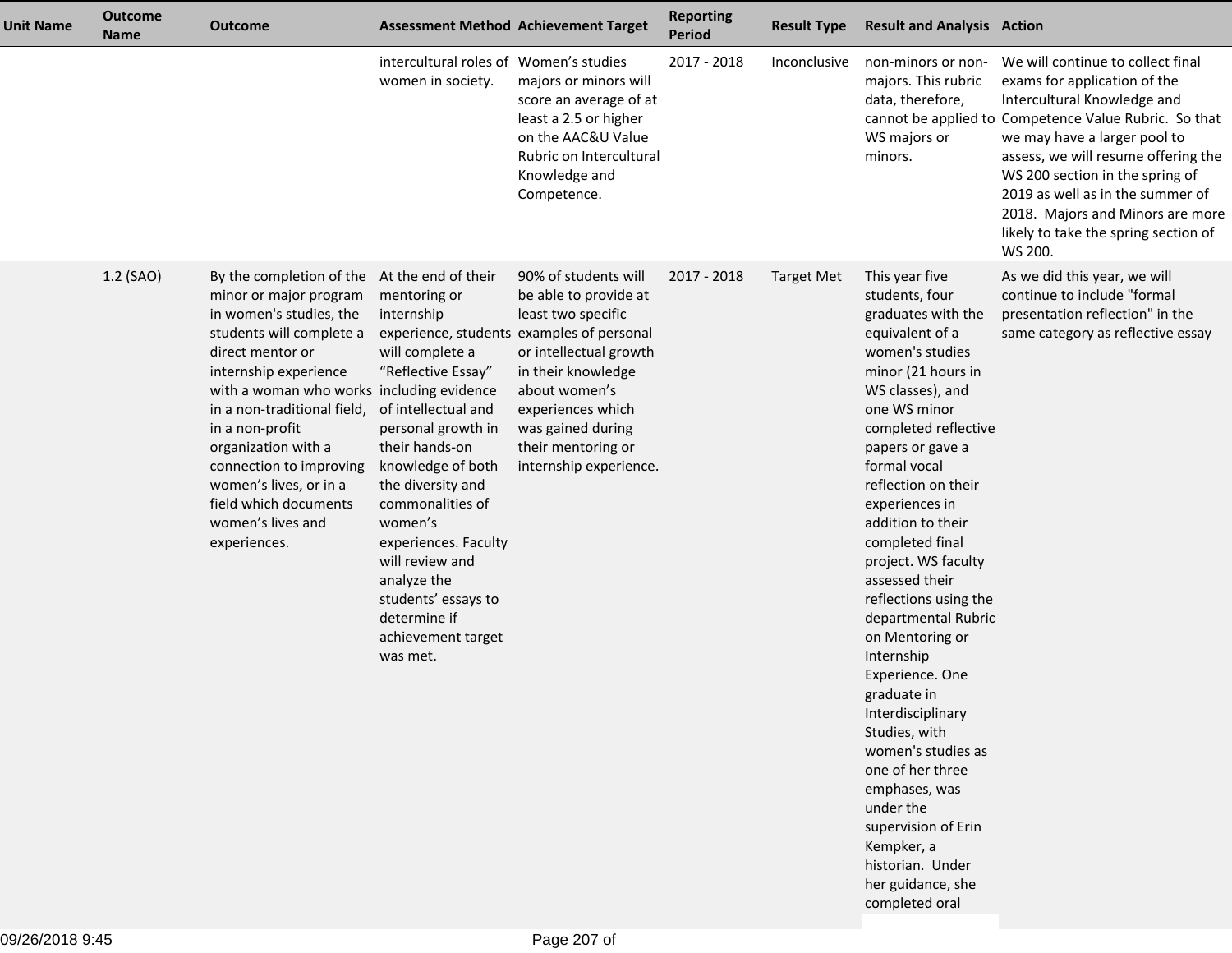| <b>Unit Name</b> | <b>Outcome</b><br><b>Name</b> | <b>Outcome</b>                                                                                                                                                                                                                                                                                                                                                                                                      |                                                                                                                                                                                                                                                                                                                                                | <b>Assessment Method Achievement Target</b>                                                                                                                                                                                                                                 | <b>Reporting</b><br><b>Period</b> | <b>Result Type</b> | <b>Result and Analysis Action</b>                                                                                                                                                                                                                                                                                                                                                                                                                                                                                                                                                                                                                                                                                                                                                                                                                                                                                                         |                                                                                                                                     |
|------------------|-------------------------------|---------------------------------------------------------------------------------------------------------------------------------------------------------------------------------------------------------------------------------------------------------------------------------------------------------------------------------------------------------------------------------------------------------------------|------------------------------------------------------------------------------------------------------------------------------------------------------------------------------------------------------------------------------------------------------------------------------------------------------------------------------------------------|-----------------------------------------------------------------------------------------------------------------------------------------------------------------------------------------------------------------------------------------------------------------------------|-----------------------------------|--------------------|-------------------------------------------------------------------------------------------------------------------------------------------------------------------------------------------------------------------------------------------------------------------------------------------------------------------------------------------------------------------------------------------------------------------------------------------------------------------------------------------------------------------------------------------------------------------------------------------------------------------------------------------------------------------------------------------------------------------------------------------------------------------------------------------------------------------------------------------------------------------------------------------------------------------------------------------|-------------------------------------------------------------------------------------------------------------------------------------|
|                  | 1.2 (SAO)                     | By the completion of the At the end of their<br>minor or major program<br>in women's studies, the<br>students will complete a<br>direct mentor or<br>internship experience<br>with a woman who works including evidence<br>in a non-traditional field,<br>in a non-profit<br>organization with a<br>connection to improving<br>women's lives, or in a<br>field which documents<br>women's lives and<br>experiences. | mentoring or<br>internship<br>will complete a<br>"Reflective Essay"<br>of intellectual and<br>personal growth in<br>their hands-on<br>knowledge of both<br>the diversity and<br>commonalities of<br>women's<br>experiences. Faculty<br>will review and<br>analyze the<br>students' essays to<br>determine if<br>achievement target<br>was met. | 90% of students will<br>be able to provide at<br>least two specific<br>experience, students examples of personal<br>or intellectual growth<br>in their knowledge<br>about women's<br>experiences which<br>was gained during<br>their mentoring or<br>internship experience. | 2017 - 2018                       | <b>Target Met</b>  | histories of seven<br>women who have<br>suffered from<br>domestic violence<br>and then wrote a<br>play, identities<br>hidden, based on<br>their descriptions of<br>the abuse. She<br>performed the play<br>with one other actor<br>to an audience of<br>faculty and<br>students. She<br>reflected on the<br>experience in a<br>detailed manner as<br>she answered<br>questions from the<br>audience for half an<br>hour after her play<br>concluded.<br>Another graduate<br>completed her<br>senior Honors<br>Thesis on male and<br>female sexuality as<br>represented in<br>Medieval Irish<br>manuscripts. She<br>was mentored by at<br>least one faculty<br>member at her<br>university in Ireland,<br>where she spent a<br>year researching her<br>subject. In the<br>spring of 2018, she<br>presented the final<br>project, reflecting<br>on what she had<br>been taught, and<br>what she had<br>learned from her<br>guided research. | As we did this year, we will<br>continue to include "formal<br>presentation reflection" in the<br>same category as reflective essay |

(Both final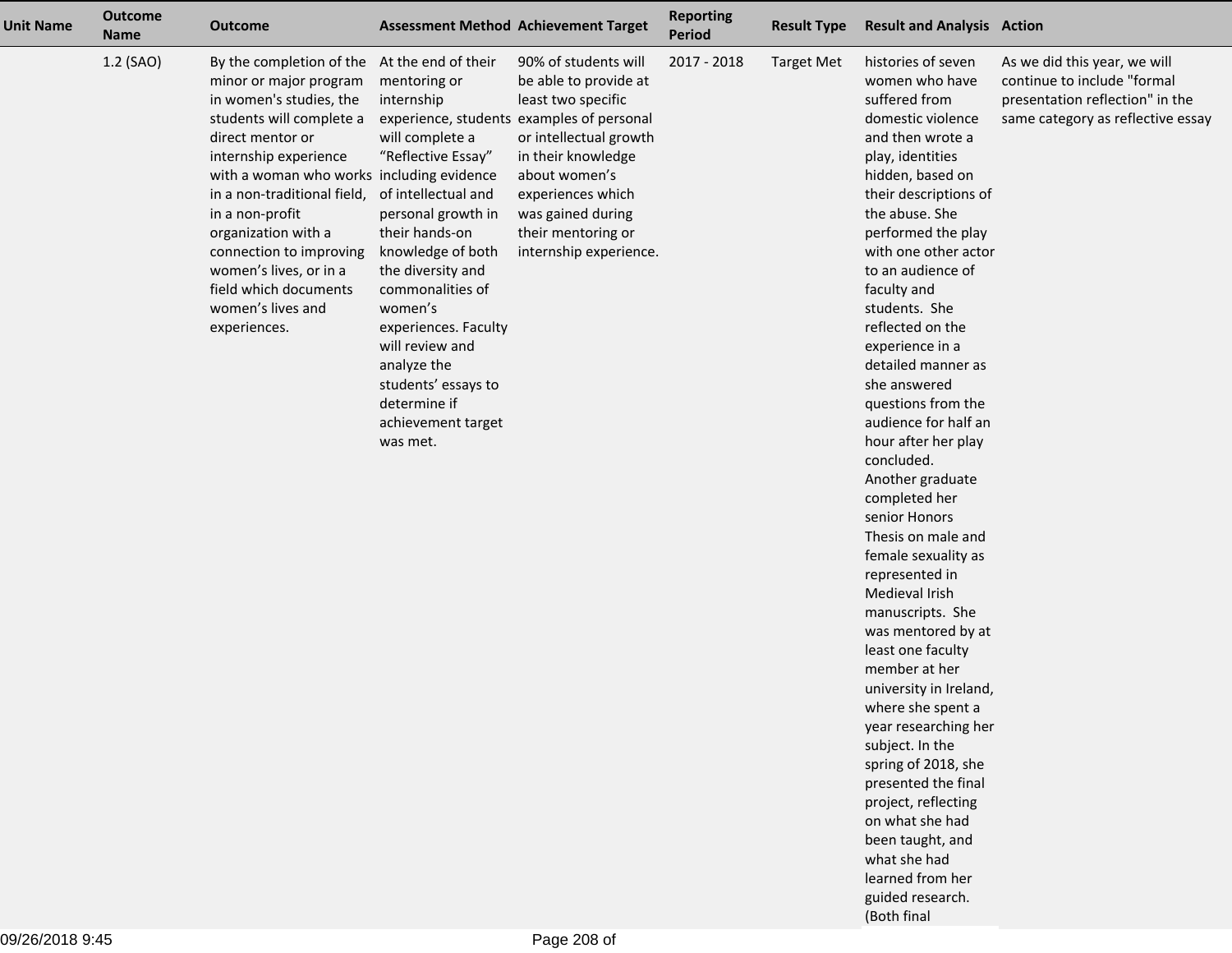| <b>Unit Name</b> | <b>Outcome</b><br><b>Name</b> | <b>Outcome</b>                                                                                                                                                                                                                                                                                                                                                                                                      |                                                                                                                                                                                                                                                                                                                                                | <b>Assessment Method Achievement Target</b>                                                                                                                                                                                                                                 | <b>Reporting</b><br>Period | <b>Result Type</b> | <b>Result and Analysis Action</b>                                                                                                                                                                                                                                                                                                                                                                                                                                                                                                                                                                                                                                                                                                                                                                                                                                                                              |                                                                                                                                     |
|------------------|-------------------------------|---------------------------------------------------------------------------------------------------------------------------------------------------------------------------------------------------------------------------------------------------------------------------------------------------------------------------------------------------------------------------------------------------------------------|------------------------------------------------------------------------------------------------------------------------------------------------------------------------------------------------------------------------------------------------------------------------------------------------------------------------------------------------|-----------------------------------------------------------------------------------------------------------------------------------------------------------------------------------------------------------------------------------------------------------------------------|----------------------------|--------------------|----------------------------------------------------------------------------------------------------------------------------------------------------------------------------------------------------------------------------------------------------------------------------------------------------------------------------------------------------------------------------------------------------------------------------------------------------------------------------------------------------------------------------------------------------------------------------------------------------------------------------------------------------------------------------------------------------------------------------------------------------------------------------------------------------------------------------------------------------------------------------------------------------------------|-------------------------------------------------------------------------------------------------------------------------------------|
|                  | 1.2 (SAO)                     | By the completion of the At the end of their<br>minor or major program<br>in women's studies, the<br>students will complete a<br>direct mentor or<br>internship experience<br>with a woman who works including evidence<br>in a non-traditional field,<br>in a non-profit<br>organization with a<br>connection to improving<br>women's lives, or in a<br>field which documents<br>women's lives and<br>experiences. | mentoring or<br>internship<br>will complete a<br>"Reflective Essay"<br>of intellectual and<br>personal growth in<br>their hands-on<br>knowledge of both<br>the diversity and<br>commonalities of<br>women's<br>experiences. Faculty<br>will review and<br>analyze the<br>students' essays to<br>determine if<br>achievement target<br>was met. | 90% of students will<br>be able to provide at<br>least two specific<br>experience, students examples of personal<br>or intellectual growth<br>in their knowledge<br>about women's<br>experiences which<br>was gained during<br>their mentoring or<br>internship experience. | 2017 - 2018                | <b>Target Met</b>  | presentations<br>earned these<br>graduates a top<br>grade from 90-98<br>percent--and A)<br>from a large<br>committee of<br>Honors faculty<br>reviewers. Another<br>graduate (an English<br>major with 21 hours<br>in WS classes), was<br>mentored by a<br>marketing faculty<br>member to<br>complete an Honors<br>Project examining<br>the effect of<br>differently designed<br>covers on male and<br>female consumers.<br>She specifically<br>talked about how<br>her marketing<br>mentor made her<br>paper have a real<br>focus, and taught<br>her how to use<br>surveys, focus<br>groups, and to<br>analyze data. She<br>also earned a 90-<br>100 percent grade<br>from the Honors<br>faculty committee<br>observing her<br>presentation. A<br>junior minor took a<br>class under the<br>guidance of a<br>psychology faculty<br>member (Research<br>in Human Behavior)<br>and her final<br>reflective paper | As we did this year, we will<br>continue to include "formal<br>presentation reflection" in the<br>same category as reflective essay |

described in detail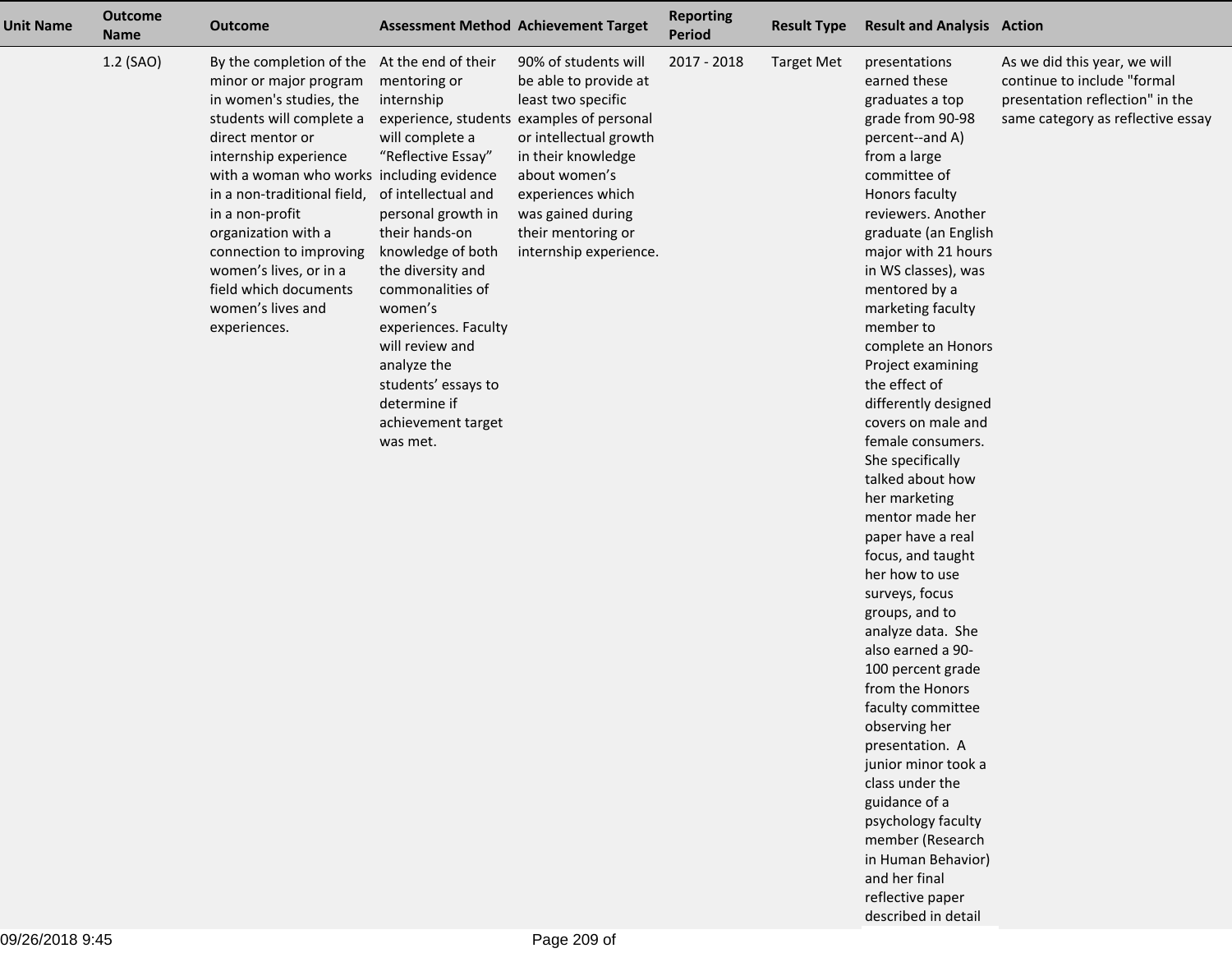| <b>Unit Name</b> | <b>Outcome</b><br><b>Name</b> | <b>Outcome</b>                                                                                                                                                                                                                                                                                                                                                                                                      |                                                                                                                                                                                                                                                                                                                                                | <b>Assessment Method Achievement Target</b>                                                                                                                                                                                                                                                    | <b>Reporting</b><br><b>Period</b> | <b>Result Type</b> | <b>Result and Analysis Action</b>                                                                                                                                                                                                                                                                                                                                                                                                                                                                                                                                                                      |                                                                                                                                                                                                                                                                                                                                                         |
|------------------|-------------------------------|---------------------------------------------------------------------------------------------------------------------------------------------------------------------------------------------------------------------------------------------------------------------------------------------------------------------------------------------------------------------------------------------------------------------|------------------------------------------------------------------------------------------------------------------------------------------------------------------------------------------------------------------------------------------------------------------------------------------------------------------------------------------------|------------------------------------------------------------------------------------------------------------------------------------------------------------------------------------------------------------------------------------------------------------------------------------------------|-----------------------------------|--------------------|--------------------------------------------------------------------------------------------------------------------------------------------------------------------------------------------------------------------------------------------------------------------------------------------------------------------------------------------------------------------------------------------------------------------------------------------------------------------------------------------------------------------------------------------------------------------------------------------------------|---------------------------------------------------------------------------------------------------------------------------------------------------------------------------------------------------------------------------------------------------------------------------------------------------------------------------------------------------------|
|                  | 1.2 (SAO)                     | By the completion of the At the end of their<br>minor or major program<br>in women's studies, the<br>students will complete a<br>direct mentor or<br>internship experience<br>with a woman who works including evidence<br>in a non-traditional field,<br>in a non-profit<br>organization with a<br>connection to improving<br>women's lives, or in a<br>field which documents<br>women's lives and<br>experiences. | mentoring or<br>internship<br>will complete a<br>"Reflective Essay"<br>of intellectual and<br>personal growth in<br>their hands-on<br>knowledge of both<br>the diversity and<br>commonalities of<br>women's<br>experiences. Faculty<br>will review and<br>analyze the<br>students' essays to<br>determine if<br>achievement target<br>was met. | 90% of students will<br>be able to provide at<br>least two specific<br>experience, students examples of personal<br>or intellectual growth<br>in their knowledge<br>about women's<br>experiences which<br>was gained during<br>their mentoring or<br>internship experience.                    | 2017 - 2018                       | <b>Target Met</b>  | how she had<br>learned from her<br>mentor how to<br>observe and then<br>analyze through<br>research many<br>types of human<br>behavior, including<br>behavior which was<br>connected to<br>violence against<br>women. A final<br>graduate, a<br>women's studies<br>minor, completed<br>two WS 400 Special<br>Topics classes, one<br>on Women's<br>Rebellion and one<br>on Gender and<br>Sexuality. Both<br>required final<br>projects which<br>reflected on what<br>she had gained from<br>examining<br>"historical mentors"<br>whose information<br>was presented as<br>part of the class<br>content. | As we did this year, we will<br>continue to include "formal<br>presentation reflection" in the<br>same category as reflective essay                                                                                                                                                                                                                     |
|                  | $1.3$ (SLO)                   | Senior majors will exhibit Graduating MUW<br>at least a proficient level<br>in reading, writing and<br>analytic skills.                                                                                                                                                                                                                                                                                             | native senior<br>Women's Studies<br>majors and minors<br>randomly selected<br>to take the CLA+ test areas on the CLA+<br>by the QEP director<br>will decide to take<br>the test (which is<br>optional). Results<br>will be reviewed and<br>analyzed by faculty.                                                                                | 90% of senior<br>Women's Studies<br>majors and minors will<br>score at least<br>Proficient in all tested<br>standardized test.<br>This test targets the<br>following areas (which<br>also mirror MUW<br><b>General Education</b><br>Requirements):<br>Analysis and Problem<br>Solving; Writing | 2017 - 2018                       | Inconclusive       | of the four<br>this year either<br>wasn't selected to<br>take the CLA+ test,<br>so there is nothing<br>to analyze.                                                                                                                                                                                                                                                                                                                                                                                                                                                                                     | Unfortunately, none We will continue to recommend<br>particular graduating seniors to the<br>graduates analyzed CLA+ testing center, and will push<br>those students to actually take the<br>chose not to take or test. I will also talk to the testing<br>director about providing a<br>particular incentive to the students<br>who complete the test. |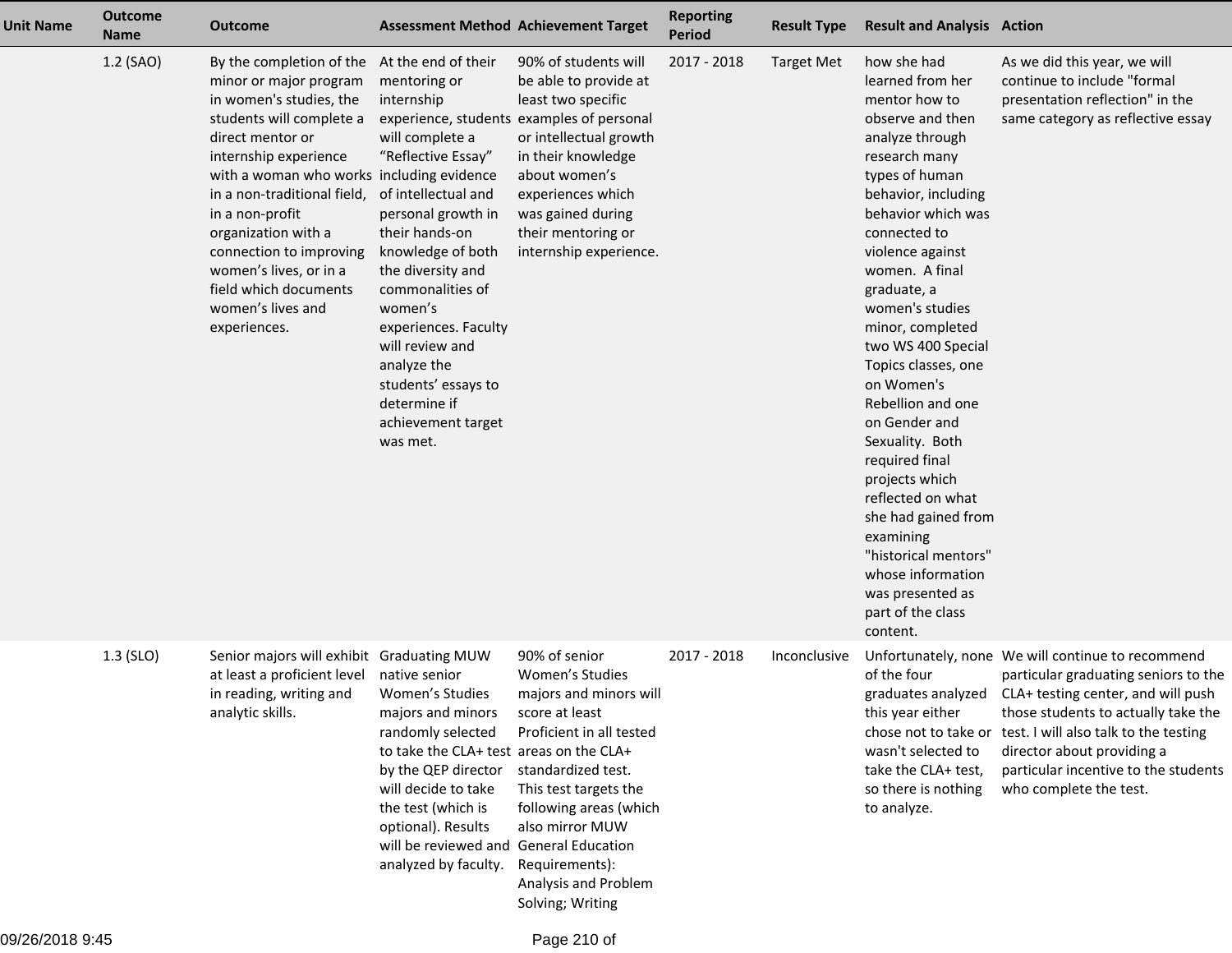| <b>Unit Name</b> | <b>Outcome</b><br><b>Name</b> | <b>Outcome</b>                                                                                                          |                                                                                                                                                                                                                                                               | <b>Assessment Method Achievement Target</b>                                                                                                                                                                                                                                                                                                                                                                          | <b>Reporting</b><br>Period | <b>Result Type</b> | <b>Result and Analysis Action</b>                                                                                                                                                                                                                                                                                                                                                                                                                                                                                                                                                                                                           |                                                                                                                                                                                                                                                                                                                                      |
|------------------|-------------------------------|-------------------------------------------------------------------------------------------------------------------------|---------------------------------------------------------------------------------------------------------------------------------------------------------------------------------------------------------------------------------------------------------------|----------------------------------------------------------------------------------------------------------------------------------------------------------------------------------------------------------------------------------------------------------------------------------------------------------------------------------------------------------------------------------------------------------------------|----------------------------|--------------------|---------------------------------------------------------------------------------------------------------------------------------------------------------------------------------------------------------------------------------------------------------------------------------------------------------------------------------------------------------------------------------------------------------------------------------------------------------------------------------------------------------------------------------------------------------------------------------------------------------------------------------------------|--------------------------------------------------------------------------------------------------------------------------------------------------------------------------------------------------------------------------------------------------------------------------------------------------------------------------------------|
|                  | 1.3 (SLO)                     | Senior majors will exhibit Graduating MUW<br>at least a proficient level<br>in reading, writing and<br>analytic skills. | native senior<br>Women's Studies<br>majors and minors<br>randomly selected<br>to take the CLA+ test Evaluation, and<br>by the QEP director<br>will decide to take<br>the test (which is<br>optional). Results<br>will be reviewed and<br>analyzed by faculty. | Effectiveness;<br>Scientific and<br>Quantitative<br>Reasoning; Critical<br>Reading and<br>Critiquing an<br>Argument.                                                                                                                                                                                                                                                                                                 | 2017 - 2018                | Inconclusive       | of the four<br>graduates analyzed<br>this year either<br>wasn't selected to<br>take the CLA+ test,<br>so there is nothing<br>to analyze.                                                                                                                                                                                                                                                                                                                                                                                                                                                                                                    | Unfortunately, none We will continue to recommend<br>particular graduating seniors to the<br>CLA+ testing center, and will push<br>those students to actually take the<br>chose not to take or test. I will also talk to the testing<br>director about providing a<br>particular incentive to the students<br>who complete the test. |
|                  | $2.1$ (SLO)                   | Students will exhibit the<br>ability to conduct and<br>record a structured<br>interview of a woman.                     | Faculty will review<br>students' recorded<br>oral histories and<br>keep a log of all new<br>oral histories of<br>women that are<br>added to the<br>university archives<br>for future student,<br>faculty and scholar<br>research.                             | By the end of each<br>academic year, at least<br>three new digital oral<br>histories of women<br>interviewed by<br>women's studies<br>majors or minors will<br>be added to University<br>archives for future<br>research. The<br>interview subjects will<br>choose after the<br>completed interview<br>whether or not they<br>wish the recording<br>and written materials<br>to be preserved for<br>future research. | 2017 - 2018                | <b>Target Met</b>  | major who intends<br>to declare a WS<br>trained ten people<br>who collected 14<br>interviews from the<br>Class of 1968. Two<br>of the interviewers<br>who volunteered<br>were WS minors.<br>All four of the<br>graduating seniors<br>assessed in the<br>internship reflection<br>above have been<br>active Golden Girl<br>interviewers during<br>their time at MUW.<br>All have been<br>accurate in<br>collecting<br>interviewees<br>biographical data.<br>Last year questions<br>on race relations<br>and memories of<br>the racial<br>desegregation of<br>MSCW have been<br>added so that the<br>Golden Girl projects<br>can help provide | This year an English This fall I will begin early to make<br>sure all women's studies majors or<br>minors are part of the group who<br>minor recruited and interview Golden Girls in the spring<br>of 2019                                                                                                                           |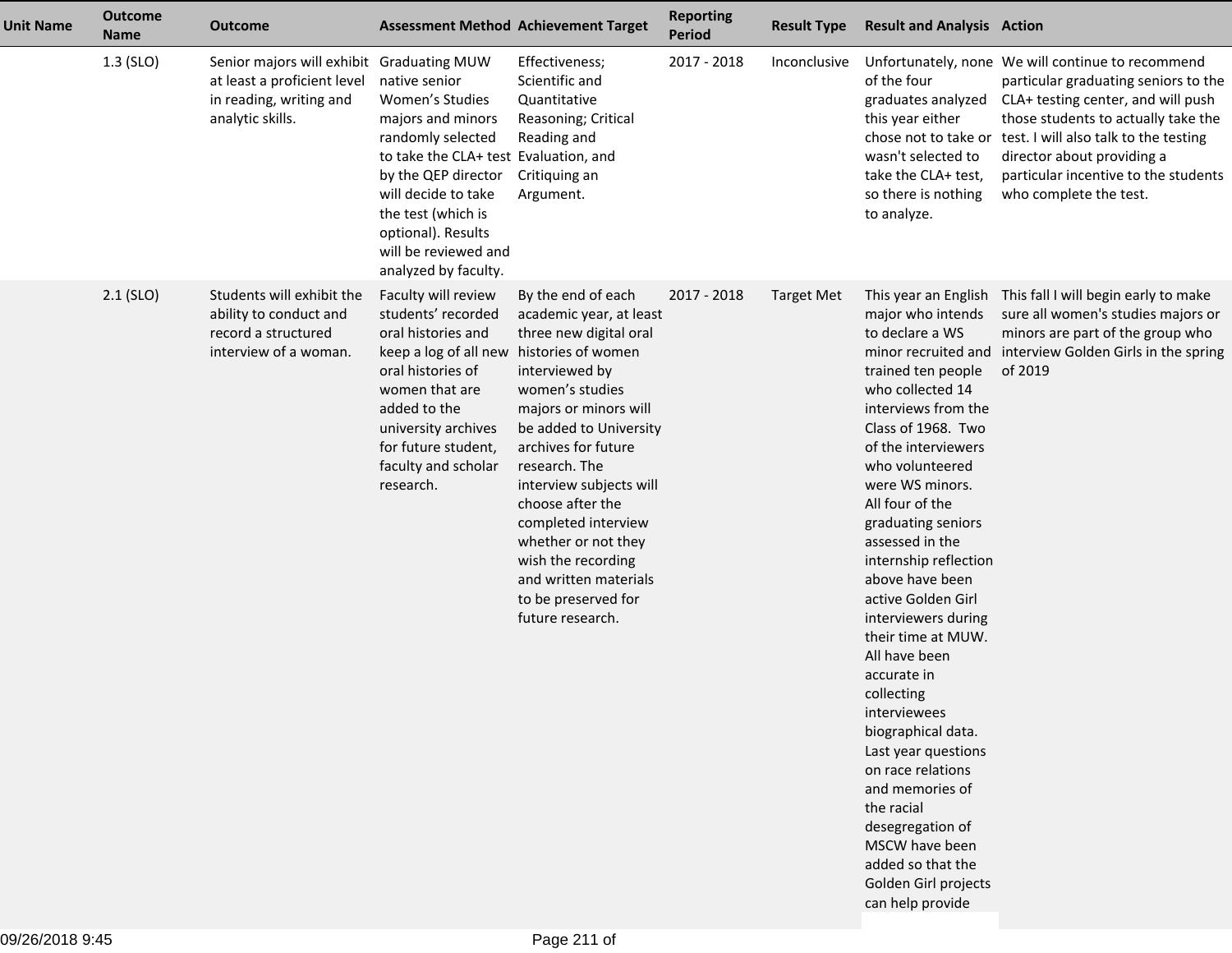| <b>Unit Name</b> | <b>Outcome</b><br><b>Name</b> | <b>Outcome</b>                                                                                      |                                                                                                                                                                                                                                                                                                                                                                                                                            | <b>Assessment Method Achievement Target</b>                                                                                                                                                                                                                                                                                                                                                    | <b>Reporting</b><br><b>Period</b> | <b>Result Type</b> | <b>Result and Analysis Action</b>                                                                                                                                                                                                                                                                                                                                                                                                                                               |                                                                                                                                                                                       |
|------------------|-------------------------------|-----------------------------------------------------------------------------------------------------|----------------------------------------------------------------------------------------------------------------------------------------------------------------------------------------------------------------------------------------------------------------------------------------------------------------------------------------------------------------------------------------------------------------------------|------------------------------------------------------------------------------------------------------------------------------------------------------------------------------------------------------------------------------------------------------------------------------------------------------------------------------------------------------------------------------------------------|-----------------------------------|--------------------|---------------------------------------------------------------------------------------------------------------------------------------------------------------------------------------------------------------------------------------------------------------------------------------------------------------------------------------------------------------------------------------------------------------------------------------------------------------------------------|---------------------------------------------------------------------------------------------------------------------------------------------------------------------------------------|
|                  | $2.1$ (SLO)                   | Students will exhibit the<br>ability to conduct and<br>record a structured<br>interview of a woman. | Faculty will review<br>students' recorded<br>oral histories and<br>keep a log of all new histories of women<br>oral histories of<br>women that are<br>added to the<br>university archives<br>for future student,<br>faculty and scholar<br>research.                                                                                                                                                                       | By the end of each<br>academic year, at least<br>three new digital oral<br>interviewed by<br>women's studies<br>majors or minors will<br>be added to University<br>archives for future<br>research. The<br>interview subjects will<br>choose after the<br>completed interview<br>whether or not they<br>wish the recording<br>and written materials<br>to be preserved for<br>future research. | 2017 - 2018                       | <b>Target Met</b>  | data also for the<br>Race and<br>desegregation of<br>the W. (see<br>updated interview<br>question sheet). The<br>trainer/recruiter this<br>year completed the<br>2018 project by<br>making sure all of<br>the digital<br>recordings from this<br>year were uploaded<br>to the Center's data<br>collection files. All<br>of the women<br>interviewed from<br>the class of 1968<br>signed "Deed of<br>Gift" forms donating<br>the interviews to<br>the W archives.                | This fall I will begin early to make<br>ongoing research on sure all women's studies majors or<br>minors are part of the group who<br>interview Golden Girls in the spring<br>of 2019 |
|                  |                               |                                                                                                     | Women's Studies<br>majors and minors<br>will use oral history<br>best practices,<br>including collecting<br>signed "deed of gift" and report in writing<br>forms from<br>interviewees,<br>preparing targeted<br>questions, and<br>digitally recording<br>an oral history of a<br>woman from a<br>particular age group work history,<br>or professional<br>group. Faculty will<br>review and analyze<br>the students' work. | By the time they<br>graduate, 100% of<br>Women's Studies<br>minors and majors will<br>successfully conduct<br>on at least two<br>structured interviews<br>of at least two<br>women. These<br>interviews will contain<br>specific familial and<br>biographical details,<br>educational history<br>and gender<br>relationship opinions<br>(from the subject).                                    | 2017 - 2018                       | <b>Target Met</b>  | This year an English<br>major who intends<br>to declare a WS<br>minor recruited and Girls project.<br>trained ten people<br>who collected 14<br>interviews from the<br>Class of 1968. Two<br>of the interviewers<br>who volunteered<br>were WS minors.<br>All four of the<br>graduating seniors<br>assessed in the<br>internship reflection<br>above have been<br>active Golden Girl<br>interviewers during<br>their time at MUW.<br>All have been<br>accurate in<br>collecting | Beginning in the fall, I will begin to<br>recruit majors and minors to<br>participate in the spring Golden                                                                            |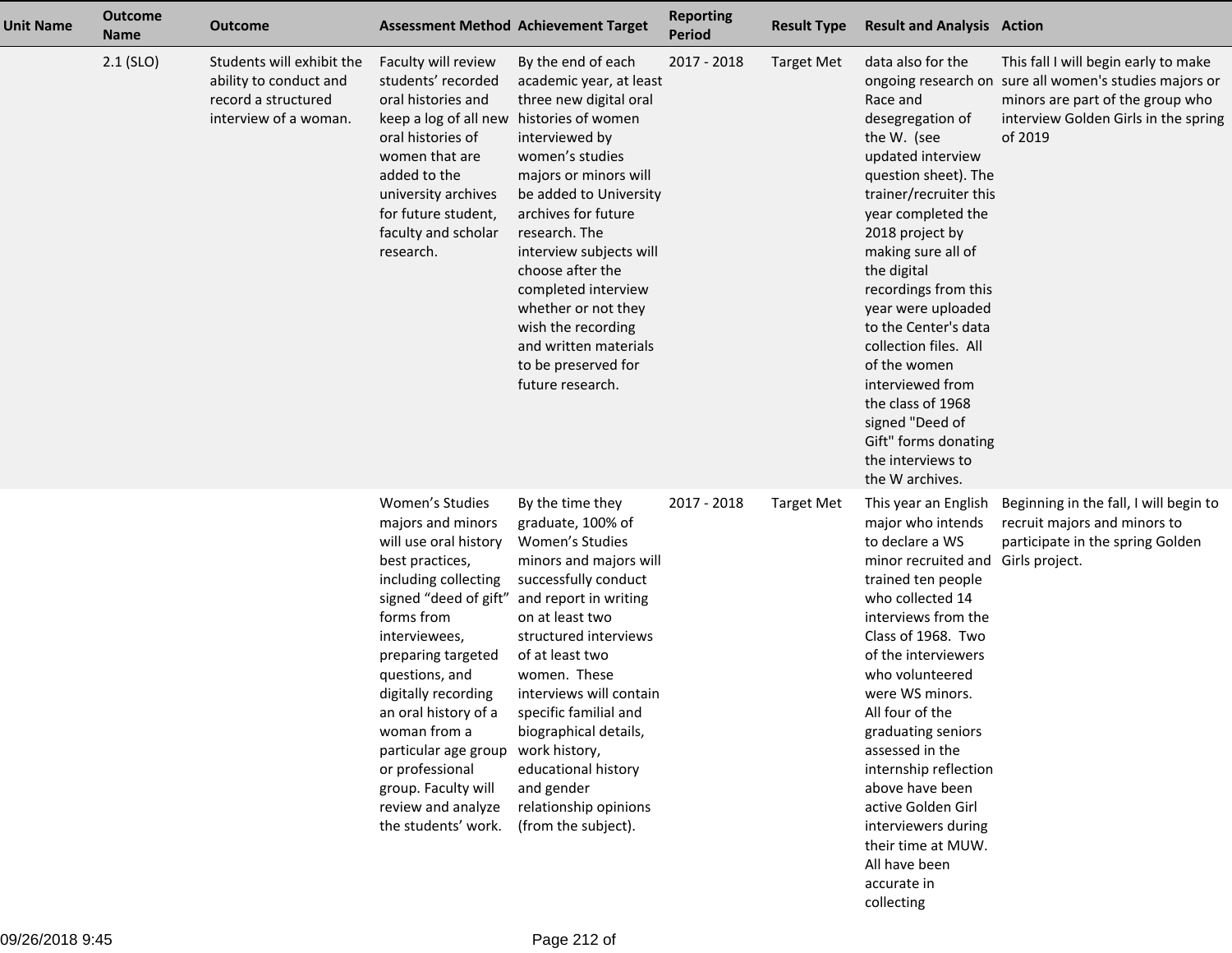| <b>Unit Name</b> | <b>Outcome</b><br><b>Name</b>         | <b>Outcome</b>                                                                                                                                                                                                                                                                                                                                                                                    |                                                                                                                                                                                                                                                                                                                                                               | <b>Assessment Method Achievement Target</b>                                                                                                                                                                                                                                                                                                                                                                                 | <b>Reporting</b><br><b>Period</b> | <b>Result Type</b>       | <b>Result and Analysis Action</b>                                                                                                                                                                                                                                                                                                                                                                                                                                                                                                                                 |                                                                                                                                                                     |
|------------------|---------------------------------------|---------------------------------------------------------------------------------------------------------------------------------------------------------------------------------------------------------------------------------------------------------------------------------------------------------------------------------------------------------------------------------------------------|---------------------------------------------------------------------------------------------------------------------------------------------------------------------------------------------------------------------------------------------------------------------------------------------------------------------------------------------------------------|-----------------------------------------------------------------------------------------------------------------------------------------------------------------------------------------------------------------------------------------------------------------------------------------------------------------------------------------------------------------------------------------------------------------------------|-----------------------------------|--------------------------|-------------------------------------------------------------------------------------------------------------------------------------------------------------------------------------------------------------------------------------------------------------------------------------------------------------------------------------------------------------------------------------------------------------------------------------------------------------------------------------------------------------------------------------------------------------------|---------------------------------------------------------------------------------------------------------------------------------------------------------------------|
|                  |                                       |                                                                                                                                                                                                                                                                                                                                                                                                   | Women's Studies<br>majors and minors<br>will use oral history<br>best practices,<br>including collecting<br>forms from<br>interviewees,<br>preparing targeted<br>questions, and<br>digitally recording<br>an oral history of a<br>woman from a<br>particular age group<br>or professional<br>group. Faculty will<br>review and analyze<br>the students' work. | By the time they<br>graduate, 100% of<br>Women's Studies<br>minors and majors will<br>successfully conduct<br>signed "deed of gift" and report in writing<br>on at least two<br>structured interviews<br>of at least two<br>women. These<br>interviews will contain<br>specific familial and<br>biographical details,<br>work history,<br>educational history<br>and gender<br>relationship opinions<br>(from the subject). | 2017 - 2018                       | <b>Target Met</b>        | interviewees<br>biographical data.<br>Last year questions<br>on race relations<br>and memories of<br>the racial<br>desegregation of<br>MSCW have been<br>added so that the<br>Golden Girl projects<br>can help provide<br>data also for the<br>ongoing research on<br>Race and<br>desegregation of<br>the W. (see<br>updated interview<br>question sheet). The<br>trainer/recruiter this<br>year completed the<br>2018 project by<br>making sure all of<br>the digital<br>recordings from this<br>year were uploaded<br>to the Center's data<br>collection files. | Beginning in the fall, I will begin to<br>recruit majors and minors to<br>participate in the spring Golden<br>Girls project.                                        |
|                  | 2.2 (GEO 4.c. & Students will<br>1.b. | demonstrate that they<br>can use women's creative members will apply<br>works (including but not<br>limited to diaries, letters,<br>journals, body art,<br>clothing, interior design,<br>non-traditional medicinal analytic essays from papers from WS 400<br>treatments, and/or<br>culinary arts) to draw<br>conclusions about the<br>roles or statuses of<br>women in a culture or<br>cultures. | Two women's<br>studies faculty<br>the Value Rubric on<br>Critical Thinking to a women's studies<br>sample set of at<br>least six research or courses (excluding<br>at least three upper or WS 499) will<br>level women's<br>studies<br>undergraduate<br>courses (excluding<br>papers from WS 400 VALUE Rubric on<br>or WS 499).                               | A sample set of at<br>least six research or<br>analytic essays from at<br>least three upper level<br>undergraduate<br>average a score of at<br>least a 3 (upper<br>milestone level) or<br>higher on the AAC&U<br>Critical Thinking.                                                                                                                                                                                         | 2017 - 2018                       | <b>Target Not</b><br>Met | papers from even a<br>broader range (six<br>different disciplines<br>cross-listed), four of<br>which were written<br>by declared majors<br>or minors. Using<br>the Critical Thinking<br>Value rubric, the<br>average for all 13<br>was 3.23, which is<br>just over the overall<br>target of 3, but<br>three of the<br>students scored<br>under a 3, one<br>paper a 0 (for                                                                                                                                                                                         | This year we had 13 We will continue to apply the new<br>departmental rubric to the sample<br>paper collection as well as the<br>Value Rubric on Critical Thinking. |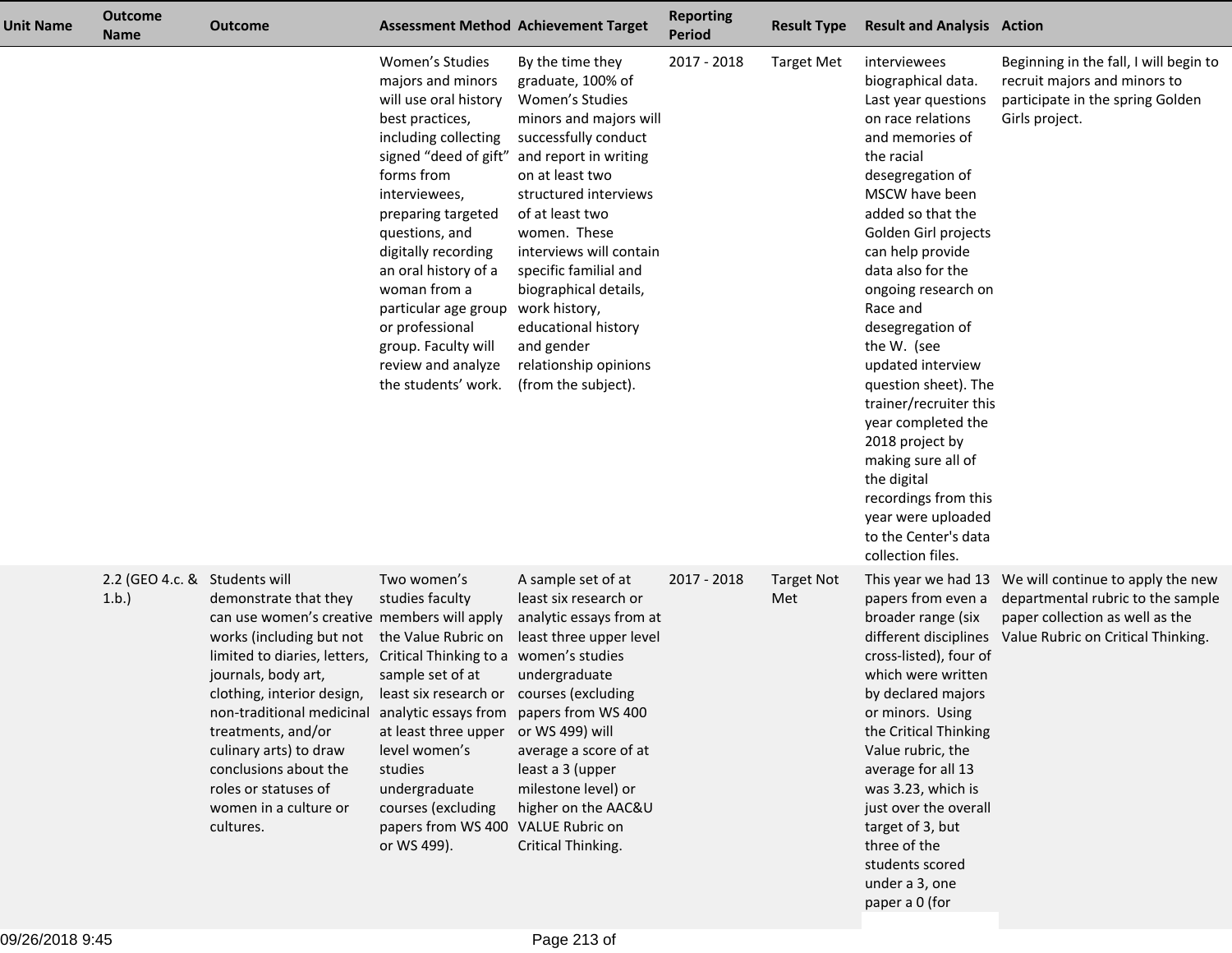| <b>Unit Name</b> | <b>Outcome</b><br><b>Name</b>         | <b>Outcome</b>                                                                                                                                                                                                                                                                                                                                            | <b>Assessment Method Achievement Target</b>                                                                                                                                                                                                                                                                                                                                |                                                                                                                                                                                                                                     | <b>Reporting</b><br><b>Period</b> | <b>Result Type</b>       | <b>Result and Analysis Action</b>                                                                                                                                                                                                                                                                                                                                                                                                                                                                                                                                                                                                                                                                                                                                                                                                                                                                                 |                                                                                                                                                                      |
|------------------|---------------------------------------|-----------------------------------------------------------------------------------------------------------------------------------------------------------------------------------------------------------------------------------------------------------------------------------------------------------------------------------------------------------|----------------------------------------------------------------------------------------------------------------------------------------------------------------------------------------------------------------------------------------------------------------------------------------------------------------------------------------------------------------------------|-------------------------------------------------------------------------------------------------------------------------------------------------------------------------------------------------------------------------------------|-----------------------------------|--------------------------|-------------------------------------------------------------------------------------------------------------------------------------------------------------------------------------------------------------------------------------------------------------------------------------------------------------------------------------------------------------------------------------------------------------------------------------------------------------------------------------------------------------------------------------------------------------------------------------------------------------------------------------------------------------------------------------------------------------------------------------------------------------------------------------------------------------------------------------------------------------------------------------------------------------------|----------------------------------------------------------------------------------------------------------------------------------------------------------------------|
|                  | 2.2 (GEO 4.c. & Students will<br>1.b. | demonstrate that they<br>can use women's creative members will apply<br>works (including but not<br>limited to diaries, letters,<br>journals, body art,<br>clothing, interior design,<br>non-traditional medicinal<br>treatments, and/or<br>culinary arts) to draw<br>conclusions about the<br>roles or statuses of<br>women in a culture or<br>cultures. | Two women's<br>studies faculty<br>the Value Rubric on<br>Critical Thinking to a women's studies<br>sample set of at<br>least six research or courses (excluding<br>analytic essays from papers from WS 400<br>at least three upper or WS 499) will<br>level women's<br>studies<br>undergraduate<br>courses (excluding<br>papers from WS 400 VALUE Rubric on<br>or WS 499). | A sample set of at<br>least six research or<br>analytic essays from at<br>least three upper level<br>undergraduate<br>average a score of at<br>least a 3 (upper<br>milestone level) or<br>higher on the AAC&U<br>Critical Thinking. | 2017 - 2018                       | <b>Target Not</b><br>Met | plagiarism) one a 2<br>and the third paper<br>rubric table). The<br>target, therefore,<br>was only partially<br>met. The lowest<br>score was a 0, and<br>the highest a 4.<br>Four of the papers<br>were written by<br>women's studies<br>minors or majors.<br>Their average score<br>overall is<br>impressive--3.85<br>with the lowest<br>score a 3.6 and the<br>highest, a 4. The<br>non-majors or<br>minors total average<br>is 2.95, and the<br>highest score in this<br>group is a 4 and the<br>lowest a 0. Overall,<br>the non-major and<br>minor scores are<br>impressive,<br>although they do<br>not all meet the<br>upper-milestone<br>level of 3. The<br>majors and minors's<br>scores are very<br>impressive. This<br>year I applied a new<br>departmental WS<br>upper level paper<br>rubric to all the<br>papers. All four<br>majors/minors<br>scored Exemplary<br>on both 1a and 1b<br>of the Rubric. | We will continue to apply the new<br>departmental rubric to the sample<br>a 2.4. (see attached paper collection as well as the<br>Value Rubric on Critical Thinking. |

Excluding the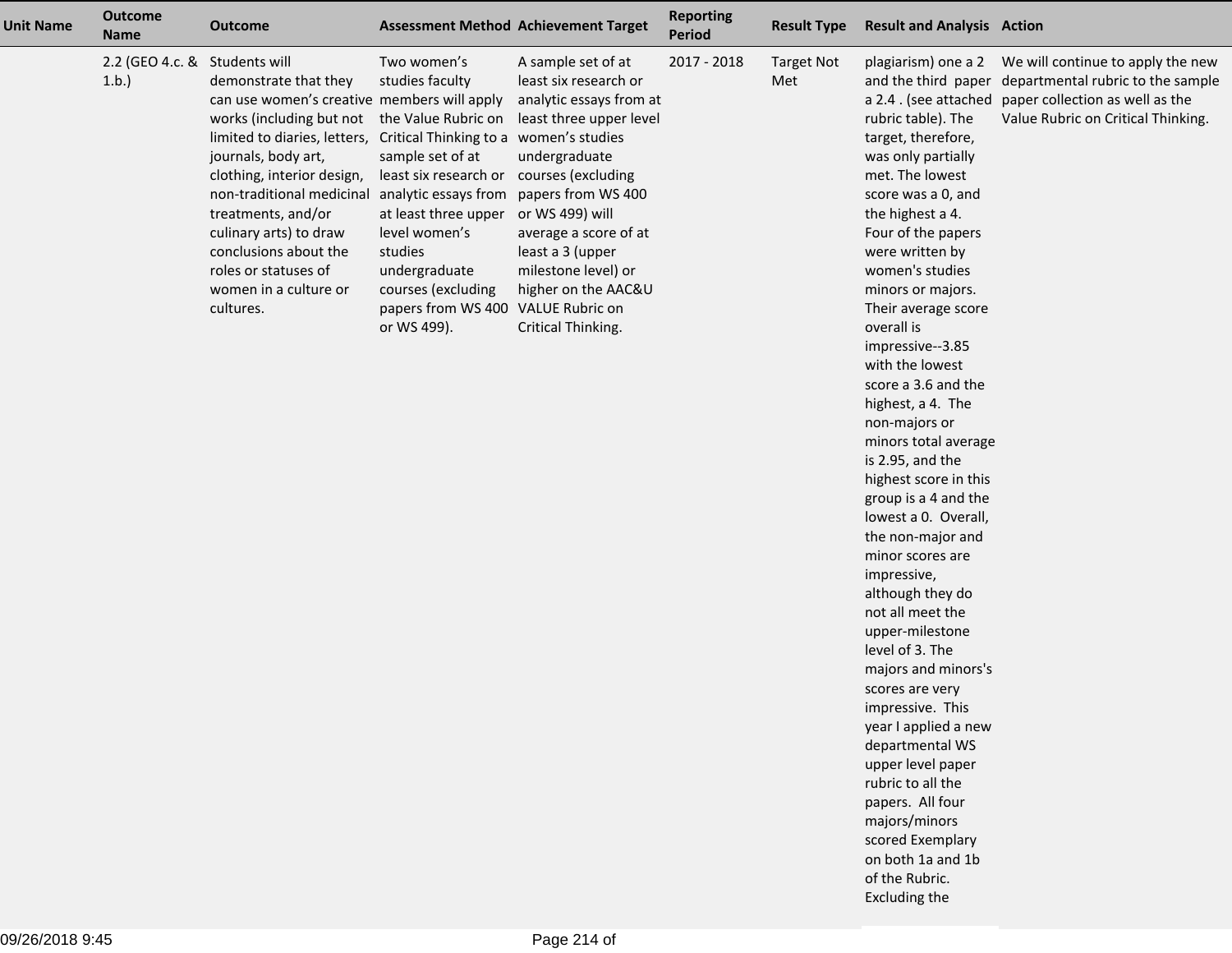| <b>Unit Name</b> | <b>Outcome</b><br><b>Name</b> | <b>Outcome</b>                                                                                                                                                                                                                                                                                                                                                             |                                                                                                                                                                                                                                                                                                                                         | <b>Assessment Method Achievement Target</b>                                                                                                                                                                                                                                                                     | <b>Reporting</b><br><b>Period</b> | <b>Result Type</b>       | <b>Result and Analysis Action</b>                                                                                                                                                                                                                                                                                                                                                                                                                                                                                                                                                                          |                                                                                                                                                                                                                                               |
|------------------|-------------------------------|----------------------------------------------------------------------------------------------------------------------------------------------------------------------------------------------------------------------------------------------------------------------------------------------------------------------------------------------------------------------------|-----------------------------------------------------------------------------------------------------------------------------------------------------------------------------------------------------------------------------------------------------------------------------------------------------------------------------------------|-----------------------------------------------------------------------------------------------------------------------------------------------------------------------------------------------------------------------------------------------------------------------------------------------------------------|-----------------------------------|--------------------------|------------------------------------------------------------------------------------------------------------------------------------------------------------------------------------------------------------------------------------------------------------------------------------------------------------------------------------------------------------------------------------------------------------------------------------------------------------------------------------------------------------------------------------------------------------------------------------------------------------|-----------------------------------------------------------------------------------------------------------------------------------------------------------------------------------------------------------------------------------------------|
|                  | 2.2 (GEO 4.c. &<br>1.b.       | Students will<br>demonstrate that they<br>can use women's creative members will apply<br>works (including but not<br>limited to diaries, letters,<br>journals, body art,<br>clothing, interior design,<br>non-traditional medicinal<br>treatments, and/or<br>culinary arts) to draw<br>conclusions about the<br>roles or statuses of<br>women in a culture or<br>cultures. | Two women's<br>studies faculty<br>the Value Rubric on<br>Critical Thinking to a women's studies<br>sample set of at<br>least six research or courses (excluding<br>analytic essays from<br>at least three upper<br>level women's<br>studies<br>undergraduate<br>courses (excluding<br>papers from WS 400 VALUE Rubric on<br>or WS 499). | A sample set of at<br>least six research or<br>analytic essays from at<br>least three upper level<br>undergraduate<br>papers from WS 400<br>or WS 499) will<br>average a score of at<br>least a 3 (upper<br>milestone level) or<br>higher on the AAC&U<br>Critical Thinking.                                    | 2017 - 2018                       | <b>Target Not</b><br>Met | "Minimum<br><b>Standards Not Met"</b><br>plagiarized paper,<br>minors all scored<br>either a Proficient or<br>Exemplary on the<br>Departmental<br>Rubric                                                                                                                                                                                                                                                                                                                                                                                                                                                   | We will continue to apply the new<br>departmental rubric to the sample<br>paper collection as well as the<br>the 8 non-majors or Value Rubric on Critical Thinking.                                                                           |
|                  |                               |                                                                                                                                                                                                                                                                                                                                                                            | Women's Studies<br>majors and minors<br>will complete a 400<br>level project using<br>primary biographical using letters, diaries,<br>or creative sources<br>by/from women.                                                                                                                                                             | Women's Studies<br>minors and majors will<br>successfully complete<br>a 400 level project<br>interviews, or other<br>primary sources<br>by/from women, and<br>average a score of at<br>least a 3 (upper level<br>milestone level) or<br>higher on the AAC&U<br><b>VALUE Rubric for</b><br>Inquiry and Analysis. | 2017 - 2018                       | <b>Target Met</b>        | One graduate in<br>Interdisciplinary<br>Studies, with<br>women's studies as<br>one of her three<br>emphases,<br>completed oral<br>histories of seven<br>women who have<br>suffered from<br>domestic violence<br>and then wrote a<br>play, identities<br>hidden, based on<br>their descriptions of<br>the abuse. She<br>performed the play<br>with one other actor<br>to an audience of<br>faculty and<br>students. She<br>reflected on the<br>experience in a<br>detailed manner as<br>she answered<br>questions from the<br>audience for half an<br>hour after her play<br>concluded.<br>Another graduate | Beginning in the fall semester, I will<br>encourage women's studies majors<br>and minors to take the WS 400: ST<br>in Diary Transcriptions. We have<br>many available diaries, and half of<br>them have not been transcribed or<br>annotated. |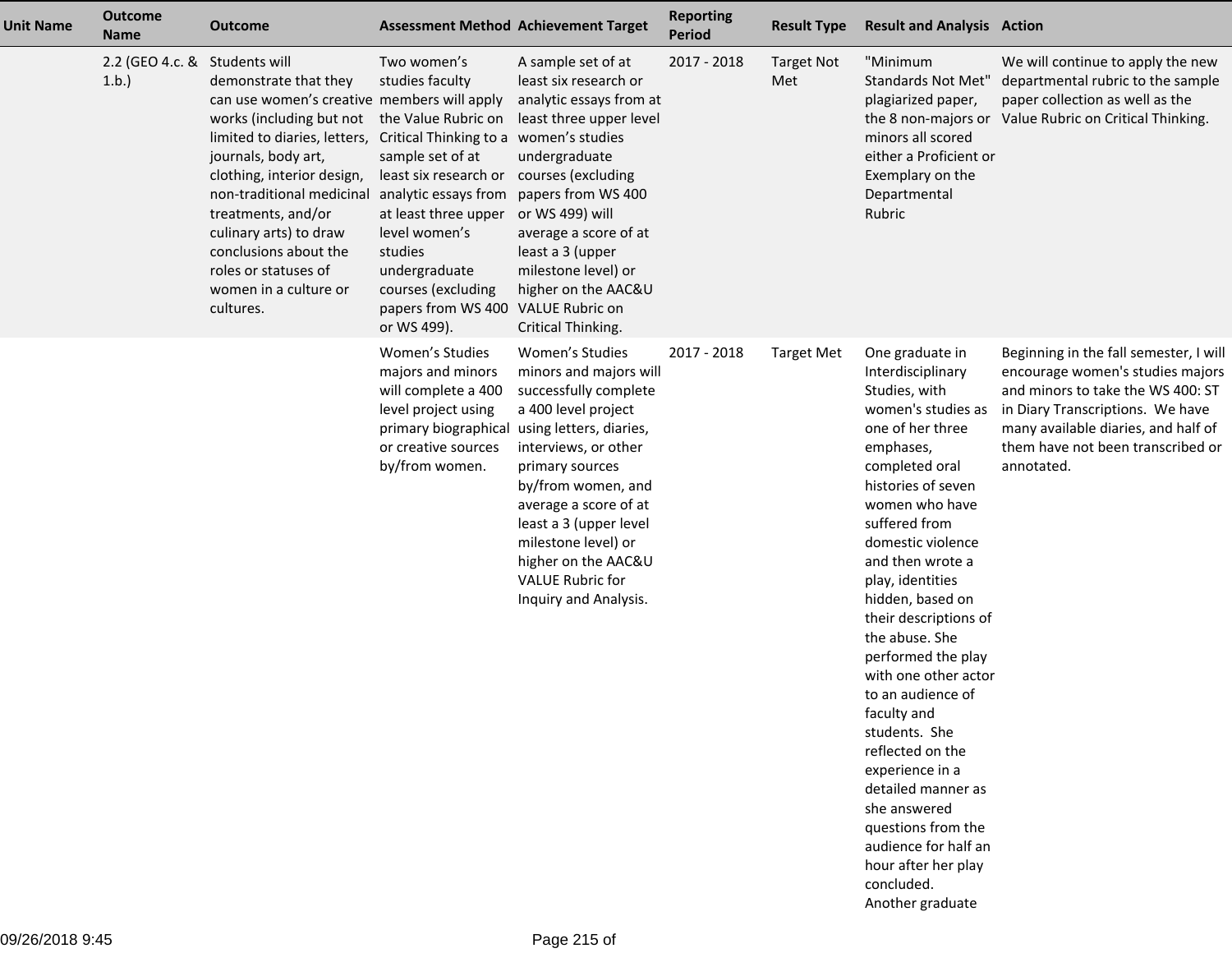| Unit Name | <b>Outcome</b><br><b>Name</b> | <b>Outcome</b>                                                        |                                                                                                                                                     | <b>Assessment Method Achievement Target</b>                                                                                                                                                                                                                                                                                                | <b>Reporting</b><br><b>Period</b> | <b>Result Type</b> | <b>Result and Analysis Action</b>                                                                                                                                                                                                                                                                                                                                                                                                                                                                                                                                                                                                                                                                                                                                            |                                                                                                                                                                                                                                               |
|-----------|-------------------------------|-----------------------------------------------------------------------|-----------------------------------------------------------------------------------------------------------------------------------------------------|--------------------------------------------------------------------------------------------------------------------------------------------------------------------------------------------------------------------------------------------------------------------------------------------------------------------------------------------|-----------------------------------|--------------------|------------------------------------------------------------------------------------------------------------------------------------------------------------------------------------------------------------------------------------------------------------------------------------------------------------------------------------------------------------------------------------------------------------------------------------------------------------------------------------------------------------------------------------------------------------------------------------------------------------------------------------------------------------------------------------------------------------------------------------------------------------------------------|-----------------------------------------------------------------------------------------------------------------------------------------------------------------------------------------------------------------------------------------------|
|           |                               |                                                                       | Women's Studies<br>majors and minors<br>will complete a 400<br>level project using<br>primary biographical<br>or creative sources<br>by/from women. | Women's Studies<br>minors and majors will<br>successfully complete<br>a 400 level project<br>using letters, diaries,<br>interviews, or other<br>primary sources<br>by/from women, and<br>average a score of at<br>least a 3 (upper level<br>milestone level) or<br>higher on the AAC&U<br><b>VALUE Rubric for</b><br>Inquiry and Analysis. | 2017 - 2018                       | <b>Target Met</b>  | completed her<br>senior Honors<br>Thesis on male and<br>female sexuality as<br>represented in<br>Medieval Irish<br>manuscripts. She<br>was mentored by at<br>least one faculty<br>member at her<br>university in Ireland,<br>where she spent a<br>year researching her<br>subject, including<br>private as well as<br>public medieval<br>writing. In the spring<br>of 2018, she<br>presented the final<br>project, reflecting<br>on what she had<br>been taught, and<br>what she had<br>learned from her<br>guided research.<br>(Both final<br>presentations<br>earned these<br>graduates a top<br>grade from 90-98<br>percent--and A)<br>from a large<br>committee of<br>Honors faculty<br>reviewers. Both<br>students scored a 4<br>on the Inquiry and<br>Analysis Rubric. | Beginning in the fall semester, I will<br>encourage women's studies majors<br>and minors to take the WS 400: ST<br>in Diary Transcriptions. We have<br>many available diaries, and half of<br>them have not been transcribed or<br>annotated. |
|           | 2.3 (PO 4.d.)                 | Students will exhibit<br>information literacy and<br>research skills. | A committee of at<br>studies faculty<br>members will assess higher (upper<br>all WS 499 final<br>projects using the<br>AAC&U VALUE                  | 100% of students' WS 2017 - 2018<br>least three women's 499 final projects will<br>score at least a 3 or<br>milestone level) on<br>the AAC&U VALUE<br>rubric on Information                                                                                                                                                                |                                   | <b>Target Met</b>  | There were no<br>seniors who took<br>WS 499 Capstone in<br>2017-18, but one<br>Interdisciplinary<br>Studies major had<br>women's studies as                                                                                                                                                                                                                                                                                                                                                                                                                                                                                                                                                                                                                                  | When we do not have WS 499<br>capstone students to assess, we<br>will continue to assess the final<br>project/papers of IS students with a<br>women's studies emphasis, and<br>Honors Thesis presentations and<br>papers which have a women's |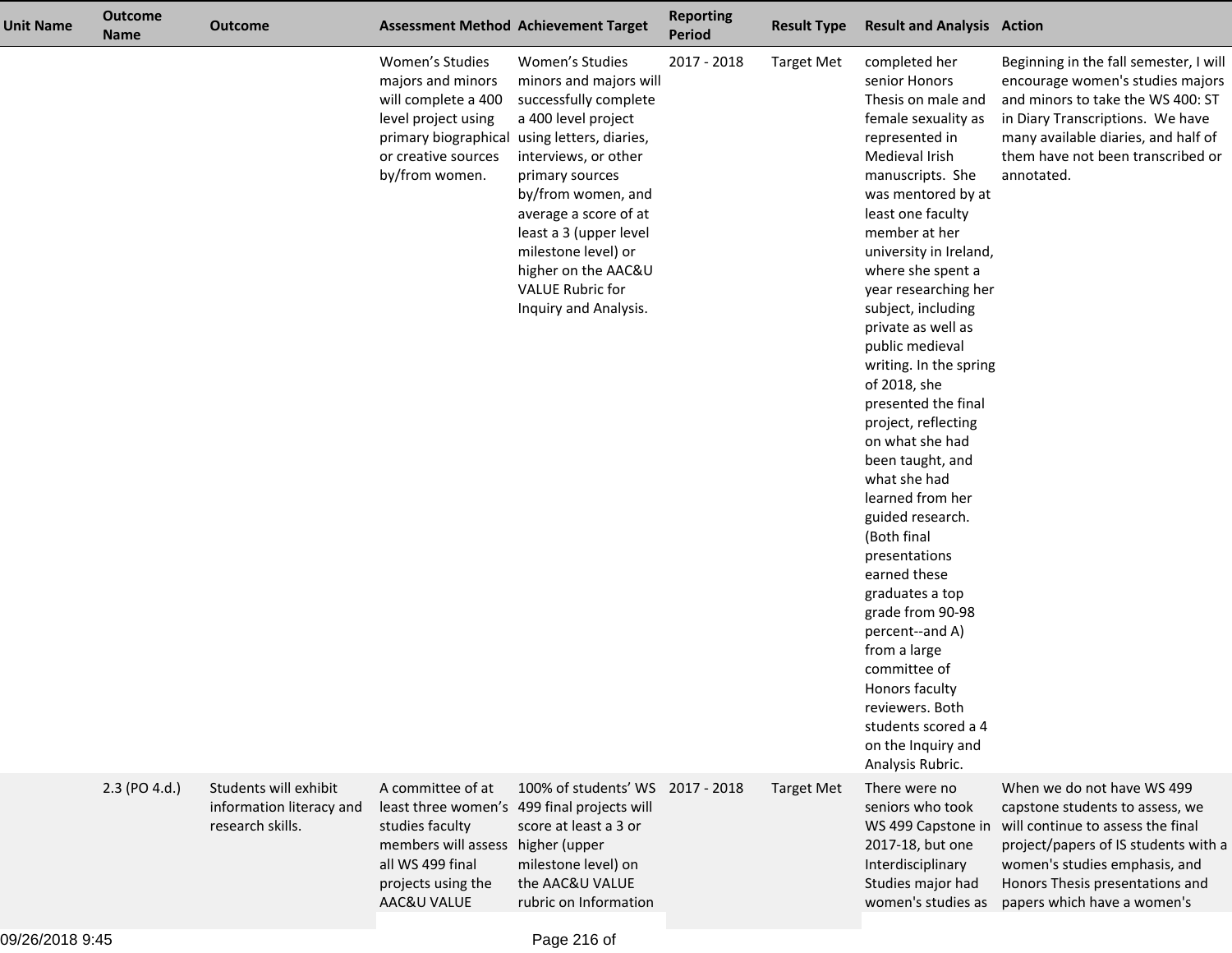| <b>Unit Name</b> | <b>Outcome</b><br><b>Name</b> | <b>Outcome</b>                                                        |                                                                                                                                                       | <b>Assessment Method Achievement Target</b>                                                                                                                                                                                                                                                      | <b>Reporting</b><br><b>Period</b> | <b>Result Type</b> | <b>Result and Analysis Action</b>                                                                                                                                                                                                                                                                                                                                                                                                                                                                                                                                                                             |                                                                                                                                                                                                                                                                                                                                                                                                                                                                                                                                                                                                           |
|------------------|-------------------------------|-----------------------------------------------------------------------|-------------------------------------------------------------------------------------------------------------------------------------------------------|--------------------------------------------------------------------------------------------------------------------------------------------------------------------------------------------------------------------------------------------------------------------------------------------------|-----------------------------------|--------------------|---------------------------------------------------------------------------------------------------------------------------------------------------------------------------------------------------------------------------------------------------------------------------------------------------------------------------------------------------------------------------------------------------------------------------------------------------------------------------------------------------------------------------------------------------------------------------------------------------------------|-----------------------------------------------------------------------------------------------------------------------------------------------------------------------------------------------------------------------------------------------------------------------------------------------------------------------------------------------------------------------------------------------------------------------------------------------------------------------------------------------------------------------------------------------------------------------------------------------------------|
|                  | 2.3 (PO 4.d.)                 | Students will exhibit<br>information literacy and<br>research skills. | rubric on<br>Information<br>Literacy.                                                                                                                 | Literacy.                                                                                                                                                                                                                                                                                        | 2017 - 2018                       | <b>Target Met</b>  | one of her three<br>emphases and two<br>student completed<br>an HO 402 paper<br>whose subject was<br>in women's studies.<br>The IS 499 student<br>earned a 4 in<br>Information<br>Literacy. The two<br>HO 402 students<br>also also earned a 4<br>in Information<br>Literacy.                                                                                                                                                                                                                                                                                                                                 | studies emphasis                                                                                                                                                                                                                                                                                                                                                                                                                                                                                                                                                                                          |
|                  | 3.1 (PO 4.d.)                 | Students will receive a<br>quality women's studies<br>education.      | At the end of the<br>academic year,<br>departmental<br>faculty will review<br>and analyze the<br>Capstone Survey<br>if achievement<br>target was met. | 90% of students<br>participating in the<br>Capstone Survey will<br>indicate a "somewhat<br>satisfied" or "very<br>satisfied" satisfaction<br>results to determine level reflective of the<br>women's studies<br>curriculum, hands-on<br>learning opportunities<br>and quality of<br>instruction. | 2017 - 2018                       | <b>Target Met</b>  | We had three<br>graduate students<br>complete a WS<br>master's degree in<br>Leadership, but no<br>BA graduates who<br>completed a major<br>and therefore did<br>not need Capstone<br>offered this year.<br>Since we have two<br>junior level majors,<br>it will probably by<br>needs to be offered<br>again. Instead, the<br>director created a<br>more<br>comprehensive<br>survey for recent<br>graduates and<br>students currently<br>in both<br>undergraduate and<br>graduate programs.<br>That survey is in<br>"related<br>documents," for<br>more analysis. The<br>positive rankings<br>and comments are | Beginning in the fall, I will ask<br>faculty to offer in the spring at least<br>one more 300 or 400 WS class<br>which can be cross-listed in another<br>discipline. I will also put together<br>an committee to recommend more<br>and more varied types of internship<br>opportunities for the<br>undergraduates and the graduate<br>students. I also need to work on a<br>handbook for the program, as one<br>of the graduates described in her<br>survey, to help the students<br>2020 before WS 499 understand in the beginning how<br>the program moves from "Research<br>Methods" to Thesis defense. |

ż,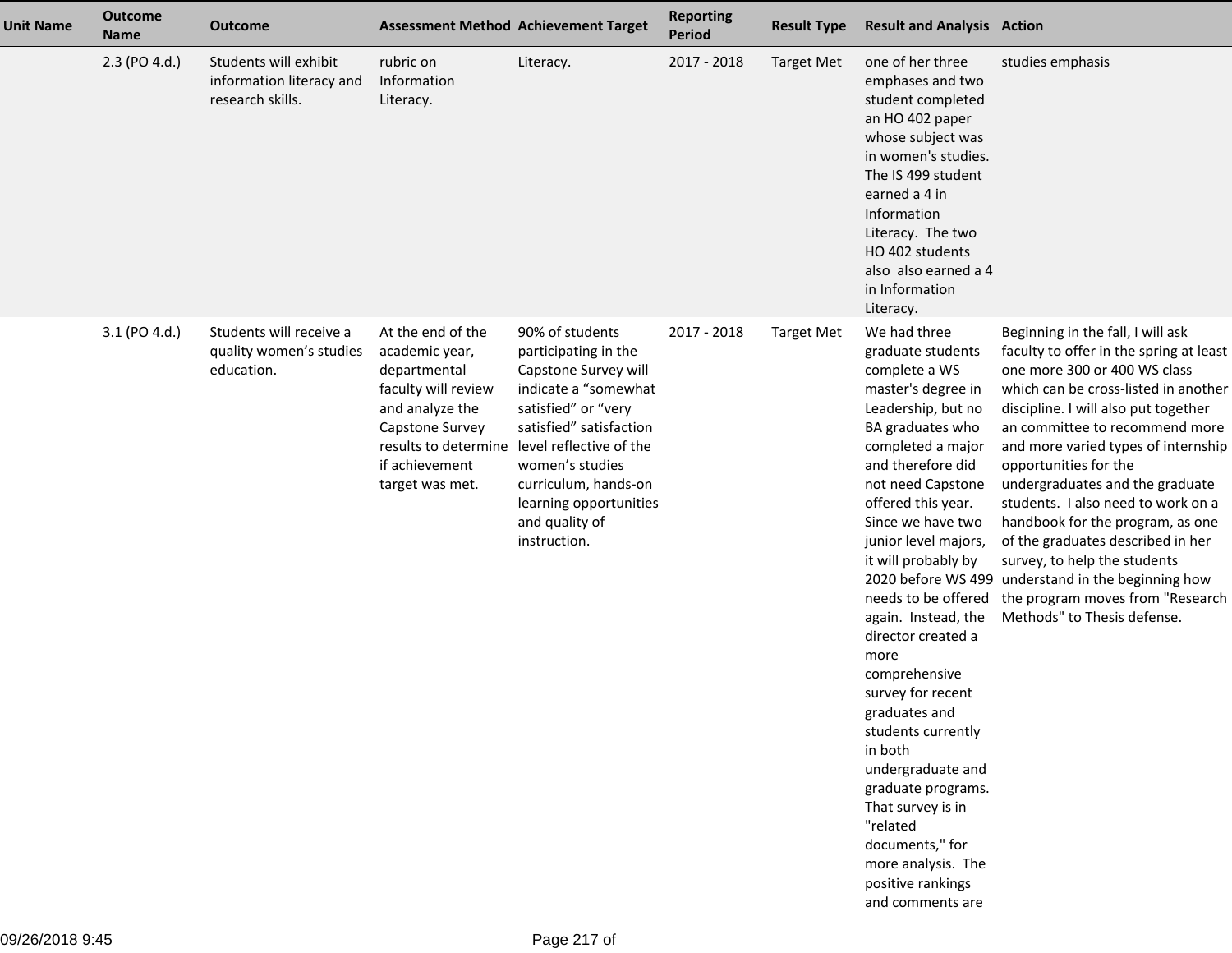| <b>Unit Name</b> | <b>Outcome</b><br><b>Name</b> | <b>Outcome</b>                                                   |                                                                                                                                                       | <b>Assessment Method Achievement Target</b>                                                                                                                                                                                                                                                      | <b>Reporting</b><br><b>Period</b> | <b>Result Type</b> | <b>Result and Analysis Action</b>                                                                                                                                                                                                                                                                                                                                                                                                                                                                                                                                                                                                                                                                                                                                                                                                                                                                                                                             |                                                                                                                                                                                                                                                                                                                                                                                                                                                                                                                                                                                        |
|------------------|-------------------------------|------------------------------------------------------------------|-------------------------------------------------------------------------------------------------------------------------------------------------------|--------------------------------------------------------------------------------------------------------------------------------------------------------------------------------------------------------------------------------------------------------------------------------------------------|-----------------------------------|--------------------|---------------------------------------------------------------------------------------------------------------------------------------------------------------------------------------------------------------------------------------------------------------------------------------------------------------------------------------------------------------------------------------------------------------------------------------------------------------------------------------------------------------------------------------------------------------------------------------------------------------------------------------------------------------------------------------------------------------------------------------------------------------------------------------------------------------------------------------------------------------------------------------------------------------------------------------------------------------|----------------------------------------------------------------------------------------------------------------------------------------------------------------------------------------------------------------------------------------------------------------------------------------------------------------------------------------------------------------------------------------------------------------------------------------------------------------------------------------------------------------------------------------------------------------------------------------|
|                  | 3.1 (PO 4.d.)                 | Students will receive a<br>quality women's studies<br>education. | At the end of the<br>academic year,<br>departmental<br>faculty will review<br>and analyze the<br>Capstone Survey<br>if achievement<br>target was met. | 90% of students<br>participating in the<br>Capstone Survey will<br>indicate a "somewhat<br>satisfied" or "very<br>satisfied" satisfaction<br>results to determine level reflective of the<br>women's studies<br>curriculum, hands-on<br>learning opportunities<br>and quality of<br>instruction. | 2017 - 2018                       | <b>Target Met</b>  | marked in red and<br>the negative<br>rankings or<br>suggestions for<br>improvement are<br>marked in blue.<br>Since the survey<br>includes graduate<br>students also, I will<br>only mention the<br>statistics about<br>undergraduates<br>below. NOTE:<br>Eighteen students<br>were selected to<br>receive the survey,<br>including some who<br>are in the middle of<br>either their<br>undergraduate<br>minor, some who<br>are in the middle of<br>their undergraduate<br>majors, a few WS BA<br>graduates, some<br>who are recent MA<br>in WL graduates,<br>and some who are<br>currently master's<br>candidates. Twelve<br>people responded,<br>with at least one<br>from every<br>category, giving a<br>75% percent survey<br>response rate. The<br>positive ratings<br>(Satisfactory or Very<br>Satisfactory) and<br>added positive<br>comments are<br>highlighted in red in<br>the attached<br>complete survey<br>responses. The<br>negative ratings and | Beginning in the fall, I will ask<br>faculty to offer in the spring at least<br>one more 300 or 400 WS class<br>which can be cross-listed in another<br>discipline. I will also put together<br>an committee to recommend more<br>and more varied types of internship<br>opportunities for the<br>undergraduates and the graduate<br>students. I also need to work on a<br>handbook for the program, as one<br>of the graduates described in her<br>survey, to help the students<br>understand in the beginning how<br>the program moves from "Research<br>Methods" to Thesis defense. |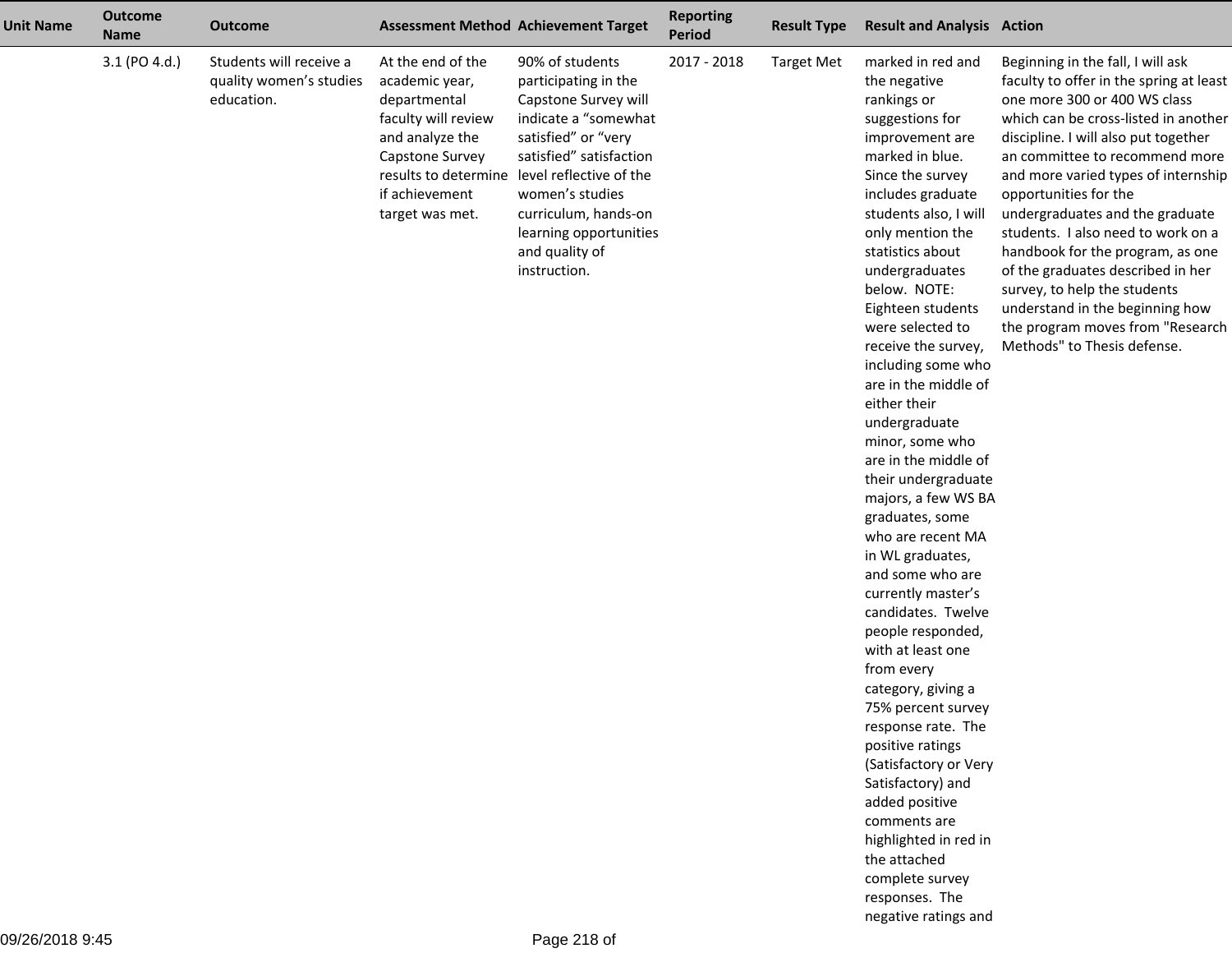| <b>Unit Name</b> | <b>Outcome</b><br><b>Name</b> | <b>Outcome</b>                                                   |                                                                                                                                                       | <b>Assessment Method Achievement Target</b>                                                                                                                                                                                                                                                      | <b>Reporting</b><br><b>Period</b> | <b>Result Type</b> | <b>Result and Analysis Action</b>                                                                                                                                                                                                                                                                                                                                                                                                                                                                                                                                                                                                                                                                                                                                                                                                                                                                 |                                                                                                                                                                                                                                                                                                                                                                                                                                                                                                                                                                                        |
|------------------|-------------------------------|------------------------------------------------------------------|-------------------------------------------------------------------------------------------------------------------------------------------------------|--------------------------------------------------------------------------------------------------------------------------------------------------------------------------------------------------------------------------------------------------------------------------------------------------|-----------------------------------|--------------------|---------------------------------------------------------------------------------------------------------------------------------------------------------------------------------------------------------------------------------------------------------------------------------------------------------------------------------------------------------------------------------------------------------------------------------------------------------------------------------------------------------------------------------------------------------------------------------------------------------------------------------------------------------------------------------------------------------------------------------------------------------------------------------------------------------------------------------------------------------------------------------------------------|----------------------------------------------------------------------------------------------------------------------------------------------------------------------------------------------------------------------------------------------------------------------------------------------------------------------------------------------------------------------------------------------------------------------------------------------------------------------------------------------------------------------------------------------------------------------------------------|
|                  | 3.1 (PO 4.d.)                 | Students will receive a<br>quality women's studies<br>education. | At the end of the<br>academic year,<br>departmental<br>faculty will review<br>and analyze the<br>Capstone Survey<br>if achievement<br>target was met. | 90% of students<br>participating in the<br>Capstone Survey will<br>indicate a "somewhat<br>satisfied" or "very<br>satisfied" satisfaction<br>results to determine level reflective of the<br>women's studies<br>curriculum, hands-on<br>learning opportunities<br>and quality of<br>instruction. | 2017 - 2018                       | <b>Target Met</b>  | comments and<br>recommendations<br>for improvement<br>are highlighted in<br>blue. 11 BA<br>students were<br>surveyed $-6$<br>responded; 7 MA<br>students were<br>surveyed $-6$<br>responded. Since<br>our achievement<br>target says 90<br>percent of all<br>students<br>PARTICIPATING in<br>the survey will<br>indicate a<br>satisfaction with the<br>program, I am only<br>assessing the<br>students who<br>returned surveys. In<br>general, though<br>some students<br>expressed<br>disappointment<br>about not having<br>enough internship<br>or scholarship<br>opportunities (see<br>survey comments),<br>all expressed<br>majority opinions<br>that indicated<br>Satisfied or Very<br>Satisfied. One of<br>our 2018 graduate<br>minors is beginning<br>a Women's<br>Psychology master's<br>degree at Memphis<br>State in the fall;<br>another graduate<br>minor will enter our<br>own MA in | Beginning in the fall, I will ask<br>faculty to offer in the spring at least<br>one more 300 or 400 WS class<br>which can be cross-listed in another<br>discipline. I will also put together<br>an committee to recommend more<br>and more varied types of internship<br>opportunities for the<br>undergraduates and the graduate<br>students. I also need to work on a<br>handbook for the program, as one<br>of the graduates described in her<br>survey, to help the students<br>understand in the beginning how<br>the program moves from "Research<br>Methods" to Thesis defense. |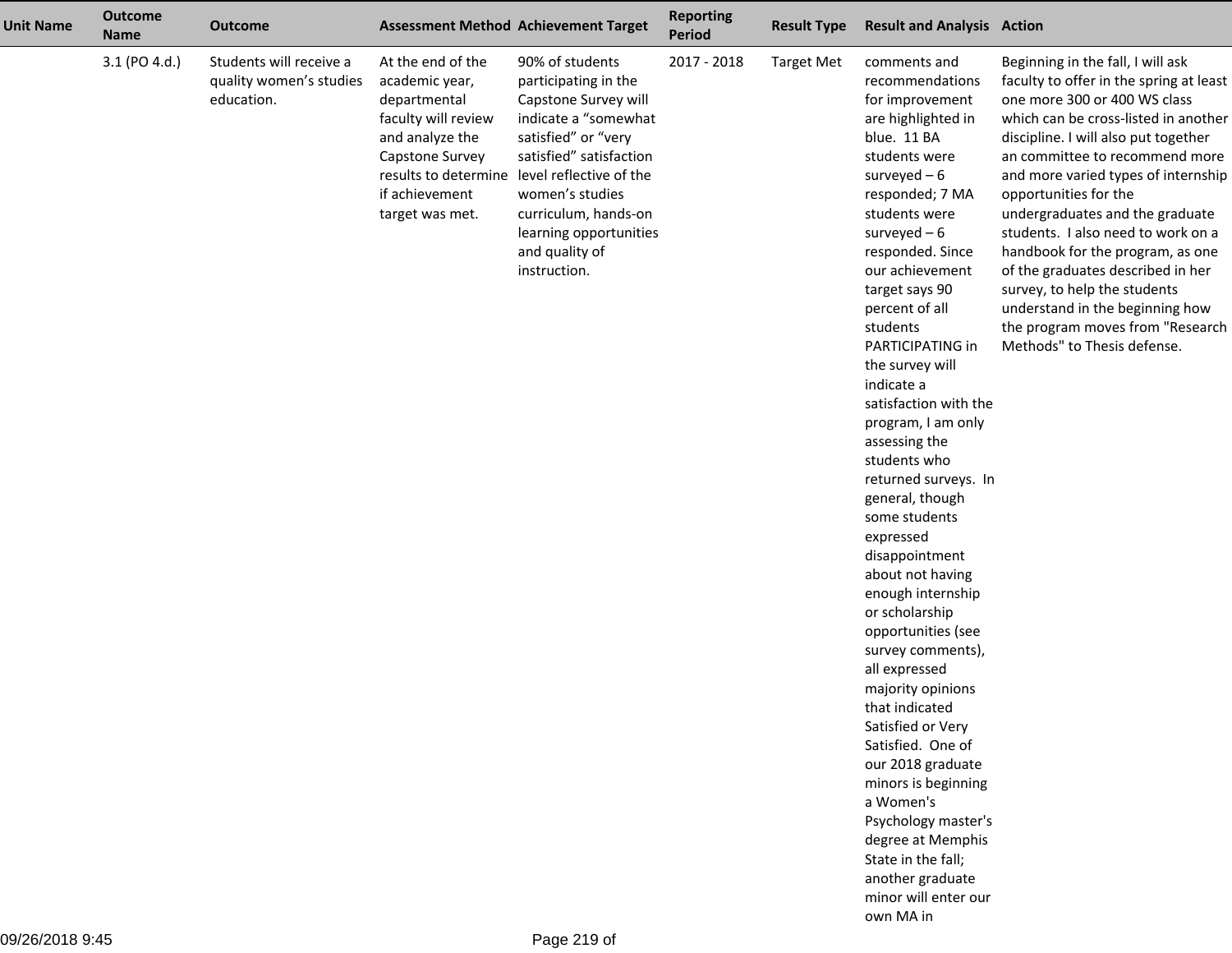| <b>Unit Name</b> | <b>Outcome</b><br><b>Name</b> | <b>Outcome</b>                                                   | <b>Assessment Method Achievement Target</b>                                                                                                                                                                                                                                                  |                                                                                                                                                                                                                                                                                                                          | <b>Reporting</b><br><b>Period</b> | <b>Result Type</b> | <b>Result and Analysis Action</b>                                                                                                                                                                                                                                                                                                                                                                                                                                                                               |                                                                                                                                                                                                                                                                                                                                                                                                                                                                                                                                                                                                            |
|------------------|-------------------------------|------------------------------------------------------------------|----------------------------------------------------------------------------------------------------------------------------------------------------------------------------------------------------------------------------------------------------------------------------------------------|--------------------------------------------------------------------------------------------------------------------------------------------------------------------------------------------------------------------------------------------------------------------------------------------------------------------------|-----------------------------------|--------------------|-----------------------------------------------------------------------------------------------------------------------------------------------------------------------------------------------------------------------------------------------------------------------------------------------------------------------------------------------------------------------------------------------------------------------------------------------------------------------------------------------------------------|------------------------------------------------------------------------------------------------------------------------------------------------------------------------------------------------------------------------------------------------------------------------------------------------------------------------------------------------------------------------------------------------------------------------------------------------------------------------------------------------------------------------------------------------------------------------------------------------------------|
|                  | 3.1 (PO 4.d.)                 | Students will receive a<br>quality women's studies<br>education. | At the end of the<br>academic year,<br>departmental<br>faculty will review<br>and analyze the<br>Capstone Survey<br>if achievement<br>target was met.                                                                                                                                        | 90% of students<br>participating in the<br>Capstone Survey will<br>indicate a "somewhat<br>satisfied" or "very<br>satisfied" satisfaction<br>results to determine level reflective of the<br>women's studies<br>curriculum, hands-on<br>learning opportunities<br>and quality of<br>instruction.                         | 2017 - 2018                       | <b>Target Met</b>  | Women's<br>Leadership in the<br>fall of 2018. A 2015<br>graduate is<br>completing a fully<br>funded Master's<br>degree in Health<br>Informatics at<br>George Mason<br>University. Another<br>graduate minor will<br>continue her<br>students at a MA<br>Ireland, continuing<br>her Honors Thesis<br>research in<br>Medieval Irish<br>documents. A 2016<br>graduate is going<br>into her third year<br>of law school at UM<br>and has been<br>involved in pro bono<br>work helping<br>vulnerable<br>populations. | Beginning in the fall, I will ask<br>faculty to offer in the spring at least<br>one more 300 or 400 WS class<br>which can be cross-listed in another<br>discipline. I will also put together<br>an committee to recommend more<br>and more varied types of internship<br>opportunities for the<br>undergraduates and the graduate<br>students. I also need to work on a<br>handbook for the program, as one<br>of the graduates described in her<br>survey, to help the students<br>graduate program in understand in the beginning how<br>the program moves from "Research<br>Methods" to Thesis defense. |
|                  |                               |                                                                  | Women's Studies<br>least three faculty)<br>who attend the<br>students' Capstone<br>presentations and<br>review the final<br>projects will score<br>the students' work<br>using the AAC&U<br>VALUE rubrics on<br>Critical Thinking,<br>Oral<br>Communication, and<br>Information<br>Literacy. | 100% of all WS<br>faculty (a group of at Capstone students will<br>average a score of at<br>least a 3 (upper level<br>milestone) or higher<br>on all three AAC&U<br>VALUE rubrics applied<br>to their final projects.<br>An average of the<br>faculty scores will be<br>used to determine the<br>students' final scores. | 2017 - 2018                       | Inconclusive       | take Capstone this<br>year because the<br>two students<br>expected to take it<br>changed their<br>majors to IS with a<br>women's studies<br>emphasis and to<br>Public Health, with<br>an emphasis on<br>women's health.                                                                                                                                                                                                                                                                                         | We had no students Within the next two years two WS<br>majors will complete WS 499.                                                                                                                                                                                                                                                                                                                                                                                                                                                                                                                        |
|                  | 3.2 (SAO)                     | Students will be actively<br>engaged using their                 | The Alumni Survey is 25% of students<br>sent out every three participating in the                                                                                                                                                                                                            |                                                                                                                                                                                                                                                                                                                          | 2017 - 2018                       | Inconclusive       | be the first year                                                                                                                                                                                                                                                                                                                                                                                                                                                                                               | Next year (2019) will We look forward to the results of<br>the 2019 Alumni Survey.                                                                                                                                                                                                                                                                                                                                                                                                                                                                                                                         |
| 0.0000000        |                               |                                                                  |                                                                                                                                                                                                                                                                                              |                                                                                                                                                                                                                                                                                                                          |                                   |                    |                                                                                                                                                                                                                                                                                                                                                                                                                                                                                                                 |                                                                                                                                                                                                                                                                                                                                                                                                                                                                                                                                                                                                            |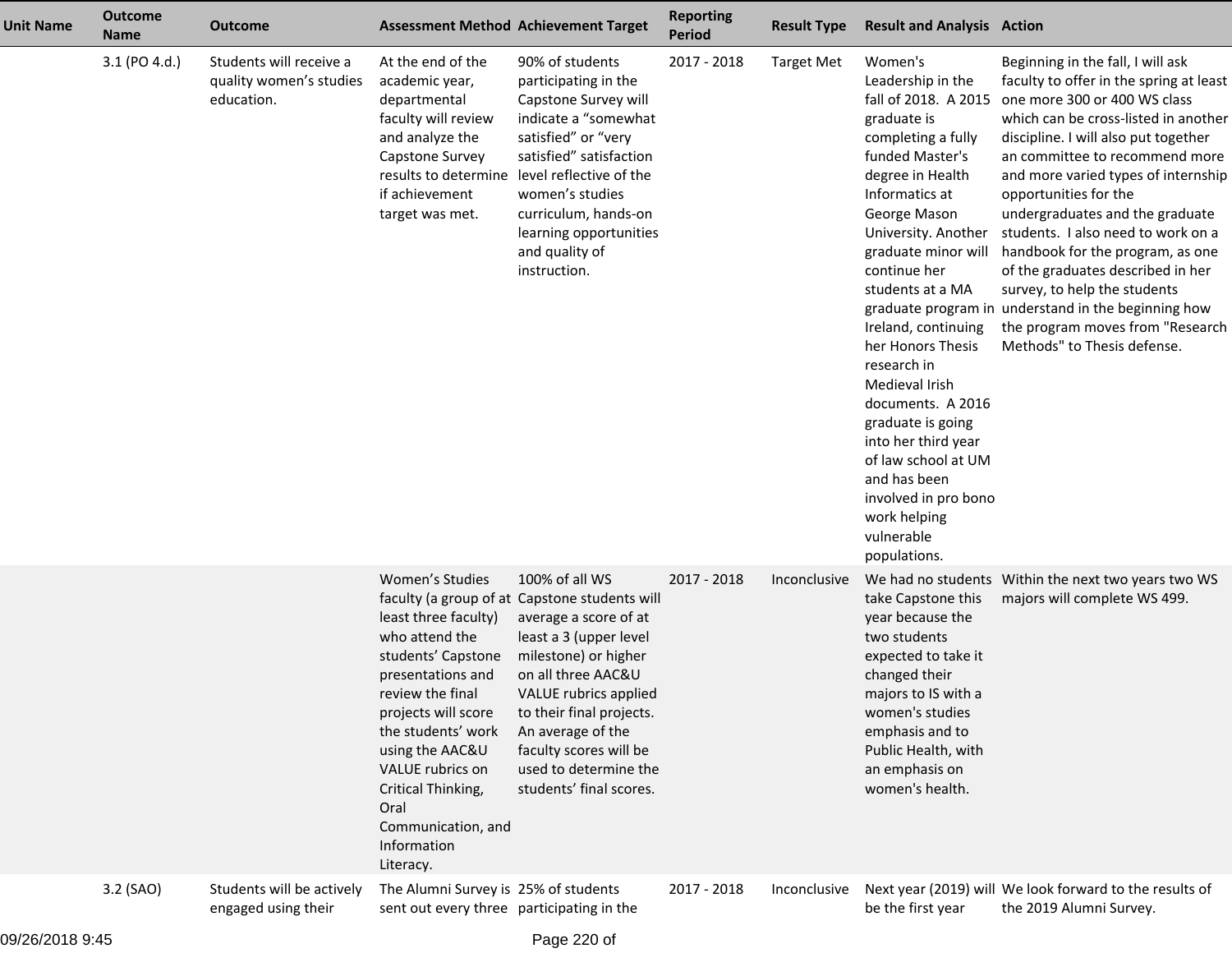| <b>Unit Name</b> | <b>Outcome</b><br><b>Name</b> | <b>Outcome</b>              |                                                                                                                                                                                                                                                                                                                                                                     | <b>Assessment Method Achievement Target</b>                                                                                                                                                                                                                                                                                                                                                                                                                        | <b>Reporting</b><br><b>Period</b> | <b>Result Type</b> | <b>Result and Analysis Action</b>                                                                                                                                                                                                                                                                                                                                                                                    |                                                                                                                                                                                                                       |
|------------------|-------------------------------|-----------------------------|---------------------------------------------------------------------------------------------------------------------------------------------------------------------------------------------------------------------------------------------------------------------------------------------------------------------------------------------------------------------|--------------------------------------------------------------------------------------------------------------------------------------------------------------------------------------------------------------------------------------------------------------------------------------------------------------------------------------------------------------------------------------------------------------------------------------------------------------------|-----------------------------------|--------------------|----------------------------------------------------------------------------------------------------------------------------------------------------------------------------------------------------------------------------------------------------------------------------------------------------------------------------------------------------------------------------------------------------------------------|-----------------------------------------------------------------------------------------------------------------------------------------------------------------------------------------------------------------------|
|                  | 3.2 (SAO)                     | Women's Studies<br>degrees. | years. The next<br>rotation will be in<br>2019, 2022, and so<br>academic year,<br>departmental<br>faculty will review<br>and analyze the<br>results to determine<br>if achievement<br>target was met.                                                                                                                                                               | Alumni Survey will<br>state that they are<br>enrolled in a<br>on. At the end of the graduate/professional<br>degree program<br>connected with their<br>degree in Women's<br>Studies.                                                                                                                                                                                                                                                                               | 2017 - 2018                       | Inconclusive       | from the MUW<br>Alumni Survey.                                                                                                                                                                                                                                                                                                                                                                                       | we can analyze data We look forward to the results of<br>the 2019 Alumni Survey.                                                                                                                                      |
|                  |                               |                             | The Alumni Survey is 75% of students<br>sent out every three participating in the<br>years. The next<br>rotation will be in<br>2019, 2022, and so<br>academic year,<br>departmental<br>faculty will review<br>and analyze the<br>results to determine program.<br>if achievement<br>target was met.                                                                 | Alumni Survey will<br>state that they are<br>currently working in<br>on. At the end of the their field of study or<br>in a field where they<br>regularly use the skills<br>acquired in the<br>Women's Studies                                                                                                                                                                                                                                                      | 2017 - 2018                       | Inconclusive       | This year was not a<br>year to collect data<br>for an alumni<br>survey, so there is<br>nothing to report<br>from the Office of<br>Institutional<br>Research and<br>Assessment. The<br>next alumni survey<br>will be in 2019.                                                                                                                                                                                         | We look forward to the information<br>we will learn from the MUW<br>Alumni Survey.                                                                                                                                    |
|                  |                               |                             | The Departmental<br>Social Media Survey<br>is sent out on the<br>LLP Facebook page<br>every year. At the<br>end of the academic in the Official<br>year, departmental<br>faculty will analyze<br>and compare the<br>previous academic<br>year to determine if<br>there was an<br>increase or decrease in the Women's<br>in employment or<br>graduate<br>enrollment. | 5% increase from the<br>previous academic<br>year of Women's<br>Studies alumni<br>students participating<br><b>Departmental Social</b><br>Media Survey stating<br>that they are either<br>survey results to the employed in their field<br>of study or in a field<br>where they regularly<br>use the skills acquired<br>Studies program or<br>are enrolled in a<br>graduate/professional<br>program connected<br>with women's studies<br>or women's<br>leadership. | 2017 - 2018                       | <b>Target Met</b>  | We did a more<br>formal social<br>media/text and<br>email survey of our<br>graduates this year<br>and had five<br>responses. One of<br>our 2018 graduate<br>minors is beginning<br>a Women's<br>Psychology master's<br>degree at Memphis<br>State in the fall;<br>another graduate<br>minor will enter our<br>own MA in<br>Women's<br>Leadership in the<br>fall of 2018. A 2015<br>graduate is<br>completing a fully | In my advising of my women's<br>studies undergraduates, I will talk<br>more specifically about the careers<br>and fields they are thinking about<br>pursuing and attempt to match<br>them with pertinent internships. |